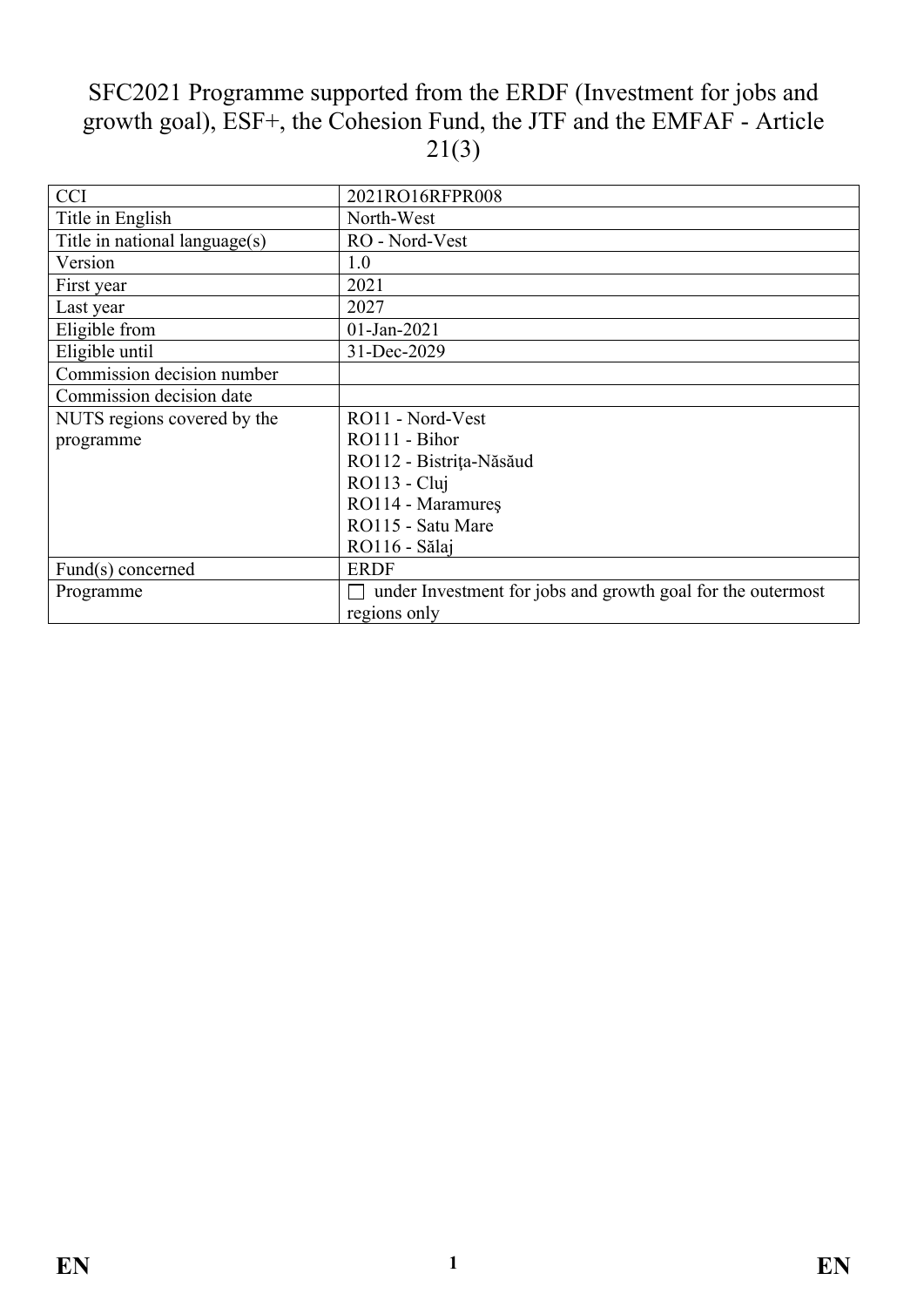## **Table of Contents**

| 2.1.1. Priority: P1. O regiune competitivă prin inovare, digitalizare și întreprinderi dinamice 33      |  |
|---------------------------------------------------------------------------------------------------------|--|
| 2.1.1.1. Specific objective: RSO1.1. Developing and enhancing research and innovation capacities        |  |
|                                                                                                         |  |
|                                                                                                         |  |
| The related types of actions – point $(d)(i)$ of Article 22(3) CPR and Article 6 ESF+ Regulation:       |  |
|                                                                                                         |  |
|                                                                                                         |  |
| Actions safeguarding equality, inclusion and non-discrimination – point $(d)(iv)$ of Article 22(3)      |  |
|                                                                                                         |  |
| Indication of the specific territories targeted, including the planned use of territorial tools - point |  |
|                                                                                                         |  |
| The interregional, cross-border and transnational actions – point $(d)(vi)$ of Article 22(3) CPR .37    |  |
|                                                                                                         |  |
|                                                                                                         |  |
|                                                                                                         |  |
|                                                                                                         |  |
| 2.1.1.1.3. Indicative breakdown of the programmed resources (EU) by type of intervention 38             |  |
|                                                                                                         |  |
|                                                                                                         |  |
| Table 6: Dimension 3 – territorial delivery mechanism and territorial focus 39                          |  |
|                                                                                                         |  |
| Table 8: Dimension 7 - ESF+*, ERDF, Cohesion Fund and JTF gender equality dimension 40                  |  |
| 2.1.1.1. Specific objective: RSO1.2. Reaping the benefits of digitisation for citizens, companies,      |  |
|                                                                                                         |  |
| The related types of actions – point (d)(i) of Article 22(3) CPR and Article 6 ESF+ Regulation:         |  |
|                                                                                                         |  |
|                                                                                                         |  |
| Actions safeguarding equality, inclusion and non-discrimination – point $(d)(iv)$ of Article 22(3)      |  |
|                                                                                                         |  |
| Indication of the specific territories targeted, including the planned use of territorial tools – point |  |
|                                                                                                         |  |
| The interregional, cross-border and transnational actions – point $(d)(vi)$ of Article 22(3) CPR .43    |  |
|                                                                                                         |  |
|                                                                                                         |  |
|                                                                                                         |  |
|                                                                                                         |  |
| 2.1.1.1.3. Indicative breakdown of the programmed resources (EU) by type of intervention 44             |  |
|                                                                                                         |  |
|                                                                                                         |  |
| Table 6: Dimension 3 – territorial delivery mechanism and territorial focus 45                          |  |
|                                                                                                         |  |
| Table 8: Dimension 7 - ESF+*, ERDF, Cohesion Fund and JTF gender equality dimension 45                  |  |
| 2.1.1.1. Specific objective: RSO1.3. Enhancing sustainable growth and competitiveness of SMEs           |  |
|                                                                                                         |  |
| The related types of actions – point $(d)(i)$ of Article 22(3) CPR and Article 6 ESF+ Regulation:       |  |
|                                                                                                         |  |
|                                                                                                         |  |
|                                                                                                         |  |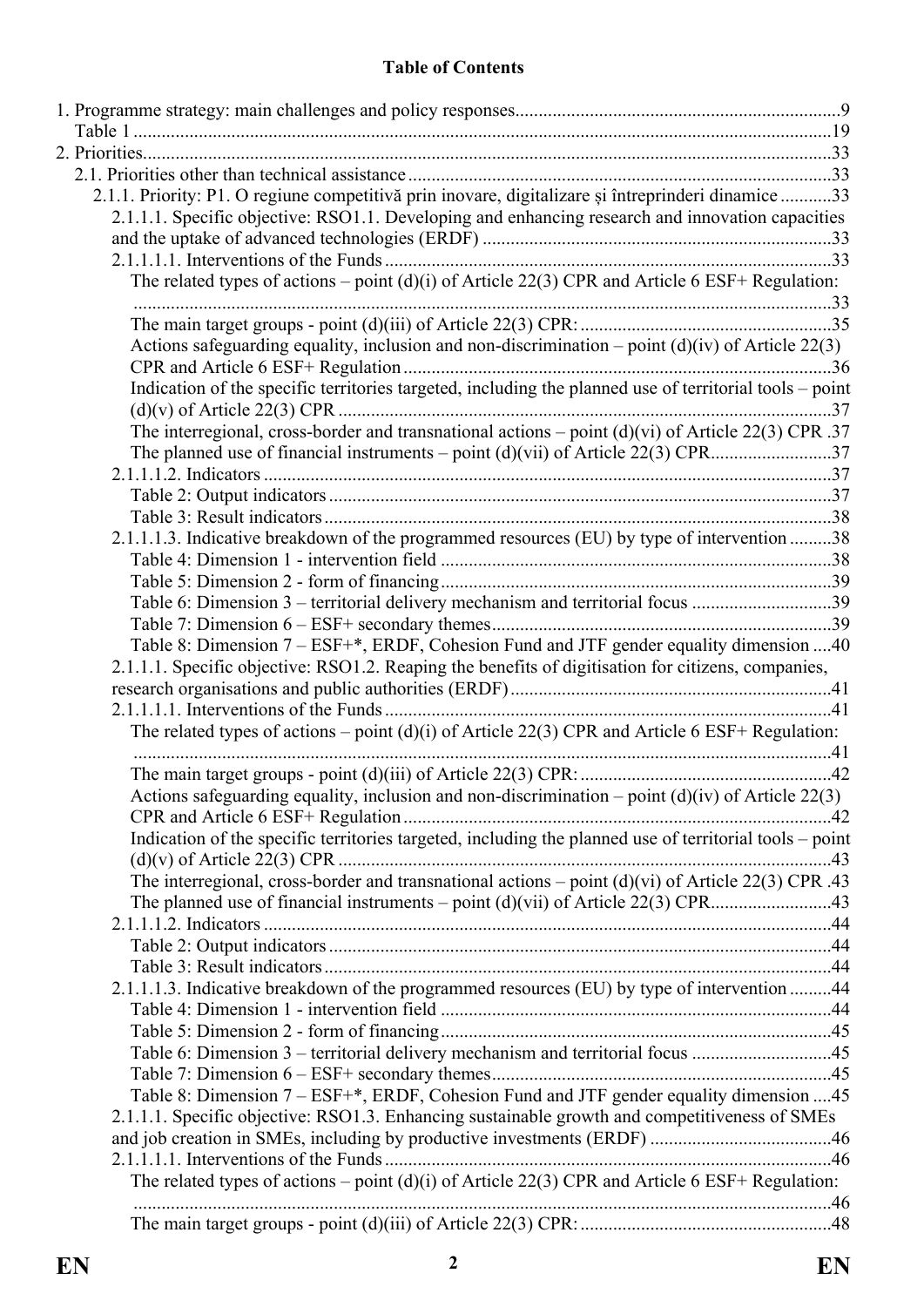| Actions safeguarding equality, inclusion and non-discrimination – point $(d)(iv)$ of Article 22(3)      |  |
|---------------------------------------------------------------------------------------------------------|--|
| Indication of the specific territories targeted, including the planned use of territorial tools - point |  |
|                                                                                                         |  |
| The interregional, cross-border and transnational actions - point (d)(vi) of Article 22(3) CPR .49      |  |
|                                                                                                         |  |
|                                                                                                         |  |
|                                                                                                         |  |
|                                                                                                         |  |
| 2.1.1.1.3. Indicative breakdown of the programmed resources (EU) by type of intervention 51             |  |
|                                                                                                         |  |
|                                                                                                         |  |
| Table 6: Dimension 3 – territorial delivery mechanism and territorial focus 51                          |  |
|                                                                                                         |  |
| Table 8: Dimension 7 - ESF+*, ERDF, Cohesion Fund and JTF gender equality dimension  52                 |  |
| 2.1.1.1. Specific objective: RSO1.4. Developing skills for smart specialisation, industrial transition  |  |
|                                                                                                         |  |
|                                                                                                         |  |
| The related types of actions – point (d)(i) of Article 22(3) CPR and Article 6 ESF+ Regulation:         |  |
|                                                                                                         |  |
| Actions safeguarding equality, inclusion and non-discrimination – point $(d)(iv)$ of Article 22(3)      |  |
|                                                                                                         |  |
| Indication of the specific territories targeted, including the planned use of territorial tools - point |  |
|                                                                                                         |  |
| The interregional, cross-border and transnational actions – point $(d)(vi)$ of Article 22(3) CPR .55    |  |
|                                                                                                         |  |
|                                                                                                         |  |
|                                                                                                         |  |
|                                                                                                         |  |
| 2.1.1.1.3. Indicative breakdown of the programmed resources (EU) by type of intervention 56             |  |
|                                                                                                         |  |
|                                                                                                         |  |
| Table 6: Dimension 3 – territorial delivery mechanism and territorial focus 56                          |  |
|                                                                                                         |  |
| Table 8: Dimension 7 - ESF+*, ERDF, Cohesion Fund and JTF gender equality dimension  57                 |  |
|                                                                                                         |  |
| 2.1.1.1. Specific objective: RSO1.2. Reaping the benefits of digitisation for citizens, companies,      |  |
|                                                                                                         |  |
|                                                                                                         |  |
| The related types of actions – point (d)(i) of Article 22(3) CPR and Article 6 ESF+ Regulation:         |  |
|                                                                                                         |  |
|                                                                                                         |  |
| Actions safeguarding equality, inclusion and non-discrimination – point $(d)(iv)$ of Article 22(3)      |  |
|                                                                                                         |  |
| Indication of the specific territories targeted, including the planned use of territorial tools - point |  |
|                                                                                                         |  |
| The interregional, cross-border and transnational actions – point $(d)(vi)$ of Article 22(3) CPR .62    |  |
|                                                                                                         |  |
|                                                                                                         |  |
|                                                                                                         |  |
|                                                                                                         |  |
| 2.1.1.1.3. Indicative breakdown of the programmed resources (EU) by type of intervention 63             |  |
|                                                                                                         |  |
|                                                                                                         |  |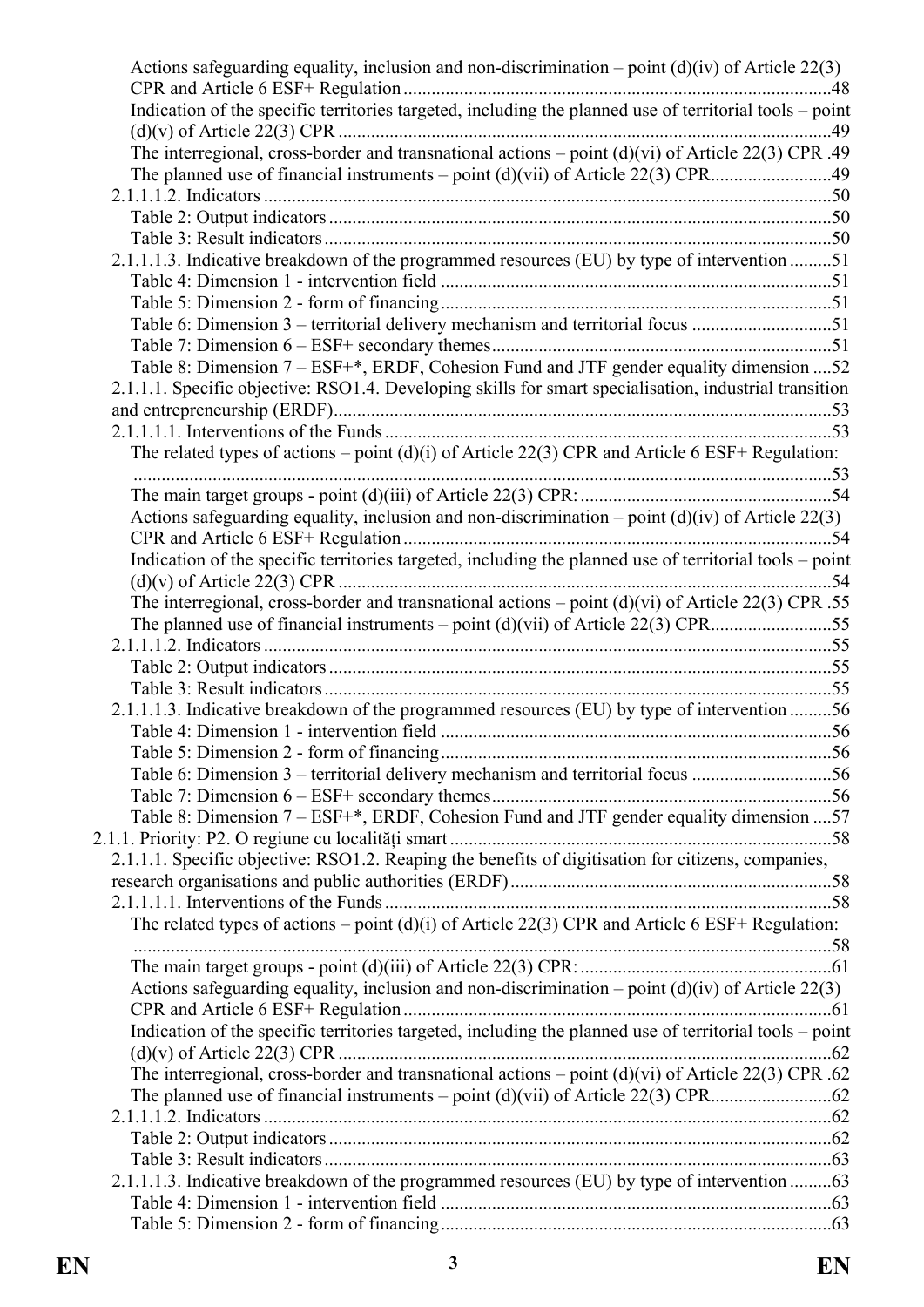| Table 6: Dimension 3 – territorial delivery mechanism and territorial focus                             |  |
|---------------------------------------------------------------------------------------------------------|--|
| Table 8: Dimension 7 - ESF+*, ERDF, Cohesion Fund and JTF gender equality dimension 64                  |  |
|                                                                                                         |  |
| 2.1.1.1. Specific objective: RSO2.1. Promoting energy efficiency and reducing greenhouse gas            |  |
|                                                                                                         |  |
|                                                                                                         |  |
| The related types of actions – point $(d)(i)$ of Article 22(3) CPR and Article 6 ESF+ Regulation:       |  |
|                                                                                                         |  |
|                                                                                                         |  |
| Actions safeguarding equality, inclusion and non-discrimination – point $(d)(iv)$ of Article 22(3)      |  |
|                                                                                                         |  |
| Indication of the specific territories targeted, including the planned use of territorial tools - point |  |
|                                                                                                         |  |
| The interregional, cross-border and transnational actions - point (d)(vi) of Article 22(3) CPR .68      |  |
|                                                                                                         |  |
|                                                                                                         |  |
|                                                                                                         |  |
|                                                                                                         |  |
| 2.1.1.1.3. Indicative breakdown of the programmed resources (EU) by type of intervention 69             |  |
|                                                                                                         |  |
|                                                                                                         |  |
| Table 6: Dimension 3 – territorial delivery mechanism and territorial focus 70                          |  |
|                                                                                                         |  |
| Table 8: Dimension 7 - ESF+*, ERDF, Cohesion Fund and JTF gender equality dimension  70                 |  |
| 2.1.1.1. Specific objective: RSO2.2. Promoting renewable energy in accordance with Renewable            |  |
| Energy Directive (EU) 2018/2001[1], including the sustainability criteria set out therein (ERDF)71      |  |
|                                                                                                         |  |
| The related types of actions – point (d)(i) of Article 22(3) CPR and Article 6 ESF+ Regulation:         |  |
|                                                                                                         |  |
|                                                                                                         |  |
| Actions safeguarding equality, inclusion and non-discrimination – point $(d)(iv)$ of Article 22(3)      |  |
| Indication of the specific territories targeted, including the planned use of territorial tools – point |  |
|                                                                                                         |  |
| The interregional, cross-border and transnational actions – point $(d)(vi)$ of Article 22(3) CPR .73    |  |
|                                                                                                         |  |
|                                                                                                         |  |
|                                                                                                         |  |
|                                                                                                         |  |
| 2.1.1.1.3. Indicative breakdown of the programmed resources (EU) by type of intervention 74             |  |
|                                                                                                         |  |
|                                                                                                         |  |
| Table 6: Dimension 3 – territorial delivery mechanism and territorial focus 74                          |  |
|                                                                                                         |  |
| Table 8: Dimension 7 – ESF+*, ERDF, Cohesion Fund and JTF gender equality dimension  75                 |  |
| 2.1.1.1. Specific objective: RSO2.7. Enhancing protection and preservation of nature, biodiversity      |  |
| and green infrastructure, including in urban areas, and reducing all forms of pollution (ERDF)76        |  |
|                                                                                                         |  |
| The related types of actions – point $(d)(i)$ of Article 22(3) CPR and Article 6 ESF+ Regulation:       |  |
|                                                                                                         |  |
|                                                                                                         |  |
| Actions safeguarding equality, inclusion and non-discrimination – point $(d)(iv)$ of Article 22(3)      |  |
|                                                                                                         |  |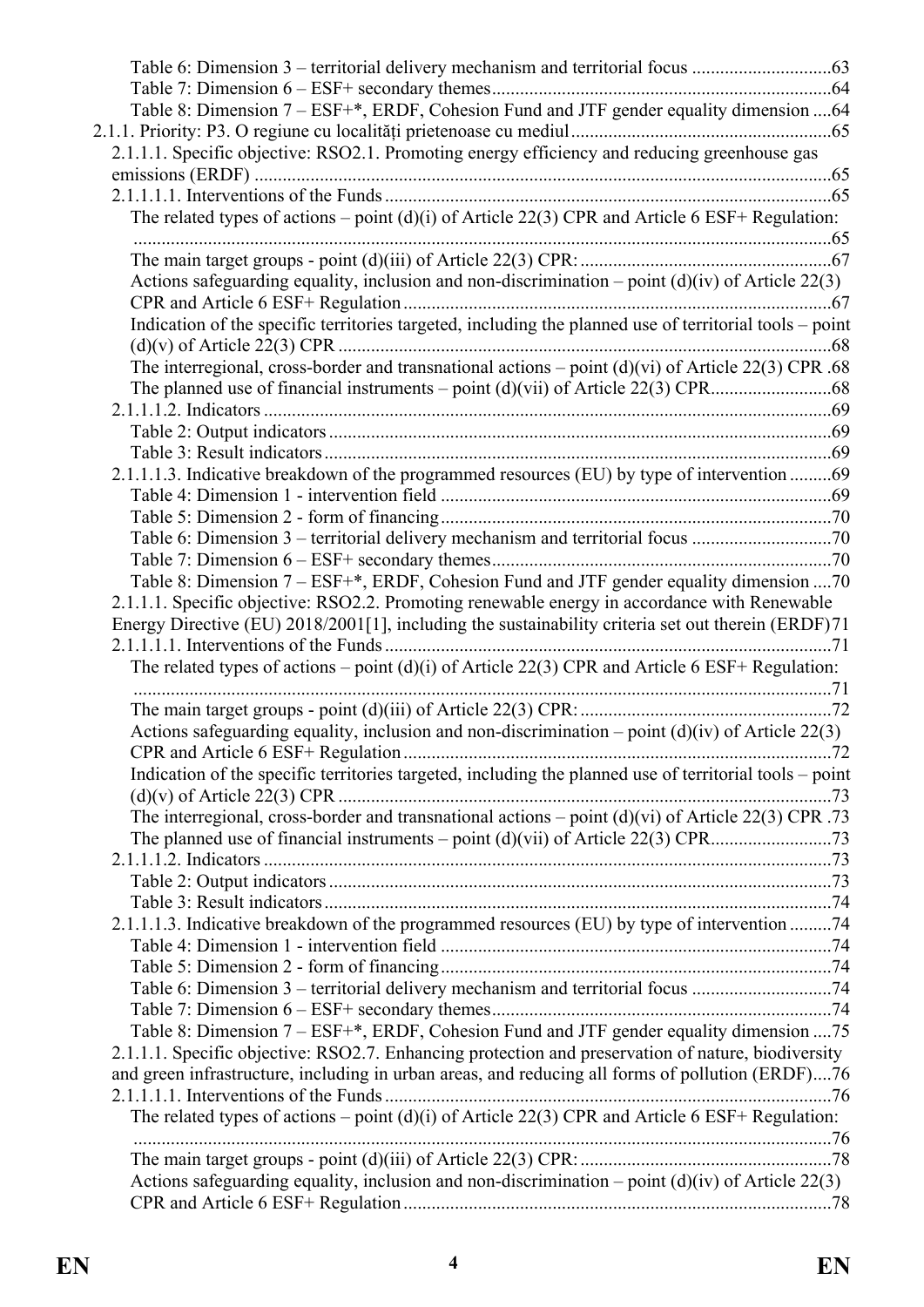| Indication of the specific territories targeted, including the planned use of territorial tools – point |  |
|---------------------------------------------------------------------------------------------------------|--|
|                                                                                                         |  |
| The interregional, cross-border and transnational actions – point $(d)(vi)$ of Article 22(3) CPR .80    |  |
|                                                                                                         |  |
|                                                                                                         |  |
|                                                                                                         |  |
|                                                                                                         |  |
| 2.1.1.1.3. Indicative breakdown of the programmed resources (EU) by type of intervention 81             |  |
|                                                                                                         |  |
|                                                                                                         |  |
|                                                                                                         |  |
|                                                                                                         |  |
| Table 8: Dimension 7 – ESF+*, ERDF, Cohesion Fund and JTF gender equality dimension 82                  |  |
| 2.1.1. Priority: P4. O regiune cu mobilitate urbană multimodală durabilă (Urban mobility specific       |  |
| objective set out in point (viii) of Article 3(1)(b) of the ERDF and Cohesion Fund Regulation) 83       |  |
| 2.1.1.1. Specific objective: RSO2.8. Promoting sustainable multimodal urban mobility, as part of        |  |
|                                                                                                         |  |
|                                                                                                         |  |
| The related types of actions – point (d)(i) of Article 22(3) CPR and Article 6 ESF+ Regulation:         |  |
|                                                                                                         |  |
|                                                                                                         |  |
| Actions safeguarding equality, inclusion and non-discrimination – point $(d)(iv)$ of Article 22(3)      |  |
|                                                                                                         |  |
| Indication of the specific territories targeted, including the planned use of territorial tools - point |  |
|                                                                                                         |  |
| The interregional, cross-border and transnational actions – point $(d)(vi)$ of Article 22(3) CPR .87    |  |
|                                                                                                         |  |
|                                                                                                         |  |
|                                                                                                         |  |
|                                                                                                         |  |
| 2.1.1.1.3. Indicative breakdown of the programmed resources (EU) by type of intervention 89             |  |
|                                                                                                         |  |
|                                                                                                         |  |
|                                                                                                         |  |
|                                                                                                         |  |
| Table 8: Dimension 7 – ESF+*, ERDF, Cohesion Fund and JTF gender equality dimension  90                 |  |
|                                                                                                         |  |
| 2.1.1.1. Specific objective: RSO3.2. Developing and enhancing sustainable, climate resilient,           |  |
| intelligent and intermodal national, regional and local mobility, including improved access to          |  |
|                                                                                                         |  |
|                                                                                                         |  |
| The related types of actions – point (d)(i) of Article 22(3) CPR and Article 6 ESF+ Regulation:         |  |
|                                                                                                         |  |
|                                                                                                         |  |
| Actions safeguarding equality, inclusion and non-discrimination – point $(d)(iv)$ of Article 22(3)      |  |
|                                                                                                         |  |
| Indication of the specific territories targeted, including the planned use of territorial tools – point |  |
|                                                                                                         |  |
| The interregional, cross-border and transnational actions – point $(d)(vi)$ of Article 22(3) CPR .94    |  |
|                                                                                                         |  |
|                                                                                                         |  |
|                                                                                                         |  |
|                                                                                                         |  |
| 2.1.1.1.3. Indicative breakdown of the programmed resources (EU) by type of intervention 96             |  |
|                                                                                                         |  |
|                                                                                                         |  |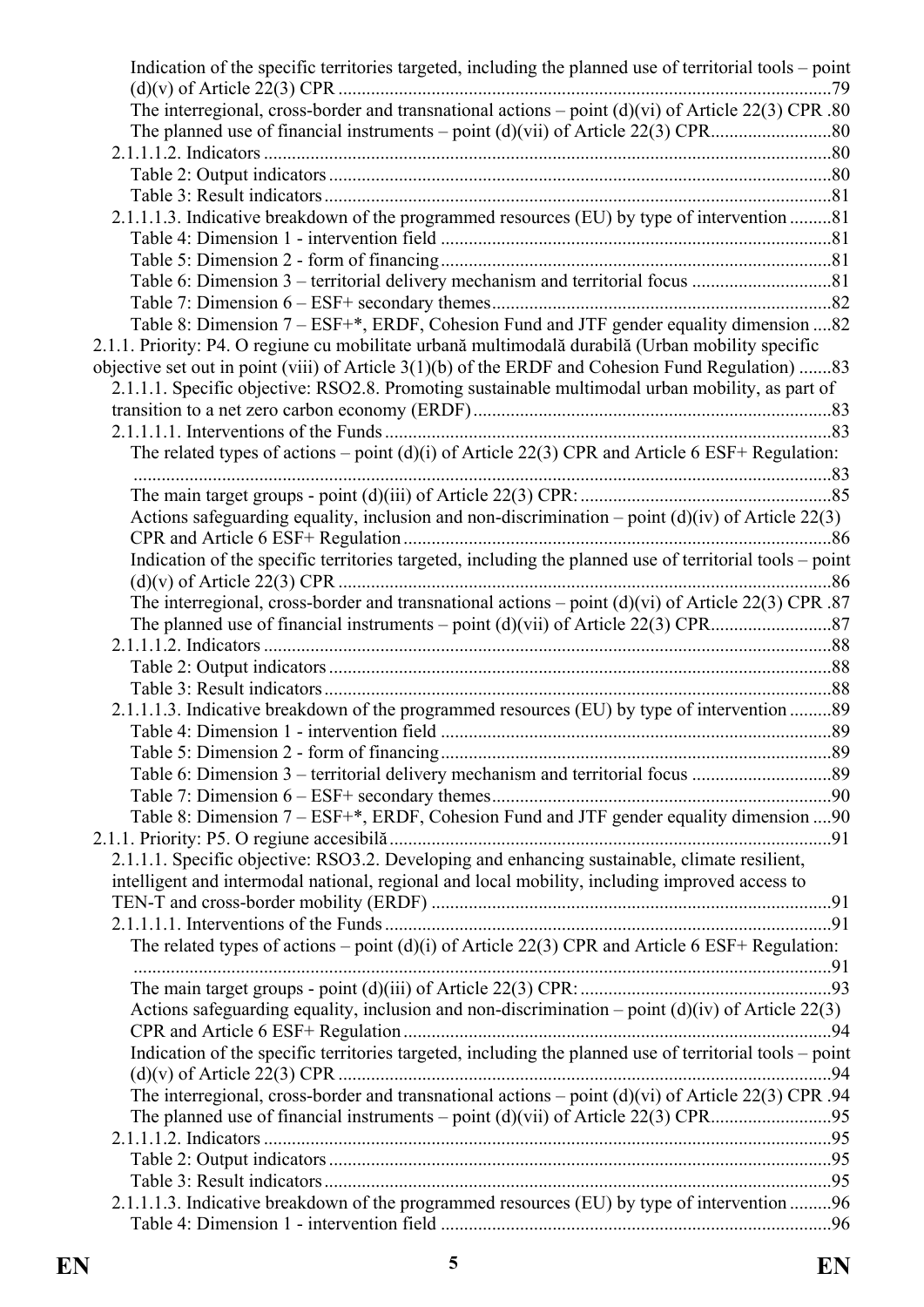| Table 6: Dimension 3 – territorial delivery mechanism and territorial focus 96                          |  |
|---------------------------------------------------------------------------------------------------------|--|
|                                                                                                         |  |
| Table 8: Dimension 7 – ESF+*, ERDF, Cohesion Fund and JTF gender equality dimension  97                 |  |
|                                                                                                         |  |
| 2.1.1.1. Specific objective: RSO4.2. Improving equal access to inclusive and quality services in        |  |
| education, training and lifelong learning through developing accessible infrastructure, including by    |  |
| fostering resilience for distance and on-line education and training (ERDF)98                           |  |
|                                                                                                         |  |
| The related types of actions – point (d)(i) of Article 22(3) CPR and Article 6 ESF+ Regulation:         |  |
|                                                                                                         |  |
|                                                                                                         |  |
| Actions safeguarding equality, inclusion and non-discrimination – point $(d)(iv)$ of Article 22(3)      |  |
|                                                                                                         |  |
| Indication of the specific territories targeted, including the planned use of territorial tools - point |  |
|                                                                                                         |  |
| The interregional, cross-border and transnational actions $-$ point (d)(vi) of Article 22(3) CPR102     |  |
|                                                                                                         |  |
|                                                                                                         |  |
|                                                                                                         |  |
|                                                                                                         |  |
| 2.1.1.1.3. Indicative breakdown of the programmed resources (EU) by type of intervention 103            |  |
|                                                                                                         |  |
|                                                                                                         |  |
| Table 6: Dimension 3 – territorial delivery mechanism and territorial focus 103                         |  |
|                                                                                                         |  |
| Table 8: Dimension 7 – ESF+*, ERDF, Cohesion Fund and JTF gender equality dimension 104                 |  |
| 2.1.1.1. Specific objective: RSO4.6. Enhancing the role of culture and sustainable tourism in           |  |
|                                                                                                         |  |
|                                                                                                         |  |
| The related types of actions – point (d)(i) of Article 22(3) CPR and Article 6 ESF+ Regulation:         |  |
|                                                                                                         |  |
|                                                                                                         |  |
| Actions safeguarding equality, inclusion and non-discrimination – point $(d)(iv)$ of Article 22(3)      |  |
|                                                                                                         |  |
| Indication of the specific territories targeted, including the planned use of territorial tools - point |  |
|                                                                                                         |  |
| The interregional, cross-border and transnational actions – point $(d)(vi)$ of Article 22(3) CPR107     |  |
|                                                                                                         |  |
|                                                                                                         |  |
|                                                                                                         |  |
|                                                                                                         |  |
| 2.1.1.1.3. Indicative breakdown of the programmed resources (EU) by type of intervention 108            |  |
|                                                                                                         |  |
|                                                                                                         |  |
| Table 6: Dimension 3 – territorial delivery mechanism and territorial focus 108                         |  |
|                                                                                                         |  |
| Table 8: Dimension 7 – ESF+*, ERDF, Cohesion Fund and JTF gender equality dimension 109                 |  |
|                                                                                                         |  |
| 2.1.1.1. Specific objective: RSO5.1. Fostering the integrated and inclusive social, economic and        |  |
| environmental development, culture, natural heritage, sustainable tourism, and security in urban        |  |
|                                                                                                         |  |
|                                                                                                         |  |
| The related types of actions – point (d)(i) of Article 22(3) CPR and Article 6 ESF+ Regulation:         |  |
|                                                                                                         |  |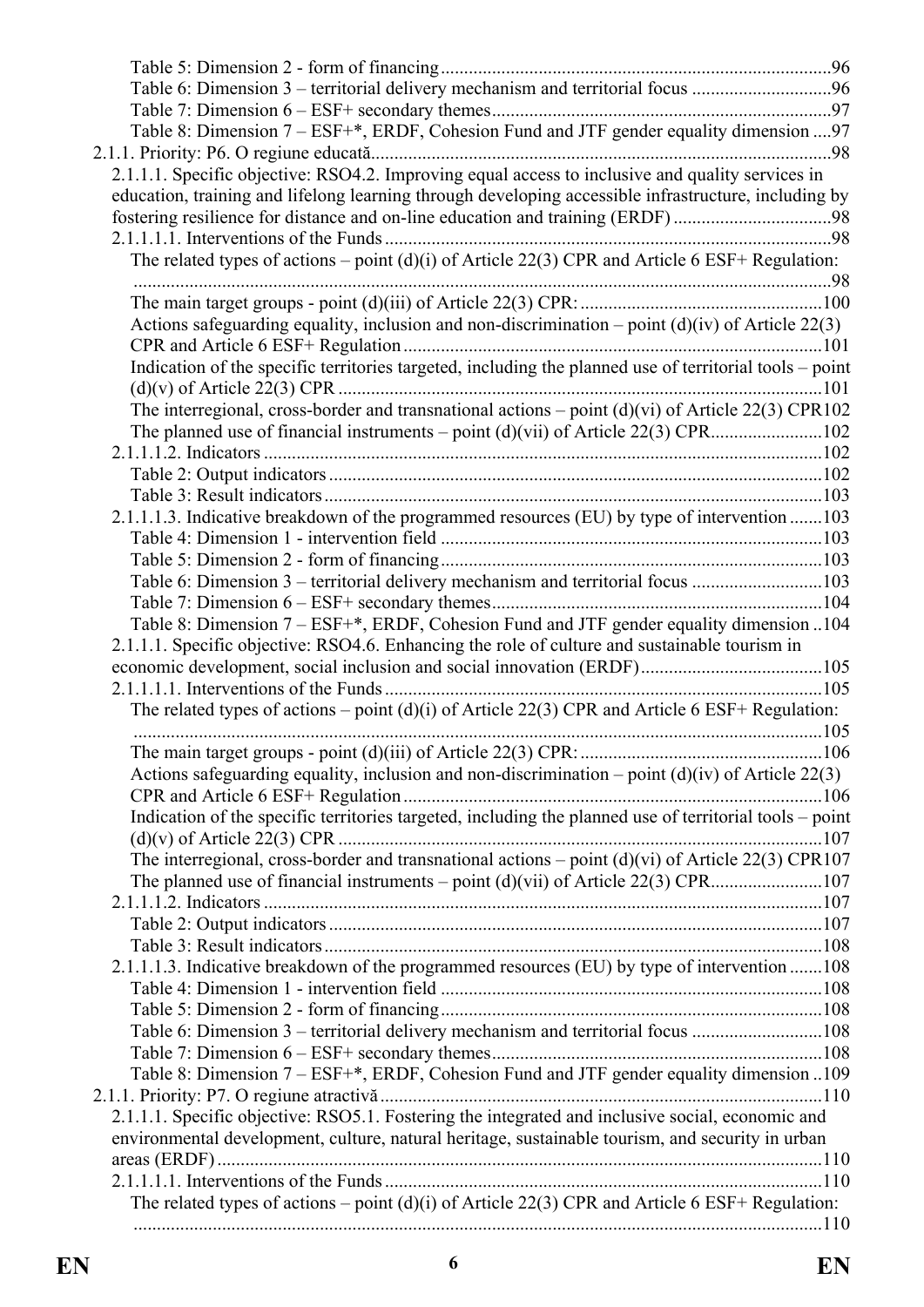| Actions safeguarding equality, inclusion and non-discrimination – point $(d)(iv)$ of Article 22(3)      |  |
|---------------------------------------------------------------------------------------------------------|--|
|                                                                                                         |  |
| Indication of the specific territories targeted, including the planned use of territorial tools - point |  |
|                                                                                                         |  |
| The interregional, cross-border and transnational actions – point $(d)(vi)$ of Article 22(3) CPR114     |  |
| The planned use of financial instruments – point $(d)(vi)$ of Article 22(3) CPR114                      |  |
|                                                                                                         |  |
|                                                                                                         |  |
|                                                                                                         |  |
| 2.1.1.1.3. Indicative breakdown of the programmed resources (EU) by type of intervention 115            |  |
|                                                                                                         |  |
|                                                                                                         |  |
| Table 6: Dimension 3 – territorial delivery mechanism and territorial focus 116                         |  |
|                                                                                                         |  |
| Table 8: Dimension 7 – ESF+*, ERDF, Cohesion Fund and JTF gender equality dimension 116                 |  |
| 2.1.1.1. Specific objective: RSO5.2. Fostering the integrated and inclusive social, economic and        |  |
| environmental local development, culture, natural heritage, sustainable tourism and security, in        |  |
|                                                                                                         |  |
|                                                                                                         |  |
| The related types of actions – point $(d)(i)$ of Article 22(3) CPR and Article 6 ESF+ Regulation:       |  |
|                                                                                                         |  |
|                                                                                                         |  |
| Actions safeguarding equality, inclusion and non-discrimination – point $(d)(iv)$ of Article 22(3)      |  |
|                                                                                                         |  |
| Indication of the specific territories targeted, including the planned use of territorial tools - point |  |
|                                                                                                         |  |
| The interregional, cross-border and transnational actions – point $(d)(vi)$ of Article 22(3) CPR121     |  |
|                                                                                                         |  |
|                                                                                                         |  |
|                                                                                                         |  |
|                                                                                                         |  |
| 2.1.1.1.3. Indicative breakdown of the programmed resources (EU) by type of intervention 123            |  |
|                                                                                                         |  |
|                                                                                                         |  |
|                                                                                                         |  |
| Table 6: Dimension 3 – territorial delivery mechanism and territorial focus 123                         |  |
|                                                                                                         |  |
| Table 8: Dimension 7 – ESF+*, ERDF, Cohesion Fund and JTF gender equality dimension 123                 |  |
|                                                                                                         |  |
| 2.2.1. Priority for technical assistance pursuant to Article 36(4) CPR: 8. Asistență tehnică 125        |  |
|                                                                                                         |  |
|                                                                                                         |  |
|                                                                                                         |  |
|                                                                                                         |  |
|                                                                                                         |  |
| 2.2.1.3. Indicative breakdown of the programmed resources (EU) by type of intervention 128              |  |
|                                                                                                         |  |
|                                                                                                         |  |
| Table 8: Dimension 7 – ESF+*, ERDF, Cohesion Fund and JTF gender equality dimension 128                 |  |
|                                                                                                         |  |
|                                                                                                         |  |
|                                                                                                         |  |
|                                                                                                         |  |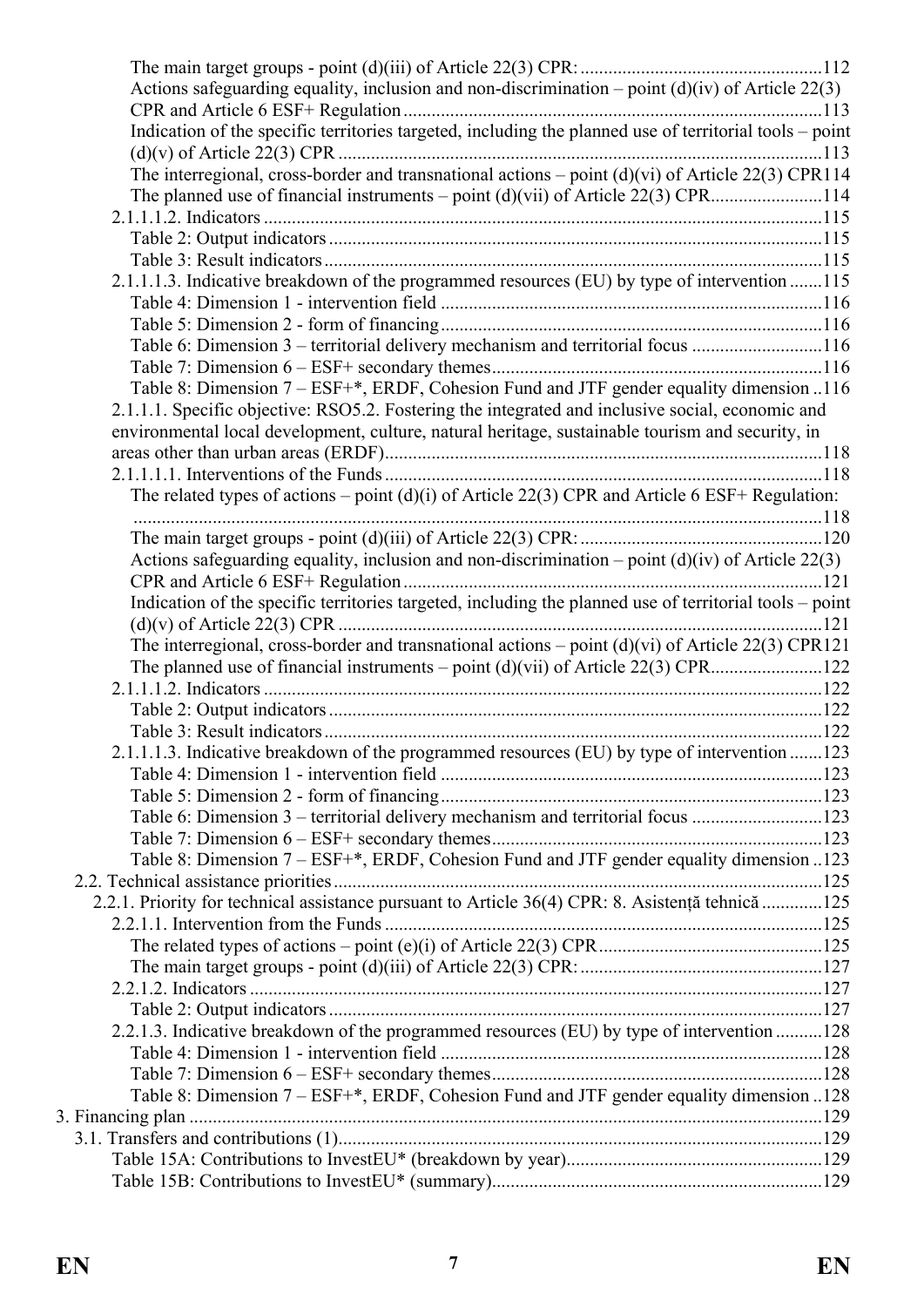| Justification, taking into account how those amounts contribute to the achievement of policy<br>objectives selected in the programme in accordance with Article $10(1)$ of the InvestEU Regulation              |  |
|-----------------------------------------------------------------------------------------------------------------------------------------------------------------------------------------------------------------|--|
| Table 16A: Transfers to instruments under direct or indirect management (breakdown by year).130<br>Table 16B: Transfers to instruments under direct or indirect management* (summary)130                        |  |
| Transfers to instruments under direct or indirect management - Justification 130<br>Table 17A: Transfers between ERDF, ESF+ and Cohesion Fund or to another Fund or Funds*                                      |  |
| Table 17B: Transfers between ERDF, ESF+ and Cohesion Fund or to another Fund or Funds                                                                                                                           |  |
| Transfers between shared management funds, including between cohesion policy funds -                                                                                                                            |  |
|                                                                                                                                                                                                                 |  |
| 3.3. Transfers between categories of region resulting from the mid-term review131                                                                                                                               |  |
| Table 19A: Transfers between categories of region resulting from the mid-term review within the                                                                                                                 |  |
|                                                                                                                                                                                                                 |  |
| Table 19B: Transfers between categories of region resulting from the mid-term review, to other                                                                                                                  |  |
|                                                                                                                                                                                                                 |  |
|                                                                                                                                                                                                                 |  |
|                                                                                                                                                                                                                 |  |
|                                                                                                                                                                                                                 |  |
|                                                                                                                                                                                                                 |  |
|                                                                                                                                                                                                                 |  |
|                                                                                                                                                                                                                 |  |
| Table 11: Total financial appropriations by fund and national co-financing134                                                                                                                                   |  |
|                                                                                                                                                                                                                 |  |
|                                                                                                                                                                                                                 |  |
|                                                                                                                                                                                                                 |  |
| The repartition of the reimbursed amounts for technical assistance pursuant to Article 36(5) CPR if                                                                                                             |  |
|                                                                                                                                                                                                                 |  |
|                                                                                                                                                                                                                 |  |
|                                                                                                                                                                                                                 |  |
|                                                                                                                                                                                                                 |  |
| Table 14: Use of unit costs, lump sums, flat rates and financing not linked to costs158                                                                                                                         |  |
| Appendix 1: Union contribution based on unit costs, lump sums and flat rates 159                                                                                                                                |  |
|                                                                                                                                                                                                                 |  |
|                                                                                                                                                                                                                 |  |
| 1. Source of data used to calculate the standard scale of unit costs, lump sums or flat rates (who                                                                                                              |  |
| produced, collected and recorded the data, where the data is stored, cut-off dates, validation, etc.)188<br>2. Please specify why the proposed method and calculation based on Article 94(2) CPR is relevant to |  |
| 3. Please specify how the calculations were made, in particular including any assumptions made in                                                                                                               |  |
| terms of quality or quantities. Where relevant, statistical evidence and benchmarks should be used and,                                                                                                         |  |
|                                                                                                                                                                                                                 |  |
| 4. Please explain how you have ensured that only eligible expenditure was included in the calculation of                                                                                                        |  |
|                                                                                                                                                                                                                 |  |
| 5. Assessment of the audit authority(ies) of the calculation methodology and amounts and the                                                                                                                    |  |
|                                                                                                                                                                                                                 |  |
|                                                                                                                                                                                                                 |  |
|                                                                                                                                                                                                                 |  |
|                                                                                                                                                                                                                 |  |
| Appendix 3: List of planned operations of strategic importance with a timetable196                                                                                                                              |  |
|                                                                                                                                                                                                                 |  |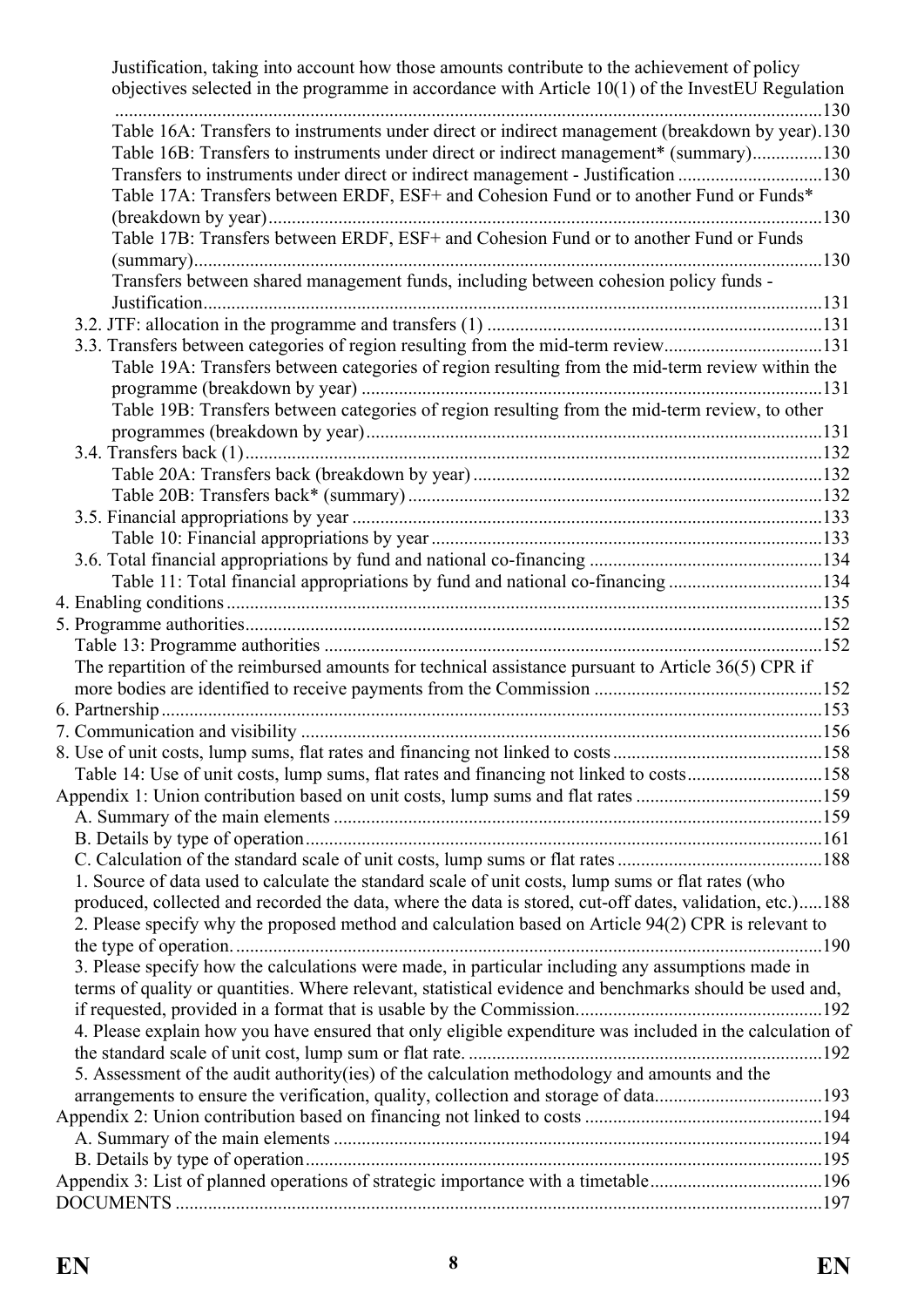<span id="page-8-0"></span>1. Programme strategy: main challenges and policy responses

Reference: points (a)(i) to (viii) and point (a)(x) of Article 22(3) and point (b) of Article 22(3) of Regulation (EU) 2021/1060 (CPR)

**POR Nord-Vest (POR NV) vizează Regiunea de dezvoltare Nord-Vest (Regiunea NV).** Aceasta se situează la granița României cu Ungaria și Ucraina și acoperă un teritoriu de 34.160 km2 (14,3% din suprafața RO) și 2,5 mil. locuitori (13,1% din populația rezidentă). Regiunea cuprinde 6 județe (NUTS3) – BH, SM, MM, CJ, SJ și BN.

**Regiunea NV este încadrată în categoria celor mai puțin dezvoltate din UE.** PIB/locuitor este de 67% față de media UE (PPS, 2020, date provizorii), iar regiunea se clasează pe ultimele locuri (246/268) conform Indicelui Competitivității Regionale 2019, care menționează ca principale provocări: calitatea și densitatea infrastructurii, nivelul scăzut de sofisticare a afacerilor și de inovare. Economia regiunii contribuie cu aproximativ 12% la PIB național, avand cele mai mari densități de companii în IT și industrii creative, după capitală. Orașe precum Cluj-Napoca și Oradea reprezintă repere la nivel național în ceea ce privește dezvoltarea serviciilor publice digitale, guvernanța și mai ales implicarea cetățenilor în dezvoltarea locală.

**Disparitățile intra-regionale sunt semnificative.** Județul CJ contribuie cu 41% la PIB regional și atrage cea mai mare parte a ISD (aprox. 40%) și a resurselor de muncă (29%), fiind urmat de BH și MM. La polul opus, numeroase zone rămân în afara fluxurilor economice, mai ales în SM, BN și SJ. Împreună, aceste 3 județe contribuie cu numai 26% la PIB regional și dețin 32% din resursele de muncă, defavorizate fiind de conectivitatea redusă, accesul slab la servicii publice și calitatea slabă a mediului de locuit. Dispersia ratelor de ocupare la nivel județean (20% în 2018) este una dintre cele mai ridicate din UE, reflectând dezechilibrele de dezvoltare. Concentrarea infrastructurii medicale și educaționale în județul CJ accentuează periferizarea celorlalte județe și crește decalajele față de acesta (PDR). Există decalaje semnficative între mediul urban și rural: la nivelul veniturilor, în accesul și participarea la educație, în accesul la servicii sănătate sau culturale, calitatea infrastructurii din mediul rural fiind deosebit de precară.

**Viziunea strategică** a POR NV urmărește ca Regiunea NV să devină una dintre cele mai dinamice regiuni europene în ceea ce privește creșterea inteligentă și sustenabilă a economiei, valorificând diversitatea locală și stimulând inovarea în vederea diminuării disparităților și creșterii standardului de viață. POR NV contribuie la îndeplinirea obiectivelor regionale de dezvoltare stabilite în PDR NV 2021-2027 și în RIS3 NV.

Dezvoltarea sustenabilă și rezilientă, în deplin acord cu obiectivele de mediu și climă asumate la nivel european, reprezintă un aspect transversal care definește strategia și intervențiile POR NV. Acțiunile finanțate prin program vor urmări sustenabilitate ecologică / de mediu prin design, integrând de la început considerentele legate de mediu. Proiectele vor fi încurajate să identifice și să ia în considerare eventualele provocări și să aleagă opțiunile de implementare care contribuie la regenerarea mediului și la neutralitatea climatică, precum și managementul durabil al resurselor și la refacerea și protejarea ecosistemelor. Principiul DNSH va fi urmărit orizontal, fiind o condiție pentru implementarea programului.

### **Provocări regionale și obiective de dezvoltare**

**Obiectiv strategic 1**: **Dezvoltarea avantajelor competitive ale regiunii prin inovare și investiții în domeniile de specializare inteligentă.**

**Regiunea este încadrată în categoria inovatorilor emergenți din UE, iar ecosistemul său de inovare este insuficient dezvoltat**. Regiunea se află pe locul 2 la nivel național ca densitate de unități de CD, după capitală, având o ofertă variată și competitivă de educație superioară (90 de facultăți, din 546 la nivel național; cea mai bine cotată universitate din RO la nivel internațional se află în regiune). Principalele provocări evidențiate în PDR NV și RIS3 NV sunt legate de lipsa acută a finanțării și de rezultatele slabe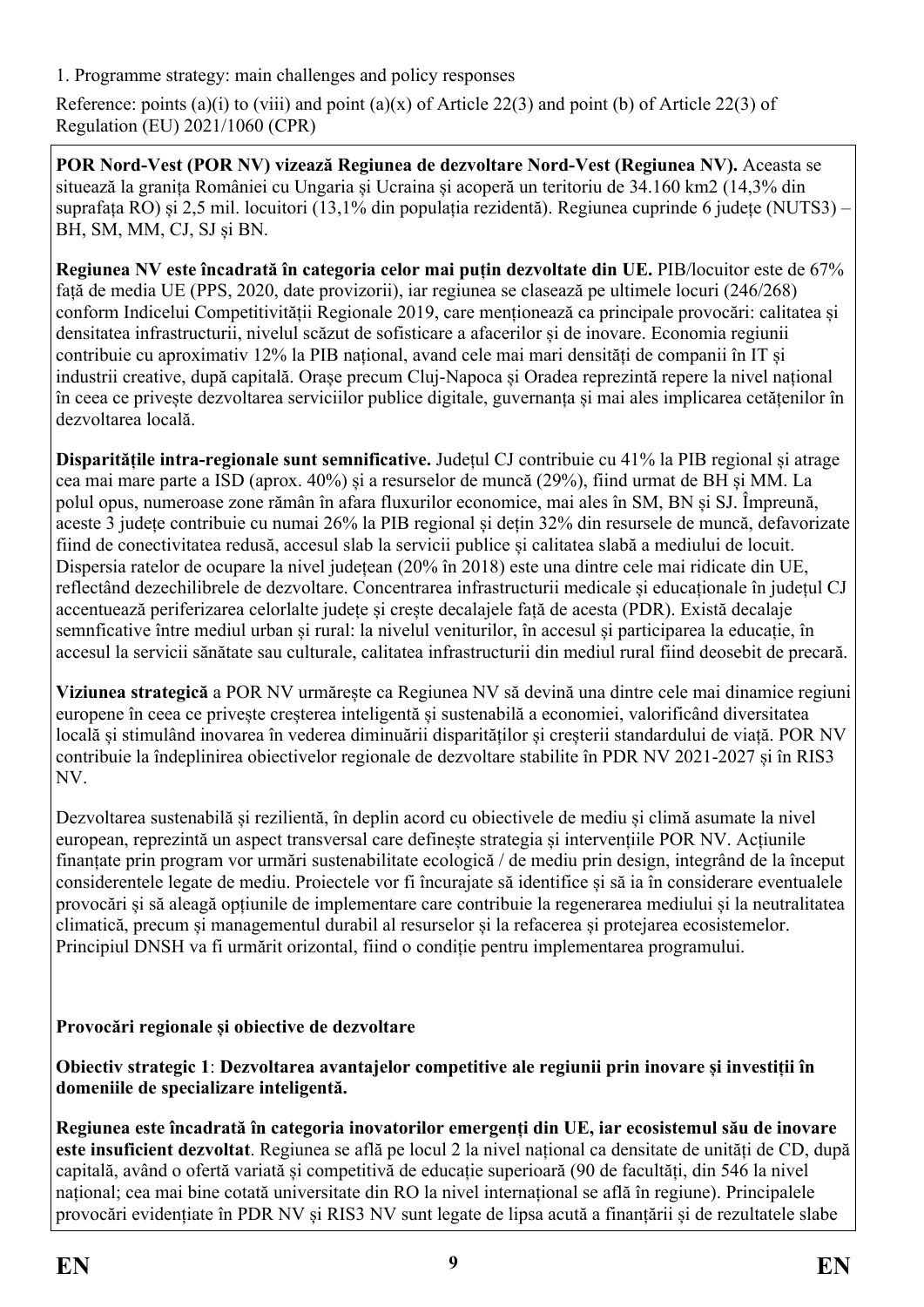ale colaborării dintre mediul de afaceri și cel de cercetare. Cele 8 EITT (locul 2, după București-Ilfov) nu oferă serviciile necesare pentru facilitarea transferului rezultatelor cercetării către mediul de afaceri, iar lanțul de inovare este fragmentat, neexistând suficiente structuri și mecanisme funcționale de legătură. Resursele umane din sistemul de CDI sunt insuficiente (aprox. 2300 salariați ENI, numai 7% din totalul national, 2020).

Activitățile mediului privat privind inovarea sunt afectate, tradițional, de eșec de piață**.** Sectorul CDI este subfinanțat, cheltuielile de CD reprezentând aprox. 48 mil. euro (0.18 din PIB-ul regional, 2019), în scădere față de anii anteriori; dintre acestea, cheltuielile private de CD au fost de aproximativ 16 mil euro (0,03% din PIB regional) (2019). Doar 2,5% din forța de muncă este ocupată în activități de tehnologie înaltă.

Ca răspuns la provocările de mai sus, în cadrul acestui obiectiv se au în vedere:

- Dezvoltarea potențialului de inovare și specializare inteligentă, prin dezvoltarea structurilor CDI și consolidarea legăturilor cu piața, inclusiv a transferului tehnologic ;
- Susținerea transformării structurale a economiei regionale, prin sprijinirea acelor IMM-uri ce desfășoară activități în domenii economice cu valoare adăugată ridicată, inclusiv prin intermediul unor instrumente financiare;
- Implementarea unor acțiuni pentru impulsionarea colaborării dintre mediul de afaceri și structurile de CDI și de transfer tehnologic.

# **Obiectiv strategic 2. Transformarea economiei și administrației, prin digitalizare**

**Regiunea are o performanță slabă în ceea ce privește digitalizarea întreprinderilor.** În regiune, marea majoritate a IMM-urilor sunt parțial digitalizate sau în proces de digitalizare, conform unui sondaj realizat de ADR NV în 2021. În 57.8% din companii există procese de digitalizare pe partea administrativă și în doar 24.1% pe zona de producție. Tehnologiile digitale, serviciile cloud și comerțul electronic se regăsesc mai ales în întreprinderile mari. În plus, conform Raportului de țară din 2020, în ceea ce privește integrarea tehnologiei digitale, întreprinderile din RO se situează cu mult sub media UE. În 2018, doar 11% dintre întreprinderi utilizau analiza volumelor mari de date, 9% - mijloace de comunicare socială și 7% - servicii cloud (CE 2019).

Lipsa finanțării se numără printre principalele cauze pentru întârzierea adoptării tehnologiilor digitale în mediul privat. Peste jumătate dintre întreprinderile din regiune investesc sub 10% din cifra de afaceri în tehnologii digitale. Astfel peste de 2/3 din intreprinderi realizează mai puțin de 25% din cifra totală de afaceri în urma activităților online și doar 9% realizează peste 75%. Oferta limitată afectează negativ și cererea, astfel că numai 9% din persoanele din regiune fac cumpărături online, sub media națională (18%) și cea a UE-28 (47%).

În același timp, peste 70% dintre firme confirmă interesul pentru adoptarea unei strategii de digitalizare, pentru creșterea productivității și transparentizarea proceselor interne, iar aprox. 71% dintre întreprinderi interacționează online cu administrația (INS, 2018), iar 12% analizează big data (DESI2020), similar cu media UE.

**Implementarea conceptului de "smart city" este în etapă incipientă**. Conform Strategiei Regionale de Mobilitate Urbană Durabilă și Orașe Inteligente, nevoia de realizare a smart city se regăsește în lipsurile regiunii din mai multe domenii precum: infrastructură, educație de bază, inovare, mediul de afaceri, sănătate, învățământ superior și instituții publice. Doar județul CJ și municipiile Cluj-Napoca și Oradea au dezvoltat strategii sau planuri "smart city". Totuși, din ce în ce mai multe localități testează soluții de acest tip, 11,8% dorind să implementeze conceptul în 2021-2027, iar 8,8% să demareze proiecte pilot. La nivelul APL rurale nu sunt identificate soluții de tip smart, gradul de digitalizare fiind minimal.

**Regiunea nu performează în ceea ce privește serviciile publice digitale.** Studiile regionale confirmă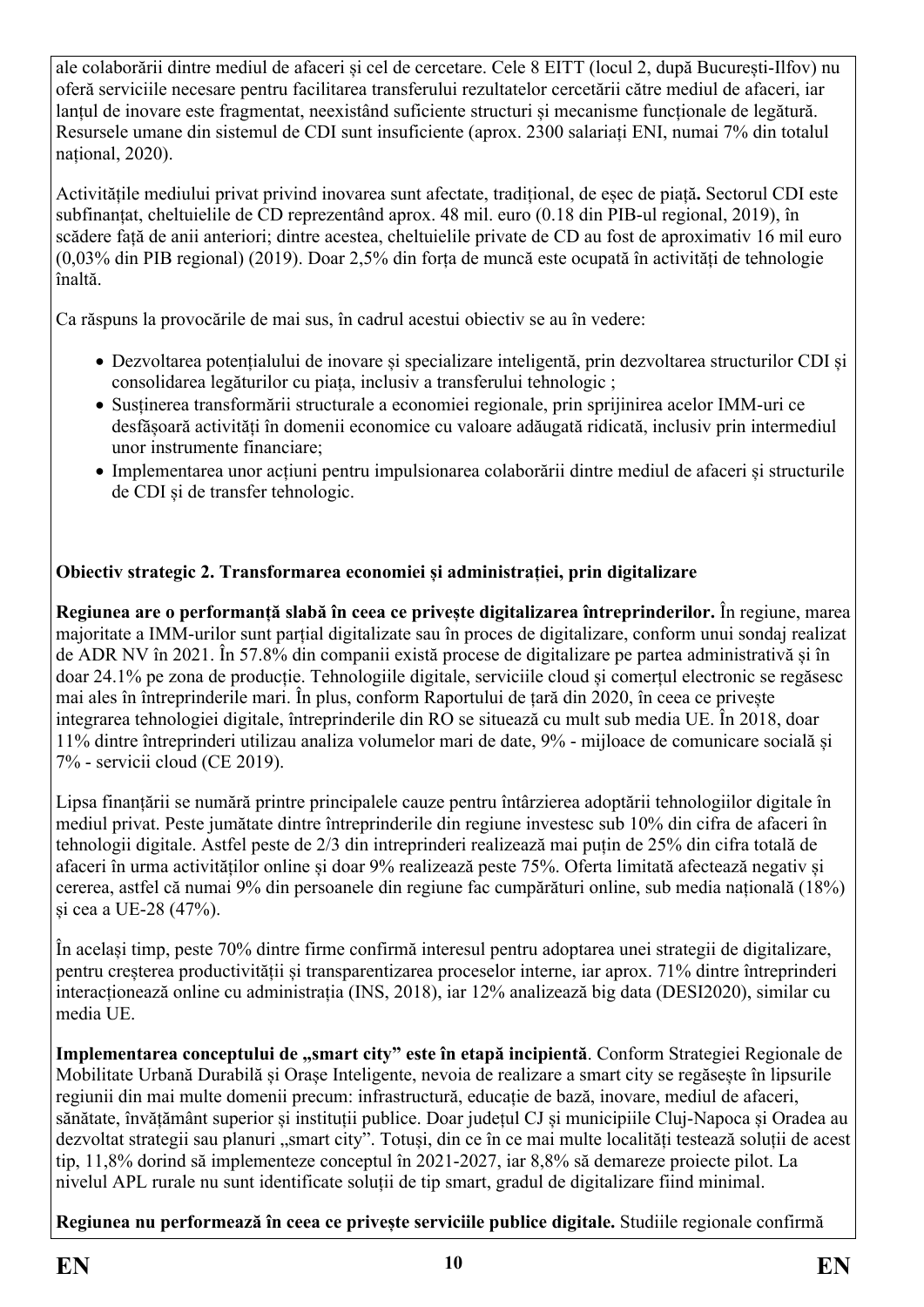încadrarea în performanțele slabe de la nivel național (DESI 2020). Deși RO se situează pe locul 8 în UE în ceea ce privește utilizatorii serviciilor de e-guvernare (82% dintre utilizatorii de internet), interacțiunea online între autoritățile publice și populație vizează doar depunerea de formulare, iar în regiune, doar 27 orașe din 43 sunt înscrise pe platforma *ghișeul.ro*.

Ca răspuns la provocările de mai sus, în cadrul acestui obiectiv se au în vedere:

- Sprijinirea IMM-urilor pentru adoptarea tehnologiilor digitale și adaptarea modelelor de afaceri la mediul digital;
- Sprijinirea intervențiilor de tip smart-city și digitalizarea administrațiilor publice locale, inclusiv din mediul rural;
- Introducerea / extinderea serviciilor publice digitalizate.

# **Obiectiv strategic 3: Promovarea eficienței energetice**

**Performanța energetică a clădirilor din mediul urban este foarte scăzută, ceea ce contribuie la deteriorarea mediului înconjurător**. Fondul locativ cuprinde 1,1 mil. locuințe: 52,62% în mediul urban (98,77% proprietate privată), 1200 clădiri proprietate publică (peste 950.000 mp). Majoritatea clădirilor au fost construite intre 1960-1990, cu standarde scăzute în ceea ce privește eficiența energetică. Peste 15.000 clădiri rezidențiale necesită reabilitare termică.

Clădirile publice (unele fiind monumente de arhitectură), necesită mari cheltuieli pentru întreținere și sunt mult sub nivelul standardelor actuale privind eficiența energetică. Dintre monumentele istorice, aproape 40% se află într-o stare de degradare accentuată, potențialul de economisire în clădiri fiind de 40-50% prin reabilitare energetică profundă.

Promovarea eficienței energetice în clădirile rezidențiale este afectată de deficiențe ale pieței, cauzele fiind cel mai adesea lipsa resurselor financiare sau a motivației proprietarilor. Performanța energetică limitată a clădirilor rezidențiale accentuează fenomenul de sărăcie energetică. Un studiu al Primăriei Cluj-Napoca arată că 25% din populația orașului se află sub pragul de sărăcie după plata facturilor la energie, iar alți peste 16% riscă să se găsească în aceeași situație în cazul unei creșteri minore a facturilor.

**Lipsa sistemelor de alimentare centralizată cu energie termică în zonele rurale**. Peste 97% din UATurile din mediul rural din regiune nu beneficiază de sisteme de încălzire centralizate sau microcentralele termice de bloc sau cvartal. Peste 90% dintre locuințe folosesc pentru încălzire lemnul, în sobe ineficiente, cu ardere incompletă, fără filtre de particule (Strategia energetică a României). Este necesară descurajarea utilizării acestora, în vederea reducerii GES și asigurării unui confort termic adecvat. Promovarea producției și distribuției de energie termică în sistem centralizat trebuie să se bazeze pe producția de energie din surse regenerabile, având impact pozitiv asupra scăderii cererii de energie din combustibili conventionali și a dependenței de importuri. O abordare localizată a intervențiilor este însă necesară, la scară mică, pentru a identifica cele mai bune măsuri, ținând seama de capacitatea financiară foarte scăzută a beneficiarilor, de comportamentele de consum actuale dar și de soluțiile potențiale.

Ca răspuns la provocările de mai sus, în cadrul acestui obiectiv se au în vedere:

- Renovarea clădirilor rezidențiale și publice în vederea creșterii eficienței energetice;
- Susținerea unor intervenții pilot în comunitățile rurale pentru alimentarea cu energie termică prin investiții în cogenerare de înaltă eficiență folosind combustibili din resurse regenerabile.

Proiectarea intervențiilor de eficiență energetică în cadrul programului va fi reconsiderată, acolo unde este cazul, pentru a ține cont de rezultatul asistenței tehnice oferite de Comisie vizând implementarea Valului Renovării în RO.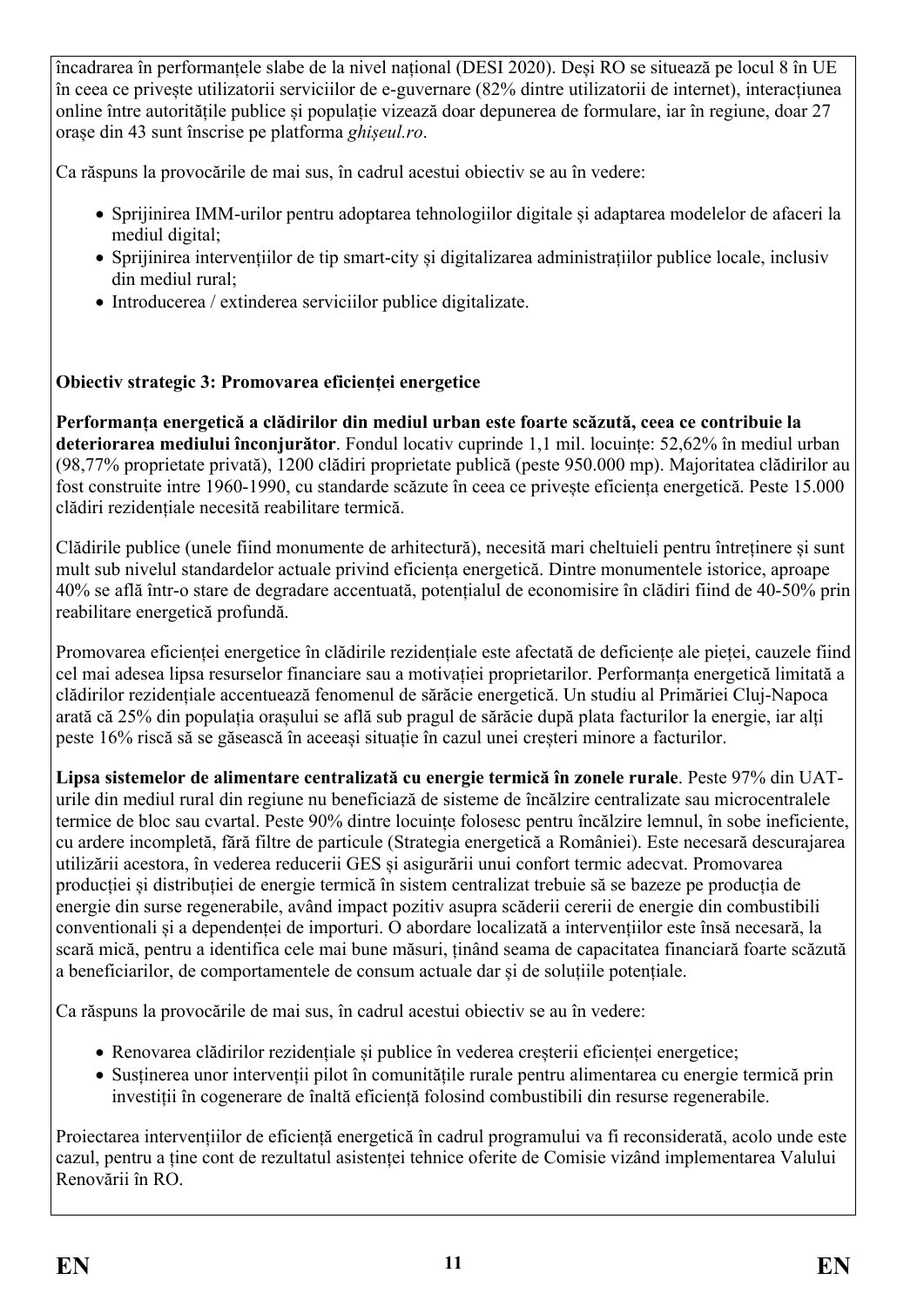# **Obiectiv strategic 4. Îmbunătățirea infrastructurii verzi urbane**

**Lipsa spațiilor verzi afectează negativ calitatea mediului de locuit.** Spațiile verzi și chiar trotuarele au fost adesea transformate în parcări de reședință. Suprafața spațiilor verzi și a celor comunitare s-a redus treptat în multe cartiere, aspect care a scăzut considerabil calitatea factorilor de mediu și calitatea locuirii. În regiune, doar 11 localități depășesc norma europeană privind spațiile verzi în mediul urban de 26 mp/loc., iar alte 11 au mai puțin de 10 mp de spațiu verde/ loc. Din cele 43 de orașe ale regiunii, doar 3 depășesc cei 52 mp/loc. recomandați de OMS.

Ca răspuns la provocările de mai sus, în cadrul acestui obiectiv se are în vedere:

Dezvoltarea infrastructurii verzi în zonele urbane

## **Obiectiv strategic 5. Dezvoltarea mobilității urbane durabile**

**Transportul public reușește cu greu să deservească nevoile populației iar deplasările nemotorizate sunt reduse.** Doar Cluj-Napoca, Oradea, Baia-Mare au dezvoltat serviciul de transport public la nivel metropolitan. Acest aspect face ca o mare parte din rezidenții noilor cartiere să fie dependenți de autovehiculul personal, ceea ce suprasolicită legăturile rutiere făcând legăturile existente congestionate. Calitatea transportului public local este afectată și de mijloacele de transport învechite, poluatoare și inconfortabile. Unele vehicule au depășit 40 de ani vechime, cum este cazul în Municipiul Oradea (tramvaie de tip vagoane remorcă) sau în Municipiul Satu Mare (unele autobuze).

Serviciile de mobilitate și micromobilitate sunt disponibile doar în orașele mari. Corelarea fizică a diferitelor mijloace de transport este asigurată doar prin simpla învecinare a facilităților. Conceptele de tip "park and ride" sau "park and walk" nu sunt valorificate, iar integrarea (fizică și tarifară) a sistemelor de transport pubic este incipientă. În orașele mici, este disponibil doar transportul public și taxi.

Progresul în ceea ce privește deplasările nemotorizate este încă lent. Pistele pentru biciclete realizate în numeroase localități au avut greșeli de proiectare, ceea ce a dus la o slabă utilizare. Lipsa facilităților care să permită o deplasare sigură a bicicliștilor este principalul motiv pentru care ponderea acestui mod de deplasare este sub 5%.

Ca răspuns la provocările de mai sus, în cadrul acestui obiectiv se au în vedere:

 Încurajarea mobilității urbane sustenabile, prin transport public de calitate și prietenos cu mediul, încurajarea deplasărilor nemotorizate și introducerea sistemelor performante de management de trafic.

### **Obiectiv strategic 6: Creșterea conectivității regionale și a siguranței pe drumurile publice**

**Infrastructura rutieră insuficient dezvoltată și deteriorată afectează calitatea transportului inter și intra-regional.** Din totalul de 12.738 km drumuri, 1.690 nu se prezintă în condiții de utilizare optime. Doar 33,4% din total sunt modernizate, drumurile județene fiind în general degradate, cu soluții tehnice depășite, nepermițând un acces facil spre zonele rurale, mai ales în județele SJ și BN. De asemenea, comunitățile din BN, MM și Munții Apuseni sunt în afara zonei de acces la rețeaua TEN-T rutieră în 30 minute.

La nivelul regiunii 179 km de drumuri județene cu un rol important în rețeaua de transport regional trebuie modernizate cu prioritate. Alți 382 km de drumuri județene secundare necesită îmbuntățiri, pentru a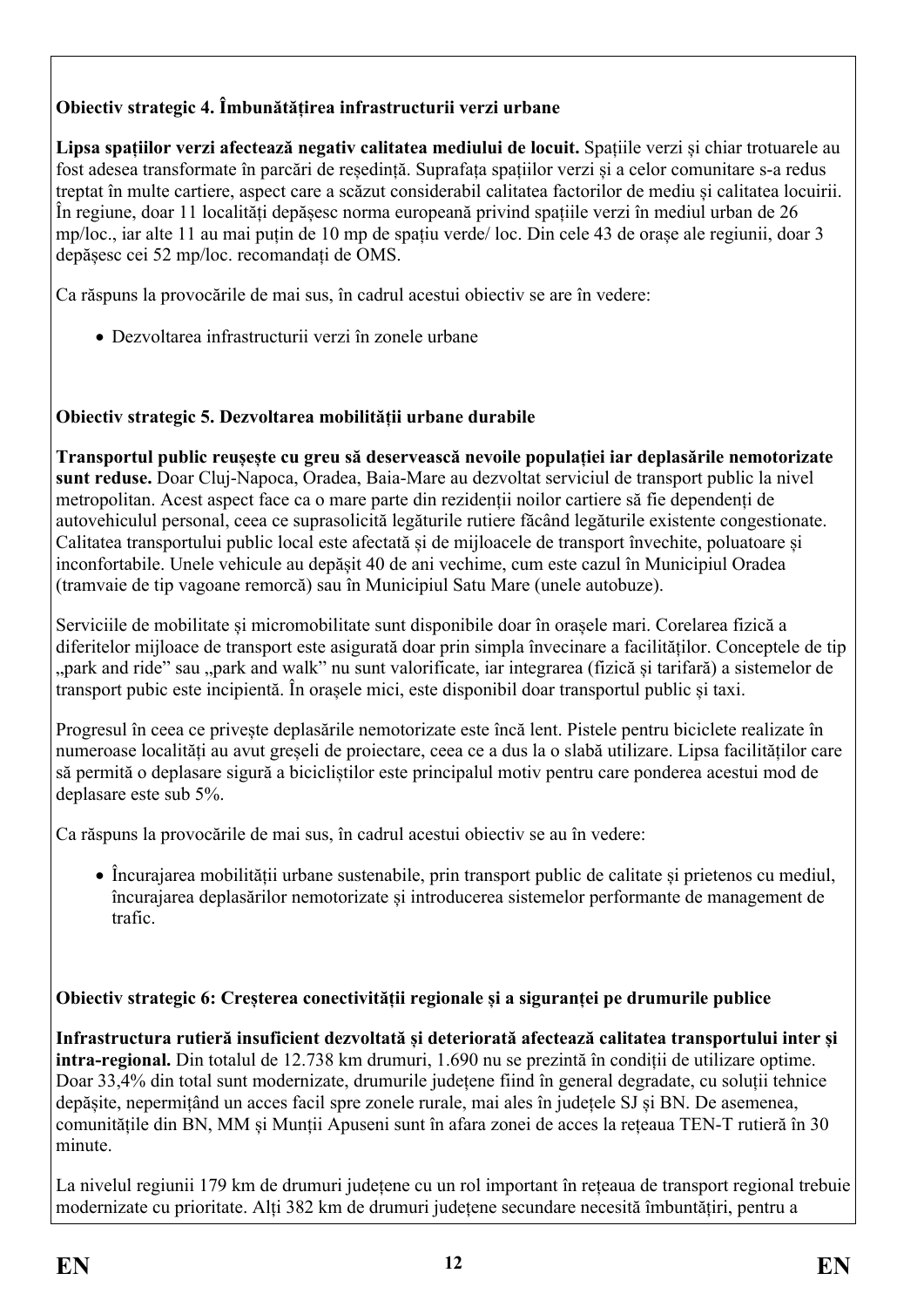permite un acces mai facil la serviciile publice, locurile de muncă și oportunitățile oferite de centrele urbane din regiune. Dezvoltarea lor ar permite și descărcarea coridoarelor majore de transport crescând conectivitatea la nivelul regiunii. Totodată, lipsa modernizării scade siguranța în trafic, crește semnificativ riscul accidentelor rutiere, scade viteza de rulare și conduce la ambuteiaje.

**Siguranța traficului rutier este scăzută,** fapt datorat atât calității infrastructurii de transport, cât și capacitații reduse a autorităților locale de intervenție ca urmare a existenței unei baze materiale insuficiente**.** În perioada 2015–2018, în regiune s-au înregistrat un număr total de 14.244 accidente rutiere (IGPR, 2019), 2.134 fiind pe drumuri județene. Numărul accidentelor a crescut cu 20% în perioada 2015- 2018 (de la 454 la 544).

Ca răspuns la provocările de mai sus, în cadrul acestui obiectiv se au în vedere:

 Modernizarea infrastructurii rutiere și creșterea siguranței traficului, inclusiv încurajarea transportului public județean de călători. Sunt vizate în special legăturile rutiere secundare către rețeaua rutieră și nodurile TEN-T.

#### **Obiectiv strategic 7: Îmbunătățirea accesului echitabil la educație, formare profesională și învățământ terțiar de calitate**

**Infrastructura de educație preuniversitară este neadaptată și neaccesibilizată**. Creșterea numărului de elevi în ciclul primar (cu aprox. 30%), solicită din plin infrastructura școlară, astfel încât aprox. 200 (10%) dintre unitățile școlare din regiune sunt supra-aglomerate sau nu pot răspunde cererilor. Pe de altă parte, estimările arată diferențe majore de utilizare a infrastructurii existente, peste jumătate dintre elevi învățând fie în școli supraaglomerate, fie în unele subutilizate. Accesul elevilor cu dizabilități fizice este limitat în 247 de școli (aprox. 12%), în timp ce peste 1000 (aprox. 52%) au nevoie de dotări, 637 au nevoie de reabilitare, modernizare sau extindere, iar alte aproape 800 de unități școlare nu au autorizație ISU sau sanitară. Un număr de 134 de școli sunt situate în ZUM-uri, calitatea infrastructurii în acest caz fiind esențială pentru atragerea și menținerea copiilor în sistemul de educație.

În mediul urban populația școlară a crescut cu aprox. 22 mii, iar în rural a scăzut cu aprox. 25 mii (2013- 2020). Județul CJ este singurul care a înregistrat o creștere a populației școlare (20%), în timp ce celelalte au înregistrat scăderi între 5 și 11%. În unele localități diferențele sunt mult mai mari, ajungând până la +/-80% (Florești/Țaga, ambele în CJ). Cu toate acestea, infrastructura educațională nu a urmat aceeași evoluție, numărul sălilor de clasă, al laboratoarelor, atelierelor școlare fiind, adesea, neschimbat sau în scădere. Dotările sunt si ele deficitare (aprox. 23 elevi / PC în BN, 14.6 în BH, 12 în SJ și 11 în SM), ceea ce demotivează deopotrivă elevii și cadrele didactice și scade calitatea educației.

Aproximativ 30% dintre școlile din regiune (173 de unități) au un nivel mediu sau ridicat al indicelui de risc socio-educațional (școlile cu risc crescut de abandon școlar, cu un nivel scăzut de pregătire a cadrelor didactice, cu rezultate slabe la evaluările naționale și aflate în localități cu un nivel scăzut de dezvoltare socio-economică), cele mai multe regăsindu-se în SM (43%, 27 unități), iar cele mai puține în MM (16%, 17 unități). Dintre aceasta, cele mai vulnerabile au și o pondere numeroasă a elevilor de etnie romă.

Numărul de clase și de elevi din învățământul liceal tehnologic este în scădere, dar cel al elevilor în învățământul dual aproape s-a dublat în anul școlar 2018-2019, de la 2.262 în anul școlar 2017-2018, la 4.224 în 2018-2019, ceea ce scoate în evidență creșterea interesului operatorilor economici față de învățământul dual și nevoia de forță de muncă calificată. De remarcat că și în mediul rural au fost realizate clase de învățământ dual, total 242 de elevi.

**Infrastructura de educație din mediul universitar** nu este adaptată unei educații competitive. Angajatorii doresc o mai bună pregătire practică în timpul studiilor şi specializarea absolvenților chiar din ciclul de licență. Acestea nu se pot obține în lipsa unei baze materiale adecvate, inclusiv laboratoare.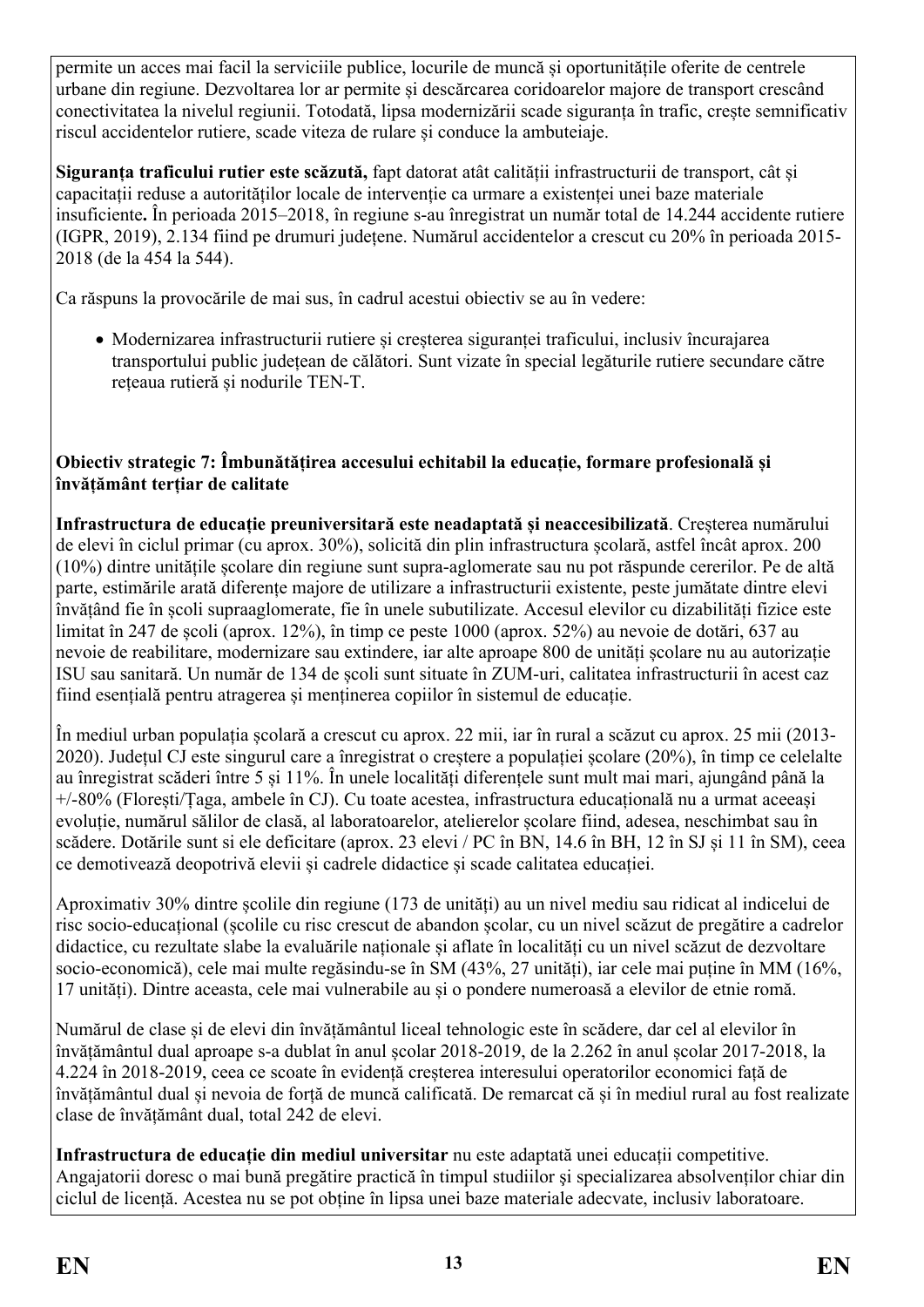Echiparea pentru derularea cursurilor și examenelor online este, de asemenea, insuficientă.

**Lipsa unor structuri adecvate pentru centre de testare pentru orientarea educațională a elevilor** împiedică o bună orientare a acestora în formele de învățământ superioare și implicit o lipsă de corelare între abilități și cerințele profesionale ulterioare. De asemenea, o insuficientă ofertă de spații pentru centre de educație pentru elevi în domenii cu impact RIS3, conduce la o vagă înțelegere a acestora de către tineri, și o diminuare a oportunităților de a dezvolta pasiune pentru un domeniu, care ulterior poate fi valorificată și pe plan profesional.

**Centrele de agrement și bazele turistice pentru tineri sunt insuficiente sau inadecvate.** În regiune se regăsesc 10 centre de agrement, dintre care 5 tabere, administrate de către MTS, având nevoie de investiții în refacerea infrastructurii.

Ca răspuns la provocările de mai sus, în cadrul acestui obiectiv se au în vedere:

- Îmbunătățirea infrastructurii educaționale pentru învățământul preuniversitar, inclusiv profesional și tehnic, inclusiv pentru accesibilitatea elevilor cu dizabilități;
- Modernizarea și echiparea infrastructurii educaționale din mediul universitar, inclusiv pentru derularea învățământului online.
- Îmbunătățirea infrastructurii pentru activități extrașcolare și turistice pentru copii și tineri.

**Obiectiv strategic 8: Dezvoltarea economică și socială a regiunii, utilizând resursele turistice, naturale și de patrimoniu existente, precum și prin acțiuni de regenerare urbană**

**O bună parte a obiectivelor de patrimoniu cultural necesită conservare, protejare sau investiții**. În regiune sunt 4.480 monumentele istorice de patrimoniu, dintre care 998 de tip A, de interes național sau universal (310 în mediul urban), iar 3.482 de tip B (1.583 în mediul urban).

**Activitatea turistică este concentrată în câteva centre, restul obiectivelor rămânând în mare măsură neexploatate.** Regiunea beneficiază de un complex de factori turistici naturali și antropici cu valoare atractivă deosebită. Un număr însemnat de resurse naturale rămân în umbră din cauza dificultăților de acces și a lipsei unor amenajări minime care să permită vizitarea lor în condiții optime (de exemplu, cheile din zona montană).

Apele termale, sărate și minerale din regiune nu sunt suficient explorate din perspectiva efectelor curative, iar **bazele de agrement și tratament publice** sunt într-o stare avansată de degradare (de exemplu, de-a lungul axei hidro-termale Livada - Satu-Mare - Tășnad - Marghita - Băile Felix - Salonta). Unele dintre acestea sunt situate în centre urbane dar sunt utilizate în mică măsură, din lipsa investițiilor.

Regiunea are și o serie de atracții și obiective turistice aparte/insolite/de nișă (culturale sau naturale) dar care, în marea majoritate, nu fac parte din proiecte de amenajare teritorială, implicit turistică, sau lipsesc din ofertele turistice complexe (de exemplu sectoare de râu, unele traversând și mediul urban).

Capacitatea și calitatea infrastructurii de turism sunt deopotrivă scăzute, mai ales în mediul rural. Acestea ar putea fi însă încurajate prin îmbunătățirea infrastructurii de acces, a bazelor de agrement.

Ca răspuns la provocările de mai sus, în cadrul acestui obiectiv se au în vedere:

- Conservarea, protecția și valorificarea durabilă a patrimoniului cultural, istoric și natural, dezvoltarea infrastructurii din domeniul cultural și a serviciilor culturale;
- Îmbunătățirea infrastructurii de turism, în special în zone care dispun de un potențial turistic valoros
- Valorificarea superioară a resurselor naturale din regiune pentru susținerea sectorului balnear și a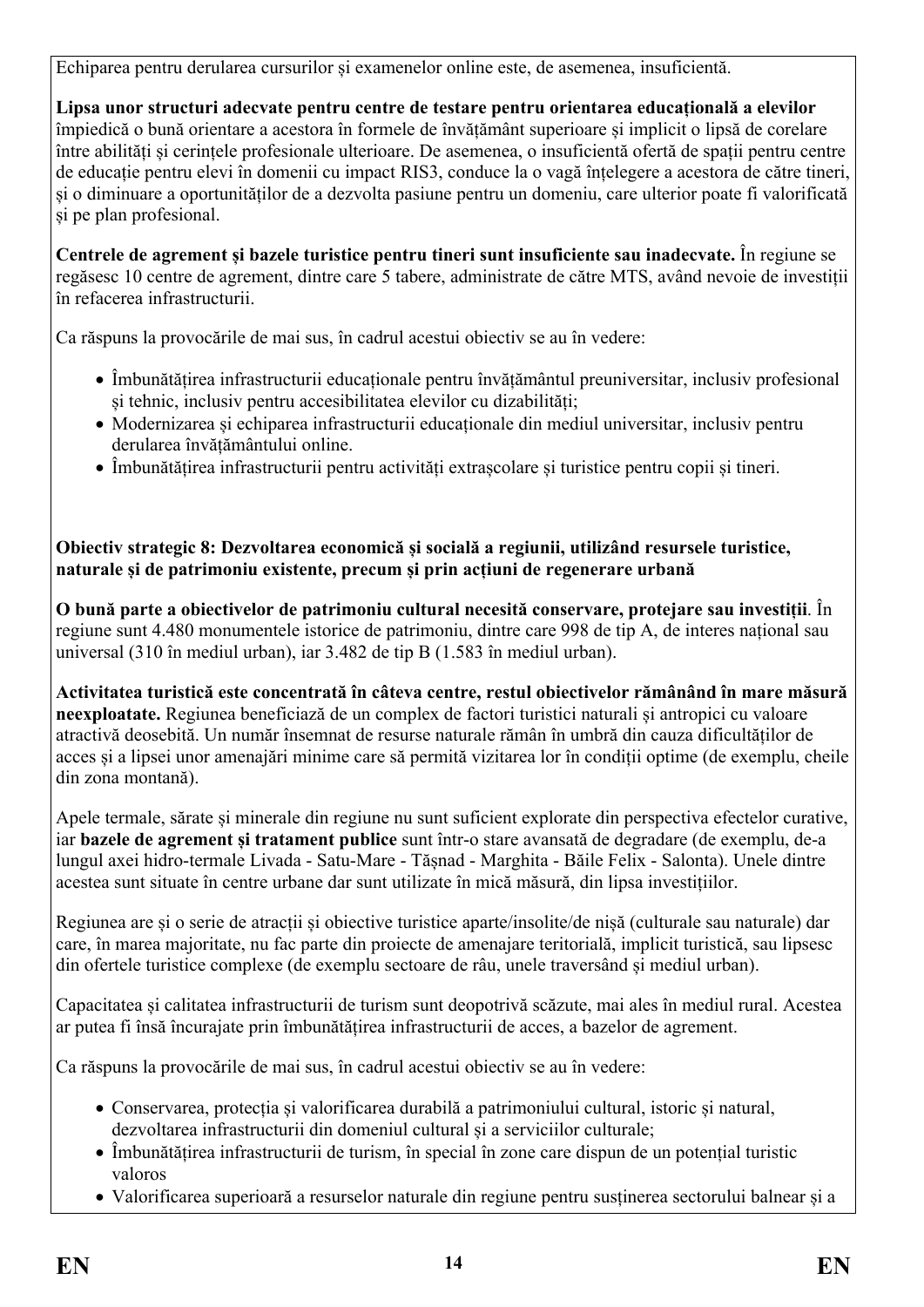turismului de wellness.

**Calitatea mediului de locuit s-a deteriorat considerabil,** zonele urbane se confruntă cu probleme legate de atractivitatea și funcționalitatea scăzută a spațiilor publice. Transformările economice și sociale au determinat apariția unor spații numeroase și generoase abandonate, atât la marginea orașelor, cât și în interiorul acestora. Aceste spații au un potențial ridicat de reconstrucție și reutilizare prin integrarea lor în comunitate și pentru crearea de spații inovative, care pot contribui semnificativ la creșterea atractivității zonei pentru locuire sau investiții. Spațiile verzi și trotuarele din zonele de locuințe colective au fost adesea transformate în parcări de reședință, nu există coridoare de mobilitate pentru pietoni accesibilizate pentru persoanele cu mobilitate redusă. Infrastructura edilitară este în multe cazuri degradată, ceea ce afectează atât atractivitatea zonelor centrale / istorice / periferice, cât și calitatea vieții cetățenilor. Orașele mici se confruntă de multe ori cu lipsa oricăror alternative culturale și recreative la nivelul comunităților.

Ca răspuns la provocările de mai sus, în cadrul acestui obiectiv se au în vedere:

Îmbunătățirea mediului urban, prin investiții în regenerare urbană.

# **Provocări orizontale**

# **Dezvoltarea urbană integrată**

**Dezvoltarea economică este dezechilibrată, iar orașele medii și mici nu reușesc să valorifice potențialul economic local.** Activitatea economică este concentrată în câteva centre (orașe magnet), iar orașele mici și medii sunt afectate de provocări multiple. Cea mai importantă este legată de dezvoltarea sectorului privat, alături de creșterea conectivității regionale, regenerarea urbană și creșterea calității vieții.

**Abordarea dezvoltării din perspectiva teritoriului este încă incipientă.** Cinci din șase municipii reședință de județ au constituite asociații la nivelul zonelor metropolitane (excepție făcând Bistrița), iar trei dintre acestea (Cluj-Napoca, Oradea și Baia Mare) au realizat SIDU-uri care vizează întreg teritoriul metropolitan. În restul municipiilor și orașelor, dezvoltarea integrată este asigurată prin strategiile de dezvoltare locale.

Pentru perioada de programare 2021-2027 se urmărește **adoptarea unor mecanisme separate de finanțare pentru diferitele categorii de zone urbane**, care să fie adaptate atât nevoilor, cât și capacității acestora de a pregăti propuneri viabile și de a implementa proiecte complexe.

**Municipiile reședință de județ** vor dezvolta SIDU și PMUD pe baza cărora își vor selecta și prioritiza investițiile. Decizia locală privind realizarea unei investiții se va baza pe analizele efectuate, pe principiul guvernării participative, astfel încât să se asigure principiul parteneriatului și guvernanța multi-nivel în prioritizarea proiectelor.

Implementarea intervențiilor de dezvoltare urbană integrată din perspectiva infrastructurii verzi, a mobilității, precum și a dezvoltării economice și sociale bazată pe turism, cultură, patrimoniu și regenerare urbană, se va realiza pe OP2 și OP5, prin OS b(vii), b(viii) și e(i), pentru creșterea calității vieții în zonele urbane.

AM va oferi sprijin autorităților teritoriale relevante și potențialilor beneficiari prin măsuri/servicii de asistență dedicate.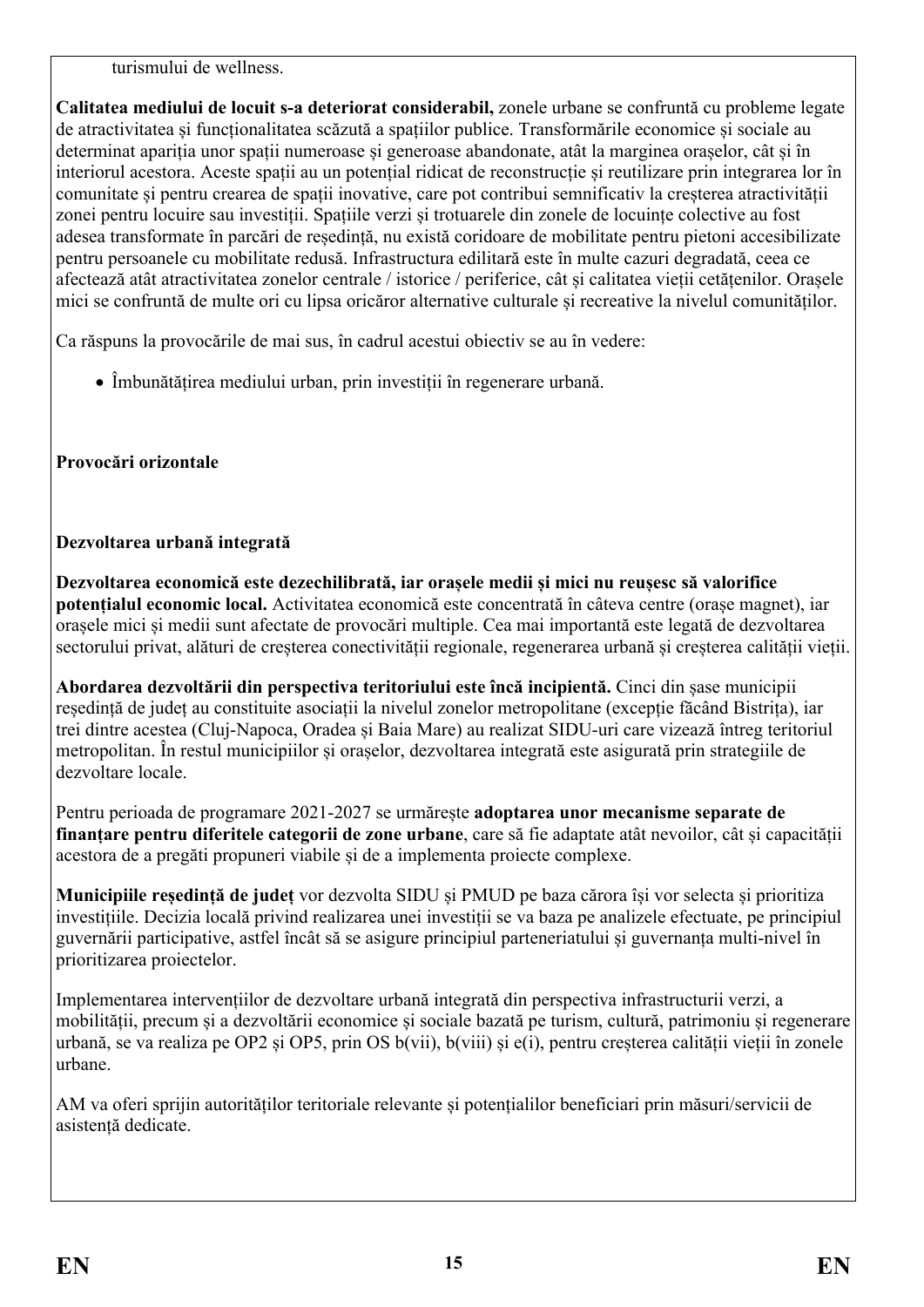### **Dezvoltarea rurală integrată**

### **Conectivitatea este redusă, serviciile publice sunt deficitare, iar patrimoniul cultural și turistic sunt insuficient valorificate.**

Mediul rural din regiune dispune de un mare potențial de dezvoltare prin valorificarea patrimoniului cultural / istoric / natural / turistic existent. Intervențiile finanțate în mediul rural vor avea în vedere cu prioritate acele zone aflate în proximitatea mediului urban, dar care nu pot accesa finanțare în cadrul mecanismelor de dezvoltare urbană, precum și zone cu provocări specifice (de exemplu lipsa conectivității) sau cu potențial economic/turistic valoros.

Decalajul dintre urban și rural este adresat prin POR prin prisma sprijinului acordat în special pentru digitalizarea administrațiilor publice, promovarea energiei regenerabile, infrastructura educațională, obiective de cultură și turistice, etc.

Mediul rural din regiune este format din 403 comune. Din punct de vedere administrativ 115 de sate aparțin de municipii și orașe (făcând astfel parte din mediul urban, nefiind eligibile pentru fondurile de dezvoltare rurală).

Principalele provocări, adresate prin POR Nord-Vest, sunt legate de:

- conectivitatea redusă sau deficitară, în special în zonele metropolitane sau către obiective turistice/ de patrimoniu cu potențial economic ridicat,
- eficiență suboptimală a intervențiilor din mediul urban, în condițiile în care acestea s-ar realiza neintegrat/necorelat cu zonele rurale din proximitate: de ex. investiții în infrastructura de transport public sau circuite turistice.
- calitatea scăzută a serviciilor publice în localitățile rurale
- nivel ridicat de degradare a obiectivelor de patrimoniu
- nivel scăzut de valorificare a potențialului turistic, natural sau antropic.

## *Guvernanță și capacitate administrativă*

Sistemul de management și control SMC) propus la nivel regional va fi format din:

- 1. CM POR NV cu rol decizional strategic și de monitorizare POR NV (format din reprezentanți ai mediului public, privat, academic și asociativ)
- 2. ADR NV cu rol de AM pentru POR NV

Acest cadru partenerial asigură implicarea și reprezentativitatea principalilor actori din regiune în procesul de elaborare, implementare și control al POR. Acestora li se adaugă CDR NV, CRP NV și Comitetul Director pentru RIS3 NV, cu rol consultativ.

Conform OUG 936/2020, art.4. 1 (j), MIPE, în exercitarea rolului său de coordonator național, va asigura respectarea articolului 69(8) din RDC privind schimbul de informații între beneficiari și AM POR prin intermediul unor sisteme de schimb electronic de date.

Provocările legate de capacitatea administrativă pentru implementarea eficientă a politicii de coeziune în regiune, identificate în anexa D a Raportului de tară 2019 pentru RO, vizează capacitatea administrativă redusă și lipsa personalului necesar pentru pregătirea și implementarea proiectelor la nivelul beneficiarilor, nevoile de simplificare în procedurile de accesare a fondurilor, capacitatea administrativă insuficientă la nivelul AM POR.

Ca răspuns la provocările de mai sus, sunt prevăzute acțiuni în cadrul asistenței tehnice finanțate prin program. Se va elabora o foaie de parcurs (Roadmap) pentru întărirea capacității administrative a AM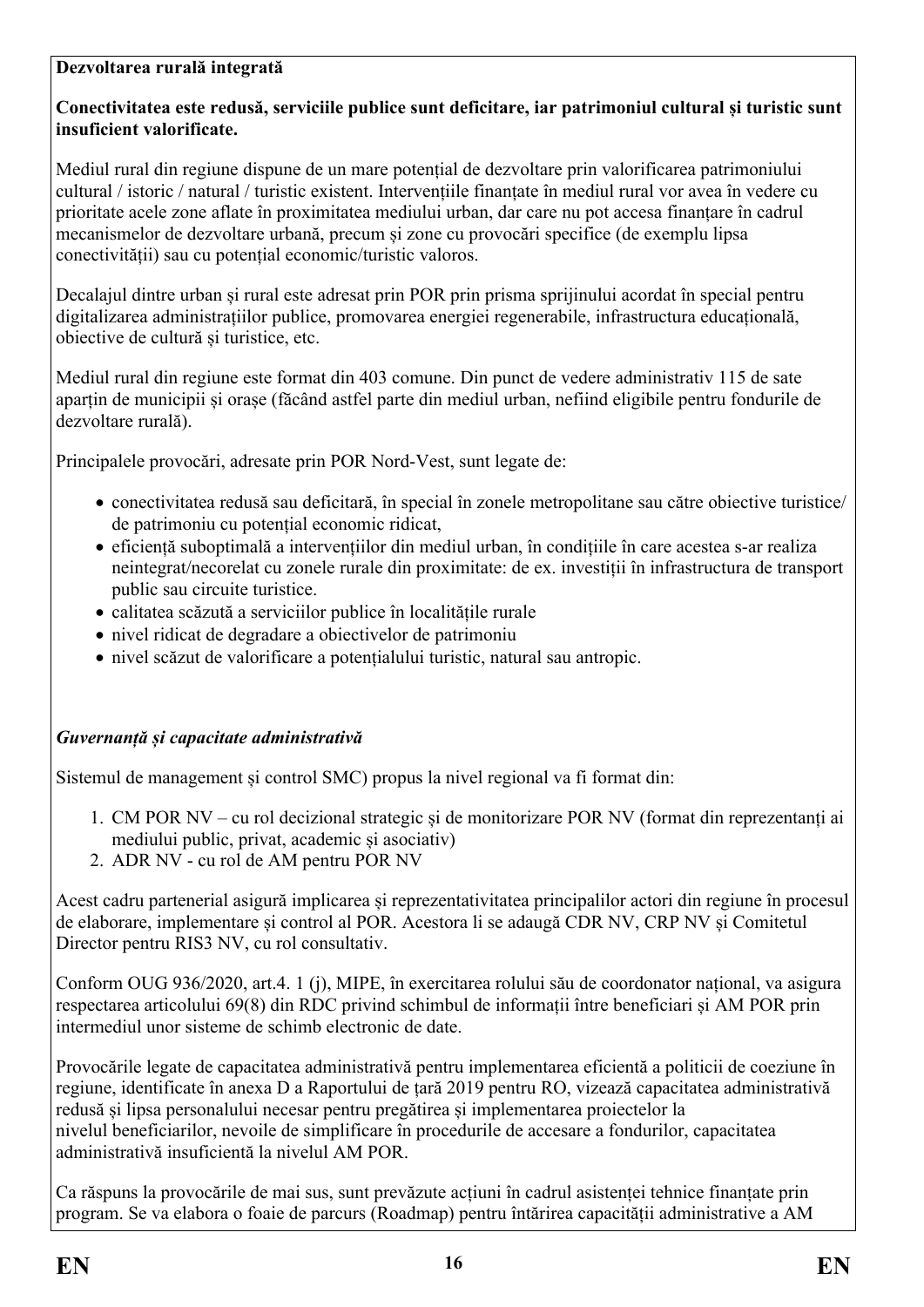POR. În plus față de acestea, ADR NV a dezvoltat din timp structura organizatorică, având aprobate organigrama și ROF. Au fost finalizate procedurile operaționale și fișele de post aferente AM.

# *Lecții învățate*

Principalele provocări sunt legate de transferul responsabilității de la nivel național către cel regional, ceea ce presupune o nevoie crescută de planificare strategică și coordonare orizontală (intra-regională) și verticală (cu nivelul național). Cultura partenerială este redusă, mai ales în privința pregătirii și dezvoltării proiectelor care implică acțiuni în zonele metropolitane sau funcționale.

Principalele lecții învățate orizontale care decurg din perioadele de programare anterioare, precum și din experiența acumulată în planificarea strategică la nivel regional, se referă în principal la:

- alocarea unei perioade suficiente de timp pentru pregătirea apelurilor, în special a celor vizând operațiuni complexe;
- limitarea poverii administrative asupra beneficiarilor, mai ales în privința proiectelor integrate;
- asigurarea unui sprijin constant beneficiarilor:
- asigurarea unui sistem eficient de monitorizare și evaluare, o mai bună orientare către rezultate;
- implicarea comunității în proiectele de dezvoltare urbană, pentru creșterea calității proiectelor și asumarea responsabilității de către APL-uri în prioritizarea intervențiilor.

Principalele lecții învățate la nivel sectorial sunt:

- În domeniul CDI este nevoie de o colaborare strânsă în interiorul ecosistemului de inovare. Organizațiile CDI (publice și private), dar și IMM-urile, au în continuare o capacitate financiară redusă, fiind astfel necesară alegerea unor scheme de ajutor de stat adaptate nevoilor mediului de afaceri. Este necesară dezvoltarea unor proiecte integrate strategice, cu impact local și regional ridicat, pentru evitarea riscului de pulverizare a investițiilor și pentru majorarea efectului catalizator la nivelul economiei regionale
- Măsurile pentru îmbunătățirea eficienței energetice a clădirilor publice au avut o cerere foarte mare, aceasta fiind și cea mai eficientă investiție din punctul de vedere al raportului cost/beneficiu pentru a realiza reduceri de CO2.
- La clădirile rezidențiale, este necesară identificarea soluțiilor de asigurare a co-finanțării din partea asociațiilor de proprietari, precum și de găsire de soluții pentru finanțarea spațiilor cu altă destinație decât locuințe
- Restaurarea clădirilor de patrimoniu care pot deveni atracții turistice importante contribuie la creșterea calității vieții comunităților locale din cadrul destinației
- Implementarea mecanismului SIDU a început cu dificultate, dar a produs efecte pozitive, motiv pentru care este necesară continuarea utilizării lui precum și creșterea capacității beneficiarilor publici

În timpul implementării programului, AM POR NV va promova utilizarea strategică a achizițiilor publice, inclusiv pentru a remedia deficiențele de capacitate. Beneficiarii vor fi încurajați să utilizeze mai multe criterii legate de calitate și de costul ciclului de viață. Atunci când este fezabil, considerentele de mediu (de exemplu, achiziții publice ecologice, soluții bazate pe natură, evaluarea costului pe ciclul de viață, standarde care merg dincolo de minimul reglementat, evitarea impactului de mediu negativ, imunizarea infrastructurii la schimbările climatice, principul "eficiența energetică pe primul loc", etc.) și considerente sociale, precum și stimulente pentru inovare vor fi încorporate în procedurile de achiziții publice.

În măsura în care este necesar POR NV va finanța proiectele începute în cadrul POR 2014-2020, a căror relevanță și necesitate sunt aliniate strategiei POR NV.

POR NV va asigura respectarea drepturilor fundamentale ale omului și Cartei drepturilor fundamentale a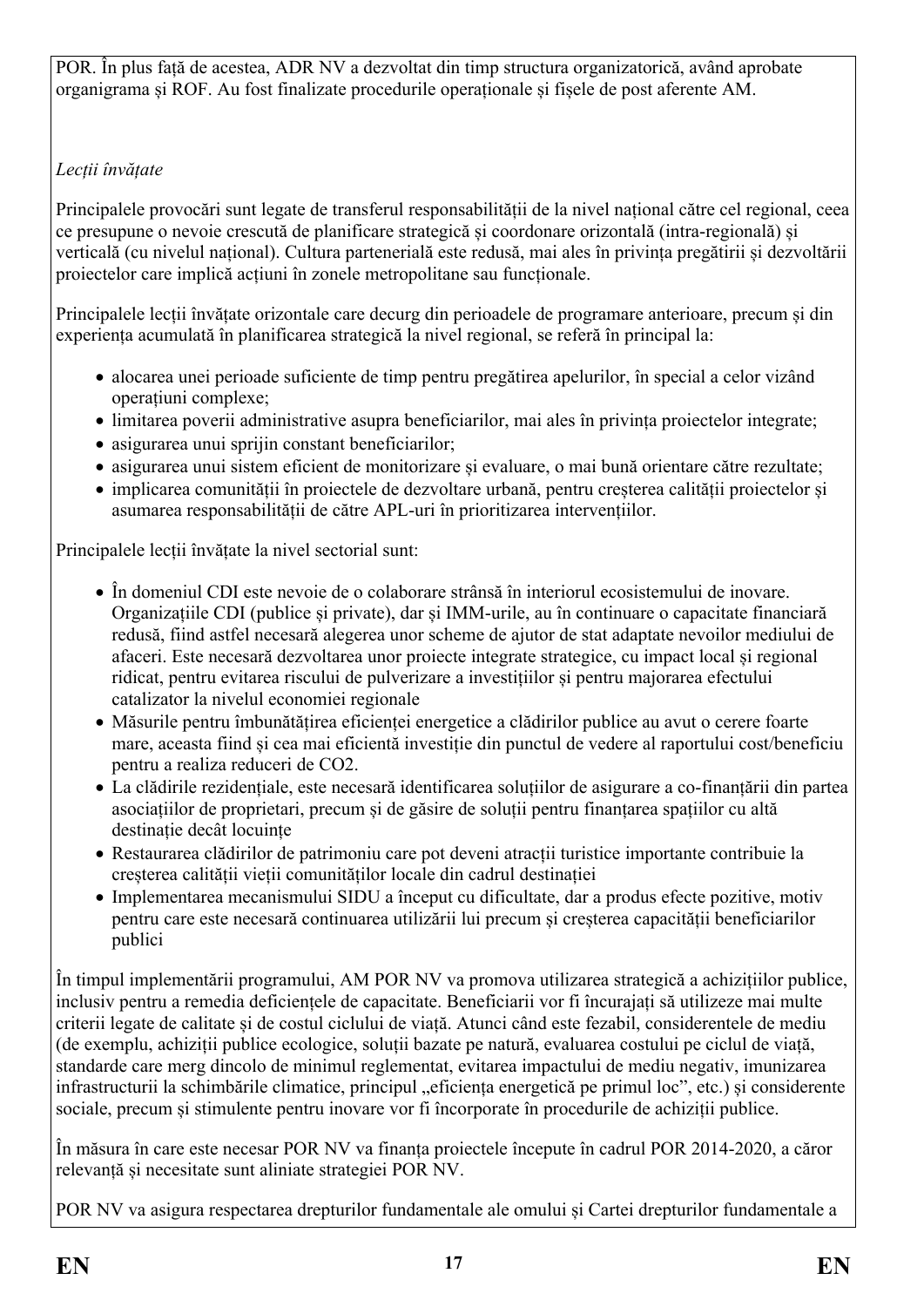Uniunii Europene. Programul va asigura respectarea și promovarea egalității între femei și bărbați, integrarea perspectivei de gen și abordarea aspectelor de gen și va include măsurile necesare pentru a preveni orice formă de discriminare pe criterii de gen, origine rasială sau etnică, religie sau convingeri, handicap, vârstă sau orientare sexuală, luând în considerare accesibilitatea pentru persoanele cu dizabilități.

Programul se aliniază regulamentelor europene privind aplicarea principiului DNSH.

POR NV a parcurs procedura SEA, obținând Avizul de mediu MMAP nr. 65/10.12.2021.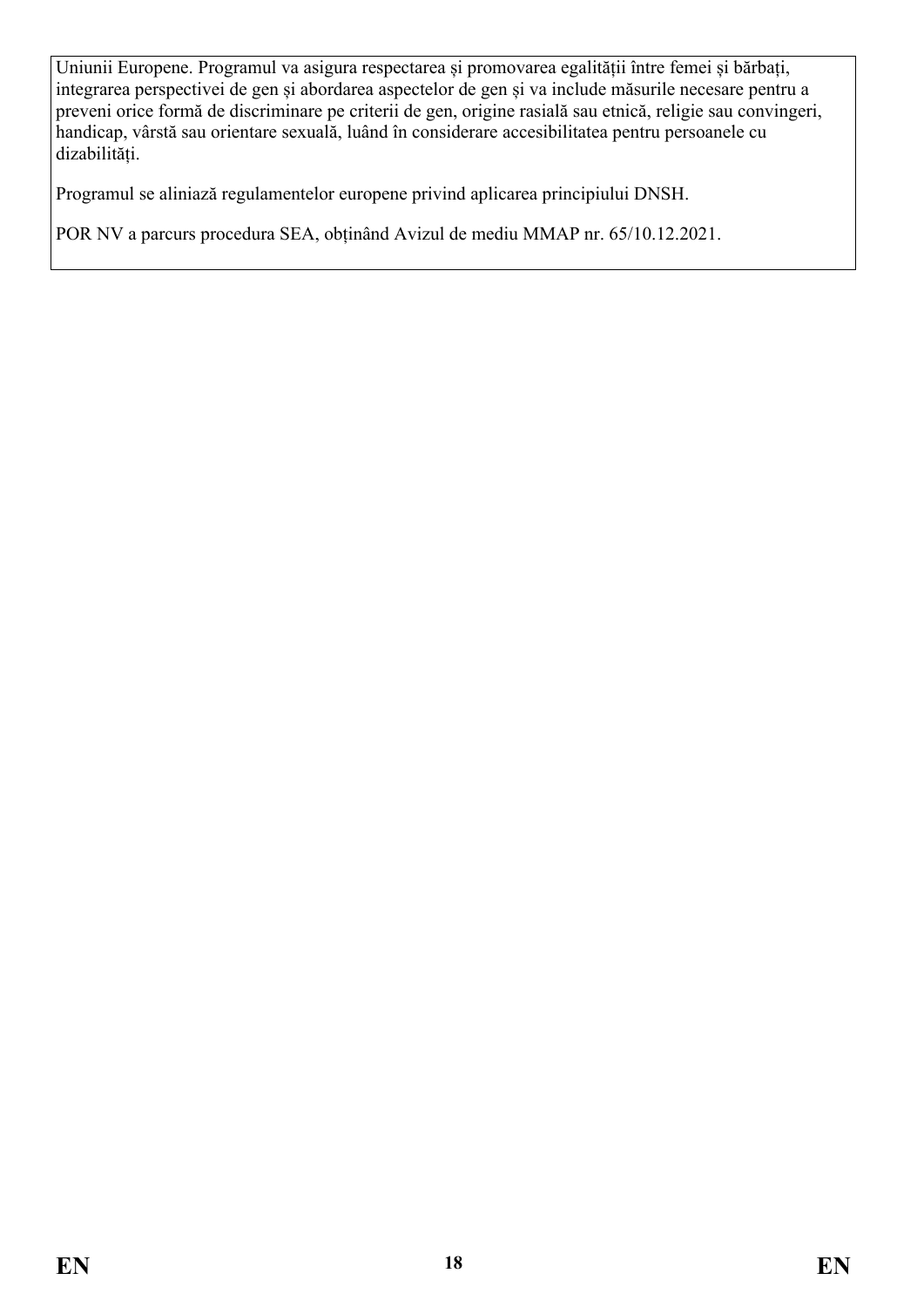# 1. Programme strategy: main challenges and policy responses

Table 1

<span id="page-18-0"></span>

| Policy objective or JTF specific objective                                                                                             | Specific objective or dedicated priority *                                                                        | Justification (Summary)                                                                                                                                                                                                                                                                                                                                                                                                                                                                                                                                                                                                                                                                                                                                                                                                                                                                                                                                                                                                                                                                                                                                                                                                                                                                                                                                                                                                                                                                                                                                                                                                                                                                                                                                                                         |
|----------------------------------------------------------------------------------------------------------------------------------------|-------------------------------------------------------------------------------------------------------------------|-------------------------------------------------------------------------------------------------------------------------------------------------------------------------------------------------------------------------------------------------------------------------------------------------------------------------------------------------------------------------------------------------------------------------------------------------------------------------------------------------------------------------------------------------------------------------------------------------------------------------------------------------------------------------------------------------------------------------------------------------------------------------------------------------------------------------------------------------------------------------------------------------------------------------------------------------------------------------------------------------------------------------------------------------------------------------------------------------------------------------------------------------------------------------------------------------------------------------------------------------------------------------------------------------------------------------------------------------------------------------------------------------------------------------------------------------------------------------------------------------------------------------------------------------------------------------------------------------------------------------------------------------------------------------------------------------------------------------------------------------------------------------------------------------|
| 1. A more competitive and smarter Europe by<br>promoting innovative and smart economic<br>transformation and regional ICT connectivity | RSO1.1. Developing and enhancing<br>research and innovation capacities and the<br>uptake of advanced technologies | Selectarea acestui OS este justificată de faptul că<br>ecosistemul de inovare al regiunii este insuficient dezvoltat,<br>precum și de faptul că activitățile mediului privat privind<br>inovarea și specializarea inteligentă sunt afectate,<br>tradițional, de eșec de piață. Resursele POR NV vor susține<br>RIS3 NV 2021-2027, care menționează ca prioritară<br>creșterea capacității de CDI și adaptarea serviciilor de TT la<br>nevoile pieței, prin măsuri soft și dezvoltarea inteligentă a<br>infrastructurilor, în directă corelare cu road-map-ul național<br>precum și susținerea cooperării între actorii CDI din<br>ecosistemul regional de inovare cu actorii din mediul privat,<br>precum și prin impulsionarea colaborării cu entități la nivel<br>național, european și internațional. Resursele POR NV sunt<br>necesare și pentru atingerea obiectivelor PDR NV 2021-<br>2027, OS 1, 1.2. Sprijinirea ecosistemului de inovare și a<br>activităților economice în domeniile de specializare<br>inteligentă și 1.3. Stimularea CDI și adoptării tehnologiilor<br>avansate, în mediul public și privat. Intervențiile POR NV<br>vor sustine atingerea obiectivelor Strategiei Regionale de<br>Mobilitate Urbană Durabilă și Orașe Inteligente a Regiunii<br>NV 2021-2027, DA 2.1 Sprijinirea cercetării-dezvoltării-<br>inovării și adoptării tehnologiilor avansate, în mediul public<br>și privat. Rapoartele de țară emise în contextul Semestrului<br>European subliniază necesitatea investițiilor CDI la nivel<br>regional, pentru a putea susține integrarea actorilor CDI în<br>organisme și parteneriate europene sau internaționale și<br>pentru a putea susține preluarea tehnologiilor avansate la<br>nivelul regiunii. Planul Național de Redresare și Reziliență |
|                                                                                                                                        |                                                                                                                   | (PNRR) confirmă provocările și decalajele identificate la<br>nivel regional, precum și subfinanțarea cronică a sistemului                                                                                                                                                                                                                                                                                                                                                                                                                                                                                                                                                                                                                                                                                                                                                                                                                                                                                                                                                                                                                                                                                                                                                                                                                                                                                                                                                                                                                                                                                                                                                                                                                                                                       |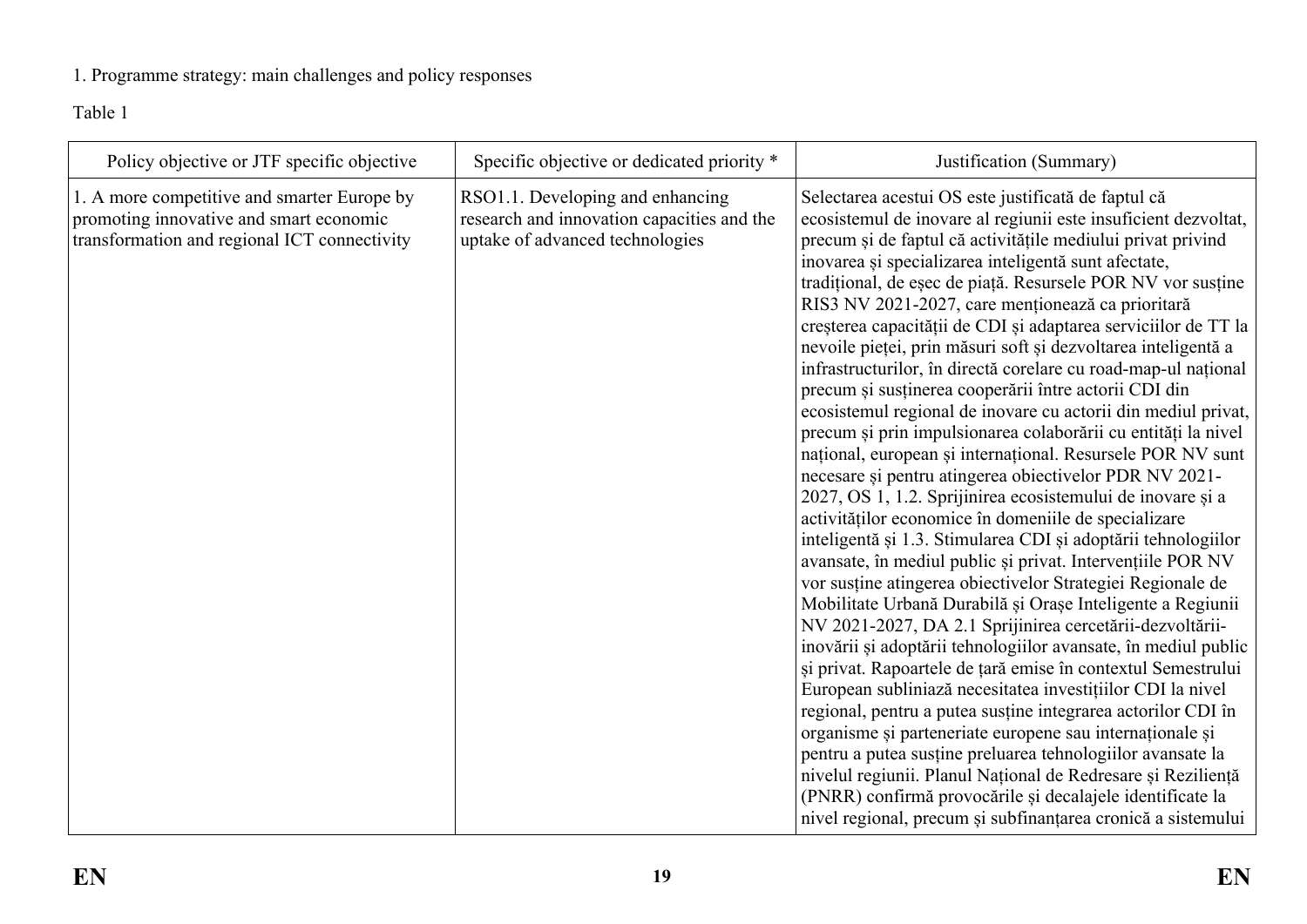| Policy objective or JTF specific objective                                                                                             | Specific objective or dedicated priority *                                | Justification (Summary)                                                                                                                                                                                                                                                                                                                                                                                                                                                                                                                                                                                                                                                                                                                                                                                                                                                                                                                                                                                                                                                                                                                                                                                                                                                                                                                                                                                                                                                                                                                                                                                                                                                                                                                                                                                                                                                                                                                                                                                                                                                                                               |
|----------------------------------------------------------------------------------------------------------------------------------------|---------------------------------------------------------------------------|-----------------------------------------------------------------------------------------------------------------------------------------------------------------------------------------------------------------------------------------------------------------------------------------------------------------------------------------------------------------------------------------------------------------------------------------------------------------------------------------------------------------------------------------------------------------------------------------------------------------------------------------------------------------------------------------------------------------------------------------------------------------------------------------------------------------------------------------------------------------------------------------------------------------------------------------------------------------------------------------------------------------------------------------------------------------------------------------------------------------------------------------------------------------------------------------------------------------------------------------------------------------------------------------------------------------------------------------------------------------------------------------------------------------------------------------------------------------------------------------------------------------------------------------------------------------------------------------------------------------------------------------------------------------------------------------------------------------------------------------------------------------------------------------------------------------------------------------------------------------------------------------------------------------------------------------------------------------------------------------------------------------------------------------------------------------------------------------------------------------------|
|                                                                                                                                        |                                                                           | de cercetare.                                                                                                                                                                                                                                                                                                                                                                                                                                                                                                                                                                                                                                                                                                                                                                                                                                                                                                                                                                                                                                                                                                                                                                                                                                                                                                                                                                                                                                                                                                                                                                                                                                                                                                                                                                                                                                                                                                                                                                                                                                                                                                         |
| 1. A more competitive and smarter Europe by<br>promoting innovative and smart economic<br>transformation and regional ICT connectivity | for citizens, companies, research<br>organisations and public authorities | RSO1.2. Reaping the benefits of digitisation Selectarea acestui OS este justificată de faptul că regiunea<br>are o performanță slabă în digitalizarea întreprinderilor, mai<br>ales din cauza accesului dificil la finanțare, iar<br>implementarea conceptelor de "smart-city" și digitalizarea<br>administrațiilor publice din mediul rural este în etapă<br>incipientă; regiunea nu performează în servicii publice<br>digitale. Rapoartele de țară emise în contextul Semestrului<br>European subliniază faptul că există întârzieri în atingerea<br>obiectivelor asumate în ceea ce privește digitalizarea<br>economiei, atât a mediului privat, cât și a administrației.<br>Este evidențiată nevoia de continuare a investițiilor în<br>domeniul securității cibernetice. În 2016 s-a lansat<br>Manifestul pentru RO Digitală, care a stabilit obiective<br>pentru un viitor digital. Peste 20% dintre români nu au<br>utilizat niciodată internetul și mai puțin de 30% au<br>competențe digitale de bază. Serviciile publice sunt în urma<br>celor din celelalte state membre ale UE, în pofida faptului<br>că RO înregistrează una dintre cele mai mari ponderi ale<br>utilizatorilor de servicii de e-guvernare (locul 7 în UE). Se<br>impune reducerea decalajului dintre mediul urban și cel<br>rural și impulsionarea integrării tehnologiilor digitale de<br>către firme. Investițiile POR NV sunt necesare pentru a<br>susține RIS3 NV 2021-2027, Prioritatea 2.3 Digitalizarea<br>mediului de afaceri în domenii de specializare inteligentă și<br>ale administrației. Acestea vor contribui la atingerea<br>obiectivelor PDR NV 2021-2027, Obiectivul specific 1,<br>care prevede investiții pentru promovarea și dezvoltarea<br>tehnologiilor digitale. Investițiile POR NV sunt necesare<br>pentru a susține obiectivele Strategiei Regionale de<br>Mobilitate Urbană Durabilă și Orașe Inteligente a Regiunii<br>Nord-Vest 2021-2027, de a dezvolta o rețea digitală de<br>localități formată din centre de inovare regionale, județene,<br>micro-regionale și locale și orașe care se dezvoltă pe |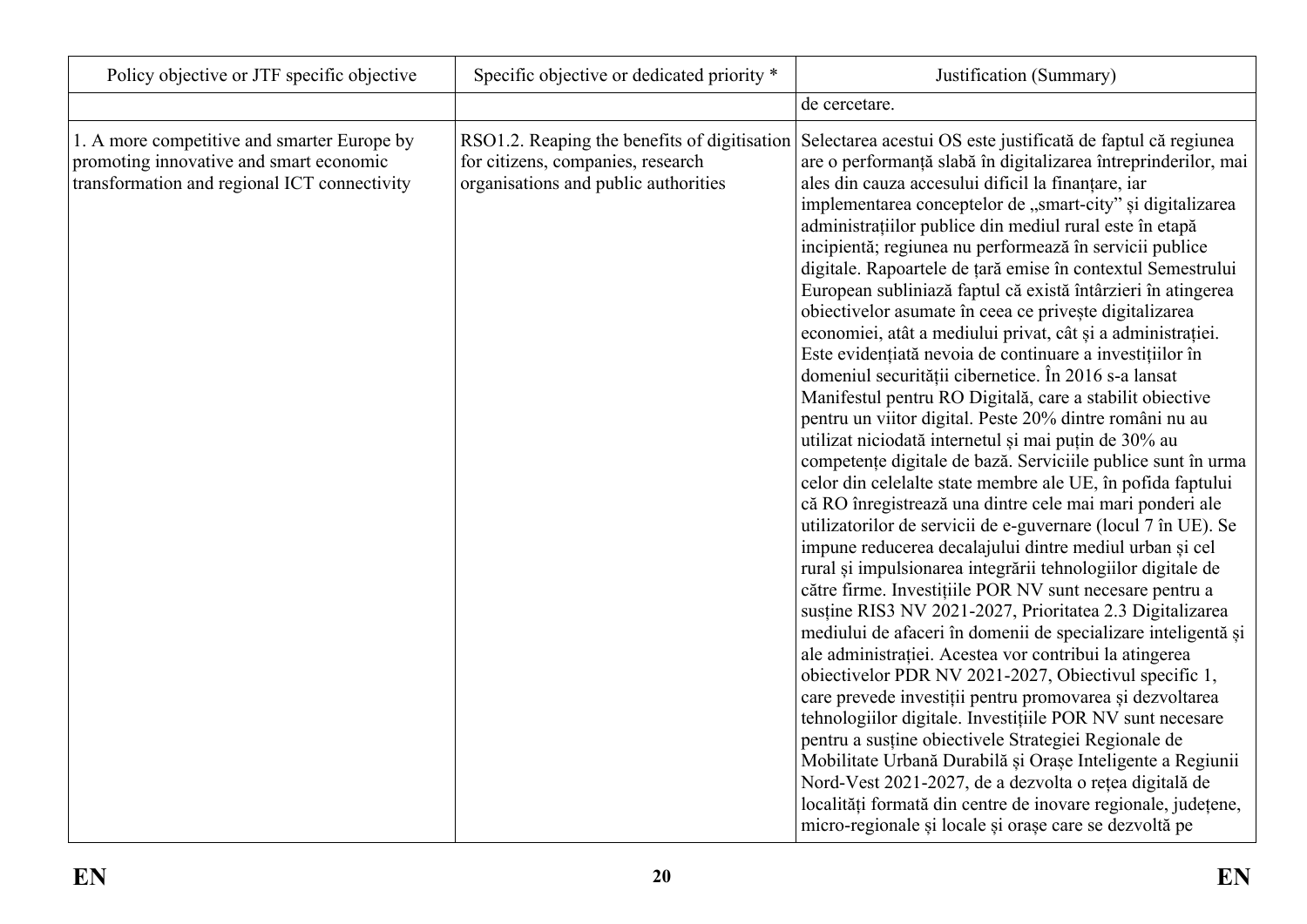| Policy objective or JTF specific objective                                                                                             | Specific objective or dedicated priority *                                                                                              | Justification (Summary)                                                                                                                                                                                                                                                                                                                                                                                                                                                                                                                                                                                                                                                                                                                                                                                                                                                                                                                                                                                                                                                                                                                                                                                                                                                                                                                                                                                                                                                                                                                                                                                                                                                                                                     |
|----------------------------------------------------------------------------------------------------------------------------------------|-----------------------------------------------------------------------------------------------------------------------------------------|-----------------------------------------------------------------------------------------------------------------------------------------------------------------------------------------------------------------------------------------------------------------------------------------------------------------------------------------------------------------------------------------------------------------------------------------------------------------------------------------------------------------------------------------------------------------------------------------------------------------------------------------------------------------------------------------------------------------------------------------------------------------------------------------------------------------------------------------------------------------------------------------------------------------------------------------------------------------------------------------------------------------------------------------------------------------------------------------------------------------------------------------------------------------------------------------------------------------------------------------------------------------------------------------------------------------------------------------------------------------------------------------------------------------------------------------------------------------------------------------------------------------------------------------------------------------------------------------------------------------------------------------------------------------------------------------------------------------------------|
|                                                                                                                                        |                                                                                                                                         | palierele smart city valorificând potențialul local. Conform<br>politicii de coeziune, o prioritate pentru UE în mediu rural îl<br>reprezintă reînnoirea generațiilor și dezvoltarea satelor<br>inteligente. Investițiile POR NV în digitalizarea<br>administratiilor publice locale din mediul rural sunt<br>necesare pentru susținerea acestei priorități.                                                                                                                                                                                                                                                                                                                                                                                                                                                                                                                                                                                                                                                                                                                                                                                                                                                                                                                                                                                                                                                                                                                                                                                                                                                                                                                                                                |
| 1. A more competitive and smarter Europe by<br>promoting innovative and smart economic<br>transformation and regional ICT connectivity | RSO1.3. Enhancing sustainable growth and<br>competitiveness of SMEs and job creation<br>in SMEs, including by productive<br>investments | Selectarea acestui OS este justificată de faptul că<br>majoritatea întreprinderilor se regăsesc în activități<br>economice cu valoare adăugată scăzută, slab-intensive în<br>tehnologie sau cunoaștere. IMM-urile nu au nici<br>cunoștințele, nici capacitatea financiară necesară adaptării<br>la noile tendințe, atât în ceea ce privește pregătirea<br>angajaților, cât și în privința adoptării noilor tehnologii, iar<br>serviciile de sprijin pentru IMM sunt insuficient de<br>dezvoltate, rata de supraviețuire a întreprinderilor nou<br>înființate fiind redusă. Investițiile POR NV sunt necesare<br>pentru a susține atingerea obiectivelor Strategiei de<br>Specializare Inteligentă a Regiunii Nord-Vest 2021-2027,<br>care urmărește creșterea numărului de întreprinderi<br>inovative inclusiv prin asigurarea accesului la tehnologii<br>noi, alinierea la standardele Industriei 4.0 și standardele<br>economiei sustenabile, respectiv mobilizarea capitalului<br>privat și dezvoltarea resurselor umane. De asemenea,<br>acestea vor contribui la atingerea obiectivelor PDR NV<br>2021-2027, Obiectivul specific 1.1, Dezvoltarea<br>ecosistemului antreprenorial și creșterea competitivității<br>mediului de afaceri. În complementaritate cu PNRR, POR<br>NV prevede investiții în: - Facilitarea investițiilor<br>tehnologice în IMM-uri, inclusiv tehnologia informațiilor și<br>a comunicațiilor, Internet of Things, automatizare, robotică,<br>inteligență artificială, metode avansate de producție,<br>dezvoltarea de tehnologii noi pentru valorificarea energiilor<br>regenerabile; - Dezvoltarea IMM-urilor și susținerea<br>cooperării între IMM-uri în cadrul clusterelor și integrarea |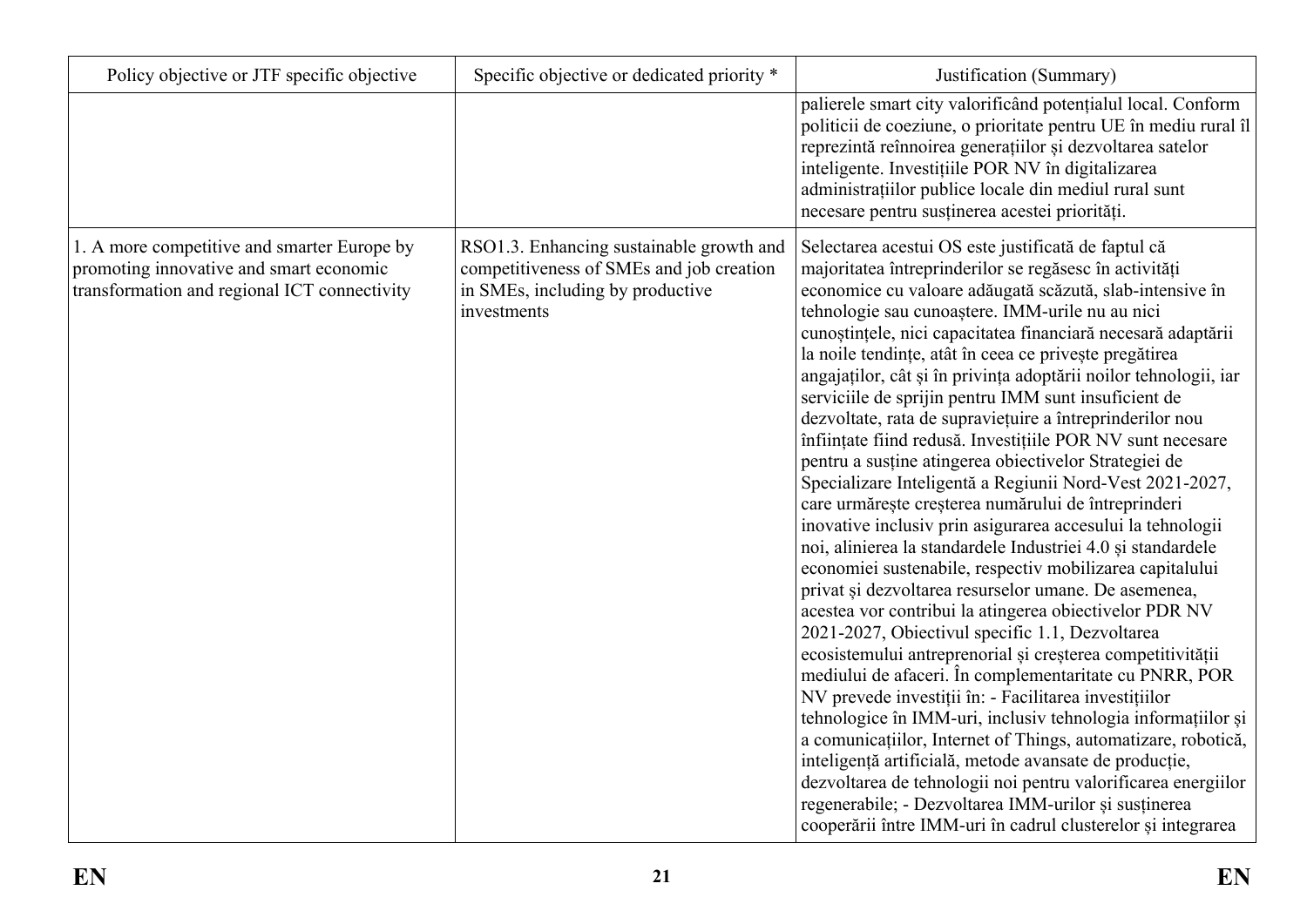| Policy objective or JTF specific objective                                                                                             | Specific objective or dedicated priority *                                                           | Justification (Summary)                                                                                                                                                                                                                                                                                                                                                                                                                                                                                                                                                                                                                                                                                                                                                                                                                                                                                                                                                                                                                                                                                                                                                                                                                                                                                                                                                                                                           |
|----------------------------------------------------------------------------------------------------------------------------------------|------------------------------------------------------------------------------------------------------|-----------------------------------------------------------------------------------------------------------------------------------------------------------------------------------------------------------------------------------------------------------------------------------------------------------------------------------------------------------------------------------------------------------------------------------------------------------------------------------------------------------------------------------------------------------------------------------------------------------------------------------------------------------------------------------------------------------------------------------------------------------------------------------------------------------------------------------------------------------------------------------------------------------------------------------------------------------------------------------------------------------------------------------------------------------------------------------------------------------------------------------------------------------------------------------------------------------------------------------------------------------------------------------------------------------------------------------------------------------------------------------------------------------------------------------|
|                                                                                                                                        |                                                                                                      | în lanțurile de valori pentru colaborare interregională,<br>internațională și intersectorială; - Inovare la nivel de proces,<br>produs, organizare sau comercializare și sprijin pentru<br>certificarea și omologarea produselor și a<br>serviciilor;Sprijinirea structurilor suport pentru afaceri și<br>promovarea antreprenorialului prin înființarea, dezvoltarea<br>și operaționalizarea incubatoarelor, acceleratoarelor de<br>afaceri și parcurilor industriale/parcuri de specializare<br>inteligentă, strict în corelare cu acordarea de sprijin<br>financiar pentru IMM-urile regionale ce pot fi sprijinite<br>de/prin aceste structuri.                                                                                                                                                                                                                                                                                                                                                                                                                                                                                                                                                                                                                                                                                                                                                                               |
| 1. A more competitive and smarter Europe by<br>promoting innovative and smart economic<br>transformation and regional ICT connectivity | RSO1.4. Developing skills for smart<br>specialisation, industrial transition and<br>entrepreneurship | Selectarea acestui OS este justificată prin lipsa resurselor<br>umane specializate în domeniul CDI-pe transferul de<br>cunoștințe în domeniile de specializare inteligentă. precum<br>și resurse umane cu competențe în componenta de<br>antreprenoriat. Investițiile POR NV sunt necesare pentru<br>atingerea objectivelor PDR NV 2021-2027 în ceea ce<br>privește dezvoltarea și susținerea programelor de formare<br>continuă, mai ales pe domeniile care au legătură cu noile<br>tehnologii, dezvoltarea durabilă și industria 4.0. De<br>asemenea, acestea vor contribui la atingerea obiectivelor<br>RIS3 2021-2027 care subliniază necesitatea îmbunătățirii<br>competențelor pentru inovare și specializare inteligentă,<br>inclusiv pentru: - Activarea și susținerea conexiunilor de tip<br>quadruple-helix (promovarea mobilității intersectoriale,<br>previziunea inventarului de competențe și cunoștințe<br>necesare și dezvoltarea capacității de abordare a acestora,<br>îmbunătățirea capacității de inovare a tuturor actorilor<br>regionali și dezvoltarea structurilor instituționale necesare);<br>- Creșterea capacității și implicării mediului privat (inclusiv<br>clustere) în implementarea RIS3 prin instruiri pe tematica<br>managementului inovării și al tehnologiei; - Creșterea<br>capacității actorilor regionali în domeniul transferului<br>tehnologic; - Instruiri în domeniul managementului |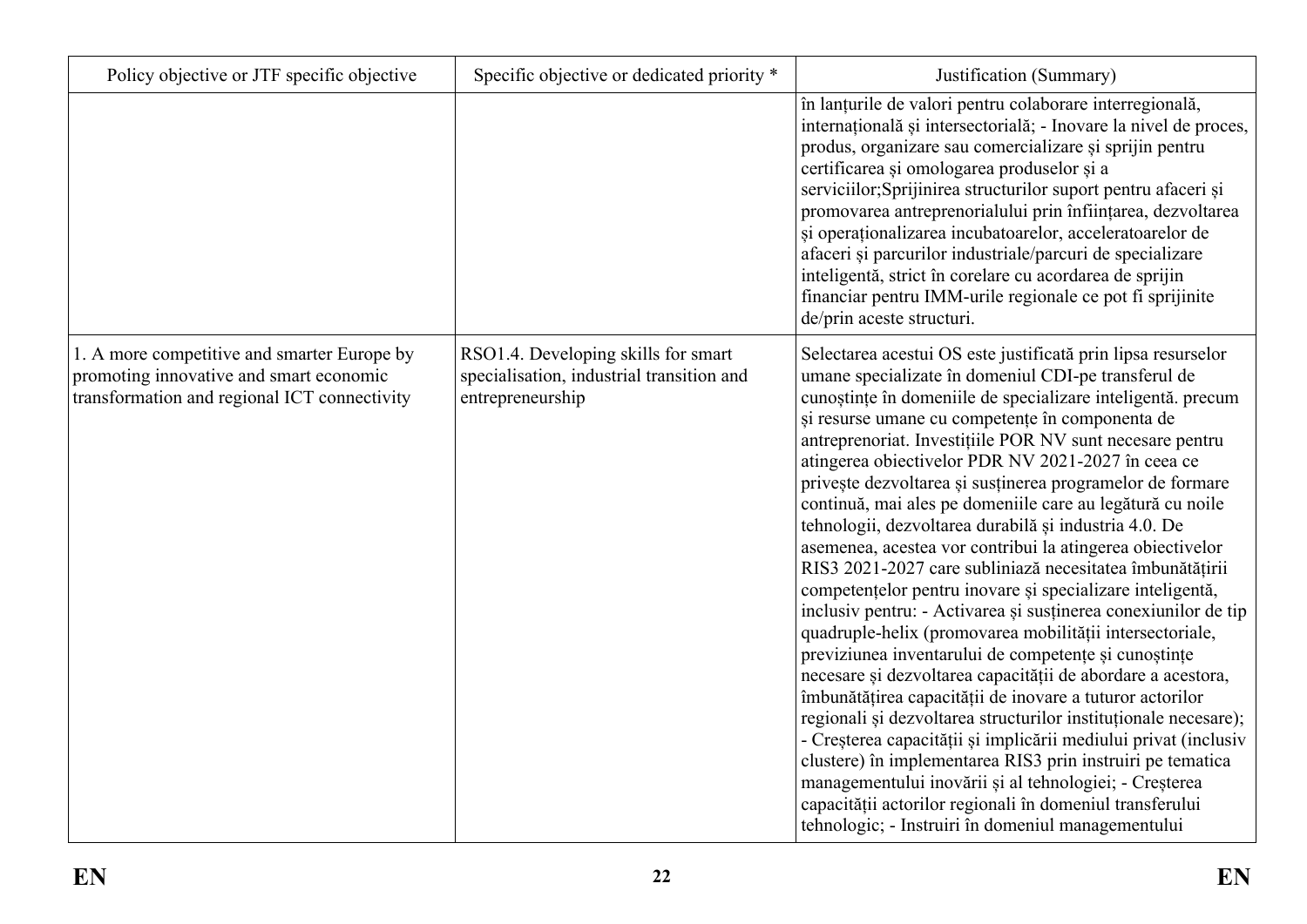| Policy objective or JTF specific objective                                                                                                                                                                                                                                                                              | Specific objective or dedicated priority *                                   | Justification (Summary)                                                                                                                                                                                                                                                                                                                                                                                                                                                                                                                                                                                                                                                                                                                                                                                                                                                                                                                                                                                                                                                                                                                                                                                                                                                                                                                                                                                                                                                                                                                                                                                                                                                                                |
|-------------------------------------------------------------------------------------------------------------------------------------------------------------------------------------------------------------------------------------------------------------------------------------------------------------------------|------------------------------------------------------------------------------|--------------------------------------------------------------------------------------------------------------------------------------------------------------------------------------------------------------------------------------------------------------------------------------------------------------------------------------------------------------------------------------------------------------------------------------------------------------------------------------------------------------------------------------------------------------------------------------------------------------------------------------------------------------------------------------------------------------------------------------------------------------------------------------------------------------------------------------------------------------------------------------------------------------------------------------------------------------------------------------------------------------------------------------------------------------------------------------------------------------------------------------------------------------------------------------------------------------------------------------------------------------------------------------------------------------------------------------------------------------------------------------------------------------------------------------------------------------------------------------------------------------------------------------------------------------------------------------------------------------------------------------------------------------------------------------------------------|
|                                                                                                                                                                                                                                                                                                                         |                                                                              | tehnologiei și inovării de către experți interni sau externi;<br>Instruiri pentru actori relevanți la nivel regional în vederea<br>stabilirii unui grup de experți care va putea îmbunătăți<br>procesul de implementare a RIS3 atât în propriile regiuni<br>cât și la nivel național, și care va putea contribui la<br>revizuirea strategiilor respective pentru perioada post 2020.                                                                                                                                                                                                                                                                                                                                                                                                                                                                                                                                                                                                                                                                                                                                                                                                                                                                                                                                                                                                                                                                                                                                                                                                                                                                                                                   |
| 2. A greener, low-carbon transitioning towards a<br>net zero carbon economy and resilient Europe by<br>promoting clean and fair energy transition, green<br>and blue investment, the circular economy,<br>climate change mitigation and adaptation risk<br>prevention and management, and sustainable<br>urban mobility | RSO2.1. Promoting energy efficiency and<br>reducing greenhouse gas emissions | Selectarea acestui OS este justificată de performanța<br>energetică foarte scăzută a clădirilor din mediul urban.<br>Investițiile POR NV sunt necesare pentru atingerea<br>obiectivelor stabilite prin Strategia de renovare pe termen<br>lung (SRTL) care prevede necesitatea renovării unui<br>segment considerabil al fondului de clădiri existent (clădiri<br>rezidențiale, clădiri publice), până în 2050, pentru a<br>îndeplini obiectivele de eficiență energetică stabilite în<br>directivele europene și asumate la nivel național. Investițiile<br>POR NV sunt necesare și pentru atingerea obiectivelor<br>Planului Național Integrat în domeniul Energiei și<br>Schimbărilor Climatice 2021-2030, care prevede reducerea<br>consumului de energie în sectorul rezidențial și terțiar<br>(clădiri guvernamentale, clădiri publice) va contribui la<br>reducerea emisiilor GES din aceleași sectoare și renovarea<br>clădirilor și adoptarea tehnologiilor SRE în scopul creșterii<br>eficienței energetice. Intervențiile POR NV contribuie și la<br>diminuarea fenomenului de sărăcie energetică la nivel<br>regional, în linie cu prevederile Pactului Ecologic<br>European. În linie cu obiectivele Pactului Ecologic<br>European și în complementaritate cu prevederile PNRR,<br>POR NV va susține investiții în îmbunătățirea izolației<br>termice și hidroizolarea clădirilor, măsuri de consolidare și<br>componente regenerabile de tip panouri fotovoltaice, pentru<br>creșterea eficienței energetice a clădirilor rezidențiale și<br>clădirilor instituțiilor publice pentru a asigura un confort<br>termic sporit, a reduce consumurile energetice și pierderile<br>de energie. |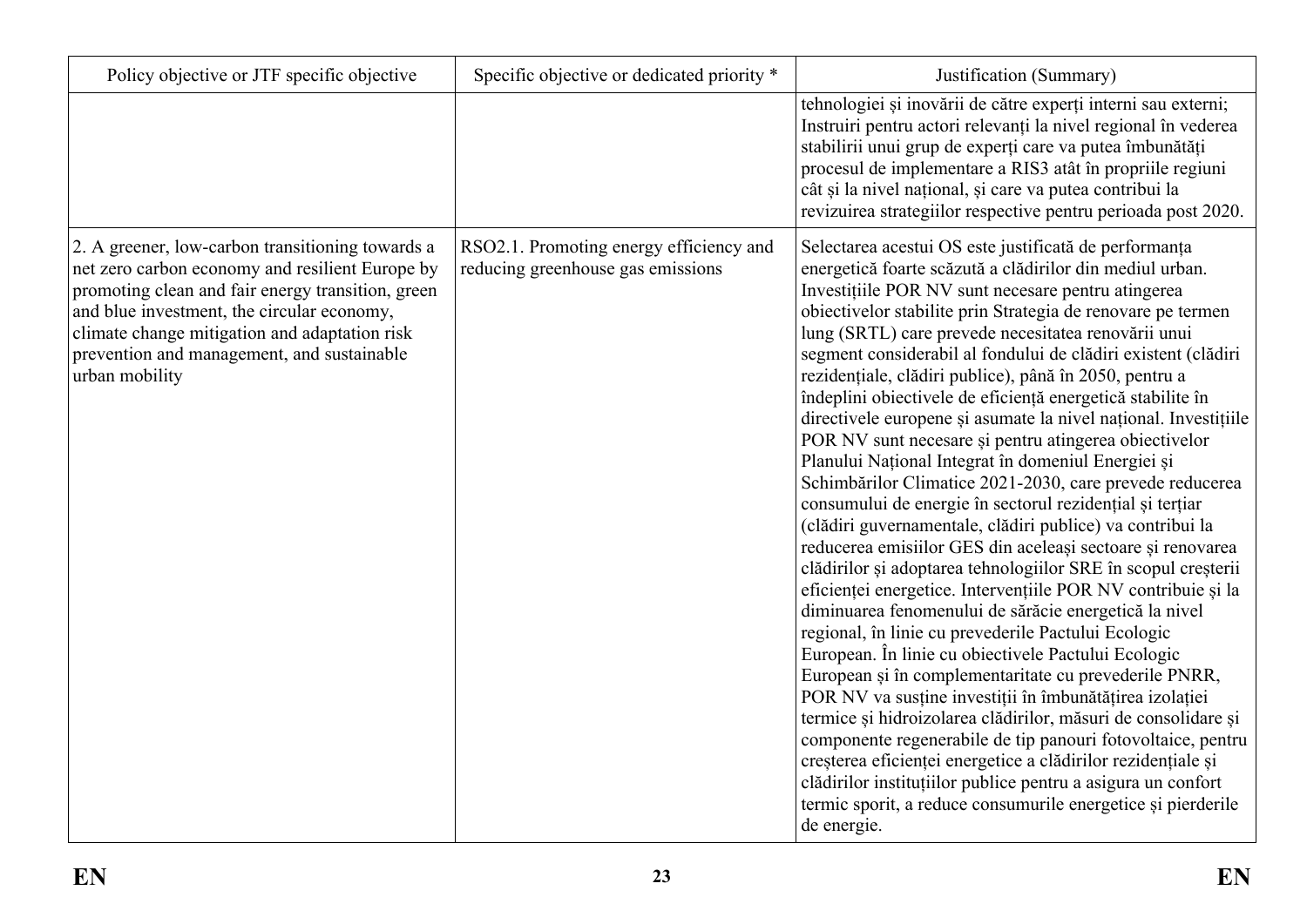| Policy objective or JTF specific objective                                                                                                                                                                                                                                                                              | Specific objective or dedicated priority *                                                                                                                             | Justification (Summary)                                                                                                                                                                                                                                                                                                                                                                                                                                                                                                                                                                                                                                                                                                                                                                                                                                                                                                                                                                                                                                                                                                                                                                                                                                                                                                              |
|-------------------------------------------------------------------------------------------------------------------------------------------------------------------------------------------------------------------------------------------------------------------------------------------------------------------------|------------------------------------------------------------------------------------------------------------------------------------------------------------------------|--------------------------------------------------------------------------------------------------------------------------------------------------------------------------------------------------------------------------------------------------------------------------------------------------------------------------------------------------------------------------------------------------------------------------------------------------------------------------------------------------------------------------------------------------------------------------------------------------------------------------------------------------------------------------------------------------------------------------------------------------------------------------------------------------------------------------------------------------------------------------------------------------------------------------------------------------------------------------------------------------------------------------------------------------------------------------------------------------------------------------------------------------------------------------------------------------------------------------------------------------------------------------------------------------------------------------------------|
| 2. A greener, low-carbon transitioning towards a<br>net zero carbon economy and resilient Europe by<br>promoting clean and fair energy transition, green<br>and blue investment, the circular economy,<br>climate change mitigation and adaptation risk<br>prevention and management, and sustainable<br>urban mobility | RSO2.2. Promoting renewable energy in<br>accordance with Renewable Energy<br>Directive (EU) $2018/2001[1]$ , including the<br>sustainability criteria set out therein  | Selectarea acestui OS este justificată de lipsa sistemelor<br>centralizate de termoficare în mediul rural. În conformitate<br>cu articolul 194 alineatul (1) din Tratatul privind<br>funcționarea Uniunii Europene (TFUE), promovarea<br>formelor regenerabile de energie este unul dintre obiectivele<br>politicii energetice ale Uniunii. Strategia Comisiei pentru<br>încălzire și răcire COM/2016/051 a recunoscut potențialul<br>de decarbonizare al încălzirii centralizate prin sporirea<br>eficienței energetice și prin utilizarea energiei din surse<br>regenerabile. Intervențiile propuse sunt în conformitate cu<br>angajamentele cheie ale Pactului Verde European (Green<br>Deal) în ceea ce privește furnizarea de energie curată,<br>accesibilă și sigură. Există o gamă largă de soluții de<br>încălzire și răcire pe bază de energie din surse regenerabile,<br>iar o extindere a pieței le-ar reduce prețul. POR NV va<br>susține investiții pilot în sisteme de termoficare de înaltă<br>eficiență pe bază de combustibili din resurse regenerabile,<br>în mediul rural al Regiunii Nord-Vest, care vor contribui la<br>atingerea obiectivelor PDR NV 2021-2027 în ceea ce<br>privește dezvoltarea zonelor rurale și creșterea calității vieții<br>în mediul rural, prin echiparea cu infrastructură și dotări. |
| 2. A greener, low-carbon transitioning towards a<br>net zero carbon economy and resilient Europe by<br>promoting clean and fair energy transition, green<br>and blue investment, the circular economy,<br>climate change mitigation and adaptation risk<br>prevention and management, and sustainable<br>urban mobility | RSO2.7. Enhancing protection and<br>preservation of nature, biodiversity and<br>green infrastructure, including in urban<br>areas, and reducing all forms of pollution | Selectarea acestui OS este justificată de dimensiunea redusă<br>a spațiilor verzi, ceea ce scade calitatea mediului de locuit și<br>pune în pericol sănătatea cetățenilor. Strategia UE privind<br>biodiversitatea pentru 2030 prevede înverzirea zonelor<br>urbane și periurbane, cu scopul principal de a reduce<br>poluarea aerului, a apei și poluarea sonoră și de a menține o<br>legătură între oameni și natură. Investițiile POR NV sunt<br>necesare pentru atingerea obiectivelor PDR NV 2021-2027<br>în ceea ce privește Obiectivele Specifice 4.1. Protejarea și<br>valorificarea patrimoniului natural, a biodiversității și<br>dezvoltarea infrastructurii verzi și 4.3 Reducerea poluării,<br>ameliorarea și monitorizarea calității factorilor de mediu.<br>Intervențiile POR NV vor susține alinierea zonelor urbane                                                                                                                                                                                                                                                                                                                                                                                                                                                                                                 |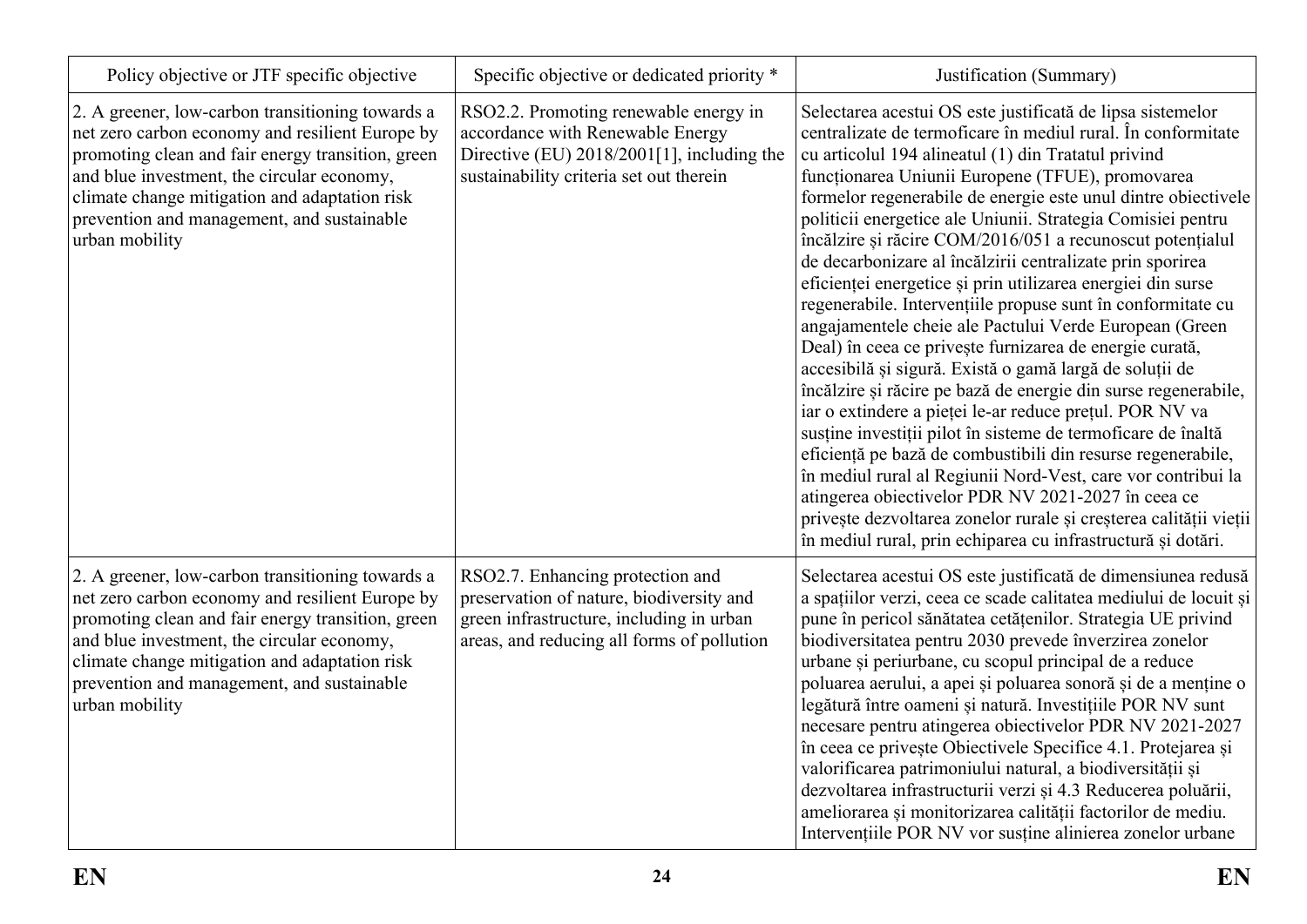| Policy objective or JTF specific objective                                                                                                                                                                                                                                                                              | Specific objective or dedicated priority *                                                                        | Justification (Summary)                                                                                                                                                                                                                                                                                                                                                                                                                                                                                                                                                                                                                                                                                                                                                                                                                                                                                                                                                                                                                                                                                                                                                                                                                                                                                                                                                                                                                                                                                                                                                                                                                                                                                                                                                                                                                                                                                          |
|-------------------------------------------------------------------------------------------------------------------------------------------------------------------------------------------------------------------------------------------------------------------------------------------------------------------------|-------------------------------------------------------------------------------------------------------------------|------------------------------------------------------------------------------------------------------------------------------------------------------------------------------------------------------------------------------------------------------------------------------------------------------------------------------------------------------------------------------------------------------------------------------------------------------------------------------------------------------------------------------------------------------------------------------------------------------------------------------------------------------------------------------------------------------------------------------------------------------------------------------------------------------------------------------------------------------------------------------------------------------------------------------------------------------------------------------------------------------------------------------------------------------------------------------------------------------------------------------------------------------------------------------------------------------------------------------------------------------------------------------------------------------------------------------------------------------------------------------------------------------------------------------------------------------------------------------------------------------------------------------------------------------------------------------------------------------------------------------------------------------------------------------------------------------------------------------------------------------------------------------------------------------------------------------------------------------------------------------------------------------------------|
|                                                                                                                                                                                                                                                                                                                         |                                                                                                                   | din regiune la obiectivele Strategiei UE privind<br>infrastructurile ecologice.                                                                                                                                                                                                                                                                                                                                                                                                                                                                                                                                                                                                                                                                                                                                                                                                                                                                                                                                                                                                                                                                                                                                                                                                                                                                                                                                                                                                                                                                                                                                                                                                                                                                                                                                                                                                                                  |
| 2. A greener, low-carbon transitioning towards a<br>net zero carbon economy and resilient Europe by<br>promoting clean and fair energy transition, green<br>and blue investment, the circular economy,<br>climate change mitigation and adaptation risk<br>prevention and management, and sustainable<br>urban mobility | RSO2.8. Promoting sustainable multimodal<br>urban mobility, as part of transition to a net<br>zero carbon economy | Selectarea acestui OS este justificată de lipsa de atractivitate<br>a transportului local, afectat de vechimea mijloacelor de<br>transport, de frecvența redusă de circulație a acestora dar<br>mai ales de timpul lung alocat parcurgerii unui traseu,<br>dezvoltarea insuficientă a transportului public metropolitan,<br>dezvoltarea insuficientă a transportului nemotorizat, afectat<br>de lipsa facilităților, siguranța redusă, lipsa conexiunilor cu<br>alte moduri de transport, lipsa de accesibilitate a<br>infrastructurii de transport pentru persoanele cu dizabilități,<br>precum și de lipsa de integrare a serviciilor de transport. În<br>linie cu obiectivele Pactului Ecologic European privind<br>eliminarea poluării și promovarea mobilității sustenabile și<br>în complementaritate cu PNRR, POR NV susține investiții<br>în infrastructura sistemelor de transport public curat, stații<br>de alimentare cu combustibili alternativi, piste de biciclete,<br>zone pietonale, sisteme de bike-sharing, sisteme de<br>monitorizare etc., precum și realizarea de sisteme de tip<br>park&ride, axe/coridoare de mobilitate și soluții de<br>organizare a traficului care eficientizează transportul public,<br>măsuri de siguranță rutieră, sisteme inteligente de<br>monitorizare a traficului. Investițiile propuse vor susține<br>realizarea obiectivelor Strategiei Regionale de Mobilitate<br>Urbană Durabilă și Orașe Inteligente a Regiunii NV 2021-<br>2027, DA 3.3 Reducerea poluării, ameliorarea și<br>monitorizarea calității factorilor de mediu, DA 6.1<br>Dezvoltarea sistemelor de management al mobilității, DA<br>6.2 Dezvoltarea infrastructurii pentru deplasări<br>nemotorizate, DA 6.3 Creșterea atractivității și dezvoltarea<br>serviciilor de transport public, DA 6.4 Susținerea<br>mijloacelor de transport cu combustibili alternativi (inclusiv<br>electric). |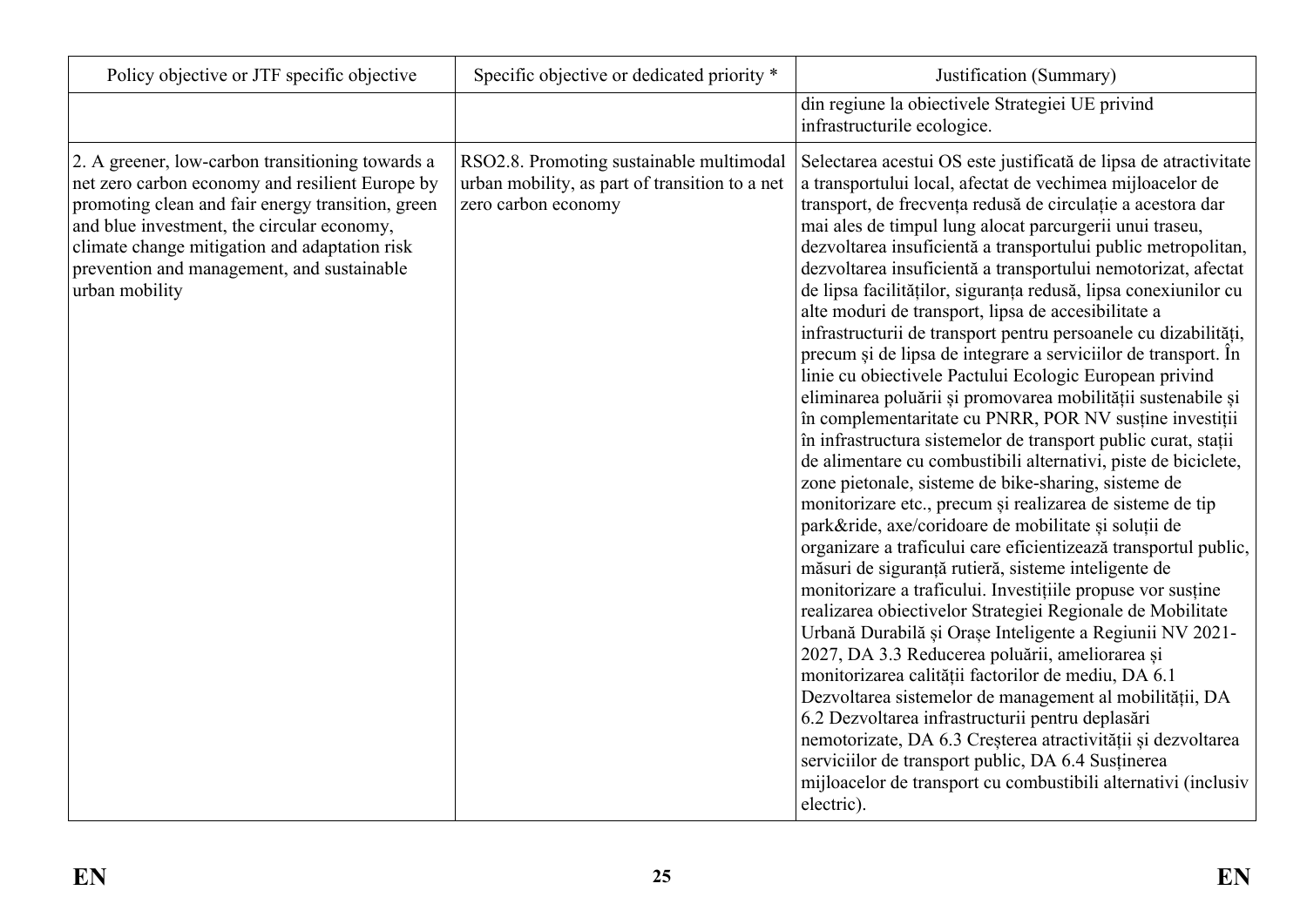| Policy objective or JTF specific objective                                                 | Specific objective or dedicated priority *                                                                                                                                                                                                                   | Justification (Summary)                                                                                                                                                                                                                                                                                                                                                                                                                                                                                                                                                                                                                                                                                                                                                                                                                                                                                                                                                                                                                                                                                                                                                                                                                                                                                                |
|--------------------------------------------------------------------------------------------|--------------------------------------------------------------------------------------------------------------------------------------------------------------------------------------------------------------------------------------------------------------|------------------------------------------------------------------------------------------------------------------------------------------------------------------------------------------------------------------------------------------------------------------------------------------------------------------------------------------------------------------------------------------------------------------------------------------------------------------------------------------------------------------------------------------------------------------------------------------------------------------------------------------------------------------------------------------------------------------------------------------------------------------------------------------------------------------------------------------------------------------------------------------------------------------------------------------------------------------------------------------------------------------------------------------------------------------------------------------------------------------------------------------------------------------------------------------------------------------------------------------------------------------------------------------------------------------------|
| 3. A more connected Europe by enhancing<br>mobility                                        | RSO3.2. Developing and enhancing<br>sustainable, climate resilient, intelligent and<br>intermodal national, regional and local<br>mobility, including improved access to<br>TEN-T and cross-border mobility                                                  | Selectarea acestui OS este justificată de conectivitatea<br>scăzută a unor zone din regiune și de siguranța scăzută a<br>traficului pe drumurile publice. Rapoartele de țară emise în<br>contextul Semestrului European subliniază faptul că<br>regiunile din RO sunt sub-performante din punct de vedere<br>al infrastructurii de transport, iar lipsa dotării suficiente și<br>moderne a acesteia este un obstacol în calea integrării<br>teritoriale. Se sublinizaă necesitatea unor măsuri de<br>siguranță rutieră care să contribuie la reducerea ratei<br>fatalității ridicate a accidentelor rutiere și să atenueze<br>daunele aduse mediului. În complementaritate cu PNRR,<br>POR NV va finanța creșterea gradului de accesibilitate prin<br>investiții în legături rutiere secundare conectate la rețeaua<br>TEN-T și soluții pentru siguranța traficului. Investițiile<br>propuse vor contribui la îndeplinirea obiectivelor PDR NV<br>2021-2027 și vor răspunde nevoilor evidențiate prin<br>Strategia Națională pentru Siguranță Rutieră 2021-2030<br>referitoare la revizuirea reglementărilor de dezvoltare<br>urbană și a normelor de construire în mediul urban de-a<br>lungul drumurilor de tranzit - europene, naționale, județene<br>- și limitarea dezvoltării liniare a localităților existente. |
| 4. A more social and inclusive Europe<br>implementing the European Pillar of Social Rights | RSO4.2. Improving equal access to<br>inclusive and quality services in education.<br>training and lifelong learning through<br>developing accessible infrastructure,<br>including by fostering resilience for<br>distance and on-line education and training | Selectarea acestui OS este justificată de inadecvarea<br>infrastructurii de educație la standardele minime în vigoare<br>privind functionarea, pentru întregul ciclu educațional,<br>dotările insuficiente pentru a asigura dobândirea<br>competențelor cerute pe piața muncii, inclusiv cele digitale,<br>precum și dotările insuficiente pentru derularea<br>învățământului online. Rapoartele de țară emise în contextul<br>Semestrului European evidentiaza faptul ca sistemul de<br>învățământ este subfinanțat, iar capacitățile administrative<br>necesare pentru modernizarea acestuia trebuie să fie<br>consolidate. Se înregistrează întârzieri în modernizarea<br>rețelei de școli și în optimizarea lor astfel încât să se țină<br>cont de tendințele demografice. Investițiile POR NV vor                                                                                                                                                                                                                                                                                                                                                                                                                                                                                                                 |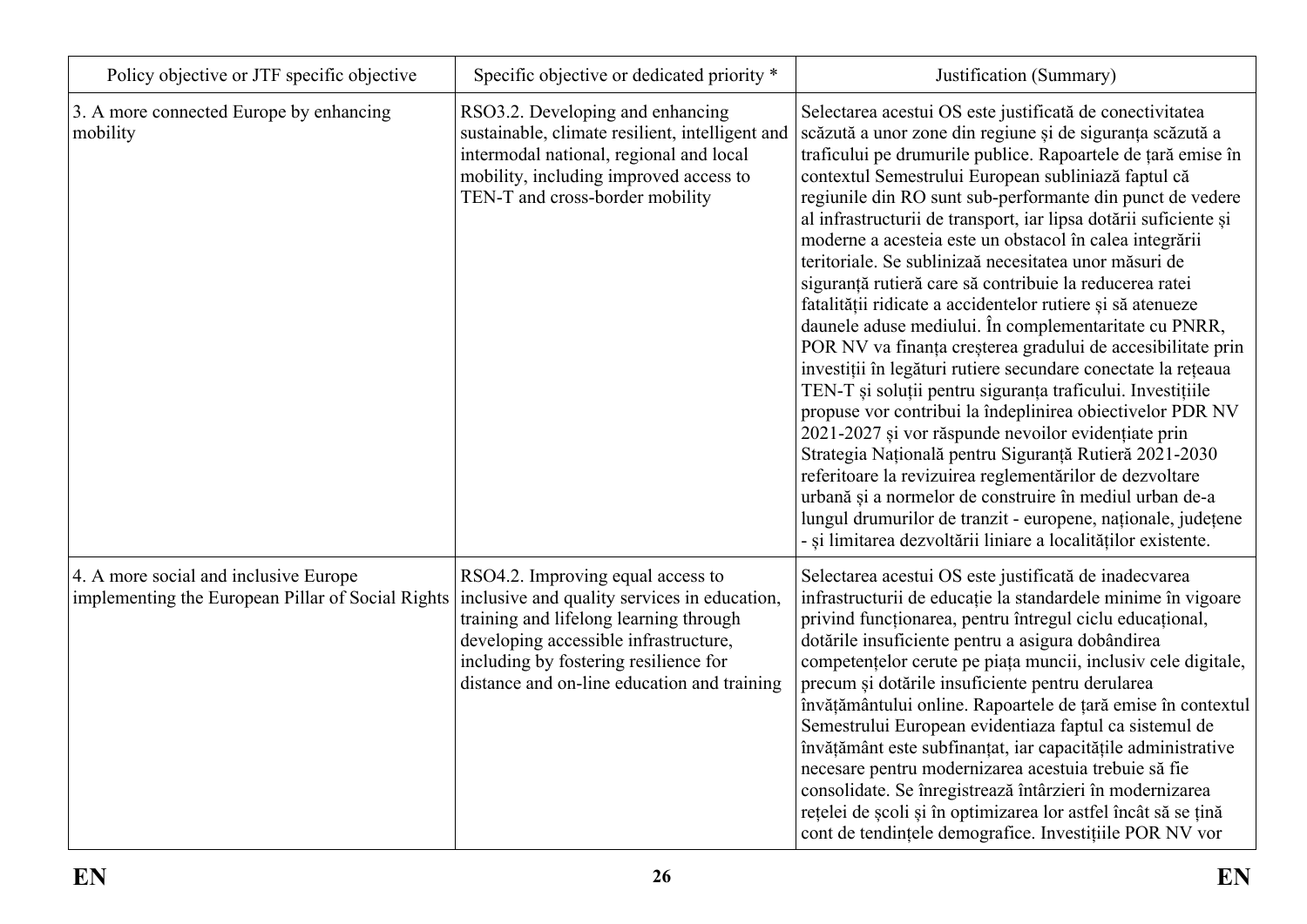| Policy objective or JTF specific objective                                                 | Specific objective or dedicated priority *                                                                                             | Justification (Summary)                                                                                                                                                                                                                                                                                                                                                                                                                                                                                                                                                                                                                                                                                                                                                                                                                                                                                                                                                                                                                                                                                                                                                                                                                                                                                                                                                                                                                                                                                                                                                                                                                                                                |
|--------------------------------------------------------------------------------------------|----------------------------------------------------------------------------------------------------------------------------------------|----------------------------------------------------------------------------------------------------------------------------------------------------------------------------------------------------------------------------------------------------------------------------------------------------------------------------------------------------------------------------------------------------------------------------------------------------------------------------------------------------------------------------------------------------------------------------------------------------------------------------------------------------------------------------------------------------------------------------------------------------------------------------------------------------------------------------------------------------------------------------------------------------------------------------------------------------------------------------------------------------------------------------------------------------------------------------------------------------------------------------------------------------------------------------------------------------------------------------------------------------------------------------------------------------------------------------------------------------------------------------------------------------------------------------------------------------------------------------------------------------------------------------------------------------------------------------------------------------------------------------------------------------------------------------------------|
|                                                                                            |                                                                                                                                        | sustine implementarea PRAI 2016-2025 pentru Regiunea<br>NV. Intervențiile POR NV se aliniază viziunii strategice<br>stabilite în Strategia pentru modernizarea infrastructurii<br>educaționale SMIE 2018 - 2023, precum și Strategia<br>educației și formării profesionale din RO pentru perioada<br>2016-2020 care prevede îmbunătățirea infrastructurii<br>formării profesionale și asigurarea accesului la medii de<br>învățare care sprijină dezvoltarea personală, coeziunea<br>socială și dezvoltarea sustenabilă. Intervențiile POR NV vor<br>sustine atingerea obiectivelor Strategiei Regionale de<br>Mobilitate Urbană Durabilă și Orașe Inteligente a Regiunii<br>NV 2021-2027, DA 1.3 Asigurarea accesului la<br>infrastructură și servicii de educație și formare de calitate<br>(inclusiv digitalizarea) Acțiunile POR NV vor contribui la<br>realizarea obiectivelor Planului de acțiune pentru<br>desegregare școlară și creșterea calității educaționale în<br>unitățile de învățământ preuniversitar din RO   Ordin<br>6158/2016, precum și ale Strategiei Naționale de Incluziune<br>a Romilor 2021-2027, prin asigurarea infrastructurii școlare<br>corespunzătoare în școlile din comunitățile vulnerabile, cu<br>pondere ridicată a elevilor de etnie romă. În<br>complementaritate cu PNRR, POR NV prevede investiții în<br>construire/reabilitare/modernizare/extindere/echipare/<br>accesibilizare a infrastructurii educaționale a campusurilor<br>școlare și a infrastructurii sportive pentru nivelul ante-<br>preșcolar și preșcolar, primar, secundar și terțiar, precum și<br>pentru învățământul profesional și tehnic, inclusiv<br>învățământul dual. |
| 4. A more social and inclusive Europe<br>implementing the European Pillar of Social Rights | RSO4.6. Enhancing the role of culture and<br>sustainable tourism in economic<br>development, social inclusion and social<br>innovation | Selectarea acestui OS este justificată de faptul ca centrele<br>de activități extrașeolare, de agrement și bazele turistice<br>pentru tineri sunt insuficiente sau inadecvate pentru<br>derularea activităților specifice. Investițiile POR NV vor<br>contribui la atingerea obiectivelor Strategiei de dezvoltare a<br>infrastructurii turistice a Ministrului Tineretului și Sportului                                                                                                                                                                                                                                                                                                                                                                                                                                                                                                                                                                                                                                                                                                                                                                                                                                                                                                                                                                                                                                                                                                                                                                                                                                                                                               |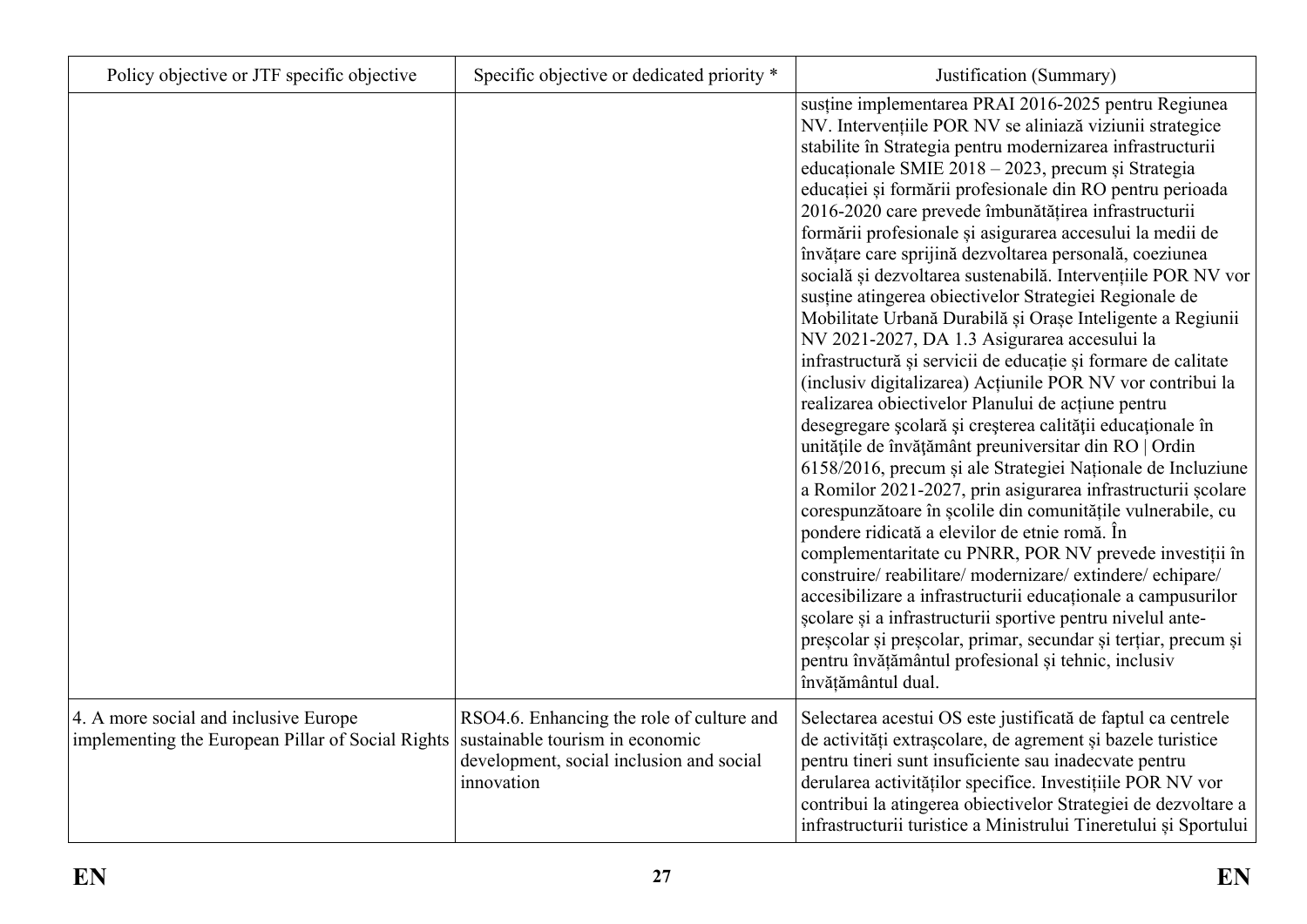| Policy objective or JTF specific objective                                                                                                     | Specific objective or dedicated priority *                                                                                                                                             | Justification (Summary)                                                                                                                                                                                                                                                                                                                                                                                                                                                                                                                                                                                                                                                                                                                                                                                                                                                                                                                                                                                                                                                                                                                                                                                                                                                                                       |
|------------------------------------------------------------------------------------------------------------------------------------------------|----------------------------------------------------------------------------------------------------------------------------------------------------------------------------------------|---------------------------------------------------------------------------------------------------------------------------------------------------------------------------------------------------------------------------------------------------------------------------------------------------------------------------------------------------------------------------------------------------------------------------------------------------------------------------------------------------------------------------------------------------------------------------------------------------------------------------------------------------------------------------------------------------------------------------------------------------------------------------------------------------------------------------------------------------------------------------------------------------------------------------------------------------------------------------------------------------------------------------------------------------------------------------------------------------------------------------------------------------------------------------------------------------------------------------------------------------------------------------------------------------------------|
|                                                                                                                                                |                                                                                                                                                                                        | pentru perioada 2020-2025 în regiunea Nord-Vest, care<br>prevede investiții pentru modernizarea infrastructurii în<br>vederea conformării la standardele legale, extinderea și<br>modernizarea infrastructurii existente pentru atingerea unui<br>nivel ridicat de confort și asigurarea unei game variate de<br>activități de agreement. POR NV prevede investiții în<br>reabilitarea, modernizarea, extinderea și dotarea taberelor<br>de elevi și preșeolari / centrelor multidisciplinare de tineret.<br>Intervențiile POR NV vor susține atingerea obiectivelor<br>Strategiei Regionale de Mobilitate Urbană Durabilă și<br>Orașe Inteligente a Regiunii NV 2021-2027, DA 4.2<br>Dezvoltarea infrastructurii și evenimentelor culturale,<br>facilităților sportive și a zonelor de agrement.                                                                                                                                                                                                                                                                                                                                                                                                                                                                                                             |
| 5. A Europe closer to citizens by fostering the<br>sustainable and integrated development of all<br>types of territories and local initiatives | RSO5.1. Fostering the integrated and<br>inclusive social, economic and<br>environmental development, culture, natural<br>heritage, sustainable tourism, and security<br>in urban areas | Selectarea acestui OS este justificată de nevoia unei<br>dezvoltării integrate și incluzive a spațiilor urbane pentru<br>contracararea degradării acestora din punct de vedere social,<br>economic și al mediului, de valorificarea slabă a<br>potențialului turistic al resurselor naturale de ex. în sectorul<br>balnear/wellness, de starea avansată de degradare a<br>patrimoniului cultural. Intervențiile POR NV vor susține<br>atingerea obiectivelor Strategiei Regionale de Mobilitate<br>Urbană Durabilă și Orașe Inteligente a Regiunii NV 2021-<br>2027, DA 4.3 Dezvoltarea și valorificarea sustenabilă a<br>potențialului turistic și DA 4.4 Creșterea atractivității și<br>siguranței spațiilor publice. Investițiile POR NV vor<br>contribui și la îndeplinirea obiectivelor stabilite prin<br>Master-Planul pentru Dezvoltarea Turismului Balnear<br>privind "turismul balnear verde", respectiv dezvoltarea<br>sectorului balnear împreună cu cel al ecoturismului, prin<br>crearea de produse comune care să utilizeze elementul<br>natural pentru cură și relaxare și elementele de cură și<br>terapiile asociate pentru a potența oferta eco-turistică. POR<br>NV va contribui și la Strategia pentru cultură și patrimoniu<br>național 2016-2022, care prevede: a) refacerea clădirilor |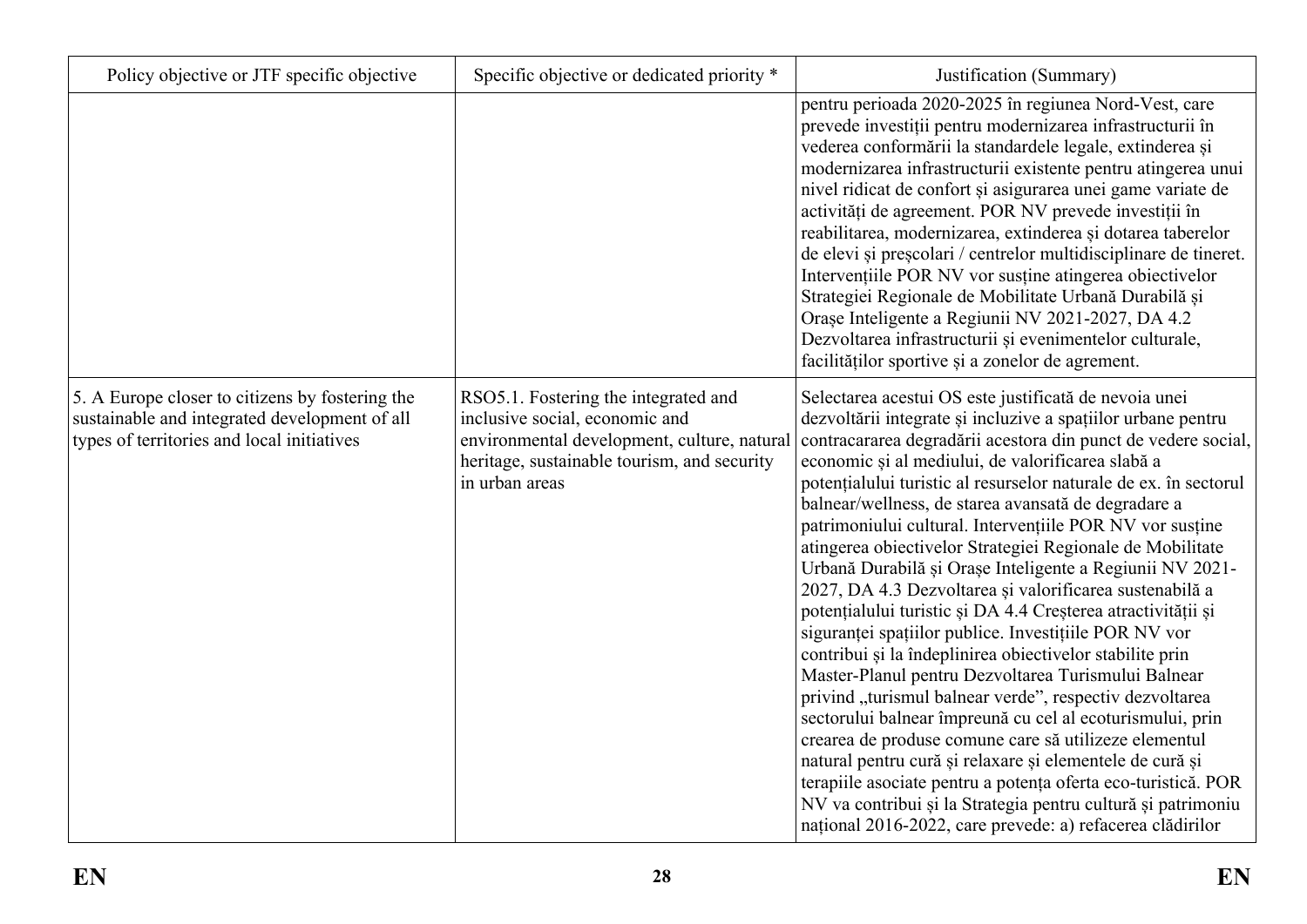| Policy objective or JTF specific objective                                                                                                     | Specific objective or dedicated priority *                                                                                                                                                                    | Justification (Summary)                                                                                                                                                                                                                                                                                                                                                                                                                                                                                                                                                                                                                                                                                                                                                                                                                                                                                                                                                                                                                                                                                       |
|------------------------------------------------------------------------------------------------------------------------------------------------|---------------------------------------------------------------------------------------------------------------------------------------------------------------------------------------------------------------|---------------------------------------------------------------------------------------------------------------------------------------------------------------------------------------------------------------------------------------------------------------------------------------------------------------------------------------------------------------------------------------------------------------------------------------------------------------------------------------------------------------------------------------------------------------------------------------------------------------------------------------------------------------------------------------------------------------------------------------------------------------------------------------------------------------------------------------------------------------------------------------------------------------------------------------------------------------------------------------------------------------------------------------------------------------------------------------------------------------|
|                                                                                                                                                |                                                                                                                                                                                                               | monument istoric, din punct de vedere arhitectural și estetic,<br>ca mod de creștere a atractivității turistice și a calității<br>mediului urban; b) dezvoltarea infrastructurii culturale,<br>pentru creșterea calității vieții și a ofertei de servicii de<br>culturale. În complementaritate cu PNRR, POR NV prevede<br>investiții în: patrimoniul cultural și natural; infrastructura<br>publică de turism și activele turistice publice; protecția și<br>conservarea monumentelor istorice. Intervențiile propuse<br>vor fi corelate cu Noua Carte de la Leipzig privind<br>transformarea urbană bazată pe integrarea dimensiunilor<br>sociale, ecologice și economice ale dezvoltării durabile.<br>Aceste dimensiuni sunt reflectate de puterea<br>transformatoare a orașelor, prin dimensiuni juste, ecologice<br>și productive. Orașele trebuie să stabilească strategii de<br>dezvoltare urbană integrate și durabile și să asigure<br>implementarea lor pentru orașe în ansamblu, de la zonele<br>sale funcționale până la cartiere și zone periurbane                                              |
| 5. A Europe closer to citizens by fostering the<br>sustainable and integrated development of all<br>types of territories and local initiatives | RSO5.2. Fostering the integrated and<br>inclusive social, economic and<br>environmental local development, culture,<br>natural heritage, sustainable tourism and<br>security, in areas other than urban areas | Selectarea acestui OS este justificată de valorificarea slabă a<br>potențialului turistic al resurselor naturale și de starea<br>avansată de degradare a patrimoniului cultural. În prezent,<br>mediul rural din regiune se plasează, în mare măsură, în<br>afara circuitelor economice, decalajele de dezvoltare fiind<br>evidente. Pornind de la nevoile identificate, se are în vedere<br>o abordare echitabilă a dezvoltării teritoriale, prin susținerea<br>diversificării activității economice și a oportunităților în<br>zonele rurale, în special prin susținerea turismului și<br>valorificarea patrimoniului cultural și natural. Investițiile<br>POR NV vor contribui și la Strategia pentru cultură și<br>patrimoniu național 2016-2022, care prevede: a) refacerea<br>clădirilor monument istoric, din punct de vedere arhitectural<br>și estetic, ca mod de creștere a atractivității turistice; b)<br>dezvoltarea infrastructurii culturale, pentru creșterea<br>calității vieții și a ofertei de servicii de culturale. Investițiile<br>POR NV vor contribui și la îndeplinirea obiectivelor |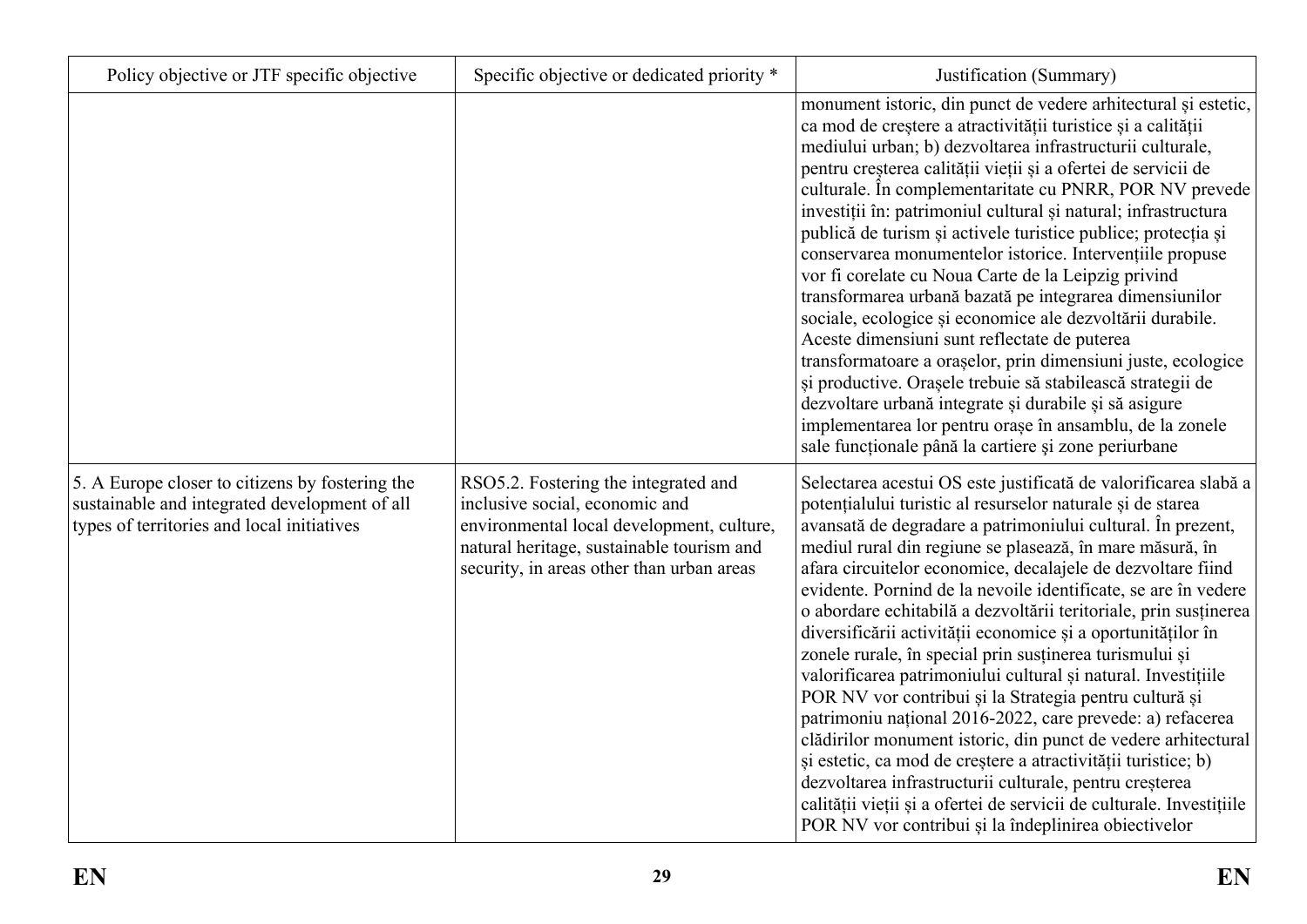| Policy objective or JTF specific objective | Specific objective or dedicated priority * | Justification (Summary)                                                                                                                                                                                                                                                                                                                                                                                                                                                                                                                                                                                                                                                                                |
|--------------------------------------------|--------------------------------------------|--------------------------------------------------------------------------------------------------------------------------------------------------------------------------------------------------------------------------------------------------------------------------------------------------------------------------------------------------------------------------------------------------------------------------------------------------------------------------------------------------------------------------------------------------------------------------------------------------------------------------------------------------------------------------------------------------------|
|                                            |                                            | stabilite prin Master-Planul pentru Dezvoltarea Turismului<br>Balnear privind "turismul balnear verde", respectiv<br>dezvoltarea sectorului balnear împreună cu cel al<br>ecoturismului. În complementaritate cu PNRR, POR NV<br>prevede investiții în: conservarea, protecția, restaurarea și<br>valorificarea durabilă a infrastructurii culturale și a<br>patrimoniului cultural național; conservarea, protecția,<br>restaurarea și valorificarea durabilă a patrimoniului natural;<br>dezvoltarea infrastructurii publice de turism și activelor<br>turistice publice; restaurarea, consolidarea, protecția și<br>conservarea monumentelor istorice; digitalizarea<br>obiectivelor de patrimoniu. |

\* Dedicated priorities according to ESF+ Regulation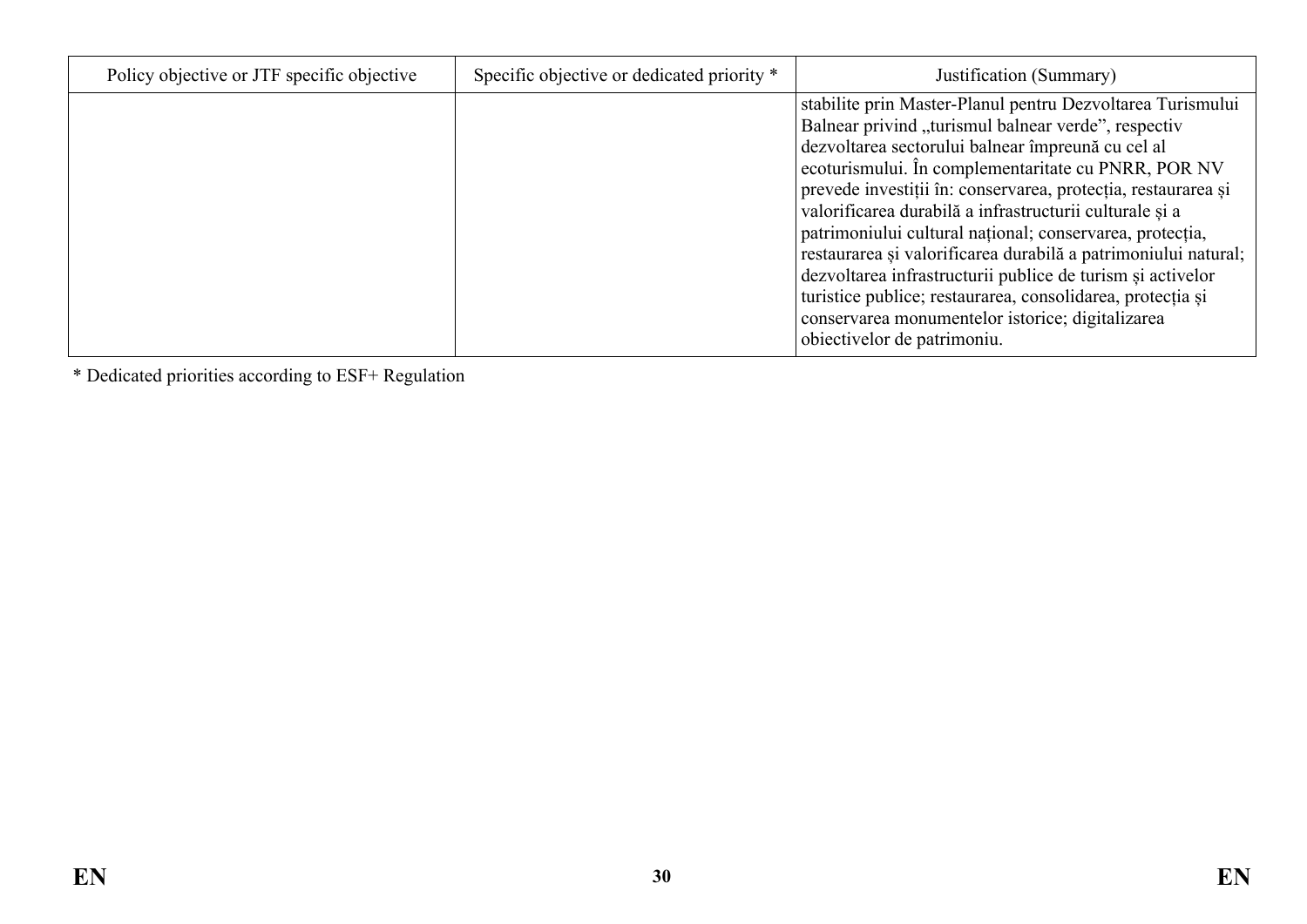2. Priorities

Reference: Article 22(2) and point (c) of Article 22(3) CPR

2.1. Priorities other than technical assistance

2.1.1. Priority: P1. O regiune competitivă prin inovare, digitalizare și întreprinderi dinamice

2.1.1.1. Specific objective: RSO1.1. Developing and enhancing research and innovation capacities and the uptake of advanced technologies (ERDF)

2.1.1.1.1. Interventions of the Funds

Reference: points  $(d)(i)$ ,  $(iii)$ ,  $(iv)$ ,  $(v)$ ,  $(vi)$  and  $(vii)$  of Article 22(3) CPR

The related types of actions – point (d)(i) of Article 22(3) CPR and Article 6 ESF+ Regulation:

În ciuda potențialului ridicat, regiunea prezintă realizări modeste în materie de inovare. Potrivit *Tabloului de bord privind inovarea regională 2021*, valorile regionale se situează mult sub valorile medii ale UE la toți indicatorii de inovare evaluați, cu excepția publicațiilor științifice, Regiunea NV fiind un inovator emergent, într-un grup de alte 6 state din UE. Aproximativ 50% dintre cele 390 de brevete eliberate la nivelul regiunii între 2008-2017 sunt rezultatul activității colectivelor de cercetare din cadrul universităților și sunt localizate în CJ și BH sau sunt deținute de cercetătorii din institutele de cercetare. Doar 15,5% reprezintă rezultatul activității de cercetare din societăți din regiune (CJ și BN), restul fiind deținute de persoane fizice. Rezultatele cercetării nu sunt comercializate de către echipele de cercetare, iar firmele existente nu inovează suficient.

<span id="page-30-2"></span><span id="page-30-1"></span><span id="page-30-0"></span>Între cauzele rezultatelor modeste în materie de valorificare a cercetării derulate în unitățile CD publice se numără nivelul scăzut al cheltuielilor cu CDI, educația antreprenorială redusă în rândul cercetătorilor, lipsa recompenselor pentru comercializarea cercetării, lipsa finanțărilor pentru etapele inițiale (TRL3- 7), de la POCP la MVP. Regiunea rămâne în urmă în ceea ce privește tehnologii generice esențiale (TGE): micro/nanoelectronica, nanotehnologia, fotonica, materialele avansate, biotehnologia industrială și tehnologiile de fabricare avansate.

<span id="page-30-4"></span><span id="page-30-3"></span>Conform studiului BM "Support Innovation in Romania's Catching-Up Regions" (2019), provocările cu care se confruntă firmele sunt lipsa intermediarilor specializați, lipsa inovării deschise în firme și în instituțiile publice, nivelul scăzut de cercetare aplicată și transfer tehnologic, capacitatea redusă de răspuns la nevoile de inovare cerute de către piață, numărul scăzut de companii puternice la nivel național, dar și orientarea scăzută către producție și inovare a IMMurilor, precum și ponderea scăzută a angajaților din domenii intensive în tehnologie.

<span id="page-30-5"></span>Sectoarele care utilizează tehnologie înaltă și mediu-înaltă concentrează doar 0.9% din numărul de întreprinderi, 9.3% din cifra de afaceri și 9.3% din numărul de salariați, ceea ce indică o intensitate redusă a inovării în mediul privat.

Potrivit RIS3 NV, principala cauză identificată pentru insuficienta valorificare a potențialului inovativ este lipsa legăturilor structurale între măsurile de sprijinire a competitivității și cele de suport pentru inovare, între ofertanții rezultatelor de cercetare și actorii de pe piață, lipsa coeziunii ecosistemului de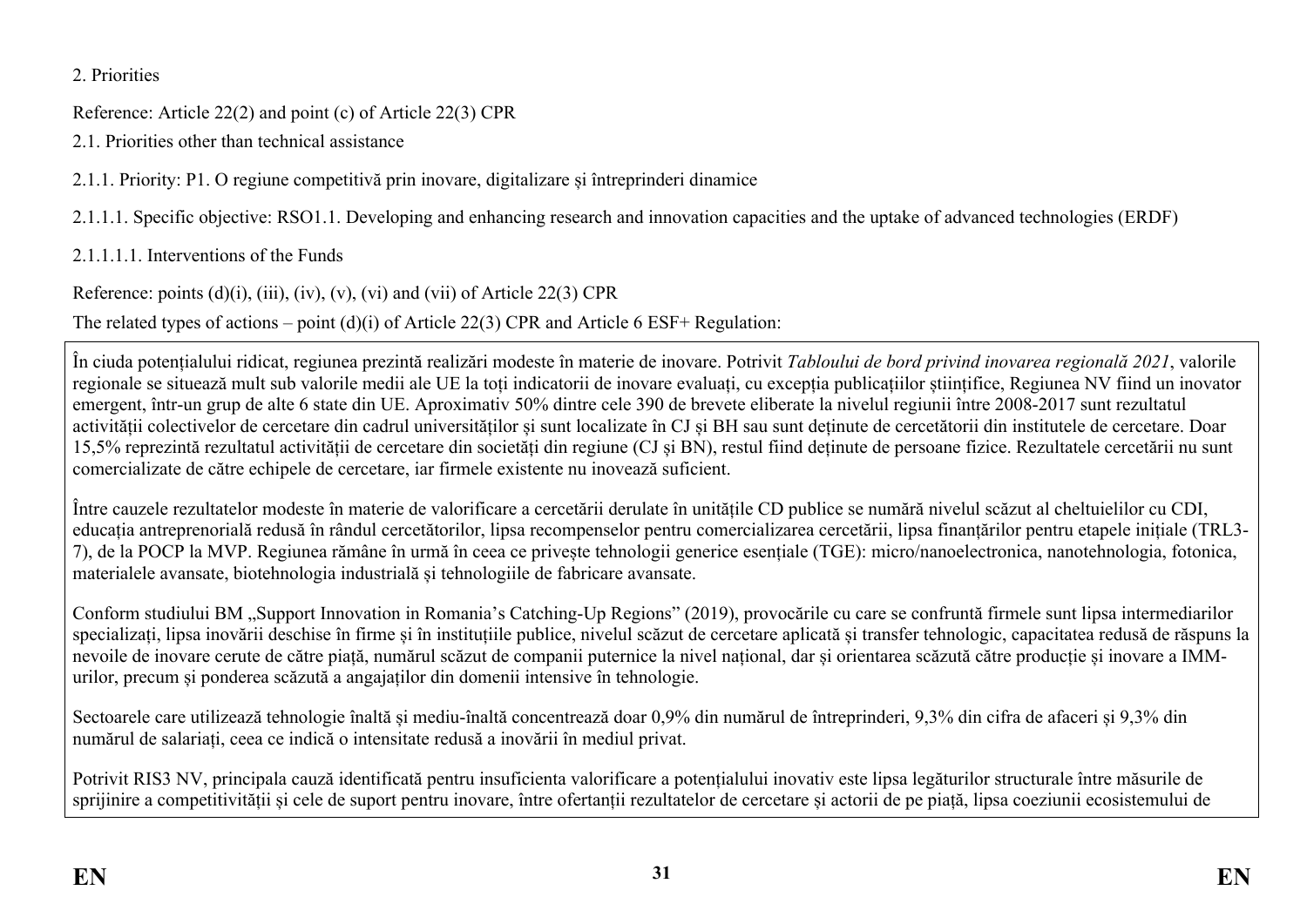#### inovare în general.

Acțiunile prevăzute continuă eforturile investiționale depuse în perioadele anterioare de programare, se concentrează pe adoptarea, furnizarea și dezvoltarea de tehnologii avansate și vizează următoarele paliere:

**a) Dezvoltarea structurilor CDI în cadrul întreprinderilor din domeniile de specializare inteligentă și valorificarea rezultatelor în piață (proiecte CDI&transfer în piață)**:

- Activități de CDI/transfer tehnologic, inclusiv prin adoptarea tehnologiilor avansate realizate de IMM-uri individual sau în parteneriat cu întreprinderi mari, în domenii RIS3;
- Activități de cercetare industrială și/ sau dezvoltare experimentală (la nivel minim de TRL3), inclusiv prin adoptarea tehnologiilor avansate, derulate de IMM-uri individual sau în parteneriat cu întreprinderi mari, având ca obiectiv principal punerea pe piață a unor produse și servicii inovatoare;
- Adoptarea tehnologiilor avansate și/sau dezvoltarea infrastructurilor proprii de CDI ale companiilor pentru sprijinirea activităților de cercetaredezvoltare-inovare/transfer tehnologic, aferente domeniilor de specializare inteligentă identificate la nivel regional (abordare pe lanțul valoric al inovării – activități CDI, valorizare produse/servicii) inclusiv etapa de lansare în piață și sprijin pentru comercializare;
- Achiziția de echipamente, tehnologii, utilaje, precum și investiții în construirea/modernizarea spațiilor de producție/prestare servicii aferente, care să deservească valorificării rezultatelor din activitățile de cercetare-dezvoltare-inovare/transfer tehnologic de către IMM-uri.

### **b) Dezvoltarea structurilor CDI în întreprinderi nou înființate inovatoare din domeniile de specializare inteligentă**

- Activități de CDI în întreprinderi nou înființate inovatoare, realizate individual de acestea, în domenii RIS3 identificate la nivel regional;
- Activități de cercetare industrială și/ sau dezvoltare experimentală (la nivel minim de TRL3), având ca obiectiv principal punerea pe piață a unor produse și servicii inovatoare;
- Adoptarea tehnologiilor avansate și/sau dezvoltarea infrastructurilor proprii de CDI ale întreprinderilor nou înființate inovatoare, sprijinirea activităților de inovare aferente domeniilor de specializare inteligentă la nivel regional (abordare pe lanțul valoric al inovării – activități CDI, valorizare produse/servicii) inclusiv etapa de lansare în piață și sprijin pentru comercializare;
- Sprijin pentru întreprinderile nou înființate inovatoare, pentru susținerea inovatorilor radicali și disruptivi, a potențialului de creștere a acestora și pentru a scădea rata de eșec.

**c) Sprijinirea transferului tehnologic și a ecosistemului de inovare.** Sunt avute în vedere intervenții pentru susținerea domeniilor economice prioritare la nivel regional, conform RIS3 2021-2027, cum ar fi:

- Sprijinirea TT prin acțiuni integrate de creare și dezvoltare a infrastructurilor de CDI( inclusiv dezvoltarea unor noi tipuri de infrastructuri care facilitează transferul tehnologic cum ar fi demo-lab, living lab, fab lab, makers-space etc. și a serviciilor aferente) și favorizarea transferului tehologic și adoptarea tehnologiilor avansate, în complementaritate cu derularea unor activități în scopul facilitării interacțiunii între mediul CDI și mediul de afaceri și transferului către acestea a rezultatelor CDI;
- Sprijinirea activităților de omologare, certificare și standardizare a produselor/serviciilor/proceselor, obținerea, validarea și protejarea proprietății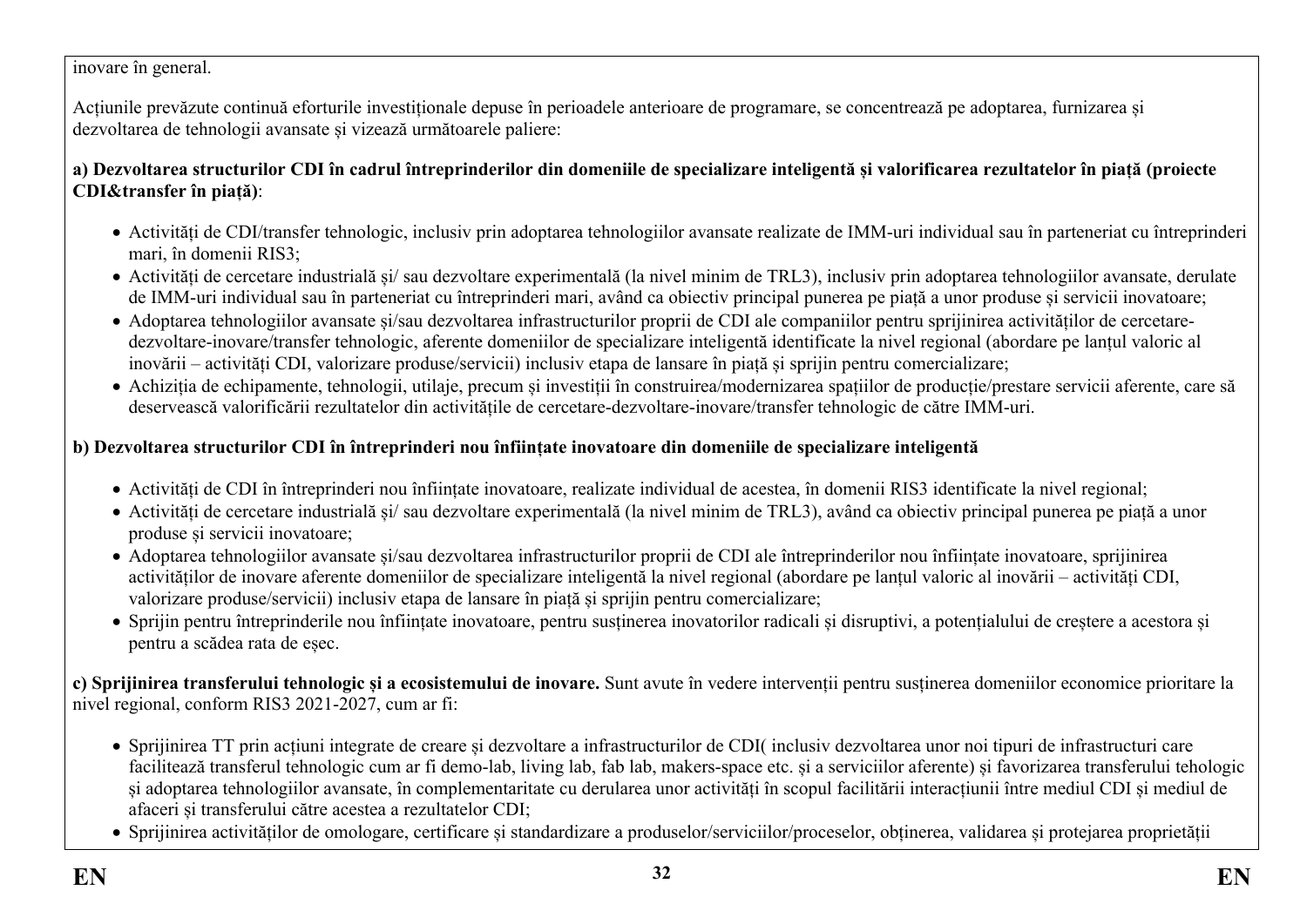industriale și/sau intelectuale;

- Acordare de sprijin pentru desfășurarea serviciilor de transfer tehnologic, inclusiv prin dezvoltarea unor noi tipuri de servicii de transfer tehnologic corelate cu nevoile mediului de afaceri, consultanță specializată în afaceri sau investiții pentru implementarea unui rezultat al cercetării – inovării în parteneriat între IMM-uri și organizația de cercetare/EITT;
- Activități de CDI din partea organizațiilor de cercetare la cererea IMM-urilor;
- Sprijinirea ecosistemului antreprenorial de inovare care favorizează crearea și maturizarea de start-up-uri/ spin-off-uri în domenii de specializare inteligentă de la nivel regional, si sprijinirea acestora pentru realizarea produselor sau serviciilor si punerea lor pe piață;
- Sprijin pentru firmele inovatoare existente, pentru scalare (scale-up), pentru trecerea de la concept până la produs și dezvoltarea unui prototip minim viabil (MVP);

Vor exista alocări dedicate separat pentru infrastructuri(clădire și/sau echipamente) de cercetare-dezvoltare-inovare cu impact regional major, respectiv separat pentru dezvoltarea unor infrastructuri(clădire și/sau echipamente) în cadrul organizatiilor de cercetare/EITT dedicate transferului rezultatelor cercetării și furnizării unor servicii de cercetare/testare către IMM-uri, inclusiv granturi pentru IMM-uri pentru trasferul în piață a rezultatelor la nivel de producție/servicii.

În linie cu abordarea strategică regională privind inovarea, pentru a maximiza efectele intervențiilor, resursele și investițiile vor fi orientate către domenii care au impact maxim asupra economiei regionale, conducând la transformare și regenerare economică (RIS3).

Dezvoltarea structurilor CDI va avea în vedere maximizarea suprafețelor spațiilor verzi, iar acestea vor fi realizate strict cu specii autohtone, din flora locală. De asemenea, se încurajează asigurarea utilităților (energie electrică, agent termic) din surse regenerabile.

Intervențiile prevăzute prin POR NV sunt complementare celor realizate prin POCIDIF 2021-2027. Demarcația între cele două programe este asigurată, în primul rând, prin dimensiunea teritorială, dar și prin raportarea la RIS3 Nord-Vest pentru POR NV, respectiv la RIS3 național pentru POCIDIF.

În ceea ce privește complementaritatea cu PNRR, acesta sprijină participarea la proiecte multi-țări și creează cadrul necesar participării la programe europene, atragerea de cercetători pentru a crește masa critică la nivel național, iar POR NV se axează pe trecerea rezultatelor cercetării în piață și creșterea capacității de inovare a IMM- urilor.

Activitățile acestui obiectiv specific sunt în acord cu SDDR 2030 și contribuie la realizarea mai multor obiective de dezvoltare durabilă propuse de Agenda 2030 pentru dezvoltare durabilă, dar în special la realizarea ODD 9 "Dezvoltarea unei infrastructuri reziliente, promovarea industrializării incluzive și durabile și încurajarea inovării".

Acțiunile a), b) și c) au fost evaluate ca fiind compatibile cu principiul DNSH, în baza Orientărilor tehnice privind aplicarea DNSH în temeiul MRR.

<span id="page-32-0"></span>The main target groups - point (d)(iii) of Article 22(3) CPR: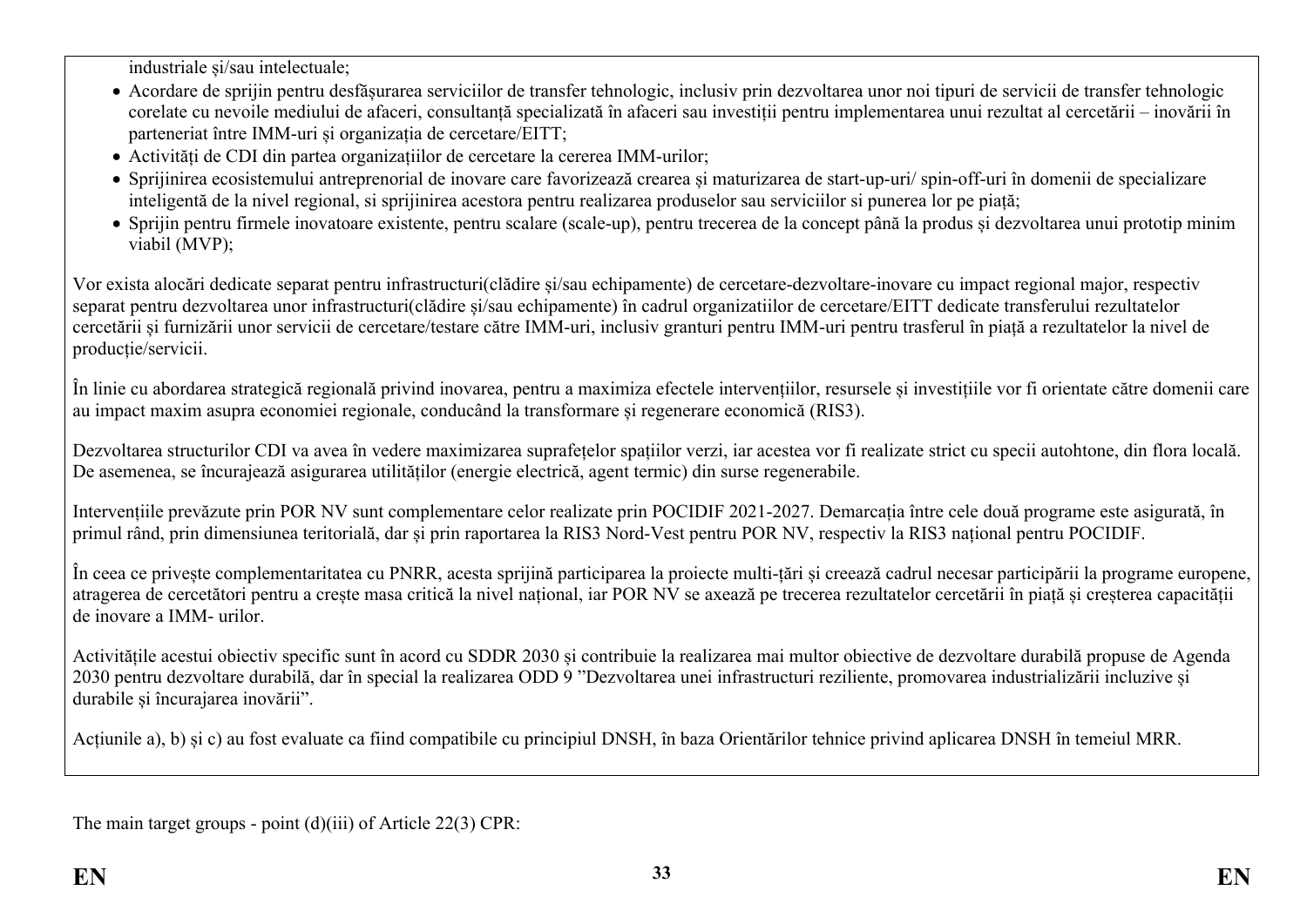Sunt avute în vedere următoarele categorii de grupuri țintă:

- Cercetători
- Microîntreprinderi
- Întreprinderi mici și mijlocii
- Întreprinderi nou înființate inovatoare
- Întreprinderi mari
- Organizații de Cercetare Dezvoltare și Inovare
- Universități
- Entități de Inovare și Transfer Tehnologic
- ONG(clustere)
- Alte organizații din sistemul regional de inovare

Actions safeguarding equality, inclusion and non-discrimination – point (d)(iv) of Article 22(3) CPR and Article 6 ESF+ Regulation

Programul urmărește aplicarea principiilor orizontale **privind egalitatea de șanse, incluziunea și nediscriminarea** prin respectarea prevederilor naționale în vigoare, condiție de eligibilitate pentru accesarea fondurilor.

Câteva din măsurile posibile de sprijinire a implementării principiilor de egalitate, incluziune și nediscriminare:

- Încurajarea accesului egal și nedisciminatoriu la procesul de recrutare și la toate nivelurile profesionale în cadrul echipei de management și de implementare a proiectului;
- Asigurarea de condiții echitabile de muncă prin achiziționarea de echipament accesibil pentru toate tipurile de angajați și prin adaptarea condițiilor de lucru la toate tipurile de nevoi;
- Proiectarea de infrastructuri incluzive, adaptate tuturor tipurilor de nevoi ale utilizatorilor;
- Colectarea de date cu privire la distribuția pe sexe și la implicarea persoanelor cu dizabilități și a persoanelor care fac parte din grupuri dezavantajate în echipa de implementare și în grupul beneficiarilor finali.

<span id="page-33-0"></span>Programul va asigura îndeplinirea acestor obiective la nivelul intervențiilor finanțate, prin includerea de **condiții** în ghidurile solicitanților cu privire la egalitatea de șanse între femei și bărbați, interzicerea oricăror acțiuni care au potențialul de a discrimina pe bază de sex, rasă sau origine etnică, dizabilitate, vârstă sau orientare sexuală; interzicerea oricăror acțiuni care contribuie, sub orice formă, la segregare sau excluziune; facilitarea accesului persoanelor cu mobilitate redusă. Ghidurile solicitanților dedicate acestui obiectiv specific vor face trimitere înspre legislația națională și europeană unde pot fi identificate detalii despre măsurile specifice principiilor orizontale.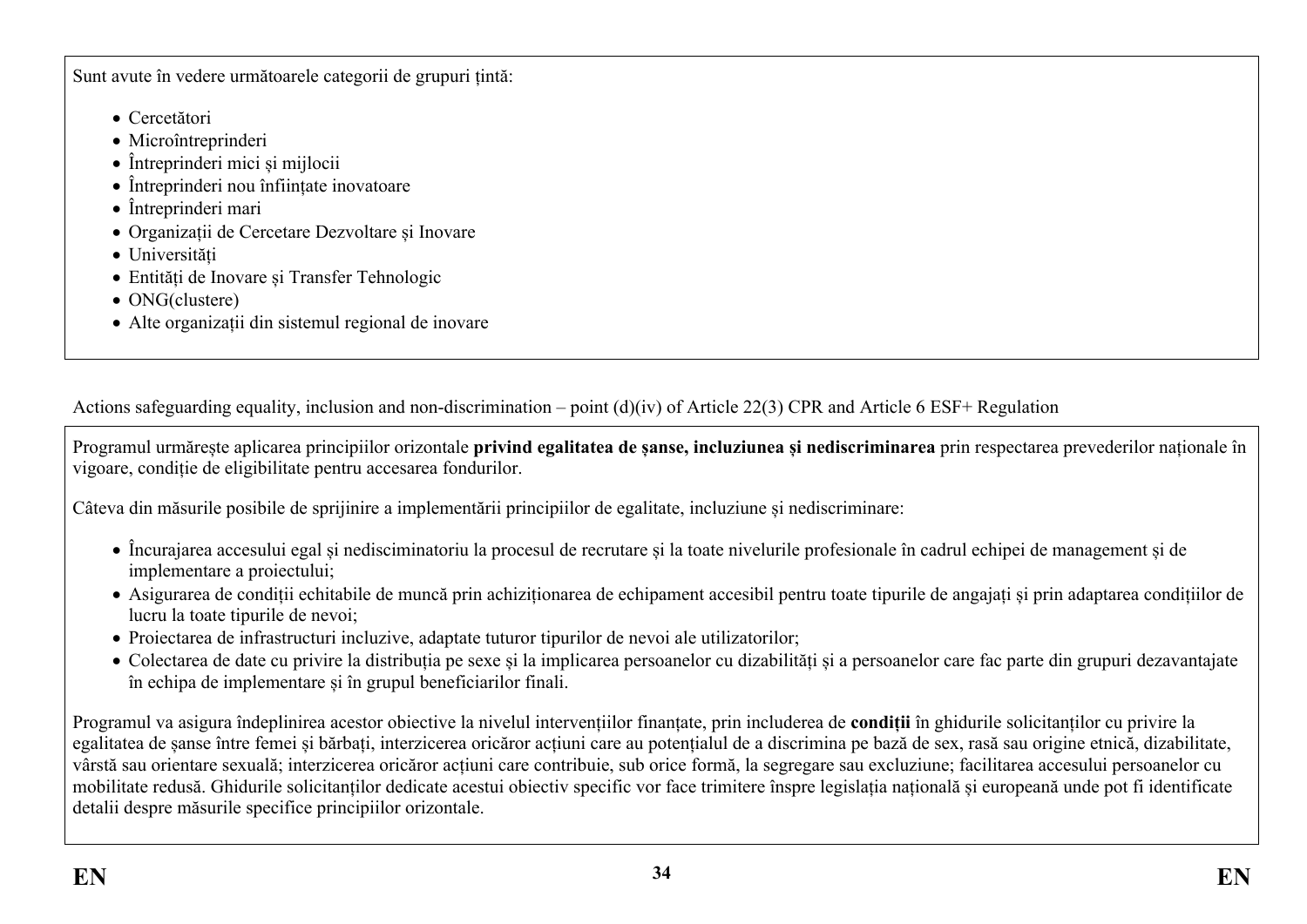Nu se aplică instrumente teritoriale.

## The interregional, cross-border and transnational actions – point  $(d)(vi)$  of Article 22(3) CPR

Acțiunile propuse sprijină îndeplinirea obiectivelor Strategiei UE pentru Regiunea Dunării (SUERD), Aria Prioritară 7. Societatea cunoașterii, în special Acțiunea 1. Promovarea coordonării fondurilor naționale, regionale și UE pentru stimularea excelenței în R&I, în domeniile de cercetare specifice regiunii Dunării și Acțiunea 3. Consolidarea cooperării între universități, organizații de cercetare și IMM-uri din Regiunea Dunării. Se are în vedere promovarea unor investiții în conformitate cu ariile prioritare SUERD în scopul maximizării impactului acesteia la nivel regional. Sunt sprijinite schimburi de bune practici, campanii de comunicare pentru promovarea cooperării între actorii regionali, fiind create premisele unei colaborări complementare la nivel transnațional, în concordanță cu nevoile zonei dunărene și ale politicii europene de coeziune.

## <span id="page-34-0"></span>The planned use of financial instruments – point  $(d)(vi)$  of Article 22(3) CPR

Sprijinul sub formă de instrumente financiare nu este luat în considerare în cadrul prezentului obiectiv specific pentru că situația economică generală este caracterizată de incertitudine, provocată de pandemia de sars cov2, de situația geopolitică din vecinătatea Regiunii Nord-Vest, precum și de faptul că IMMurile (sau organizațiile de cercetare) au un potențial financiar limitat care necesită în primul rând capitalizare, nu îndatorare. În măsura în care o analiză exante recomandă utilizarea instrumentelor financiare de tip equity, se va lua în calcul modificarea corepunzatoare a programului

## <span id="page-34-1"></span>2.1.1.1.2. Indicators

Reference: point (d)(ii) of Article 22(3) CPR and Article 8 ERDF and CF Regulation

#### Table 2: Output indicators

<span id="page-34-4"></span><span id="page-34-3"></span><span id="page-34-2"></span>

| Priority | Specific objective | ' Fund | Category of region         | ID | Indicator                                                           | Measurement unit   Milestone (2024) |                   | Target $(2029)$ |
|----------|--------------------|--------|----------------------------|----|---------------------------------------------------------------------|-------------------------------------|-------------------|-----------------|
| P1       | 'RSO1.1            |        | <b>ERDF</b> Less developed |    | RCO01 Enterprises supported (of which: micro, small, medium, large) | enterprises                         | 7.00 <sub>1</sub> | 54.00           |
| P        | RSO1.1             |        | <b>ERDF</b> Less developed |    | RCO02 Enterprises supported by grants                               | enterprises                         | 7.00 <sub>1</sub> | 54.00           |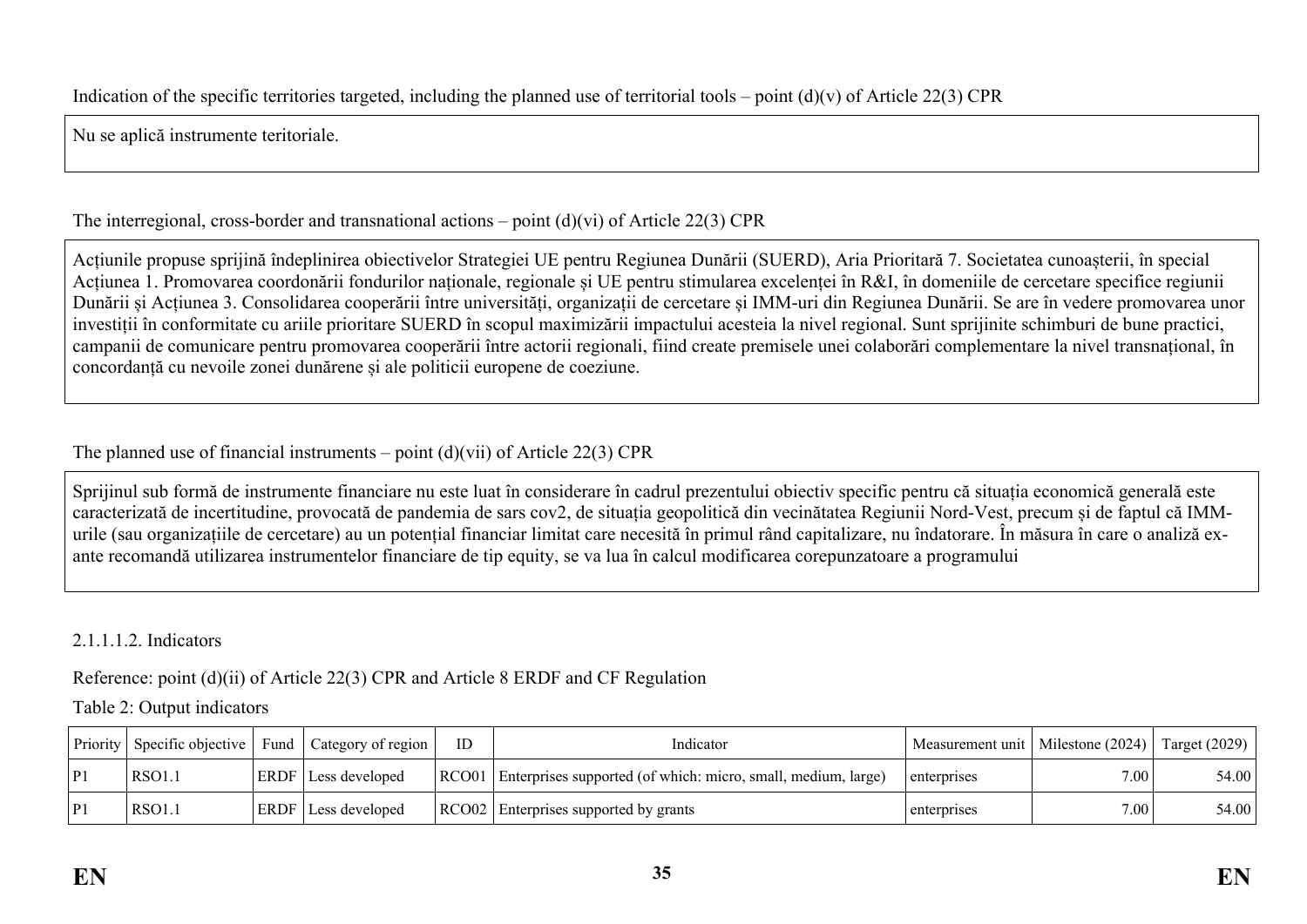| <b>RSO1.1</b> | <b>ERDF</b> Less developed | RCO05 New enterprises supported                            | enterprises | 4.00               | 15.00                      |
|---------------|----------------------------|------------------------------------------------------------|-------------|--------------------|----------------------------|
| <b>RSO1.1</b> | <b>ERDF</b> Less developed | RCO06 Researchers working in supported research facilities | annual FTEs | 11.00 <sub>1</sub> | 23.00                      |
| <b>RSO1.1</b> | <b>ERDF</b> Less developed | RCO08 Nominal value of research and innovation equipment   | euro        |                    | 870,588.23   11,357,598.72 |

Reference: point (d)(ii) of Article 22(3) CPR

Table 3: Result indicators

| Priority | Specific<br>objective | Fund      | Category of<br>region | ID | Indicator                                                                                    | Measurement<br>unit | Baseline or<br>reference value | Reference<br>Year | Target<br>(2029) | Source of<br>data          | Comments |
|----------|-----------------------|-----------|-----------------------|----|----------------------------------------------------------------------------------------------|---------------------|--------------------------------|-------------------|------------------|----------------------------|----------|
| P1       | <b>RSO1.1</b>         | ERDF Less | developed             |    | RCR03 Small and medium-sized enterprises (SMEs)<br>introducing product or process innovation | enterprises         | 0.00                           | 2021-2029         |                  | $54.00$ MySMIS<br>Projecte |          |
| P1       | RSO1.1                | ERDF Less | developed             |    | RCR08 Publications from supported projects                                                   | publications        | 0.00                           | 2021-2029         |                  | $8.00$ MySMIS<br>Projecte  |          |
| ⊩P1      | <b>RSO1.1</b>         | ERDF Less | developed             |    | RCR25 SMEs with higher value added per employee enterprises                                  |                     | 0.00                           | 2021-2029         |                  | $9.00$ MySMIS<br>Projecte  |          |

## 2.1.1.1.3. Indicative breakdown of the programmed resources (EU) by type of intervention

## Reference: point (d)(viii) of Article 22(3) CPR

Table 4: Dimension 1 - intervention field

<span id="page-35-2"></span><span id="page-35-1"></span><span id="page-35-0"></span>

| Priority | Specific<br>objective | Fund      | Category of<br>region | Code                                                                                                                                                                                                           | Amount<br>(EUR) |
|----------|-----------------------|-----------|-----------------------|----------------------------------------------------------------------------------------------------------------------------------------------------------------------------------------------------------------|-----------------|
| P1       | <b>RSO1.1</b>         | ERDF Less | developed             | 001. Investment in fixed assets, including research infrastructure, in micro enterprises directly linked to research and<br>innovation activities                                                              | 7,500,000.00    |
| P1       | <b>RSO1.1</b>         | ERDF Less | developed             | 002. Investment in fixed assets, including research infrastructure, in small and medium $\Box$ sized enterprises (including<br>private research centres) directly linked to research and innovation activities | 13,239,610.00   |
| P1       | <b>RSO1.1</b>         | ERDF Less | developed             | 004. Investment in fixed assets, including research infrastructure, in public research centres and higher education directly<br>linked to research and innovation activities                                   | 12,907,616.00   |
| P1       | <b>RSO1.1</b>         | ERDF Less | developed             | 005. Investment in intangible assets in micro enterprises directly linked to research and innovation activities                                                                                                | 500,000.00      |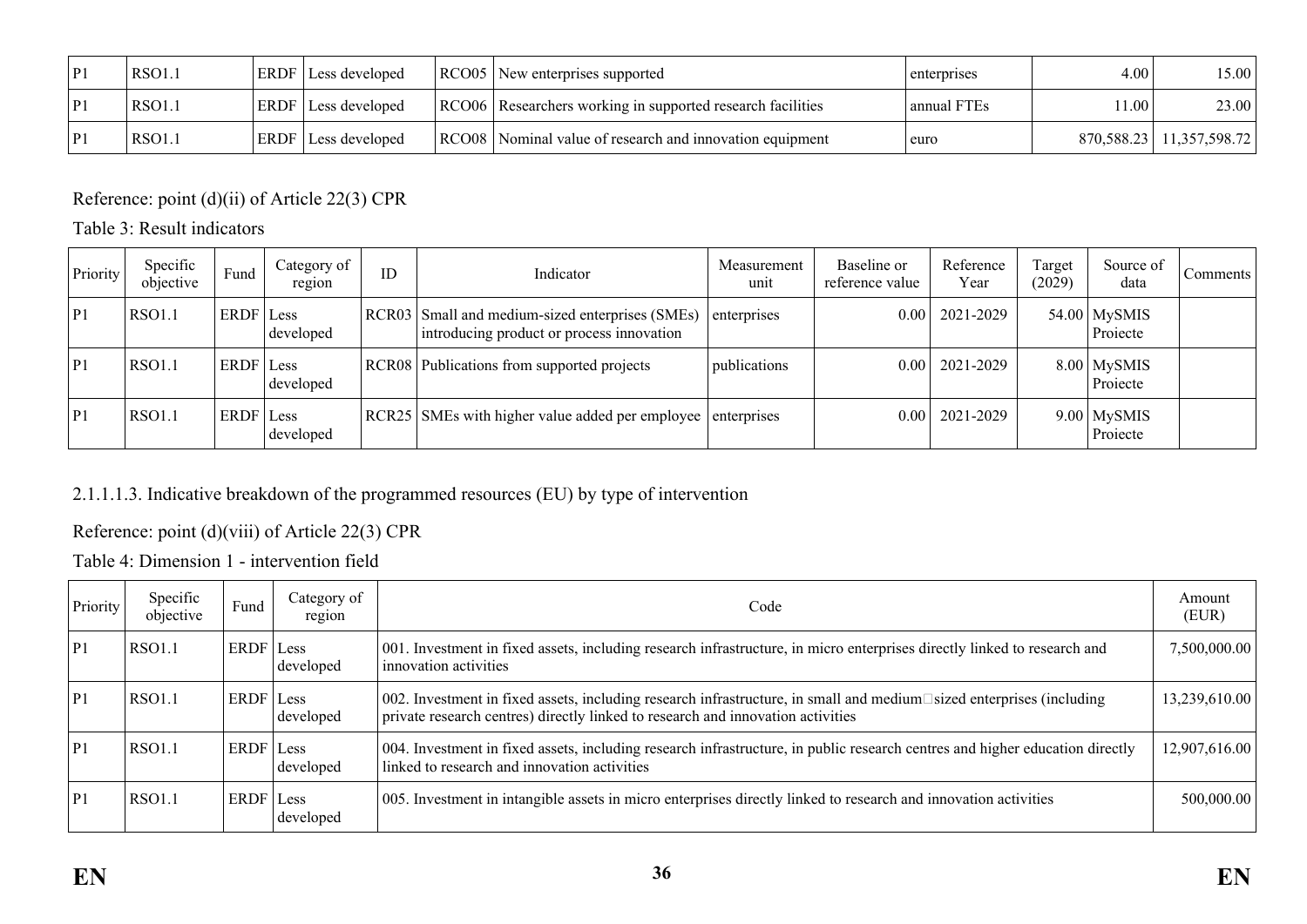| P1             | <b>RSO1.1</b> | ERDF Less | developed | 006. Investment in intangible assets in SMEs (including private research centres) directly linked to research and innovation<br>activities                | ,000,000.00   |
|----------------|---------------|-----------|-----------|-----------------------------------------------------------------------------------------------------------------------------------------------------------|---------------|
| P              | <b>RSO1.1</b> | ERDF Less | developed | 008. Investment in intangible assets in public research centres and higher education directly linked to research and<br>innovation activities             | 712,500.00    |
| P1             | <b>RSO1.1</b> | ERDF Less | developed | 009. Research and innovation activities in micro enterprises including networking (industrial research, experimental<br>development, feasibility studies) | 3,000,000.00  |
| P <sub>1</sub> | <b>RSO1.1</b> | ERDF Less | developed | 010. Research and innovation activities in SMEs, including networking                                                                                     | 6,000,000.00  |
| P              | <b>RSO1.1</b> | ERDF Less | developed | 021. SME business development and internationalisation, including productive investments                                                                  | 25,875,000.00 |
| P <sub>1</sub> | <b>RSO1.1</b> | ERDF Less | developed | 028. Technology transfer and cooperation between enterprises, research centres and higher education sector                                                | 2,550,000.00  |
| P <sub>1</sub> | <b>RSO1.1</b> | Total     |           |                                                                                                                                                           | 73,284,726.00 |

# Table 5: Dimension 2 - form of financing

| Priority | Specific objective | Fund        | Category of region | Code          | Amount (EUR)  |
|----------|--------------------|-------------|--------------------|---------------|---------------|
| P1       | RSO1.              | <b>ERDF</b> | Less developed     | 01<br>. Grant | 73,284,726.00 |
| P1       | RSO1.1             | Total       |                    |               | 73,284,726.00 |

Table 6: Dimension 3 – territorial delivery mechanism and territorial focus

| Priority | Specific objective | Fund        | Category of region | Code                                            | Amount (EUR)  |
|----------|--------------------|-------------|--------------------|-------------------------------------------------|---------------|
| P1       | <b>RSO1.1</b>      | <b>ERDF</b> | Less developed     | 33. Other approaches - No territorial targeting | 73,284,726.00 |
| P1       | <b>RSO1.1</b>      | Total       |                    |                                                 | 73,284,726.00 |

Table 7: Dimension 6 – ESF+ secondary themes

| TITID<br>Priority<br>Fund<br>Snootti<br>ົ້າ<br>objective<br>ategory<br>Code<br>$-9210$ h<br>$\Omega$<br>AIIIOU<br>LUN<br>. |
|----------------------------------------------------------------------------------------------------------------------------|
|----------------------------------------------------------------------------------------------------------------------------|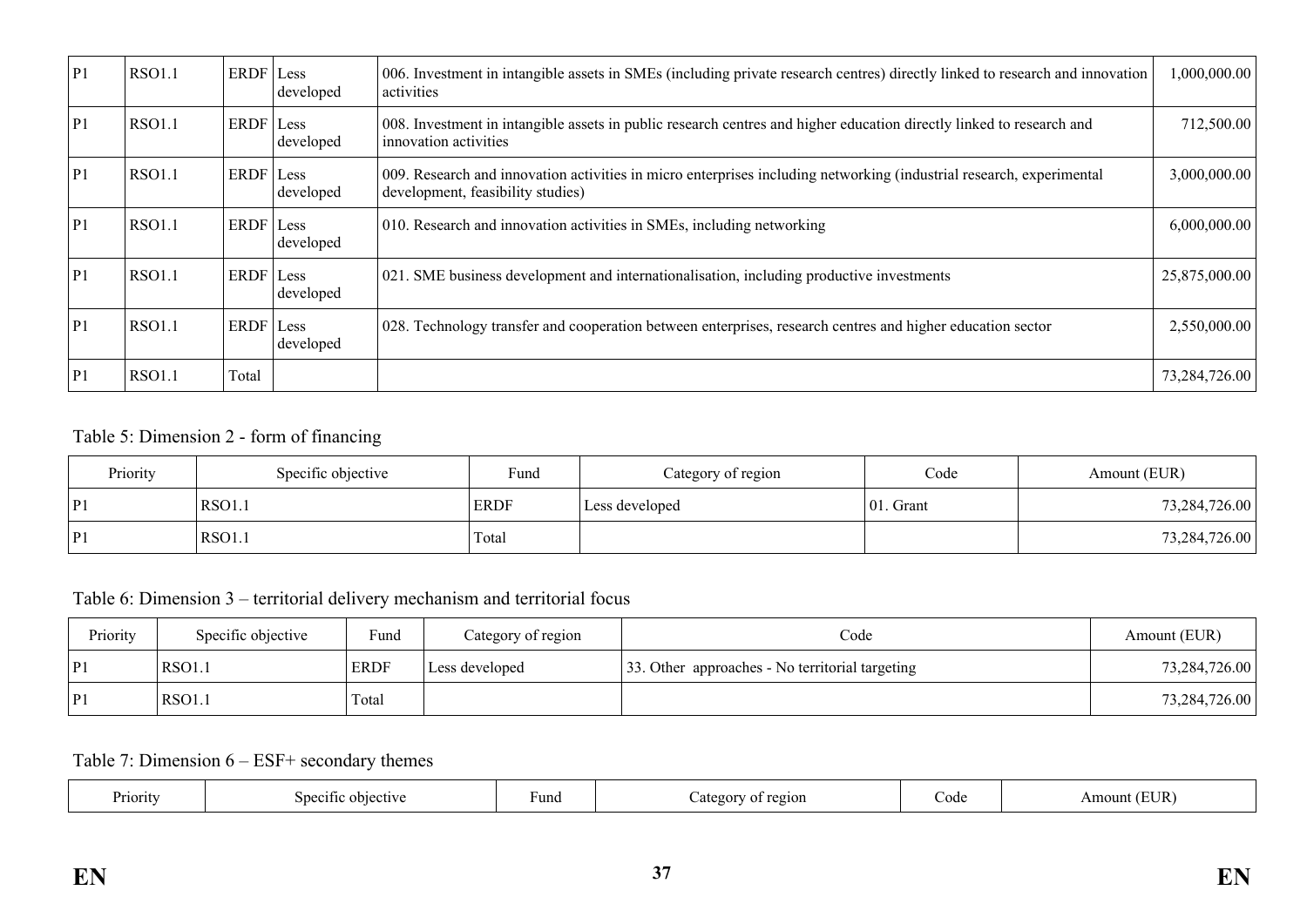Table 8: Dimension 7 – ESF+\*, ERDF, Cohesion Fund and JTF gender equality dimension

| Priority | Specific objective | Fund        | Category of region | Code                | Amount (EUR)  |
|----------|--------------------|-------------|--------------------|---------------------|---------------|
| P1       | <b>RSO1.1</b>      | <b>ERDF</b> | Less developed     | 103. Gender neutral | 73,284,726.00 |
| P1       | <b>RSO1.1</b>      | Total       |                    |                     | 73,284,726.00 |

\* In principle, 40 % for the ESF+ contributes to gender tracking. 100 % is applicable when Member State chooses to use Article 6 ESF+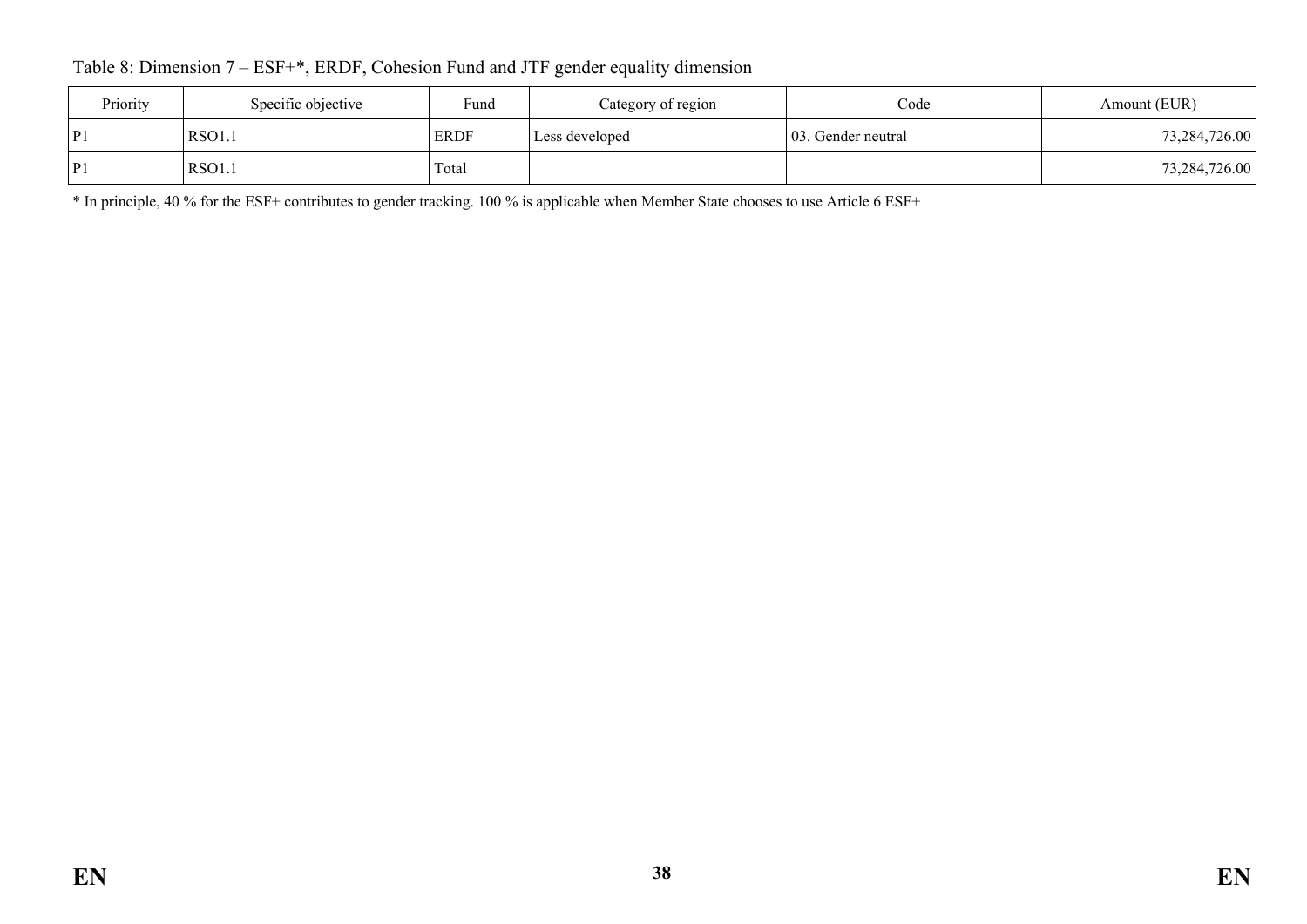# 2.1.1.1. Specific objective: RSO1.2. Reaping the benefits of digitisation for citizens, companies, research organisations and public authorities (ERDF)

2.1.1.1.1. Interventions of the Funds

Reference: points (d)(i), (iii), (iv), (v), (vi) and (vii) of Article 22(3) CPR

The related types of actions – point (d)(i) of Article 22(3) CPR and Article 6 ESF+ Regulation:

Procesul de digitalizare este insuficient dezvoltat, în comparație cu potențialul existent, dat de acoperirea cu servicii de internet, de bună calitate.

Printre provocările principale care împiedică transformarea digitală mai rapidă se numără nivelul scăzut al competențelor digitale, costurile relativ ridicate pe care le implică transferul din off-line în on-line, riscurile legate de siguranța tranzacțiilor etc.

Unul dintre principalele avantaje ale regiunii este constituit de existența unui număr mare de universități, care pot avea un rol important în creșterea competențelor digitale ale consumatorilor și angajaților și pot acționa atât ca "poli de competențe" în domeniul digital, în sprijinul mediului de afaceri și al cetățenilor.

Drept urmare, operațiunile prevăzute urmăresc să atenueze riscurile legate de transformarea digitală a afacerilor și să susțină acest proces la nivelul societății:

**a) Transformarea digitală a IMM-urilor.** Sunt vizate inițiative care să conducă la consolidarea culturii digitale în cadrul firmelor, să transforme și îmbunătățească experiența utilizatorilor/ consumatorilor, să favorizeze analiza și luarea deciziilor pe baza datelor sau să conducă la eficientizarea activităților derulate. Digitalizarea IMM-urilor va viza atât organizarea și planificarea producției, a activităților administrative ale firmelor, cât și digitalizarea proceselor tehnologice (automatizări), granturile care vor fi acordate urmând să fie diferențiate corespunzător.

Tipurile de acțiuni orientative avute în vedere sunt următoarele:

●Investiții pentru adoptarea tehnologiilor și a instrumentelor digitale care conduc la inovarea modelului de afaceri, sisteme de tip RFID (Radio-Frequency Identification) pentru gestiunea activității de producție sau livrare servicii, sistemele de localizare specializate pentru activitatea firmelor (information tracking systems), achiziția de servicii, echipamente și tehnologii necesare pentru transformarea digitala, inclusiv pentru: derularea proceselor interne, interacțiunea cu clienții/consumatorii, distribuția produselor, colectarea și analiza de date.

●Investiții pentru creșterea utilizării tehnologiilor digitale de către întreprinderi în scopul creșterii vizibilității, inclusiv crearea de website-uri adaptate activității de e-commerce și cu un grad ridicat de interactivitate.

●Dezvoltarea și implementarea de soluții pentru asigurarea securității cibernetice, în special a protecției datelor personale și a siguranței tranzacțiilor online.

●Investiții pentru creșterea utilizării tehnologiilor digitale în scopul creșterii productivității (linii de producție, automatizări, robotică, tehnologii digitale în management, organizarea activităților etc.), inclusiv finanțarea introducerii conexiunilor în bandă largă de mare viteză în interiorul firmei, aplicații cu rol în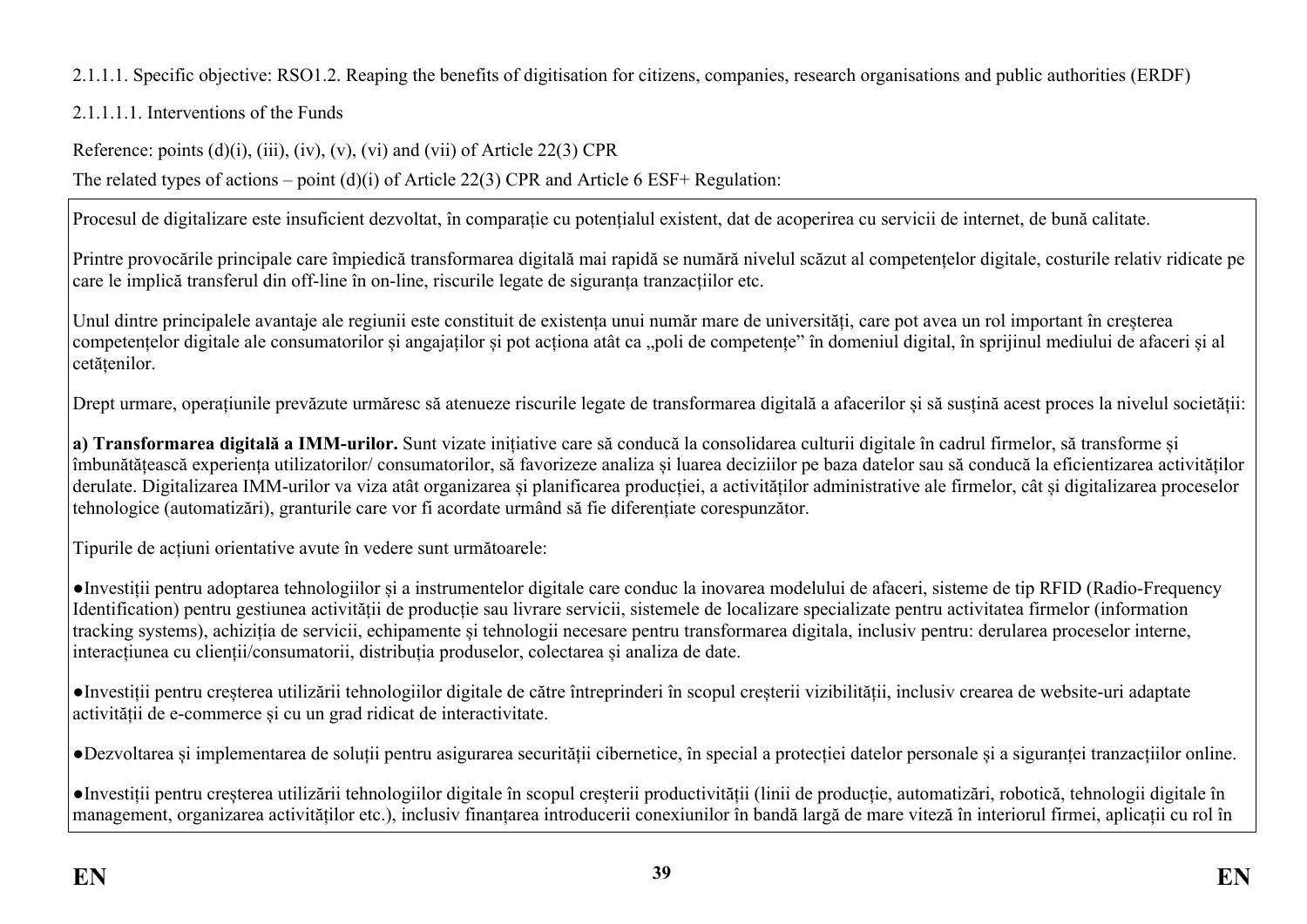managementul birourilor, etc.

Intervențiile susțin PDR NV 2021-2027, Obiectivul 1.4 Promovarea și dezvoltarea tehnologiilor digitale.

Acțiunile se vor realiza în complementaritate cu POCIDIF. Demarcația între cele două programe este asigurată prin tematica proiectelor avute în vedere. POCIDIF prevede implementarea de proiecte pentru dezvoltarea serviciilor de e-guvernare (evenimente de viață), având ca beneficiari autorități și instituții de la nivel central, precum și sustinerea digitalizării în administrația publică și competente digitale avansate, în timp ce POR NV prevede intervenții pentru digitalizarea serviciilor publice la nivel județean și local.

Complementaritatea cu PNRR se asigură prin procesul de evitare a dublei finanțări, de respectare a cumulului ajutoarelor de stat aplicabile și / sau de analiză a întreprinderilor legate / partenere, ce se va realiza prin criterii și proceduri stabilite la nivelul ghidurilor. Totodată, în vederea evitării dublei finanțări, beneficiarii vor avea obligația depunerii unei declarații pe proprie răspundere privind nefinanțarea proiectului și în cadrul altor programe.

Intervențiile sunt complementare programului Mecanismul pentru Interconectarea Europei (CEF), sfera de aplicare a acestuia fiind însă una de anvergură europeană, cu prioritate pentru asigurarea unei arii mai mari de acoperire pentru gospodării, contribuie la piața unică digitală și la obiectivele de conectivitate ale UE.

Activitățile acestui obiectiv specific sunt în acord cu Strategia de Dezvotare Durabilă a României 2030 și contribuie la realizarea mai multor obiective de dezvoltare durabilă propuse de Agenda 2030 pentru dezvoltare durabilă, dar în special la realizarea ODD 9.

Tipul de acțiune a fost evaluat ca fiind compatibile cu principiul DNSH deoarece, prin natura ei, nu are un potențial impact negativ semnificativ asupra mediului.

The main target groups - point (d)(iii) of Article 22(3) CPR:

Sunt avute în vedere următoarele categorii de grupuri țintă:

- Microintreprinderi
- Întreprinderi mici și mijlocii

Actions safeguarding equality, inclusion and non-discrimination – point (d)(iv) of Article 22(3) CPR and Article 6 ESF+ Regulation

Programul urmărește aplicarea principiilor orizontale privind **egalitatea de șanse, incluziunea și nediscriminarea** prin **respectarea prevederilor naționale**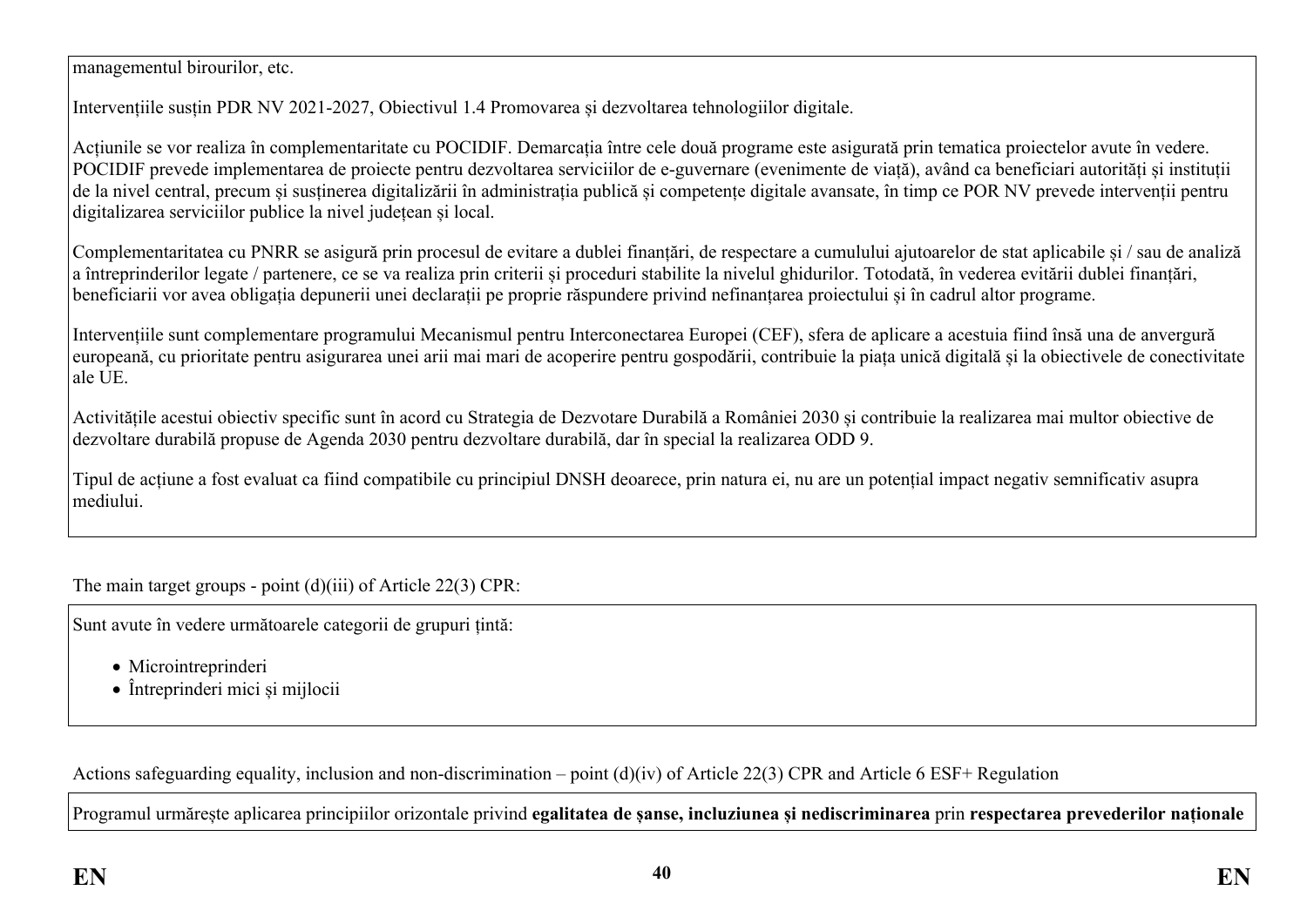în vigoare, condiție de eligibilitate pentru accesarea fondurilor.

Câteva din măsurile posibile de sprijinire a implementării principiilor de egalitate, incluziune și nediscriminare:

- Încurajarea accesului egal și nedisciminatoriu la procesul de recrutare și la toate nivelurile profesionale în cadrul echipei de management și de implementare a proiectului;
- Asigurarea de condiții echitabile de muncă prin achiziționarea de echipament accesibil pentru toate tipurile de angajați și prin adaptarea condițiilor de lucru la toate tipurile de nevoi;
- Colectarea de date cu privire la distribuția pe sexe și la implicarea persoanelor cu dizabilități și a persoanelor care fac parte din grupuri dezavantajate în echipa de implementare și în grupul beneficiarilor finali.

Programul va asigura îndeplinirea acestor obiective la nivelul intervențiilor finanțate, prin includerea de **condiții** în ghidurile solicitanților cu privire la egalitatea de șanse între femei și bărbați, interzicerea oricăror acțiuni care au potențialul de a discrimina pe bază de sex, rasă, origine etnică, dizabilitate, vârstă sau orientare sexuală; interzicerea oricăror acțiuni care contribuie, sub orice formă, la segregare sau excluziune; facilitarea accesului persoanelor cu mobilitate redusă. Ghidurile solicitanților dedicate acestui obiectiv specific vor face trimitere înspre legislația națională și europeană unde pot fi identificate detalii despre măsurile specifice principiilor orizontale.

Indication of the specific territories targeted, including the planned use of territorial tools – point  $(d)(v)$  of Article 22(3) CPR

Nu se utilizează instrumente teritoriale

The interregional, cross-border and transnational actions – point  $(d)(vi)$  of Article 22(3) CPR

Acțiunile propuse sprijină îndeplinirea obiectivelor Strategiei UE pentru Regiunea Dunării (SUERD), Aria Prioritară 8. Competitivitatea întreprinderilor, în special Acțiunea 2. Înființarea unui ecosistem digital inovator în Regiunea Dunării în vederea susținerii IMM-urilor atunci când se confruntă cu provocările unei lumi digitalizate. Se are în vedere promovarea unor investiții în conformitate cu ariile prioritare SUERD în scopul maximizării impactului acesteia la nivel regional. Sunt sprijinite schimburi de bune practici, campanii de comunicare pentru promovarea cooperării între actorii regionali, fiind create premisele unei colaborări complementare la nivel transnațional, în concordanță cu nevoile zonei dunărene și ale politicii europene de coeziune.

The planned use of financial instruments – point  $(d)(vi)$  of Article 22(3) CPR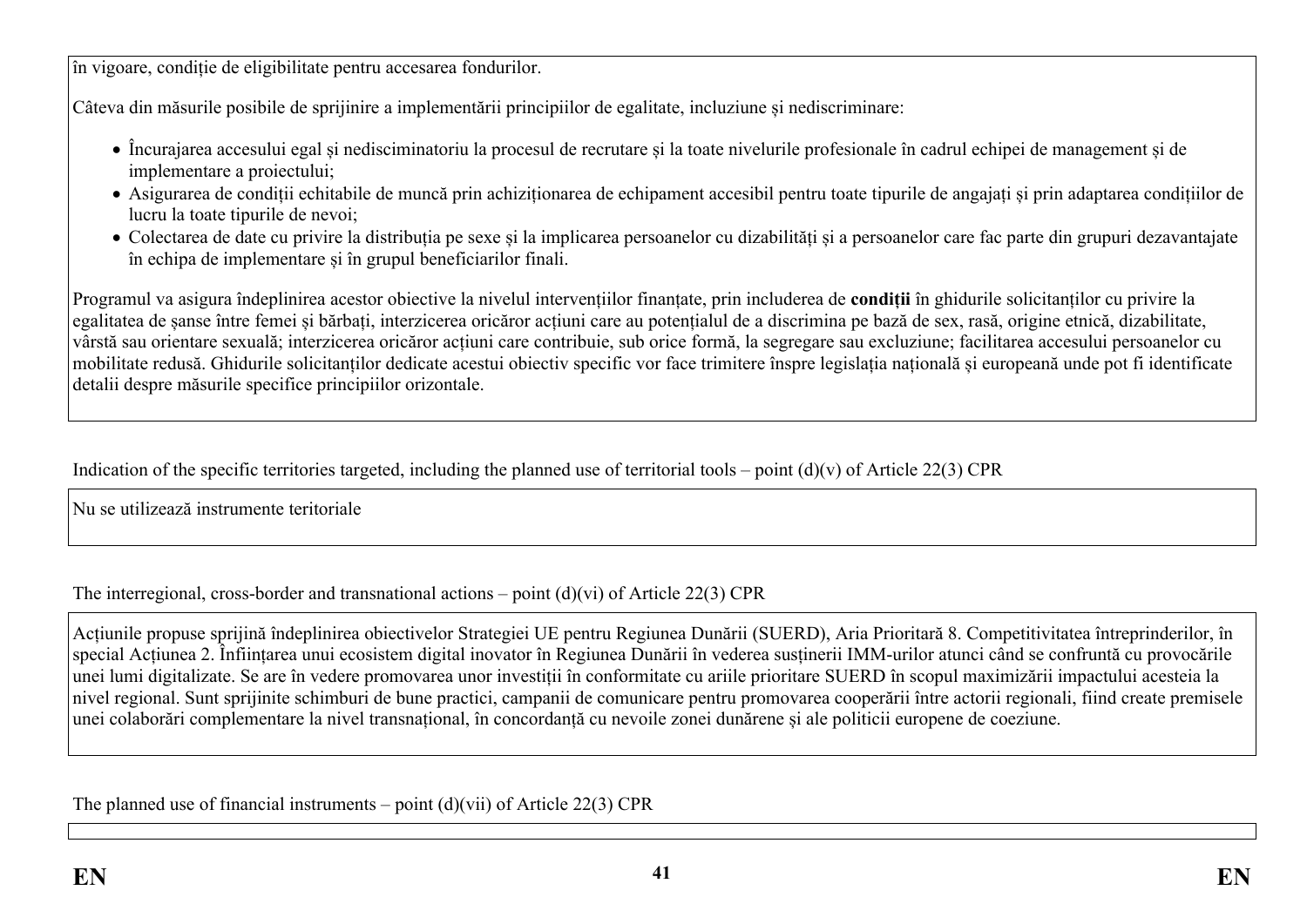Sprijinul sub formă de instrumente financiare nu este luat în considerare în cadrul prezentului obiectiv specific pentru că situația economică generală este caracterizată de incertitudine, provocată de pandemia de sars cov2, de situația geopolitică din vecinătatea Regiunii Nord-Vest, precum și de faptul că IMMurile au un potențial financiar limitat care necesită în primul rând capitalizare, nu îndatorare.

## 2.1.1.1.2. Indicators

# Reference: point (d)(ii) of Article 22(3) CPR and Article 8 ERDF and CF Regulation

# Table 2: Output indicators

| Priority | $\vert$ Specific objective $\vert$ | Fund   Category of region  | <b>ID</b> | Indicator                                                           | Measurement unit   Milestone (2024)   Target (2029) |       |        |
|----------|------------------------------------|----------------------------|-----------|---------------------------------------------------------------------|-----------------------------------------------------|-------|--------|
| P        | RSO1.2                             | ERDF   Less developed      |           | RCO01 Enterprises supported (of which: micro, small, medium, large) | enterprises                                         | 83.00 | 167.00 |
| P        | RSO1.2                             | <b>ERDF</b> Less developed |           | RCO02 Enterprises supported by grants                               | enterprises                                         | 83.00 | 167.00 |

# Reference: point (d)(ii) of Article 22(3) CPR

Table 3: Result indicators

| Priority       | Specific<br>objective | Fund | ategory of<br>region | ID | Indicator                                                                    | Measurement<br>unit | Baseline or reference<br>value | Reference<br>Year | Target<br>(2029) | Source of data   Comments   |  |
|----------------|-----------------------|------|----------------------|----|------------------------------------------------------------------------------|---------------------|--------------------------------|-------------------|------------------|-----------------------------|--|
| P <sub>1</sub> | <b>RSO1.2</b>         |      |                      |    | ERDF Less developed   RCR13   Enterprises reaching high<br>digital intensity | enterprises         | $0.00\,$                       | 2021-2029         |                  | $167.00$ MySMIS<br>Projecte |  |

# 2.1.1.1.3. Indicative breakdown of the programmed resources (EU) by type of intervention

# Reference: point (d)(viii) of Article 22(3) CPR

# Table 4: Dimension 1 - intervention field

| Priority | Specific<br>objective | Fund  | Category of<br>region | Code                                                                                                                                                                                                          | Amount<br>(EUR) |
|----------|-----------------------|-------|-----------------------|---------------------------------------------------------------------------------------------------------------------------------------------------------------------------------------------------------------|-----------------|
| P1       | RSO1.2                |       |                       | ERDF   Less developed   013. Digitising SMEs (including e□Commerce, e□Business and networked business processes, digital innovation hubs,<br>living labs, web entrepreneurs and ICT start $\square$ ups, B2B) | 14,250,000.00   |
| P1       | RSO1.2                | Total |                       |                                                                                                                                                                                                               | 14,250,000.00   |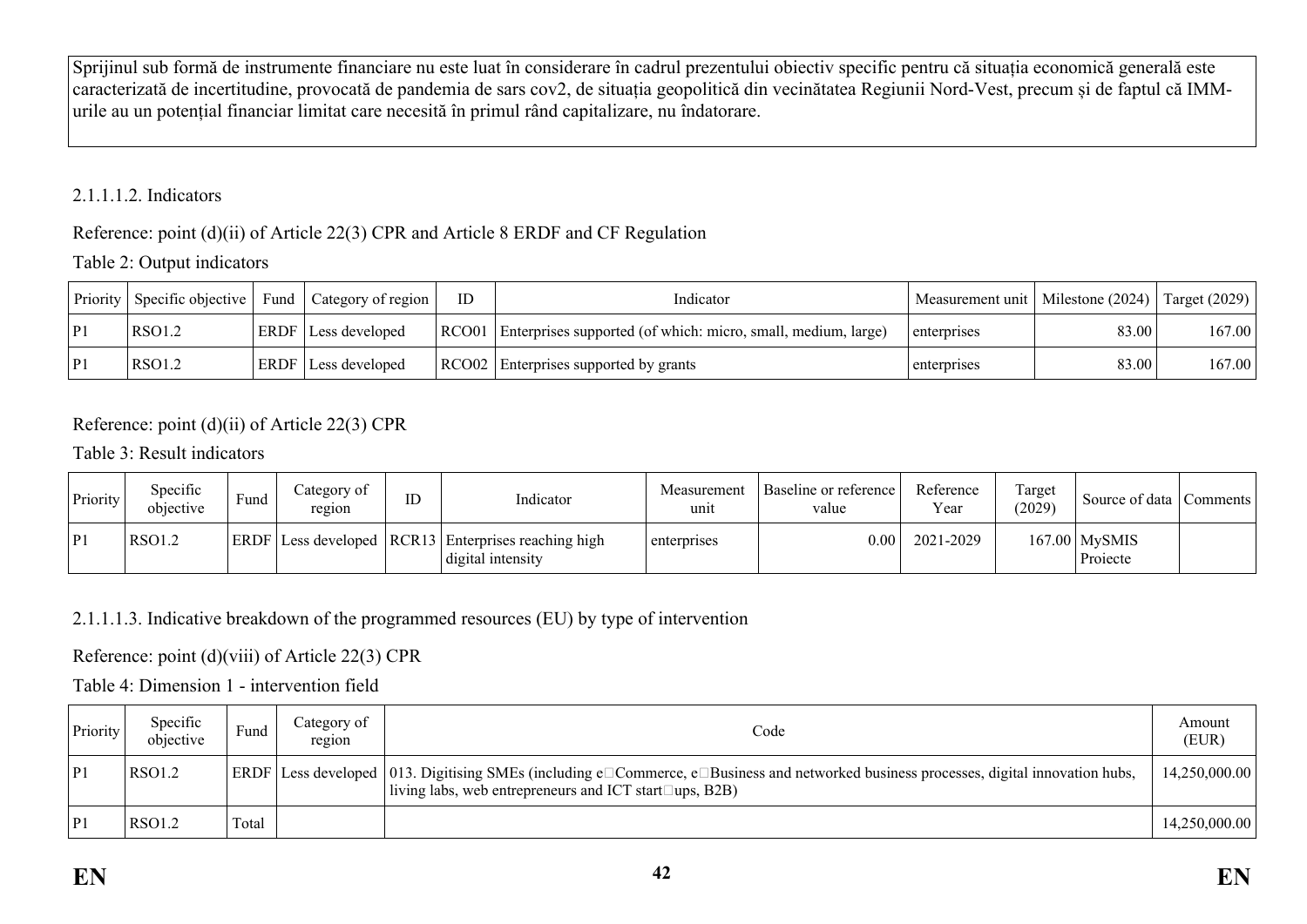#### Table 5: Dimension 2 - form of financing

| Priority | Specific objective | Fund        | Category of region | Code         | Amount (EUR)  |
|----------|--------------------|-------------|--------------------|--------------|---------------|
| P1       | RSO1.2             | <b>ERDF</b> | Less developed     | $ 01.$ Grant | 14,250,000.00 |
| P1       | RSO1.2             | Total       |                    |              | 14,250,000.00 |

Table 6: Dimension 3 – territorial delivery mechanism and territorial focus

| Priority | Specific objective | Fund        | Category of region | Code                                            | Amount (EUR)  |
|----------|--------------------|-------------|--------------------|-------------------------------------------------|---------------|
| P        | <b>RSO1.2</b>      | <b>ERDF</b> | Less developed     | 33. Other approaches - No territorial targeting | 14,250,000.00 |
| P1       | RSO1.2             | Total       |                    |                                                 | 14,250,000.00 |

#### Table 7: Dimension 6 – ESF+ secondary themes

| Priority | 71 t<br>sne<br>$\sim$ la s<br>etiva | Fund | 20101<br>≏oor<br>. . | code | EUR<br>mount |
|----------|-------------------------------------|------|----------------------|------|--------------|
|----------|-------------------------------------|------|----------------------|------|--------------|

### Table 8: Dimension 7 – ESF+\*, ERDF, Cohesion Fund and JTF gender equality dimension

| Priority | Specific objective | Fund        | Category of region | Code                | Amount (EUR)  |
|----------|--------------------|-------------|--------------------|---------------------|---------------|
| P1       | RSO1.2             | <b>ERDF</b> | Less developed     | 103. Gender neutral | 14,250,000.00 |
| P        | <b>RSO1.2</b>      | Total       |                    |                     | 14,250,000.00 |

\* In principle, 40 % for the ESF+ contributes to gender tracking. 100 % is applicable when Member State chooses to use Article 6 ESF+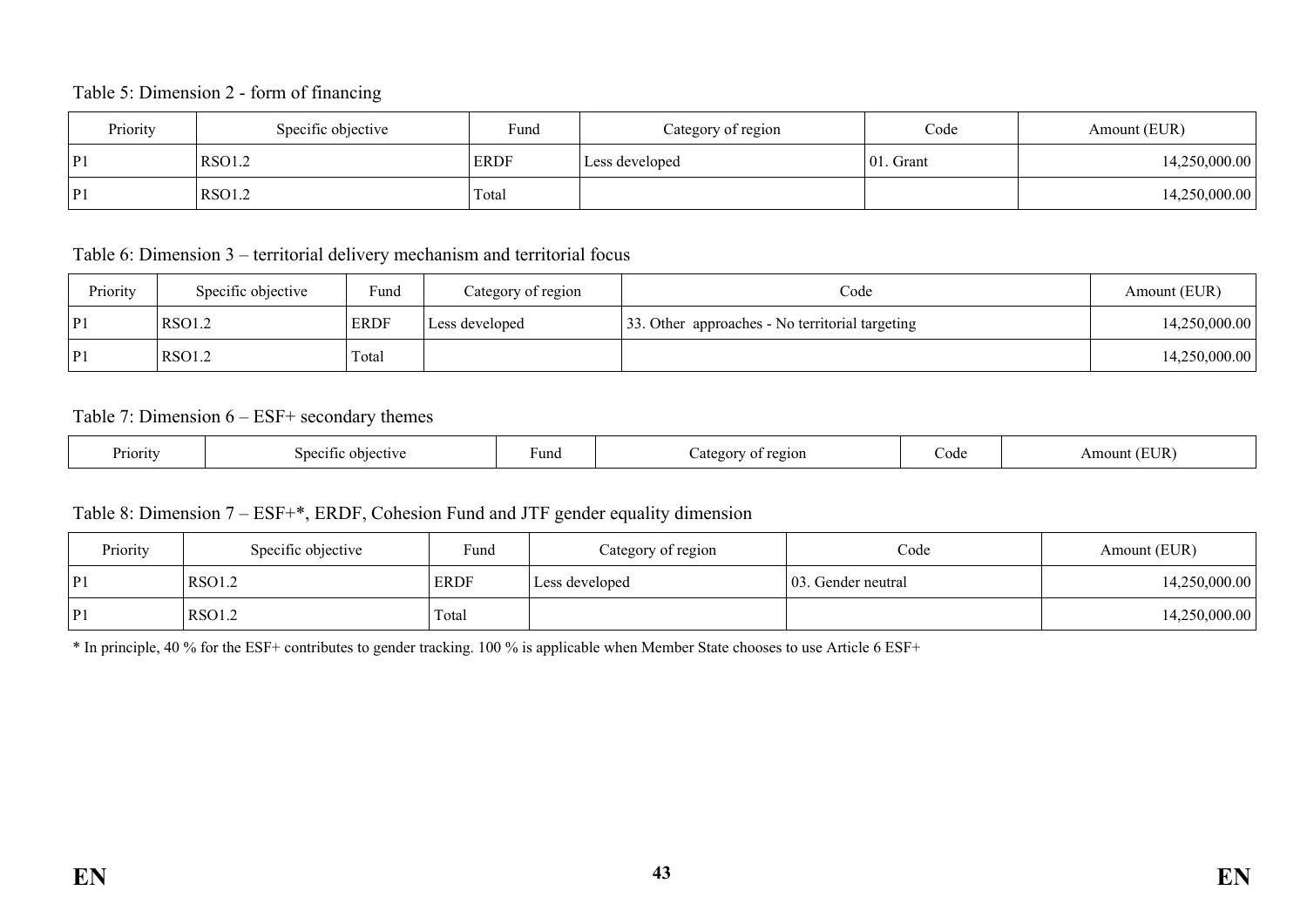### 2.1.1.1. Specific objective: RSO1.3. Enhancing sustainable growth and competitiveness of SMEs and job creation in SMEs, including by productive investments (ERDF)

# 2.1.1.1.1. Interventions of the Funds

Reference: points  $(d)(i)$ ,  $(iii)$ ,  $(iv)$ ,  $(v)$ ,  $(vi)$  and  $(vii)$  of Article 22(3) CPR

The related types of actions – point (d)(i) of Article 22(3) CPR and Article 6 ESF+ Regulation:

Performanța economică a regiunii NV este susținută de concentrarea mare de companii, comparativ cu celelalte regiuni ale țării, ocupând locul 2 cu 85.858 companii active în 2018. Regiunea contribuie cu 10% la formarea cifrei de afaceri la nivel național. Mediul urban concentrează mai mult de 2/3 din total, fiind înregistrate 72,5% din companii, 78,1% din efectivul salarial și 78,3% din cifra de afaceri. Aproximativ 60% din firmele noi în regiune se regăsesc în mediul urban. În 2018, densitatea firmelor în mediul urban (40,59 firme / 1000 loc) este superioară valorii regionale (30,28 firme / 1000 loc).

Capacitatea antreprenorială (întreprinderi noi la 1000 de locuitori) a avut o evoluție pozitivă după 2014, în timp ce sporul natural al companiilor s-a redus ușor. Cluj-Napoca și Oradea se găsesc pe primele 2 poziții, urmate de o serie de orașe medii din apropierea acestora: Beiuș, Dej, Gherla, Salonta, înregistrând și ele valori însemnate.

Infrastructura de sprijin a afacerilor este relativ dezvoltată și în creștere la nivel urban, însă concentrarea teritorială indică poziția dominantă pentru Cluj-Napoca și Oradea*.* Cele 21 parcuri industriale (PI) din regiune au o suprafață de peste 764,57 hectare și găzduiesc 178 de companii. La mijlocul anului 2019 un număr de 5 erau încă în curs de amenajare fără a găzdui firme la momentul respectiv. Din cele 21 PI menționate, 6 se află în mediul rural, restul fiind situate în mediul urban. Alături de PI acreditate funcționează o serie de zone industriale( ZI REIF – Câmpia Turzii, PI Nervia – Apahida, PI Sud Satu-Mare).

Cu toate acestea, nevoia este mai ridicată decât oferta. Este necesară dezvoltarea în continuare, susținerea inovării și dezvoltarea serviciilor aferente infrastructurilor de sprijin a afacerilor (parcuri industriale/parcuri de specializare inteligentă) ca operațiune de importanță strategică (Anexa 3).

Acțiunile sprijinite au în vedere:

# **a) Creșterea competitivității IMM-urilor**, prin:

- achiziția de echipamente, tehnologii, utilaje inovative și investiții în spațiile de producție/prestare servicii aferente;
- investiții în noi tehnologii în domenii precum IoT, automatizare, robotică, inteligență artificială, micro/nanoelectronică, nanotehnologii, fotonică, materialele avansate, biotehnologia industrială și tehnologiile de fabricare avansate, etc;
- investiții în noi tehnologii în scopul îmbunătățirii serviciilor medicale, de turism medical și turism de agrement;
- investiții în tehnici avansate de producție investiții în active corporale și necorporale în legătură cu modernizarea industrială pentru sectoarele de specializare inteligentă, design industrial, inclusiv inovare bazată pe design, customizare de masă (imprimare 3D, manufacturare digitală directă) activități de marketing;
- suport în achiziționarea de către IMM-uri a unor brevete, licențe sau soluții tehnice ne-brevetate, și valorificarea rezultatelor cercetării;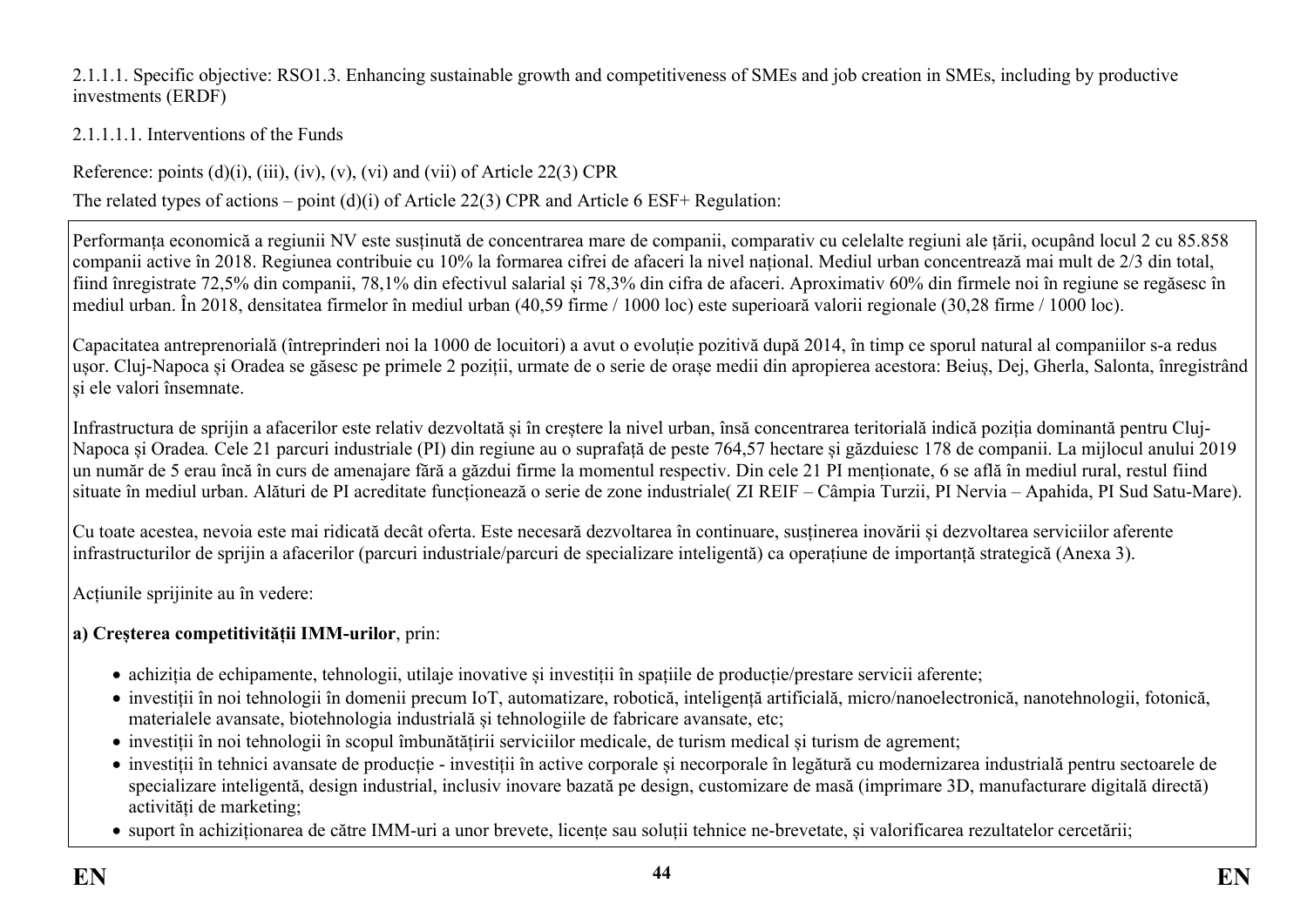- valorificarea cercetării (continuarea inițiativei RVP din cadrul acțiunii cu BM "Supporting catching up regions in Romania")
- suport pentru activitatea de internaționalizare a produselor și serviciilor IMM-urilor, inclusiv prin îmbunătățirea componentei de comercializare (soluții de ambalare, soluții de marketing etc.);

Vor exista alocări dedicate pentru proiecte care propun activități în domenii de vârf (ex: dezvoltare de roboți, subansamble pentru roboți, dezvoltarea de tehnologii de stocare și de obținere a energiei regenerabile, dezvoltarea de bio - și nano – tehnologii , dezvoltarea în domeniul micro- și nano- electronicii precum și în industria produselor cosmetice, farmaceutice și a suplimentelor alimentare etc.) și alocări dedicate pentru proiecte ale IMM-urilor cu activitate în zona de servicii inovatoare precum turismul de agrement, turismul pentru sănătate și servicii pentru sănătate (ex: construirea, amenajarea, reabilitarea sau modernizarea infrastructurilor ce deservesc aceste servicii, intervenții care conduc la crearea unor noi servicii inovatoare și/sau la diversificarea celor existente). Vor exista alocări dedicate pentru asigurarea condițiilor necesare IMM-urilor în vederea internaționalizării, prin finanțarea unor dotări și a unor servicii specifice de facilitare a accesului pe noi piețe de desfacere.

**b) Sprijinirea ecosistemului antreprenorial regional, încurajarea dezvoltării diferitelor forme specifice de antreprenoriat**, precum structuri de sprijin pentru IMM-uri (incubatoare, acceleratoare, parcuri industriale, parcuri de specializare inteligentă), prin:

- înființarea și extinderea structurilor de sprijin pentru IMM-uri (parcuri industriale/parcuri de specializare inteligentă);
- suport pentru structuri de sprijin (incubatoare sau/și acceleratoare de afaceri ) pentru start-up-uri și dezvoltarea serviciilor specifice;
- sprijin acordat sub forma de granturi în favoarea dezvoltării activităților economice propuse de IMM-uri / start-up-uri, pentru a asigura sustenabilitate și reziliență, în corelare directă cu activitățile structurii de sprijin;
- suport pentru facilitarea TT a unor rezultate CDI sau adoptarea unor soluții inovatoare și pregătirea pentru punerea lor pe piață, prin IMM-uri.

Vor fi de asemenea încurajate proiectele care au ca scop valorificarea resurselor naturale din regiune. Se va acorda o importanță strategică susținerii IMMurilor cu activitate în domeniile identificate prin RIS3 NV, ca având valoare adăugată ridicată.

Mecanismele de intervenție cuprind AS regionale, pentru întreprinderi nou înființate și de minimis. Pentru proiectele care presupun dezvoltarea structurilor de sprijin, administratorul sau proprietarul infrastructurii/terenului va aplica ca lider de proiect. O primă etapă va fi de dezvoltare a infrastructurii, iar în a doua etapă va fi acordarea de granturi IMM-urilor selectate, împreună cu servicii complementare menite să asigure sustenabilitatea (în cazul incubatoarelor, în urma parcurgeri activităților finanțate de incubare). Se va putea aplica în calitate de lider și dacă infrastructura există deja creată și obiectivul proiectului este doar sprijinirea IMM-urilor.

Se are în vedere alocarea unui buget pentru un instrument financiar tip capital(equity). Pentru acest IF selecția se va face conform mecanismelor descrise in regulament, bugetul fiind destinat IMM-urilor pentru investiții pentru dezvoltarea afacerii. Alte detalii privind cadrul administrativ vor fi generate în urma concluziilor evaluării ex-ante.

Dezvoltarea structurilor de sprijinire a afacerilor va avea în vedere intervenții cu scopul maximizării suprafețelor spațiilor verzi, iar acestea vor fi realizate strict cu specii autohtone, din flora locală. De asemenea, se încurajează asigurarea utilităților (energie electrică, agent termic) din surse regenerabile.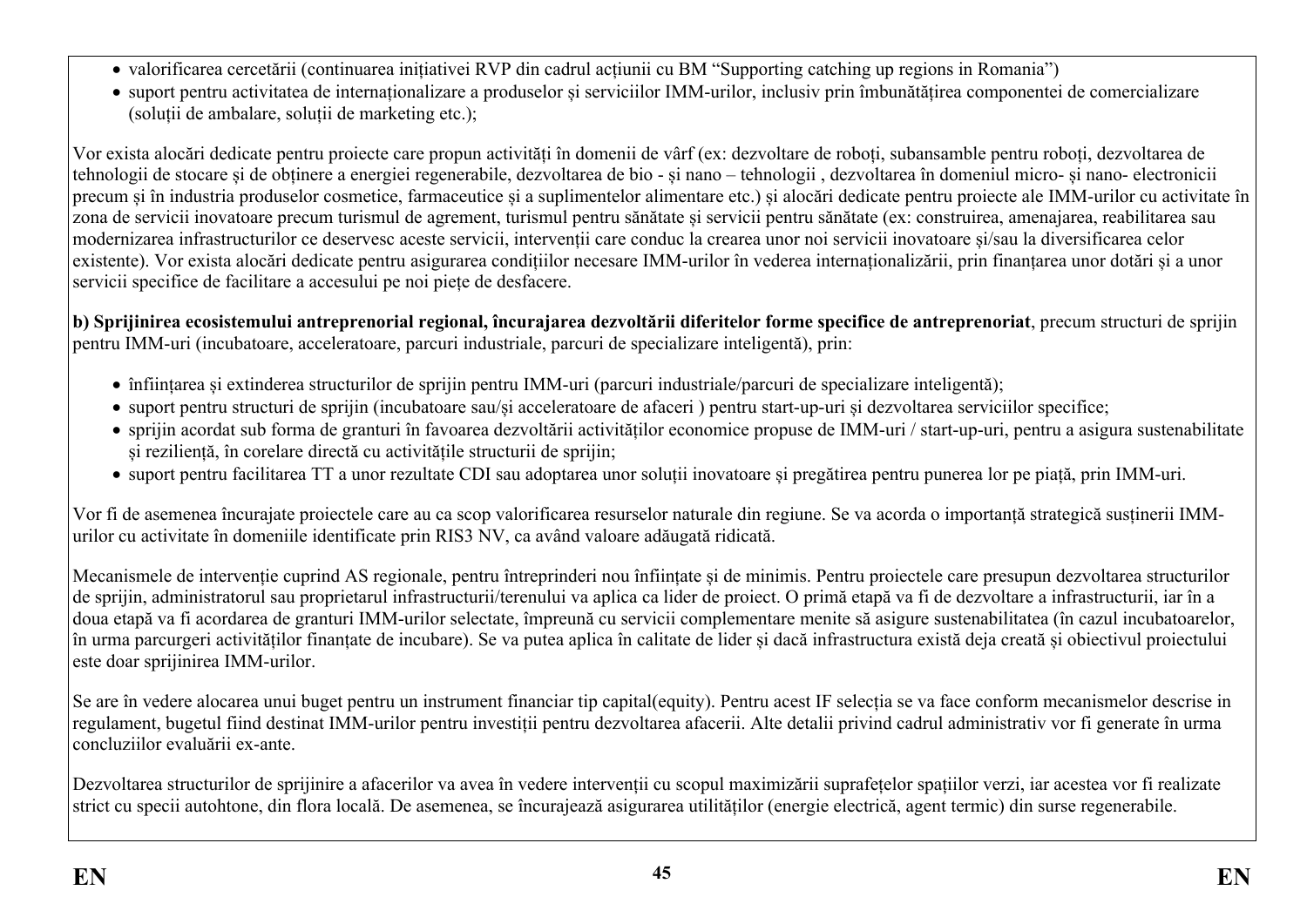Intervențiile sunt complementare și cu următoarele programe UE:

- Programul privind piața unică, competitivitatea întreprinderilor, inclusiv IMM-urilor;
- Erasmus for Young Entrepreneurs (EASME);
- $\bullet$  InvestEU $\cdot$
- Digital Innovation and Scale-up Initiative.

Intervențiile sunt complementare cu PNRR, care sprijină întreprinderile mari, entitățile publice și vehicule financiare cu scop special, prin investiții care contribuie la economia cu emisii scăzute de dioxid de carbon, precum și investiții în digitalizare și în active fixe prin intermediul unui fond de fonduri.

Complementaritatea cu PNDR 2014-2022 și PNS 2023-2027 se va realiza prin demarcarea categoriilor de beneficiari.

Activitățile acestui obiectiv specific sunt în acord cu Strategia de Dezvotare Durabilă a României 2030 și contribuie la realizarea mai multor obiective de dezvoltare durabilă propuse de Agenda 2030 pentru dezvoltare durabilă, dar în special la realizarea ODD 9.

Acțiunile a) și b) au fost evaluate ca fiind conforme în baza Orientărilor tehnice privind aplicarea DNSH emise conform MRR.

The main target groups - point (d)(iii) of Article 22(3) CPR:

Sunt avute în vedere următoarele categorii de grupuri țintă:

- Microintreprinderi:
- Întreprinderi mici și mijlocii:
- Întreprinderi nou înființate (start-up-uri);
- Alte organizații din sistemul regional: incubatoare, acceleratoare, autorități publice locale/județene, organizații de cercetare, universități, camere de comerț, asociații și fundații și societăți de administrare a infrastructurii parcurilor industriale/parcurilor de specializare inteligentă etc.

Actions safeguarding equality, inclusion and non-discrimination – point (d)(iv) of Article 22(3) CPR and Article 6 ESF+ Regulation

Programul urmărește aplicarea principiilor orizontale privind **egalitatea de șanse, incluziunea și nediscriminarea** prin **respectarea prevederilor naționale** în vigoare, condiție de eligibilitate pentru accesarea fondurilor.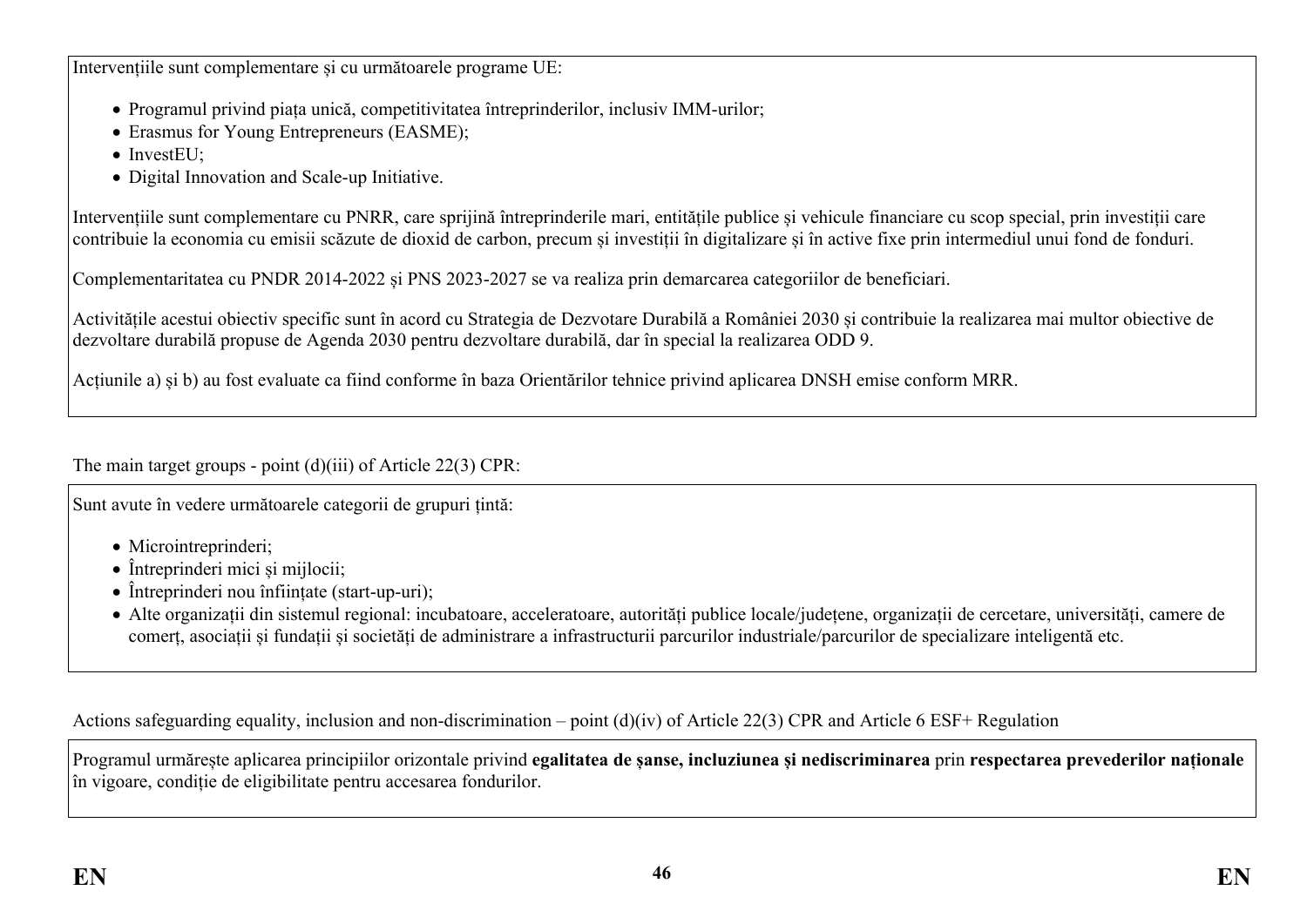Câteva din măsurile posibile de sprijinire a implementării principiilor de egalitate, incluziune și nediscriminare :

- Încurajarea accesului egal și nedisciminatoriu la procesul de recrutare și la toate nivelurile profesionale în cadrul echipei de management și de implementare a proiectului;
- Asigurarea de condiții echitabile și sigure de muncă pentru toți angajații și beneficiarii;
- Colectarea de date cu privire la distribuția pe sexe și la implicarea persoanelor cu dizabilități și a persoanelor care fac parte din grupuri dezavantajate în echipa de implementare și în grupul beneficiarilor finali.

Programul va asigura îndeplinirea acestor obiective la nivelul intervențiilor finanțate, prin includerea de **condiții** în ghidurile solicitanților cu privire la egalitatea de șanse între femei și bărbați, interzicerea oricăror acțiuni care au potențialul de a discrimina pe bază de sex, rasă, origine etnică, dizabilitate, vârstă sau orientare sexuală; interzicerea oricăror acțiuni care contribuie, sub orice formă, la segregare sau excluziune; facilitarea accesului persoanelor cu mobilitate redusă. Ghidurile solicitanților dedicate acestui obiectiv specific vor face trimitere înspre legislația națională și europeană unde pot fi identificate detalii despre măsurile specifice principiilor orizontale.

Indication of the specific territories targeted, including the planned use of territorial tools – point  $(d)(v)$  of Article 22(3) CPR

Nu sunt utilizate instrumente teritoriale

The interregional, cross-border and transnational actions – point (d)(vi) of Article 22(3) CPR

Acțiunile propuse sprijină îndeplinirea obiectivelor Strategiei UE pentru Regiunea Dunării (SUERD), Aria Prioritară 8. Competitivitatea întreprinderilor, Acțiunea 3 : Îmbunătățirea condițiilor cadru, a programelor de sprijin și a consolidării capacităților părților interesate, pentru a consolida colaborarea dintre inițiativele cluster și strategiile de inovarea regională, cu accent pe zonele rurale". Se are în vedere promovarea unor investiții în conformitate cu ariile prioritare SUERD în scopul maximizării impactului acesteia la nivel regional. Sunt sprijinite schimburi de bune practici, campanii de comunicare pentru promovarea cooperării între actorii, fiind create premisele unei colaborări complementare la nivel transnațional, în concordanță cu nevoile zonei dunărene și ale politicii europene de coeziune.

The planned use of financial instruments – point  $(d)(vii)$  of Article 22(3) CPR

Utilizarea instrumentelor financiare pentru creșterea competitivității IMM-urilor se va face în funcție de rezultatele analizei-ex ante (conform art. 58 CPR). Evaluarea ex-ante va identifica eșecurile de piață și va propune instrumente financiare adecvate redresării acestor aspecte, tipologia potențialilor beneficiari,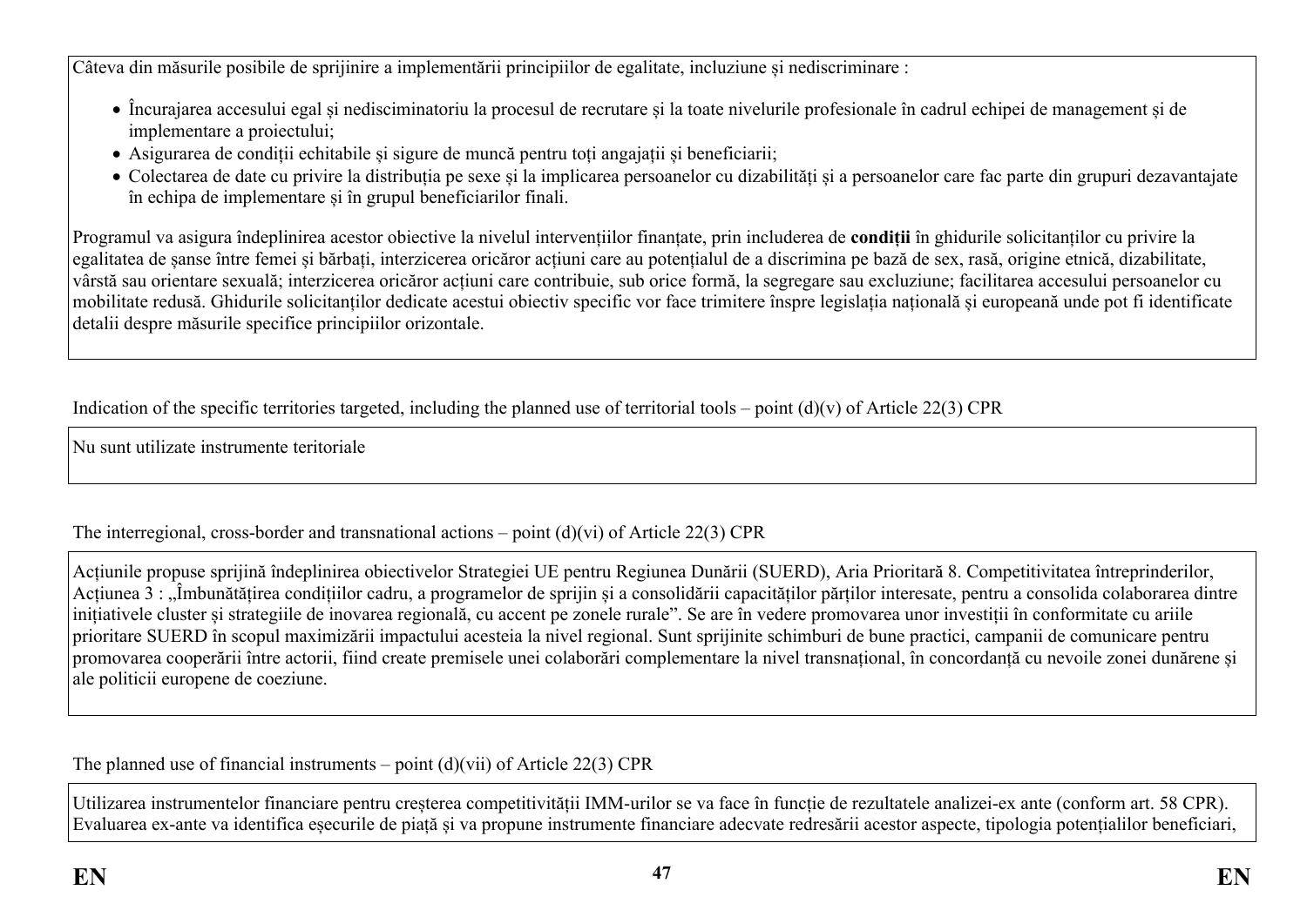# 2.1.1.1.2. Indicators

Reference: point (d)(ii) of Article 22(3) CPR and Article 8 ERDF and CF Regulation

# Table 2: Output indicators

| Priority | Specific objective | Fund        | Category of region | ID                | Indicator                                                     | Measurement unit | Milestone (2024) | Target (2029) |
|----------|--------------------|-------------|--------------------|-------------------|---------------------------------------------------------------|------------------|------------------|---------------|
| P1       | RSO1.3             | <b>ERDF</b> | Less developed     | RCO <sub>01</sub> | Enterprises supported (of which: micro, small, medium, large) | enterprises      | 39.00            | 371.00        |
| P1       | RSO1.3             | <b>ERDF</b> | Less developed     |                   | RCO02 Enterprises supported by grants                         | enterprises      | 39.00            | 294.00        |
| P1       | RSO1.3             | <b>ERDF</b> | Less developed     | RCO <sub>03</sub> | Enterprises supported by financial instruments                | enterprises      | 0.00             | 77.00         |
| P1       | RSO1.3             | <b>ERDF</b> | Less developed     |                   | RCO05 New enterprises supported                               | enterprises      | 0.00             | 42.00         |
| P1       | RSO1.3             | <b>ERDF</b> | Less developed     |                   | RCO15 Capacity of incubation created                          | enterprises      | 0.00             | 20.00         |
| P1       | RSO1.3             | <b>ERDF</b> | Less developed     | 12S6              | Structuri de sprijinire a afacerilor                          | Număr            | 0.00             | 6.00          |

# Reference: point (d)(ii) of Article 22(3) CPR

Table 3: Result indicators

| Priority | Specific<br>objective | Fund      | Category of<br>region | ID                | Indicator                                                                                 | Measurement<br>unit | Baseline or<br>reference value | Reference<br>Year | Target<br>(2029) | Source of<br>data           | Comments <sup>1</sup> |
|----------|-----------------------|-----------|-----------------------|-------------------|-------------------------------------------------------------------------------------------|---------------------|--------------------------------|-------------------|------------------|-----------------------------|-----------------------|
| P1       | <b>RSO1.3</b>         | ERDF Less | developed             |                   | RCR01 Jobs created in supported entities                                                  | annual FTEs         | 0.001                          | 2021-2029         |                  | $504.00$ MySMIS<br>Projecte |                       |
| P1       | <b>RSO1.3</b>         | ERDF Less | developed             | RCR <sub>03</sub> | Small and medium-sized enterprises<br>(SMEs) introducing product or process<br>innovation | enterprises         | 0.001                          | 2021-2029         |                  | $33.00$ MySMIS<br>Projecte  |                       |
| P1       | <b>RSO1.3</b>         | ERDF      | Less<br>developed     | RCR17             | New enterprises surviving in the market                                                   | enterprises         | 0.001                          | 2021-2029         |                  | $42.00$ MySMIS<br>Projecte  |                       |
| P 1      | <b>RSO1.3</b>         | ERDF Less | developed             |                   | RCR18 SMEs using incubator services after<br>incubator creation                           | enterprises/year    | 0.001                          | 2021-2029         |                  | $15.00$ MySMIS<br>Projecte  |                       |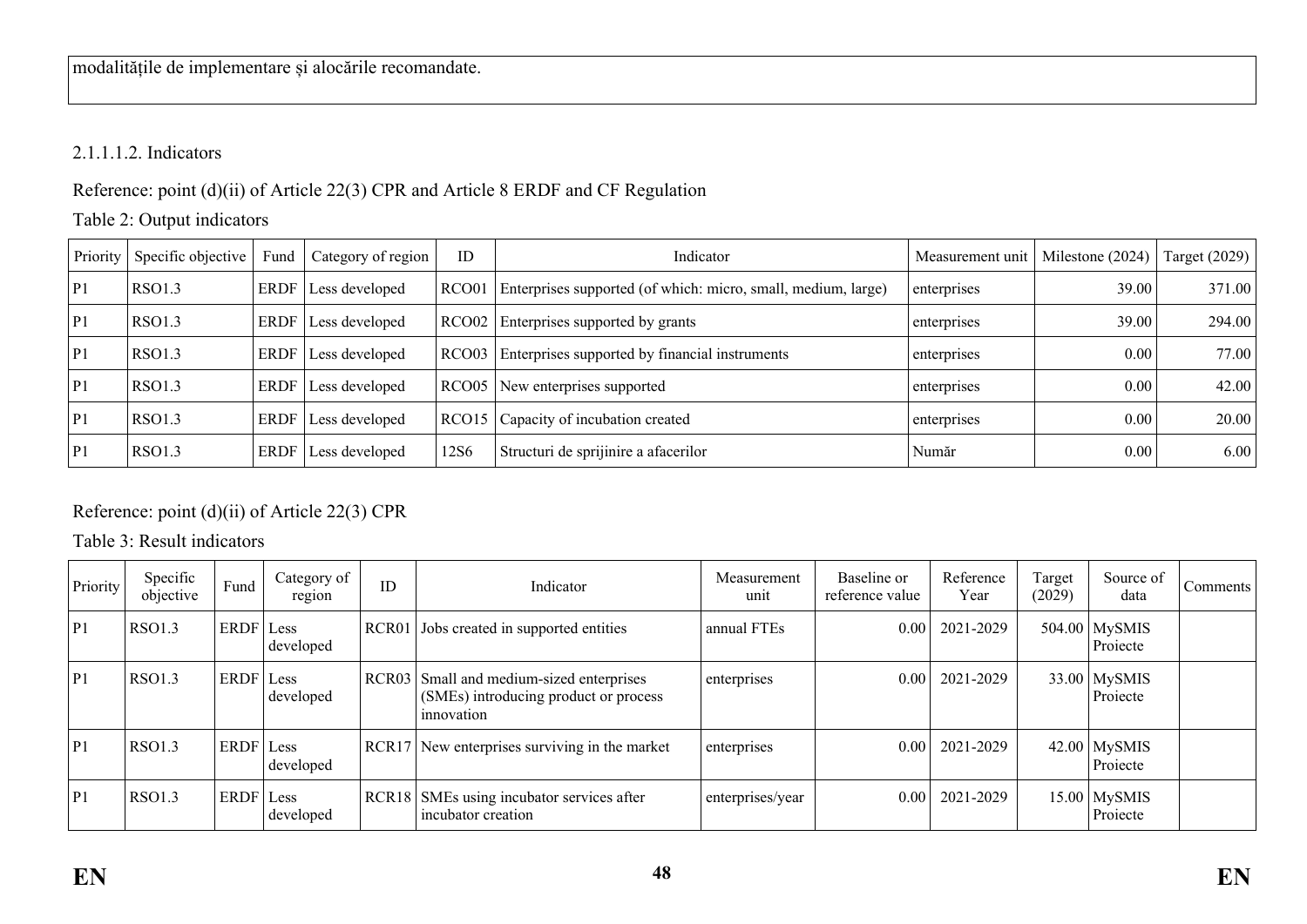| D1 | RSO1.3 | ERDF | Less      | RCR19 | i higher turnover<br>enterprisc<br>s with | erdrises<br>$\sim$ $\sim$ $+$ $\sim$ | $0.00\,$ | $-2029$<br>$2021 -$ | $\cap$ $\subset$ $\cap$ | <b>MvSMIS</b> |  |
|----|--------|------|-----------|-------|-------------------------------------------|--------------------------------------|----------|---------------------|-------------------------|---------------|--|
|    |        |      | developed |       |                                           |                                      |          |                     |                         | Project       |  |

### 2.1.1.1.3. Indicative breakdown of the programmed resources (EU) by type of intervention

Reference: point (d)(viii) of Article 22(3) CPR

Table 4: Dimension 1 - intervention field

| Priority       | Specific objective | Fund  | Category of region         | Code                                                                                                       | Amount (EUR)   |
|----------------|--------------------|-------|----------------------------|------------------------------------------------------------------------------------------------------------|----------------|
| P <sub>1</sub> | RSO1.3             |       | ERDF   Less developed      | 020. Business infrastructure for SMEs (including industrial parks and sites)                               | 30,135,878.00  |
| P1             | RSO1.3             |       | ERDF Less developed        | 021. SME business development and internationalisation, including productive investments                   | 153,448,608.00 |
| P1             | RSO1.3             |       | ERDF Less developed        | 025. Incubation, support to spin offs and spin outs and start ups                                          | 400,000.00     |
| P1             | RSO1.3             |       | <b>ERDF</b> Less developed | 028. Technology transfer and cooperation between enterprises, research centres and higher education sector | 5,500,000.00   |
| P1             | RSO1.3             | Total |                            |                                                                                                            | 189,484,486.00 |

### Table 5: Dimension 2 - form of financing

| Priority       | Specific objective | Fund        | Category of region | Code                                                              | Amount (EUR)   |
|----------------|--------------------|-------------|--------------------|-------------------------------------------------------------------|----------------|
| P1             | RSO1.3             | <b>ERDF</b> | Less developed     | 01. Grant                                                         | 169,484,486.00 |
| P <sub>1</sub> | RSO1.3             | <b>ERDF</b> | Less developed     | 02. Support through financial instruments: equity or quasi-equity | 20,000,000.00  |
| P              | RSO1.3             | Total       |                    |                                                                   | 189,484,486.00 |

### Table 6: Dimension 3 – territorial delivery mechanism and territorial focus

| Priority | Specific objective | Fund        | Category of region | Code                                            | Amount (EUR)   |
|----------|--------------------|-------------|--------------------|-------------------------------------------------|----------------|
| P1       | RSO1.3             | <b>ERDF</b> | Less developed     | 33. Other approaches - No territorial targeting | 189,484,486.00 |
| P1       | RSO1.3             | Total       |                    |                                                 | 189,484,486.00 |

### Table 7: Dimension 6 – ESF+ secondary themes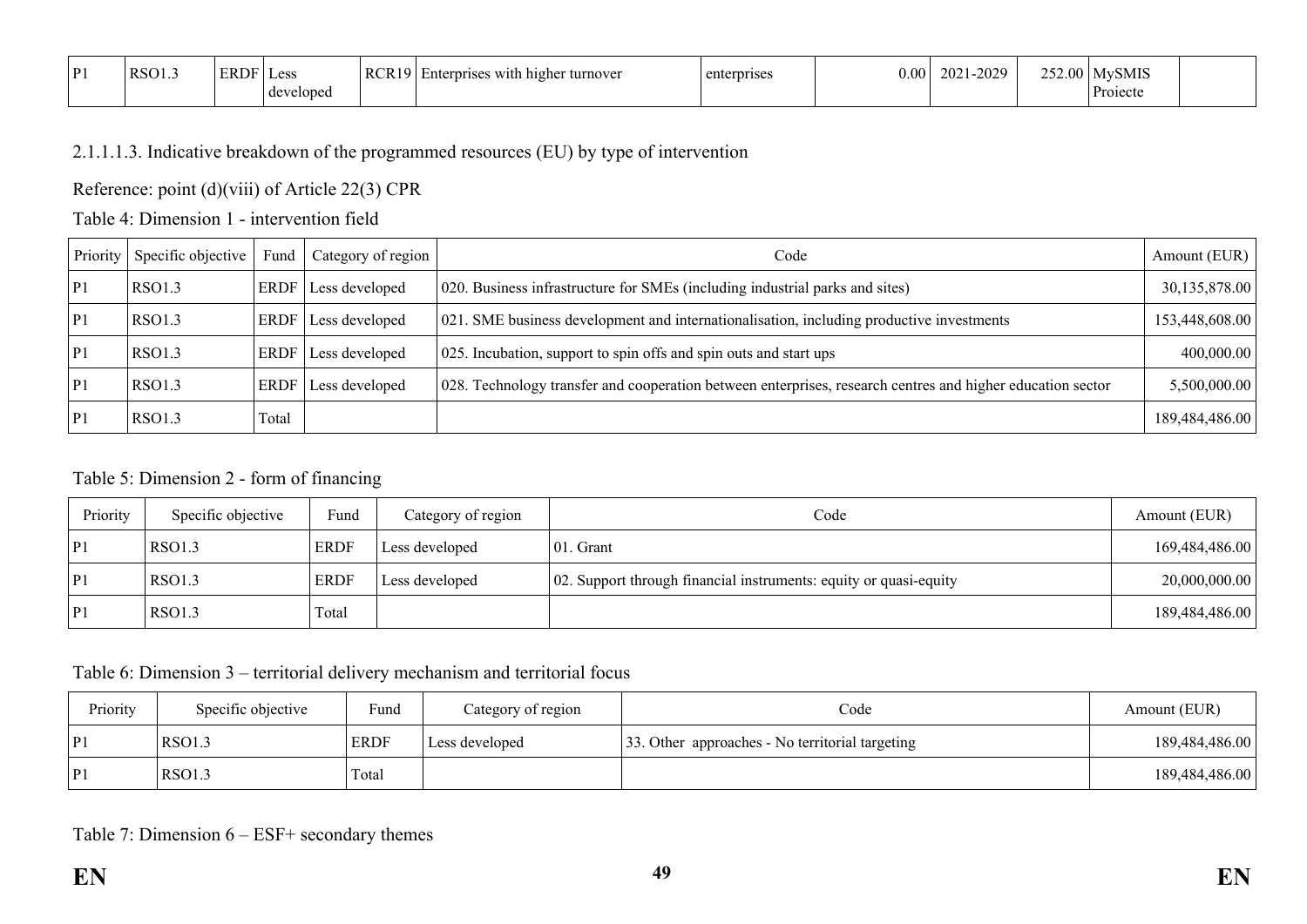| <b>D</b><br>Priority | $\cap$ dective<br>snecitic | ⊦und | ∠of regior<br>Lategor | Code | 5UR)<br>Amount ′ |
|----------------------|----------------------------|------|-----------------------|------|------------------|
|----------------------|----------------------------|------|-----------------------|------|------------------|

|  | Table 8: Dimension 7 – ESF+*, ERDF, Cohesion Fund and JTF gender equality dimension |  |
|--|-------------------------------------------------------------------------------------|--|
|--|-------------------------------------------------------------------------------------|--|

| Priority       | Specific objective | Fund        | Category of region | Code                | Amount (EUR)   |
|----------------|--------------------|-------------|--------------------|---------------------|----------------|
| D1             | RSO1.3             | <b>ERDF</b> | Less developed     | 103. Gender neutral | 189,484,486.00 |
| $\mathbf{p}_1$ | <b>RSO1.3</b>      | Total       |                    |                     | 189,484,486.00 |

\* In principle, 40 % for the ESF+ contributes to gender tracking. 100 % is applicable when Member State chooses to use Article 6 ESF+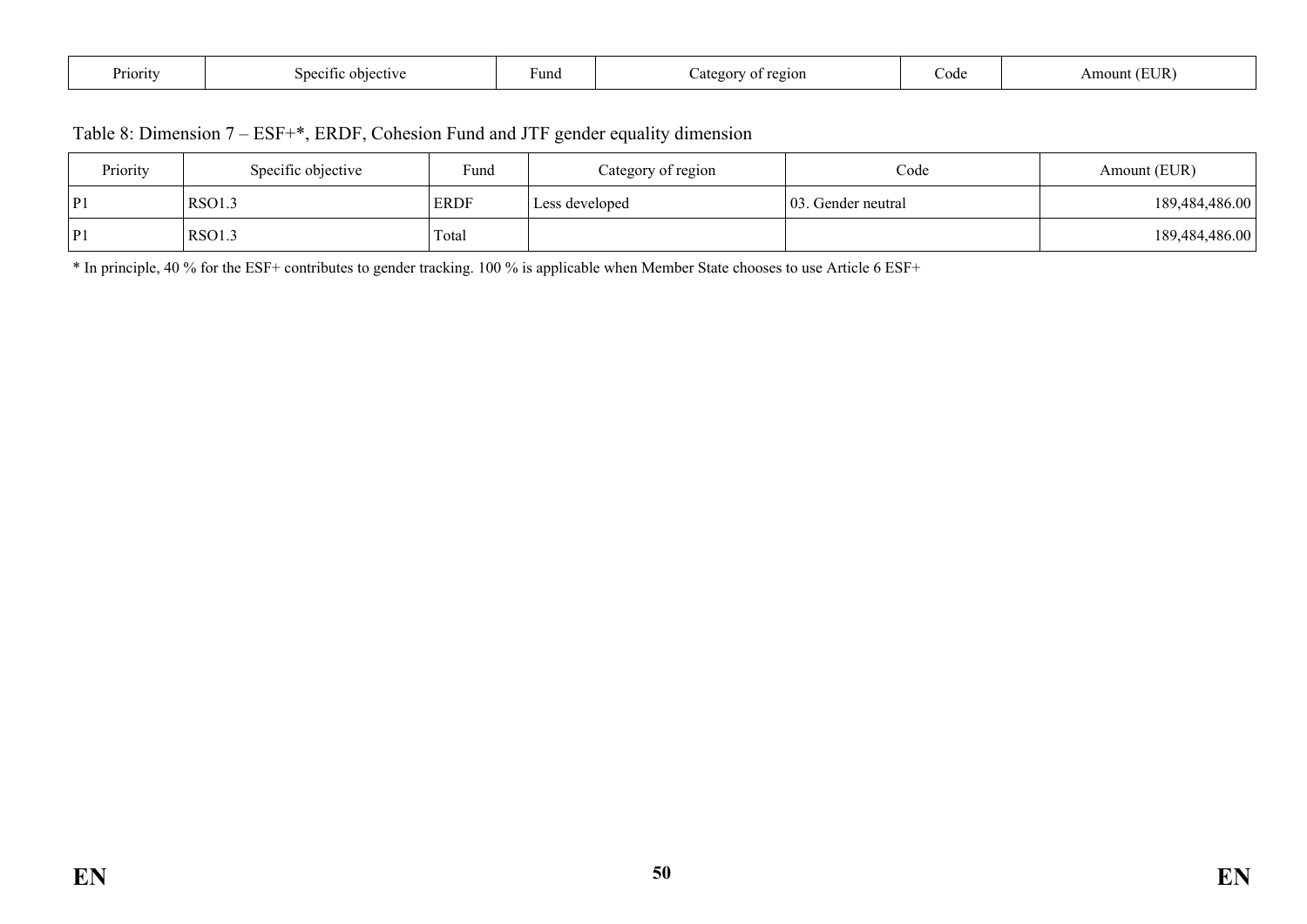# 2.1.1.1. Specific objective: RSO1.4. Developing skills for smart specialisation, industrial transition and entrepreneurship (ERDF)

# 2.1.1.1.1. Interventions of the Funds

Reference: points  $(d)(i)$ ,  $(iii)$ ,  $(iv)$ ,  $(v)$ ,  $(vi)$  and  $(vii)$  of Article 22(3) CPR The related types of actions – point (d)(i) of Article 22(3) CPR and Article 6 ESF+ Regulation:

Dezvoltarea competențelor pentru specializare inteligentă reprezintă o necesitate în asigurarea succesului celorlalte intervenții propuse în cadrul Priorității 1, în condițiile în care în RO gradul de participare a adulților în formarea continuă este cel mai scăzut din UE (7% înrolare în educație formală și non formală pentru adulți în vârsta de munca 25-64 ani), trendul fiind de scădere. În plus, există o nevoie reală de asigurare a unor linii de finanțare dedicate adaptării forței de muncă la domeniile de specializare inteligentă în condițiile în care întreprinderile din RO asigură instruiri de tip vocațional angajaților în proporție de doar 26,7% (al doilea cel mai mic procent din UE). De asemenea, RO se confruntă cu o mobilitate scăzută a forței de muncă, în condițiile în care proporția noilor angajați care se află la actualul loc de muncă de maxim 12 luni era de doar 4,8% (media europeană fiind de 16,3%). RO are de asemenea o rată foarte scăzută și a persoanelor angajate care parcurg programe de instruire, în anul 2016 rata de participare fiind de 8,2% față de o medie europeană de 53,2%.

Conform unei cercetări a World Economic Forum, cea mai importantă barieră în adoptarea noilor tehnologii o reprezintă lipsa competențelor profesionale specifice în piața locală de forță de muncă, la egalitate cu lipsa de înțelegere a oportunităților.

Pentru a veni în ajutorul entităților implicate în procesul de descoperire antreprenorială în vederea dezvoltării competențelor pentru specializare inteligentă, tranziție industrială și antreprenoriat, sunt vizate acțiuni orientate spre creșterea capacității actorilor regionali, prin intermediul unei finanțări dedicate prin care se vor organiza acțiuni care vizează:

# **a) Dezvoltarea competențelor la nivelul entităților implicate în procesul de descoperire antreprenorială** prin:

 furnizarea de cursuri de formare pentru adoptarea transformării digitale în IMM-uri, formarea de competențe cheie a angajaților IMM-urilor în domenii de specializare inteligentă (cursuri relevante pentru societăți pentru dezvoltarea de competențe cu aplicabilitate imediată la nivelul angajaților), cursuri pentru facilitarea tranziției industriale și creșterea compentețelor de antreprenoriat

Aceste acțiuni sunt complementare intervențiilor propuse a se finanța prin POCIDIF unde se va oferi sprijin pentru dezvoltarea capacității administrative a actorilor implicați în mecanismul de descoperire antreprenorială de la nivel național aferent SNCISI 2021-2027.

Acțiunile sunt complementare intervențiilor propuse prin PNRR, în cadrul căruia se acordă sprijin pentru dezvoltarea domeniului microelectronicii în RO prin dezvoltarea competențelor de concepție, fabricație și aplicare a componentelor și sistemelor microelectronice într-un ecosistem național coerent.

Activitățile acestui obiectiv specific sunt în acord cu Strategia de Dezvotare Durabilă a României 2030 și contribuie la realizarea mai multor obiective de dezvoltare durabilă propuse de Agenda 2030 pentru dezvoltare durabilă, dar în special la realizarea ODD 4 "Asigurarea unei educații echitabile, favorabile și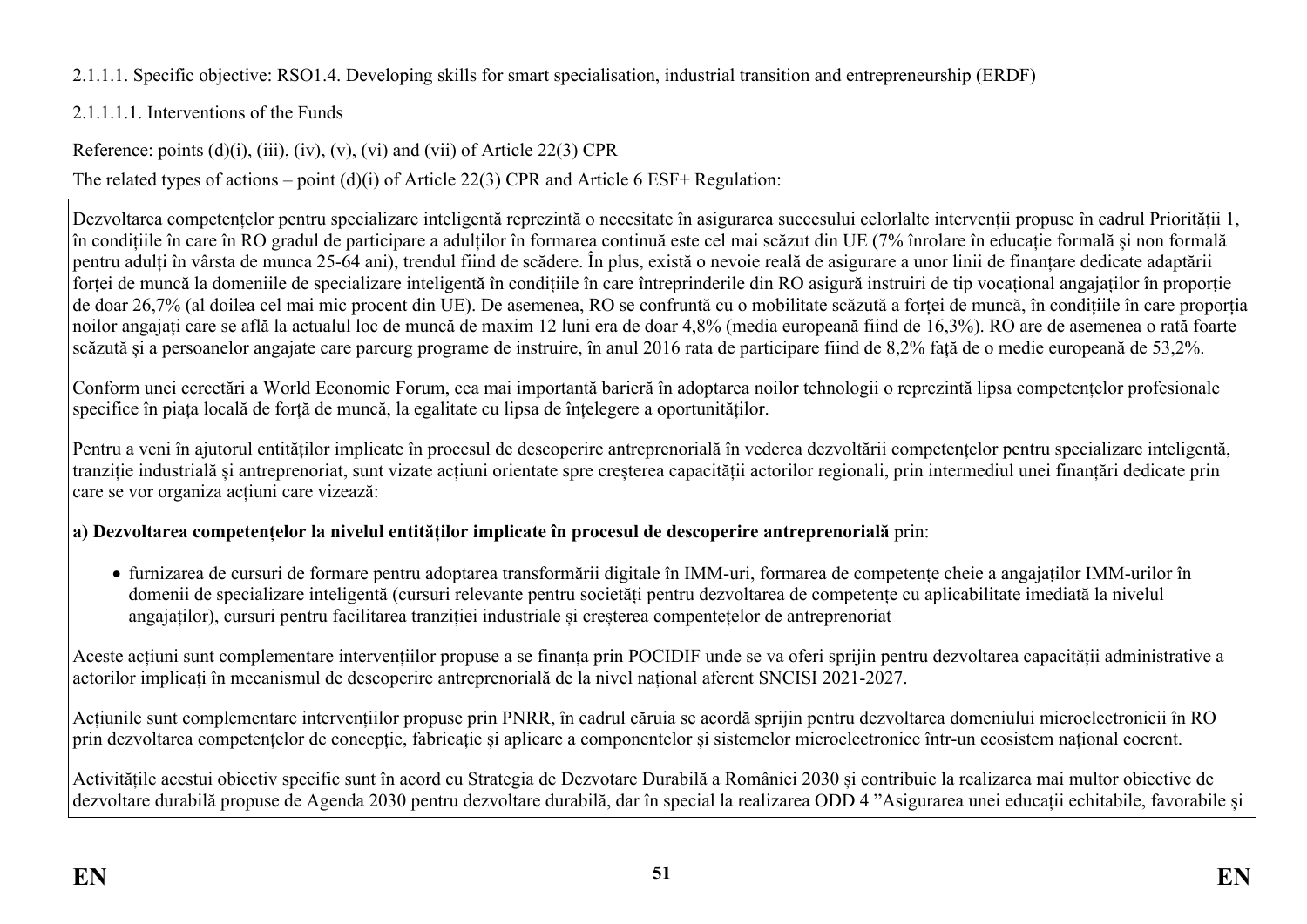de calitate și promovarea posibilităților de învățare pe tot parcursul vieții, pentru toți".

Acțiunea a) a fost evaluată ca fiind compatibilă cu principiul DNSH, deoarece, prin natura ei, nu are un potențial impact negativ semnificativ asupra mediului.

The main target groups - point (d)(iii) of Article 22(3) CPR:

Sunt avute în vedere următoarele categorii de grupuri țintă:

- Angajații companiilor/start-up-urilor/spin-off-urilor din domeniile de specializare inteligentă;
- Întreprinderile/entitățile vizate de procesul de descoperire antreprenorială la nivel regional;

Actions safeguarding equality, inclusion and non-discrimination – point (d)(iv) of Article 22(3) CPR and Article 6 ESF+ Regulation

Programul urmărește aplicarea principiilor orizontale privind **egalitatea de șanse, incluziunea și nediscriminarea** prin **respectarea prevederilor naționale** în vigoare, condiție de eligibilitate pentru accesarea fondurilor.

Câteva din măsurile posibile de sprijinire a implementării principiilor de egalitate, incluziune și nediscriminare :

- Încurajarea accesului egal și nedisciminatoriu la procesul de recrutare și la toate nivelurile profesionale în cadrul echipei de management și de implementare a proiectului;
- Asigurarea de condiții echitabile și sigure de muncă pentru toți angajații și beneficiarii;
- Colectarea de date cu privire la distribuția pe sexe și la implicarea persoanelor cu dizabilități și a persoanelor care fac parte din grupuri dezavantajate în echipa de implementare și în grupul beneficiarilor finali.

Programul va asigura îndeplinirea acestor obiective la nivelul intervențiilor finanțate, prin includerea de **condiții** în ghidurile solicitanților cu privire la egalitatea de șanse între femei și bărbați, interzicerea oricăror acțiuni care au potențialul de a discrimina pe bază de sex, rasă, origine etnică, dizabilitate, vârstă sau orientare sexuală; interzicerea oricăror acțiuni care contribuie, sub orice formă, la segregare sau excluziune; facilitarea accesului persoanelor cu mobilitate redusă. Ghidurile solicitanților dedicate acestui obiectiv specific vor face trimitere înspre legislația națională și europeană unde pot fi identificate detalii despre măsurile specifice principiilor orizontale.

Indication of the specific territories targeted, including the planned use of territorial tools – point  $(d)(v)$  of Article 22(3) CPR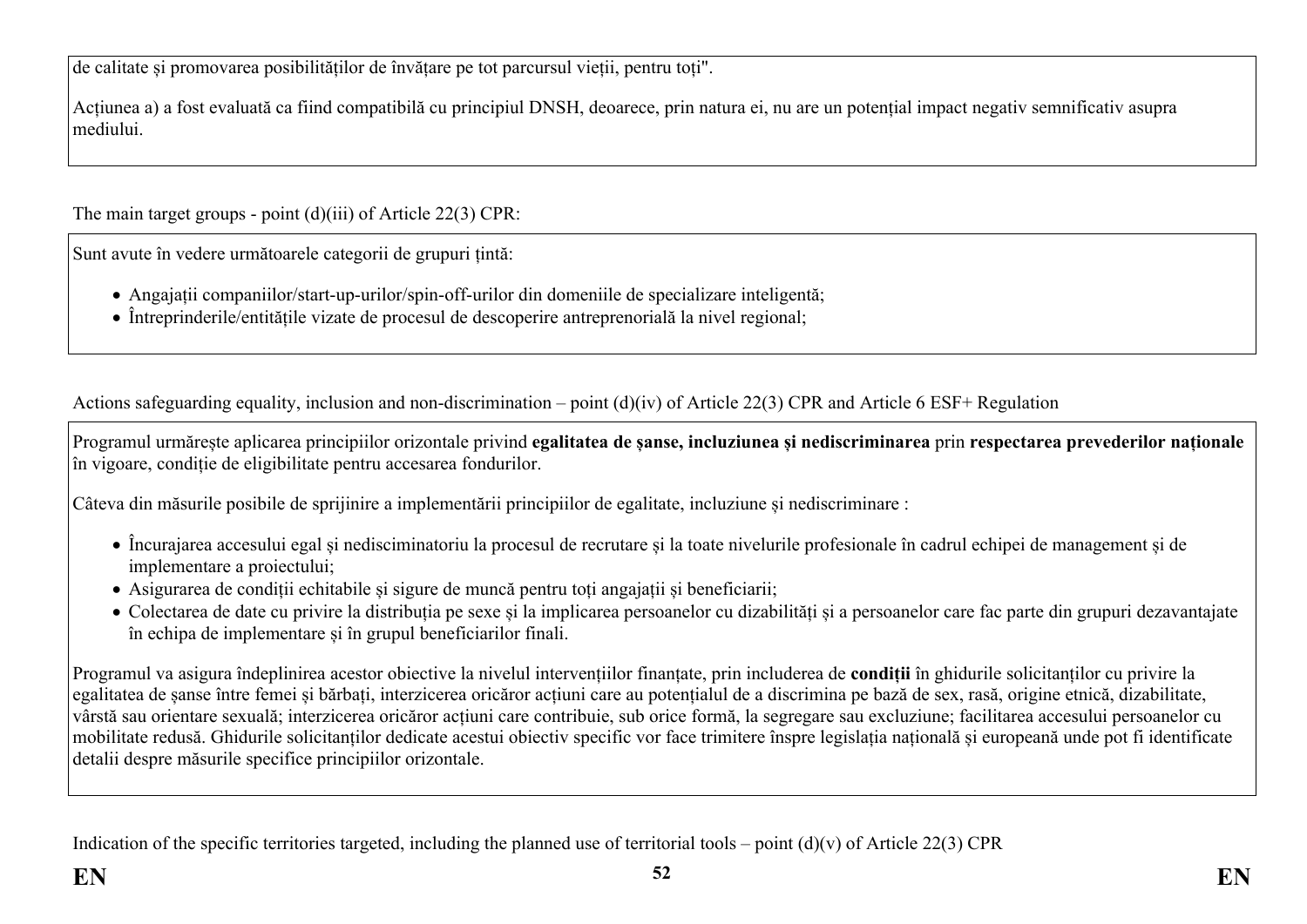Nu sunt utilizate instrumente teritoriale

The interregional, cross-border and transnational actions – point  $(d)(vi)$  of Article 22(3) CPR

Plec\nd de la experiența din regiune în ceea ce privește cooperarea interregională și transfrontalieră, precum și de la alte inițiative relevante de cooperare la nivel european (cum ar fi URBACT, EEN, etc) este de așteptat să fie realizate parteneriate cu beneficiari relevanți din alte regiuni ale Europei.

The planned use of financial instruments – point  $(d)(vi)$  of Article 22(3) CPR

Sprijinul sub formă de instrumente financiare nu este luat în considerare în cadrul prezentului obiectiv specific pentru că situația economică generală este caracterizată de incertitudine, provocată de pandemia de sars cov2, de situația geopolitică din vecinătatea Regiunii Nord- Vest, precum și de faptul că IMMurile au un potențial financiar limitat care necesită în primul rând capitalizare, nu îndatorare.

### 2.1.1.1.2. Indicators

Reference: point (d)(ii) of Article 22(3) CPR and Article 8 ERDF and CF Regulation

#### Table 2: Output indicators

| Priority | Specific objective | Fund | $\perp$ Category of region $\perp$ | ID | Indicator                                                           | Measurement unit   Milestone (2024)   Target (2029) |        |        |
|----------|--------------------|------|------------------------------------|----|---------------------------------------------------------------------|-----------------------------------------------------|--------|--------|
| P1       | RSO1.4             |      | <b>ERDF</b> Less developed         |    | RCO01 Enterprises supported (of which: micro, small, medium, large) | enterprises                                         | 100.00 | 250.00 |
| P1       | <b>RSO1.4</b>      |      | ERDF Less developed                |    | RCO02 Enterprises supported by grants                               | enterprises                                         | 100.00 | 250.00 |

Reference: point (d)(ii) of Article 22(3) CPR

Table 3: Result indicators

| Priority | Specific<br>objective | Funa             | $\angle$ ategory of $\vdash$<br>region | ID | Indicator                                                 | Measurement<br>unit | Baseline or<br>reference<br>value | Reference<br>Year  | Target<br>(2029) | Source of<br>data | Comments |
|----------|-----------------------|------------------|----------------------------------------|----|-----------------------------------------------------------|---------------------|-----------------------------------|--------------------|------------------|-------------------|----------|
| D1       | <b>RSO1.4</b>         | <b>ERDF</b> Less |                                        |    | RCR98 SMEs staff completing training for skills for smart | participants        |                                   | $0.00$   2021-2029 |                  | 1,000.00 MySMIS   |          |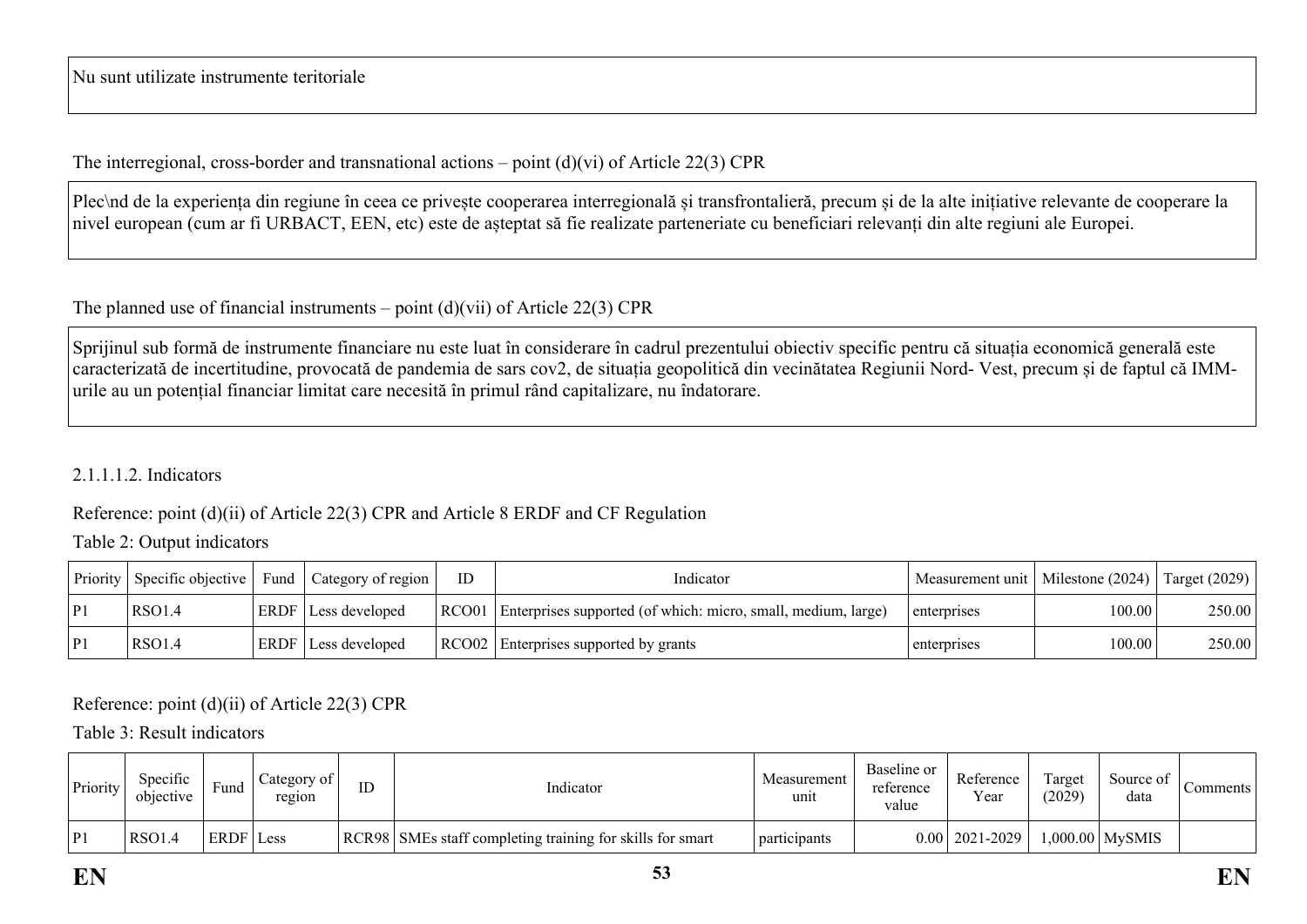|  | elopeo | r industrial transition and<br>specialisation.<br>tΩ |  |  | 'roiecte |  |
|--|--------|------------------------------------------------------|--|--|----------|--|
|  |        | <br>entrepreneurship (by type of skill: technical,   |  |  |          |  |
|  |        | , green, other)<br>management, entrepreneurship,     |  |  |          |  |

## 2.1.1.1.3. Indicative breakdown of the programmed resources (EU) by type of intervention

## Reference: point (d)(viii) of Article 22(3) CPR

### Table 4: Dimension 1 - intervention field

| Priority | Specific<br>objective | $Fund$ . | Category of<br>region      | Code                                                                                                                                   | Amount<br>(EUR) |
|----------|-----------------------|----------|----------------------------|----------------------------------------------------------------------------------------------------------------------------------------|-----------------|
| P1       | <b>RSO1.4</b>         |          | <b>ERDF</b> Less developed | 023. Skills development for smart specialisation, industrial transition, entrepreneurship and adaptability of<br>enterprises to change | .700,000.00     |
| P1       | <b>RSO1.4</b>         | Total    |                            |                                                                                                                                        | ,700,000.00     |

### Table 5: Dimension 2 - form of financing

| Priority | Specific objective | Fund        | Category of region | Code          | Amount (EUR) |
|----------|--------------------|-------------|--------------------|---------------|--------------|
| P1       | RSO <sub>1.4</sub> | <b>ERDF</b> | Less developed     | $ 01$ . Grant | ,700,000.00  |
| P        | RSO <sub>1.4</sub> | Total       |                    |               | 1,700,000.00 |

### Table 6: Dimension 3 – territorial delivery mechanism and territorial focus

| Priority       | Specific objective | Fund        | Category of region | Code                                            | Amount (EUR) |
|----------------|--------------------|-------------|--------------------|-------------------------------------------------|--------------|
| P1             | RSO1.4             | <b>ERDF</b> | Less developed     | 33. Other approaches - No territorial targeting | ,700,000.00  |
| P <sub>1</sub> | RSO1.4             | Total       |                    |                                                 | ,700,000.00  |

### Table 7: Dimension 6 – ESF+ secondary themes

| Priority | $\sim$<br>objective<br>Specific | Fund | region<br>`afeøor⊾<br>---<br>. . | Code | EUR`<br>Amount |
|----------|---------------------------------|------|----------------------------------|------|----------------|
|----------|---------------------------------|------|----------------------------------|------|----------------|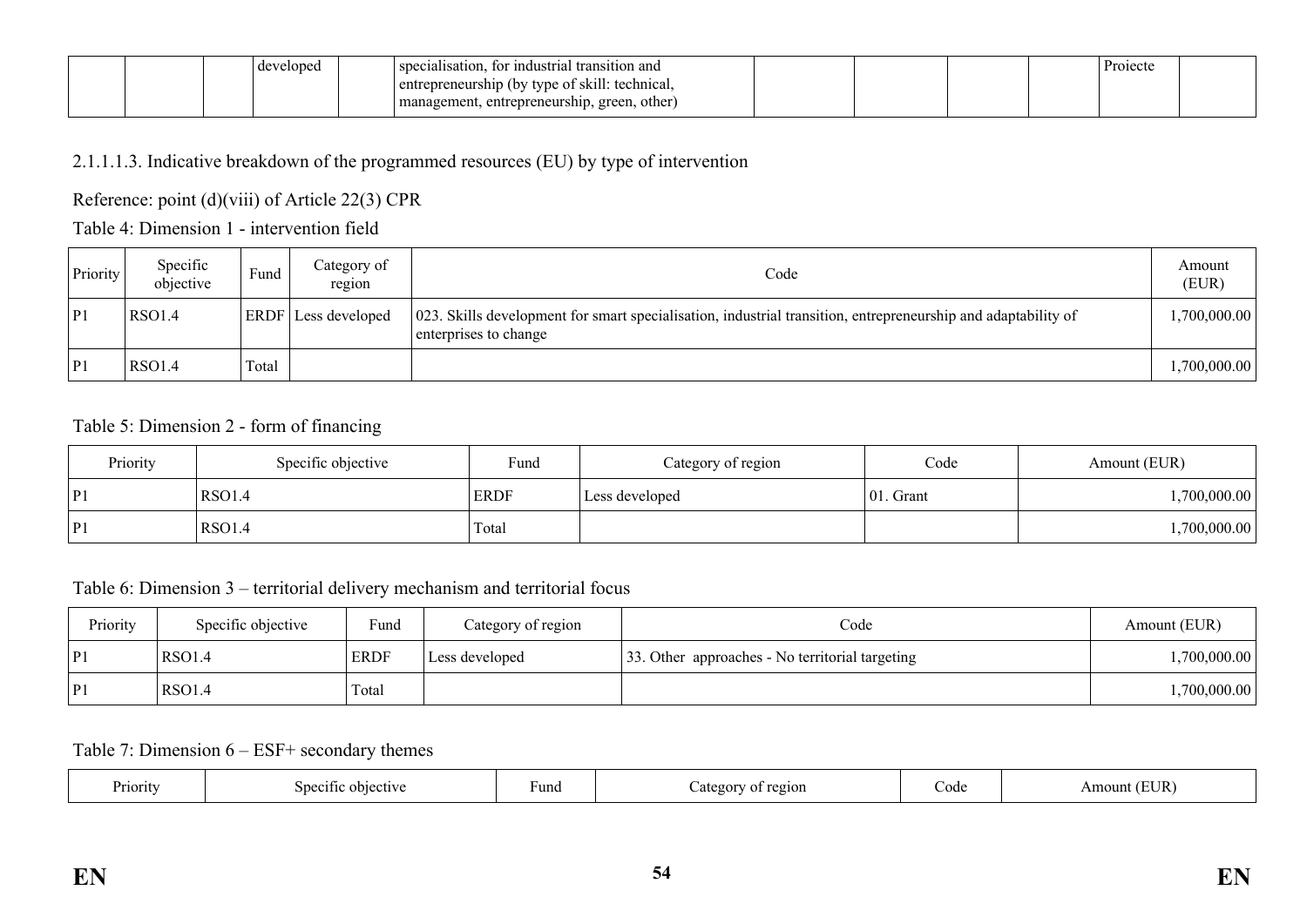Table 8: Dimension 7 – ESF+\*, ERDF, Cohesion Fund and JTF gender equality dimension

| Priority | Specific objective | Fund        | Category of region | Code                | Amount (EUR) |
|----------|--------------------|-------------|--------------------|---------------------|--------------|
| P1       | <b>RSO1.4</b>      | <b>ERDF</b> | Less developed     | 103. Gender neutral | ,700,000.00  |
| P1       | <b>RSO1.4</b>      | Total       |                    |                     | ,700,000.00  |

\* In principle, 40 % for the ESF+ contributes to gender tracking. 100 % is applicable when Member State chooses to use Article 6 ESF+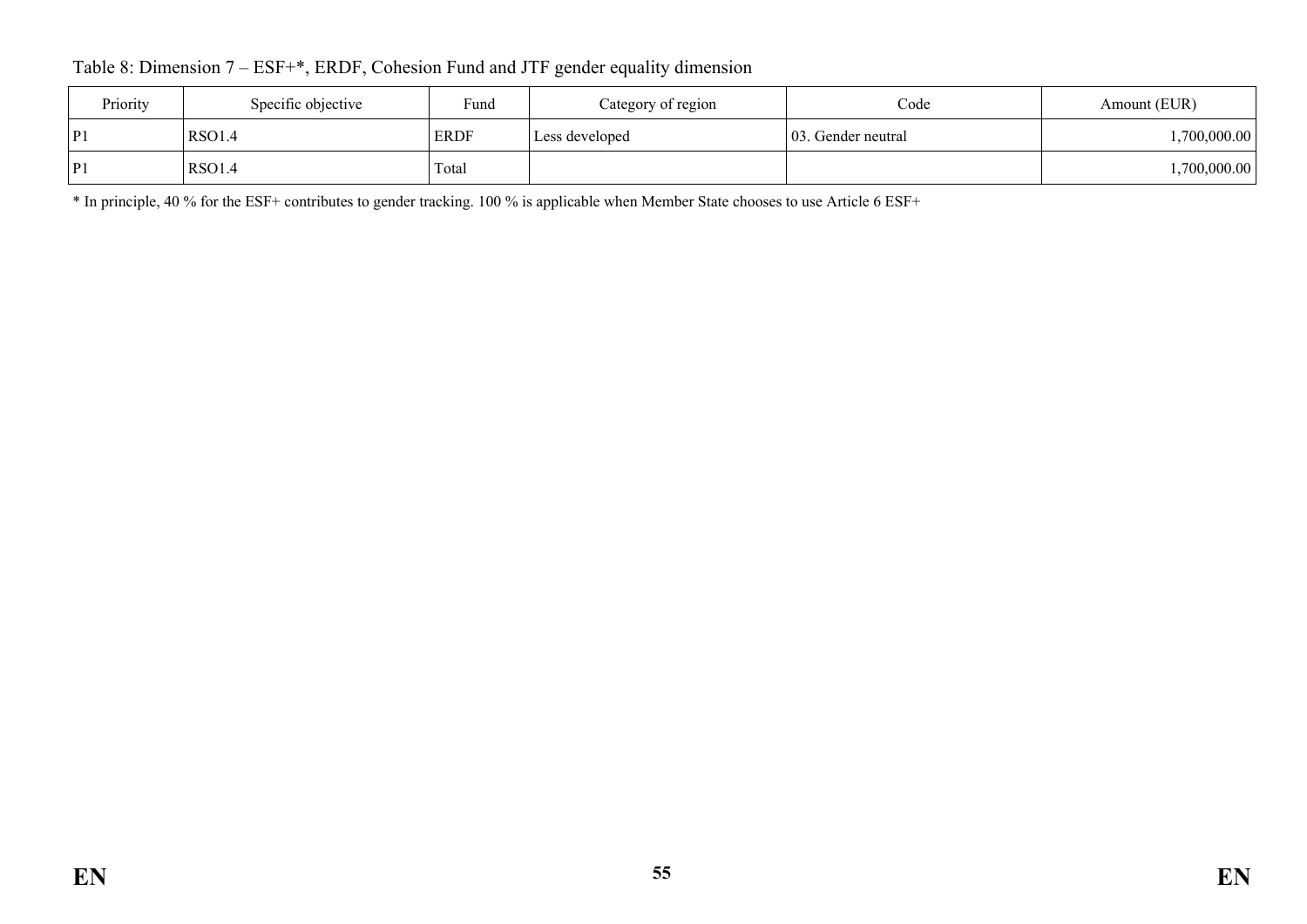## 2.1.1. Priority: P2. O regiune cu localități smart

2.1.1.1. Specific objective: RSO1.2. Reaping the benefits of digitisation for citizens, companies, research organisations and public authorities (ERDF)

2.1.1.1.1. Interventions of the Funds

Reference: points  $(d)(i)$ ,  $(iii)$ ,  $(iv)$ ,  $(v)$ ,  $(vi)$  and  $(vii)$  of Article 22(3) CPR

The related types of actions – point (d)(i) of Article 22(3) CPR and Article 6 ESF+ Regulation:

Conform datelor DESI 2021, RO are cel mai scăzut nivel de digitalizare (40%) în UE, care este cu 31 de puncte procentuale sub media europeană. Prin urmare, RO face parte din scenariul eGov neconsolidat, un scenariu în care țările nu exploatează pe deplin oportunitățile TIC.

Conform Strategiei Regionale de Mobilitate Urbană și Orașe Inteligente 2021-2027, în Regiune NV nivelul de rafinare a serviciilor publice digitale este foarte redus, acestea se rezumă de regulă la plata taxelor și impozitelor sau la programări online. Doar 27 din 43 de orașe și 90 din 403 comune din regiune sunt înscrise în ghișeul.ro. Astfel, mai ales în mediul rural, interacțiunea cu cetățenii pentru furnizarea de servicii publice se realizează preponderent la ghișeu, în multe dintre situații fiind și unica metodă de interacțiune a cetățenilor cu autoritatea publică locală. Cu toate acestea, există un interes din partea administrațiilor publice pentru dezvoltarea și furnizarea serviciilor publice digitale, aproximativ 75% dintre acestea urmărind să își actualizeze pagina web în vederea includerii serviciilor online. Valorificarea avantajelor digitalizării în beneficiul cetățenilor atât în mediul urban cât și în mediul rural al regiunii, reprezintă deci o intervenție prioritară în ceea ce privește creșterea calității vieții în regiune și eficientizarea interacțiunii cetățenilor cu administrația publică locală.

Acțiunile prevăzute în cadrul acestui obiectiv specific vizează:

# **a) Îmbunătățirea calității serviciilor oferite de administrațiile publice locale prin soluții digitale inovatoare și aplicații de tip smart city.**

Vor fi sprijinite investiții care au în vedere:

• Investiții în crearea unui cloud regional în vederea îmbunătățirii interacțiunii cetățeanului și mediului de afaceri cu instituțiile publice regionale, județene și locale.

● Investiții de tip smart city:

- Mobilitate inteligentă: aplicații pentru transportul public local, pentru identificarea parcărilor și ghidarea spre acestea și afișarea disponibilității, pentru plata parcării, etc.
- Locuire inteligentă: aplicații de tipul city pass turistic, sisteme digitale de gestiune inteligentă a spațiilor verzi, dezvoltarea bazelor de date geospațiale și a centrelor de date, sisteme de monitorizare și siguranță a spațiului public, , aplicații de informare a cetățenilor asupra serviciilor medicale și de sănătate, , etc.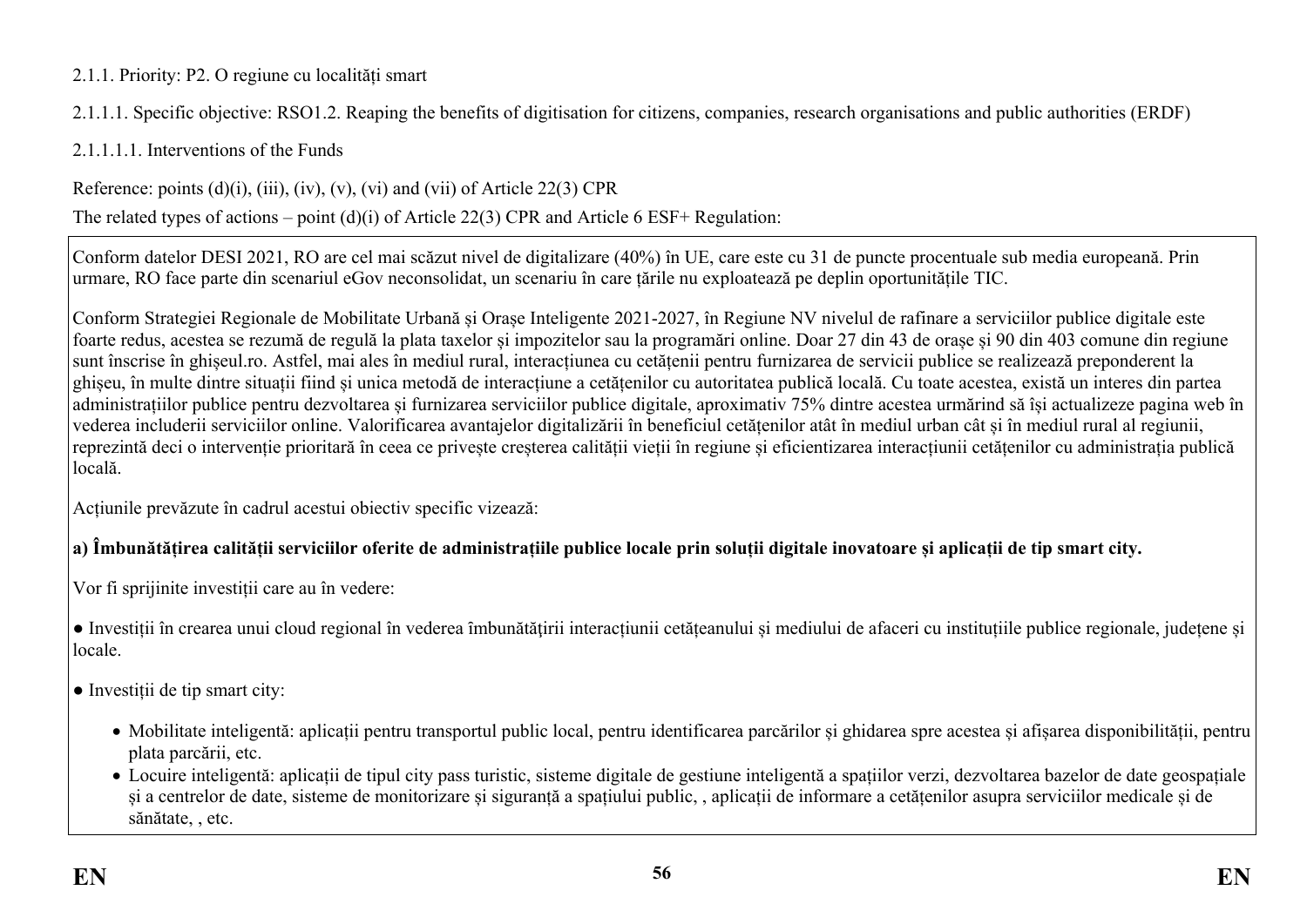- Economie inteligentă: aplicații de tipul one stop shop pentru mediul de afaceri, platforme de atragere investiții, aplicații, platforme de marketplace de produse locale, etc.
- Cetățeni inteligenți: platforme și aplicații de comunicare cu cetățenii, de implicare civică și voluntariat, de raportare de probleme, etc.
- Guvernanță inteligentă: sisteme de management a proiectelor / ERP, platforme de servicii publice digitale, , aplicații de tipul city app, , open data,.
- Mediu inteligent: aplicații pentru colectarea și afișarea în timp real a datelor de mediu, aplicații pentru încurajarea reciclării și colectării selective a deseurilor, pentru reducerea risipei alimentare, aplicații pentru monitorizarea stării infrastructurii tehnico-edilitare și a consumului, aplicații pentru cartarea consumului de energie, etc.
- Realizarea unor intervenții integrate la nivel regional/județean:
	- o platforme regionale pentru inovare, specializare inteligentă, tranziție industrială și antreprenoriat;
	- o platforme pentru eficientizarea utilizării resurselor;
	- o aplicații pentru transportul public interurban, pentru atragerea și informarea investitorilor, pentru promovarea obiectivelor turistice, pentru învățare pe tot parcursul vieții și dezvoltarea competențelor digitale, baze de date geospațiale la nivel regional, etc.
- Activități complementare:
	- o servicii suport aferente soluțiilor de digitalizare identificate: servicii de formare, instruire, etc.;
	- o activități complementare necesare asigurării funcționalității intervențiilor realizate, activități cu valoare cumulată de maximum 15% din valoarea totală a proiectului: dotări cu echipamente TIC, infrastructura necesară, panouri, stâlpi, senzori, etc.

Se va acorda prioritate intervențiilor care vor include acțiuni privind soluțiile de digitalizare a serviciilor publice aflate în responsabilitatea administrațiilor publice oferite cetățenilor, arhivare digitală, platformelor de servicii publice digitale, securitate cibernetică, interoperabilitate a proiectelor de digitalizare a serviciilor publice; sustinerea luării deciziilor pe bază de date în toate etapele ciclului politicilor publice; promovarea transparenței, prin inițiative de tip opendata.

# **b) Sprijin pentru digitalizarea administrațiilor publice locale din mediul rural**

Vor fi selectate minim 30 de UAT-uri rurale din regiune (5 UAT/județ) care vor implementa proiecte de digitalizare în comunitățile vizate, servind ca exemple de bună practică în intreaga regiune.

Proiectele vor conține activități pentru **digitalizarea serviciilor** administrației publice locale precum:

● Platforme de servicii publice digitale (plata online a taxelor și impozitelor, sisteme de programări online, aplicații de tipul funcționar public virtual, puncte de contact ale primăriilor în teritoriu, puncte de plată a taxelor și impozitelor, etc.);

● Proiecte de tip GIS, emiterea certificatului de urbanism în format digital, emiterea autorizațiilor online, hărți virtuale;

● Digitalizarea sistemelor de monitorizare și siguranță a spațiului public, a sistemelor de gestiune a rețelelor edilitare (încălzire, iluminare, prevenirea incendiilor, etc.)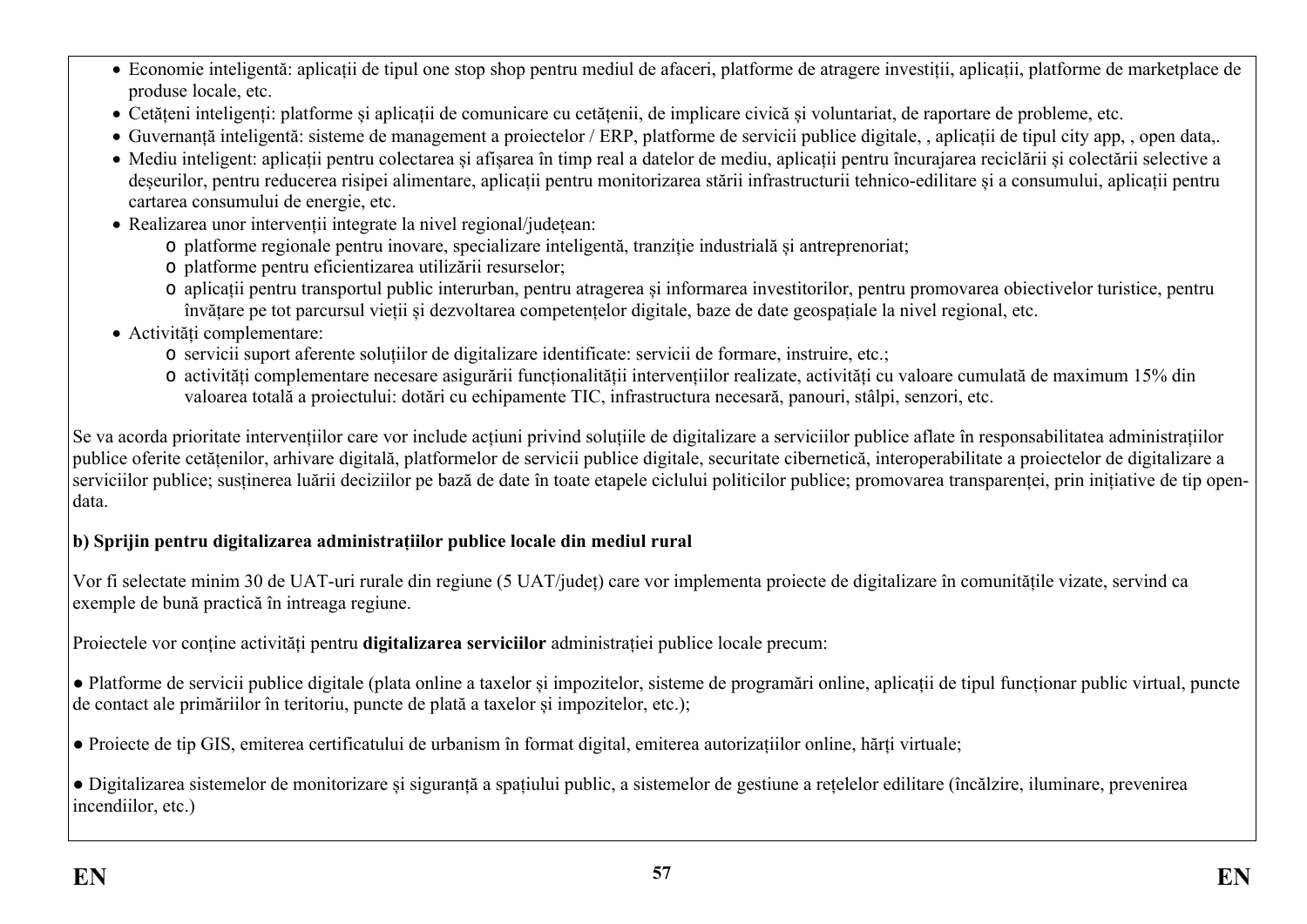- Platforme de comunicare cu cetățenii, platforme pentru raportare probleme, aplicații pentru optimizarea interacțiunii cetățenilor cu localitatea, etc.
- Soluții e-educație;
- Aplicații pentru screening și monitorizare pentru persoane din grupuri vulnerabile, etc.; sisteme de alarmă pentru cazuri de urgență, etc.;
- Soluții e-health aplicații pentru telemedicină, etc.;
- Aplicații pentru colectarea și afișarea în timp real a datelor de mediu, echiparea comunităților cu infrastructură pentru colectare date (senzori, camere, bucle inductive, etc.);
- Aplicații pentru transportul public local,
- Soluții de tipul pass turistic;
- Digitalizarea și reconstrucția digitală a obiectivelor de patrimoniu, etc.
- Activități complementare:
	- servicii suport aferente soluțiilor de digitalizare identificate: servicii de formare, instruire, etc.
	- activități complementare necesare asigurării funcționalității intervențiilor realizate, activități cu valoare cumulată de maximum 15% din valoarea totală a proiectului: dotări cu echipamente TIC, infrastructura necesară, panouri, stâlpi, senzori, etc.

Acțiunile sprijinite în cadrul acestui OS vor fi conforme cu Directiva (UE) 2016/2102 privind accesibilitatea site-urilor web și a aplicațiilor mobile ale organismelor din sectorul public și va fi incurajată dezvoltarea, utilizarea și implementarea tehnologiilor lingvistice bazate pe inteligență artificială (traducere automată, tehnologii vocale, chat-boți, instrumente de analiză a textului, sinteză a vorbirii etc.)

Complementaritatea cu PNRR Componenta 7: "Transformarea digitală" se realizează prin demarcarea grupului țintă vizat. Prin PNRR sunt digitalizate operațiunile la nivelul autorităților publice centrale, iar prin POR-uri sunt prevăzute intervenții la nivelul administrației publice locale.

Complementaritatea cu POCIDIF se asigură prin demarcarea tipului de beneficiari și aplicații vizate prin prioritatea P 9. "Digitalizarea în administrația publică centrală".Intervențiile din POCIDIF vizează în mod specific beneficiarii serviciilor publice care sunt prestate deja în mediul online.

Pentru intervențiile adresate mediului rural, acțiunile sunt complementare cu PNDR 2014-2022 și PNS 2023-2027, care nu sprijină implementarea proiectelor de digitalizare a serviciilor publice.

În vederea evitării dublei finanțări, benefciarii vor avea obligația depunerii unei declarații pe proprie răspundere privind nefinanțarea proiectului și în cadrul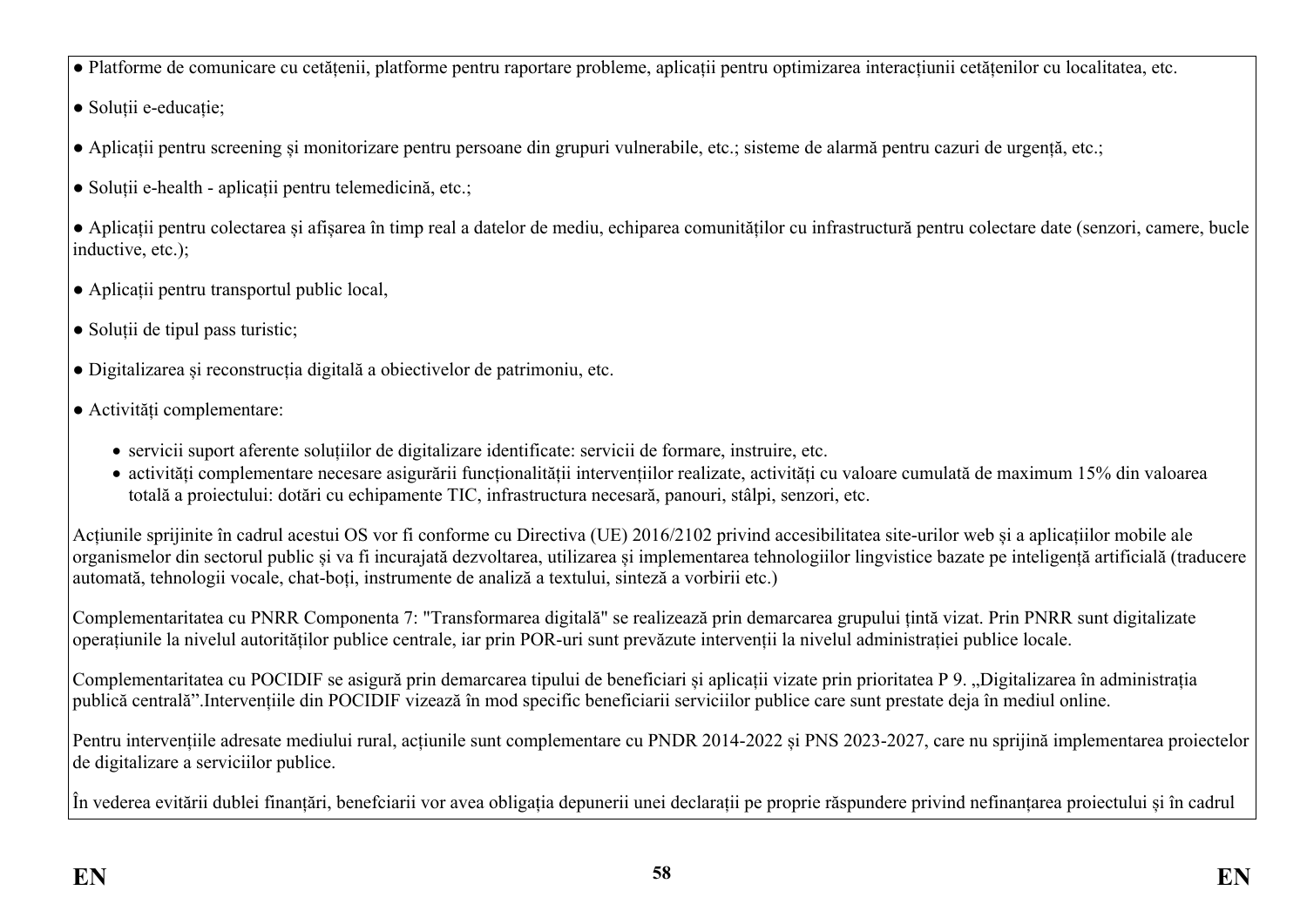altor programe.

Activitățile acestui obiectiv specific sunt în acord cu Strategia de Dezvotare Durabilă a României 2030 și contribuie la realizarea mai multor obiective de dezvoltare durabilă propuse de Agenda 2030 pentru dezvoltare durabilă, dar în special la realizarea ODD 9 "Dezvoltarea unei infrastructuri reziliente, promovarea industrializării incluzive și durabile și încurajarea inovării".

Acțiunile a) și b) au fost evaluate ca fiind compatibile cu principiul DNSH, deoarece, prin natura lor, nu au un potențial impact negativ asupra mediului.

The main target groups - point (d)(iii) of Article 22(3) CPR:

Sunt avute în vedere următoarele categorii de grupuri țintă:

- Populația care va beneficia de servicii publice digitale dezvoltate îmbunătățite
- Entitățile juridice care vor beneficia de servicii publice digitale dezvoltate îmbunătățite

Actions safeguarding equality, inclusion and non-discrimination – point (d)(iv) of Article 22(3) CPR and Article 6 ESF+ Regulation

Programul urmărește aplicarea principiilor orizontale privind **egalitatea de șanse, incluziunea și nediscriminarea** prin **respectarea prevederilor naționale** în vigoare, condiție de eligibilitate pentru accesarea fondurilor.

Câteva din măsurile posibile de sprijinire a implementării principiilor de egalitate, incluziune și nediscriminare :

- Încurajarea accesului egal și nedisciminatoriu la procesul de recrutare și la toate nivelurile profesionale în cadrul echipei de management și de implementare a proiectului;
- Asigurarea de condiții echitabile de muncă prin achiziționarea de echipament accesibil pentru toate tipurile de angajați și prin adaptarea condițiilor de lucru la toate tipurile de nevoi;
- Proiectarea de soluții digitale incluzive, adaptate tuturor tipurilor de nevoi ale utilizatorilor;
- Colectarea de date cu privire la distribuția pe sexe și la implicarea persoanelor cu dizabilități și a persoanelor care fac parte din grupuri dezavantajate în echipa de implementare și în grupul beneficiarilor finali.

Programul va asigura îndeplinirea acestor obiective la nivelul intervențiilor finanțate, prin includerea de **condiții** în ghidurile solicitanților cu privire la egalitatea de șanse între femei și bărbați, interzicerea oricăror acțiuni care au potențialul de a discrimina pe bază de sex, rasă, origine etnică, dizabilitate, vârstă sau orientare sexuală; interzicerea oricăror acțiuni care contribuie, sub orice formă, la segregare sau excluziune; facilitarea accesului persoanelor cu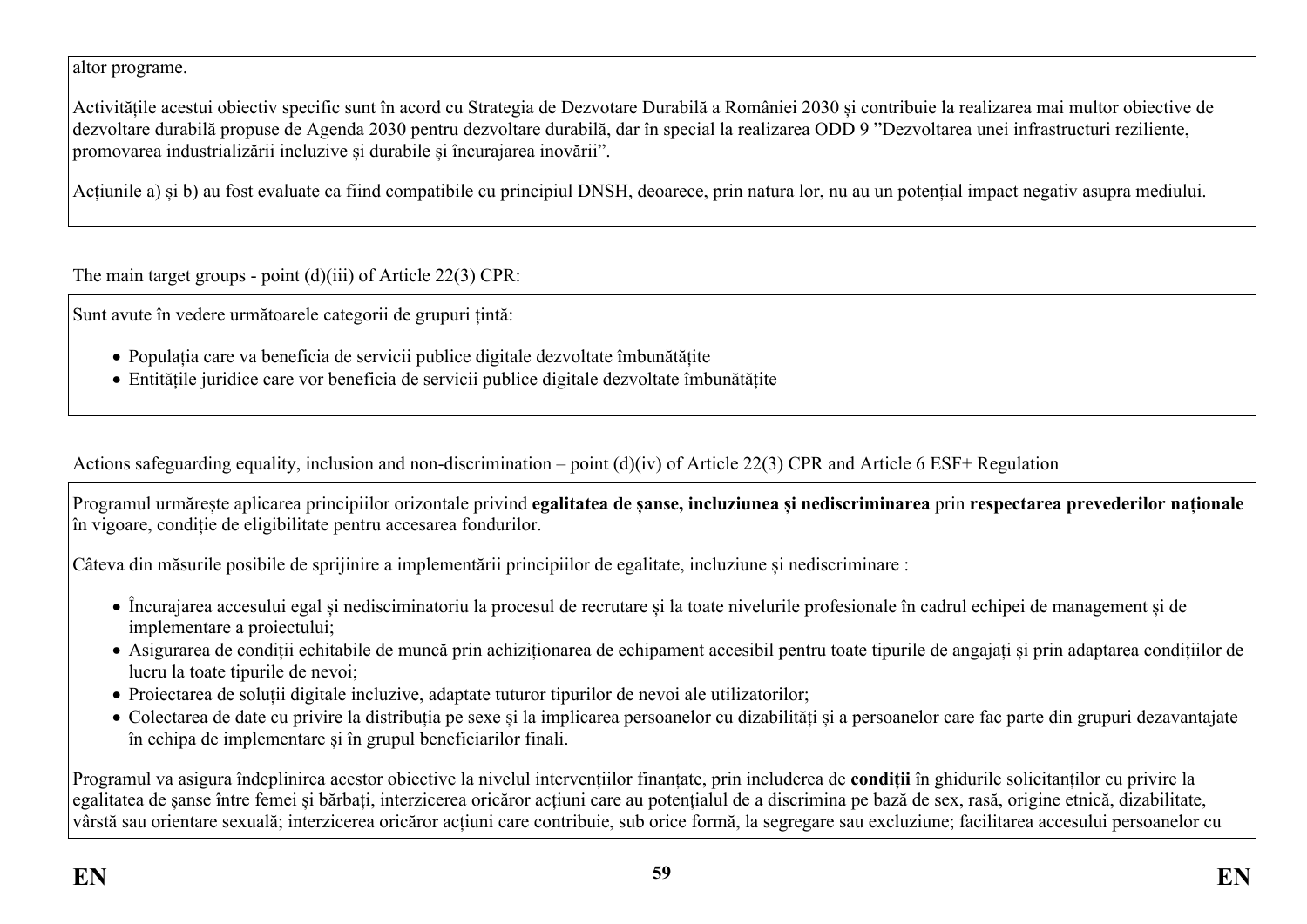mobilitate redusă. Ghidurile solicitanților dedicate acestui obiectiv specific vor face trimitere înspre legislația națională și europeană unde pot fi identificate detalii despre măsurile specifice principiilor orizontale.

Indication of the specific territories targeted, including the planned use of territorial tools – point  $(d)(v)$  of Article 22(3) CPR

Nu se aplică instrumente teritoriale

The interregional, cross-border and transnational actions – point (d)(vi) of Article 22(3) CPR

Acțiunea propusă sprijină îndeplinirea obiectivelor Strategiei UE pentru Regiunea Dunării (SUERD), Aria Prioritară 10 "Capacități instituționale și cooperare", în special Tinta 1.1: "Construirea capacităților pentru o administrație publică eficientă, eficace și transparentă prin e-guvernare/digitalizarea serviciilor publice". Se are în vedere promovarea unor investiții în conformitate cu ariile prioritare SUERD în scopul maximizării impactului acesteia la nivel regional. Sunt sprijinite schimburi de bune practici, campanii de comunicare pentru promovarea cooperării între actorii regionali, fiind create premisele unei colaborări complementare la nivel transnațional, în concordanță cu nevoile zonei dunărene și ale politicii europene de coeziune.

The planned use of financial instruments – point  $(d)(vi)$  of Article 22(3) CPR

Sprijinul sub formă de instrumente financiare nu este luat în considerare în cadrul prezentului obiectiv specific pentru că intervenția se adresează autorităților publice din regiune care vor dezvolta proiecte negeneratoare de venituri, beneficiarii finali fiind cetățenii care vor utiliza serviciile digitale create, în mod gratuit.

## 2.1.1.1.2. Indicators

Reference: point (d)(ii) of Article 22(3) CPR and Article 8 ERDF and CF Regulation

Table 2: Output indicators

| Priority | $\cdot$<br>Specific<br>objective | $\sim$<br>Fund | ategory of<br>region    | ID | Indicator                                                                     | Measurement<br>unit | Milestone<br>(2024) | l`arget<br>(2029) |
|----------|----------------------------------|----------------|-------------------------|----|-------------------------------------------------------------------------------|---------------------|---------------------|-------------------|
| P2       | RSO1.2                           | $ERDF_1$       | $\text{Less}$ developed |    | RCO14 Public institutions supported to develop digital services, products and | public              | 0.00                | 34.00             |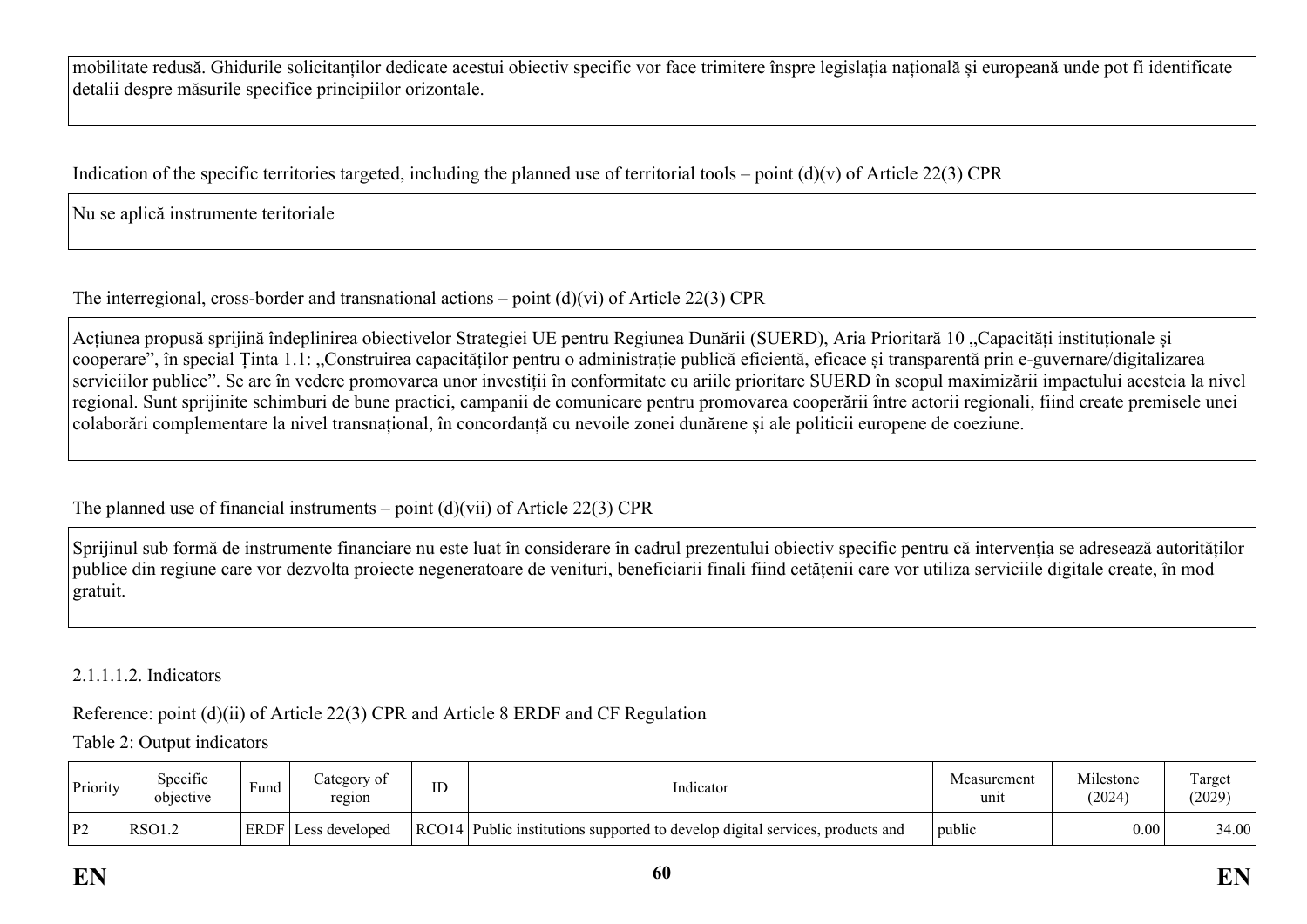| institutions<br>processes |
|---------------------------|
|---------------------------|

## Reference: point (d)(ii) of Article 22(3) CPR

#### Table 3: Result indicators

| Priority | Specific<br>objective | $\blacksquare$<br>Fund | Category of<br>region | ID | Indicator                                                                          | Measurement<br>unit | Baseline or<br>reference value | Reference<br>$v_{\text{ear}}$ | Target<br>(2029) | Source of<br>data | Comments |
|----------|-----------------------|------------------------|-----------------------|----|------------------------------------------------------------------------------------|---------------------|--------------------------------|-------------------------------|------------------|-------------------|----------|
| P2       | <b>RSO1.2</b>         | ERDF Less              | developed             |    | RCR11 Users of new and upgraded public digital<br>services, products and processes | users/year          | 0.00 <sub>l</sub>              | 2020-2029                     | $60,434.00$ INS  |                   |          |

## 2.1.1.1.3. Indicative breakdown of the programmed resources (EU) by type of intervention

## Reference: point (d)(viii) of Article 22(3) CPR

# Table 4: Dimension 1 - intervention field

| Priority | Specific objective | Fund        | Category of region | Code                                                           | Amount (EUR)  |
|----------|--------------------|-------------|--------------------|----------------------------------------------------------------|---------------|
| P2       | RSO1.2             | <b>ERDF</b> | Less developed     | 016. Government ICT solutions, e $\Box$ services, applications | 34,282,941.00 |
| P2       | RSO1.2             | Total       |                    |                                                                | 34,282,941.00 |

#### Table 5: Dimension 2 - form of financing

| Priority | Specific objective | Fund        | Category of region | Code         | Amount (EUR)  |
|----------|--------------------|-------------|--------------------|--------------|---------------|
| P2       | RSO <sub>1.2</sub> | <b>ERDF</b> | Less developed     | $ 01.$ Grant | 34,282,941.00 |
| P2       | RSO <sub>1.2</sub> | Total       |                    |              | 34,282,941.00 |

### Table 6: Dimension 3 – territorial delivery mechanism and territorial focus

| Priority | Specific objective | Fund        | Category of region | Code                                            | Amount (EUR)  |
|----------|--------------------|-------------|--------------------|-------------------------------------------------|---------------|
| P2       | <b>RSO1.2</b>      | <b>ERDF</b> | Less developed     | 33. Other approaches - No territorial targeting | 34,282,941.00 |
| P2       | RSO1.2             | Total       |                    |                                                 | 34,282,941.00 |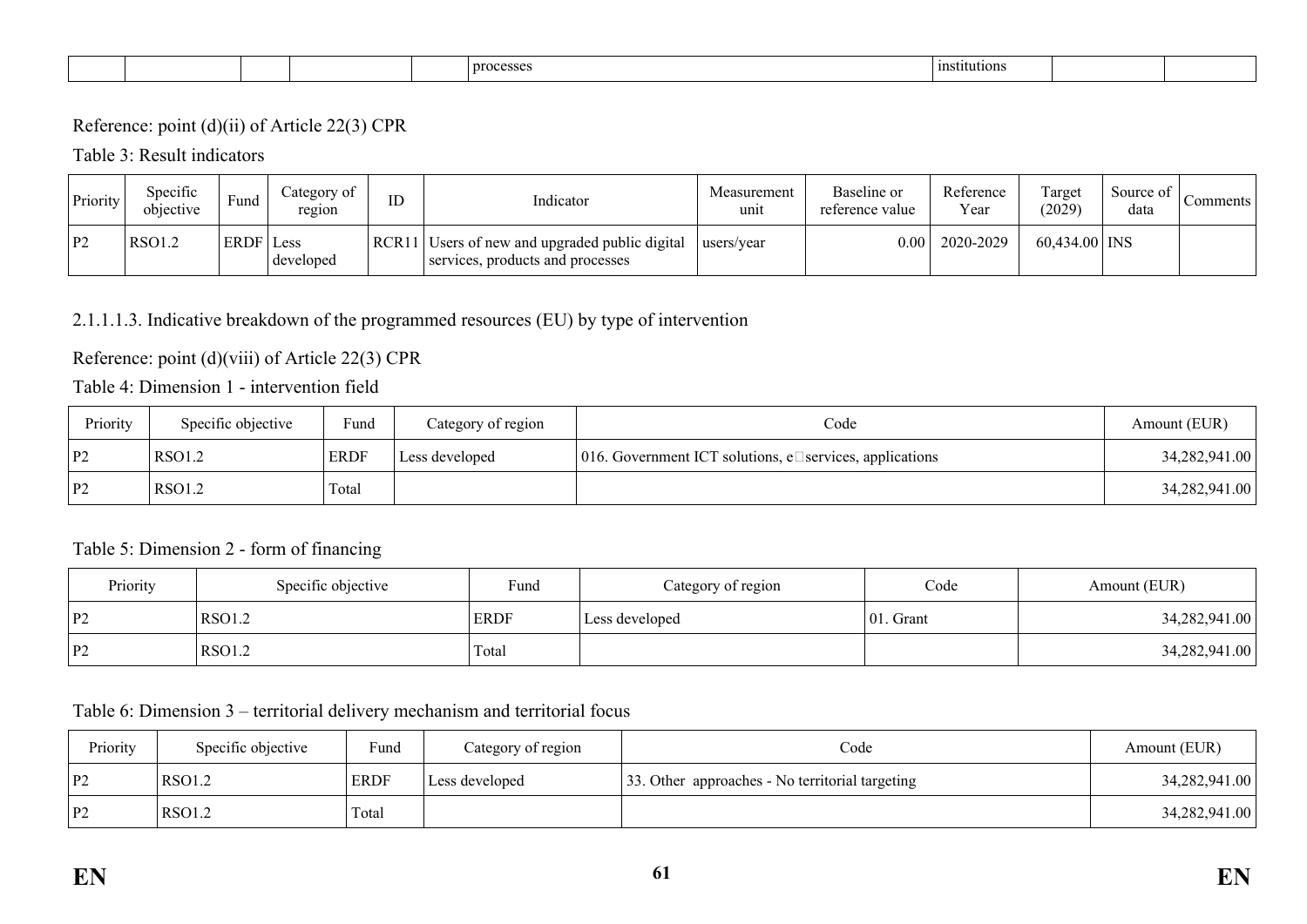### Table 7: Dimension 6 – ESF+ secondary themes

| Priority | objective<br>. <i>.</i><br>ີ | Fund | region<br>ateg<br>$^{\Omega}$ | Jode | EUR<br>$\cdots$<br>אוור |
|----------|------------------------------|------|-------------------------------|------|-------------------------|
|----------|------------------------------|------|-------------------------------|------|-------------------------|

#### Table 8: Dimension 7 – ESF+\*, ERDF, Cohesion Fund and JTF gender equality dimension

| Priority                     | Specific objective | Fund        | Category of region | Code                | Amount (EUR)  |
|------------------------------|--------------------|-------------|--------------------|---------------------|---------------|
| $\mathbf{p}$<br>$\mathbf{1}$ | <b>RSO1.2</b>      | <b>ERDF</b> | Less developed     | 103. Gender neutral | 34,282,941.00 |
| l P2                         | <b>RSO1.2</b>      | Total       |                    |                     | 34,282,941.00 |

\* In principle, 40 % for the ESF+ contributes to gender tracking. 100 % is applicable when Member State chooses to use Article 6 ESF+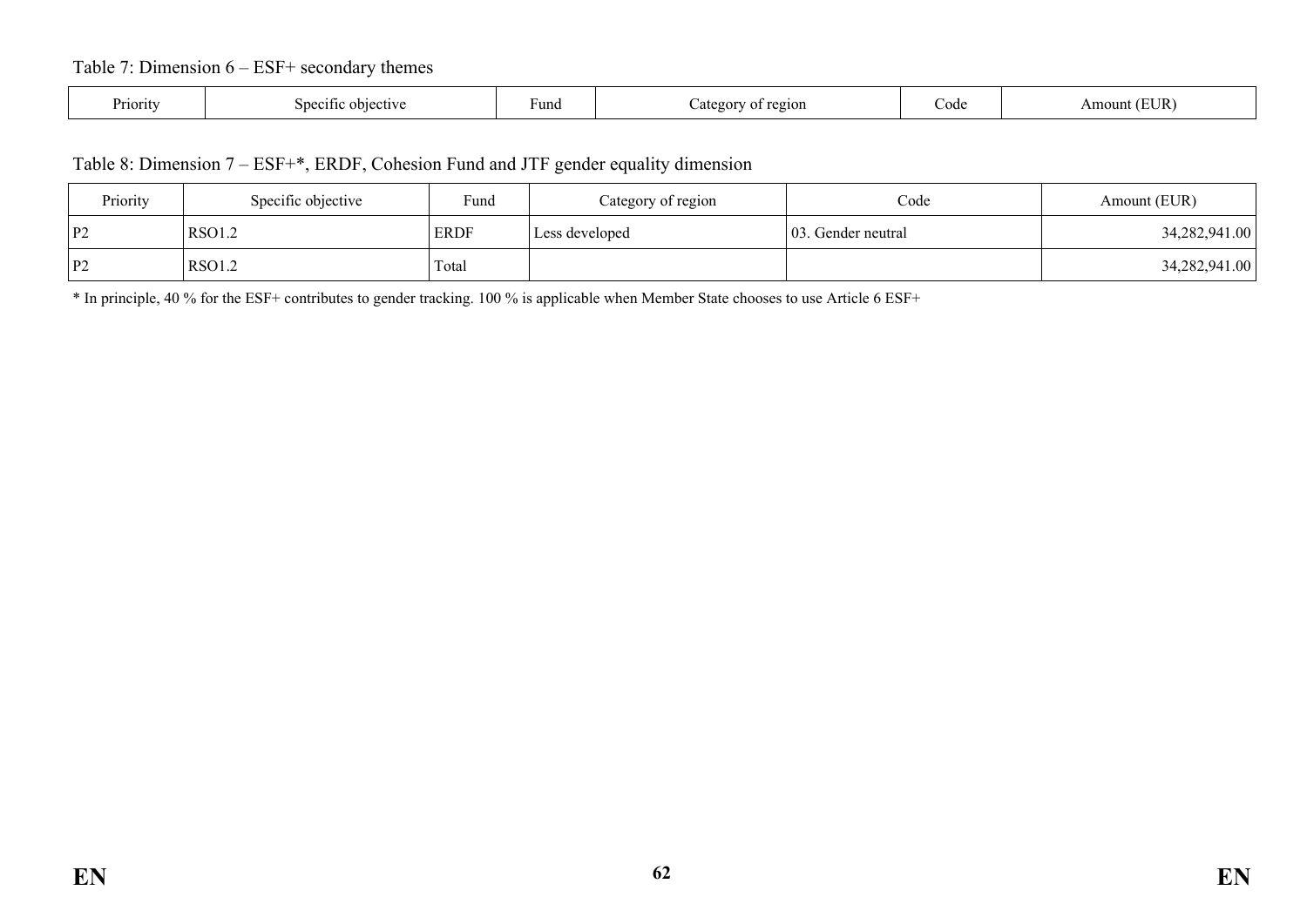## 2.1.1. Priority: P3. O regiune cu localități prietenoase cu mediul

2.1.1.1. Specific objective: RSO2.1. Promoting energy efficiency and reducing greenhouse gas emissions (ERDF)

2.1.1.1.1. Interventions of the Funds

Reference: points  $(d)(i)$ ,  $(iii)$ ,  $(iv)$ ,  $(v)$ ,  $(vi)$  and  $(vii)$  of Article 22(3) CPR

The related types of actions – point (d)(i) of Article 22(3) CPR and Article 6 ESF+ Regulation:

Potențialul de economisire a energiei în clădiri publice și rezidențiale este semnificativ, Regiunea NV având un patrimoniu important de clădiri construite înainte de criza energetică din 1973, când nu au existat reglementări privind protecția termică a clădirilor și a elementelor perimetrale de închidere şi care nu mai sunt adecvate scopului pentru care au fost construite.

La nivelul Regiunii NV, majoritatea clădirilor care au fost construite între 1960-1990 ( peste 1.200 de clădiri publice, peste 15.000 clădiri rezidențiale) au standarde scăzute în ceea ce privește eficiența energetică. Clădirile publice aflate în proprietatea autorităților locale la nivel urban și județean însumează o suprafață totală de peste 950.000 mp. În ceea ce privește calitatea fondului de locuințe, majoritatea orașelor au doar un procent de până la 20% din clădirile rezidențiale destinate locuirii colective reabilitate termic, aceste intervenții cuprinzând de cele mai multe ori doar acțiuni de izolare exterioară, iar 6.000 familii au primit ajutoare sociale pentru încălzire (2020).

În perioada 2021-2027 se au în vedere intervenții care vizează îmbunătățirea performanței energetice în **clădiri rezidențiale** multifamiliale. Măsurile vor avea ca scop cel puțin o reabilitare moderată precum și scăderea consumului anual de energie pentru încălzire cu cel puțin 50%, condiții minime impuse tuturor proiectelor, în concordanța cu SRTL. Se au în vedere criterii de prioritizare la finanțare a proiectelor, precum: ambiția proiectelor propuse, având prioritate la finanțare proiectele care propun o renovare aprofundată respectiv care conduc la scăderea anuală a gazelor cu efect de seră precum și la scăderea consumului de energie primară, ambele cu mai mult de 60% față de starea de prerenovare; dimensiunea clădirii (nr. de apartamente); utilizarea materialelor ecologice/reciclabile/sustenabile/care nu întrețin arderea. Se are în vedere stabilirea unor cerințe ridicate de performanță pentru înlocuirea/renovarea elementelor de anvelopă ale clădirilor şi ale sistemelor de instalații ineficiente energetic (de ex. de încălzire, ventilație, electrice). Programul va susține 85% din costurile eligibile ale intervențiilor de eficientizare energetica a clădirilor rezidențiale multifamiliale, iar 15% reprezentă cofinanțarea care se împarte între UAT și proprietari. Stabilirea contribuției proprietarilor va ține cont de sărăcia energetică în care aceștia se află, acolo unde este cazul, prin acordarea de ajutoare sociale, iar pentru IMM-urile care dețin spații comerciale sau spații cu altă destinație decât locuință în clădirile rezidențiale propuse la finanțare, contribuția va ține cont de respectarea regulilor ajutorului de minimis.

Vor fi susținute de asemenea măsurile de eficiență energetică în **clădiri publice** inclusiv clădiri de patrimoniu în care se desfășoară activități ale instituțiilor publice eligibile, în funcție de nivelul de administrație și de destinația clădirii fiind vizate clădirile publice ale autorităților locale, precum și clădirile publice ale autorităților centrale din domeniul educațional și din domeniul sănătății, inclusiv spații anexă cu destinație centrală termică, care deservesc clădirea propusă spre reabilitare. Măsurile vor avea ca scop cel puțin o reabilitare moderată. Se au în vedere criterii de prioritizare la finanțare a proiectelor, precum: ambiția proiectelor propuse, având prioritate la finanțare proiectele care ating pragurile pentru încadrarea în categoria nZEB, proiectele care propun o renovare aprofundată respectiv conduc la scăderea anuală a gazelor cu efect de seră precum și la scăderea consumului anual de energie primară, ambele cu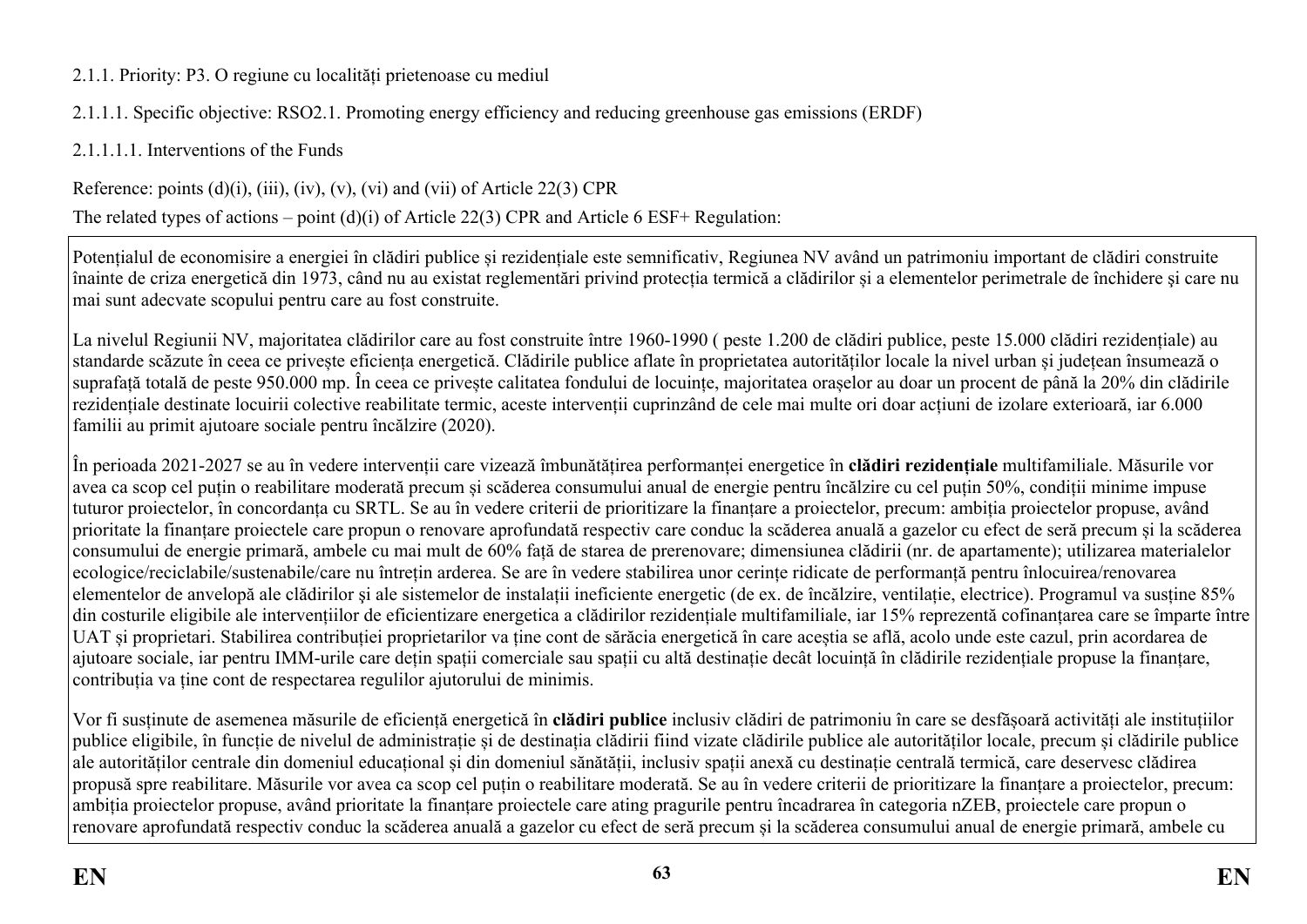mai mult de 60% față de starea de prerenovare;funcția socială (educație, sănătate, activități sociale); suprafață utilă a clădirii; intensitatea utilizării și regimul de ocupare al clădirii; utilizarea materialelor ecologice/reciclabile/sustenabile/care nu întrețin arderea. Se are în vedere stabilirea unor cerințe ridicate de performanță pentru înlocuirea/renovarea elementelor de anvelopă ale clădirilor şi ale sistemelor de instalații ineficiente energetic (de ex. de încălzire, ventilație/climatizare, electrice).

Toate intervențiile din cadrul acestui obiectiv specific vor fi orientate cu precădere spre investițiile care au cel mai mare impact pozitiv asupra mediului. Ca o consecință a reducerii emisiilor de CO2, calitatea aerului în regiune va fi îmbunătățită.

## **a) Creșterea eficienței energetice în regiune ca parte a investițiilor în sectorul locuințelor**, prin:

- Reabilitarea termică a elementelor de anvelopă;
- Reabilitarea sistemului de încălzire/ a sistemului de furnizare a apei calde de consum, a sistemelor de ventilare mecanică, inclusiv prin înlocuirea echipamentelor existente și racordarea la un sistem de încalzire centralizată, unde este cazul
- Instalarea unor sisteme alternative de producere a energiei din surse regenerabile pentru consum propriu;
- Înlocuirea corpurilor de iluminat fluorescent/incandescent din spațiile comune cu corpuri de iluminat cu eficiență energetică ridicată
- Sisteme de management energetic integrat pentru clădiri;

## **b) Sprijinirea eficienței energetice în clădirile publice, inclusiv clădiri de patrimoniu,** prin măsuri precum:

- Reabilitarea termică a elementelor de anvelopă ale clădirii
- Introducerea/reabilitarea/modernizarea sistemului de încălzire/răcire și de furnizare a apei calde de consum, a sistemelor de ventilare și climatizare, a sistemelor de ventilare mecanică cu recuperarea căldurii, inclusiv sisteme de răcire pasivă pentru asigurarea calității aerului interior, precum și achiziționarea, înlocuirea, instalarea echipamentelor aferente și racordarea la sistemele de încălzire centralizată, unde este cazul
- Instalarea unor sisteme alternative de producere a energiei din surse regenerabile pentru consum propriu
- Înlocuirea corpurilor de iluminat fluorescent/incandescent cu corpuri de iluminat cu eficiență energetică ridicată
- Sisteme de management energetic integrat pentru clădiri

Pentru **acțiunile a) și b)**, pe lângă măsurile susținute în vederea creșterii eficienței energetice, mai sus amintite, se vor finanța în procent de maximum 15% din valoarea eligibilă a lucrărilor, unele măsuri conexe care contribuie la implementarea proiectului, dar care nu conduc la creșterea eficienței energetice. Măsurile conexe au în vedere atât siguranța și sănătatea clădirii, cât și alte intervenții necesare implementării, cum sunt: soluții pentru reducerea concentrațiilor de radon în clădiri; realizarea de terase verzi; crearea de facilități/adaptarea infrastructurii pentru persoanele cu dizabilități; măsuri de consolidare a elementelor de construcție; refacerea finisajelor interioare în zonele de intervenție; intervenții la acoperiș; alte intervenții specifice clădirilor încadrate în categoria monumentelor istorice; în cazul spitalelor - lucrări de reabilitare a instalațiilor de fluide medicale; lucrări de recompartimentare interioară; echiparea cu stații de încărcare pentru mașini electrice, etc.

Prin orientarea măsurilor propuse spre o reducere a consumurilor de energie la nivelul clădirilor, în cadrul **acțiunilor a) și b)** se are în vedere aplicarea "principiul eficienței energetice pe primul loc" din Directiva reformată privind eficiența energetică, adoptată în iulie 2021, însoțită de recomandarea oficială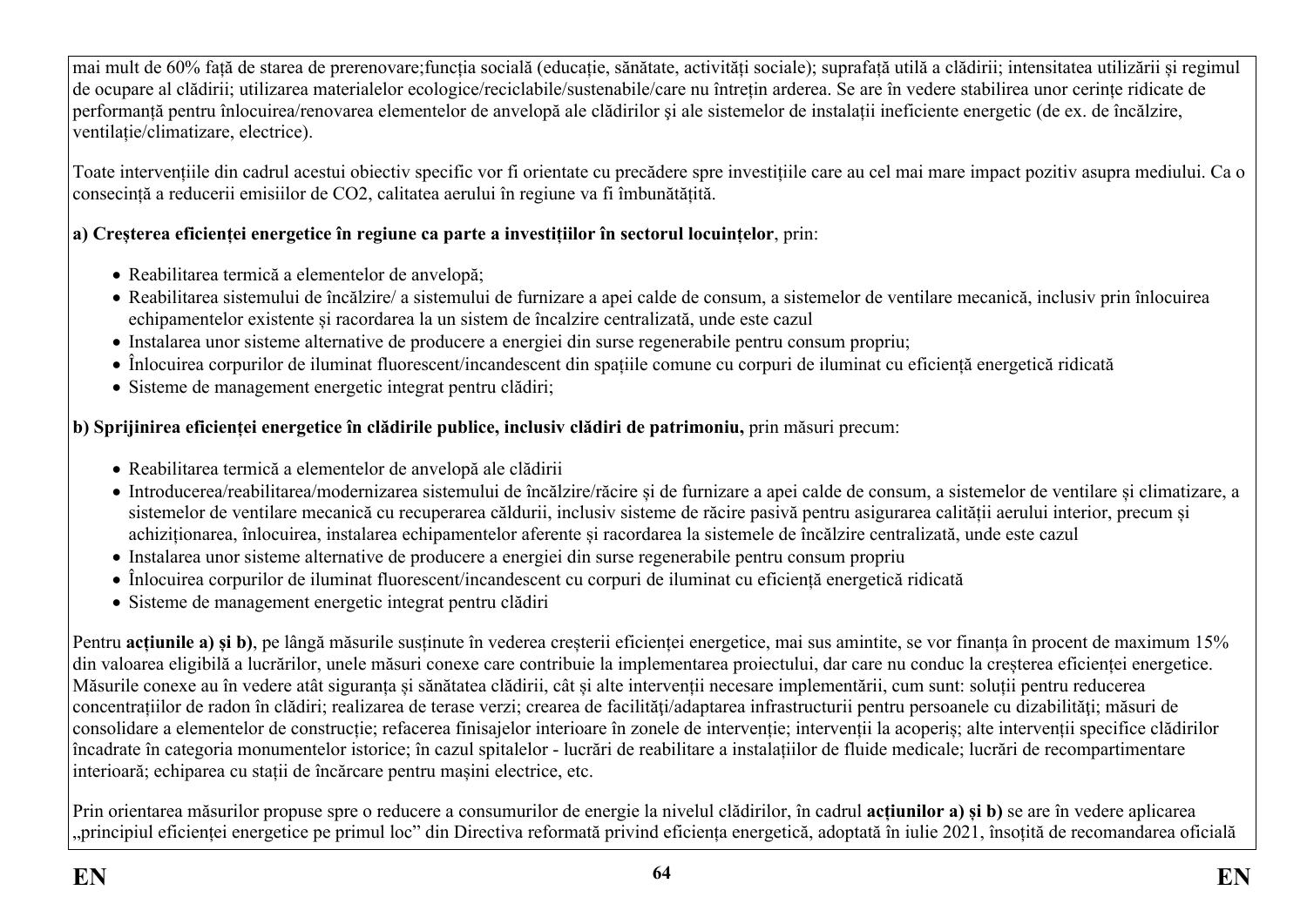către țările UE cu privire la această problemă și de orientări detaliate privind aplicarea acesteia, adoptate în septembrie 2021.

Se va evita achiziționarea și instalarea de sisteme de încălzire și cazane pe bază de combustibili fosili. Proiectele depuse se vor încadra în strategii pentru eficiență energetică, locale sau naționale (ex. strategii de reducere a emisiilor de GES).

Acțiunile a) și b) au fost evaluate ca fiind compatibile cu principiul DNSH, în baza Orientărilor tehnice privind aplicarea DNSH în temeiul MRR.

Intervențiile prevăzute sunt în linie cu PDR NV 2021-2027, OS4. Mediu natural valorificat responsabil, 4.4. Promovarea utilizării sustenabile a resurselor energetice și valorificarea surselor de energie regenerabilă.

Complementaritatea cu PNRR Componenta 5 "Valul renovării", Investiția 5. "Măsuri de eficiență energetică pentru clădiri rezidențiale multifamiliale și pentru clădiri publice" este asigurată, atât în cazul clădirilor rezidențiale, cât și a celor publice, prin evitarea dublei finanțări, prin verificarea proiectelor depuse în raport cu cele finanțate prin PNRR, benefciarii având obligația depunerii unei declarații pe proprie răspundere privind nefinanțarea proiectului și în cadrul altor programe.

Intervențiile sunt complementare cu Programul Național de Dezvoltare Rurală (PNDR) 2014-2022 și Planul Național Strategic (PNS) PAC 2023-2027, care nu sprijină implementarea proiectelor vizând creșterea eficienței energetice a clădirilor.

Activitățile acestui obiectiv specific sunt în acord cu Strategia de Dezvotare Durabilă a României 2030 și contribuie la realizarea mai multor obiective de dezvoltare durabilă propuse de Agenda 2030 pentru dezvoltare durabilă, dar în special la realizarea ODD 7 "Asigurarea accesului tuturor la servicii energetice fiabile, durabile, moderne și la prețuri accesibile".

The main target groups - point (d)(iii) of Article 22(3) CPR:

Sunt avute în vedere următoarele categorii de grupuri țintă:

- Locuitorii din mediul urban și rural;
- Locatarii clădirilor rezidențiale cu locuire colectivă;
- Utilizatorii clădirilor publice din mediul urban și rural;
- Entități și instituții publice locale și centrale.

Actions safeguarding equality, inclusion and non-discrimination – point (d)(iv) of Article 22(3) CPR and Article 6 ESF+ Regulation

Programul urmărește aplicarea principiilor orizontale privind **egalitatea de șanse, incluziunea și nediscriminarea** prin **respectarea prevederilor naționale**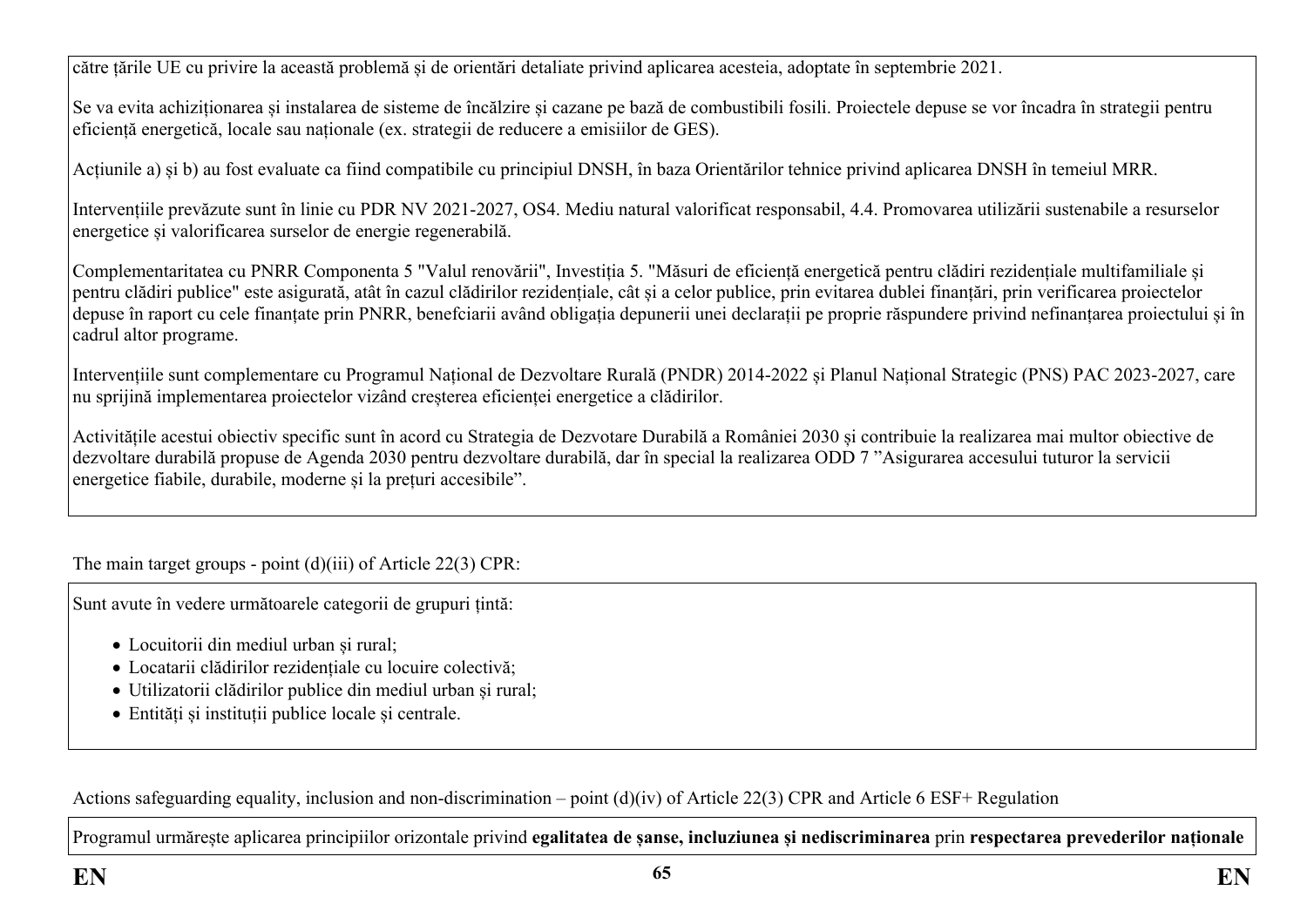în vigoare, condiție de eligibilitate pentru accesarea fondurilor.

Câteva din măsurile posibile de sprijinire a implementării principiilor de egalitate, incluziune și non-discriminare:

- Încurajarea accesului egal și nedisciminatoriu la procesul de recrutare și la toate nivelurile profesionale în cadrul echipei de management și de implementare a proiectului;
- Asigurarea de condiții echitabile și sigure de muncă pentru toți angajații și beneficiarii;
- Colectarea de date cu privire la distribuția pe sexe și la implicarea persoanelor cu dizabilități și a persoanelor care fac parte din grupuri dezavantajate în echipa de implementare și în grupul beneficiarilor finali.

Programul va asigura îndeplinirea acestor obiective la nivelul intervențiilor finanțate, prin includerea de **condiții** în ghidurile solicitanților cu privire la egalitatea de șanse între femei și bărbați, interzicerea oricăror acțiuni care au potențialul de a discrimina pe bază de sex, rasă, origine etnică, dizabilitate, vârstă sau orientare sexuală; interzicerea oricăror acțiuni care contribuie, sub orice formă, la segregare sau excluziune; facilitarea accesului persoanelor cu mobilitate redusă. Ghidurile solicitanților dedicate acestui obiectiv specific vor face trimitere înspre legislația națională și europeană unde pot fi identificate detalii despre măsurile specifice principiilor orizontale.

Indication of the specific territories targeted, including the planned use of territorial tools – point  $(d)(v)$  of Article 22(3) CPR

Nu sunt utilizate instrumente teritoriale

The interregional, cross-border and transnational actions – point  $(d)(vi)$  of Article 22(3) CPR

Acțiunile propuse sprijină îndeplinirea obiectivelor Strategiei UE pentru Regiunea Dunării (SUERD), Aria Prioritară 2. "Energie durabilă", Acțiunea 2: "Promovarea eficienței energetice și utilizarea energiei regenerabile în clădiri și încălzire sisteme incluzând încălzirea și răcirea centralizată și instalațiile combinate de căldură și energie electrică". Se are în vedere promovarea unor investiții în conformitate cu ariile prioritare SUERD în scopul maximizării impactului acesteia la nivel regional. Sunt sprijinite schimburi de bune practici, campanii de comunicare pentru promovarea cooperării între actorii regionali, fiind create premisele unei colaborări complementare la nivel transnațional, în concordanță cu nevoile zonei dunărene și ale politicii europene de coeziune.

The planned use of financial instruments – point  $(d)(vi)$  of Article 22(3) CPR

Se vor utiliza granturi pentru creșterea eficienței energetice în clădiri rezidențiale și publice, pentru a se asigura prioritate pentru proiectele de renovare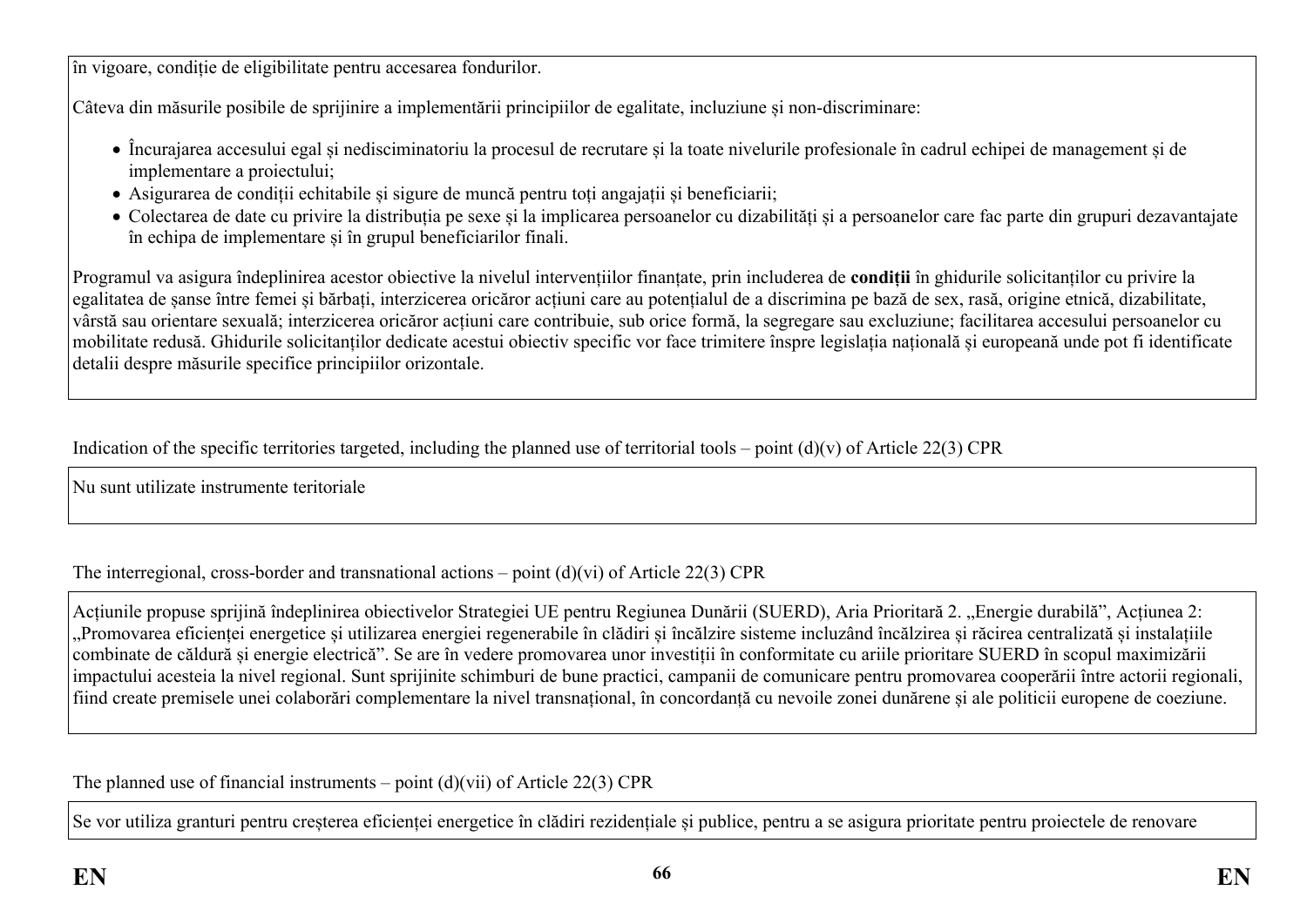## 2.1.1.1.2. Indicators

Reference: point (d)(ii) of Article 22(3) CPR and Article 8 ERDF and CF Regulation

Table 2: Output indicators

| Priority | Specific objective | Fund        | Category of region | ID    | Indicator                                         | Measurement unit | Milestone (2024) | Target $(2029)$ |
|----------|--------------------|-------------|--------------------|-------|---------------------------------------------------|------------------|------------------|-----------------|
| P3       | RSO2.1             | <b>ERDF</b> | Less developed     | RCO18 | Dwellings with improved energy peformance         | dwellings        | 0.00             | 8,121.00        |
| P3       | RSO <sub>2.1</sub> | <b>ERDF</b> | Less developed     | RCO19 | Public buildings with improved energy performance | square metres    | 0.00             | 102,900.00      |

Reference: point (d)(ii) of Article 22(3) CPR

Table 3: Result indicators

| Priority | Specific<br>objective | Fund      | Category of<br>region | ID | Indicator                                                                                                   | Measurement<br>unit                | Baseline or<br>reference value | Reference<br>Year      | Target<br>(2029)     | Source of<br>data             | Comments |
|----------|-----------------------|-----------|-----------------------|----|-------------------------------------------------------------------------------------------------------------|------------------------------------|--------------------------------|------------------------|----------------------|-------------------------------|----------|
| P3       | <b>RSO2.1</b>         | ERDF Less | developed             |    | RCR26   Annual primary energy consumption (of<br>which: dwellings, public buildings,<br>enterprises, other) | MWh/year                           |                                | 222,380.00   2021-2029 | $106,675.00$ My SMIS | Projecte                      |          |
| P3       | RSO2.1                | ERDF Less | developed             |    | RCR29 Estimated greenhouse emissions                                                                        | tonnes CO <sub>2</sub><br>eq./year |                                | 42,863.00   2021-2029  |                      | 19,969.00 My SMIS<br>Projecte |          |

2.1.1.1.3. Indicative breakdown of the programmed resources (EU) by type of intervention

Reference: point (d)(viii) of Article 22(3) CPR

Table 4: Dimension 1 - intervention field

| <b>Priority</b> | Specific<br>objective | Fund | `ategory of<br>region | Code                                                                                                                                                                          | Amount (EUR)  |
|-----------------|-----------------------|------|-----------------------|-------------------------------------------------------------------------------------------------------------------------------------------------------------------------------|---------------|
| P3              | RSO <sub>2.1</sub>    |      |                       | ERDF Less developed 1042. Energy efficiency renovation of existing housing stock, demonstration projects and supporting measures compliant<br>with energy efficiency criteria | 47,750,000.00 |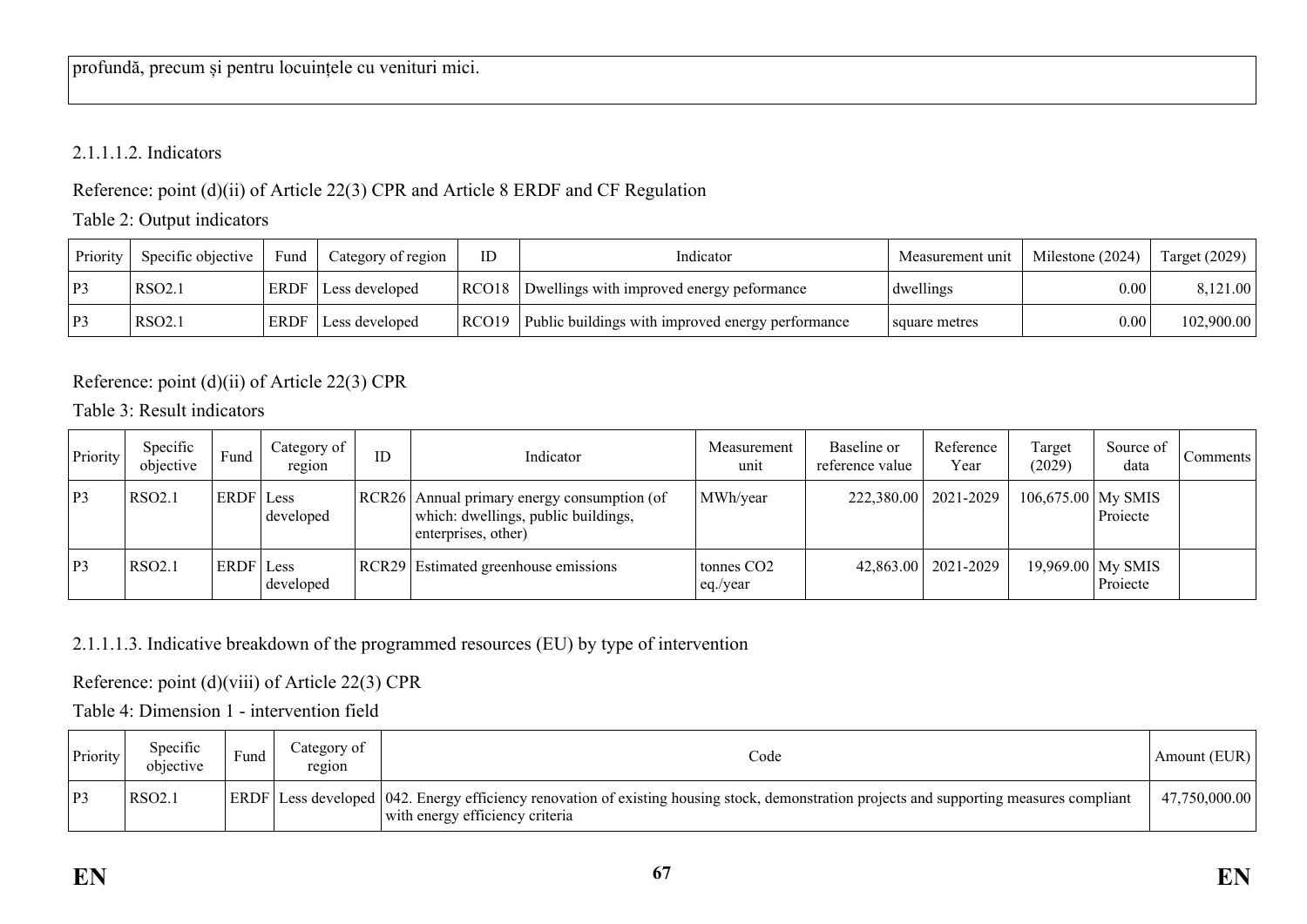| P3 | RSO <sub>2.1</sub> |       | ERDF Less developed 045. Energy efficiency renovation or energy efficiency measures regarding public infrastructure, demonstration projects<br>and supporting measures compliant with energy efficiency criteria | 54,316,195.00  |
|----|--------------------|-------|------------------------------------------------------------------------------------------------------------------------------------------------------------------------------------------------------------------|----------------|
| P3 | RSO2.1             | Total |                                                                                                                                                                                                                  | 102,066,195,00 |

### Table 5: Dimension 2 - form of financing

| Priority | Specific objective | Fund<br>Category of region |                | Code          | Amount (EUR)   |  |
|----------|--------------------|----------------------------|----------------|---------------|----------------|--|
| P3       | RSO2.1             | <b>ERDF</b>                | Less developed | $ 01$ . Grant | 102,066,195.00 |  |
| P3       | RSO2.1             | Total                      |                |               | 102,066,195.00 |  |

### Table 6: Dimension 3 – territorial delivery mechanism and territorial focus

| Priority | Specific objective | Fund        | Category of region | Code                                            | Amount (EUR)   |
|----------|--------------------|-------------|--------------------|-------------------------------------------------|----------------|
| P3       | <b>RSO2.1</b>      | <b>ERDF</b> | Less developed     | 33. Other approaches - No territorial targeting | 102,066,195.00 |
| P3       | RSO <sub>2.1</sub> | Total       |                    |                                                 | 102,066,195.00 |

#### Table 7: Dimension 6 – ESF+ secondary themes

| Priority | Snecitic<br>objective | huna - | egion. | ി∩ില<br><u>Couc</u> | TR.<br>$\mathbf{m}$<br>าบา1<br>111 |
|----------|-----------------------|--------|--------|---------------------|------------------------------------|
|----------|-----------------------|--------|--------|---------------------|------------------------------------|

## Table 8: Dimension 7 – ESF+\*, ERDF, Cohesion Fund and JTF gender equality dimension

| Priority | Specific objective | Fund        | Category of region | Code                | Amount (EUR)   |
|----------|--------------------|-------------|--------------------|---------------------|----------------|
| P3       | RSO2.1             | <b>ERDF</b> | Less developed     | 103. Gender neutral | 102,066,195.00 |
| P3       | RSO2.1             | Total       |                    |                     | 102,066,195.00 |

\* In principle, 40 % for the ESF+ contributes to gender tracking. 100 % is applicable when Member State chooses to use Article 6 ESF+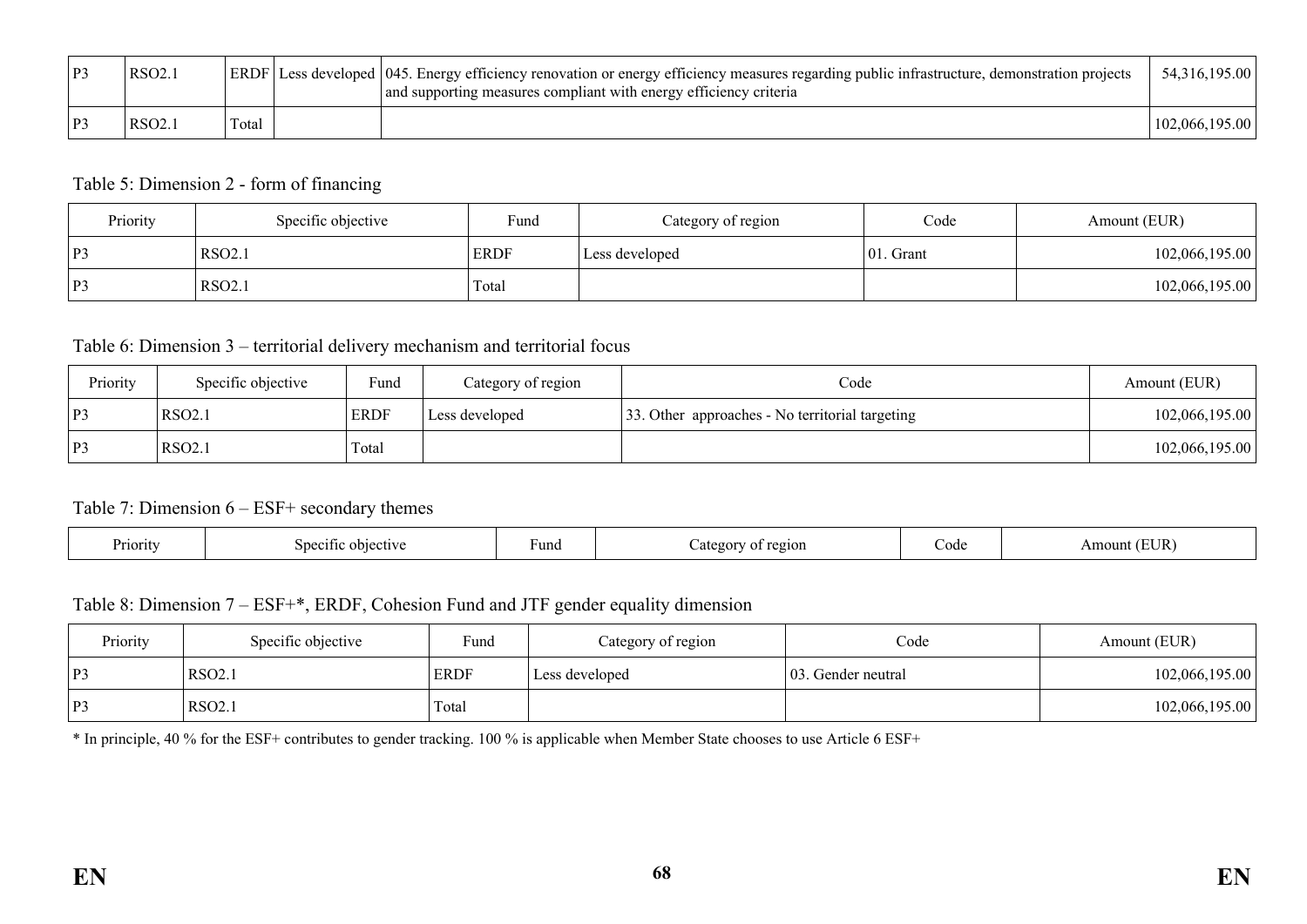2.1.1.1. Specific objective: RSO2.2. Promoting renewable energy in accordance with Renewable Energy Directive (EU) 2018/2001[1], including the sustainability criteria set out therein (ERDF)

2.1.1.1.1. Interventions of the Funds

Reference: points  $(d)(i)$ ,  $(iii)$ ,  $(iv)$ ,  $(v)$ ,  $(vi)$  and  $(vii)$  of Article 22(3) CPR

The related types of actions – point (d)(i) of Article 22(3) CPR and Article 6 ESF+ Regulation:

Conform INS, în 2019, la nivelul Regiunii NV sunt 403 UAT-uri rurale cu peste 1800 localități, din care doar 19 UAT-uri au sisteme de încălzire centralizate sau microcentralele termice de bloc sau cvartal, aparținând unităților administrației locale. Existența în mediul rural a unor resurse de energie alternative exploatabile pentru creșterea nivelului de confort termic al locuințelor încurajează abordarea unor investiții (chiar și cu caracter de proiecte pilot) prin care aceste resurse sa fie puse în valoare. În Regiunea de Dezvoltare Nord-Vest doar 111 localități rurale au introdusă rețeaua de gaze naturale, motiv pentru care principala sursă de încalzire a locuitorilor din regiunea este lemnul.

În acest context, în vederea reducerii emisiilor gazelor cu efect de seră, în cadrul acestui obiectiv specific vor fi susținute 6 proiecte pilot având ca scop alimentarea cu energie termică a locuințelor din mediul rural.

**a) Promovarea energiei regenerabile în comunitățile rurale** prin aplicarea unor soluții centralizate, de înaltă eficiență în ceea ce privește alimentarea cu energie termică, care utilizează combustibili din resurse regenerabile disponibile la nivel local (solară, eoliană, geotermală, hidroelectrică, etc.). Vor fi eligibile proiectele de realizare/modernizare a sistemelor de alimentare cu energie termică bazate pe centrale de co-generare de înaltă eficiență utilizând resurse regenerabile, cu o putere termică instalată sub 20 MW și cu o capacitate instalată de maximum 8 MWe.

Se va selecta în mod transparent un număr de 6 UAT-uri rurale pilot pentru care se va oferi finanțare pentru implementarea de soluții de producere a energiei termice în co-generare, folosind resurse regenerabile disponible local. Pentru selectarea UAT-urilor rurale pilot se va utiliza un mecanism de prioritizare bazat pe un apel de preselecție. Proiectele vor beneficia de un apel necompetitiv, în baza unui apel de pre-selectare a entităților pilot.

Intervențiile prevăzute prin POR NV sunt în linie cu PDR NV 2021-2027, OS 4. Mediu natural valorificat responsabil, Direcția de acțiune 4.4. Promovarea utilizării sustenabile a resurselor energetice și valorificarea surselor de energie regenerabilă, precum și cu OS 3: Cadru de viață sustenabil, autentic și atractiv, Direcția de acțiune 3.2. Dezvoltarea zonelor rurale și creșterea calității vieții în mediul rural, prin echiparea cu infrastructură și dotări.

Intervențiile prevăzute prin POR NV sunt complementare cu cele realizate prin Programul Operațional Dezvoltare Durabilă (PODD) 2021-2027 prin acțiunea 1.2. "Reducerea emisiilor de GES și creșterea eficienței energetice în sistemele centralizate de transport și distribuție a energiei termice", dedicată sistemelor din mediul urban.

Intervențiile sunt complementare cu PNDR 2014-2022 și PNS 2023-2027, programe care nu finanțează sisteme de alimentare cu energie termică bazate pe centrale de co-generare.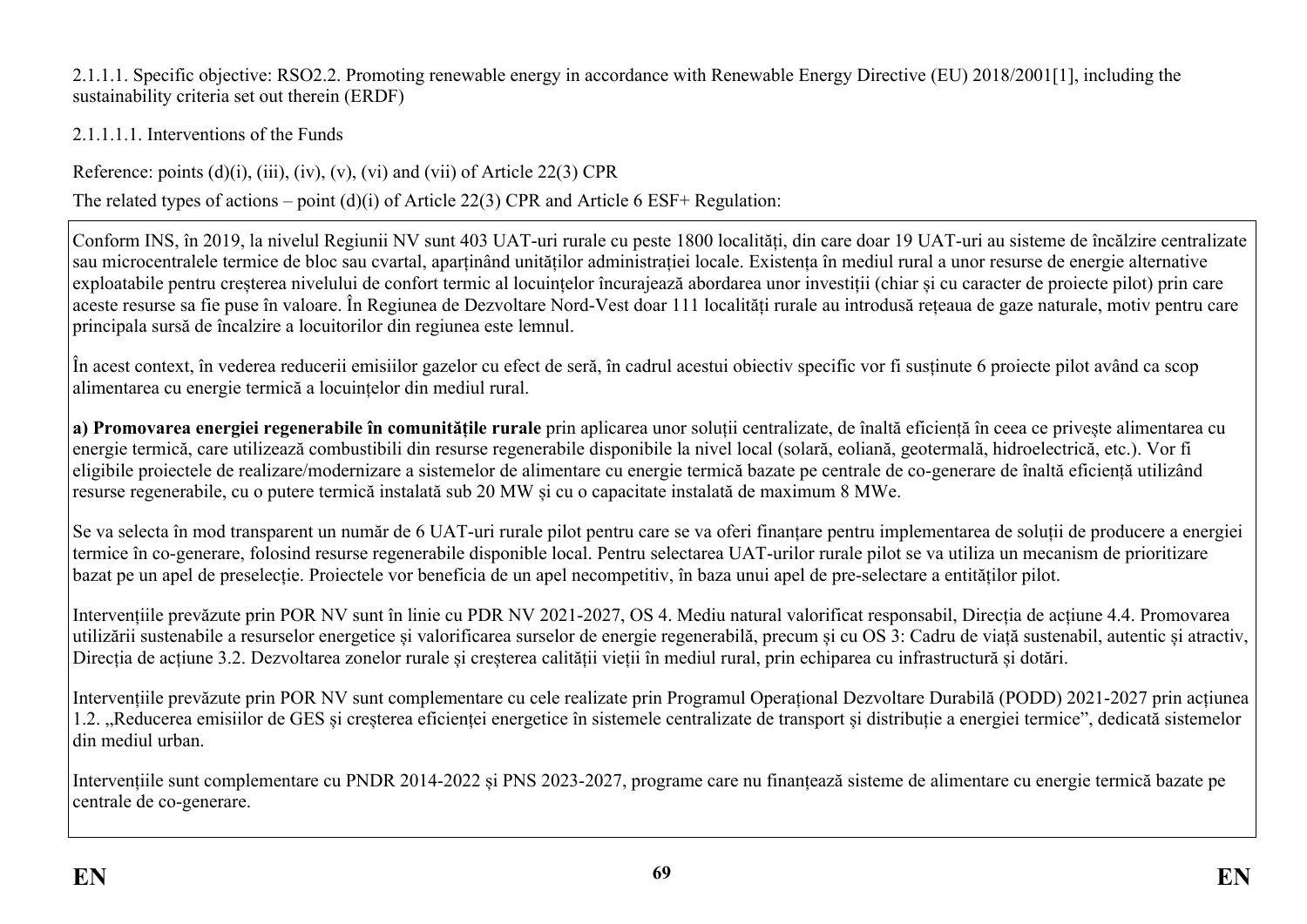Activitățile acestui obiectiv specific sunt în acord cu Strategia de Dezvotare Durabilă a României 2030 și contribuie la realizarea mai multor obiective de dezvoltare durabilă propuse de Agenda 2030 pentru dezvoltare durabilă, dar în special la realizarea ODD 7 "Asigurarea accesului tuturor la servicii energetice fiabile, durabile, moderne și la prețuri accesibile".

Tipul de acțiune a fost evaluată ca fiind compatibilă cu principiul DNSH deoarece, prin natura ei, nu are un potențial impact negativ semnificativ asupra mediului.

The main target groups - point (d)(iii) of Article 22(3) CPR:

Sunt avute în vedere următoarele categorii de grupuri țintă:

Locuitorii din mediul rural

Actions safeguarding equality, inclusion and non-discrimination – point (d)(iv) of Article 22(3) CPR and Article 6 ESF+ Regulation

Programul urmărește aplicarea principiilor orizontale privind **egalitatea de șanse, incluziunea și nediscriminarea** prin **respectarea prevederilor naționale** în vigoare, condiție de eligibilitate pentru accesarea fondurilor.

Ghidurile solicitanților dedicate acestui obiectiv specific vor face trimitere înspre legislația națională și europeană unde pot fi identificate detalii despre măsurile specifice principiilor orizontale.

Câteva din măsurile posibile de sprijinire a implementării principiilor de egalitate, incluziune și nediscriminare:

- Încurajarea accesului egal și nedisciminatoriu la procesul de recrutare și la toate nivelurile profesionale în cadrul echipei de management și de implementare a proiectului;
- Asigurarea de condiții echitabile și sigure de muncă pentru toți angajații și beneficiarii;
- Colectarea de date cu privire la distribuția pe sexe și la implicarea persoanelor cu dizabilități și a persoanelor care fac parte din grupuri dezavantajate în echipa de implementare și în grupul beneficiarilor finali.

Programul va asigura îndeplinirea acestor obiective la nivelul intervențiilor finanțate, prin includerea de **condiții** în ghidurile solicitanților cu privire la egalitatea de șanse între femei și bărbați, interzicerea oricăror acțiuni care au potențialul de a discrimina pe bază de sex, rasă, origine etnică, dizabilitate, vârstă sau orientare sexuală; interzicerea oricăror acțiuni care contribuie, sub orice formă, la segregare sau excluziune; facilitarea accesului persoanelor cu mobilitate redusă. Ghidurile solicitanților dedicate acestui obiectiv specific vor face trimitere înspre legislația națională și europeană unde pot fi identificate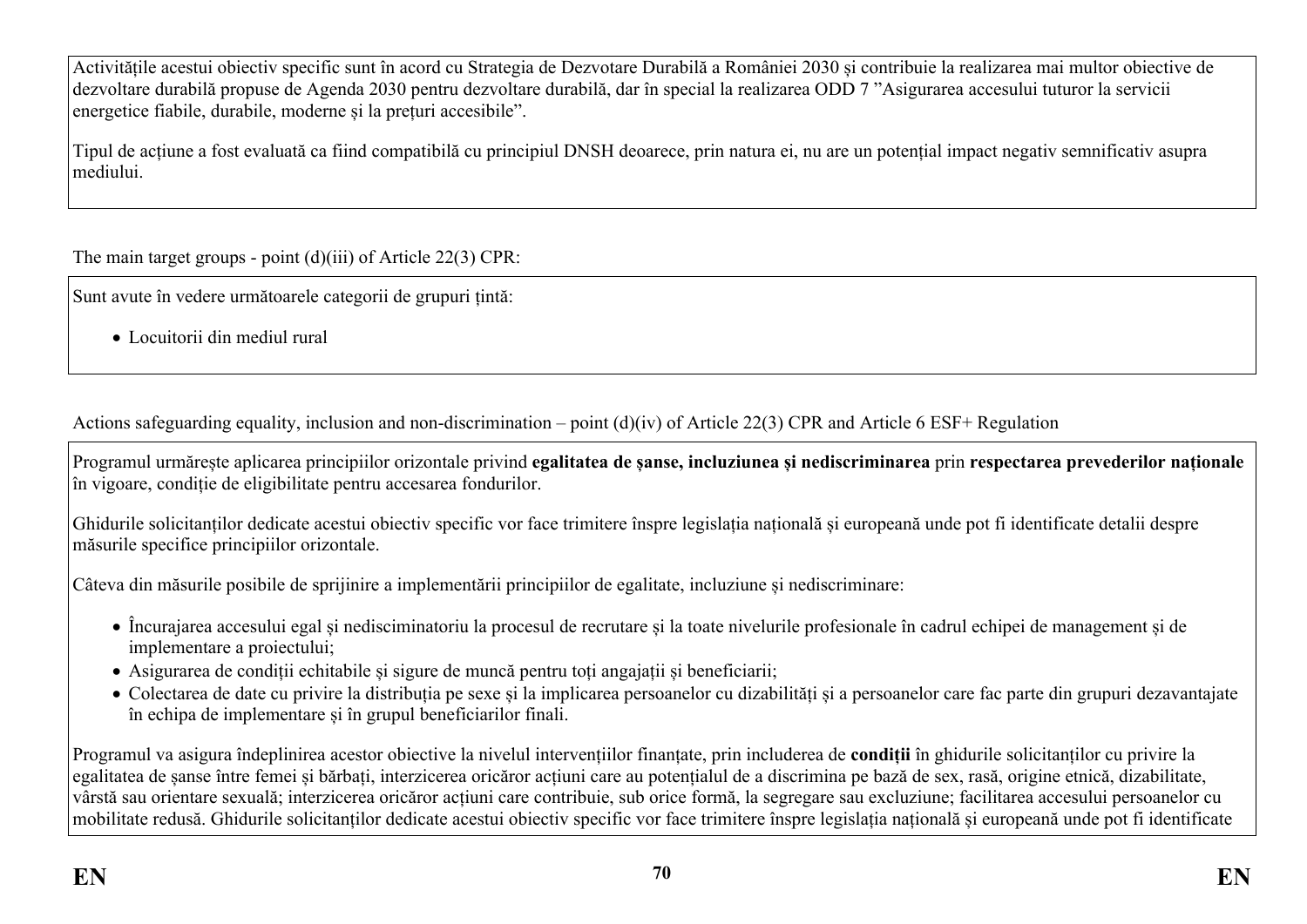Indication of the specific territories targeted, including the planned use of territorial tools – point  $(d)(v)$  of Article 22(3) CPR

Nu se aplică instrumente teritoriale

# The interregional, cross-border and transnational actions – point (d)(vi) of Article 22(3) CPR

Acțiunile propuse sprijină îndeplinirea obiectivelor Strategiei UE pentru Regiunea Dunării (SUERD), Aria Prioritară 2. Energie sustenabilă, Acțiunea 2: Promovarea eficienței energetice și utilizarea energiei regenerabile în clădiri și încălzire sisteme incluzând încălzirea și răcirea centralizată și instalațiile combinate de căldură și energie electrică. Se are în vedere promovarea unor investiții în conformitate cu ariile prioritare SUERD în scopul maximizării impactului acesteia la nivel regional. Sunt sprijinite schimburi de bune practici, campanii de comunicare pentru promovarea cooperării între actorii regionali, fiind create premisele unei colaborări complementare la nivel transnațional, în concordanță cu nevoile zonei dunărene și ale politicii europene de coeziune.

The planned use of financial instruments – point  $(d)(\n{\rm vii})$  of Article 22(3) CPR

Sprijinul sub formă de instrumente financiare nu este luat în considerare în cadrul prezentului obiectiv specific pentru că situația economică generală este caracterizată de incertitudine, provocată de pandemia de sars cov2, de situația geopolitică din vecinătatea Regiunii de Dezvoltare Nord-Vest, precum și de faptul că UAT-urile rurale au un potențial financiar limitat care necesită în primul rând capitalizare, nu îndatorare.

2.1.1.1.2. Indicators

Reference: point (d)(ii) of Article 22(3) CPR and Article 8 ERDF and CF Regulation

Table 2: Output indicators

| Priority | Specific objective | $\sqrt{2}$<br>Fund | ategory of region | ID    | Indicator                              | Measurement unit             | Milestone (2024) | Target (2029) |
|----------|--------------------|--------------------|-------------------|-------|----------------------------------------|------------------------------|------------------|---------------|
| P3       | RSO <sub>2.2</sub> | <b>ERDF</b>        | developed         | RCO97 | Renewable energy communities supported | renewable energy communities | 0.00             | 6.00          |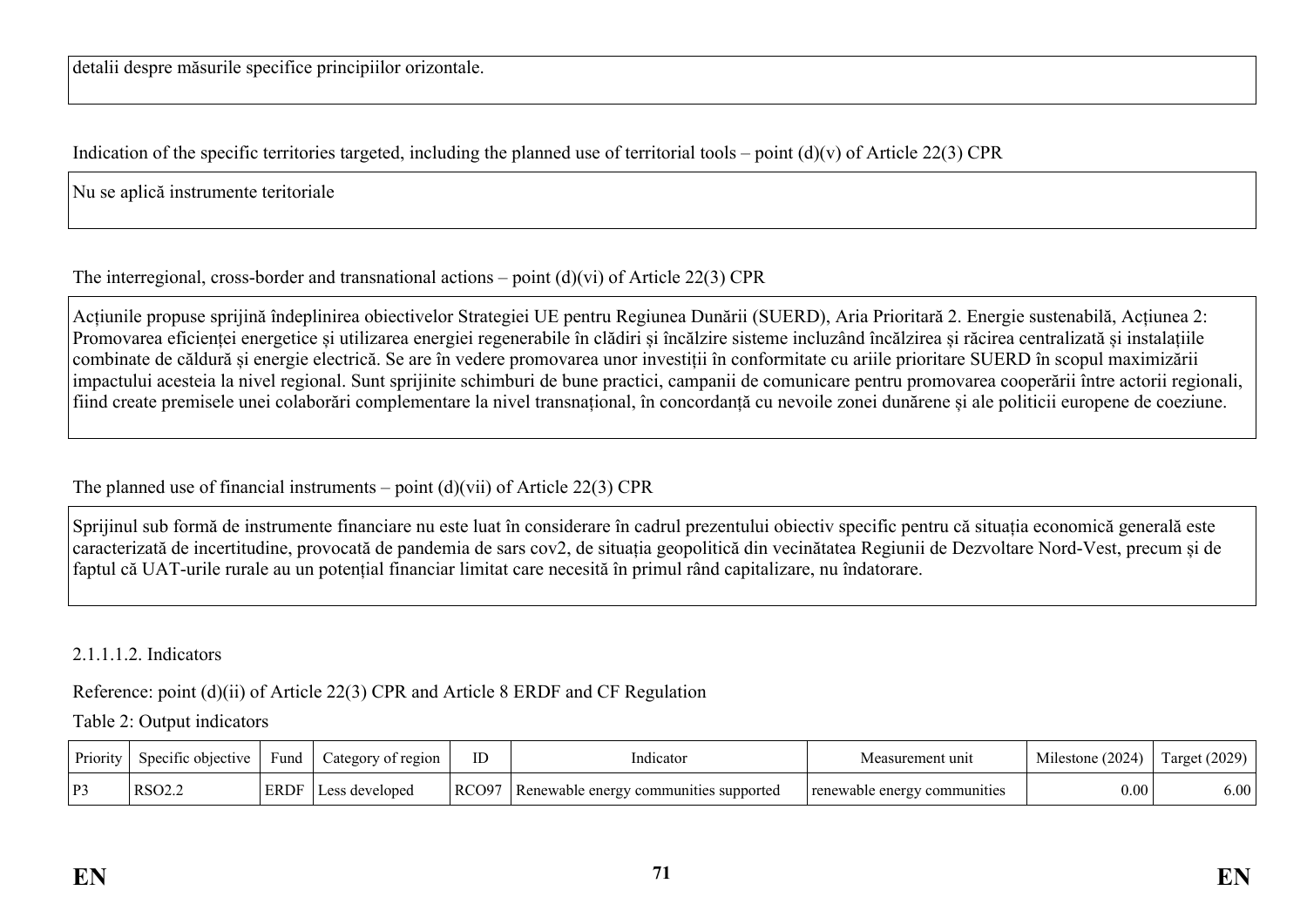## Reference: point (d)(ii) of Article 22(3) CPR

## Table 3: Result indicators

| Priority | Specific<br>objective | Fund | Category of<br>region | ID    | Indicator                                                           | Measurement<br>unit | Baseline or<br>reference value | Reference<br>Year | Target<br>(2029) | Source of<br>data | Comments |
|----------|-----------------------|------|-----------------------|-------|---------------------------------------------------------------------|---------------------|--------------------------------|-------------------|------------------|-------------------|----------|
| P3       | <b>RSO2.2</b>         | ERDF | Less<br>developed     | RCR31 | Total renewable energy produced (of<br>which: electricity, thermal) | MWh/year            | $0.00\,$                       | 2021-2029         | 15,196.80 Studiu | intern            |          |

### 2.1.1.1.3. Indicative breakdown of the programmed resources (EU) by type of intervention

### Reference: point (d)(viii) of Article 22(3) CPR

Table 4: Dimension 1 - intervention field

| Priority | Specific objective | Fund        | Category of region | Code                                                                            | Amount (EUR)  |
|----------|--------------------|-------------|--------------------|---------------------------------------------------------------------------------|---------------|
| P3       | RSO <sub>2.2</sub> | <b>ERDF</b> | Less developed     | $\vert$ 054. High efficiency co $\Box$ generation, district heating and cooling | 34,000,000.00 |
| P3       | RSO <sub>2.2</sub> | Total       |                    |                                                                                 | 34,000,000.00 |

### Table 5: Dimension 2 - form of financing

| Priority | Specific objective | Fund        | Category of region | Code         | Amount (EUR)  |
|----------|--------------------|-------------|--------------------|--------------|---------------|
| P3       | RSO <sub>2.2</sub> | <b>ERDF</b> | Less developed     | $ 01.$ Grant | 34,000,000.00 |
| P3       | RSO <sub>2.2</sub> | Total       |                    |              | 34,000,000.00 |

## Table 6: Dimension 3 – territorial delivery mechanism and territorial focus

| Priority     | Specific objective | Fund        | Category of region | Code                               | Amount (EUR)  |
|--------------|--------------------|-------------|--------------------|------------------------------------|---------------|
| $\mathbf{p}$ | RSO <sub>2.2</sub> | <b>ERDF</b> | Less developed     | 28. Other approaches - Rural areas | 34,000,000.00 |
| $\mathbf{p}$ | <b>RSO2.2</b>      | Total       |                    |                                    | 34,000,000.00 |

### Table 7: Dimension 6 – ESF+ secondary themes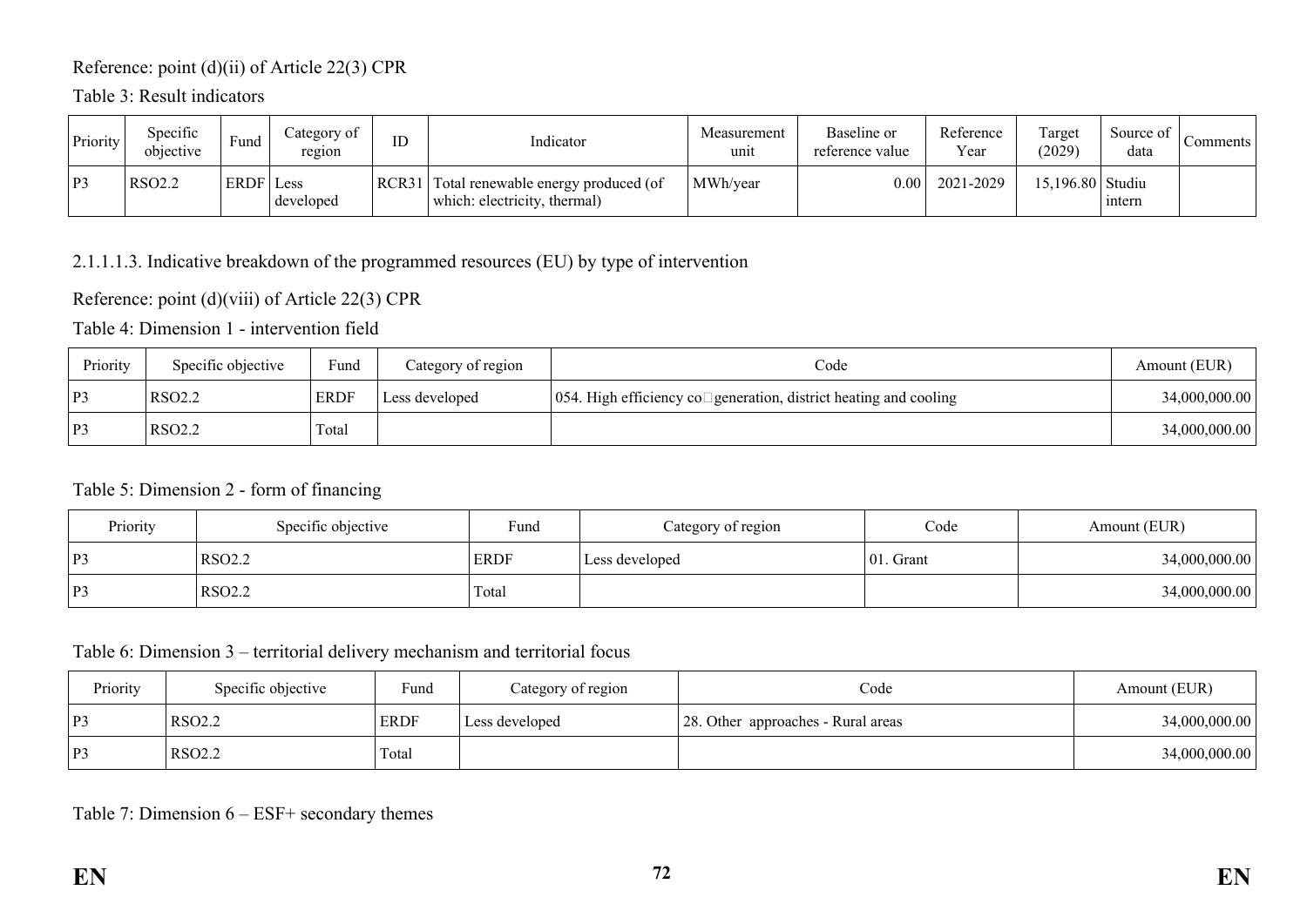| n<br>Priority | $\cap$ biective<br>Snecitic | Fund | region.<br>ategor | ∪ode | ∴UR`<br>Amot |
|---------------|-----------------------------|------|-------------------|------|--------------|
|---------------|-----------------------------|------|-------------------|------|--------------|

| Table 8: Dimension 7 – ESF+*, ERDF, Cohesion Fund and JTF gender equality dimension |  |  |
|-------------------------------------------------------------------------------------|--|--|
|-------------------------------------------------------------------------------------|--|--|

| Priority                 | Specific objective | Fund        | Category of region | Code                | Amount (EUR)  |
|--------------------------|--------------------|-------------|--------------------|---------------------|---------------|
| $\mathbf{p}$<br><b>L</b> | RSO <sub>2.2</sub> | <b>ERDF</b> | Less developed     | 103. Gender neutral | 34,000,000.00 |
| $\mathbf{p}$             | <b>RSO2.2</b>      | Total       |                    |                     | 34,000,000.00 |

\* In principle, 40 % for the ESF+ contributes to gender tracking. 100 % is applicable when Member State chooses to use Article 6 ESF+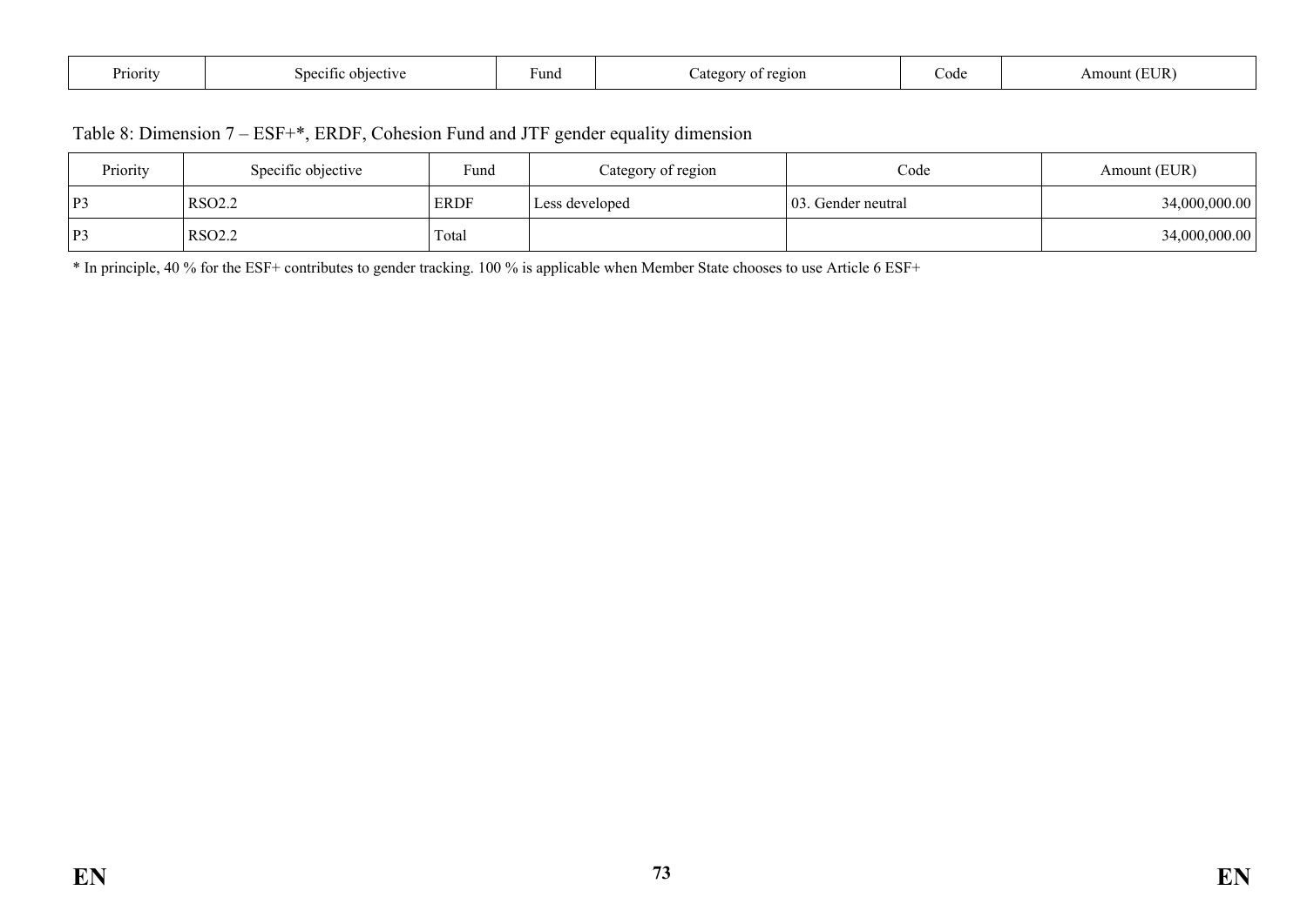2.1.1.1. Specific objective: RSO2.7. Enhancing protection and preservation of nature, biodiversity and green infrastructure, including in urban areas, and reducing all forms of pollution (ERDF)

2.1.1.1.1. Interventions of the Funds

Reference: points  $(d)(i)$ ,  $(iii)$ ,  $(iv)$ ,  $(v)$ ,  $(vi)$  and  $(vii)$  of Article 22(3) CPR

The related types of actions – point (d)(i) of Article 22(3) CPR and Article 6 ESF+ Regulation:

Pe măsură ce ponderea populației care locuiește în zonele urbane continuă să crească, spațiile verzi pierd adesea în competiția pentru terenuri. Conform Strategiei UE privind biodiversitatea pentru 2030, promovarea ecosistemelor sănătoase, a infrastructurii verzi și a soluțiilor bazate pe natură, ar trebui integrată în mod sistematic în planificarea urbană, inclusiv în spațiile publice, infrastructură și proiectarea clădirilor și a împrejurimilor acestora. Pentru a readuce natura în orașe, acestea ar trebui să includă măsuri pentru crearea de păduri, parcuri și grădini urbane biodiverse și accesibile; acoperișuri și pereți verzi; garduri vii urbane, care vor aduce beneficii multiple precum: purificarea aerului, reducerea zgomotului, stocarea carbonului, reducerea temperaturii aerului, reducerea anxietății și implicit a îmbunătățirii sănătății publice.

În regiune, suprafața spațiilor verzi existente in zonele urbane este de 5.310 ha (2020), iar raportat la populația rezidentă din zonele urbane (1.343.280 persoane), rezultă o suprafață de spațiu verde de 39,53 mp/locuitor. Pentru a atinge suprafața spațiilor verzi de 52 mp/locuitor, recomandată de Organizația Mondială a Sănătății (OMS), în regiune trebuie construite spații verzi care să însumeze o arie de 1.675 ha. La nivelul regiunii, există disparități însemnate în ceea ce privește dimensiunea și calitatea spațiilor verzi, toate zonele urbane având nevoie de investiții în domeniu.

Proiectele finanțate prin POR NV au potențialul de a contribui la îmbunătățirea infrastructurii verzi, prin adoptarea unor soluții care să permită reducerea amprentei ecologice a componentei antropice. Adoptarea unor soluții compatibile cu principiile infrastructurii verzi contribuie totodată la îmbunătățirea condițiilor de viață ale comunităților locale, prin asigurarea menținerii condițiilor ecologice optime, creșterea calității aerului, reducerea zgomotului.

Aceste soluții includ:

- protecția și conservarea biodiversității
- menținerea / refacerea conectivității coridoarelor ecologice;
- extinderea coridoarelor ecologice în mediul urban;
- implementarea în mediul urban de soluții inovative de modernizare / extindere / construire a suprafețelor verzi, cum ar fi transformarea unor spații în parcuri, grădini urbane, așa cum sunt ele definite de legislația națională;

Proiectarea măsurilor de menținere / refacere a conectivității ecologice, pentru fiecare proiect finanțat prin POR NV, se va realiza într-o manieră integrată ținând cont de impactul cumulat cu alte presiuni și amenințări din zona de implementare a proiectelor, precum și de contribuția schimbărilor climatice. Măsurile de evitare a fragmentării și/sau defragmentării trebuie să fie eficiente la nivelul coridorului ecologic și nu doar la nivelul zonei de proiect.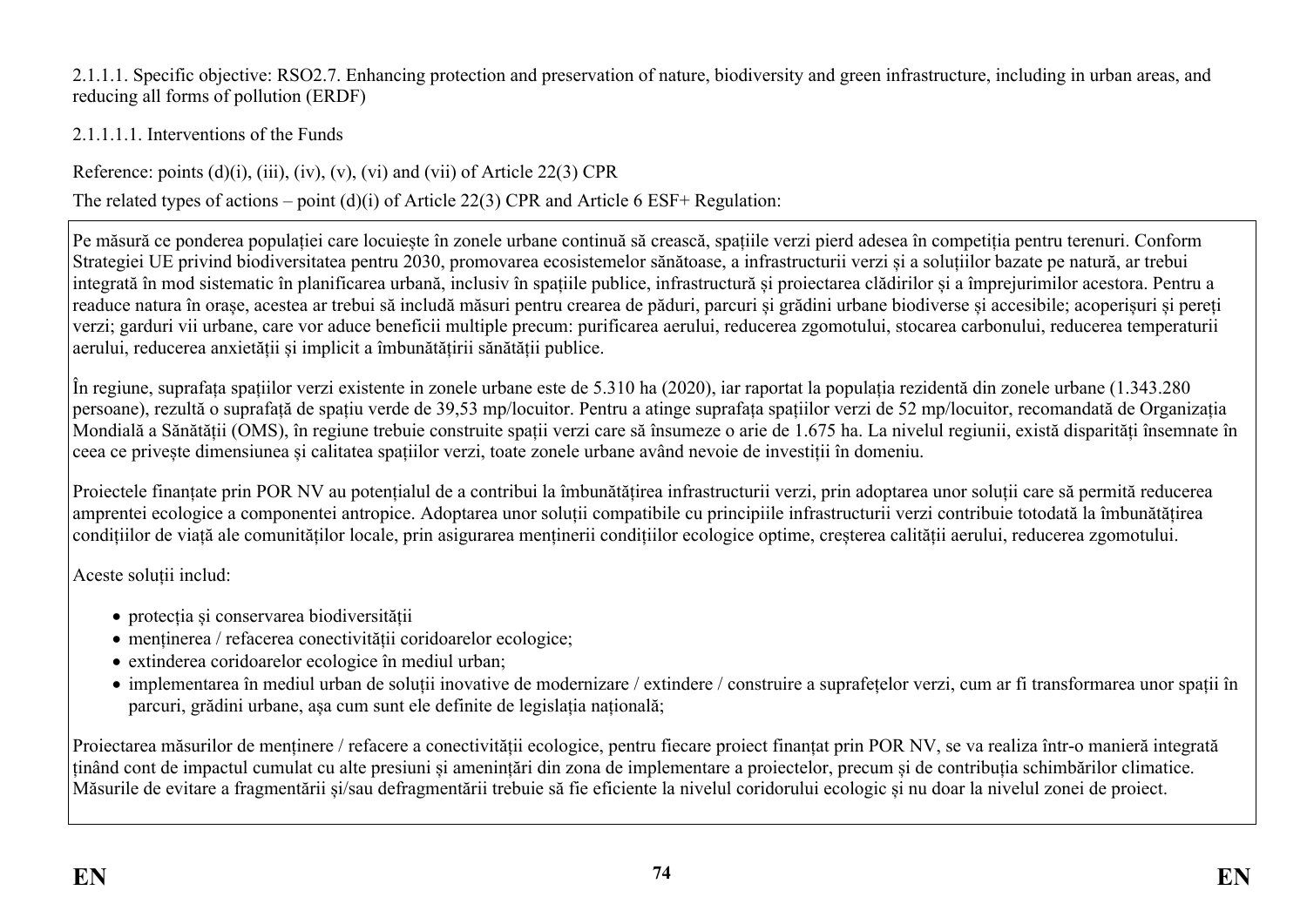Acțiunea finanțată în cadrul acestui obiectiv specific continuă eforturile investiționale desfășurate în perioada anterioară de programare prin POR 2014-2020.

## **a) Dezvoltarea unor orașe verzi și îmbunătățirea infrastructurii verzi din zonele urbane**, prin:

·modernizarea/ extinderea / construirea și dotarea spațiilor verzi:

- igienizarea terenului, care nu presupune defrișarea vegetației existente; modelarea terenului; plantarea cu plante autohtone perene, menținerea arborilor importanți din punct de vedere ecologic, dar și plantare arbori și arbuști autohtoni)**,** parcuri / păduri urbane / păduri-parc (amenajarea spațiilor verzi)
- realizarea de coridoare ecologice urbane, inclusiv demolarea clădirilor aflate într-o stare avansată de degradare (care nu aparțin patrimoniului cultural), situate pe terenurile supuse intervențiilor
- lucrări verzi, acoperișuri verzi, pereți verzi, terase/balcoane cu grădini și spații verzi, etc. pe amplasamentul investițiilor propuse
- amenajarea spațiilor verzi aferente cursurilor de apă: intervenții asupra malurilor apelor (lacuri, cursuri de apă) și a zonelor din proximitatea acestora
- alte intervenții complementare (necesare pentru asigurarea funcționalității investiției, inclusiv utilitățile pe amplasamentul spațiilor verzi) în cuantum de max.15% din valoarea proiectului, cu alei, foișoare, pergole, grilaje, grupuri sanitare, spații pentru întreținere/vestiare, scene, piste pentru bicicliști, trotuare, mobilier urban confecționat din materiale prietenoase cu mediul (bănci, coșuri de gunoi, toalete ecologice, suporturi biciclete, împrejmuire), crearea de facilități pentru recreere pe terenurile amenajate (hotspot-uri Wi-Fi, zone special amenajate pentru sport, locuri de joacă pentru copii); realizarea unor sisteme inteligente de supraveghere video în spațiile amenajate prin proiect; înlocuirea și/sau racordarea la utilități publice a terenului obiect al investiției; realizarea de sisteme de irigații/sisteme de iluminat inteligent pentru spațiile amenajate; etc. Aceste intervenții contribuie la creșterea calității vieții cetățenilor.

Se recomandă intervenții care să conducă la creșterea suprafeței verzi per locuitor și intervenții asupra unor spații naturale bogate în biodiversitate, zone verzi care aduc beneficii importante serviciilor ecosistemice, cu un grad ridicat de naturalitate, dar și zone de acces, alei, iluminat specific, platforme de popas, coridoare ecologice, care contrinuie la ;

Intervențiile vor avea în vedere interdependența acțiunilor și dezvoltarea ecosistemului urban în ansamblu, rezultatele și beneficiile pe termen lung, nevoile și provocările zonelor în ansamblul lor, încurajarea spiritului civic, dar și a colaborării între mediul public și cel privat.

Acțiunea contribuie la dezvoltarea urbană integrată și va beneficia de sume prealocate pentru municipiile reședință de județ (prin apeluri necompetitive). Aceste unități administrativ-teritoriale au obligația să încheie contracte de achiziție publică în condițiile legii pentru cel puțin 70% din valoarea totală a sprijinului public nerambursabil pre-alocat în termen de 30 de luni de la data încheierii contractelor de finanțare conform procedurilor legale. În plus, se impune beneficiarului ca pentru fiecare contract de finanțare semnat, să transmită în sistemul electronic de achiziții publice, în termen de 12 luni de la semnarea contractului de finanțare, documentația de atribuire pentru contracte de achiziție publică aferente proiectului totalizând o valoare estimată de minimum 70% din valoarea sprijinului public nerambursabil.

Intervențiile sunt în linie cu PDR 2021-2027, OS 3. Cadru de viață sustenabil, autentic și atractiv și OS 4. Mediu natural valorificat responsabil.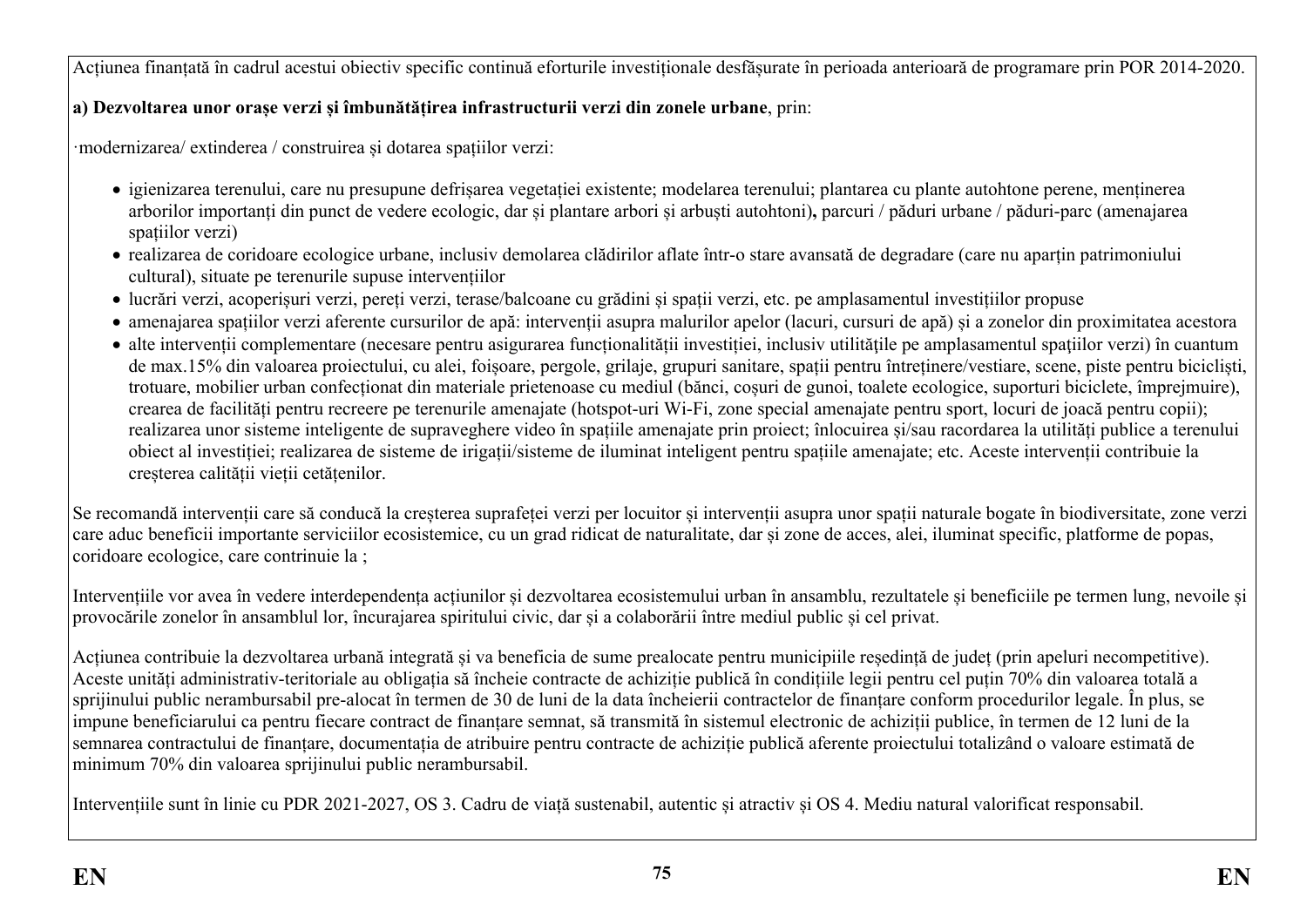Complementaritatea cu PNRR se asigură prin faptul ca acesta vizează în mare parte alte tipuri de activități: împădurire și reîmpădurire, inclusiv păduri urbane, respectiv elaborarea și implementarea planurilor de management pentru siturile Natura 2000 și ariile naturale protejate. În ceea ce privește pădurile urbane, vizate și prin POR NV, se vor lua măsuri de evitare a dublei finanțări, benefciarii având obligația depunerii unei declarații pe proprie răspundere privind nefinanțarea proiectului și în cadrul altor programe.

Intervențiile sunt complementare cu PNDR 2014-2022 și PNS 2023-2027, care nu sprijină implementarea proiectelor care vizează infrastructura verde.

Intervențiile privind îmbunătățirea protecției naturii și a biodiversității, a infrastructurii verzi în special în mediul urban și reducerea poluării sunt complementare celor din PODD Acțiunea 3.1 "Conservarea biodiversității pentru a îndeplini cerințele directivelor de mediu". POR NV susține adoptarea unor soluții care să permită reducerea amprentei ecologice a componentei antropice, inclusiv reducerea impactului asupra ariilor protejate și menținerea / refacerea conectivității coridoarelor ecologice; extinderea coridoarelor ecologice în mediul urban, îmbunătățirea condițiilor de habitat pentru speciile de faună sălbatică din mediul urban, regenerarea fizică a spațiului urban, conectarea la rețele inteligente, monitorizarea calității mediului urban etc. PODD finanțează investiții în rețeaua Natura 2000, îmbunătățirea calității aerului și decontaminarea și ecologizarea siturilor contaminate și potențial contaminate, inclusiv refacerea ecosistemelor naturale și asigurarea calității factorilor de mediu, în vederea protejării sănătății umane.

Activitățile acestui obiectiv specific sunt în acord cu Strategia de Dezvotare Durabilă a României 2030 și contribuie la realizarea mai multor obiective de dezvoltare durabilă propuse de Agenda 2030 pentru dezvoltare durabilă, dar în special la realizarea ODD 11 "Dezvoltarea unor orașe și așezări umane favorabile incluziunii, sigure, reziliente și durabile".

Tipul de acțiune a fost evaluat ca fiind compatibil cu principiul DNSH deoarece, prin natura ei, nu are un potențial impact negativ asupra mediului.

The main target groups - point (d)(iii) of Article 22(3) CPR:

Sunt avute în vedere următoarele categorii de grupuri țintă:

Populația din localitățile deservite de infrastructura îmbunătățită

Actions safeguarding equality, inclusion and non-discrimination – point (d)(iv) of Article 22(3) CPR and Article 6 ESF+ Regulation

Programul urmărește aplicarea principiilor orizontale privind **egalitatea de șanse, incluziunea și nediscriminarea** prin **respectarea prevederilor naționale** în vigoare, condiție de eligibilitate pentru accesarea fondurilor.

Câteva din măsurile posibile de sprijinire a implementării principiilor de egalitate, incluziune și nediscriminare: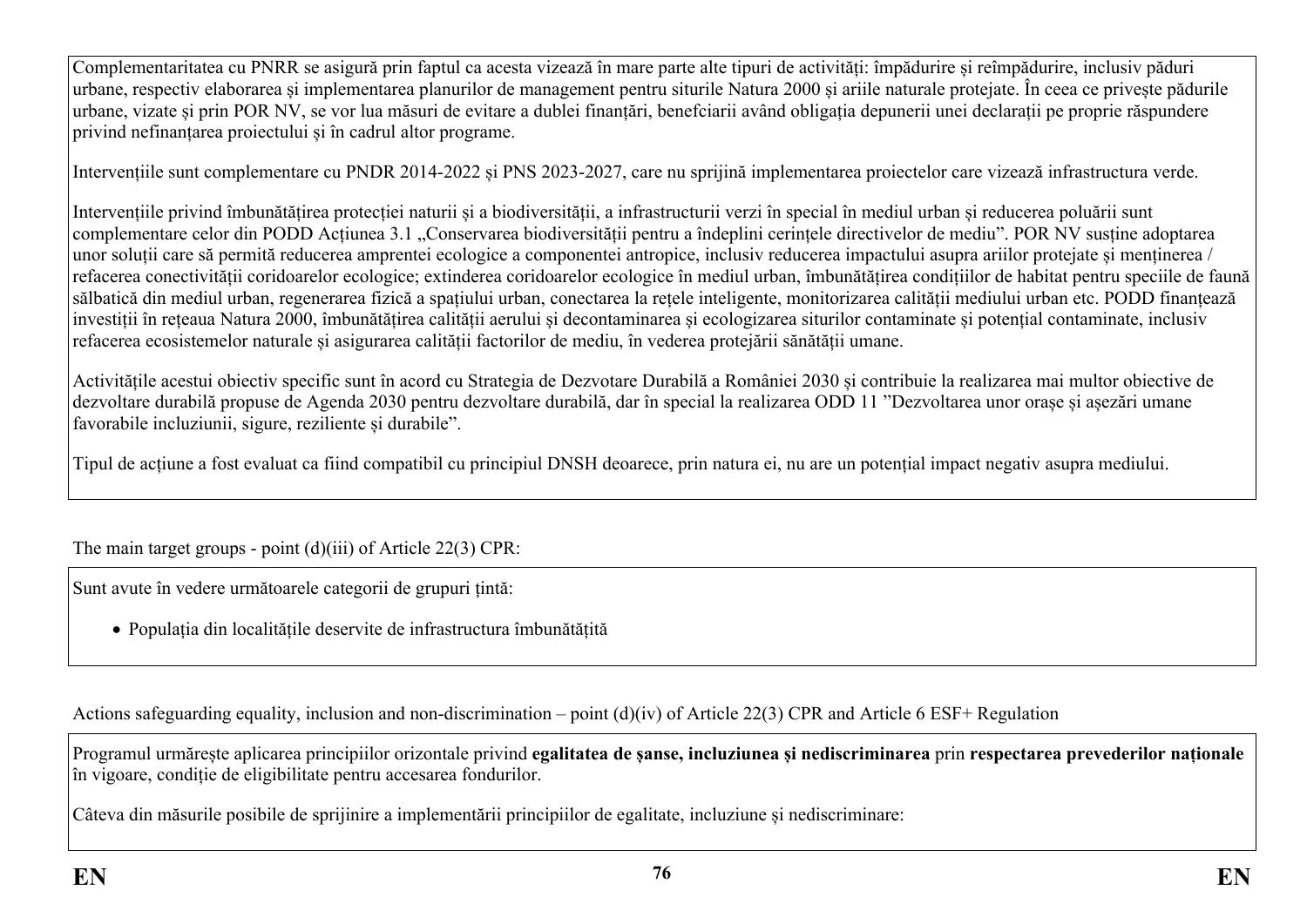- Încurajarea accesului egal și nedisciminatoriu la procesul de recrutare și la toate nivelurile profesionale în cadrul echipei de management și de implementare a proiectului;
- Asigurarea de condiții echitabile de muncă prin achiziționarea de echipament accesibil pentru toate tipurile de angajați și prin adaptarea condițiilor de lucru la toate tipurile de nevoi;
- Proiectarea de infrastructuri incluzive, adaptate tuturor tipurilor de nevoi ale utilizatorilor;
- Colectarea de date cu privire la distribuția pe sexe și la implicarea persoanelor cu dizabilități și a persoanelor care fac parte din grupuri dezavantajate în echipa de implementare și în grupul beneficiarilor finali.

Programul va asigura îndeplinirea acestor obiective la nivelul intervențiilor finanțate, prin includerea de **condiții** în ghidurile solicitanților cu privire la egalitatea de șanse între femei și bărbați, interzicerea oricăror acțiuni care au potențialul de a discrimina pe bază de sex, rasă, origine etnică, dizabilitate, vârstă sau orientare sexuală; interzicerea oricăror acțiuni care contribuie, sub orice formă, la segregare sau excluziune; facilitarea accesului persoanelor cu mobilitate redusă. Ghidurile solicitanților dedicate acestui obiectiv specific vor face trimitere înspre legislația națională și europeană unde pot fi identificate detalii despre măsurile specifice principiilor orizontale.

Indication of the specific territories targeted, including the planned use of territorial tools – point  $(d)(v)$  of Article 22(3) CPR

Intervențiile finanțate prin intermediul acestui obiectiv specific vor fi adresate atât zonelor metropolitane și / sau zonelor urbane funcționale (ZUF) pentru municipiile reședință de județ, cât și municipiilor și orașelor.

Accesarea tuturor fondurilor din cadrul acestui OS va fi realizată pe baza Strategiilor Integrate de Dezvoltare Urbană (SIDU) și a unor justificări în ceea ce privește oportunitatea, carcaterul integrat și rolul investițiilor propuse. AM va condiționa finanțarea tuturor proiectelor din cadrul acestui OS de demonstrarea de către beneficiar a caracterului **integrat** al acestora și va urmări îndeplinirea condițiilor în baza cărora beneficiarul a primit finanțarea, utilizând procedurile interne de lucru.

AM se asigură printr-o metodologie proprie că SIDU vor fi aliniate cerințelor din art. 29 al RDC înainte sau la depunerea primului proiect de către un UAT pe obiectivul specific vizat de alocările pentru dezvoltare urbană durabilă.

Alocarea financiară tratează distinct (1) municipiile reședință de județ de (2) municipii și orașe.

Fiecărui municipiu reședință de județ îi este atribuită o alocare predefinită care se calculează după următorul algoritm:

- 35% din fondurile totale se repartizează în mod egal pentru toate municipiile reședință de județ;
- 65% din fondurile totale se repartizează în funcție de numărul total al populației de la nivelul municipiilor reședință de județ.

Restul alocării aferente acetui OS se adresează orașelor și municipiilor (altele decât municipiile reședință de județ) pe baza unor apeluri de selecție utilizând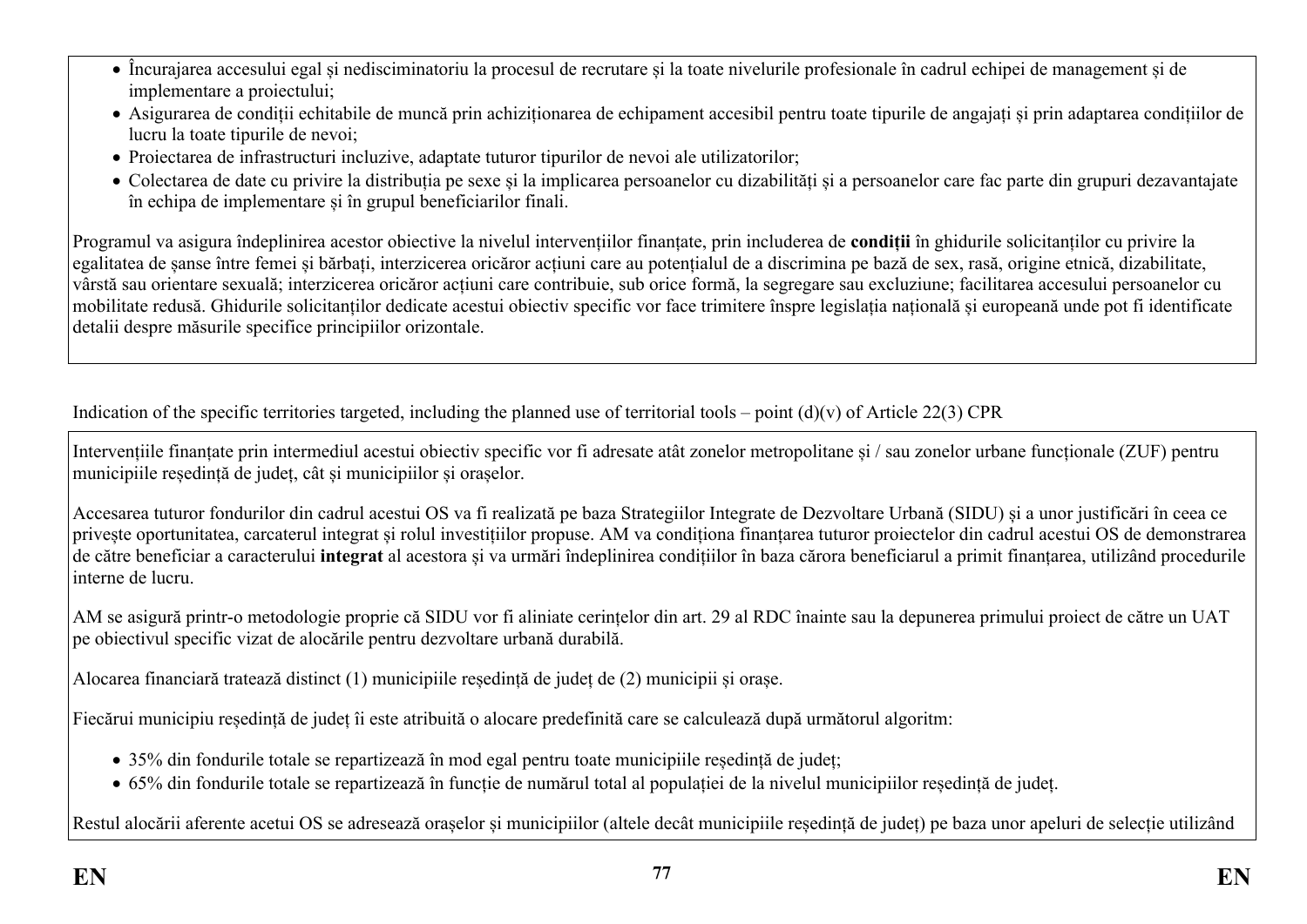sistemul *primul venit, primul servit*, cu prag minim de calitate.

În cadrul SIDU, intervențiile vor ține cont de inițiativa New European Bauhaus de a pune în practică Pactul Verde European și de a crea locuri de locuit accesibile, durabile și de calitate prin colaborarea și interoperabilitatea artei și științei culturale. Programul va sprijini investițiile care îmbină cu succes principiile durabilității, esteticii și incluziunii din Noul Bauhaus european, în vederea găsirii de soluții accesibile, incluzive, durabile și atractive la provocările climatice.

The interregional, cross-border and transnational actions – point (d)(vi) of Article 22(3) CPR

Intervențiile POR NV sunt complementare cu cele realizate prin Programul Operațional de Cooperare Transfrontalieră RO-HU 2021-2027 și Programul Operațional de Cooperare Transfrontalieră RO-UA 2021-2027.

Acțiunea propusă sprijină îndeplinirea obiectivelor Strategiei UE pentru Regiunea Dunării (SUERD), Aria Prioritară 6: "Biodiversitate și peisaje, calitatea aerului și a solului", în special acțiunea 5: "Ancorarea conceptului de infrastructură verde a UE în regiunea Dunării". Se are în vedere Promovarea înființării și întreținerii infrastructurii verzi. Se are în vedere promovarea unor investiții în conformitate cu ariile prioritare SUERD în scopul maximizării impactului acesteia la nivel regional. Sunt sprijinite schimburi de bune practici, campanii de comunicare pentru promovarea cooperării între actorii regionali, fiind create premisele unei colaborări complementare la nivel transnațional, în concordanță cu nevoile zonei dunărene și ale politicii europene de coeziune.

The planned use of financial instruments – point  $(d)(vi)$  of Article 22(3) CPR

Sprijinul sub formă de instrumente financiare nu este luat în considerare în cadrul prezentului obiectiv specific pentru că intervenția se adresează autorităților publice din regiune care vor dezvolta proiecte negeneratoare de venituri, beneficiarii finali fiind cetățenii care vor beneficia de infrastructura sprijinită, în mod gratuit.

### 2.1.1.1.2. Indicators

Reference: point (d)(ii) of Article 22(3) CPR and Article 8 ERDF and CF Regulation

Table 2: Output indicators

| Priority | Specific<br>$\cdot$ $\cdot$<br>objective | Fund | Category of<br>region | $\overline{ }$<br>⊥ | . .<br>Indicator | Measurement unit | $\cdot$<br>Mil<br>lestone<br>2024 | l arge<br><u>.</u><br>(2029) |
|----------|------------------------------------------|------|-----------------------|---------------------|------------------|------------------|-----------------------------------|------------------------------|
|----------|------------------------------------------|------|-----------------------|---------------------|------------------|------------------|-----------------------------------|------------------------------|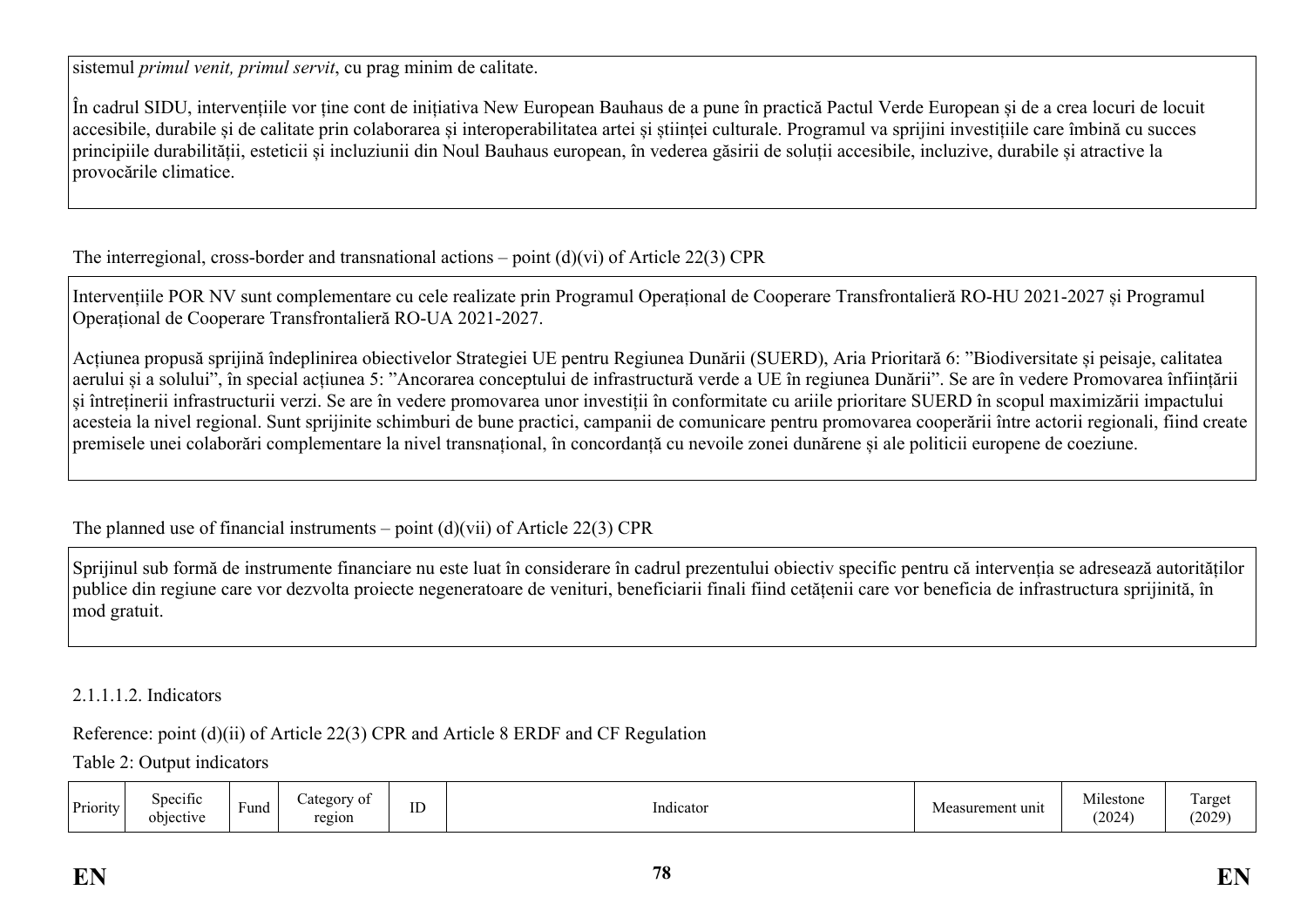| P <sub>3</sub> | <b>RSO2.7</b> |  | <b>ERDF</b> Less developed RCO36 Green infrastructure supported for other purposes than adaptation to<br>climate change             | hectares                       | 0.00 <sub>l</sub> | 45.00      |
|----------------|---------------|--|-------------------------------------------------------------------------------------------------------------------------------------|--------------------------------|-------------------|------------|
| P3             | <b>RSO2.7</b> |  | $ERDF$ Less developed RCO74 Population covered by projects in the framework of strategies for<br>integrated territorial development | persons                        | 0.001             | 671,640.00 |
| P <sub>3</sub> | <b>RSO2.7</b> |  | <b>ERDF</b> Less developed   RCO75   Strategies for integrated territorial development supported                                    | contributions to<br>strategies | 0.00              | 9.00       |

Reference: point (d)(ii) of Article 22(3) CPR

Table 3: Result indicators

| Priority       | Specific<br>objective | Fund        | ategory of<br>region | ID | Indicator                                                                   | Measurement<br>unit | Baseline or<br>reference value | Reference<br>Year | Target<br>(2029)    | Source of<br>data | Comments |
|----------------|-----------------------|-------------|----------------------|----|-----------------------------------------------------------------------------|---------------------|--------------------------------|-------------------|---------------------|-------------------|----------|
| P <sub>3</sub> | <b>RSO2.7</b>         | <b>ERDF</b> | Less<br>developed    |    | RCR95   Population having access to new or<br>improved green infrastructure | persons             | $0.00$                         | 2021-2029         | $100,057.00$ MySMIS | Projecte          |          |

# 2.1.1.1.3. Indicative breakdown of the programmed resources (EU) by type of intervention

Reference: point (d)(viii) of Article 22(3) CPR

Table 4: Dimension 1 - intervention field

| <b>Priority</b> | Specific objective | Fund  | Category of region         | Code                                                                                                   | Amount (EUR)  |
|-----------------|--------------------|-------|----------------------------|--------------------------------------------------------------------------------------------------------|---------------|
| P3              | RSO <sub>2.7</sub> |       | <b>ERDF</b> Less developed | 079. Nature and biodiversity protection, natural heritage and resources, green and blue infrastructure | 60,000,000.00 |
| P3              | RSO <sub>2.7</sub> | Total |                            |                                                                                                        | 60,000,000.00 |

### Table 5: Dimension 2 - form of financing

| Priority | Specific objective | Fund        | Category of region |               | Amount (EUR)  |  |
|----------|--------------------|-------------|--------------------|---------------|---------------|--|
| P3       | <b>RSO2.7</b>      | <b>ERDF</b> | Less developed     | $ 01$ . Grant | 60,000,000.00 |  |
| P3       | RSO <sub>2.7</sub> | Total       |                    |               | 60,000,000.00 |  |

Table 6: Dimension 3 – territorial delivery mechanism and territorial focus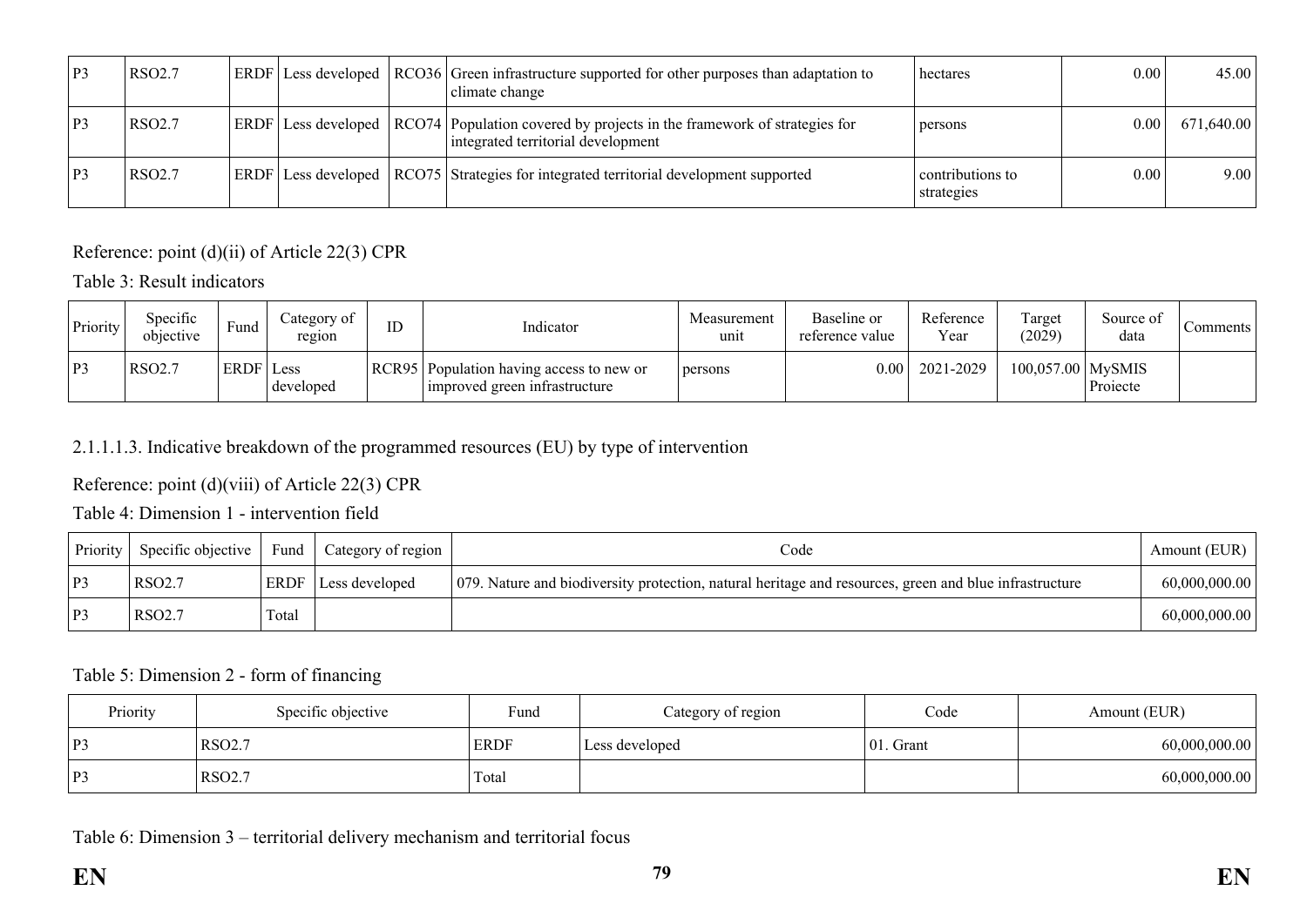| Priority       | Specific objective | Fund        | Category of region | Code                                                           | Amount (EUR)     |
|----------------|--------------------|-------------|--------------------|----------------------------------------------------------------|------------------|
| P3             | <b>RSO2.7</b>      | <b>ERDF</b> | Less developed     | 18. Other type of territorial tool - Cities, towns and suburbs | 21,658,301.00    |
| P <sub>3</sub> | <b>RSO2.7</b>      | <b>ERDF</b> | Less developed     | 19. Other type of territorial tool - Functional urban areas    | 38, 341, 699. 00 |
| $\mathbf{P}$   | RSO <sub>2.7</sub> | Total       |                    |                                                                | 60,000,000.00    |

Table 7: Dimension 6 – ESF+ secondary themes

| $\mathbf{r}$<br>Priority<br>∵und<br>objective<br>Speciti | 2210N<br>ateg<br>ΩŤ | ∠ode<br>. | EUR<br>Amount |
|----------------------------------------------------------|---------------------|-----------|---------------|
|----------------------------------------------------------|---------------------|-----------|---------------|

Table 8: Dimension 7 – ESF+\*, ERDF, Cohesion Fund and JTF gender equality dimension

| Priority | Specific objective | Fund        | Category of region | Code                | Amount (EUR)  |
|----------|--------------------|-------------|--------------------|---------------------|---------------|
| P3       | <b>RSO2.7</b>      | <b>ERDF</b> | Less developed     | 103. Gender neutral | 60,000,000.00 |
| P3       | RSO <sub>2.7</sub> | Total       |                    |                     | 60,000,000.00 |

\* In principle, 40 % for the ESF+ contributes to gender tracking. 100 % is applicable when Member State chooses to use Article 6 ESF+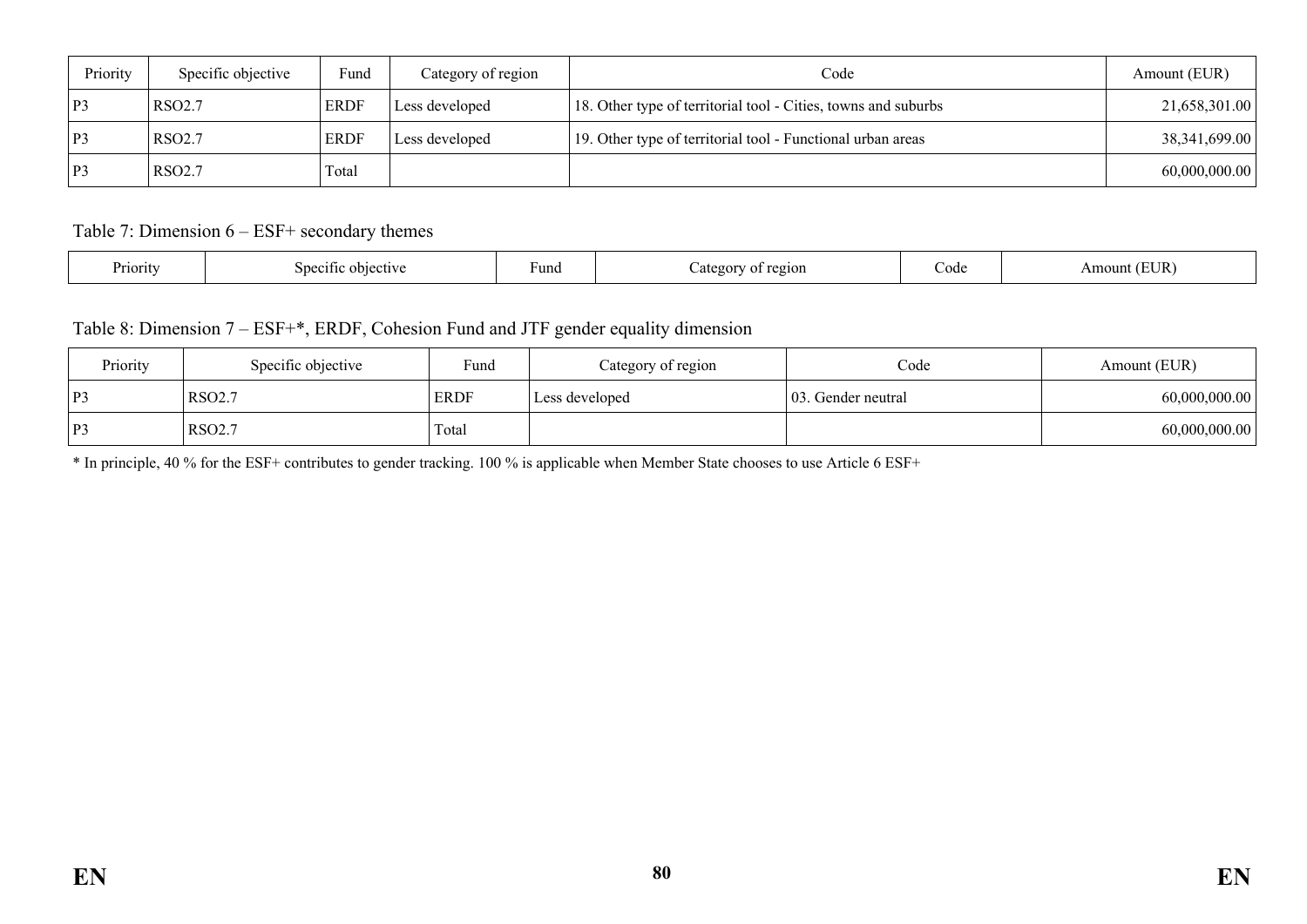2.1.1. Priority: P4. O regiune cu mobilitate urbană multimodală durabilă (Urban mobility specific objective set out in point (viii) of Article 3(1)(b) of the ERDF and Cohesion Fund Regulation)

2.1.1.1. Specific objective: RSO2.8. Promoting sustainable multimodal urban mobility, as part of transition to a net zero carbon economy (ERDF)

2.1.1.1.1. Interventions of the Funds

Reference: points  $(d)(i)$ ,  $(iii)$ ,  $(iv)$ ,  $(v)$ ,  $(vi)$  and  $(vii)$  of Article 22(3) CPR

The related types of actions – point (d)(i) of Article 22(3) CPR and Article 6 ESF+ Regulation:

În regiune persistă numeroase provocări în ceea ce privește calitatea mediului urban și mobilitatea urbană. Calitatea transportului public rămâne problematică, în ciuda faptului că în regiune există un sistem de transport public urban bine dezvoltat, din perspectiva liniilor de transport public și al pasagerilor transportați. Atractivitatea transportului public local este afectată de vechimea mijloacelor de transport, dar și de frecvența redusă de circulație a acestora sau de timpul lung alocat parcurgerii unui traseu (mai ales în comparație cu autovehiculul individual). Doar Cluj-Napoca beneficiază de o varietate mai mare de servicii de mobilitate (taxi, ride-sharing, car sharing, bike sharing, transport public local etc.) însă acestea nu sunt integrate din punct de vedere fizic (noduri intermodale), tarifar sau digital.

Expansiunea urbană necontrolată este una din principalele provocări în orașele mari, infrastructura de transport nefiind adaptată pentru a susține numărul ridicat de deplasări din zonele peri-urbane către centru. Trama stradală în dezvoltările rezidențiale din periurban este neierarhizată și nemodernizată iar legăturile cu polii de creștere sau orașele mari sunt puține și deja suprasolicitate.

Lipsa facilităților care să permită o deplasare sigură a bicicliștilor în mediul urban este principalul motiv pentru care ponderea acestui mod de deplasare este încă redus. În orașele mai mici și în zonele inter-urbane, principala constrângere în calea dezvoltării de piste pentru biciclete este legată de străzile cu un profil prea îngust și de dificultatea de a interveni pe drumurile naționale. În acest sens, pentru a crește ponderea modalităților active de transport este nevoie de extinderea infrastructurii pentru biciclete (inclusiv dotări aferente: parcări, sisteme închiriat biciclete, stații "self care", etc.). În ceea ce priveste deplasările pietonale, trebuie susținut în continuarea procesul de pietonizare, mai ales a zonelor centrale dar se resimte nevoia de a interveni și în zonele rezidențiale.

Numărul orașelor care beneficiază de sisteme de management al traficului este încă foarte redus, ceea ce evidențiază dificultatea de a înțelege și gestiona deplasarea în mediul urban. Niciun oraș din regiune nu deține un sistem de management dedicat transportului public, doar Oradea și Cluj-Napoca monitorizează în prezent o parte din flotă.

Infrastructura de transport (trotuare, intersecții, stații și mijloace de transport public) nu este accesibilizată. Foarte puține proiecte implementate în ultimii ani respectă măcar parțial Normativul pentru accesibilizarea spațiului urban NP-051. Astfel, trebuie susținute măsuri de accesibilizare a spațiului urban, calmare a traficului (limitatoare de viteză, intersecții denivelate, bolarzi, etc.) alături de sancțiuni frecvente, mai ales pentru parcarea ilegală. Calitatea infrastructurii rutiere rămâne o provocare, mai ales în orașele mici, care nu au capacitatea financiară de a realiza investiții.

În conformitate cu prevederile "Strategiei Regionale de Mobilitate Urbană Durabilă și Orașe Inteligente a Regiunii de Dezvoltare Nord-Vest 2021-2027",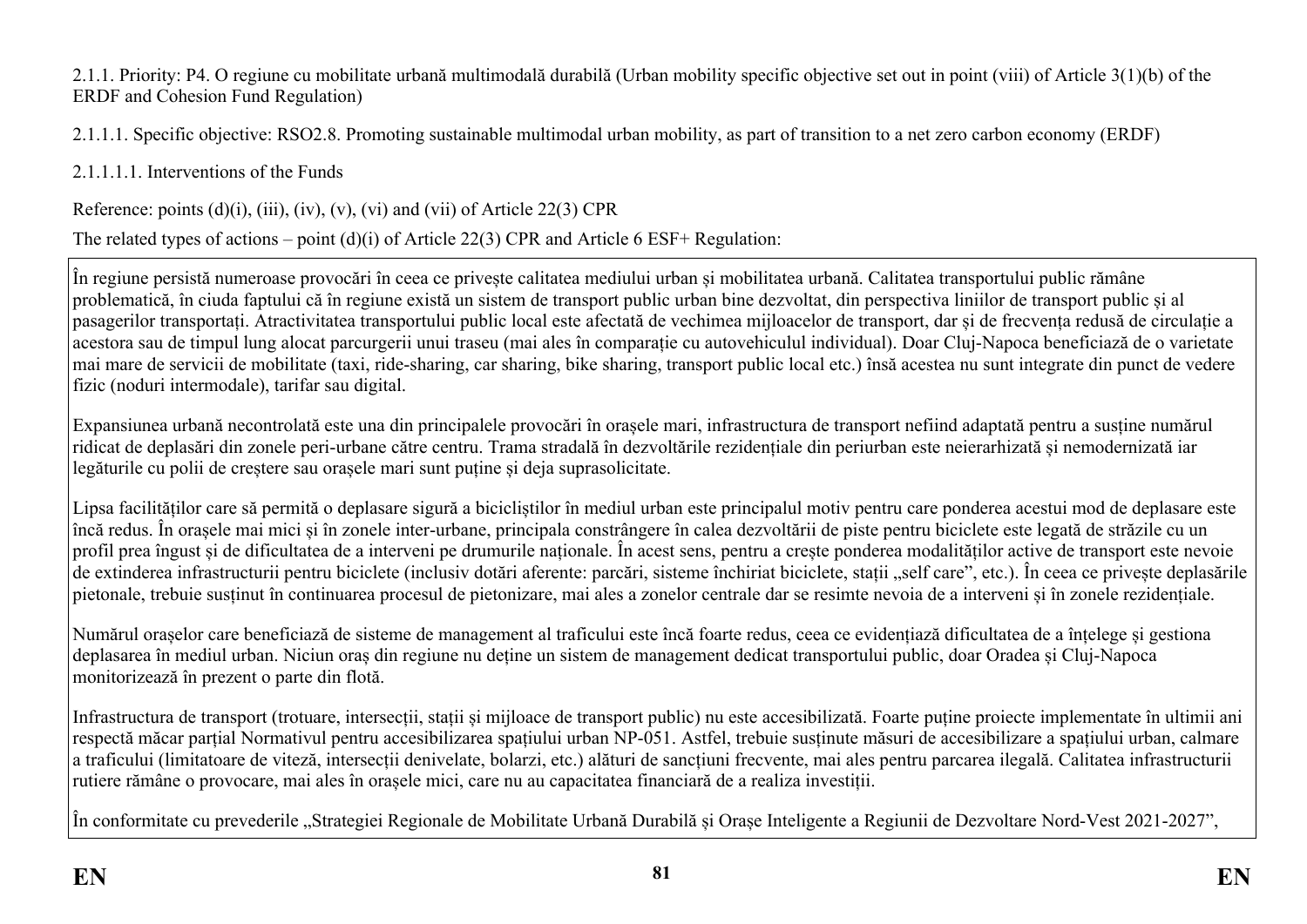operațiunile sprijinite în cadrul acestui obiectiv specific urmăresc îmbunătățirea mobilității urbane și protecția mediului, prin acțiuni integrate, adaptate nevoilor diferite din zonele urbane. Astfel, se are în vedere, pe de o parte, dezvoltarea unui transport public mai eficient și mai rapid, mai ales prin intervenții care propun soluții de tipul ..zero emisii". Pe de altă parte, se urmărește încurajarea traficului nemotorizat (pietonal și ciclist) și reducerea transportului auto individual

Acțiunea propusă continuă eforturile investiționale efectuate în perioadele anterioare de programare.

**a) Utilizarea crescută a transportului public și a altor forme de mobilitate urbană ecologice**, în urma intervențiilor care includ:

● Dezvoltarea infrastructurii pentru deplasări nemotorizate: dezvoltarea, extinderea infrastructurii pentru mersul cu bicicleta; amenajarea de zone pietonale, zone semi-pietonale;introducerea de sisteme de bike-sharing; sisteme de monitorizare etc.;

● Dezvoltarea și optimizarea sistemelor de transport public, inclusiv prin achiziționarea de mijloace de transport cu zero emisii și dezvoltarea infrastructurii necesare acestora (inclusiv depouri, stații de autobuz, stații intermodale pentru transportul public), soluții de tip park & ride;

● Dezvoltarea coridoarelor de mobilitate urbană durabilă, prin intervenții precum (fără a se limita la):

- dezvoltarea unor trasee dedicate cu prioritate transportului public de călători, inclusiv a benzilor prioritare pentru transportul în comun saua liniilor de tramvai (acolo unde este cazul),
- reconfigurarea fluxurilor de circulație prin stabilirea de sensuri unice,
- reconfigurarea spațiilor prin includerea infrastructurii pentru deplasări nemotorizate piste de bicicliști, zone pietonale care să facă legătura între stațiile de transport în comun sau să asigure accesul pietonilor la coridorul de mobilitate,
- accesibilizarea infrastructurii de transport pentru toate categoriile de persoane.

Toate acestea în conformitate cu soluțiile identificate și validate în cadrul Planurilor de Mobilitate Urbană Durabilă (PMUD) aprobate la nivelul fiecărei autorități publice locale / zone metropolitane / zone urbane funcționale.

Coridorul de mobilitate urbană durabilă reprezintă un element sau un ansamblu de elemente (nou construite sau în curs de reconfigurare) din rețeaua stradală, care vizează circulația cu impact major în cadrul localităților. Acesta poate fi alcătuit din următoarele componente:

- transport public cu bandă prioritară,
- piste pentru biciclete sau trasee pietonale (inclusiv vegetație de aliniament și mobilier urban / terase, iluminat public)
- infrastructură rutieră utilizată prioritar de transportul public urban curat de călători,
- infrastructură rutieră (benzi separate) utilizată exclusiv pentru mijloacele de transport public de călători;
- infrastructură rutieră pe străzile urbane deservite de transportul public de călători, pentru prioritizarea transportului public de călători, cu bicicleta și pietonal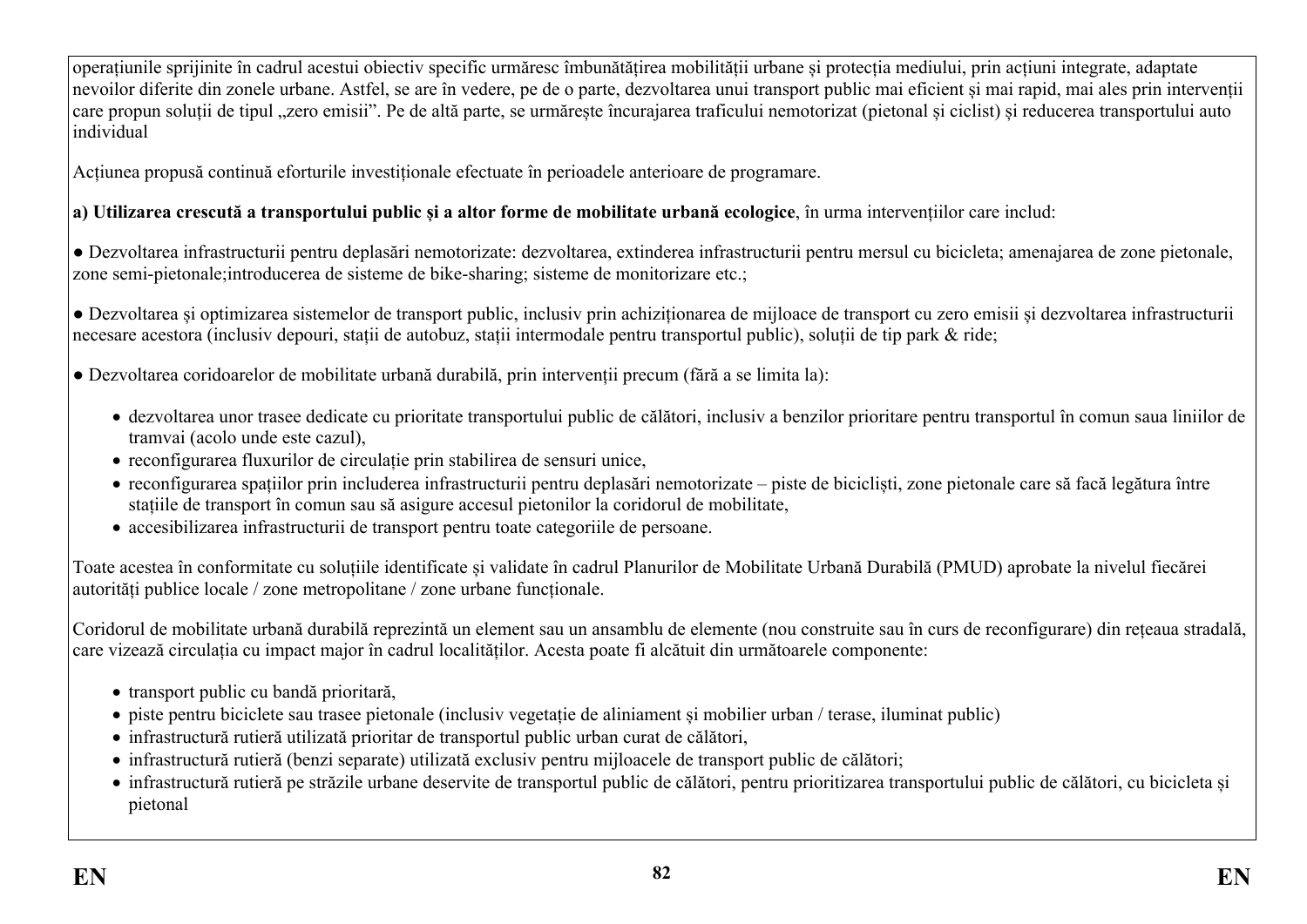● Dezvoltarea de infrastructuri pentru combustibili alternativi[1];

• Dezvoltarea sistemelor de management a mobilității urbane, cum ar fi sisteme de management al traficului, aplicații "mobility as a service", etc.

Acțiunea propusă contribuie la dezvoltarea urbană integrată și vor beneficia de sume pre-alocate toate municipiile reședință de județ (pe apeluri necompetitive). Aceste unități administrativ-teritoriale au obligația să încheie contracte de achiziție publică în condițiile legii pentru cel puțin 70% din valoarea totală a sprijinului public nerambursabil pre-alocat în termen de 30 de luni de la data încheierii contractelor de finanțare conform procedurilor legale. În plus, se impune beneficiarului ca pentru fiecare contract de finanțare semnat, să transmită în sistemul electronic de achiziții publice, în termen de 12 luni de la semnarea contractului de finanțare, documentația de atribuire pentru contracte de achiziție publică aferente proiectului totalizând o valoare estimată de minimum 70% din valoarea sprijinului public nerambursabil.

Complementaritatea cu PNRR, identificată pe componentele C4 "Transport sustenabil" și C10 "Fondul local", se va asigura prin stabilirea la nivel national a unui mecanism de evitare a dublei finanțări, benefIciarii având obligația depunerii unei declarații pe proprie răspundere privind nefinanțarea proiectului și în cadrul altor programe.

Intervențiile privind promovarea mobilității urbane sunt complementare Programului Operațional Transport (POT) 2021-2027, care finanțează investiții în dezvoltarea trenurilor metropolitane.

Activitățile acestui obiectiv specific sunt în acord cu Strategia de Dezvotare Durabilă a României 2030 și contribuie la realizarea mai multor obiective de dezvoltare durabilă propuse de Agenda 2030 pentru dezvoltare durabilă, dar în special la realizarea ODD 11 "Dezvoltarea unor orașe și așezări umane favorabile incluziunii, sigure, reziliente și durabile".

Tipul acțiunii a) a fost evaluat ca fiind compatibil cu principiul DNSH deoarece, prin natura ei, nu are un potențial impact negativ semnificativ asupra mediului.

[1] Selectarea proiectelor pentru infrastructura combustibililor alternativi va ține cont de recomandările ECA (European Court for Auditors) formulate în Raportul special 2021/05, în recomandările 4 ("Selectarea proiectelor") și 5 ("Acces durabil și echitabil la infrastructura cofinanțată") https://www.eca.europa.eu/Lists/ECADocuments/SR21\_05/SR\_Electrical\_charging\_infrastructure\_RO.pdf .

The main target groups - point (d)(iii) of Article 22(3) CPR:

Sunt avute în vedere următoarele categorii de grupuri țintă:

UAT-uri din zona urbană funcțională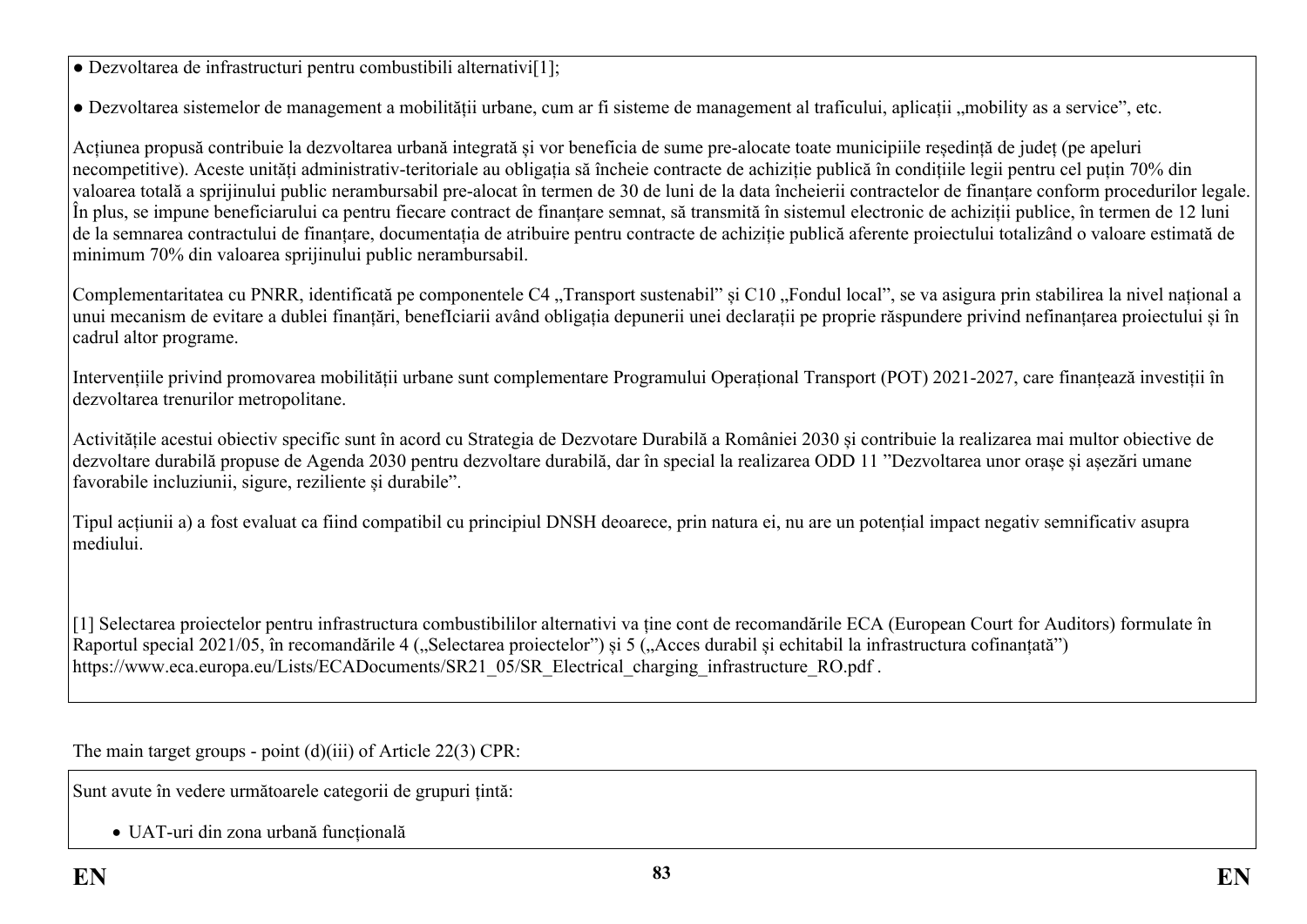- Autorități publice locale din mediul urban
- Populația din localitățile deservite de infrastructura îmbunătățită

Actions safeguarding equality, inclusion and non-discrimination – point (d)(iv) of Article 22(3) CPR and Article 6 ESF+ Regulation

Programul urmărește aplicarea principiilor orizontale privind **egalitatea de șanse, incluziunea și nediscriminarea** prin **respectarea prevederilor naționale** în vigoare, condiție de eligibilitate pentru accesarea fondurilor.

Câteva din măsurile posibile de sprijinire a implementării principiilor de egalitate, incluziune și nediscriminare:

- Încurajarea accesului egal și nedisciminatoriu la procesul de recrutare și la toate nivelurile profesionale în cadrul echipei de management și de implementare a proiectului;
- Asigurarea de condiții echitabile de muncă prin achiziționarea de echipament accesibil pentru toate tipurile de angajați și prin adaptarea condițiilor de lucru la toate tipurile de nevoi;
- Proiectarea de infrastructuri incluzive, adaptate tuturor tipurilor de nevoi ale utilizatorilor;
- Colectarea de date cu privire la distribuția pe sexe și la implicarea persoanelor cu dizabilități și a persoanelor care fac parte din grupuri dezavantajate în echipa de implementare și în grupul beneficiarilor finali.

Programul va asigura îndeplinirea acestor obiective la nivelul intervențiilor finanțate, prin includerea de **condiții** în ghidurile solicitanților cu privire la egalitatea de șanse între femei și bărbați, interzicerea oricăror acțiuni care au potențialul de a discrimina pe bază de sex, rasă, origine etnică, dizabilitate, vârstă sau orientare sexuală; interzicerea oricăror acțiuni care contribuie, sub orice formă, la segregare sau excluziune; facilitarea accesului persoanelor cu mobilitate redusă. Ghidurile solicitanților dedicate acestui obiectiv specific vor face trimitere înspre legislația națională și europeană unde pot fi identificate detalii despre măsurile specifice principiilor orizontale.

Indication of the specific territories targeted, including the planned use of territorial tools – point  $(d)(v)$  of Article 22(3) CPR

Intervențiile finanțate prin intermediul acestui obiectiv specific vor fi adresate atât zonelor metropolitane și / sau zonelor urbane funcționale (ZUF) pentru municipiile reședință de județ, cât și municipiilor și orașelor.

Accesarea tuturor fondurilor din cadrul acestui OS va fi realizată pe baza Strategiilor Integrate de Dezvoltare Urbană (SIDU) sau a Planurilor de Mobilitate Urbană Durabilă (PMUD) și a unor justificări în ceea ce privește oportunitatea, carcaterul integrat și rolul investițiilor propuse. AM va condiționa finanțarea tuturor proiectelor din cadrul acestui OS de demonstrarea de către beneficiar a caracterului **integrat** al acestora și va urmări îndeplinirea condițiilor în baza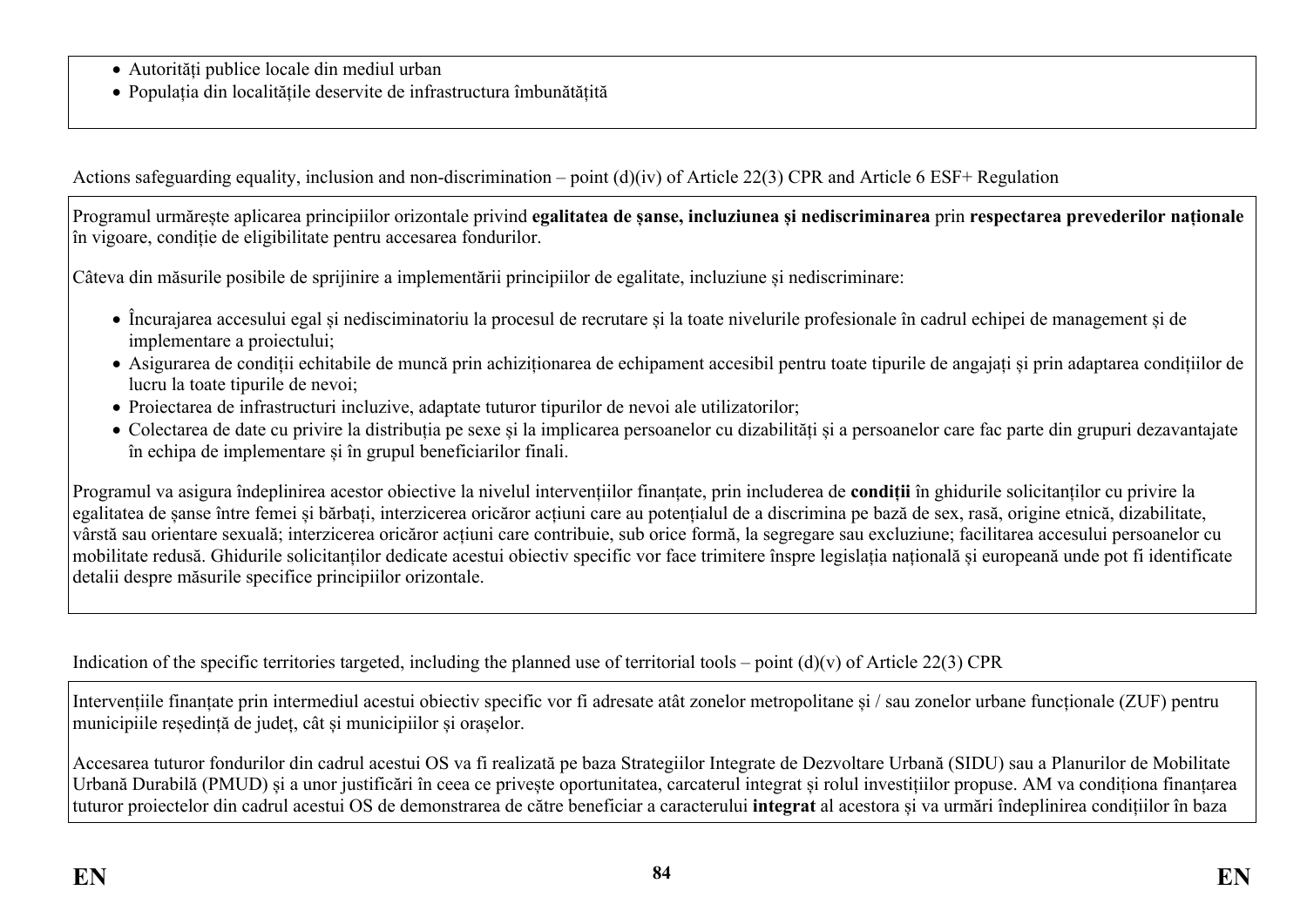cărora beneficiarul a primit finanțarea, utilizând procedurile interne de lucru.

AM se asigură printr-o metodologie proprie că SIDU vor fi aliniate cerințelor din art. 29 al RDC înainte sau la depunerea primului proiect de către un UAT pe obiectivul specific vizat de alocările pentru dezvoltare urbană durabilă.

Alocarea financiară tratează distinct (1) municipiile reședință de județ de (2) municipii și orașe.

Fiecărui municipiu reședință de județ îi este atribuită o alocare predefinită care se calculează după următorul algoritm:

- 35% din fondurile totale se repartizează în mod egal pentru toate municipiile reședință de județ;
- 65% din fondurile totale se repartizează în funcție de numărul total al populației de la nivelul municipiilor reședință de județ.

Restul alocării aferente acetui OS se adresează orașelor și municipiilor (altele decât municipiile reședință de județ) pe baza unor apeluri de selecție utilizând sistemul *primul venit, primul servit*, cu prag minim de calitate.

În cadrul SIDU, intervențiile vor ține cont de inițiativa New European Bauhaus de a pune în practică Pactul Verde European și de a crea locuri de locuit accesibile, durabile și de calitate prin colaborarea și interoperabilitatea artei și științei culturale. Programul va sprijini investițiile care îmbină cu succes principiile durabilității, esteticii și incluziunii din Noul Bauhaus european, în vederea găsirii de soluții accesibile, incluzive, durabile și atractive la provocările climatice.

The interregional, cross-border and transnational actions – point  $(d)(vi)$  of Article 22(3) CPR

Acțiunile propuse sprijină îndeplinirea obiectivelor Strategiei UE pentru Regiunea Dunării (SUERD), Aria Prioritară 1B Mobilitate Aeriană-Feroviară-Rutieră, Acțiunea 4: Asigurarea sistemelor de transport metropolitan și a mobilității durabile, Acțiunea 7: Dezvoltarea sistemelor inteligente de trafic prin utilizarea de tehnologii ecologice, în special în regiunile urbane, Acțiunea 8: Creșterea gradului de conștientizare pentru siguranța rutieră și încurajarea schimbului de bune practici. Se are în vedere promovarea unor investiții în conformitate cu ariile prioritare SUERD în scopul maximizării impactului acesteia la nivel regional. Sunt sprijinite schimburi de bune practici, campanii de comunicare pentru promovarea cooperării între actorii regionali, fiind create premisele unei colaborări complementare la nivel transnațional, în concordanță cu nevoile zonei dunărene și ale politicii europene de coeziune.

The planned use of financial instruments – point  $(d)(\n{\rm vii})$  of Article 22(3) CPR

Sprijinul sub formă de grant este luat în considerare în cadrul prezentului obiectiv specific întrucât activitățile propuse sunt fie negeneratoare de venituri, fie ar putea implica numai anumite taxe (de ex. bilete), acestea urmând a fi utilizate pentru a acoperi costurile de funcționare/întreținere sau în folosul pasagerilor, pentru a face transportul public mai atractiv. În cazul unor activități economice generatoare de profit, se va aplica legislația specifică privind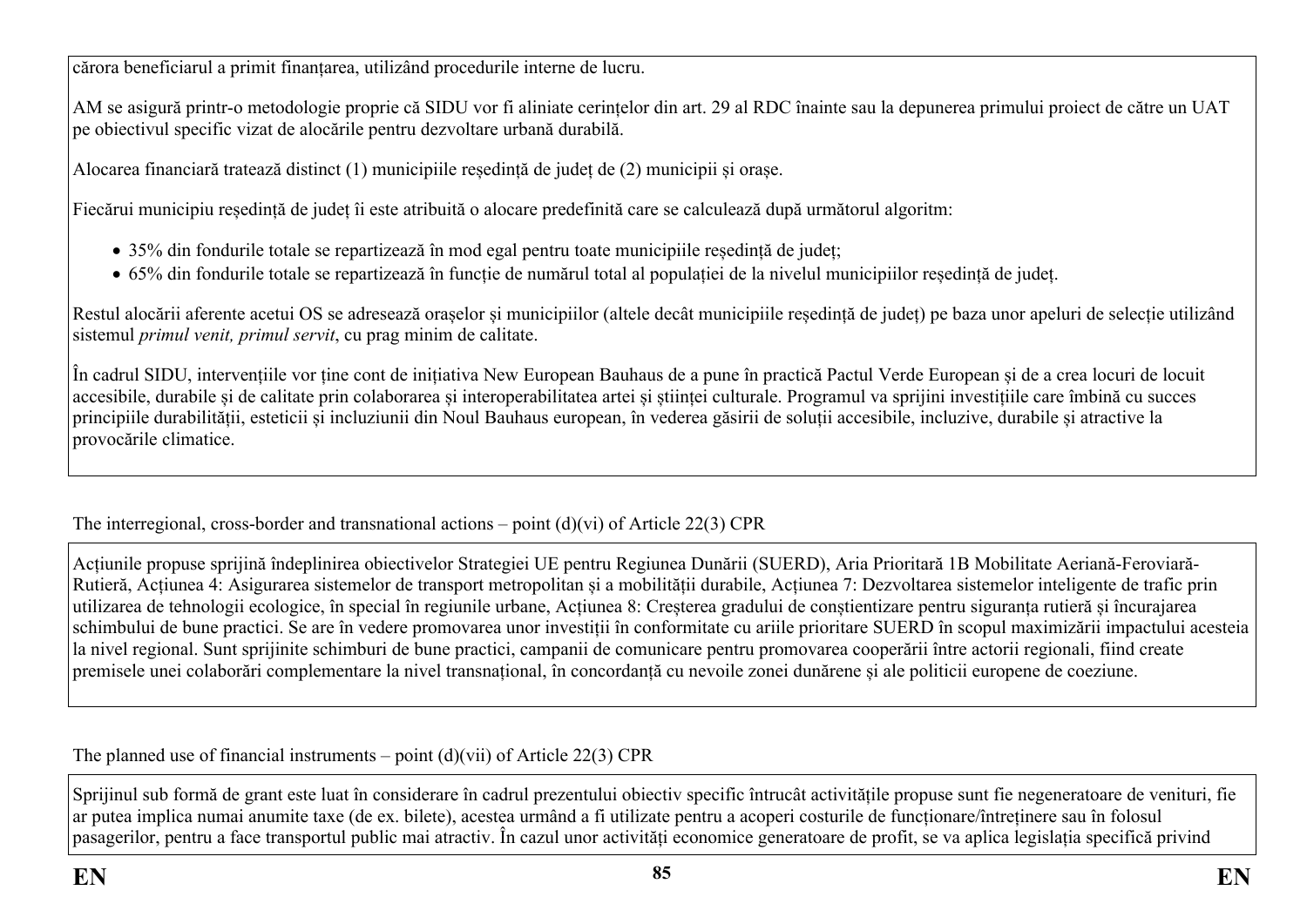# 2.1.1.1.2. Indicators

Reference: point (d)(ii) of Article 22(3) CPR and Article 8 ERDF and CF Regulation

Table 2: Output indicators

| Priority  | Specific<br>objective | Fund | Category of<br>region | ID   | Indicator                                                                                                                             | Measurement unit                | Milestone<br>(2024) | Target<br>(2029) |
|-----------|-----------------------|------|-----------------------|------|---------------------------------------------------------------------------------------------------------------------------------------|---------------------------------|---------------------|------------------|
| <b>P4</b> | <b>RSO2.8</b>         |      |                       |      | ERDF Less developed   RCO56   Length of reconstructed or modernised tram and metro lines                                              | km                              | 0.00                | 8.00             |
| <b>P4</b> | <b>RSO2.8</b>         |      |                       |      | ERDF Less developed   RCO57   Capacity of environmentally friendly rolling stock for collective public<br>transport                   | passengers                      | 1,539.00            | 5,130.00         |
| <b>P4</b> | <b>RSO2.8</b>         |      |                       |      | ERDF Less developed   RCO58   Dedicated cycling infrastructure supported                                                              | km                              | 13.59               | 90.57            |
| <b>P4</b> | <b>RSO2.8</b>         |      |                       |      | ERDF Less developed RCO59 Alternative fuels infrastructure (refuelling/recharging points)                                             | refuelling/recharging<br>points | 13.00               | 43.00            |
| <b>P4</b> | <b>RSO2.8</b>         |      |                       |      | ERDF Less developed RCO60 Cities and towns with new or modernised digitised urban transport<br>systems                                | cities and towns                | 0.00                | 13.00            |
| <b>P4</b> | <b>RSO2.8</b>         |      |                       |      | ERDF Less developed   RCO74   Population covered by projects in the framework of strategies for<br>integrated territorial development | persons                         | 0.00                | 1,080,286.00     |
| <b>P4</b> | <b>RSO2.8</b>         |      | ERDF Less developed   |      | RCO75 Strategies for integrated territorial development supported                                                                     | contributions to<br>strategies  | 0.00                | 13.00            |
| <b>P4</b> | <b>RSO2.8</b>         |      | ERDF   Less developed | 12S1 | Operațiuni contractate destinate transportului public și nemotorizat                                                                  | Operațiuni                      | 0.00                | 13.00            |

# Reference: point (d)(ii) of Article 22(3) CPR

Table 3: Result indicators

| Priority | Specific<br>objective | $\blacksquare$<br>Fund | Category of<br>region | ID | Indicator                            | Measurement<br>unit                | Baseline or<br>reference value | Reference<br>Year | $\mathbf{r}$<br>Target (2029) | Source of<br>data | Comments |
|----------|-----------------------|------------------------|-----------------------|----|--------------------------------------|------------------------------------|--------------------------------|-------------------|-------------------------------|-------------------|----------|
| P4       | <b>RSO2.8</b>         | ERDF Less              | developed             |    | RCR29 Estimated greenhouse emissions | tonnes CO <sub>2</sub><br>eq./year | 253,461.00                     | 2021              | 247,533.00 MySMIS             | Projecte          |          |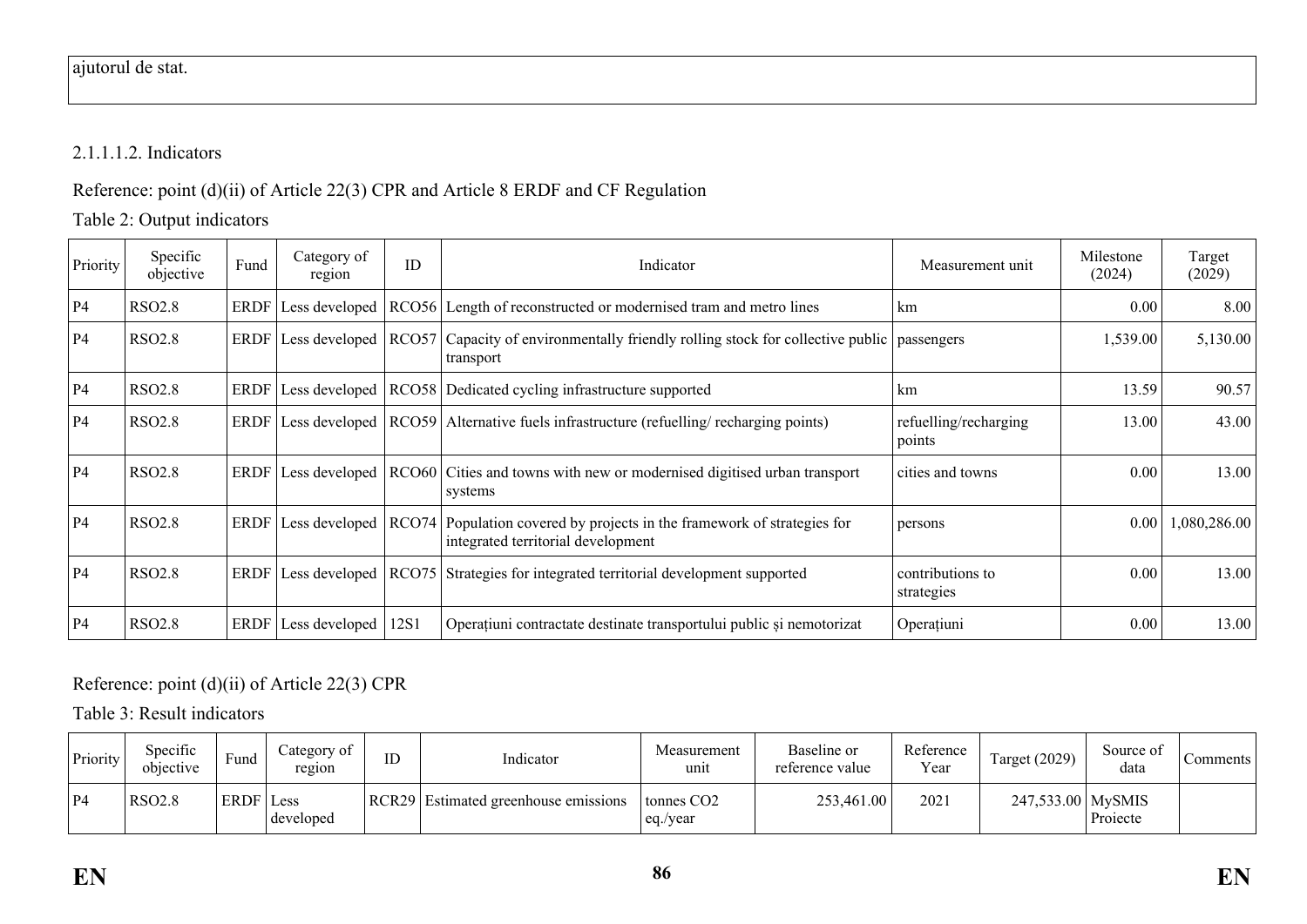| $P_4$ | <b>RSO2.8</b> | ERDF Less | developed | RCR62 | Annual users of new or<br>modernised public transport     | users/year | 95,518,600.00 | 2019-2029 | $117,639,600.00$ MySMIS | Projecte |  |
|-------|---------------|-----------|-----------|-------|-----------------------------------------------------------|------------|---------------|-----------|-------------------------|----------|--|
| P4    | <b>RSO2.8</b> | ERDF Less | developed | RCR63 | Annual users of new or<br>modernised tram and metro lines | users/year | $0.00 -$      | 2019-2029 | 5,604,000.00 MySMIS     | Projecte |  |
| P4    | <b>RSO2.8</b> | ERDF Less | developed | RCR64 | Annual users of dedicated<br>cycling infrastructure       | users/year | 931,324.00    | 2019-2029 | 1,375,739.00   MySMIS   | Projecte |  |

# 2.1.1.1.3. Indicative breakdown of the programmed resources (EU) by type of intervention

Reference: point (d)(viii) of Article 22(3) CPR

Table 4: Dimension 1 - intervention field

| Priority  | Specific objective | Fund        | Category of region | Code                                      | Amount (EUR)   |
|-----------|--------------------|-------------|--------------------|-------------------------------------------|----------------|
| <b>P4</b> | <b>RSO2.8</b>      | <b>ERDF</b> | Less developed     | 081. Clean urban transport infrastructure | 161,567,787.00 |
| <b>P4</b> | RSO <sub>2.8</sub> | <b>ERDF</b> | Less developed     | 082. Clean urban transport rolling stock  | 67,250,000.00  |
| <b>P4</b> | <b>RSO2.8</b>      | <b>ERDF</b> | Less developed     | 083. Cycling infrastructure               | 20,000,000.00  |
| <b>P4</b> | <b>RSO2.8</b>      | <b>ERDF</b> | Less developed     | 084. Digitalisation of urban transport    | 5,000,000.00   |
| <b>P4</b> | RSO <sub>2.8</sub> | <b>ERDF</b> | Less developed     | 086. Alternative fuels infrastructure     | 5,564,601.00   |
| <b>P4</b> | <b>RSO2.8</b>      | Total       |                    |                                           | 259,382,388.00 |

Table 5: Dimension 2 - form of financing

| Priority       | Specific objective | Fund        | Category of region | Code          | Amount (EUR)   |
|----------------|--------------------|-------------|--------------------|---------------|----------------|
| P <sub>4</sub> | <b>RSO2.8</b>      | <b>ERDF</b> | Less developed     | $ 01$ . Grant | 259,382,388.00 |
| $^{\circ}P4$   | <b>RSO2.8</b>      | Total       |                    |               | 259,382,388.00 |

Table 6: Dimension 3 – territorial delivery mechanism and territorial focus

| Priority | Specific objective | Fund | of region<br>Category | Code | (EUR<br>Amount |
|----------|--------------------|------|-----------------------|------|----------------|
|----------|--------------------|------|-----------------------|------|----------------|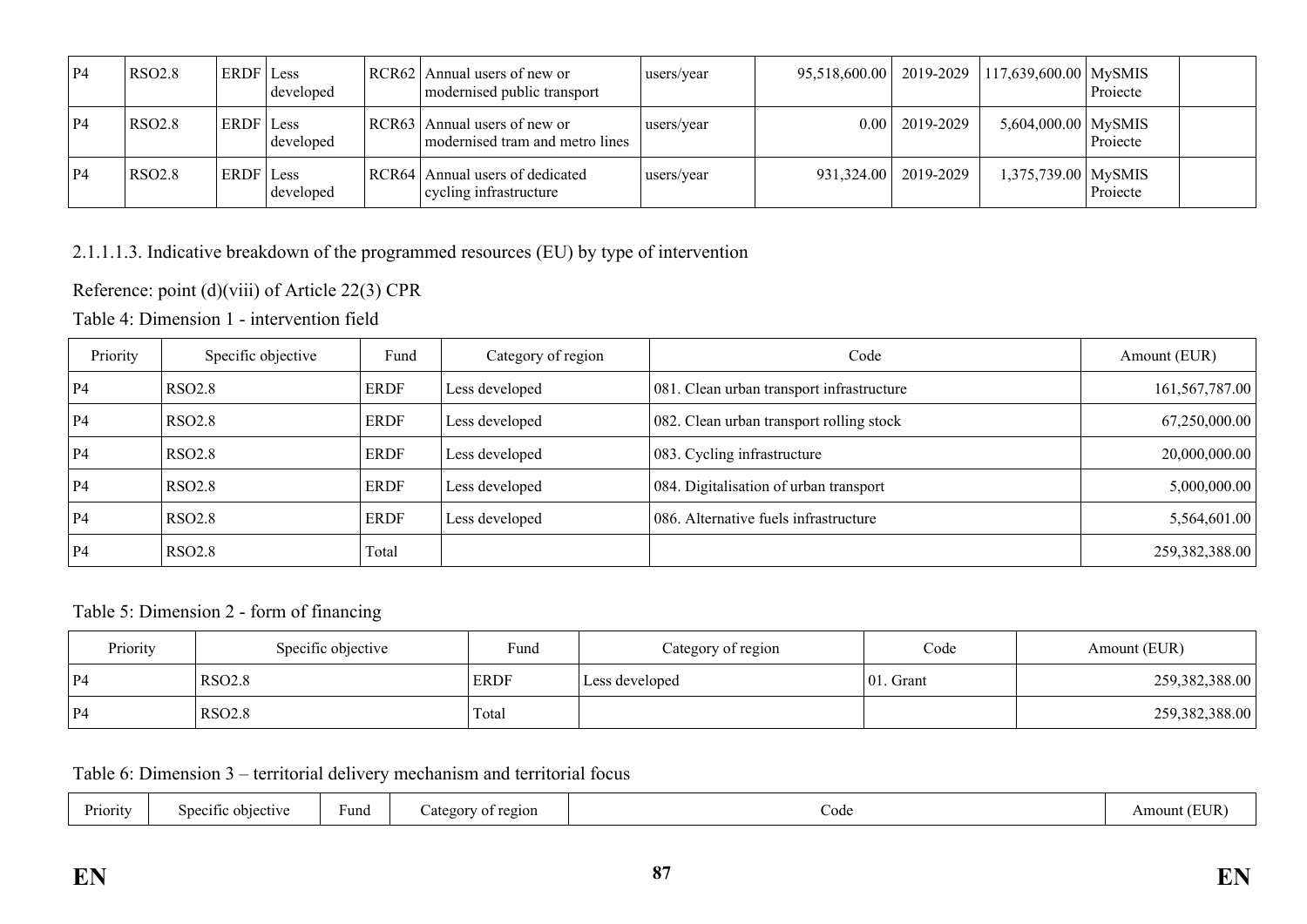| P4 | <b>RSO2.8</b> | <b>ERDF</b> | Less developed | 18. Other type of territorial tool - Cities, towns and suburbs | 93,629,696.00  |
|----|---------------|-------------|----------------|----------------------------------------------------------------|----------------|
| P4 | <b>RSO2.8</b> | ERDF        | Less developed | 19. Other type of territorial tool - Functional urban areas    | 165,752,692.00 |
| P4 | <b>RSO2.8</b> | Total       |                |                                                                | 259,382,388.00 |

### Table 7: Dimension 6 – ESF+ secondary themes

| . .<br>Priority<br>objective<br>$\mathsf{S}$<br>01110 | ⊦una | region<br>Jater<br>ΩT | Code | TID.<br>Amou<br>' L'UN |
|-------------------------------------------------------|------|-----------------------|------|------------------------|
|-------------------------------------------------------|------|-----------------------|------|------------------------|

## Table 8: Dimension 7 – ESF+\*, ERDF, Cohesion Fund and JTF gender equality dimension

| Priority       | Specific objective | Fund        | Category of region | Code                | Amount (EUR)   |
|----------------|--------------------|-------------|--------------------|---------------------|----------------|
| P <sub>4</sub> | <b>RSO2.8</b>      | <b>ERDF</b> | Less developed     | 103. Gender neutral | 259,382,388.00 |
| P4             | <b>RSO2.8</b>      | Total       |                    |                     | 259,382,388.00 |

\* In principle, 40 % for the ESF+ contributes to gender tracking. 100 % is applicable when Member State chooses to use Article 6 ESF+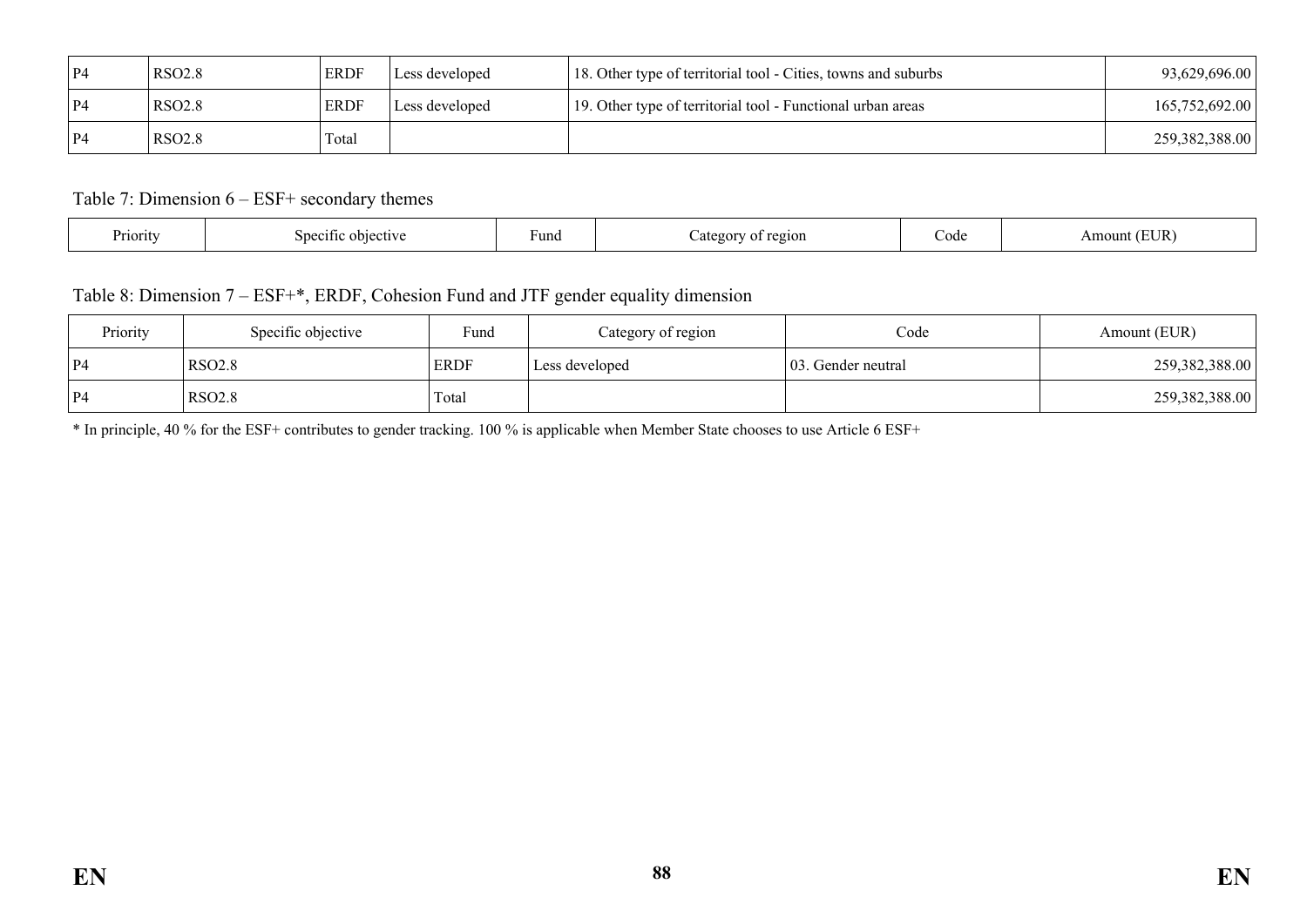### 2.1.1. Priority: P5. O regiune accesibilă

2.1.1.1. Specific objective: RSO3.2. Developing and enhancing sustainable, climate resilient, intelligent and intermodal national, regional and local mobility, including improved access to TEN-T and cross-border mobility (ERDF)

2.1.1.1.1. Interventions of the Funds

Reference: points  $(d)(i)$ ,  $(iii)$ ,  $(iv)$ ,  $(v)$ ,  $(vi)$  and  $(vii)$  of Article 22(3) CPR

The related types of actions – point (d)(i) of Article 22(3) CPR and Article 6 ESF+ Regulation:

Infrastructura de transport rutier încă subdezvoltată limitează posibilitatea de valorificare a poziționării favorabile în relație cu Europa de vest. Legăturile între principalele centre urbane, Cluj-Napoca și Oradea sunt suprasolicitate. Dificultăți apar și la nivelul legăturilor între celelalte municipii reședință de județ, mai ales pe segmentele Cluj-Napoca – Dej și Satu Mare – Baia Mare iar grupări de orașe precum cele din SJ (Jibou / Cehu Silvaniei), nordul județului MM sau sudul județului BH sunt relativ izolate și greu accesibile.

Datorită unei rețele de drumuri destul de dezvoltate, susținută de legături cu o capacitate mai mare (A3, DN1, DN1C), municipiul Cluj-Napoca beneficiază de cele mai ridicate valori de accesibilitate incluzând în izocrona de 60 minute alte 2 municipii, respectiv Turda și Câmpia Turzii. O bună conectivitate face ca și Satu Mare alături de Oradea să beneficieze de relații bune cu teritoriul învecinat incluzând în izocronă și o serie de orașe precum Carei, Livada, Ardud, Salonta sau Aleșd. Și celelalte 3 municipii reședință de județ includ în izocrona de 60 minute alte orașe, însă acoperirea teritorială este considerabil mai mică.

Cu toate acestea, se identifică două zone la nivel regional ce nu beneficiază de o accesibilitate la fel de facilă către marile centre urbane din regiune, respectiv zona din S-E municipiului Oradea (orașele Beiuș, Ștei, Nucet), precum și zona situată în N-E regiunii (orașele Vișeu de Sus, Săliștea de Sus, Borșa, Sângeorz Băi). Acest lucru diminuează accesul populației din aceste zone către municipiile reședință de județ, fiind necesară o deplasare mai îndelungată ca perioadă de timp pentru a accesa anumite servicii.

Conectivitatea la TEN-T nu este rezolvată la nivel regional și nu există un alt program care să ofere sprijin. POR își propune să dezvolte conectivitatea pe singurul tip de rețea de transport care poate fi gestionat la nivel regional/județean.

În lipsa dotărilor, obiectivelor de interes și a locurilor de muncă noile zone non-urbane generează deplasări frecvente către centrul urban. Infrastructura de transport nu este adaptată pentru a susține acest număr ridicat de deplasări, ceea ce duce la aglomerarea traficului și la creșterea numărului de accidente.

Dezvoltarea unor sisteme ecologice de transport public județean ar constitui o alternativă viabilă, civilizată și modernă prin care să fie facilitată deplasarea persoanelor între localități, atât în scopuri lucrative cât și în scopuri de recreere și turism. Un astfel de proiect vine să răspundă unei conectivități insuficiente între orașe şi între zonele înconjurătoare acestora. Sistemele de transport județene pot lua în calcul în prima etapă dezvoltarea unui sistem pilot de transport public ecologic/verde cu autobuze curate.

În cazul orașelor mici lipsa unei centuri face ca traficul greu să traverseze adesea zona centrală suprasolicitând infrastructura de transport local și afectând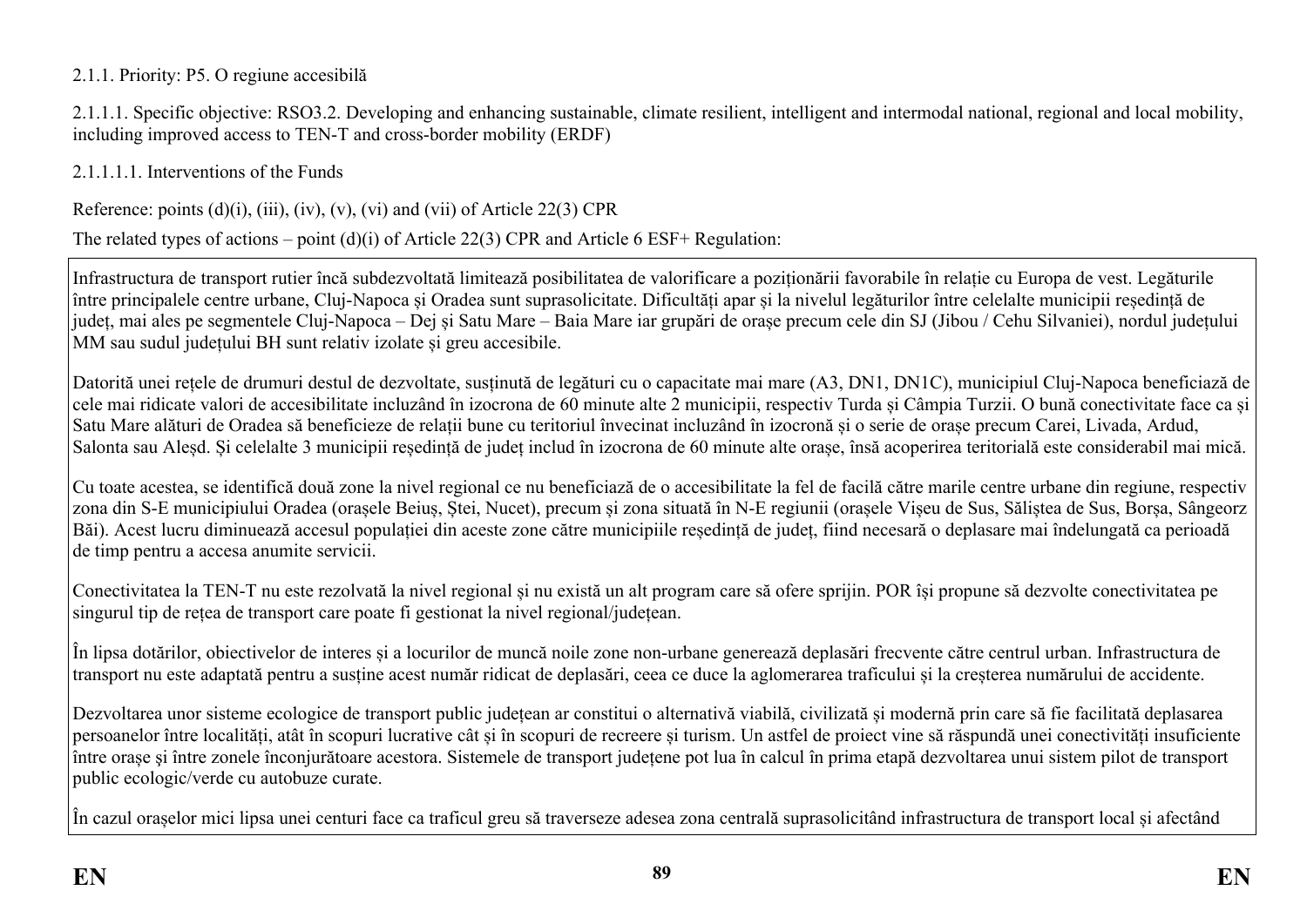într-un mod negativ calitatea aerului și siguranța rutieră. De asemenea, faptul că traficul greu traversează încă orașele din regiune compromite implementarea unor proiecte de mobilitate urbană durabilă precum dezvoltarea infrastructurii pentru biciclete sau a traseelor pietonale. Municipii precum Satu Mare, Bistrița, Baia Mare, Turda, Câmpia Turzii, sau orașe precum Beclean sau Năsăud sunt traversate de ape sau căi ferate. Numărul insuficient de conexiuni peste aceste obstacole face ca pasajele existente să fie suprasolicitate și cu risc crescut în trafic. Ponderea străzilor nemodernizate este mai ridicată în orașele mai mici, calitatea redusă a acestora reprezentând o problemă pentru traficul local, acesta fiind îngreunat și putând să creeze probleme de congestie și/sau accesibilitate.

În vederea creșterii gradului de accesibilitate și îmbunătățirii calității infrastructurii de transport din regiune, se au în vedere următoarele tipuri de acțiuni:

## **a) Construirea/reabilitarea legăturilor rutiere secundare către rețeaua rutieră și nodurile TEN-T :**

- drumuri județene, descărcări autostradă, conectivitatea la rețeaua CORE TEN-T, drumuri de legătură,
- crearea sau extinderea variantelor ocolitoare cu statut de drum județean, pasaje / noduri rutiere, conectivitatea regională către punctele de frontieră deschise pentru mobilitatea transfrontalieră).

Ca urmare a recomandărilor experiților de mediu și ale autorităților din domeniul protecției mediului, sunt încurajate măsurile de instalare a perdelelor forestiere și măsurile de asigurare a conectivității laterale pentru speciile de carnivore mari, ungulate sălbatice, dar și amfibieni, reptile sau mamifere mici, așa cum vor fi identificate prin studiile de evaluare a impactului asupra mediului ale viitoarelor proiecte.

Drumurile finanțate prin această acțiune sunt aprobate de CDR Nord-Vest.

**b) Soluții pentru creșterea siguranței traficului** (implementarea soluțiilor prevăzute în studiile de trafic, în linie cu Strategia națională pentru siguranța rutieră, cum ar fi:

- pasaje, sensuri giratorii, măsuri de siguranță a traficului (inclusiv de prevenire a incidentelor/ accidentelor cauzate de fauna sălbatică ex. pasaje, tunele, casete betonate, canale pentru amfibieni etc.),
- investiții destinate siguranței rutiere pentru pietoni și bicicliști, pentru localitățile urbane și pentru infrastructură județeană, pe sectoare rutiere aflate în proprietate/ administrarea UAT,
- alocări dedicate pentru echipamente destinate îmbunătățirii siguranței traficului (inclusiv utilaje multifuncționale echipate cu plug pentru zăpadă, freză zăpadă, mașină de împrăștiat sare/nisip sau perie, cositoare, echipament pentru tăiere crengi, echipamente spălare semne de circulație).

**c) Îmbunătățirea transportului județean de călători** prin achiziționare de material rulant pentru conectare inter-urbană, contribuind la creșterea **calității aerului și reducerea zgomotului** prin:

- achiziționarea de mijloace de transport public curate, pentru deplasarea populației pe rețeaua rutieră județeană
- achiziționarea și instalarea punctelor/stațiilor de încărcare.

Prin dezvoltarea unui sistem de transport public regional de călători atractiv și eficient, se vor asigura condițiile pentru realizarea unui transfer sustenabil al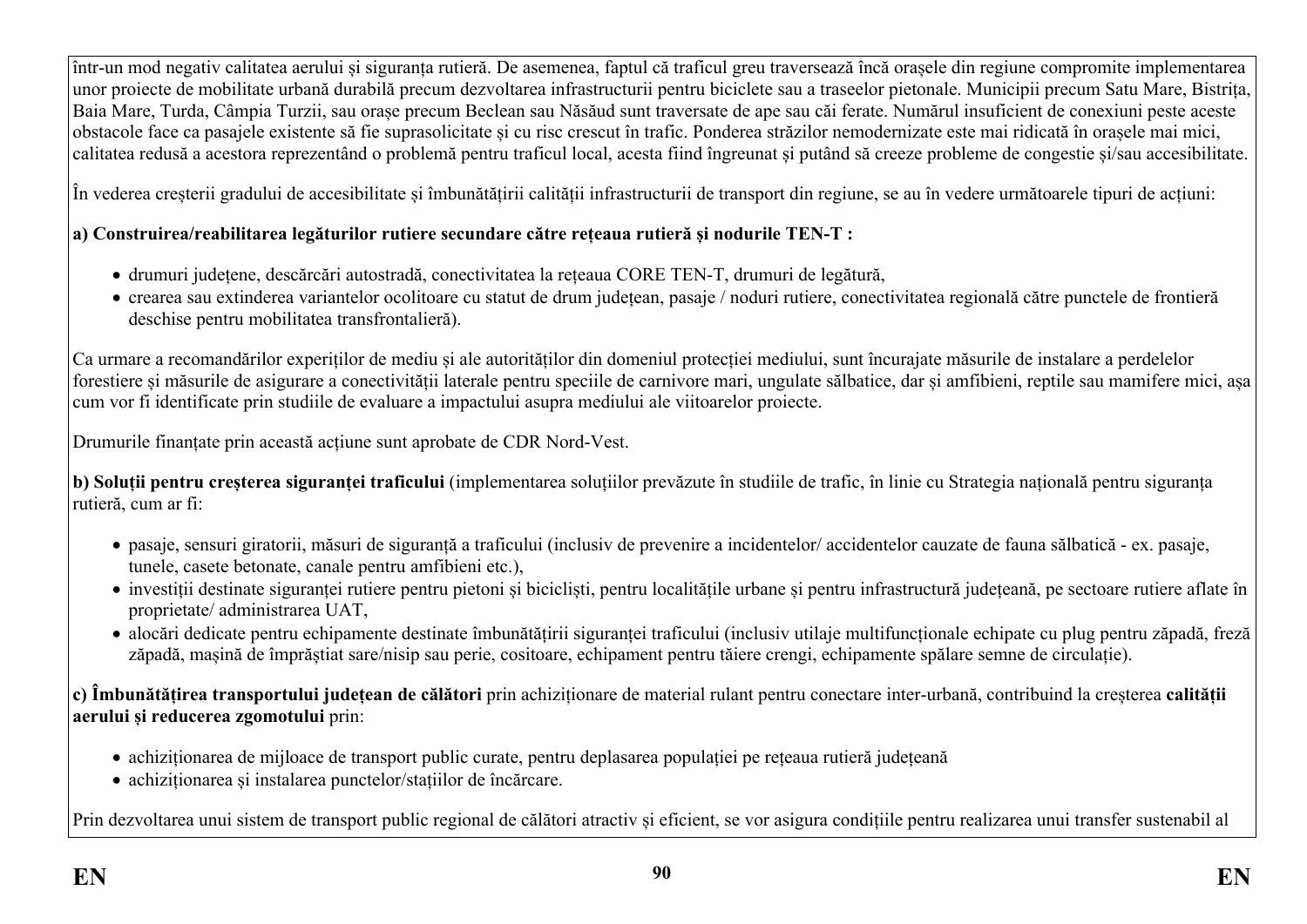transportului privat cu autoturisme (în creștere în RO), către transportul public. În acest mod, se vor diminua semnificativ atât traficul rutier cu autoturisme cât și poluarea fonică, emisiile de dioxid de carbon și de alte gaze cu efect de seră (GES), provenite din transportul rutier motorizat de la nivelul județelor, generat, în principal, de utilizarea extinsă a autoturismelor pentru deplasarea populației în interiorul județului.

În cadrul OP 3 intervențiile prevăzute sunt complementare cu cele realizate prin Programul Operațional Transport (POT). Linia de demarcație dintre acestea este trasată prin anvergura proiectelor finanțate. Astfel, POT finanțează intervenții cu relevanță la nivel național, care vizează dezvoltarea rețelei TEN-T de transport rutier și feroviar, dezvoltarea infrastructurii rutiere pentru accesibilitate teritorială, îmbunătățirea mobilității naționale și urbane prin creșterea calității serviciilor de transport pe calea ferată, dezvoltarea unui sistem de transport multimodal, dezvoltarea căilor navigabile și a porturilor, precum și îmbunătățirea gradului de siguranță și securitate pe rețeaua rutieră de transport. Investițiile feroviare pe care POT intenționează să le finanțeze se integrează cu cele care vor fi finanțate prin POR, asigurând caracterul multimodal al investițiilor din regiune. POR NV finanțează intervenții pentru dezvoltarea de legături rutiere secundare reabilitate și nou construite către rețeaua rutieră și nodurile TEN-T (drumuri județene, descărcări autostradă, conectivitatea la rețeaua de bază – CORE TEN-T), precum și soluții pentru siguranța traficului.

Soluțiile sunt complementare PNRR, componenta C4 "Transport sustenabil" *ș*i Componenta 10 "Fondul local". În vederea evitării dublei finanțări, atât în cazul POR, cât și al PNRR, benefciarii vor avea obligația depunerii unei declarații pe proprie răspundere privind nefinanțarea proiectului și în cadrul altor programe.

Intervențiile sunt complementare cu PNDR 2014-2022 și PNS 2023-2027, care sprijină construcția, extinderea și/sau modernizarea rețelei de drumuri de interes local și a drumurilor agricole către ferme.

În domeniul transportului și protecției mediului, intervențiile sunt complementare programului Mecanismul pentru Interconectarea Europei (CEF)

Activitățile acestui obiectiv specific sunt în acord cu Strategia de Dezvotare Durabilă a României 2030 și contribuie la realizarea mai multor obiective de dezvoltare durabilă propuse de Agenda 2030 pentru dezvoltare durabilă, dar în special la realizarea ODD 11 "Dezvoltarea unor orașe și așezări umane favorabile incluziunii, sigure, reziliente și durabile".

Acțiunile a) și b) au fost evaluate ca fiind compatibile cu principiul DNSH, în baza Orientărilor tehnice privind aplicarea DNSH în temeiul MRR.

Acțiunea c) a fost evaluată ca fiind compatibilă cu principiul DNSH deoarece, prin natura lor, nu are un potențial impact negativ semnificativ asupra mediului.

The main target groups - point (d)(iii) of Article 22(3) CPR: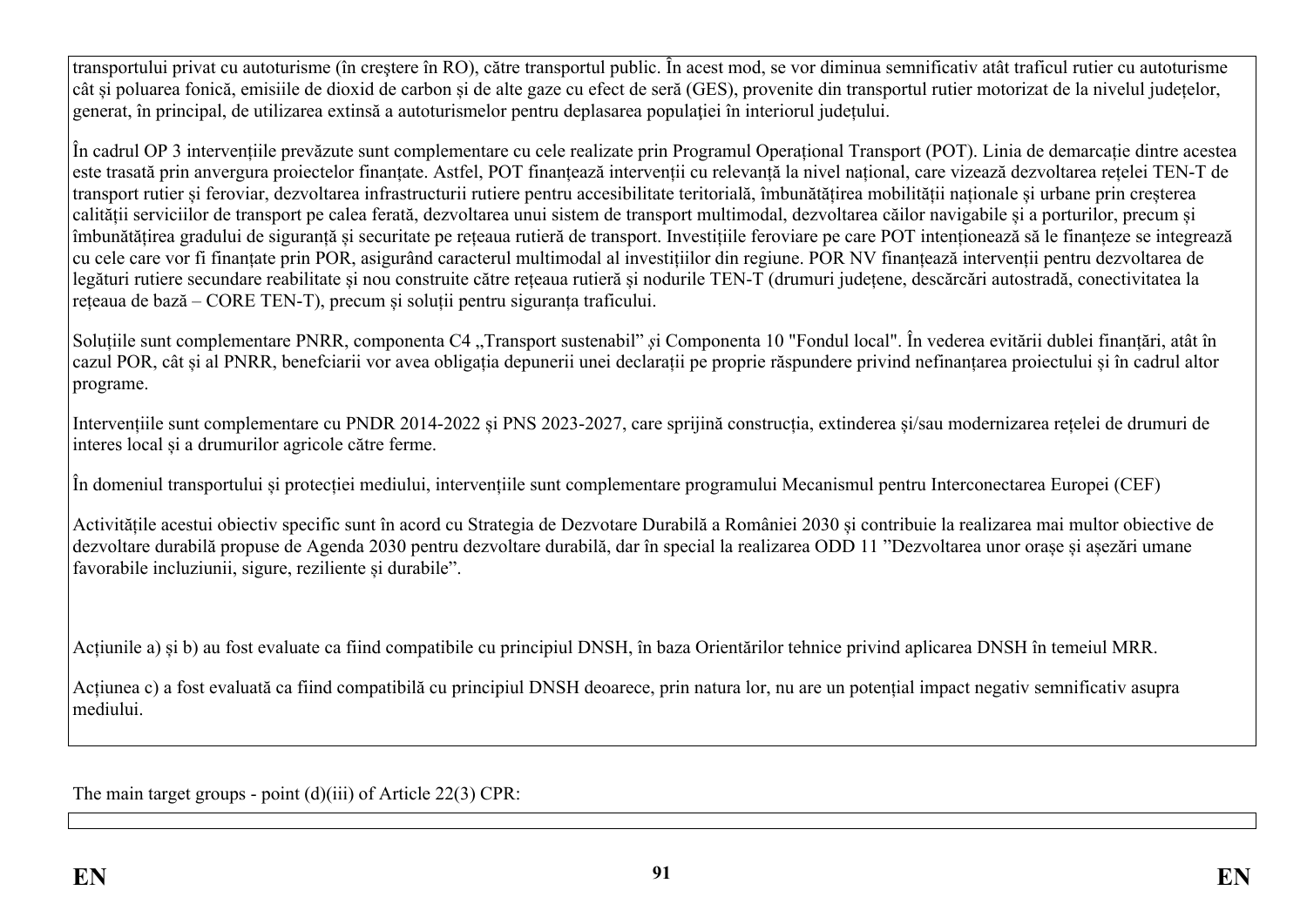Sunt avute în vedere următoarele categorii de grupuri țintă:

- Utilizatorii infrastructurii de transport reabilitate/ noi
- Populația regiunii

Actions safeguarding equality, inclusion and non-discrimination – point (d)(iv) of Article 22(3) CPR and Article 6 ESF+ Regulation

Programul urmărește aplicarea principiilor orizontale privind **egalitatea de șanse, incluziunea și nediscriminarea** prin **respectarea prevederilor naționale** în vigoare, condiție de eligibilitate pentru accesarea fondurilor.

Câteva din măsurile posibile de sprijinire a implementării principiilor de egalitate, incluziune și nediscriminare:

- Încurajarea accesului egal și nedisciminatoriu la procesul de recrutare și la toate nivelurile profesionale în cadrul echipei de management și de implementare a proiectului;
- Asigurarea de condiții echitabile de muncă prin achiziționarea de echipament accesibil pentru toate tipurile de angajați și prin adaptarea condițiilor de lucru la toate tipurile de nevoi;
- Proiectarea de infrastructuri incluzive, adaptate tuturor tipurilor de nevoi ale utilizatorilor;
- Colectarea de date cu privire la distribuția pe sexe și la implicarea persoanelor cu dizabilități și a persoanelor care fac parte din grupuri dezavantajate în echipa de implementare și în grupul beneficiarilor finali.

Programul va asigura îndeplinirea acestor obiective la nivelul intervențiilor finanțate, prin includerea de **condiții** în ghidurile solicitanților cu privire la egalitatea de șanse între femei și bărbați, interzicerea oricăror acțiuni care au potențialul de a discrimina pe bază de sex, rasă, origine etnică, dizabilitate, vârstă sau orientare sexuală; interzicerea oricăror acțiuni care contribuie, sub orice formă, la segregare sau excluziune; facilitarea accesului persoanelor cu mobilitate redusă. Ghidurile solicitanților dedicate acestui obiectiv specific vor face trimitere înspre legislația națională și europeană unde pot fi identificate detalii despre măsurile specifice principiilor orizontale.

Indication of the specific territories targeted, including the planned use of territorial tools – point  $(d)(v)$  of Article 22(3) CPR

Nu sunt utilizate instrumente teritoriale

The interregional, cross-border and transnational actions – point (d)(vi) of Article 22(3) CPR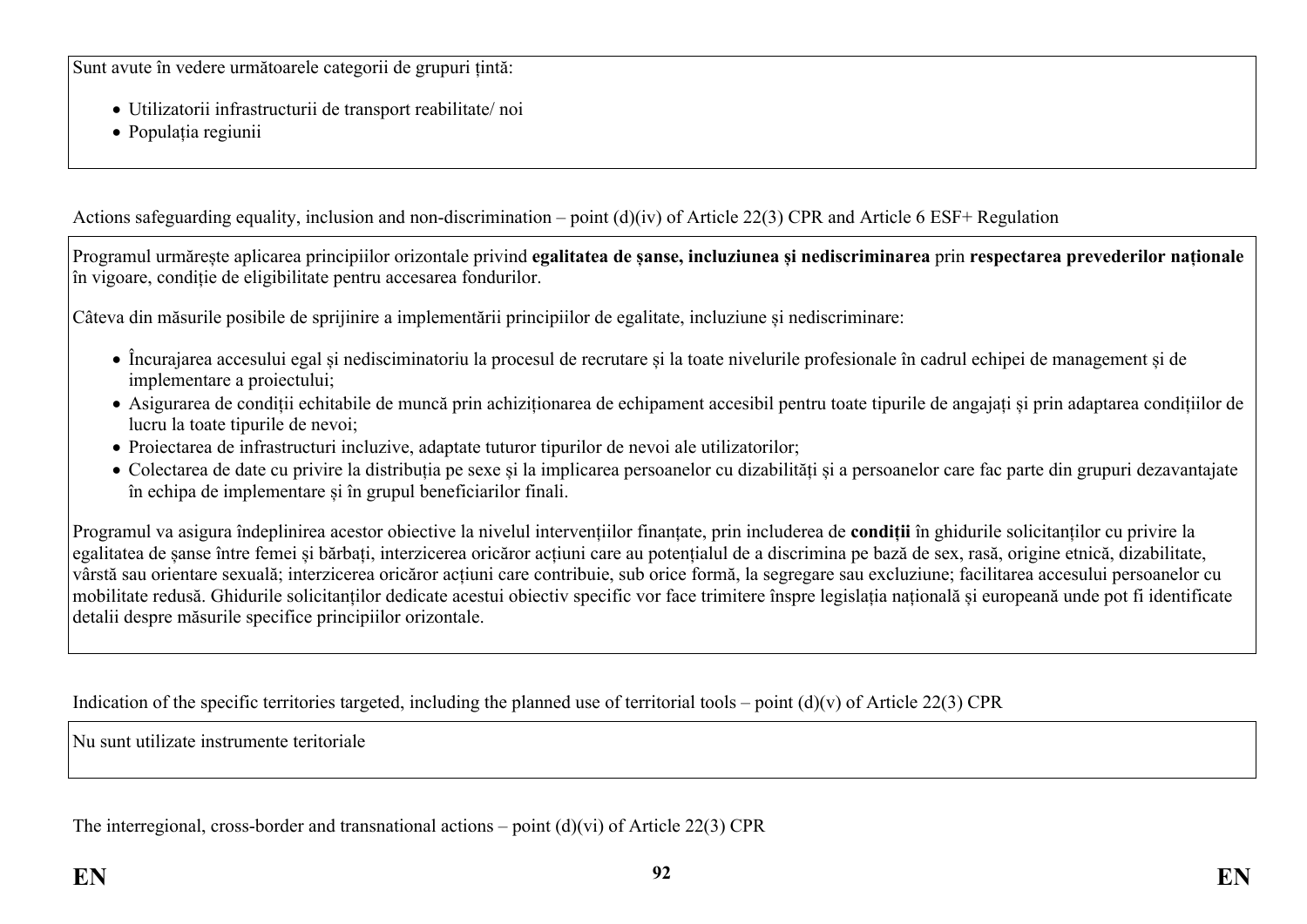Acțiunile propuse sprijină îndeplinirea obiectivelor Strategiei UE pentru Regiunea Dunării (SUERD), Aria Prioritară 1B. Mobilitate Aeriană-Feroviară-Rutieră, Acțiunea 5: Îmbunătățirea infrastructurii transfrontaliere regionale / locale și accesul la zonele rurale prin facilitarea infrastructurii de transport secundar și terțiar. Se are în vedere promovarea unor investiții în conformitate cu ariile prioritare SUERD în scopul maximizării impactului acesteia la nivel regional. Sunt sprijinite schimburi de bune practici, campanii de comunicare pentru promovarea cooperării între actorii regionali, fiind create premisele unei colaborări complementare la nivel transnațional, în concordanță cu nevoile zonei dunărene și ale politicii europene de coeziune.

# The planned use of financial instruments – point  $(d)(\n{\rm vii})$  of Article 22(3) CPR

Sprijinul sub formă de grant este luat în considerare în cadrul prezentului obiectiv specific întrucât activitățile propuse sunt fie negeneratoare de venituri, fie ar putea implica numai anumite taxe (de ex. bilete), acestea urmând a fi utilizate pentru a acoperi costurile de funcționare/întreținere sau în folosul pasagerilor, pentru a face transportul public mai atractiv. În cazul unor activități economice generatoare de profit, se va aplica legislația specifică privind ajutorul de stat.

### 2.1.1.1.2. Indicators

# Reference: point (d)(ii) of Article 22(3) CPR and Article 8 ERDF and CF Regulation

## Table 2: Output indicators

| Priority | Specific<br>objective | Fund        | Category of<br>region      | ID               | Indicator                                                                                   | Measurement<br>unit | Milestone<br>(2024) | Target<br>(2029) |
|----------|-----------------------|-------------|----------------------------|------------------|---------------------------------------------------------------------------------------------|---------------------|---------------------|------------------|
| P5       | RSO3.2                |             | <b>ERDF</b> Less developed |                  | RCO44 Length of new or upgraded roads - non-TENT                                            | km                  | 0.00                | 18.82            |
| P5       | RSO3.2                |             | <b>ERDF</b> Less developed |                  | RCO46 Length of roads reconstructed or modernised - non-TENT                                | km                  | 0.00                | 87.72            |
| P5       | <b>RSO3.2</b>         |             | <b>ERDF</b> Less developed |                  | RCO57 Capacity of environmentally friendly rolling stock for collective public<br>transport | passengers          | 0.00                | 1,155.00         |
| P5       | <b>RSO3.2</b>         | <b>ERDF</b> | Less developed             | 12S <sub>2</sub> | Operațiuni contractate destinate siguranței traficului                                      | Operatiuni          | 0.00                | 6.00             |

# Reference: point (d)(ii) of Article 22(3) CPR

Table 3: Result indicators

| Dr <sub>i</sub><br>. riority : | Specific | ∺uno | $-11$ |  | Indicator | asuremen.<br>vier. | Baseline or | <b>Reference</b> | 2029<br>arget<br>$\mathfrak{a}$ . $\mathfrak{c}$ | Source of | $\alpha$ mmat<br>. |
|--------------------------------|----------|------|-------|--|-----------|--------------------|-------------|------------------|--------------------------------------------------|-----------|--------------------|
|--------------------------------|----------|------|-------|--|-----------|--------------------|-------------|------------------|--------------------------------------------------|-----------|--------------------|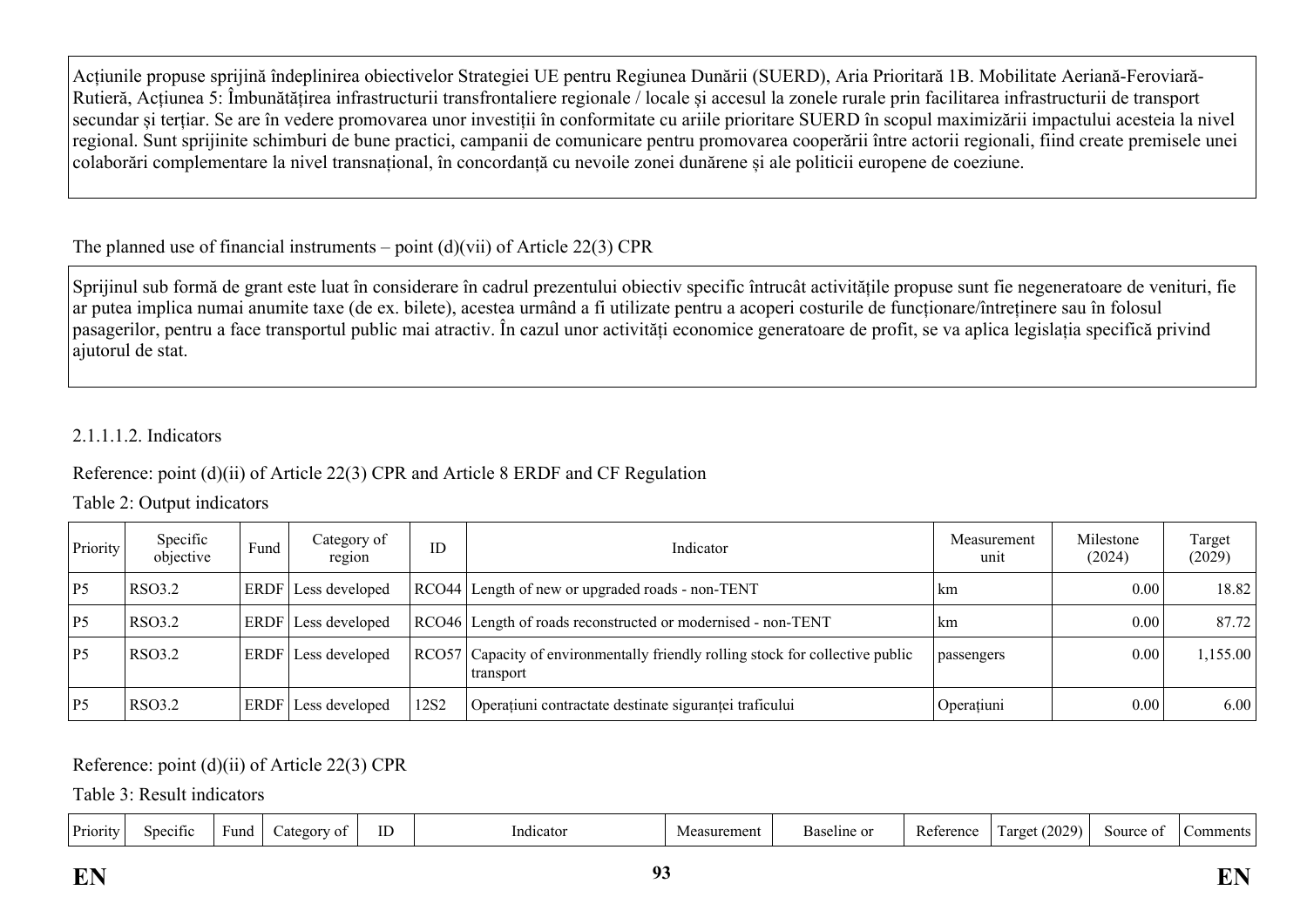|                | objective     |           | region    |       |                                                                                | unit                  | reference value | Year               |                                                    | data     |  |
|----------------|---------------|-----------|-----------|-------|--------------------------------------------------------------------------------|-----------------------|-----------------|--------------------|----------------------------------------------------|----------|--|
| P <sub>5</sub> | <b>RSO3.2</b> | ERDF Less | developed | RCR55 | Annual users of newly built,<br>reconstructed, upgraded or<br>modernised roads | passenger-<br>km/year |                 |                    | 53,450,515.00   2021-2029   64,918,124.00   MySMIS | Projecte |  |
| P <sub>5</sub> | <b>RSO3.2</b> | ERDF Less | developed | 12S3  | Utilizatori anuali ai măsurilor de<br>siguranța traficului                     | Pasageri/an           |                 | $0.00$   2021-2029 | $3,655,986.00$ MySMIS                              | Projecte |  |
| P <sub>5</sub> | RSO3.2        | ERDF Less | developed | 12S4  | Utilizatori anuali ai transportului<br>public regional                         | Utilizatori           |                 | $0.00$   2021-2029 | 843,150.00 MySMIS                                  | Projecte |  |

## 2.1.1.1.3. Indicative breakdown of the programmed resources (EU) by type of intervention

Reference: point (d)(viii) of Article 22(3) CPR

Table 4: Dimension 1 - intervention field

| Priority | Specific objective | Fund        | Category of region | Code                                                                                     | Amount (EUR)   |
|----------|--------------------|-------------|--------------------|------------------------------------------------------------------------------------------|----------------|
| P5       | RSO3.2             | <b>ERDF</b> | Less developed     | 077. Air quality and noise reduction measures                                            | 12,750,000.00  |
| P5       | <b>RSO3.2</b>      | <b>ERDF</b> | Less developed     | 089. Newly built or upgraded secondary road links to $TEN \Box T$ road network and nodes | 89,375,000.00  |
| P5       | <b>RSO3.2</b>      | <b>ERDF</b> | Less developed     | 090. Newly built or upgraded other national, regional and local access roads             | 42,356,901.00  |
| P5       | RSO3.2             | <b>ERDF</b> | Less developed     | 093. Other reconstructed or modernised roads (motorway, national, regional or local)     | 12,750,000.00  |
| P5       | RSO3.2             | Total       |                    |                                                                                          | 157,231,901.00 |

### Table 5: Dimension 2 - form of financing

| Priority | Specific objective | Fund        | Category of region | Code         | Amount (EUR)   |
|----------|--------------------|-------------|--------------------|--------------|----------------|
| >¤ '     | <b>RSO3.2</b>      | <b>ERDF</b> | Less developed     | $ 01.$ Grant | 157,231,901.00 |
| ' P5     | RSO3.2             | Total       |                    |              | 157,231,901.00 |

Table 6: Dimension 3 – territorial delivery mechanism and territorial focus

| n.<br>Priority | Specific objective | Fund | region<br>. ategory of | Code | 'EI ID<br>Amount (<br>LEUIN |
|----------------|--------------------|------|------------------------|------|-----------------------------|
|----------------|--------------------|------|------------------------|------|-----------------------------|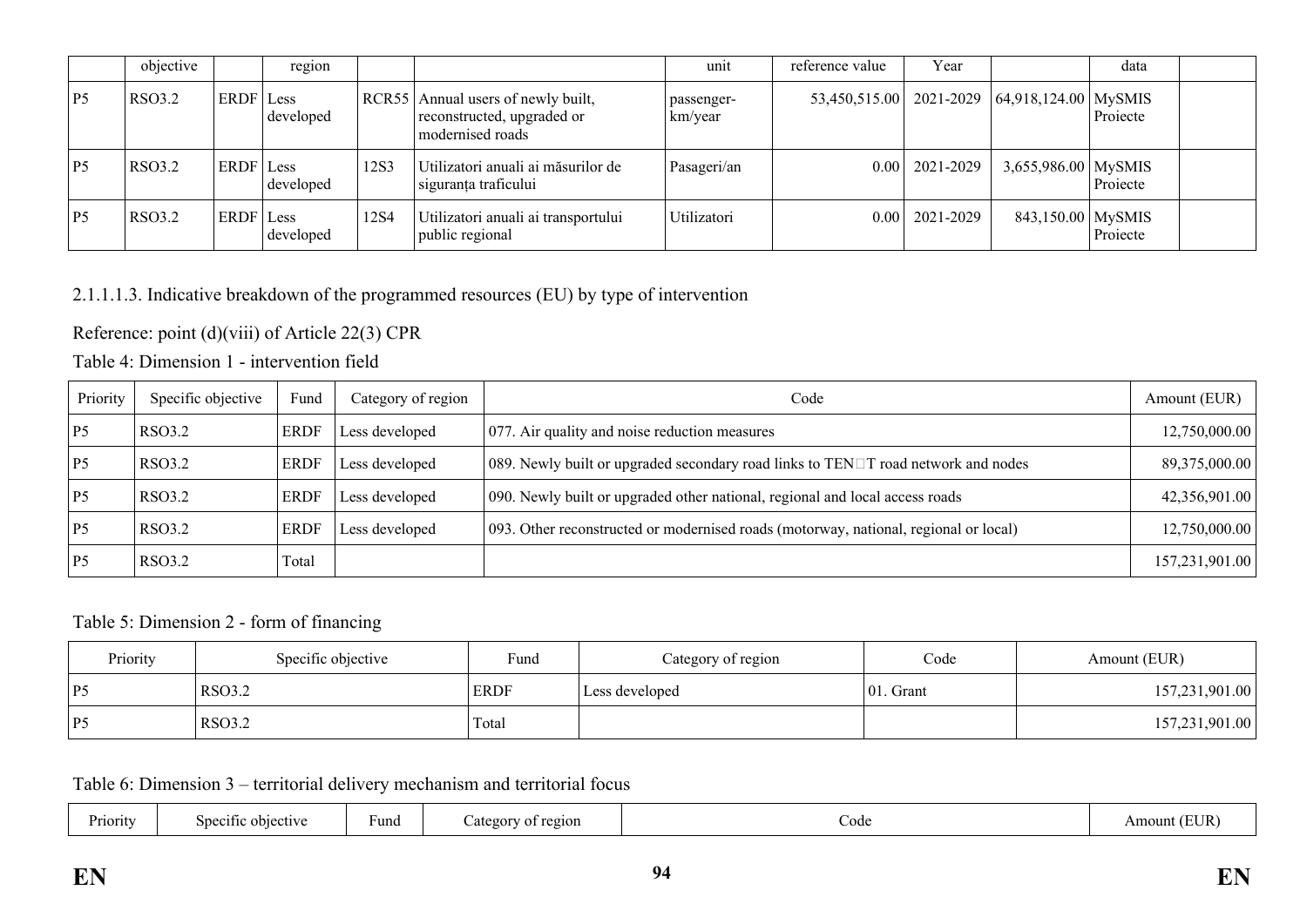| P5 | RSO3.2        | <b>ERDF</b> | Less developed | $\mathcal{L}$<br>. Other<br>approaches - No territorial targeting<br>. ب ب | 157,231,901.00 |
|----|---------------|-------------|----------------|----------------------------------------------------------------------------|----------------|
| P5 | <b>RSO3.2</b> | Total       |                |                                                                            | 157,231,901.00 |

Table 7: Dimension 6 – ESF+ secondary themes

| Priority | obiective<br>100111<br>$\sim$ $\sim$ | Funq | region<br>ategory<br>0T. | code | (EUR)<br>Amount |
|----------|--------------------------------------|------|--------------------------|------|-----------------|
|----------|--------------------------------------|------|--------------------------|------|-----------------|

## Table 8: Dimension 7 – ESF+\*, ERDF, Cohesion Fund and JTF gender equality dimension

| Priority | Specific objective | Fund        | Category of region | Code                | Amount (EUR)   |
|----------|--------------------|-------------|--------------------|---------------------|----------------|
| P5       | <b>RSO3.2</b>      | <b>ERDF</b> | Less developed     | 103. Gender neutral | 157,231,901.00 |
| P5       | <b>RSO3.2</b>      | Total       |                    |                     | 157,231,901.00 |

\* In principle, 40 % for the ESF+ contributes to gender tracking. 100 % is applicable when Member State chooses to use Article 6 ESF+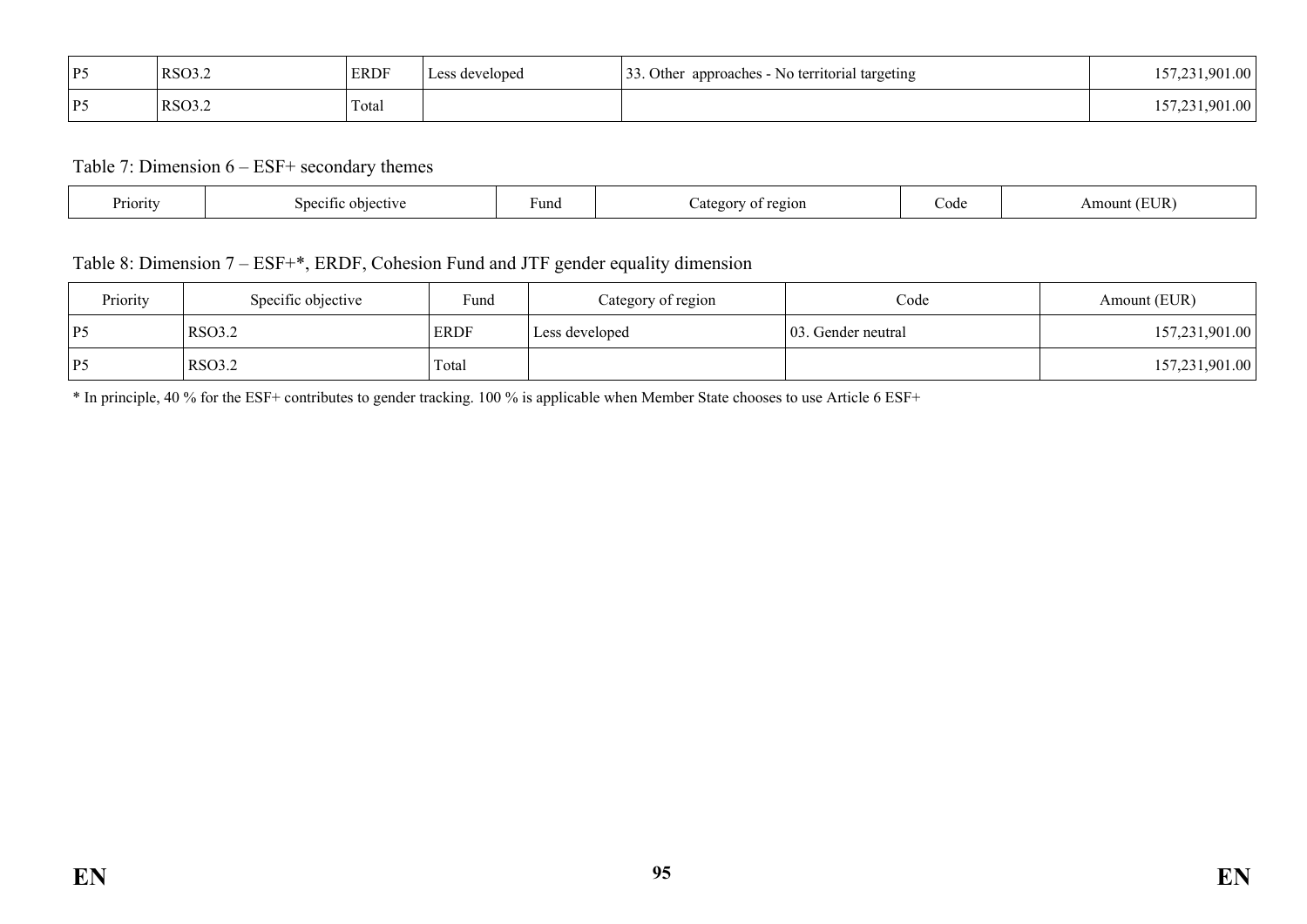### 2.1.1. Priority: P6. O regiune educată

2.1.1.1. Specific objective: RSO4.2. Improving equal access to inclusive and quality services in education, training and lifelong learning through developing accessible infrastructure, including by fostering resilience for distance and on-line education and training (ERDF)

2.1.1.1.1. Interventions of the Funds

Reference: points  $(d)(i)$ ,  $(iii)$ ,  $(iv)$ ,  $(v)$ ,  $(vi)$  and  $(vii)$  of Article 22(3) CPR

The related types of actions – point (d)(i) of Article 22(3) CPR and Article 6 ESF+ Regulation:

Infrastructura educațională insuficientă la **nivelul educației timpurii și învățământului primar și secundar** ar putea conduce la creșterea riscului de părăsire timpurie a școlii, adâncind probleme precum: repetenția, adecvarea vârstei elevilor la nivelul clasei și abandonul școlar. Un număr de 200 de unități de învățământ din regiune aparținând tuturor nivelurilor de școlarizare au fost identificate ca fiind supra-aglomerate (ex: școlile secundare și cele din mediul urban 24% dintre elevii din mediul urban și 23% dintre cei din învățământul secundar fiind afectați de această problemă), fapt ce reclamă extinderea corpurilor de clădire existente sau construirea de noi clădiri/ înființarea de noi unități de învățământ.

Asigurarea bazei materiale minime este o condiție esențială pentru reducerea fenomenului de abandon/părăsire timpurie a școlii. Un număr de 637 de unități de învățământ din regiune aparținând tuturor nivelurilor de școlarizare necesită lucrări de reabilitare/ modernizare / extindere. Dintre acestea, cele mai multe unități care necesită astfel de lucrări se află în cadrul învățământului primar și gimnazial (școli) și în cadrul învățământului preșcolar (grădinițe). Pe județe, cel mai mare necesar calculat ca număr de unități a fost identificat în MM, CJ și SJ.

Clădirile a 247 de unități de învățământ din regiune aparținând tuturor nivelurilor de școlarizare nu sunt accesibilizate pentru persoane cu dizabilități, fapt ce reclamă intervenții de asigurare a accesului.

Pentru identificarea anumitor aptitudini sau înclinații ale elevilor în vederea unei mai bune îndrumări în zona de educație și pregătire pentru perioada posteducațională, a rezultat nevoia unor centre de testare pentru orientarea educațională a elevilor.

**Rețeaua școlară pentru învățământ profesional și tehnic** (IPT) la nivelul Regiunii NV, în anul școlar 2017-2018, numără 154 de unități de învățământ repartizate în județele regiunii, în scădere față de anul școlar trecut. Cele mai multe unități IPT în Regiunea NV sunt situate în mediul urban – 116 de unități, iar 38 de unități de învățământ sunt situate în mediul rural. Sprijinirea unor construcții noi va fi justificată de identificarea nevoilor pieței muncii în domeniul vizat de viitoarea investiție.

În urma procesului de descoperire antreprenorială derulat la nivel regional, a rezultat nevoia dezvoltării unor centre pentru educația elevilor după programul școlar, în domenii cu impact RIS3 (exemplu robotică).

**Învățământul universitar** beneficiază de o dezvoltare semnificativă în Regiunea NV. Județul CJ dispune de 49 de facultăți cu personalitate juridică sau în cadrul universităților, județul BH de 22 de facultăți, județul MM de 7 facultăți, județul SM de 5 facultăți, județul SJ de 4 facultăți iar județul BN dispune de 3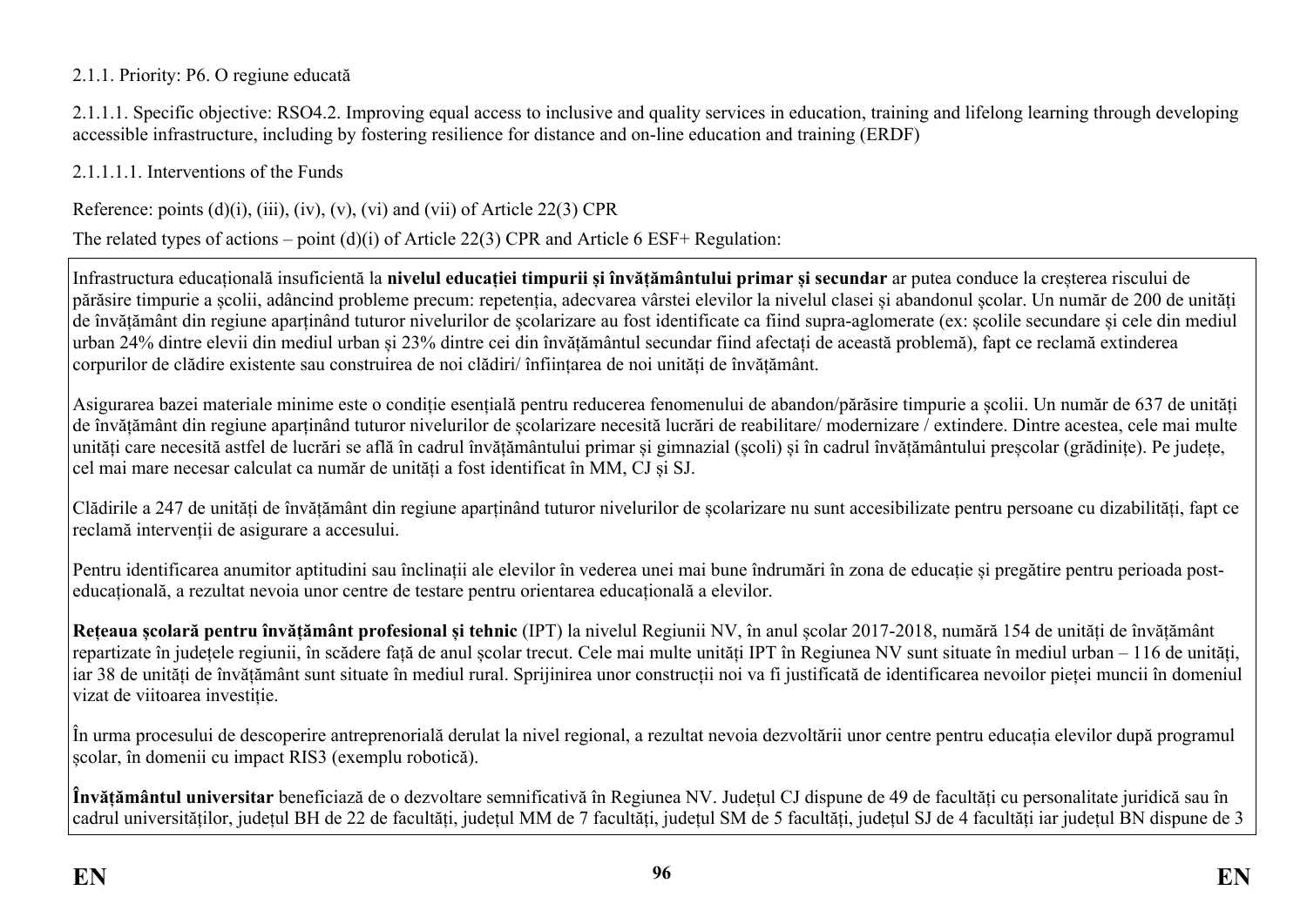facultăți. Dezvoltarea universităților din Cluj-Napoca a permis deservirea, prin extensii universitare, și a altor orașe din regiune (Sighetu Marmației, Bistrița, Năsăud, Satu Mare, Zalău).

Vor fi sprijinite cu precădere unitățile de învățământ care au un bazin de recrutare extins, cele din rândul comunităților izolate, periferice și/sau ai căror elevi provin din comunitățile marginalizate/dezavantajate confruntate cu un nivel ridicat al părăsirii timpurii și abandonului școlar, cu implicarea Ministerului Educației în prioritizarea intervențiilor finanțate.

Acțiunile care vizează construirea infrastructurii educaționale vor fi avute în vedere în special pentru învățământul timpuriu ante și preșcolar, în condițiile în care se demonstrează o tendință demografică pozitivă pentru populația școlară din bazinul lor de cuprindere, reprezentând unul dintre criteriile principale de prioritizare pentru investițiile în infrastructura educațională. Vor fi prioritizate entitățile care vor demonstra un aport la susținerea desegregării.

Având în vedere aceste aspecte, sunt vizate pentru a primi finanțare următoarele tipuri de acțiuni:

## **a) Dezvoltarea infrastructurii educaționale la nivelul educației timpurii și învățământului primar și secundar**, prin:

·construirea / reabilitarea / modernizarea / extinderea și dotarea infrastructurii educaționale, pentru asigurarea accesului la serviciile de educație în zonele insuficient deservite pentru grupurile dezavantajate, în unitățile de învățământ supraaglomerate. Activitățile vizează creșterea capacității în învățământul antepreșcolar (creșe) și preșcolar (grădinițe), îmbunătățirea condițiilor de cazare, creșterea calității și condițiilor de siguranță și funcționare, îmbunătățirea calității mediilor de învățare, înființarea de centre de educație remedială. Sunt avute în vedere: învățământ ante-preșcolar (creșe), preșcolar (grădinițe), primar și secundar (gimnazial și liceal).

·construirea/modernizarea/reabilitarea/extinderea și dotarea unor centre de testare pentru orientarea educațională a elevilor

# **b) Dezvoltarea infrastructurii educaționale în domeniul învățământului profesional și tehnic (licee tehnologice),** inclusiv în sistem dual

·modernizare/extindere/construcție/reabilitare și dotarea atelierelor școlare cu echipamente didactice/ aparatură pentru practica elevilor, dotarea laboratoarelor, bibliotecilor, sălilor și terenurilor de sport, îmbunătățirea condițiilor de cazare pentru elevi; vor fi încurajate investițiile în IPT care promovează colaborarea cu mediul de afaceri, pentru desfășurarea activităților de practică, ucenicie, inclusiv la sediul agentului economic partener, astfel încât să se asigure o pregătire a elevilor corelată cu nevoile pieței muncii.

·înființarea /dezvoltarea unor centre de educație pentru elevi în domenii cu impact RIS3

# **c) Dezvoltarea infrastructurii educaționale în învățământul universitar,** prin :

reabilitarea/ modernizarea/ extinderea/ echiparea infrastructurii educationale universitare de stat, în special prin investitii în dotarea laboratoarelor, finantarea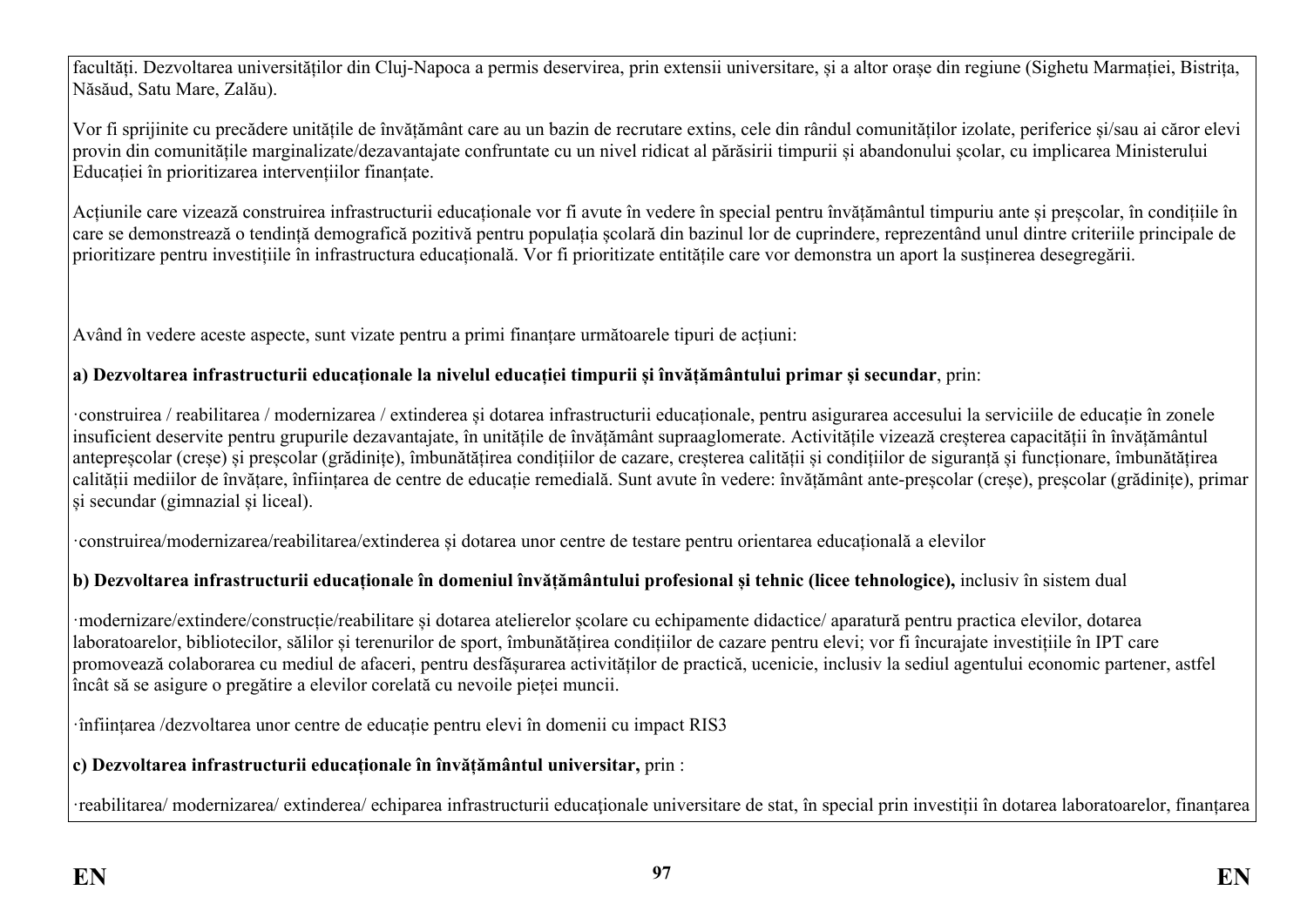lor fiind centrată pe student.

Toate investițiile sub OP4 vor fi formulate pe baza rezultatelor cartografierii nevoilor de infrastructură și servicii în ocuparea forței de muncă, educație, locuințe, sănătate și asistență socială, care iau în considerare inegalitățile teritoriale, segregarea educațională și spațială și schimbările demografice.

Intervențiile privind îmbunătățirea accesului la servicii de calitate și favorabile incluziunii în educație, formare și învățarea pe tot parcursul vieții prin dezvoltarea infrastructurii sunt complementare celor finanțate prin FSE+ realizate prin Programul Operațional Educatie si Ocupare (POEO) 2021-2027. POR NV finanțează dezvoltarea infrastructurii educaționale la nivelul educației timpurii și învățământului ante-preșcolar, preșcolar, primar și secundar (gimnazial și liceal), dezvoltarea infrastructurii educaționale în domeniul învățământului profesional și tehnic și în învățământul terțiar. POEO finanțează intervenții complementare vizând prevenirea părăsirii timpurii a școlii și creșterea accesului și a participării grupurilor dezavantajate la educație și formare profesională, creșterea accesibilității, atractivității și calității învățământului profesional și tehnic.

Totodată POR NV este complementar cu Programul Operațional Incluziune și Demnitate Socială (POIDS) la nivelul intervențiilor finanțate în cadrul Strategiilor de dezvoltare locală plasată sub responsabilitatea comunității (DLRC), precum și la nivelul intervențiilor privind Sprijinirea comunităților rurale fără acces sau cu acces redus la servicii primare.

Complementaritatea cu PNRR privind infrastructura educațională la nivelul educației timpurii (creșe) se va asigura prin stabilirea la nivel național a unui mecanism de evitare a dublei finanțări. Pentru infrastructura învățământului preșcolar, primar, secundar și ITP, prin PNRR se vor finanța proiecte care prevăd doar dotări, prin POR NV fiind finanțate atât proiecte de infrastructură, cât și dotări. Pentru infrastructura universitară, prin PNRR se vor finanța doar infrastructuri conexe (cămine, cantine, spații de recreere), iar prin POR NV doar infrastructuri de educație.

Intervențiile sunt complementare cu PNDR 2014-2022, în cadrul căruia sunt sprijinite infrastructurile educaționale/sociale din mediul rural. PNS 2023-2027 nu finanțează infrastructura educațională.

Procesul de evitare a dublei finanțări se va realiza prin criterii și proceduri stabilite la nivelul ghidurilor. Totodată, beneficiarii vor avea obligația depunerii unei declarații pe proprie răspundere privind nefinanțarea proiectului și în cadrul altor programe.

Activitățile acestui obiectiv specific sunt în acord cu Strategia de Dezvotare Durabilă a României 2030 și contribuie la realizarea mai multor obiective de dezvoltare durabilă propuse de Agenda 2030 pentru dezvoltare durabilă, dar în special la realizarea ODD 4 "Asigurarea unei educații echitabile, faovorabile incluziunii și de calitate și promovarea posibilităților de învățare pe tot parcursul vieții, pentru toți".

Acțiunile a), b) și c) au fost evaluate ca fiind compatibile cu principiul DNSH, în baza Orientărilor tehnice privind aplicarea DNSH în temeiul MRR.

The main target groups - point (d)(iii) of Article 22(3) CPR: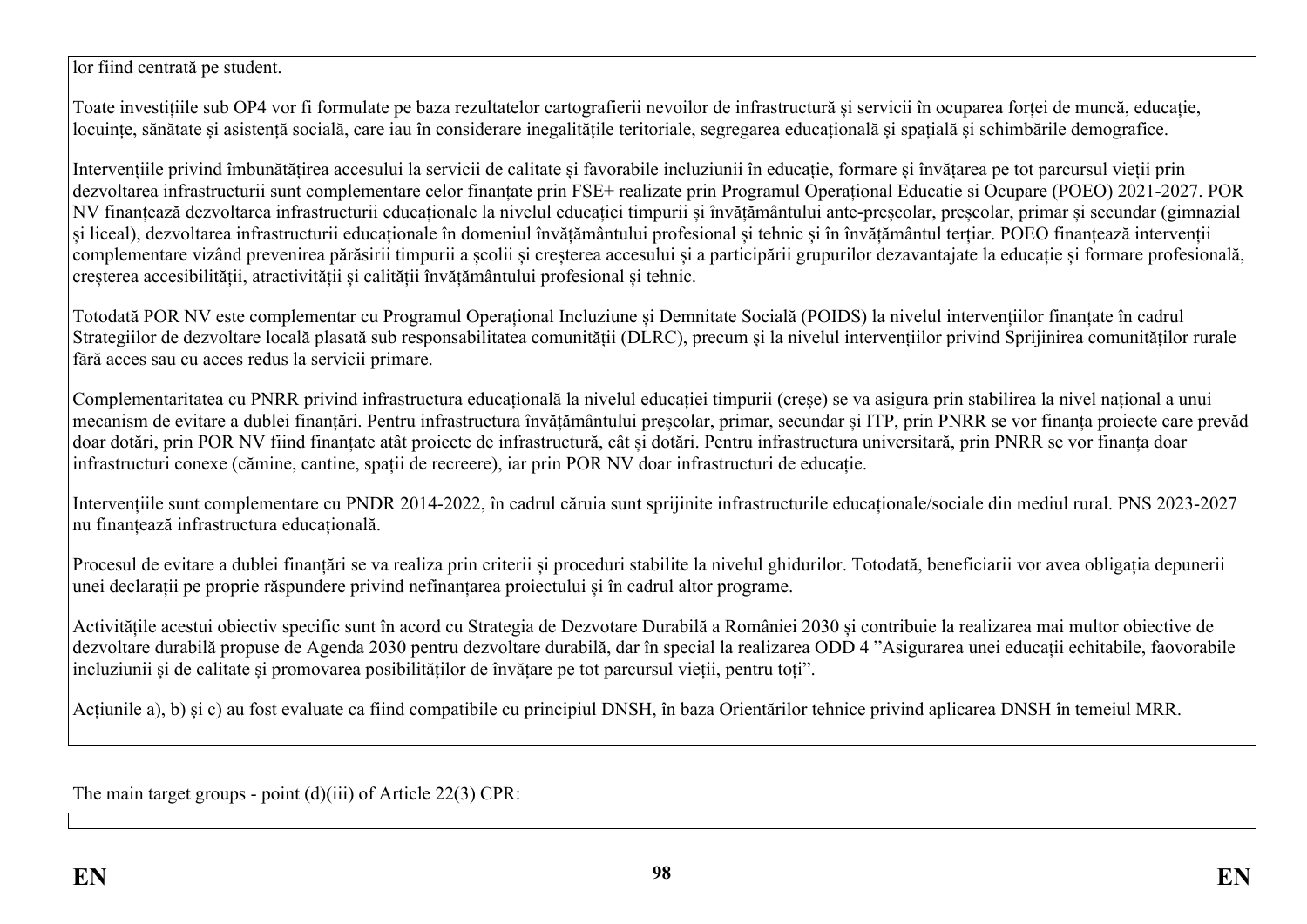Sunt avute în vedere următoarele categorii de grupuri țintă:

- Preșcolarii/elevii/studenții și familiile lor,
- Profesorii din unitățile de învățământ care beneficiază de investiții

Actions safeguarding equality, inclusion and non-discrimination – point (d)(iv) of Article 22(3) CPR and Article 6 ESF+ Regulation

Programul urmărește aplicarea principiilor orizontale privind **egalitatea de șanse, incluziunea și nediscriminarea** prin **respectarea prevederilor naționale** în vigoare, condiție de eligibilitate pentru accesarea fondurilor.

Câteva din măsurile posibile de sprijinire a implementării principiilor de egalitate, incluziune și nediscriminare:

- Încurajarea accesului egal și nedisciminatoriu la procesul de recrutare și la toate nivelurile profesionale în cadrul echipei de management și de implementare a proiectului;
- Asigurarea de condiții echitabile de muncă prin achiziționarea de echipament accesibil pentru toate tipurile de angajați și prin adaptarea condițiilor de lucru la toate tipurile de nevoi;
- Proiectarea de infrastructuri incluzive, adaptate tuturor tipurilor de nevoi ale utilizatorilor;
- Colectarea de date cu privire la distribuția pe sexe și la implicarea persoanelor cu dizabilități și a persoanelor care fac parte din grupuri dezavantajate în echipa de implementare și în grupul beneficiarilor finali.

Se va acorda o atenție specială adaptării infrastructurii educaționale pentru persoanele cu mobilitate redusă / dizabilități prin: asigurarea de rampe de acces, marcarea traseelor de acces, adaptarea spațiului de învățare pentru a facilita nu doar accesul dar și funcționalitatea pentru persoanele cu dizabilități, asigurarea accesului, a circulației orizontale și verticale, a accesului la grupuri sanitare, la sălile de clasă.

Programul va asigura îndeplinirea acestor obiective la nivelul intervențiilor finanțate, prin includerea de **condiții** în ghidurile solicitanților cu privire la egalitatea de șanse între femei și bărbați, interzicerea oricăror acțiuni care au potențialul de a discrimina pe bază de sex, rasă, origine etnică, dizabilitate, vârstă sau orientare sexuală; interzicerea oricăror acțiuni care contribuie, sub orice formă, la segregare sau excluziune; facilitarea accesului persoanelor cu mobilitate redusă. Ghidurile solicitanților dedicate acestui obiectiv specific vor face trimitere înspre legislația națională și europeană unde pot fi identificate detalii despre măsurile specifice principiilor orizontale.

Indication of the specific territories targeted, including the planned use of territorial tools – point  $(d)(v)$  of Article 22(3) CPR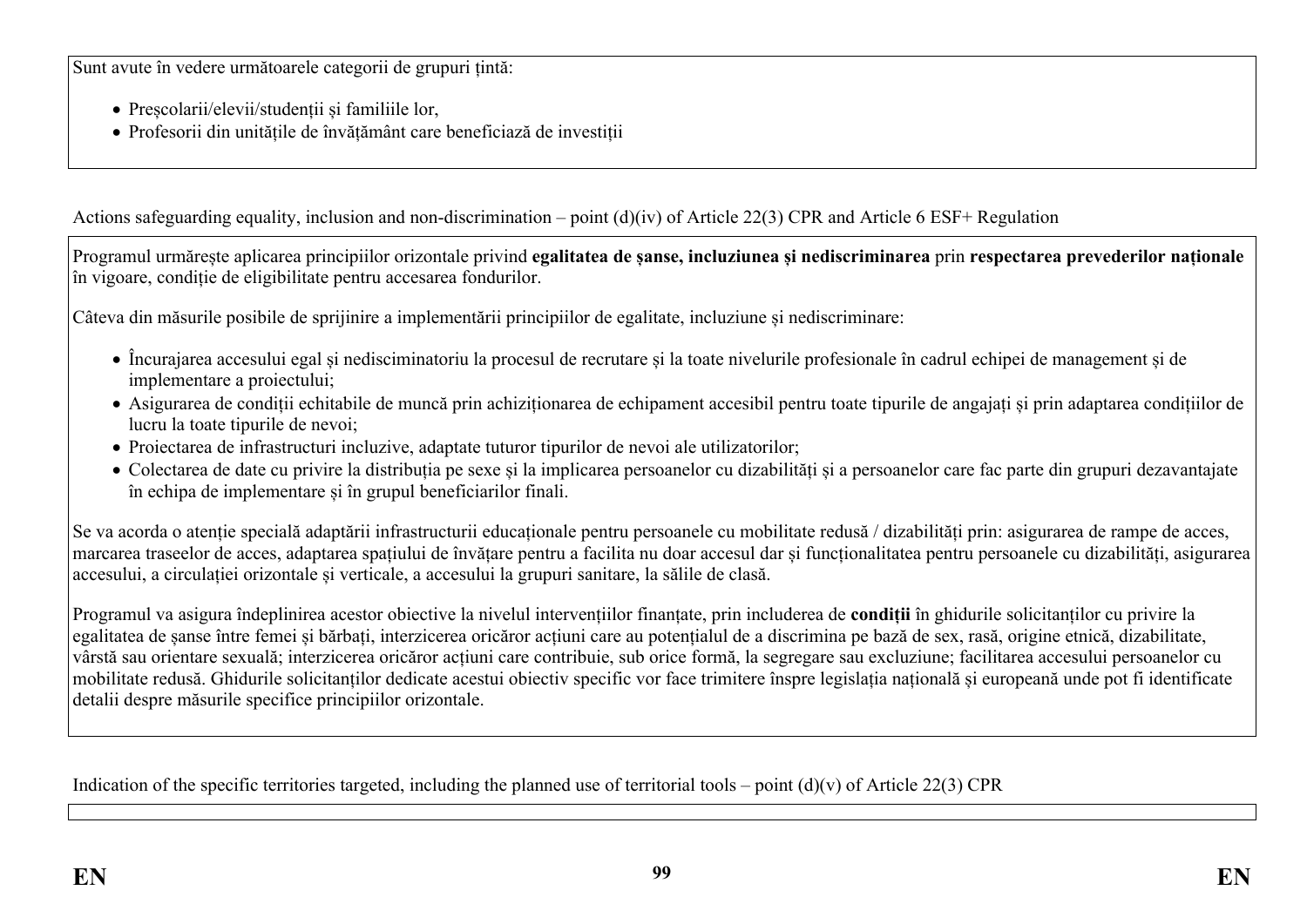## The interregional, cross-border and transnational actions – point  $(d)(vi)$  of Article 22(3) CPR

Intervențiile POR NV sunt complementare cu cele realizate prin Programul Operațional de Cooperare Transfrontalieră RO-UA 2021-2027.

Acțiunile propuse sprijină îndeplinirea obiectivelor Strategiei UE pentru Regiunea Dunării (SUERD), Aria Prioritară 9 "Oameni și abilități", Acțiunea 5 ..Calitatea și eficiența sistemelor de educație și formare". Se are în vedere promovarea unor investiții în conformitate cu ariile prioritare SUERD în scopul maximizării impactului acesteia la nivel regional. Sunt sprijinite schimburi de bune practici, campanii de comunicare pentru promovarea cooperării între actorii regionali, fiind create premisele unei colaborări complementare la nivel transnațional, în concordanță cu nevoile zonei dunărene și ale politicii europene de coeziune.

The planned use of financial instruments – point (d)(vii) of Article 22(3) CPR

Sprijinul sub formă de grant este luat în considerare în cadrul prezentului obiectiv specific pentru că activitățile propuse sunt fie negeneratoare de venituri, fie ar putea implica numai anumite costuri de funcționare/întreținere,

## 2.1.1.1.2. Indicators

# Reference: point (d)(ii) of Article 22(3) CPR and Article 8 ERDF and CF Regulation

Table 2: Output indicators

| Priority | Specific<br>objective | Fund        | Category of<br>region | ID   | Indicator                                                                           | Measurement<br>unit | Milestone<br>(2024) | Target<br>(2029) |
|----------|-----------------------|-------------|-----------------------|------|-------------------------------------------------------------------------------------|---------------------|---------------------|------------------|
| P6       | RSO4.2                |             | ERDF Less developed   |      | RCO66 Classroom capacity of new or modernised childcare facilities                  | persons             | 0.00                | 1,557.00         |
| P6       | <b>RSO4.2</b>         |             | ERDF Less developed   |      | RCO67 Classroom capacity of new or modernised education facilities                  | persons             | 0.00                | 4,669.00         |
| P6       | RSO4.2                | ERDF        | Less developed        | 12S7 | Numărul centrelor de testare pentru orientarea educațională a elevilor   număr      |                     | 0.001               | 2.00             |
| P6       | RSO4.2                | <b>ERDF</b> | Less developed        | 12S8 | Numărul centrelor de educație pentru elevi în domenii cu impact<br>RIS <sub>3</sub> | număr               | 2.00                | 10.00            |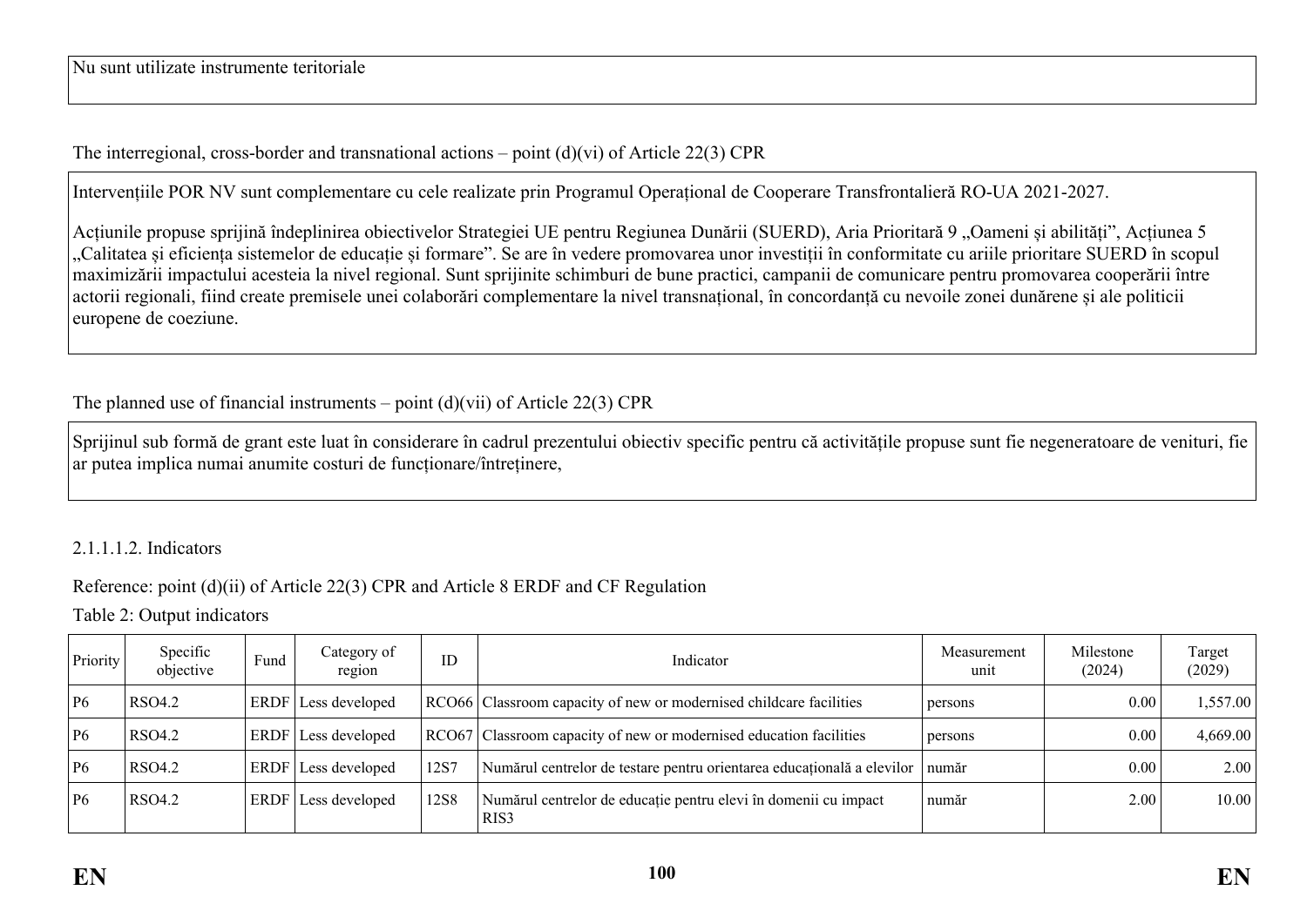### Reference: point (d)(ii) of Article 22(3) CPR

Table 3: Result indicators

| Priority | Specific<br>objective | Fund             | Category of<br>region | ID    | Indicator                                                 | Measurement<br>unit | Baseline or<br>reference value | Reference<br>Year | Target<br>(2029) | Source of<br>data             | Comments |
|----------|-----------------------|------------------|-----------------------|-------|-----------------------------------------------------------|---------------------|--------------------------------|-------------------|------------------|-------------------------------|----------|
| P6       | <b>RSO4.2</b>         | <b>ERDF</b> Less | developed             | RCR70 | Annual users of new or modernised<br>childcare facilities | users/year          | 1,121.00                       | 2021-2029         |                  | 1,401.00 MySMIS<br>Projecte   |          |
| P6       | <b>RSO4.2</b>         | <b>ERDF</b> Less | developed             | RCR71 | Annual users of new or modernised<br>education facilities | users/year          | 3.362.00                       | 2021-2029         |                  | 5,752.00   MySMIS<br>Projecte |          |

## 2.1.1.1.3. Indicative breakdown of the programmed resources (EU) by type of intervention

Reference: point (d)(viii) of Article 22(3) CPR

Table 4: Dimension 1 - intervention field

| Priority | Specific objective | Fund        | Category of region | Code                                                                         | Amount (EUR)    |
|----------|--------------------|-------------|--------------------|------------------------------------------------------------------------------|-----------------|
| P6       | RSO4.2             | <b>ERDF</b> | Less developed     | 121. Infrastructure for early childhood education and care                   | 7,910,197.00    |
| P6       | <b>RSO4.2</b>      | <b>ERDF</b> | Less developed     | 122. Infrastructure for primary and secondary education                      | 11, 114, 635.00 |
| P6       | <b>RSO4.2</b>      | <b>ERDF</b> | Less developed     | 123. Infrastructure for tertiary education                                   | 9,803,520.00    |
| P6       | RSO4.2             | <b>ERDF</b> | Less developed     | 124. Infrastructure for vocational education and training and adult learning | 7,864,698.00    |
| P6       | RSO4.2             | Total       |                    |                                                                              | 36,693,050.00   |

### Table 5: Dimension 2 - form of financing

| Priority  | Specific objective | Fund        | Category of region | Code          | Amount (EUR)  |
|-----------|--------------------|-------------|--------------------|---------------|---------------|
| <b>P6</b> | RSO4.2             | <b>ERDF</b> | Less developed     | $ 01$ . Grant | 36,693,050.00 |
| P6        | RSO4.2             | Total       |                    |               | 36,693,050.00 |

Table 6: Dimension 3 – territorial delivery mechanism and territorial focus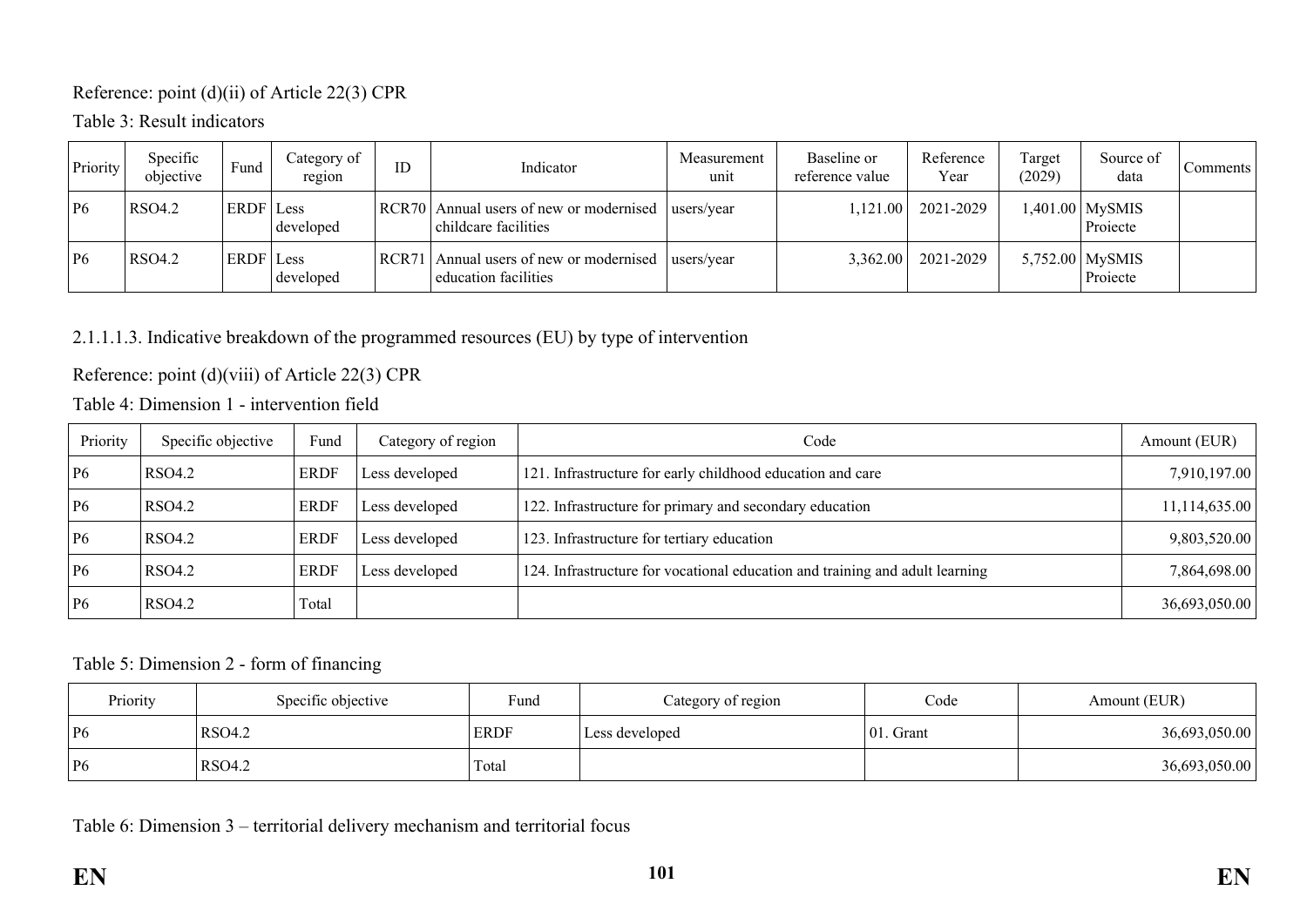| Priority | Specific objective | Fund        | Category of region | Code                                            | Amount (EUR)  |
|----------|--------------------|-------------|--------------------|-------------------------------------------------|---------------|
| P6       | RSO4.2             | <b>ERDF</b> | Less developed     | 33. Other approaches - No territorial targeting | 36,693,050.00 |
| P6       | RSO4.2             | Total       |                    |                                                 | 36,693,050.00 |

### Table 7: Dimension 6 – ESF+ secondary themes

| . .<br>Priority<br>objective<br>$\mathsf{S}$<br>01110 | ⊦una | region<br>Jater<br>ΩT | Code | TID.<br>Amou<br>' L'UN |
|-------------------------------------------------------|------|-----------------------|------|------------------------|
|-------------------------------------------------------|------|-----------------------|------|------------------------|

## Table 8: Dimension 7 – ESF+\*, ERDF, Cohesion Fund and JTF gender equality dimension

| Priority  | Specific objective | $\sim$<br>Fund | Category of region | Code                             | Amount (EUR)  |
|-----------|--------------------|----------------|--------------------|----------------------------------|---------------|
| <b>P6</b> | RSO4.2             | <b>ERDF</b>    | Less developed     | $\vert$ 02. Gender mainstreaming | 36,693,050.00 |
| <b>P6</b> | <b>RSO4.2</b>      | Total          |                    |                                  | 36,693,050.00 |

\* In principle, 40 % for the ESF+ contributes to gender tracking. 100 % is applicable when Member State chooses to use Article 6 ESF+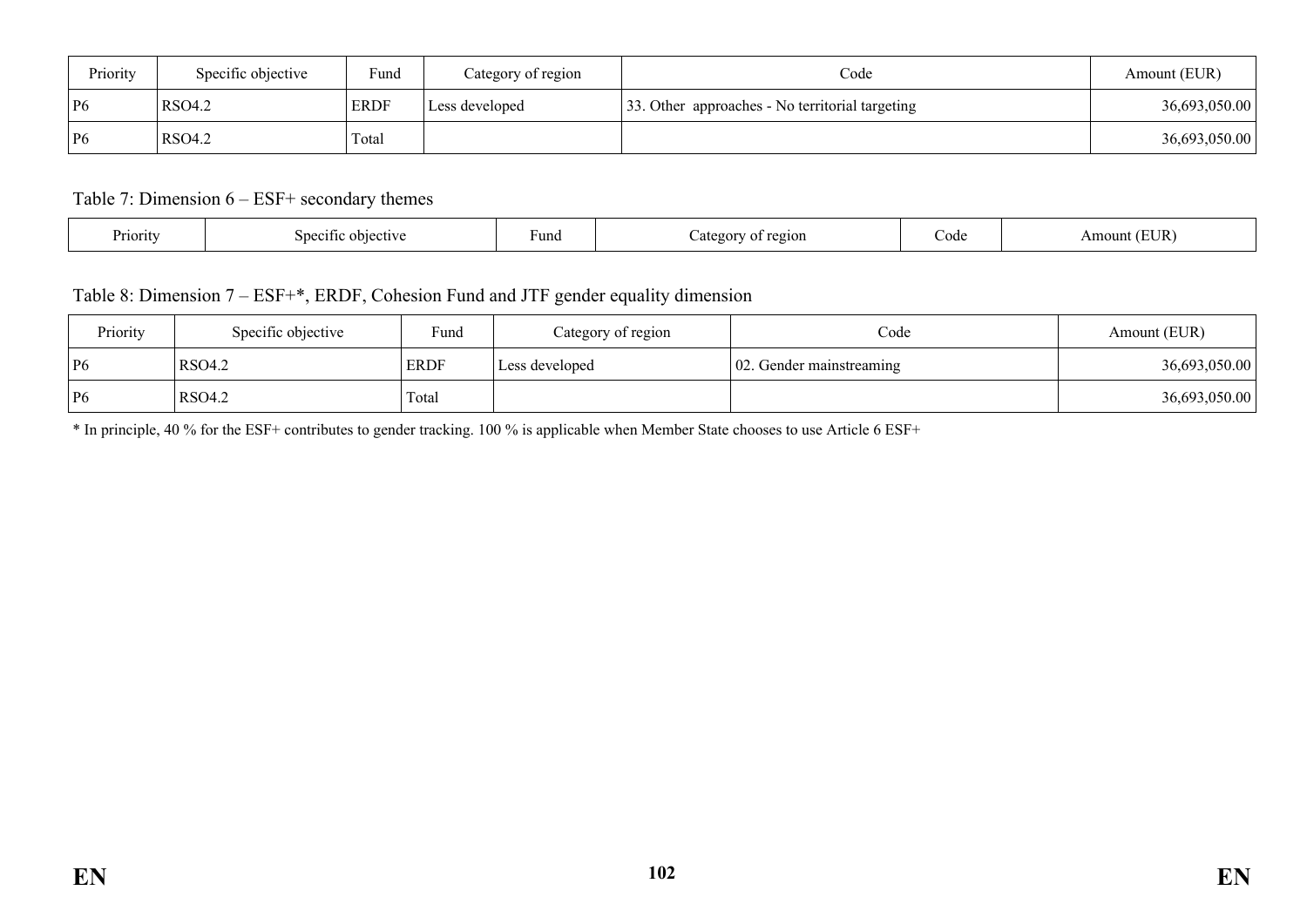2.1.1.1. Specific objective: RSO4.6. Enhancing the role of culture and sustainable tourism in economic development, social inclusion and social innovation (ERDF)

## 2.1.1.1.1. Interventions of the Funds

Reference: points  $(d)(i)$ ,  $(iii)$ ,  $(iv)$ ,  $(v)$ ,  $(vi)$  and  $(vii)$  of Article 22(3) CPR

The related types of actions – point (d)(i) of Article 22(3) CPR and Article 6 ESF+ Regulation:

În regiune funcționează 5 centre de agrement și baze turistice (din 88 la nivel național). Centrele de agrement sunt structuri fără personalitate juridică care fac parte din patrimoniul destinat activității de tineret conform art. 30 alin (1) al Legii Tinerilor nr. 350/2006 cu modificările și completările în vigoare. De asemenea, ținând cont de faptul că destinația lor este stabilită prin Legea Tinerilor nr. 350/2006 cu modificările și completările în vigoare, indiferent de modul în care proprietatea asupra centrelor de agrement este administrată, ele trebuie să își păstreze destinația pentru organizarea activităților de tabere pentru copii și tineri (turism pentru tineret).

Centrele de agrement sunt administrate în principal de către Direcțiile Județene de Tineret și Sport ale Ministerului Tineretului și Sportului (MTS). În lipsa investițiilor în modernizarea și echiparea lor, aceste tabere oferă doar condiții minime de funcționare, unele dintre aceste obiective, chiar dacă se află în zone cu o valoare peisagistică deosebită, nu pot fi valorificate la adevăratul lor potențial din lipsa infrastructurii de acces, de recreere sau a celei necesare derulării activităților educative.

Activitățile care se desfășoară în centrele de agrement au ca scop integrarea socio-profesională a copiilor și elevilor și fac parte din conceptul de învățare pe tot parcursul vieții, reglementat de art. 328 din Legea educației naționale. Patrimoniul destinat activităților de tineret trebuie să servească scopurilor și obiectivelor de asigurare a condițiilor adecvate integrării socio-profesionale a tinerilor, conform necesităților și aspirațiilor acestora.

O combinație între infrastructura turistică a unei destinații și creșterea capacității de educare a populației tinere privind importanța protejării, conservării și valorificării patrimoniului prin turism sustenabil, o reprezintă centrele de agrement. Serviciile oferite în centrele MTS, atât cele de agrement/tabără, cât și acelea care promovează educația non-formală au avantajul accesibilității financiare. Astfel, este esențial ca aceste servicii să se furnizeze în condiții de siguranță deplină dar și să respecte standarde de calitate.

Tipurile de acțiuni prevăzute în cadrul acestui obiectiv vizează:

# **a) Modernizarea/reabilitarea/dotarea taberelor de elevi și preșcolari**

Sunt avute în vedere intervenții privind spațiile de cazare, spațiile destinate pregătirii și servirea mesei, precum și infrastructuri pentru activități educaționale și de recreere (terenuri de sport, alte spații pentru activități sportive, săli de conferință/evenimente, etc), amenajări/dotări interioare și exterioare.

Intervențiile finanțate sunt în linie cu Strategia de Dezvoltare a infrastructurii turistice a MTS 2020-2025.

Complementaritatea cu Programul Operațional Incluziune și Demnitate Socială (POIDS) este asigurată prin alocarea prin POIDS de resurse din FSE+ pentru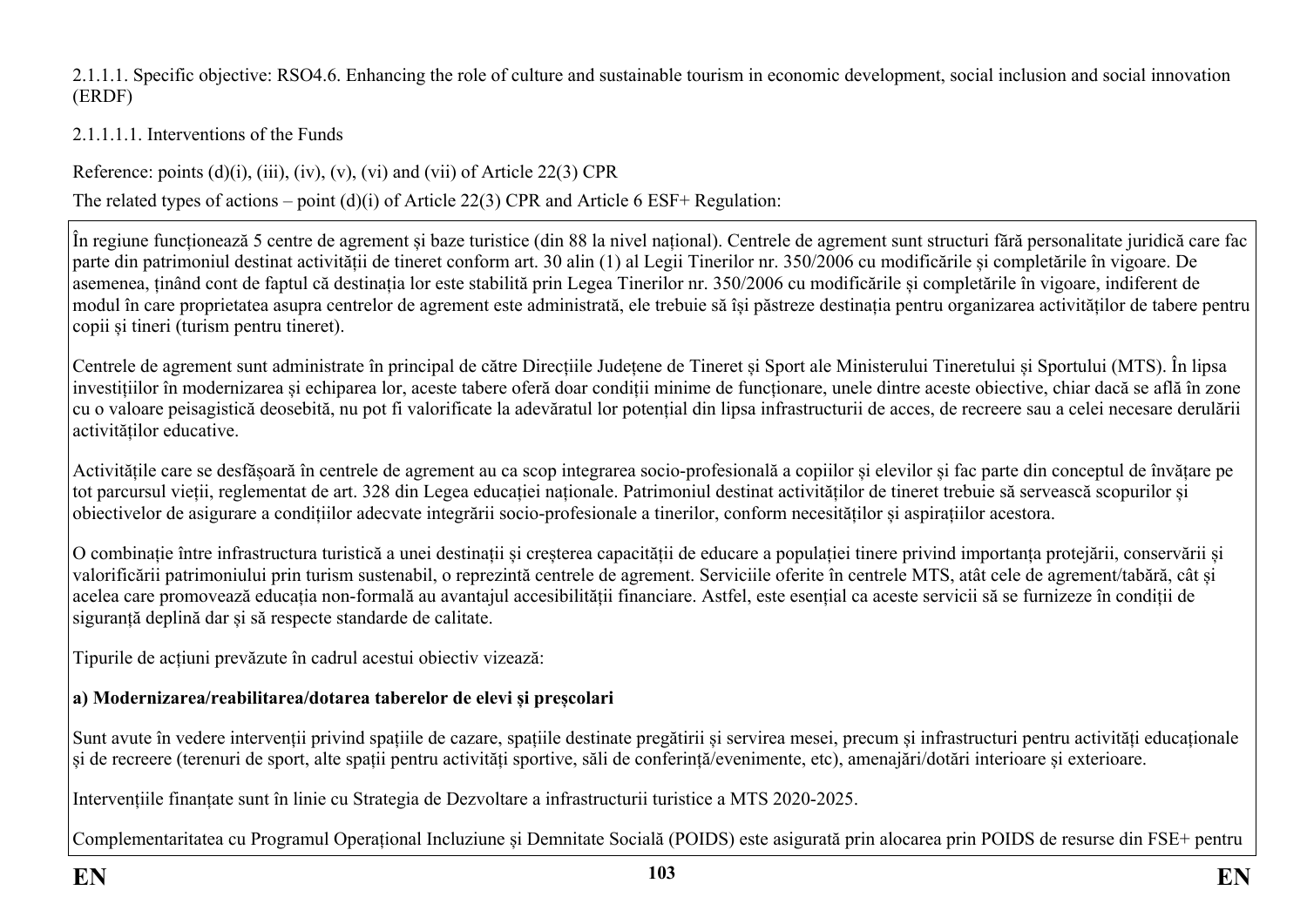participarea copiilor la tabere.

Activitățile acestui obiectiv specific sunt în acord cu Strategia de Dezvotare Durabilă a României 2030 și contribuie la realizarea mai multor obiective de dezvoltare durabilă propuse de Agenda 2030 pentru dezvoltare durabilă, dar în special la realizarea ODD 4 "Asigurarea unei educații echitabile, favorabile incluziunii și de calitate și promovarea posibilităților de învățare pe tot parcursul vieții, pentru toți".

Tipul de acțiune a fost evaluat ca fiind compatibil cu principiul DNSH în baza Orientărilor tehnice privind aplicarea DNSH emise conform MRR.

The main target groups - point (d)(iii) of Article 22(3) CPR:

Sunt avute în vedere următoarele categorii de grupuri țintă:

Copii, elevi, tineri și familiile lor

Actions safeguarding equality, inclusion and non-discrimination – point (d)(iv) of Article 22(3) CPR and Article 6 ESF+ Regulation

Programul urmărește aplicarea principiilor orizontale privind **egalitatea de șanse, incluziunea și nediscriminarea** prin **respectarea prevederilor naționale** în vigoare, condiție de eligibilitate pentru accesarea fondurilor

Câteva din măsurile posibile de sprijinire a implementării principiilor de egalitate, incluziune și nediscriminare:

- Încurajarea accesului egal și nedisciminatoriu la procesul de recrutare și la toate nivelurile profesionale în cadrul echipei de management și de implementare a proiectului;
- Asigurarea de condiții echitabile de muncă prin achiziționarea de echipament accesibil pentru toate tipurile de angajați și prin adaptarea condițiilor de lucru la toate tipurile de nevoi;
- Proiectarea de infrastructuri incluzive, adaptate tuturor tipurilor de nevoi ale utilizatorilor;
- Colectarea de date cu privire la distribuția pe sexe și la implicarea persoanelor cu dizabilități și a persoanelor care fac parte din grupuri dezavantajate în echipa de implementare și în grupul beneficiarilor finali.

Se va acorda o atenție specială adaptării infrastructurii educaționale și de recreere pentru persoanele cu mobilitate redusă / dizabilități prin: asigurarea de rampe de acces, marcarea traseelor de acces, adaptarea spațiilor de învățare / recreere și cazare pentru a facilita nu doar accesul ci și funcționalitatea pentru persoanele cu dizabilități, asigurarea accesului, a circulației orizontale și verticale, a accesului la grupuri sanitare, la sălile de clasă / activitățile de recreere.

Programul va asigura îndeplinirea acestor obiective la nivelul intervențiilor finanțate, prin includerea de **condiții** în ghidurile solicitanților cu privire la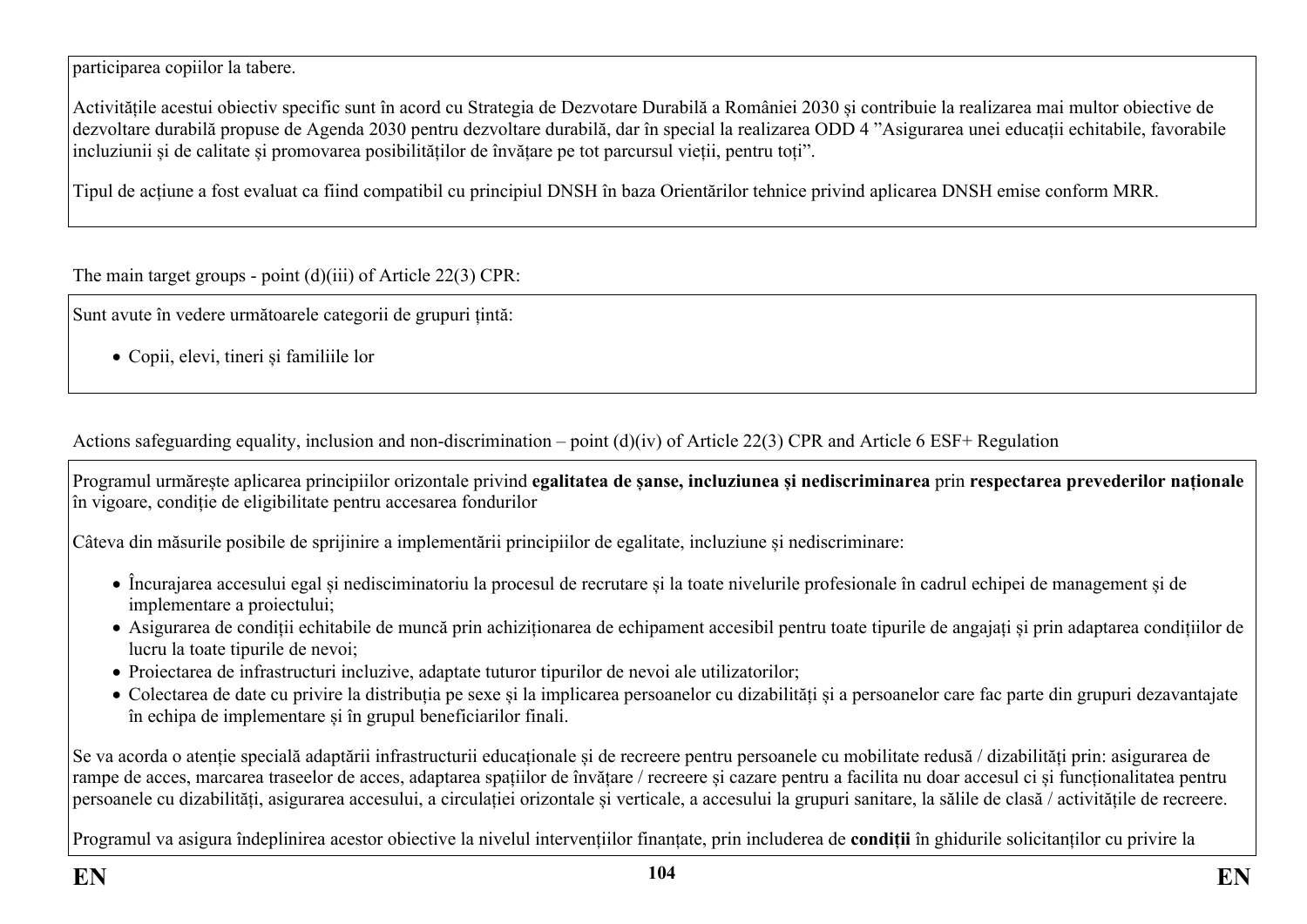egalitatea de șanse între femei și bărbați, interzicerea oricăror acțiuni care au potențialul de a discrimina pe bază de sex, rasă, origine etnică, dizabilitate, vârstă sau orientare sexuală; interzicerea oricăror acțiuni care contribuie, sub orice formă, la segregare sau excluziune; facilitarea accesului persoanelor cu mobilitate redusă. Ghidurile solicitanților dedicate acestui obiectiv specific vor face trimitere înspre legislația națională și europeană unde pot fi identificate detalii despre măsurile specifice principiilor orizontale.

Indication of the specific territories targeted, including the planned use of territorial tools – point  $(d)(v)$  of Article 22(3) CPR

Nu se aplică instrumente teritoriale.

The interregional, cross-border and transnational actions – point  $(d)(vi)$  of Article 22(3) CPR

Plecând de la experiența din regiune în ceea ce privește cooperarea interregională și transfrontalieră, precum și de la alte inițiative relevante de cooperare la nivel european, este de asteptat sa fie realizate parteneriate cu beneficiari relevanti din alte regiuni ale Europei.

The planned use of financial instruments – point  $(d)(\n{\rm vii})$  of Article 22(3) CPR

Sprijinul sub formă de instrumente financiare nu este luat în considerare în cadrul prezentului obiectiv specific. În cazul în care se utilizează taxe (de la grupul țintă principal sau de la alți posibili utilizatori comerciali), acestea vor fi doar pentru a acoperi costurile operaționale sau pentru a reduce costurile pentru utilizatori și pentru a face infrastructura mai accesibilă.

2.1.1.1.2. Indicators

Reference: point (d)(ii) of Article 22(3) CPR and Article 8 ERDF and CF Regulation

Table 2: Output indicators

| Priority | Specific objective | Fund        | ategory of region | ID    | indicator                                                  | Measurement unit                | Milestone (2024) | $\arget(2029)$ |
|----------|--------------------|-------------|-------------------|-------|------------------------------------------------------------|---------------------------------|------------------|----------------|
| P6       | <b>RSO4.6</b>      | <b>ERDF</b> | developed         | RCO77 | Number of cultural and<br>l tourism<br>supported<br>-sites | l tourism sites<br>' cultural . | $0.00\,$         | $2.00^+$       |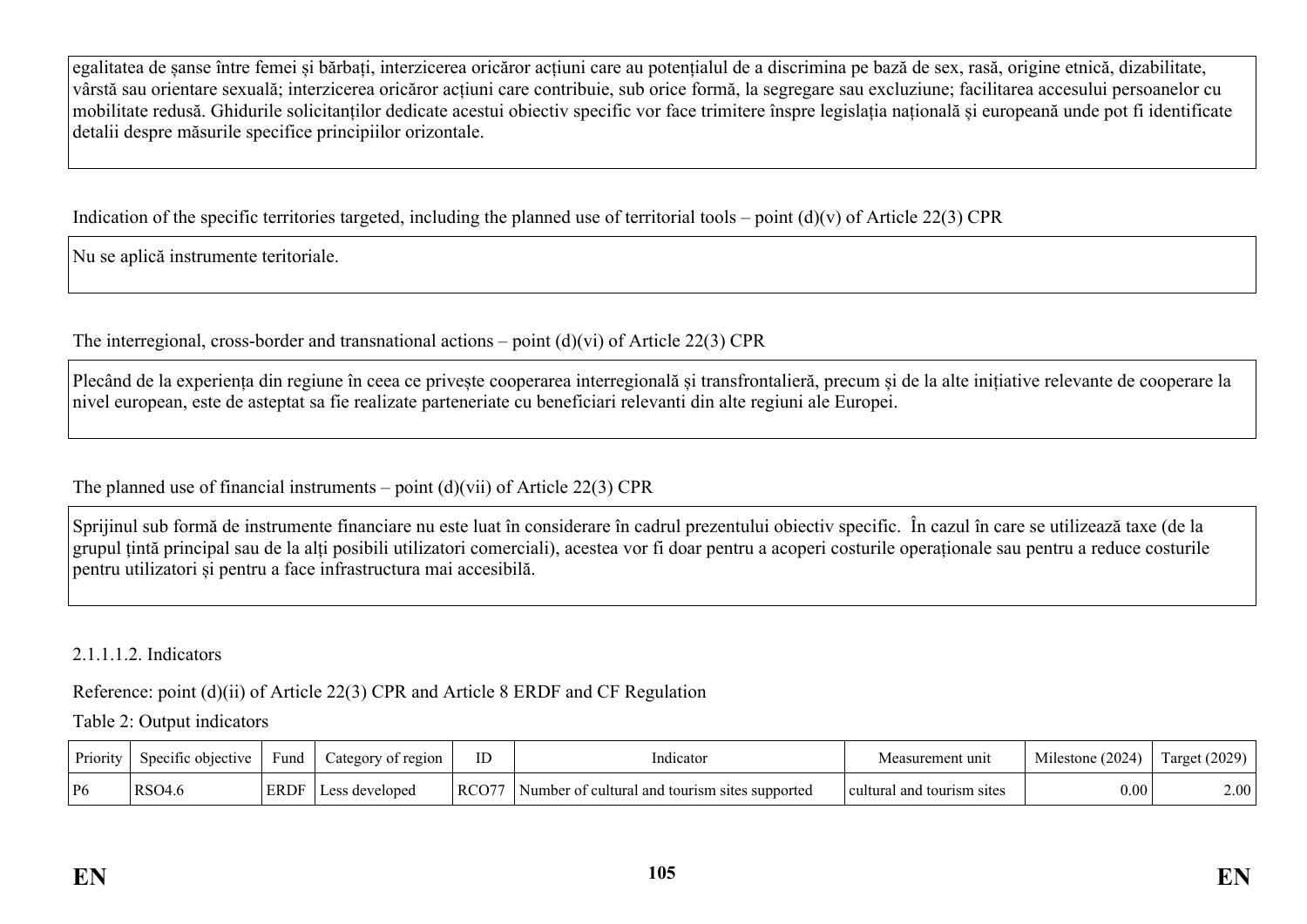## Reference: point (d)(ii) of Article 22(3) CPR

Table 3: Result indicators

| Priority | Specific<br>objective | Fund | Category of<br>region | ID | Indicator                                                                     | Measurement<br>unit | Baseline or<br>reference value | Reference<br>Year | Target<br>(2029) | Source of data   Comments  |  |
|----------|-----------------------|------|-----------------------|----|-------------------------------------------------------------------------------|---------------------|--------------------------------|-------------------|------------------|----------------------------|--|
| P6       | <b>RSO4.6</b>         |      |                       |    | ERDF Less developed RCR77 Visitors of cultural and tourism<br>sites supported | visitors/year       | ,300.00                        | 2021-2029         |                  | .550.00 MySMIS<br>Projecte |  |

### 2.1.1.1.3. Indicative breakdown of the programmed resources (EU) by type of intervention

Reference: point (d)(viii) of Article 22(3) CPR

Table 4: Dimension 1 - intervention field

| Priority | Specific objective | Fund        | Category of region | Code                                                                               | Amount (EUR) |
|----------|--------------------|-------------|--------------------|------------------------------------------------------------------------------------|--------------|
| P6       | RSO4.6             | <b>ERDF</b> | Less developed     | 127. Other social infrastructure contributing to social inclusion in the community | 2,000,000.00 |
| P6       | RSO4.6             | Total       |                    |                                                                                    | 2,000,000.00 |

### Table 5: Dimension 2 - form of financing

| Priority | Specific objective | Fund        | Category of region | Code          | Amount (EUR) |
|----------|--------------------|-------------|--------------------|---------------|--------------|
| P6       | RSO4.6             | <b>ERDF</b> | Less developed     | $ 01$ . Grant | 2,000,000.00 |
| P6       | RSO4.6             | Total       |                    |               | 2,000,000.00 |

## Table 6: Dimension 3 – territorial delivery mechanism and territorial focus

| Priority | Specific objective | Fund        | Category of region | Code                                            | Amount (EUR) |
|----------|--------------------|-------------|--------------------|-------------------------------------------------|--------------|
| P6       | RSO4.6             | <b>ERDF</b> | Less developed     | 33. Other approaches - No territorial targeting | 2,000,000.00 |
| P6       | RSO4.6             | Total       |                    |                                                 | 2,000,000.00 |

### Table 7: Dimension 6 – ESF+ secondary themes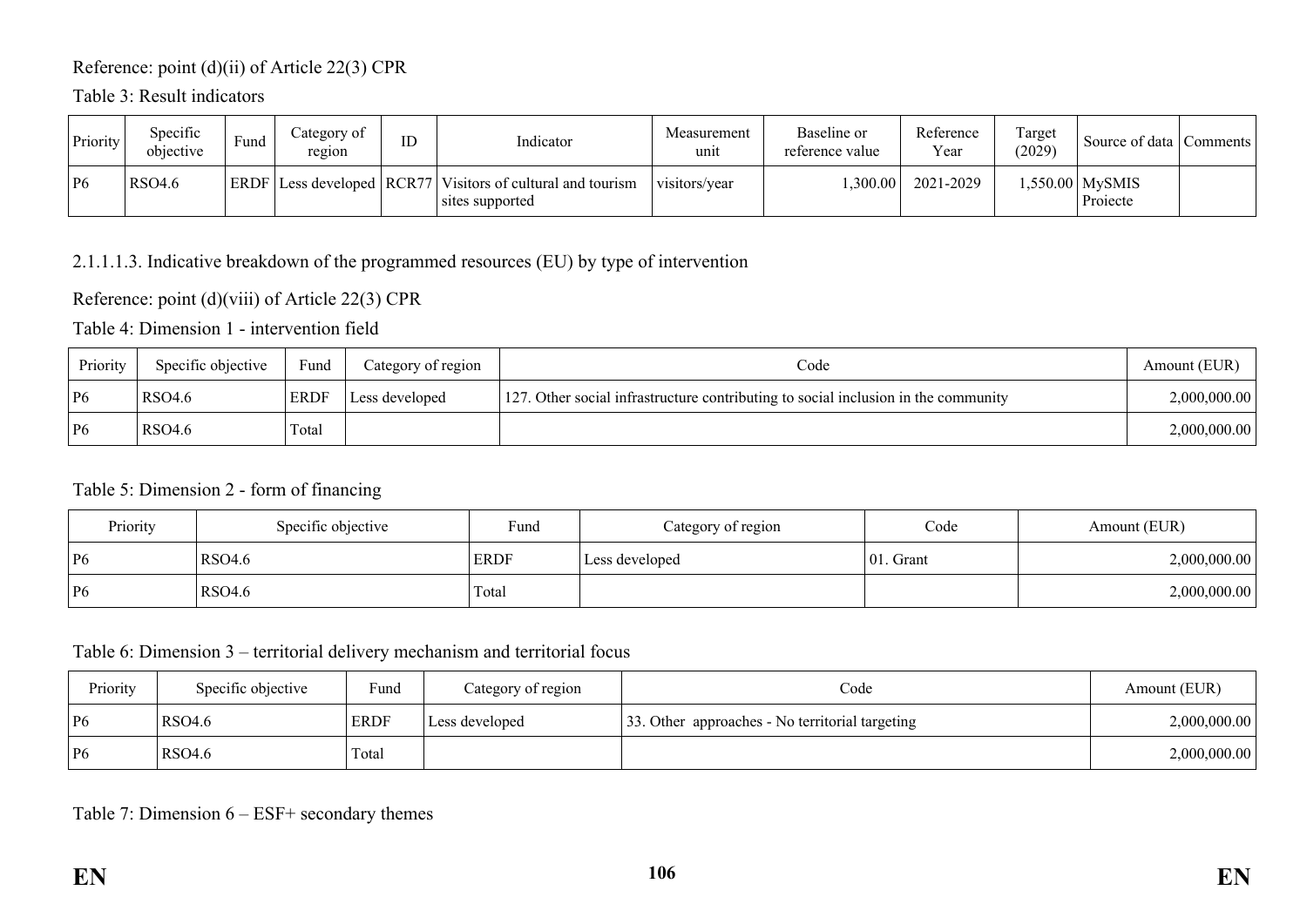| D<br>Priority | objective<br>specif | ∙unq | regior<br>$\mathcal{L}$ ater<br>$\sim$ | code | $TID$ .<br>\mount<br>JIV. |
|---------------|---------------------|------|----------------------------------------|------|---------------------------|
|---------------|---------------------|------|----------------------------------------|------|---------------------------|

| Table 8: Dimension 7 – ESF+*, ERDF, Cohesion Fund and JTF gender equality dimension |  |  |
|-------------------------------------------------------------------------------------|--|--|
|-------------------------------------------------------------------------------------|--|--|

| Priority | Specific objective | Fund        | Category of region | Code               | Amount (EUR) |
|----------|--------------------|-------------|--------------------|--------------------|--------------|
| P6       | <b>RSO4.6</b>      | <b>ERDF</b> | Less developed     | 03. Gender neutral | 2,000,000.00 |
| P6       | <b>RSO4.6</b>      | Total       |                    |                    | 2,000,000.00 |

\* In principle, 40 % for the ESF+ contributes to gender tracking. 100 % is applicable when Member State chooses to use Article 6 ESF+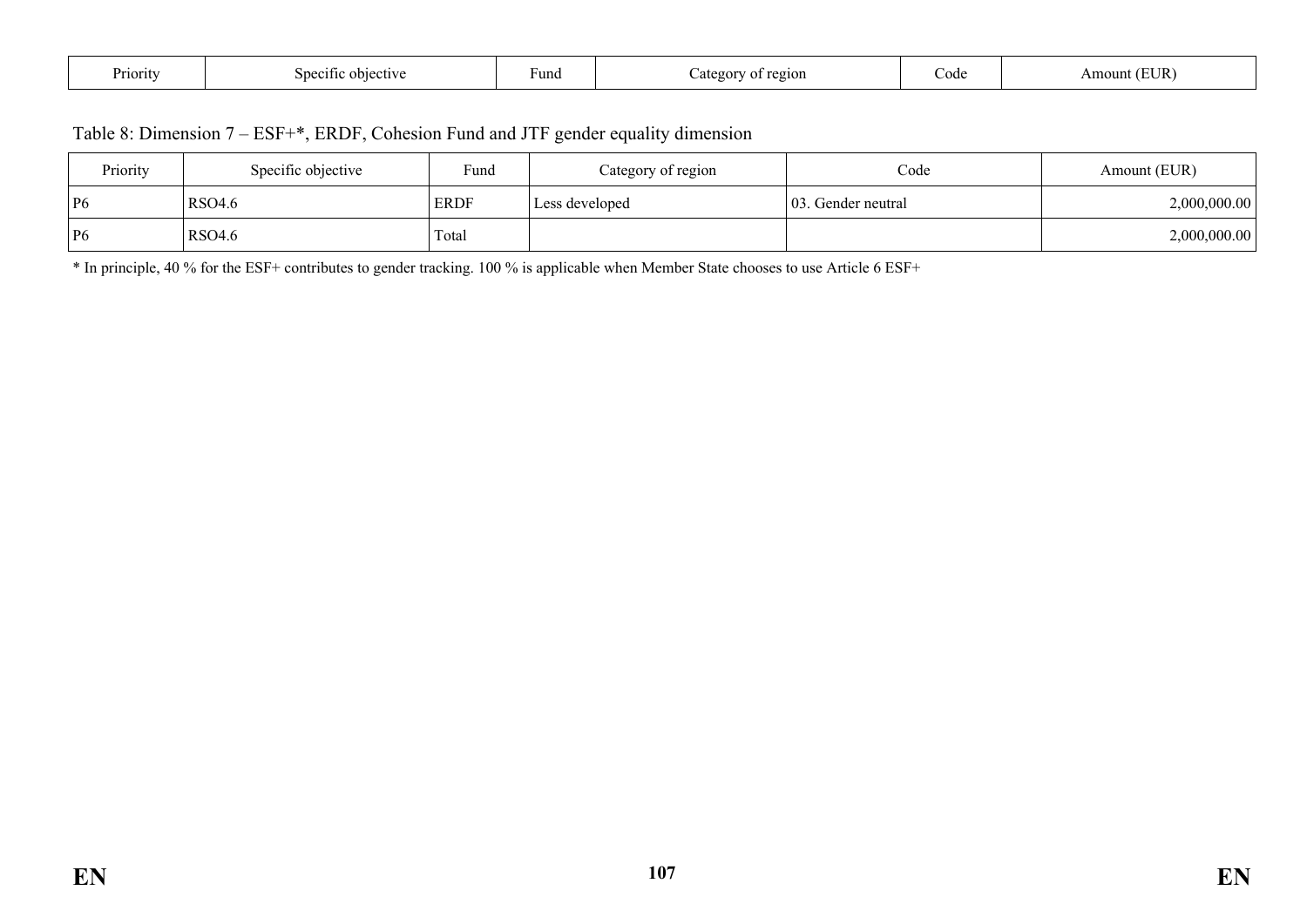### 2.1.1. Priority: P7. O regiune atractivă

2.1.1.1. Specific objective: RSO5.1. Fostering the integrated and inclusive social, economic and environmental development, culture, natural heritage, sustainable tourism, and security in urban areas (ERDF)

2.1.1.1.1. Interventions of the Funds

Reference: points  $(d)(i)$ ,  $(iii)$ ,  $(iv)$ ,  $(v)$ ,  $(vi)$  and  $(vii)$  of Article 22(3) CPR

The related types of actions – point (d)(i) of Article 22(3) CPR and Article 6 ESF+ Regulation:

Regiunea cuprinde 43 UAT urbane (15 municipii și 28 orașe). În prezent, 5 din 6 municipii reședință de județ au constituite asociații la nivelul zonelor metropolitane (excepție făcând Bistrița) iar trei (Cluj-Napoca, Oradea și Baia Mare) au realizat SIDU care vizează întregul teritoriu metropolitan.

O serie de resurse turistice și culturale au potențial ridicat de valorificare, însă rămân în umbră din cauza dificultăților de acces și a lipsei unor amenajări minime care să permită vizitarea lor în condiții optime. În ciuda potențialului ridicat, activitatea turistică este concentrată în câteva centre, restul obiectivelor rămânând în mare măsură nevalorificate.

În particular, sectorul balnear este considerat unul dintre domeniile cu cel mai ridicat potențial, atât din perspectiva exploatării resurselor, cât și a tendințelor favorizante manifestate la nivel mondial, privind turismul de "wellness".

În ciuda investițiilor realizate în perioadele anterioare de programare, nevoile privind modernizarea capacităților de primire și a bazelor de agrement rămân ridicate. Infrastructura edilitară a stațiunilor este într-o stare avansată de degradare: căi de circulație, parcări, spații verzi/recreative, fațadele clădirilor.

Starea majorității monumentelor este precară, iar calitatea siturilor de patrimoniu cultural sau a activităților legate de acesta este considerată slabă de către vizitatori. O bună parte dintre acestea necesită conservare, protejare sau investiții pentru dezvoltare și valorificare prin includerea în circuite turistice, cu prioritate monumentele de interes național sau universal.

Sub aspectul creșterii atractivității spațiilor urbane care suferă de degradare, sunt necesare intervenții integrate de regenerare urbană, dar și intervenții pentru asigurarea unei calități sporite a vieții în mediul urban, mai ales în orașele și municipiile altele decât reședințele de județ. Imobilele perimetrale centrelor istorice din zonele urbane au în mare măsură nevoie de refațadizare și reabilitarea acoperișurilor.

Investițiile prevăzute în cadrul acestui OS continuă intervențiile finanțate în perioadele anterioare de programare, astfel:

a) Conservarea, protecția și valorificarea durabilă și competitivă a patrimoniului cultural și istoric, inclusiv asigurarea și/sau îmbunătățirea **accesului către acestea,** prin activități precum:

 restaurarea, consolidarea, protecția, conservarea, monumentelor istorice și a patrimoniului cultural imobil, inclusiv prin investiții în dotări și utilități aferente obiectivului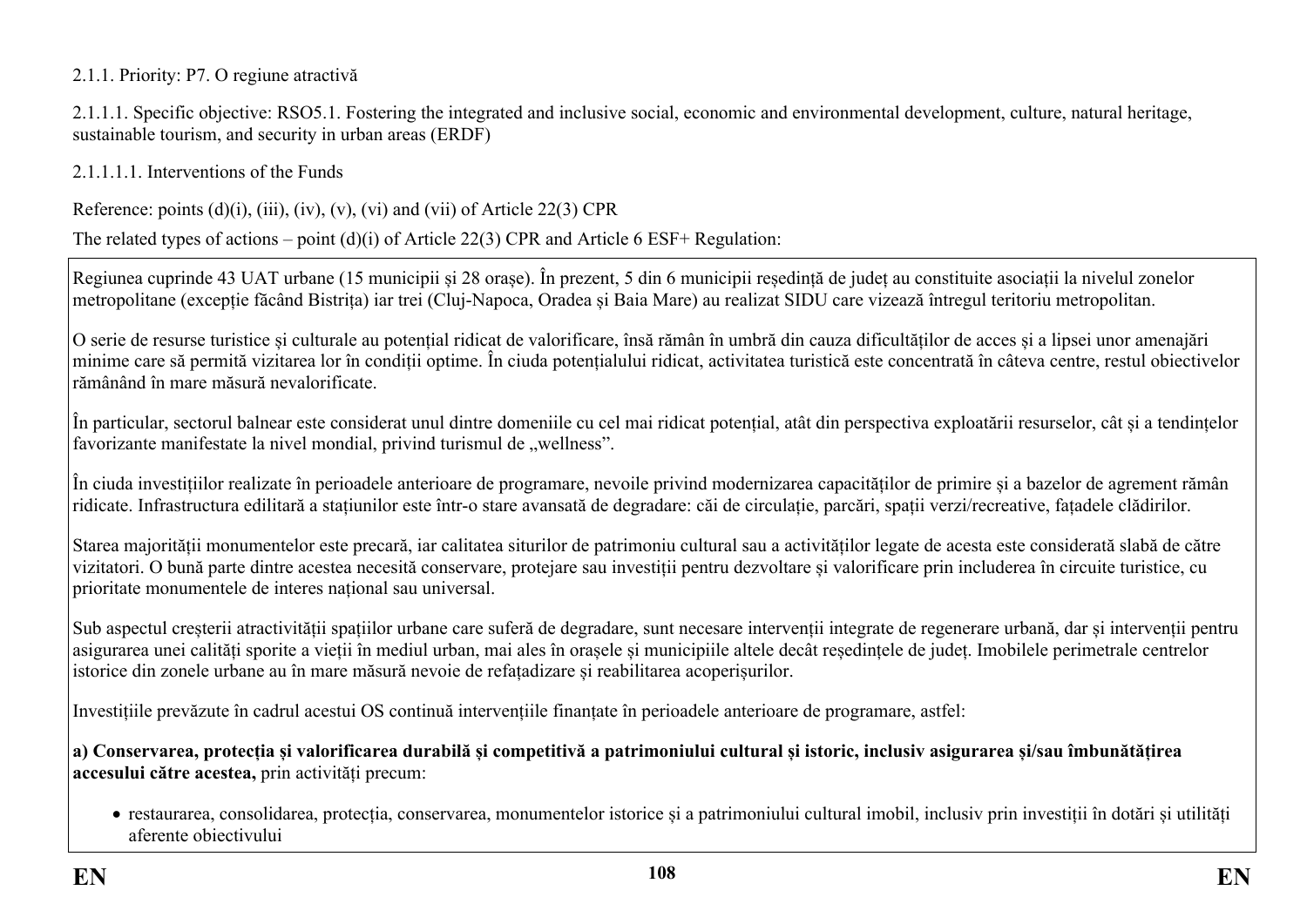- modernizarea / reabilitarea clădirilor monument istoric cu funcții culturale inclusiv prin investiții în dotări și utilități aferente obiectivului
- activități complementare necesare asigurării funcționalității intervențiilor realizate, activități cu valoare cumulată de maximum 15% din valoarea proiectului

**b) Îmbunătățirea infrastructurii de turism din proximitatea unor resurse naturale, în special în zone care dispun de un potențial turistic valoros, inclusiv îmbunătățirea accesului către resursele și obiectivele turistice** prin activități precum:

- construirea, extinderea, modernizarea, dotarea infrastructurilor specifice, necesare valorificării turistice a resurselor naturale;
- ·sprijinirea unor proiecte inovative de diversificare a serviciilor și activităților oferite turiștilor cu scopul creșterii accesibilității obiectivelor turistice; precum: telegondole, telescaun, via ferata, etc
- amenajarea traseelor turistice folosind soluții prietenoase cu mediul (trasee montane marcate, puncte de observare, foi;oare, popasuri, puncte salvamont, etc);
- amenajări aferente zonelor de relaxare și agrement aflate în proximitatea resurselor naturale prin construirea/modernizarea/extinderea de facilități inclusiv achiziția de dotări/echipamente;
- utilitățile necesare funcționării obiectivului de investiție care se regăsesc/sunt propuse pe amplasamentul acestuia;
- activități complementare necesare asigurării funcționalității intervențiilor realizate max. 15% din valoarea proiectului

**c) Dezvoltarea infrastructurii pentru turismul balnear și balneoclimatic, inclusiv îmbunătățirea accesului către resursele și obiectivele turistice,** prin activități precum:

- crearea, extinderea, modernizarea, dotarea infrastructurii de agrement (parcuri tematice/ de distracții/ de aventură, aquaparcuri, etc.)
- construcția, reabilitarea, modernizarea bazelor de tratament, a centrelor balneare și a bazelor de kinetoterapie ca resorturi cu servicii integrate (servicii de tip sănătate și întreținere, balneo, activități de recreere, activități sportive etc);
- construcția, reabilitarea, modernizarea rețelelor de captare și / sau transport a izvoarelor minerale și saline cu potențial terapeutic;
- reabilitarea instalațiilor de alimentare cu apă minerală de la surse la bazele de tratament inclusiv autilităților necesare functionarii obiectivului de investitie care se regasesc/sunt propuse pe amplasamentul acestuia.
- activități complementare necesare asigurării funcționalității intervențiilor realizate- max. 15% din valoarea proiectului

### **d) Regenerare urbană și securitatea spațiilor publice,** prin activități precum:

 reabilitarea integrată a spațiilor publice, inclusiv infrastructura tehnico-edilitară aferentă din: zone centrale; zone istorice; spații publice din interiorul ansamblurilor de locuințe colective, cartiere de blocuri,zone cu locuințe de tip condominiu; zona autogărilor și gărilor, zone portuare situate în interiorul sau la limita localităților urbane, indiferent dacă sunt în uz/abandonate/au altă destinație; falezele, malurile și insulele râurilor și lacurilor din interiorul localităților urbane; zonele rezidențiale periferice destructurate, zonele de blocuri degradate și așezări informale din urban, piețele agroalimentare din urban (inclusiv echipamente mobile de desfacere a produselor producătorilor locali din regiune) , regenerarea unor spații neutilizate, pentru scopuri de agreement, alte investiții care susțin atingerea obiectivului acțiunii. Sunt prevăzute intervenții de reabilitare a fațadelor și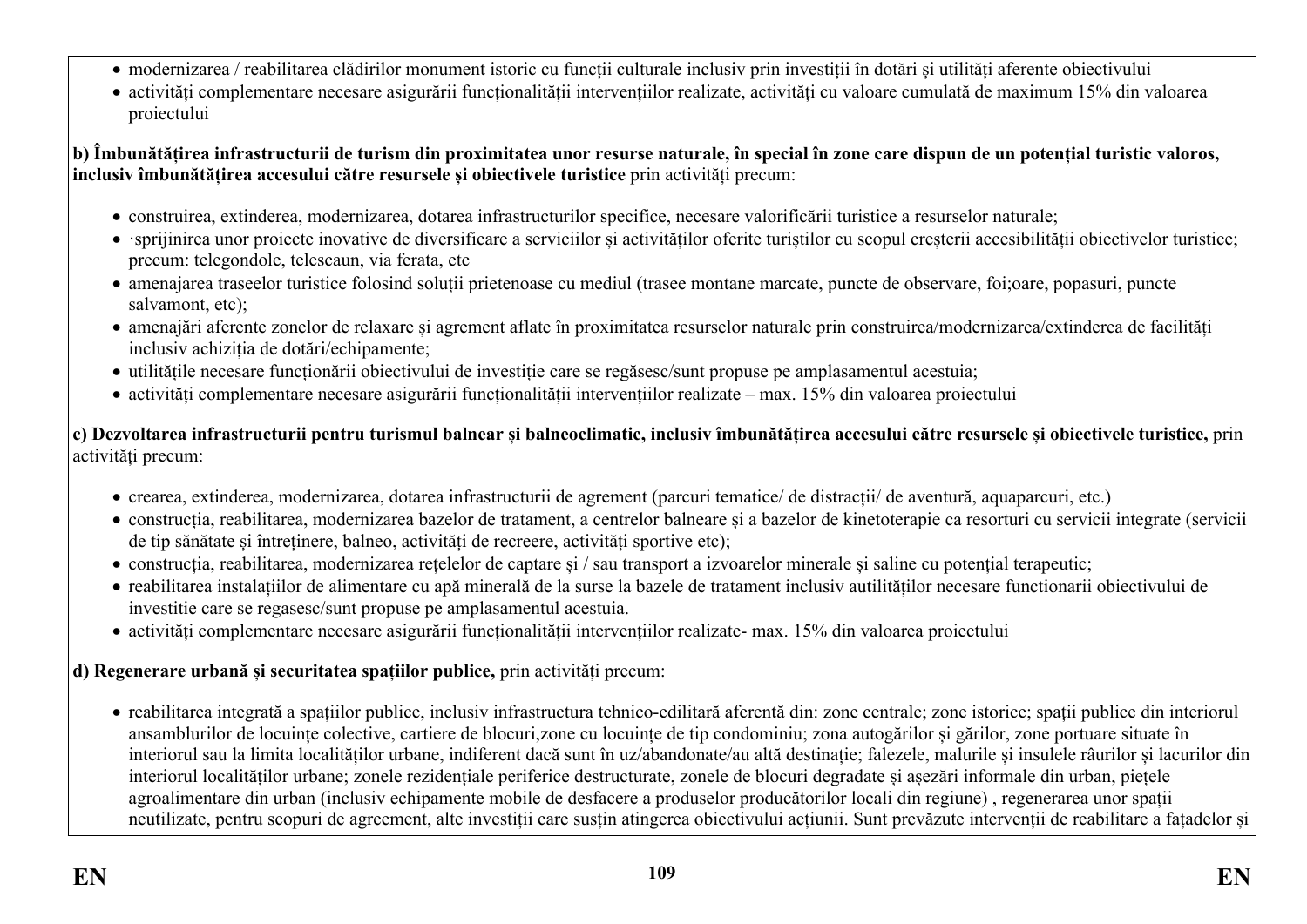a acoperișurilor clădirilor din piețele centrale (istorice), fiind vizate fațadele exterioare perimetrale centrelor istorice, cu minime intervenții de consolidare a acestora, dacă este cazul.

Investiții pentru asigurarea securității spațiilor publice (ex: iluminatul corespunzător al spațiilor publice, sisteme de monitorizare video, etc ..)

De asemenea se va sustine finantarea unor centre multifunctionale (de tineret, de recreere, culturale, sociale) în orașe și municipii altele decât cele reședintă de județ printr-un apel distinct.

Se va avea în vedere ca investițiile să nu producă efecte negative asupra zonelor naturale din vecinătate . Pentru amenajarea spațiilor verzi se vor utiliza specii autohtone. Viitoarele investiții vor fi realizate pe suprafețe de teren cu regim de construire redus (POT redus), astfel încât să fie evitate efectele negative recurente asupra biodiversității în etapa de funcționare a investițiilor. Resursa turistică să fie valorificată fără a crea presiune asupra biodiversității.

Prin intermediul platformei digitale Observatorul Teritorial vor fi localizate și spațializate în coordonate GIS investițiile finanțate din PNRR, respectiv din toate programele operaționale, fiind astfel asigurat accesul în timp real la informație și fiind permisă astfel o evaluare anterioară stabilirii contractului de finanțare. În Observatorul Teritorial va fi dezvoltată o secțiune care va permite vizualizarea investițiilor imediat după semnarea contractului de finanțare pentru proiectele de investiții.

În vederea evitării dublei finanțări, benefciarii vor avea obligația depunerii unei declarații pe proprie răspundere privind nefinanțarea proiectului și în cadrul altor programe.

Intervențiile sunt complementare cu PNDR 2014-2022 și PNS 2023-2027 care nu sprijină implementarea eventualelor proiecte care vizează regenerarea spațiilor publice ale satelor,

Activitățile acestui obiectiv specific sunt în acord cu Strategia de Dezvotare Durabilă a României 2030 și contribuie la realizarea mai multor obiective de dezvoltare durabilă propuse de Agenda 2030 pentru dezvoltare durabilă, dar în special la realizarea ODD 11.

Acțiunea contribuie la dezvoltarea urbană integrată și va beneficia de sume pre-alocate pentru municipiile reședință de județ. Aceste UAT-uri au obligația să încheie contracte de achiziție publică în condițiile legii pentru cel puțin 70% din valoarea totală a sprijinului public nerambursabil pre-alocat în termen de 30 de luni de la data încheierii contractelor de finanțare conform procedurilor legale. În plus, se impune beneficiarului ca pentru fiecare contract de finanțare semnat, să transmită în sistemul electronic de achiziții publice, în termen de 12 luni de la semnarea contractului de finanțare, documentația de atribuire pentru contracte de achiziție publică aferente proiectului totalizând o valoare estimată de minimum 70% din valoarea sprijinului public nerambursabil.

Toate acțiunile vizate au fost evaluate ca fiind compatibile cu principiul DNSH în baza Orientărilor tehnice privind aplicarea DNSH emise conform MRR.

The main target groups - point (d)(iii) of Article 22(3) CPR: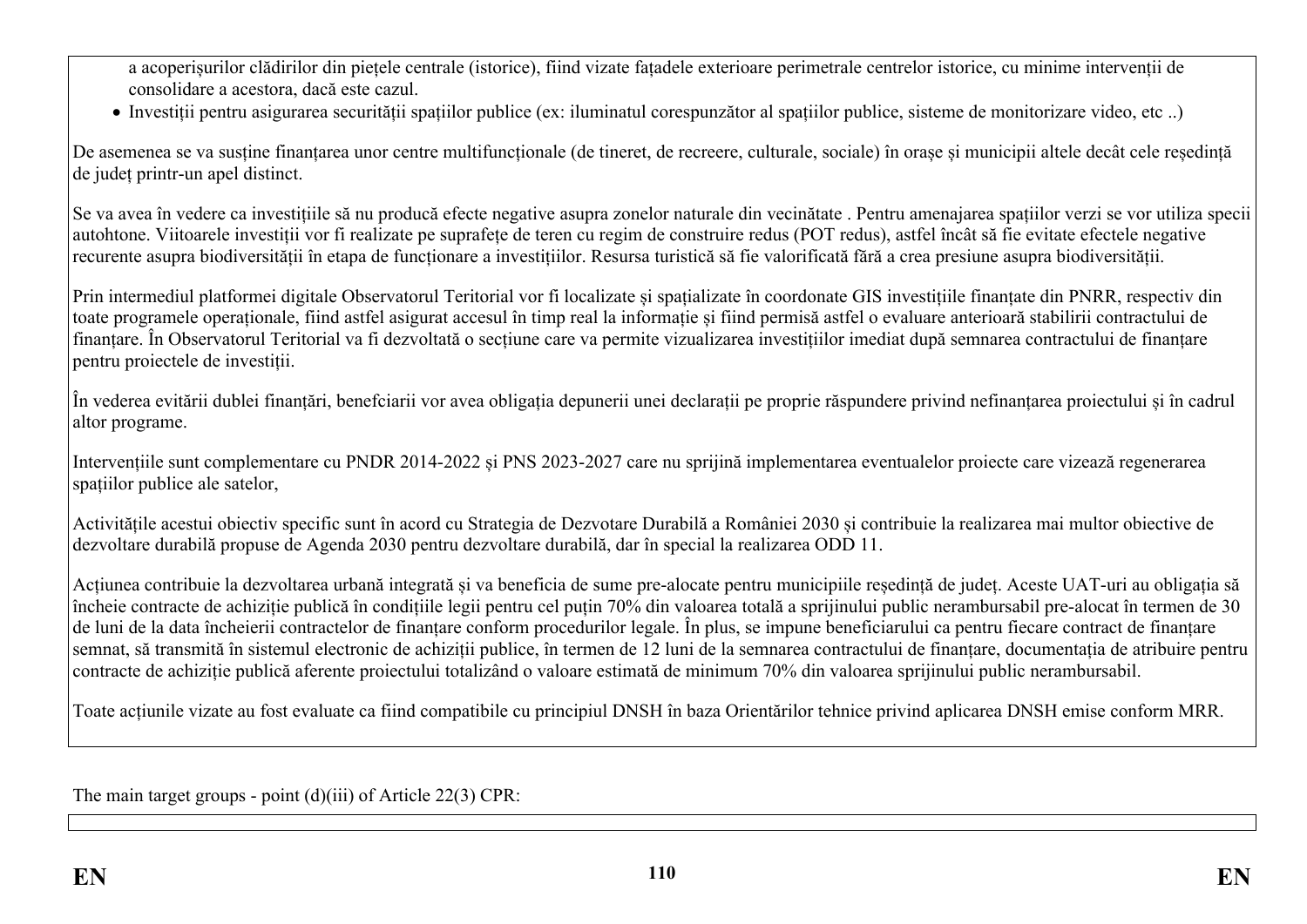Sunt avute în vedere următoarele categorii de grupuri țintă:

- Turiști
- Consumatori de cultură
- Populația din zonele urbane deservite de infrastructura îmbunătățită

Actions safeguarding equality, inclusion and non-discrimination – point (d)(iv) of Article 22(3) CPR and Article 6 ESF+ Regulation

Programul urmărește aplicarea principiilor orizontale privind **egalitatea de șanse, incluziunea și nediscriminarea** prin **respectarea prevederilor naționale** în vigoare, condiție de eligibilitate pentru accesarea fondurilor.

Câteva din măsurile posibile de sprijinire a implementării principiilor de egalitate, incluziune și nediscriminare:

- Încurajarea accesului egal și nedisciminatoriu la procesul de recrutare și la toate nivelurile profesionale în cadrul echipei de management și de implementare a proiectului;
- Asigurarea de condiții echitabile de muncă prin achiziționarea de echipament accesibil pentru toate tipurile de angajați și prin adaptarea condițiilor de lucru la toate tipurile de nevoi;
- Proiectarea de infrastructuri incluzive, adaptate tuturor tipurilor de nevoi ale utilizatorilor;
- Colectarea de date cu privire la distribuția pe sexe și la implicarea persoanelor cu dizabilități și a persoanelor care fac parte din grupuri dezavantajate în echipa de implementare și în grupul beneficiarilor finali.

Programul va asigura îndeplinirea acestor obiective la nivelul intervențiilor finanțate, prin includerea de **condiții** în ghidurile solicitanților cu privire la egalitatea de șanse între femei și bărbați, interzicerea oricăror acțiuni care au potențialul de a discrimina pe bază de sex, rasă, origine etnică, dizabilitate, vârstă sau orientare sexuală; interzicerea oricăror acțiuni care contribuie, sub orice formă, la segregare sau excluziune; facilitarea accesului persoanelor cu mobilitate redusă. Ghidurile solicitanților dedicate acestui obiectiv specific vor face trimitere înspre legislația națională și europeană unde pot fi identificate detalii despre măsurile specifice principiilor orizontale.

Indication of the specific territories targeted, including the planned use of territorial tools – point  $(d)(v)$  of Article 22(3) CPR

Accesarea tuturor fondurilor din cadrul acestui OS va fi realizată pe baza Strategiilor Integrate de Dezvoltare Urbană (SIDU) și a unor justificări în ceea ce privește oportunitatea, carcaterul integrat și rolul investițiilor propuse. AM va condiționa finanțarea tuturor proiectelor din cadrul acestui OS de demonstrarea de către beneficiar a caracterului **integrat** al acestora și va urmări îndeplinirea condițiilor în baza cărora beneficiarul a primit finanțarea, utilizând procedurile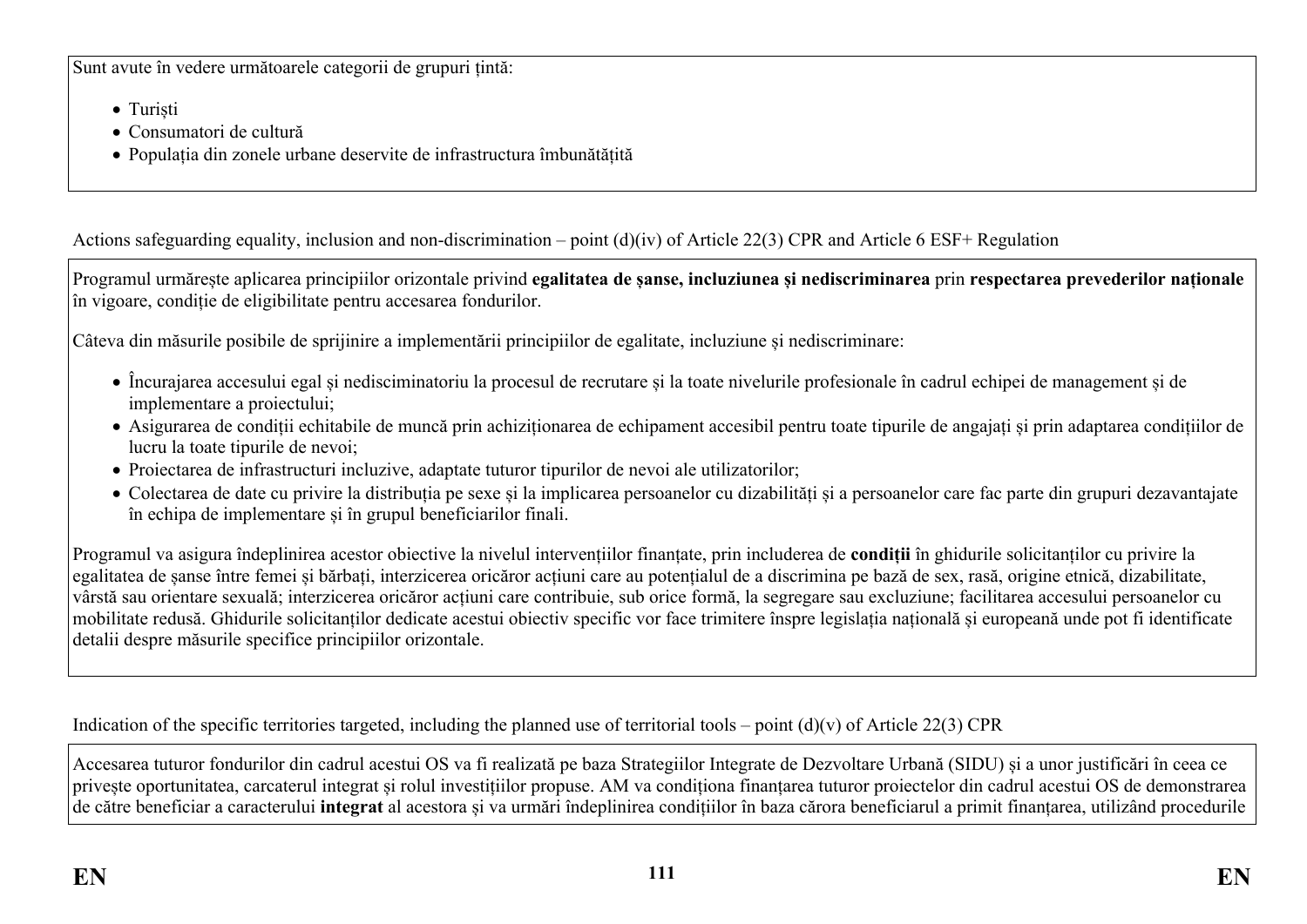interne de lucru.

AM se asigură printr-o metodologie proprie că SIDU vor fi aliniate cerințelor din art. 29 al RDC înainte sau la depunerea primului proiect de către un UAT pe obiectivul specific vizat de alocările pentru dezvoltare urbană durabilă.

Abordarea integrată a dezvoltării urbane finanțate prin **acțiunea d)** adresează separat municipiile reședință de județ de restul municipiilor și orașelor, și pune accentul pe intervenții integrate pentru regenerarea urbană (OP5).

Pentru acțiunea d) regenerare urbană, alocarea financiară tratează distinct (1) municipiile reședință de județ de (2) municipii și orașe.

Fiecărui municipiu reședință de județ îi este atribuită o alocare predefinită care se calculează după următorul algoritm:

●35% din fondurile totale se repartizează în mod egal pentru toate municipiile reședință de județ;

●65% din fondurile totale se repartizează în funcție de numărul total al populației de la nivelul municipiilor reședință de județ.

Restul alocării aferente acestei acțiuni se adresează orașelor și municipiilor (altele decât municipiile reședință de județ) pe baza unor apeluri de selecție utilizând sistemul *primul venit, primul servit*, cu prag minim de calitate.

În cadrul SIDU, intervențiile vor ține cont de inițiativa New European Bauhaus de a pune în practică Pactul Verde European și de a crea locuri de locuit accesibile, durabile și de calitate prin colaborarea și interoperabilitatea artei și științei culturale. Programul va sprijini investițiile care îmbină cu succes principiile durabilității, esteticii și incluziunii din Noul Bauhaus european, în vederea găsirii de soluții accesibile, incluzive, durabile și atractive la provocările climatice.

### The interregional, cross-border and transnational actions – point (d)(vi) of Article 22(3) CPR

Acțiunile propuse sprijină îndeplinirea obiectivelor Strategiei UE pentru Regiunea Dunării (SUERD), Aria Prioritară 3. Turism și cultură, Acțiunea 1: Promovarea turismului durabil în regiunea Dunării și valorificarea proiectelor SUERD din domeniile culturii, naturii și turismului, Acțiunea 2. Susținerea și promovarea turismului cultural în regiunea Dunării, Acțiunea 6. Promovarea patrimoniului cultural în regiunea Dunării. Se are în vedere promovarea unor investiții în conformitate cu ariile prioritare SUERD în scopul maximizării impactului acesteia la nivel regional. Sunt sprijinite schimburi de bune practici, campanii de comunicare pentru promovarea cooperării între actorii regionali, fiind create premisele unei colaborări complementare la nivel transnațional, în concordanță cu nevoile zonei dunărene și ale politicii europene de coeziune.

The planned use of financial instruments – point  $(d)(\n{\rm vii})$  of Article 22(3) CPR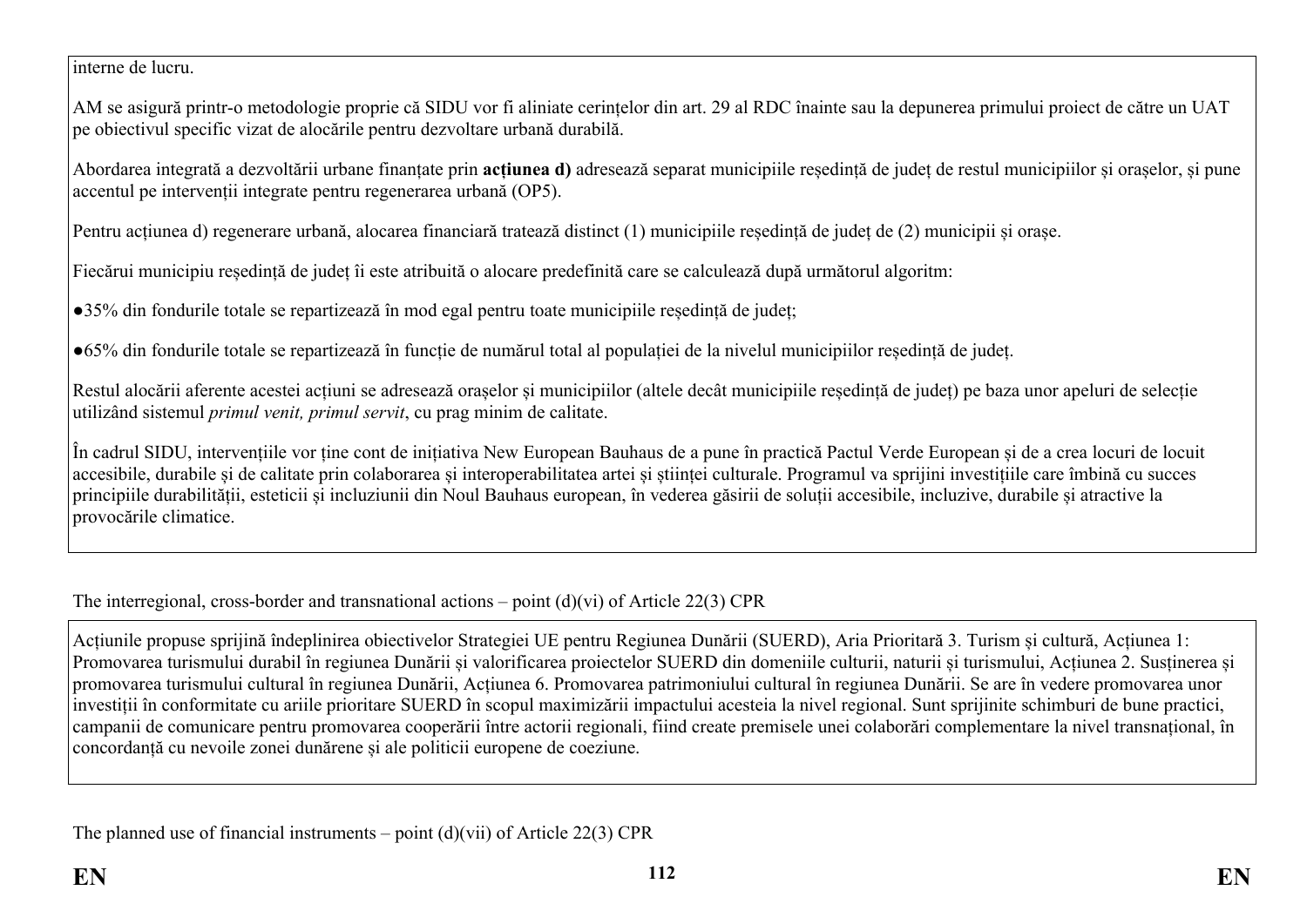Sprijinul sub formă de instrumente financiare nu este luat în considerare în cadrul prezentului obiectiv specific pentru că situația economică generală este caracterizată de incertitudine, provocată de pandemia de sars cov2, de situația geopolitică din vecinătatea Regiunii Nord-Vest, precum și de faptul că UATurile au un potențial financiar limitat. În plus, unele intervenții se adresează autorităților publice din regiune care vor dezvolta proiecte negeneratoare de venituri, beneficiarii finali fiind cetățenii care vor beneficia de infrastructura sprijinită, în mod gratuit.

### 2.1.1.1.2. Indicators

### Reference: point (d)(ii) of Article 22(3) CPR and Article 8 ERDF and CF Regulation

### Table 2: Output indicators

| Priority | Specific<br>objective | Fund | Category of<br>region      | ID | Indicator                                                                                                     | Measurement unit               | Milestone<br>(2024) | Target<br>(2029) |
|----------|-----------------------|------|----------------------------|----|---------------------------------------------------------------------------------------------------------------|--------------------------------|---------------------|------------------|
| P7       | <b>RSO5.1</b>         |      | <b>ERDF</b> Less developed |    | RCO74 Population covered by projects in the framework of strategies for<br>integrated territorial development | persons                        | 0.00                | 671,640.00       |
| P7       | <b>RSO5.1</b>         |      | <b>ERDF</b> Less developed |    | RCO75 Strategies for integrated territorial development supported                                             | contributions to<br>strategies | 0.00                | 11.00            |
| P7       | <b>RSO5.1</b>         |      | ERDF Less developed        |    | RCO77 Number of cultural and tourism sites supported                                                          | cultural and tourism<br>sites  | 0.00                | 10.00            |

### Reference: point (d)(ii) of Article 22(3) CPR

Table 3: Result indicators

| Priority | Specific<br>objective | Fund      | Category of<br>region | ID    | Indicator                                                                          | Measurement<br>unit | Baseline or<br>reference value | Reference<br>Year | Target<br>(2029)   | Source of<br>data | Comments |
|----------|-----------------------|-----------|-----------------------|-------|------------------------------------------------------------------------------------|---------------------|--------------------------------|-------------------|--------------------|-------------------|----------|
| P7       | <b>RSO5.1</b>         | ERDF Less | developed             | RCR77 | Visitors of cultural and tourism sites<br>supported                                | visitors/year       | 0.00                           | 2021-2029         | $41,300.00$ MySMIS | Projecte          |          |
| P7       | <b>RSO5.1</b>         | ERDF Less | developed             | 12S5  | Populația care are acces la infrastructuri<br>sprijinite pentru regenerarea urbană | Persoane            | 0.00 <sub>1</sub>              | 2019-2029         | 41,300.00 Persoane |                   |          |

2.1.1.1.3. Indicative breakdown of the programmed resources (EU) by type of intervention

Reference: point (d)(viii) of Article 22(3) CPR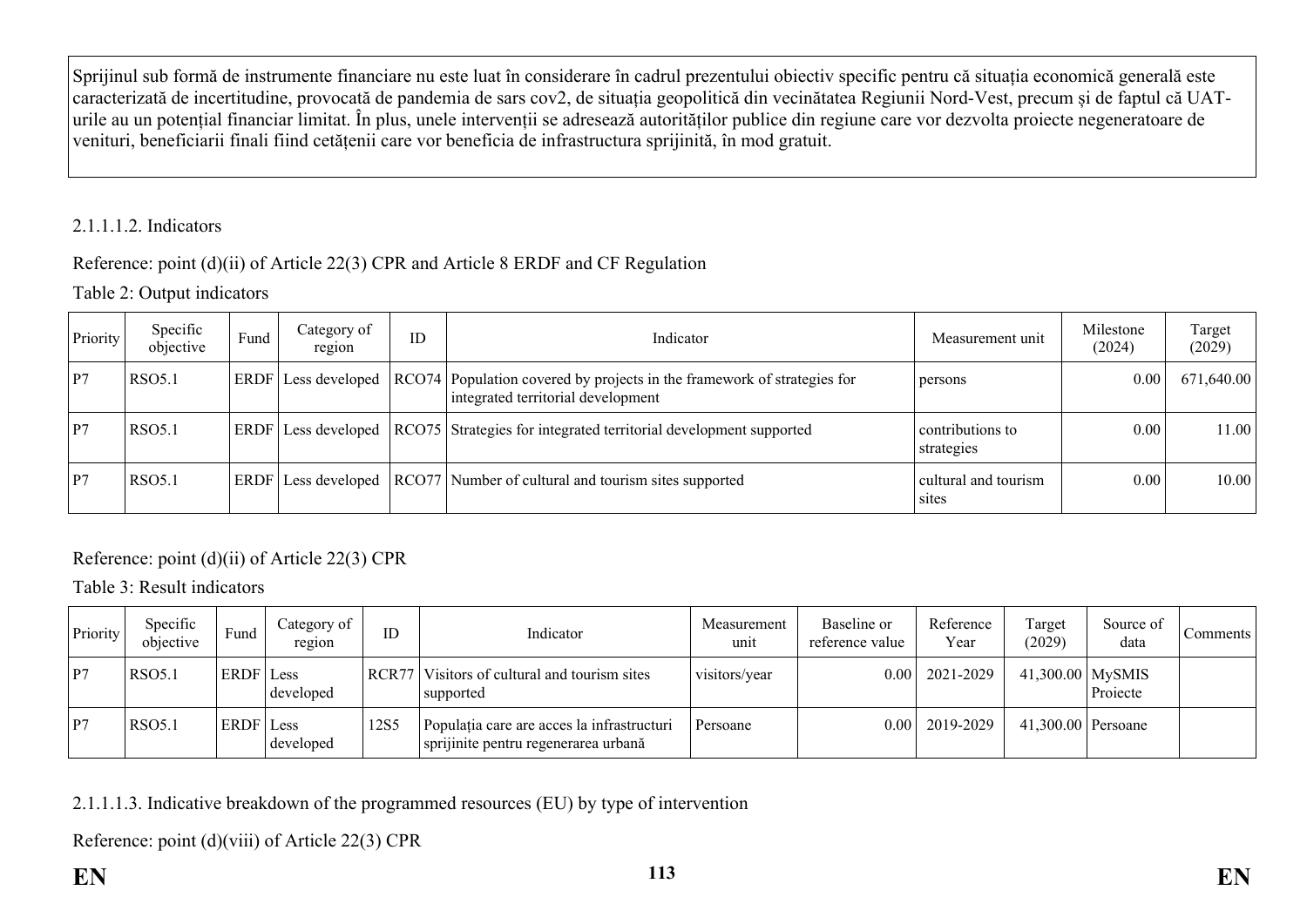### Table 4: Dimension 1 - intervention field

| Priority | Specific objective | Fund        | Category of region | Code                                                                                     | Amount (EUR)   |
|----------|--------------------|-------------|--------------------|------------------------------------------------------------------------------------------|----------------|
| P7       | <b>RSO5.1</b>      | <b>ERDF</b> | Less developed     | 165. Protection, development and promotion of public tourism assets and tourism services | 39,535,000.00  |
| P7       | <b>RSO5.1</b>      | <b>ERDF</b> | Less developed     | 166. Protection, development and promotion of cultural heritage and cultural services    | 26,170,000.00  |
| P7       | <b>RSO5.1</b>      | <b>ERDF</b> | Less developed     | 168. Physical regeneration and security of public spaces                                 | 82,978,663.00  |
| P7       | RSO <sub>5.1</sub> | Total       |                    |                                                                                          | 148,683,663.00 |

#### Table 5: Dimension 2 - form of financing

| Priority | Specific objective | Fund<br>Category of region |                | Code          | Amount (EUR)   |  |
|----------|--------------------|----------------------------|----------------|---------------|----------------|--|
| P7       | RSO5.1             | <b>ERDF</b>                | Less developed | $ 01$ . Grant | 148,683,663.00 |  |
| P7       | <b>RSO5.1</b>      | Total                      |                |               | 148,683,663.00 |  |

### Table 6: Dimension 3 – territorial delivery mechanism and territorial focus

| Priority       | Specific objective | Fund        | Category of region | Code                                                           | Amount (EUR)   |
|----------------|--------------------|-------------|--------------------|----------------------------------------------------------------|----------------|
| P <sub>7</sub> | <b>RSO5.1</b>      | <b>ERDF</b> | Less developed     | 18. Other type of territorial tool - Cities, towns and suburbs | 102,942,870.00 |
| P <sub>7</sub> | <b>RSO5.1</b>      | <b>ERDF</b> | Less developed     | 19. Other type of territorial tool - Functional urban areas    | 45,740,793.00  |
| P <sub>7</sub> | <b>RSO5.1</b>      | Total       |                    |                                                                | 148,683,663.00 |

#### Table 7: Dimension 6 – ESF+ secondary themes

| Priority | objective<br>Snecitic | Fund | 20101<br>$\sim$ tegory<br>∩ | code | (EUR<br>Amount |
|----------|-----------------------|------|-----------------------------|------|----------------|
|----------|-----------------------|------|-----------------------------|------|----------------|

## Table 8: Dimension 7 – ESF+\*, ERDF, Cohesion Fund and JTF gender equality dimension

| $\mathbf{r}$ .<br>Priority | objective :<br>specific | Fund        | of region<br>ategor <sup>-</sup> | Code                                | 'EUR`<br>Amount ' |
|----------------------------|-------------------------|-------------|----------------------------------|-------------------------------------|-------------------|
| D7<br>$\mathbf{r}$         | RSO <sub>5</sub>        | <b>ERDF</b> | developed                        | $\vert 0 \rangle$<br>Gender neutral | .48.68.           |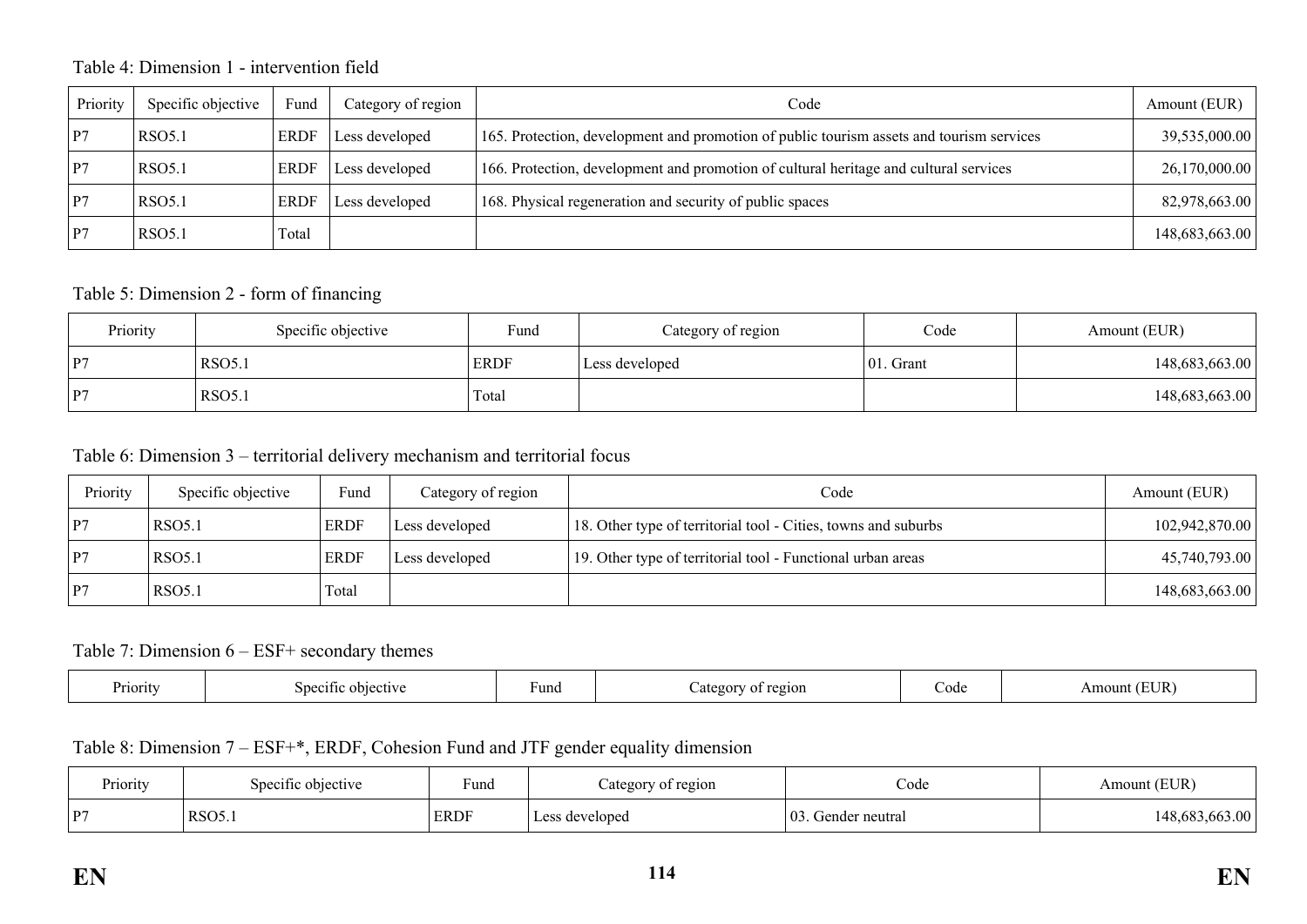| D7<br>$\overline{\phantom{a}}$ | $RSO5_{.1}$ | Total |  |  | .<br>. д.у<br>$\cdots$ |
|--------------------------------|-------------|-------|--|--|------------------------|
|--------------------------------|-------------|-------|--|--|------------------------|

\* In principle, 40 % for the ESF+ contributes to gender tracking. 100 % is applicable when Member State chooses to use Article 6 ESF+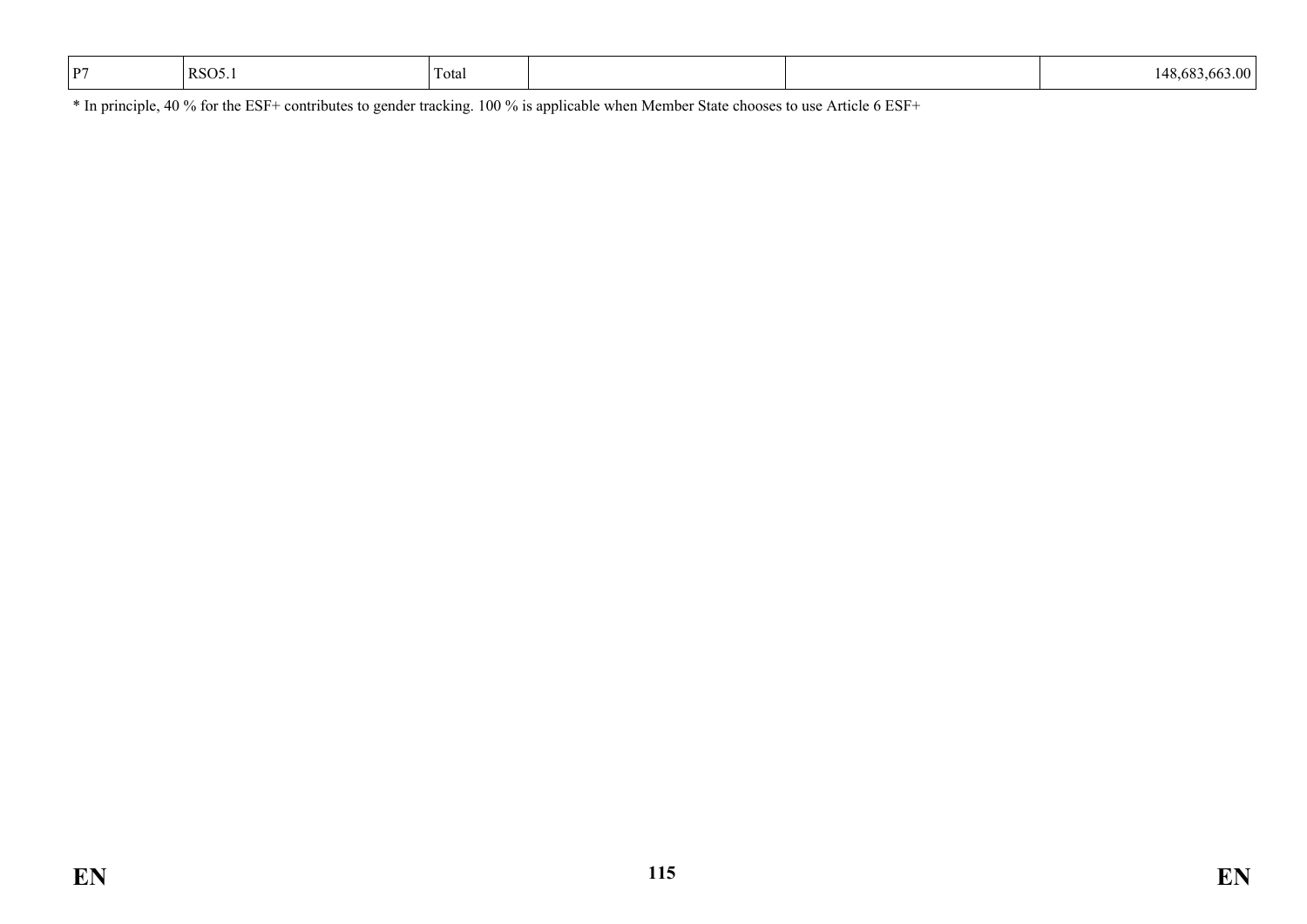2.1.1.1. Specific objective: RSO5.2. Fostering the integrated and inclusive social, economic and environmental local development, culture, natural heritage, sustainable tourism and security, in areas other than urban areas (ERDF)

2.1.1.1.1. Interventions of the Funds

Reference: points  $(d)(i)$ ,  $(iii)$ ,  $(iv)$ ,  $(v)$ ,  $(vi)$  and  $(vii)$  of Article 22(3) CPR

The related types of actions – point (d)(i) of Article 22(3) CPR and Article 6 ESF+ Regulation:

Regiunea de Dezvoltare Nord-Vest beneficiază de un complex de factori turistici morfologici, climatici, hidrografici și biogeografici cu valoare atractivă deosebită, profilul acestora fiind similar cu cel al zonelor urbane. Problemele cu care se confruntă sectorul turismului, dar și obiectivele de patrimoniu cultural și material din mediul urban se regăsesc în egală măsură și în mediul rural. Mai mult, lipsa de conectivitate constituie o piedică suplimentară, mai pronunțată decât în cazul obiectivelor din mediul urban.

Mediul rural din regiune este format din 403 comune**.** Din punct de vedere administrativ 115 sate aparțin de municipii și orașe (făcând astfel parte din mediul urban, nu sunt eligibile pentru fondurile de dezvoltare rurală).

Valorificarea sustenabilă a mediului rural prin turism necesită investiții în resursele care vor permite experiențe autentice, atractive și competitive în raport cu destinațiile rurale cunoscute pe plan european.

În regiune există 4.480 de monumente istorice, dintre care 2.587 se află în mediul rural; dintre acestea, 688 sunt de interes național sau universal și 1.899 de interes local. Pe lângă acestea, mai există 10 monumente din patrimoniul mondial UNESCO (8 biserici din lemn și 2 păduri virgine seculare) și 16 țări și ținuturi etnografice care completează oferta culturală a mediului rural. Pentru aceste categorii, investițiile trebuie să vizeze în special protejarea și competitivizarea patrimoniului cultural autentic.

În stațiunile turistice din mediul rural din regiune (2 sunt de interes național și 16 de interes local), motivația de călătorie poate fi diferită de cea culturală: agrement (schi, turism montan/active/de iarnă) sau turism medical . În toate cele 18 stațiuni turistice infrastructura edilitară (amenajări, căile de circulație, parcările, spațiile verzi și/sau recreative, fațadele clădirilor etc.) este deficitară și necesită investiții majore.

Totodată, sunt avute în vedere numeroasele resurse din regiune cu potențial de a deveni noi atracții sau destinații turistice de nișă (precum turism montan, speoturism, turism neconvențional de nișă, turism nautic, turism viniviticol, sporturi de iarnă, turism ecumenic, turism de recreere etc.).

Investițiile prevăzute în cadrul acestui obiectiv specific vizează următoarele tipuri de acțiuni:

a) Conservarea, protectia și valorificarea durabilă și competitivă a patrimoniului cultural și istoric, inclusiv asigurarea și/sau îmbunătătirea **accesului către acestea,** prin activități precum:

·restaurarea, consolidarea, protecția, conservarea, monumentelor istorice și a patrimoniului cultural imobil, inclusiv prin investiții în dotări și utilități aferente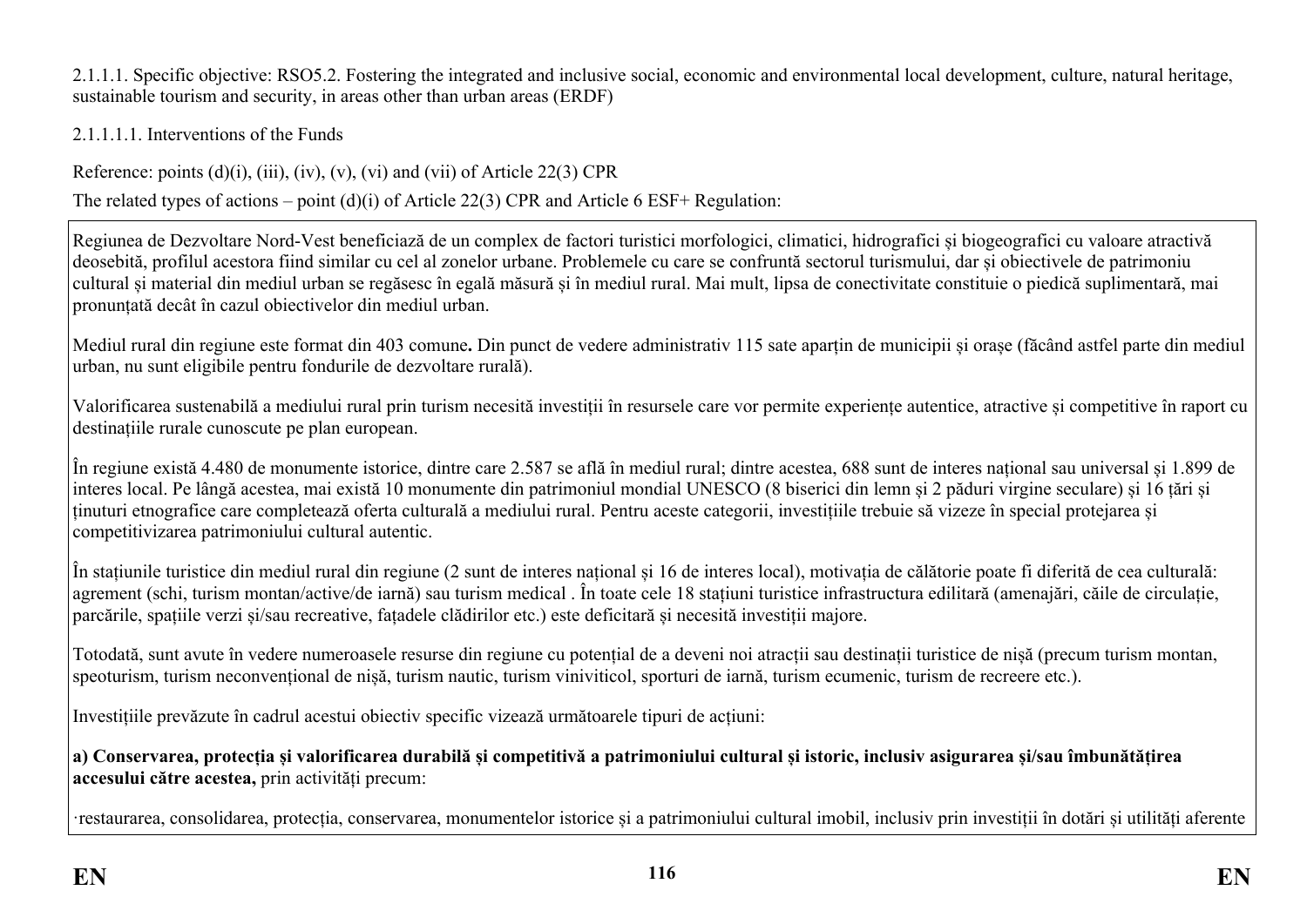#### obiectivului

·modernizarea / reabilitarea clădirilor monument istoric cu funcții culturale inclusiv prin investiții în dotări și utilități aferente obiectivului

·activități complementare necesare asigurării funcționalității intervențiilor realizate, activități cu valoare cumulată de maximum 15% din valoarea proiectului

**b) Îmbunătățirea infrastructurii de turism din proximitatea unor resurse naturale, în special în zone care dispun de un potențial turistic valoros, inclusiv îmbunătățirea accesului către resursele și obiectivele turistice** prin activități precum:

·construirea, extinderea, modernizarea, dotarea infrastructurilor specifice, necesare valorificării turistice a resurselor naturale;

·sprijinirea unor proiecte inovative de diversificare a serviciilor și activităților oferite turiștilor cu scopul creșterii accesibilității obiectivelor turistice; precum: telegondole, telescaun, via ferata, etc

·amenajarea traseelor turistice folosind soluții prietenoase cu mediul (trasee montane marcate, puncte de observare, foișoare, popasuri, puncte salvamont, etc);

·amenajări aferente zonelor de relaxare și agrement aflate în proximitatea resurselor naturale prin construirea/modernizarea/extinderea de facilități inclusiv achiziția de dotări/echipamente.

·utlitatile necesare functionarii obiectivului de investitie care se regasesc/sunt propuse pe amplasamentul acestuia.

·activități complementare necesare asigurării funcționalității intervențiilor realizate, activități cu valoare cumulată de maximum 15% din valoarea proiectului

**c) Dezvoltarea infrastructurii pentru turismul balnear și balneoclimatic, inclusiv îmbunătățirea accesului către resursele și obiectivele turistice,** prin activități precum:

·crearea, extinderea, modernizarea, dotarea infrastructurii de agrement (precumparcuri tematice/ de distracții/ de aventură, aquaparcuri etc.)

·construcția, reabilitarea, modernizarea bazelor de tratament, a centrelor balneare și a bazelor de kinetoterapie ca resorturi cu servicii integrate (servicii de tip sănătate și întreținere, balneo, activități de recreere, activități sportive etc);

·construcția, reabilitarea, modernizarea rețelelor de captare și / sau transport a izvoarelor minerale și saline cu potențial terapeutic;

·reabilitarea instalațiilor de alimentare cu apă minerală de la surse la bazele de tratament inclusiv a utilităților necesare functionarii obiectivului de investitie care se regasesc/sunt propuse pe amplasamentul acestuia.

·activități complementare necesare asigurării funcționalității intervențiilor realizate, activități cu valoare cumulată de maximum 15% din valoarea proiectului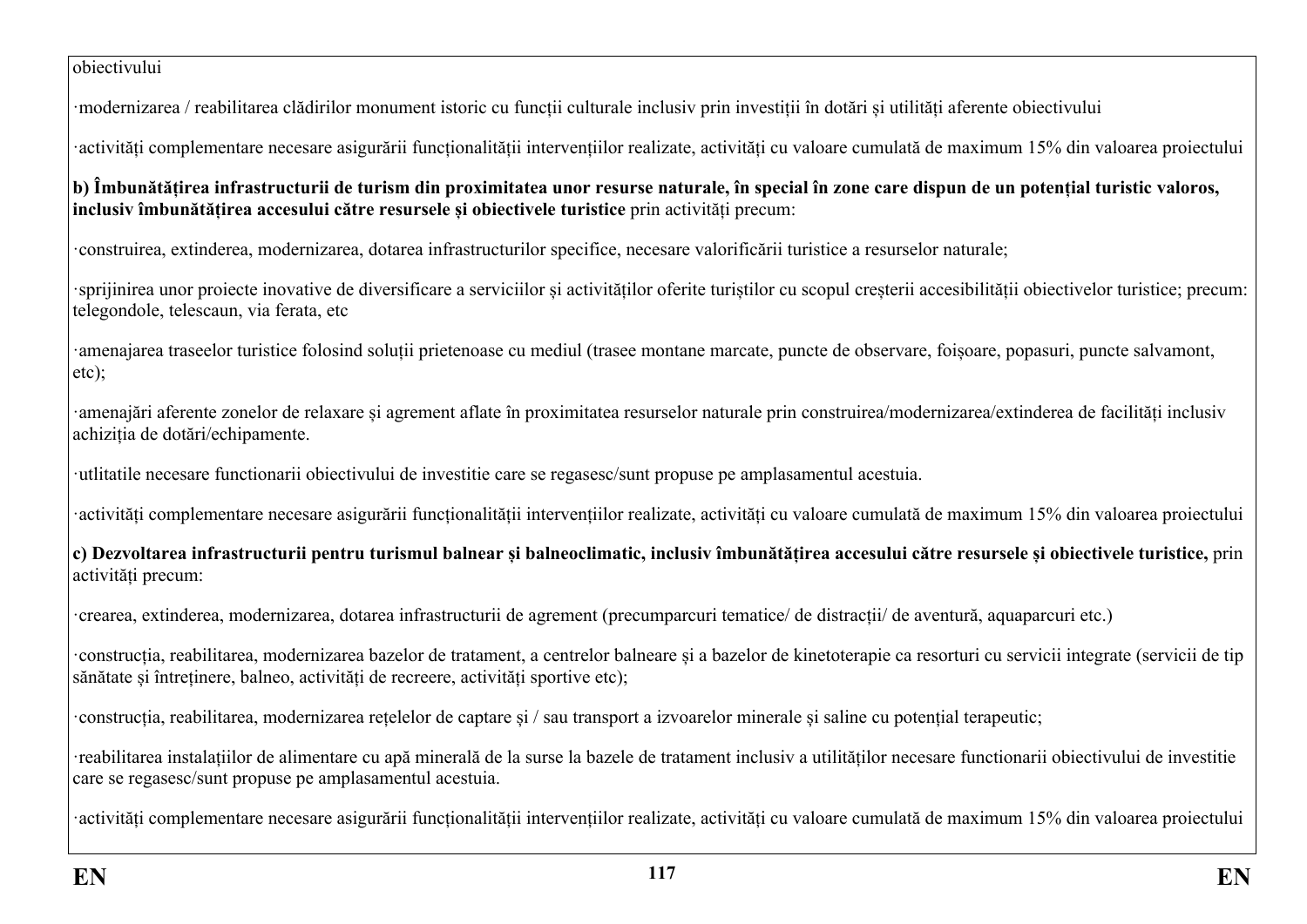Se va avea în vedere ca investițiile să nu producă efecte negative asupra zonelor naturale din vecinătate (arii naturale protejate, păduri, pajiști valoroase, zone umede etc). Amenajarea spațiilor verzi în cadrul suprafețelor cu infrastructură de turism se va face cu specii autohtone. Viitoarele investiții vor fi realizate pe suprafețe de teren cu regim de construire redus (POT redus), astfel încât să fie evitate efectele negative recurente asupra biodiversității în etapa de funcționare a investițiilor. Resursa turistică să fie valorificată fără a crea presiune asupra biodiversității

Pentru implementarea intervențiilor din zonele rurale, abordarea integrată trebuie să demonstreze relevanța și valoarea adăugată a investițiilor pentru:

·creșterea eficacității investițiilor derulate în mediul rural

·valorificarea economică a potențialului turistic

·valorificarea economică a potențialului patrimoniului natural și cultural

În cadrul OP5 intervențiile privind favorizarea dezvoltării integrate sociale, economice și de mediu la nivel local și a patrimoniului cultural, turismului și securității în afara zonelor urbane sunt complementare celor finanțate prin POIDS.. Acesta finanțează intervenții integrate la nivel local, prin mecanismul (DLRC).

Activitățile acestui obiectiv specific sunt în acord cu Strategia de Dezvotare Durabilă a României 2030 și contribuie la realizarea mai multor obiective de dezvoltare durabilă propuse de Agenda 2030 pentru dezvoltare durabilă, dar în special la realizarea ODD 11 "Dezvoltarea unor orașe și așezări umane favorabile incluziunii, sigure, reziliente și durabile".

Complementar investițiilor în renovarea patrimoniu cultural rural finanțate prin POR N-V, PNDR finanțează investiții în patrimoniul cultural rural prin intermediul unor proiecte mici (maxim 500.000 de euro), iar PNS 2023-2027 nu finanțează astfel de investiții.

Toate acțiunile vizate au fost evaluate ca fiind compatibile cu principiul DNSH în baza Orientărilor tehnice privind aplicarea DNSH emise conform MRR.

The main target groups - point (d)(iii) of Article 22(3) CPR:

Sunt avute în vedere următoarele categorii de grupuri țintă:

- Turiști
- Consumatori de cultură
- Populația din zonele deservite de infrastructura îmbunătățită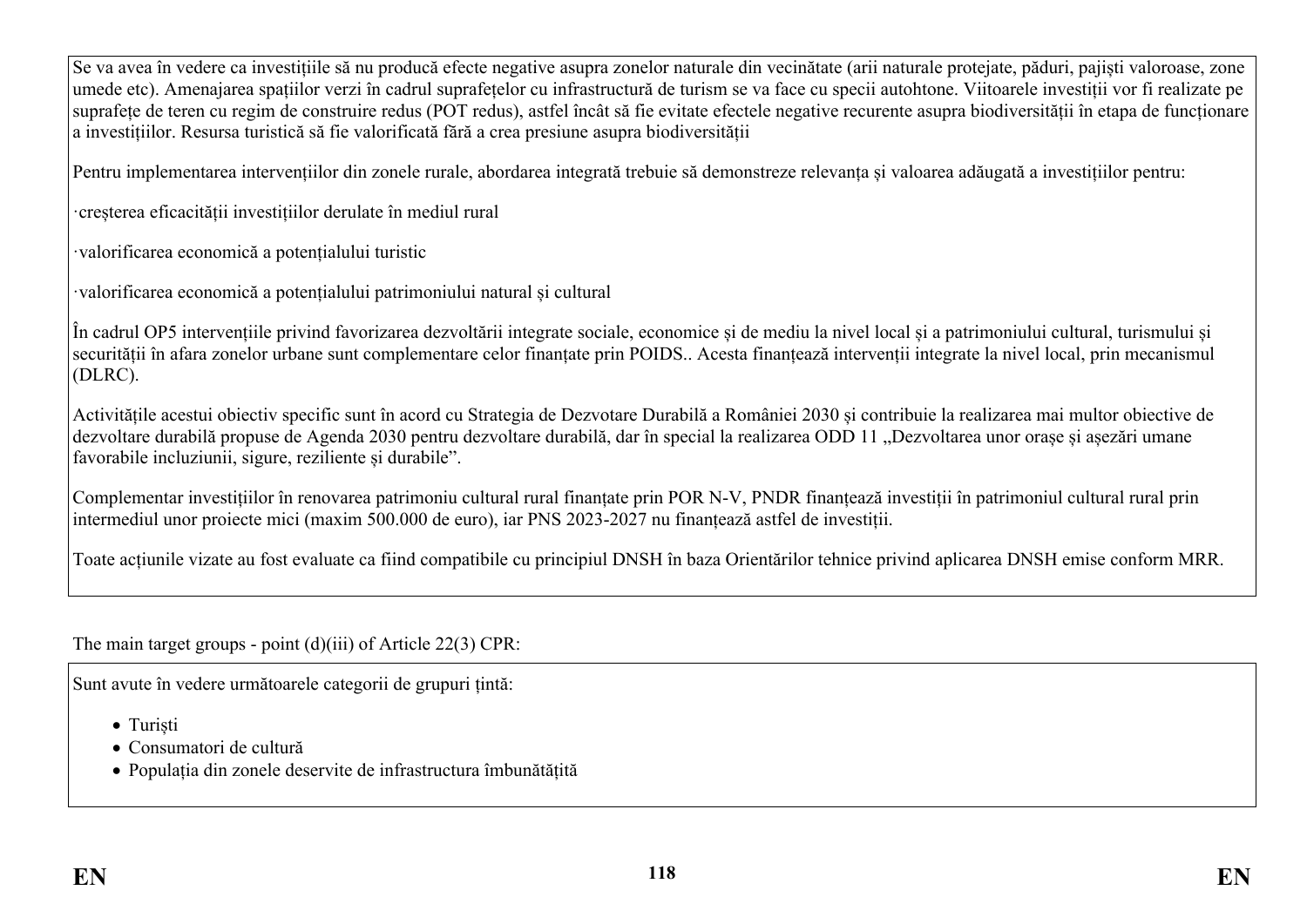Programul urmărește aplicarea principiilor orizontale privind **egalitatea de șanse, incluziunea și nediscriminarea** prin **respectarea prevederilor naționale** în vigoare, condiție de eligibilitate pentru accesarea fondurilor.

Câteva din măsurile posibile de sprijinire a implementării principiilor de egalitate, incluziune și nediscriminare:

- Încurajarea accesului egal și nedisciminatoriu la procesul de recrutare și la toate nivelurile profesionale în cadrul echipei de management și de implementare a proiectului;
- Asigurarea de condiții echitabile de muncă prin achiziționarea de echipament accesibil pentru toate tipurile de angajați și prin adaptarea condițiilor de lucru la toate tipurile de nevoi;
- Proiectarea de infrastructuri incluzive, adaptate tuturor tipurilor de nevoi ale utilizatorilor;
- Colectarea de date cu privire la distribuția pe sexe și la implicarea persoanelor cu dizabilități și a persoanelor care fac parte din grupuri dezavantajate în echipa de implementare și în grupul beneficiarilor finali.

Programul va asigura îndeplinirea acestor obiective la nivelul intervențiilor finanțate, prin includerea de **condiții** în ghidurile solicitanților cu privire la egalitatea de șanse între femei și bărbați, interzicerea oricăror acțiuni care au potențialul de a discrimina pe bază de sex, rasă, origine etnică, dizabilitate, vârstă sau orientare sexuală; interzicerea oricăror acțiuni care contribuie, sub orice formă, la segregare sau excluziune; facilitarea accesului persoanelor cu mobilitate redusă. Ghidurile solicitanților dedicate acestui obiectiv specific vor face trimitere înspre legislația națională și europeană unde pot fi identificate detalii despre măsurile specifice principiilor orizontale.

Indication of the specific territories targeted, including the planned use of territorial tools – point  $(d)(v)$  of Article 22(3) CPR

Sunt vizate zone non-urbane. Accesarea fondurilor va fi condiționată de existența Strategiilor de Dezvoltare ale Județelor din componența regiunii sau a Strategiilor de Dezvoltare Locală și de justificări bazate pe dovezi în ceea ce privește oportunitatea și rolul investițiilor în ansamblul dezvoltării.

The interregional, cross-border and transnational actions – point (d)(vi) of Article 22(3) CPR

Acțiunile propuse sprijină îndeplinirea obiectivelor Strategiei UE pentru Regiunea Dunării (SUERD), Aria Prioritară 3. Turism și cultură, Acțiunea 1: Promovarea turismului durabil în regiunea Dunării și valorificarea proiectelor SUERD din domeniile culturii, naturii și turismului, Acțiunea 2. Susținerea și promovarea turismului cultural în regiunea Dunării, Acțiunea 6. Promovarea patrimoniului cultural în regiunea Dunării. Se are în vedere promovarea unor investiții în conformitate cu ariile prioritare SUERD în scopul maximizării impactului acesteia la nivel regional. Sunt sprijinite schimburi de bune practici, campanii de comunicare pentru promovarea cooperării între actorii regionali, fiind create premisele unei colaborări complementare la nivel transnațional, în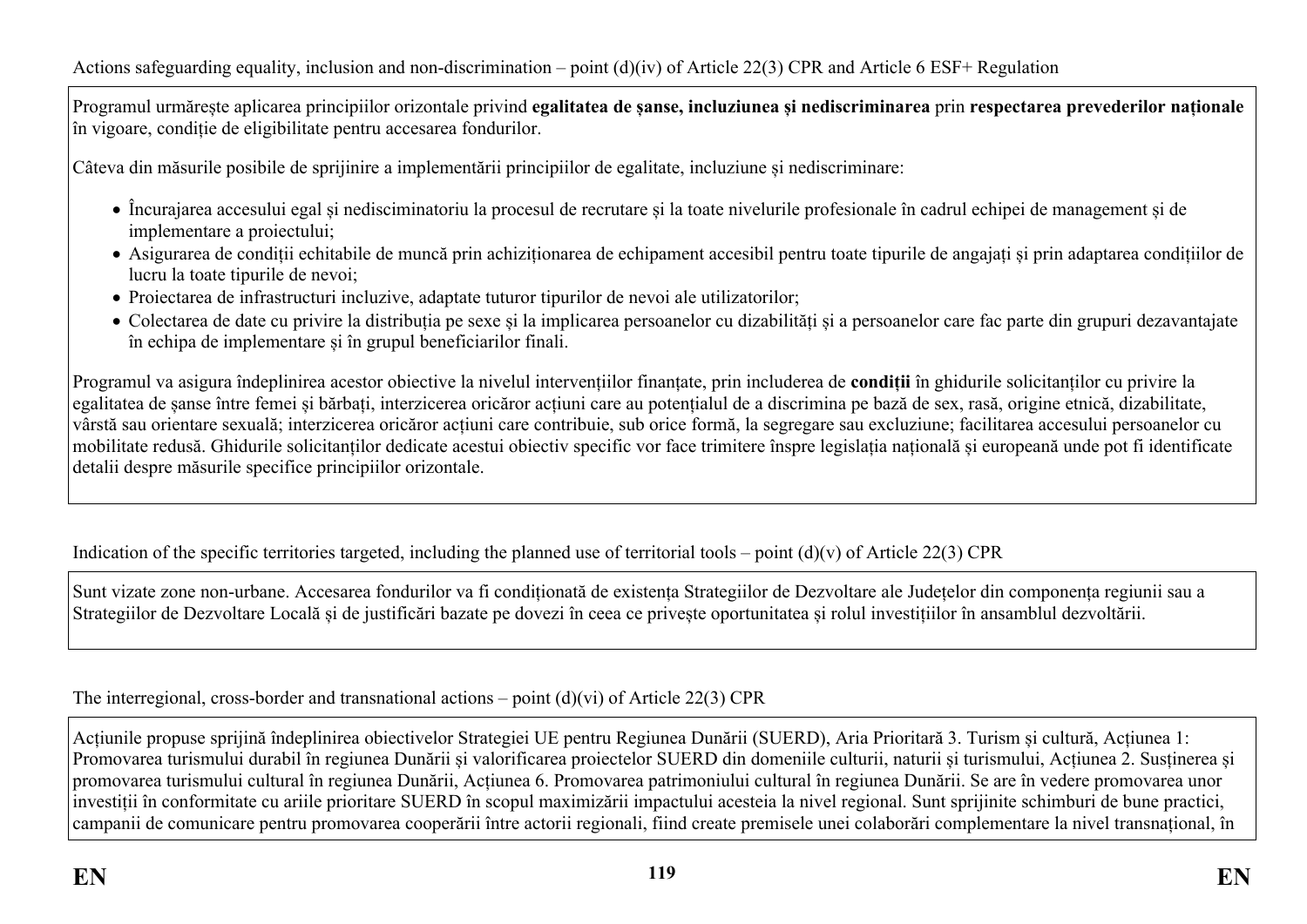concordanță cu nevoile zonei dunărene și ale politicii europene de coeziune.

The planned use of financial instruments – point  $(d)(vi)$  of Article 22(3) CPR

Sprijinul sub formă de instrumente financiare nu este luat în considerare în cadrul prezentului obiectiv specific pentru că situația economică generală este caracterizată de incertitudine, provocată de pandemia de sars cov2, de situația geopolitică din vecinătatea Regiunii Nord-Vest, precum și de faptul că UATurile au un potențial financiar limitat. În plus, unele intervenții se adresează autorităților publice din regiune care vor dezvolta proiecte negeneratoare de venituri, beneficiarii finali fiind cetățenii care vor beneficia de infrastructura sprijinită, în mod gratuit.

#### 2.1.1.1.2. Indicators

### Reference: point (d)(ii) of Article 22(3) CPR and Article 8 ERDF and CF Regulation

Table 2: Output indicators

| Priority | Specific<br>objective | Fund | Category of<br>region | ID | Indicator                                                                                                     | Measurement unit               | Milestone<br>(2024) | Target<br>(2029) |
|----------|-----------------------|------|-----------------------|----|---------------------------------------------------------------------------------------------------------------|--------------------------------|---------------------|------------------|
| P7       | <b>RSO5.2</b>         |      | ERDF Less developed   |    | RCO74 Population covered by projects in the framework of strategies for<br>integrated territorial development | persons                        | 0.00                | 271,908.00       |
| P7       | <b>RSO5.2</b>         |      | ERDF Less developed   |    | RCO75 Strategies for integrated territorial development supported                                             | contributions to<br>strategies | 0.00                | 6.00             |
| P7       | <b>RSO5.2</b>         |      | ERDF Less developed   |    | RCO77 Number of cultural and tourism sites supported                                                          | cultural and tourism<br>sites  | 0.00                | 11.00            |

### Reference: point (d)(ii) of Article 22(3) CPR

Table 3: Result indicators

| Priority | Specific<br>objective | Fund | ategory of<br>region              | ID | Indicator                                           | Measurement<br>unit | Baseline or<br>reference value | Reference<br>Year | l'arget<br>(2029)   | Source of<br>data | Comments |
|----------|-----------------------|------|-----------------------------------|----|-----------------------------------------------------|---------------------|--------------------------------|-------------------|---------------------|-------------------|----------|
| P7       | <b>RSO5.2</b>         |      | $ ERDF $ Less developed $ RCR77 $ |    | Visitors of cultural and tourism<br>sites supported | visitors/year       | 87,373.00                      | 2021-2029         | $113,585.00$ MySMIS |                   |          |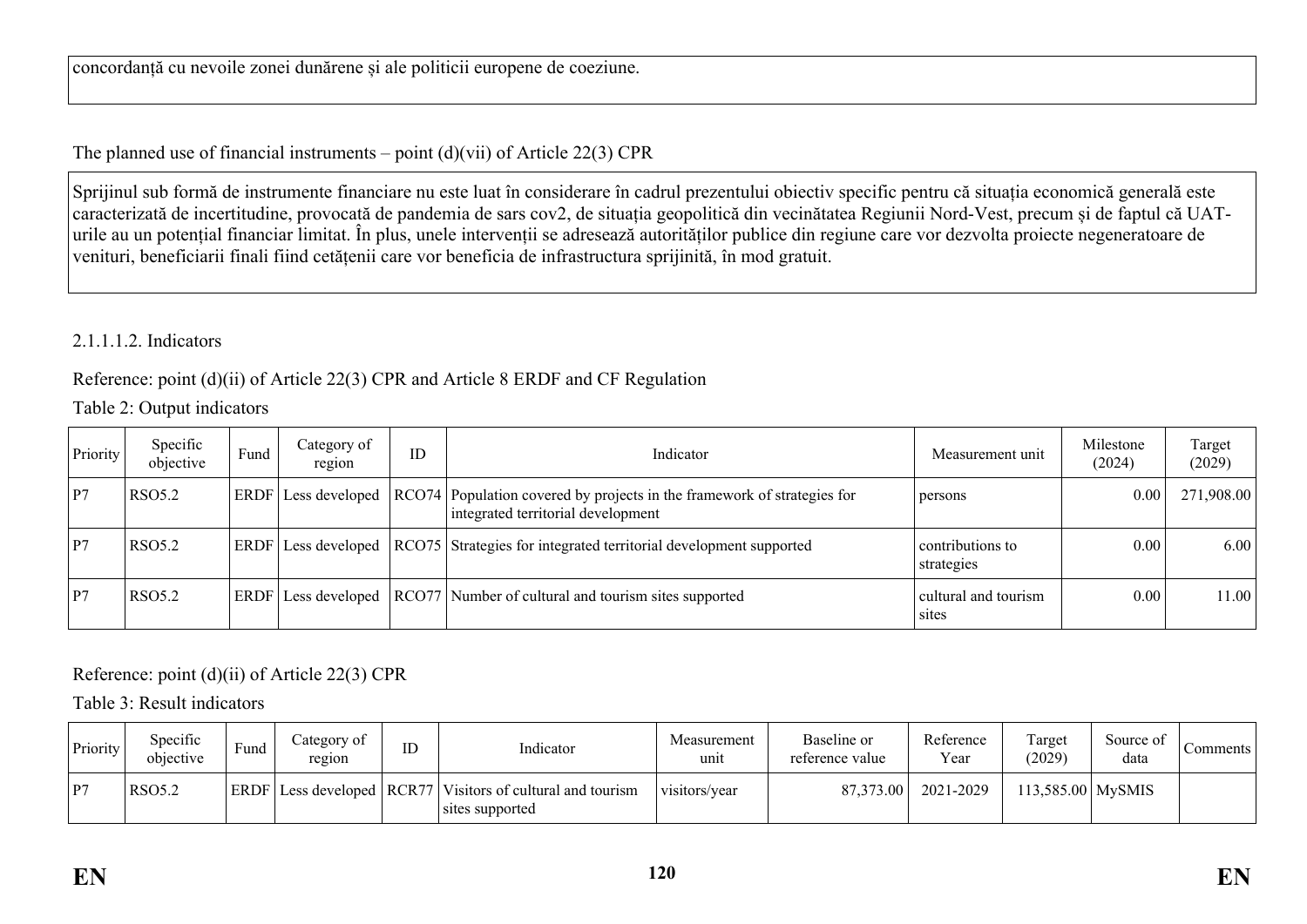### 2.1.1.1.3. Indicative breakdown of the programmed resources (EU) by type of intervention

### Reference: point (d)(viii) of Article 22(3) CPR

Table 4: Dimension 1 - intervention field

|    | Priority Specific objective | Fund  | Category of region         | Code                                                                                                               | Amount (EUR)  |
|----|-----------------------------|-------|----------------------------|--------------------------------------------------------------------------------------------------------------------|---------------|
| P7 | RSO <sub>5.2</sub>          |       | <b>ERDF</b> Less developed | 165. Protection, development and promotion of public tourism assets and tourism services                           | 8,500,000.00  |
| P7 | RSO <sub>5.2</sub>          |       | ERDF Less developed        | 166. Protection, development and promotion of cultural heritage and cultural services                              | 5,750,000.00  |
| P7 | RSO <sub>5.2</sub>          |       | ERDF Less developed        | 167. Protection, development and promotion of natural heritage and eco $\Box$ tourism other than Natura 2000 sites | 15,875,000.00 |
| P7 | RSO <sub>5.2</sub>          | Total |                            |                                                                                                                    | 30,125,000.00 |

#### Table 5: Dimension 2 - form of financing

| Priority | Specific objective | Fund        | Category of region | Code          | Amount (EUR)  |  |
|----------|--------------------|-------------|--------------------|---------------|---------------|--|
| P7       | RSO <sub>5.2</sub> | <b>ERDF</b> | Less developed     | $ 01$ . Grant | 30,125,000.00 |  |
| P7       | RSO <sub>5.2</sub> | Total       |                    |               | 30,125,000.00 |  |

#### Table 6: Dimension 3 – territorial delivery mechanism and territorial focus

| Priority | Specific objective | Fund        | Category of region | Code                                             | Amount (EUR)  |
|----------|--------------------|-------------|--------------------|--------------------------------------------------|---------------|
| P7       | RSO5.2             | <b>ERDF</b> | Less developed     | 20. Other type of territorial tool - Rural areas | 30,125,000.00 |
| P7       | RSO5.2             | Total       |                    |                                                  | 30,125,000.00 |

#### Table 7: Dimension 6 – ESF+ secondary themes

| Priority | snei<br>∼.<br>etiv | Fund | 210L<br>.50x<br>. . | Code | TID.<br>Αm<br>$\gamma$ unt $\cdot$ |
|----------|--------------------|------|---------------------|------|------------------------------------|
|----------|--------------------|------|---------------------|------|------------------------------------|

Table 8: Dimension 7 – ESF+\*, ERDF, Cohesion Fund and JTF gender equality dimension

| <b>Priority</b> | objective<br>$S$ decime | und | نەت ئە<br>Lateg<br>$^{\Omega}$ | Cod€ | $\mathsf{T}\mathbf{D}$ .<br>ייי י<br>⊣шоt<br>ĽUR |
|-----------------|-------------------------|-----|--------------------------------|------|--------------------------------------------------|
|                 |                         |     |                                |      |                                                  |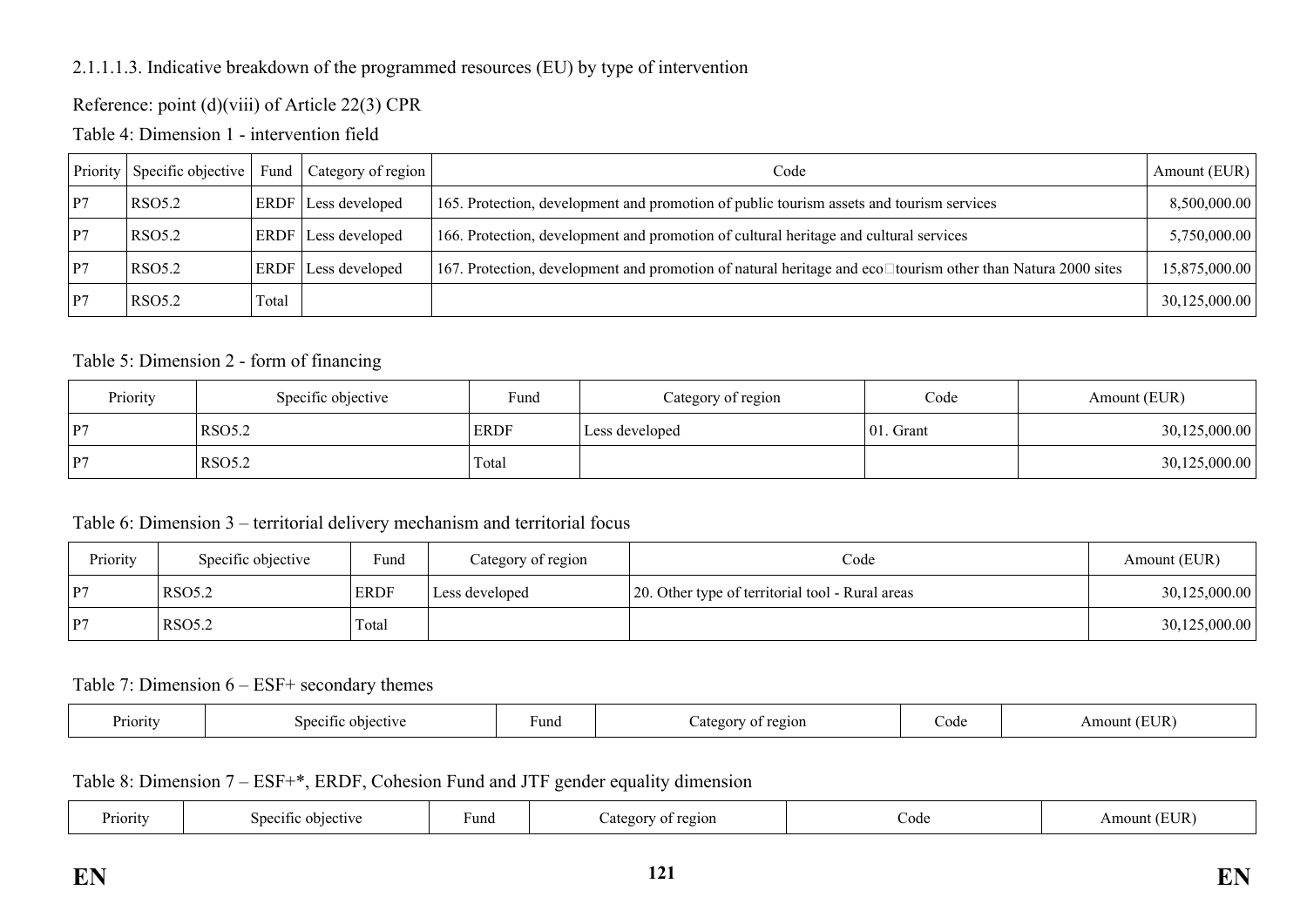| P7 | <b>RSO5.2</b> | <b>ERDF</b> | Less developed | $^{\circ}$ 03.<br>. Gender neutral | 30,125,000.00 |
|----|---------------|-------------|----------------|------------------------------------|---------------|
| P7 | <b>RSO5.2</b> | Total       |                |                                    | 30,125,000.00 |

\* In principle, 40 % for the ESF+ contributes to gender tracking. 100 % is applicable when Member State chooses to use Article 6 ESF+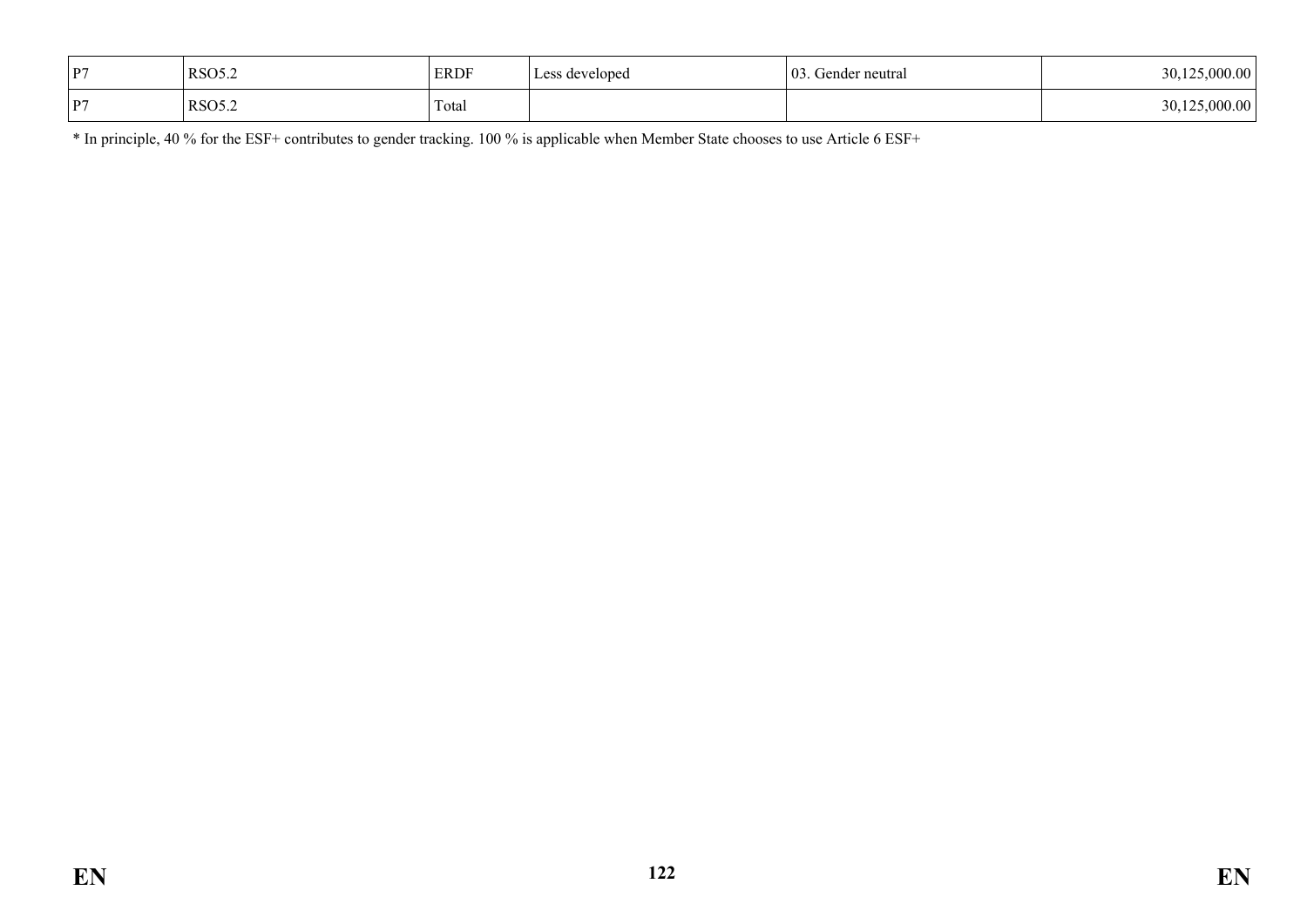### 2.2. Technical assistance priorities

### 2.2.1. Priority for technical assistance pursuant to Article 36(4) CPR: 8. Asistență tehnică

Reference: point (e) of Article 22(3) CPR

2.2.1.1. Intervention from the Funds

The related types of actions – point  $(e)(i)$  of Article 22(3) CPR

Intervențiile în domeniul Asistenței Tehnice vor fi direcționate către asigurarea funcționării sistemului de management; consolidarea capacităților AM, OI și CM, beneficiari și parteneri relevanți; asigurarea evaluării și a studiilor necesare programului, colectarea datelor pentru o bună implementare a programului și pregătirea următoarei perioade de programare; desfășurarea activităților de informare și comunicare privind POR NV.

Lecțiile învățate în perioadele de programare anterioare stau la baza cadrului instituțional propus, astfel*:*

- Capacitatea administrativă, în special a beneficiarilor UAT de mici dimensiuni și/sau din comunități afectate de sărăcie, este adesea deficitară, aceștia neavând personalul necesar pentru dezvoltarea sau derularea proiectelor, fiind necesare măsuri pentru sprijinirea acestora, astfel încât sa se asigure o calitate corespunzătoare a documentațiilor tehnico-economice care stau la baza aprobării proiectelor și semnării contractelor de finanțare, calitate care apoi contribuie la evitarea întârzierilor și a costurilor suplimentare in implementare...
- Este nevoie ca elementele de design (ghidul) și etapa de selecție să asigure contractarea unor proiecte de calitate, deoarece acestea sunt esențiale atât pentru succesul implementării, cât și pentru atingerea rezultatelor și sustenabilitatea intervențiilor la nivel de program. De asemenea, trebuie avută în vedere secvențialitatea intervențiilor și corelarea între acestea.
- Un grad de complexitate ridicat al schemelor de finanțare generează dificultăți în accesarea fondurilor; este nevoie de claritate în definirea conceptelor, de sprijin rapid și coerent către solicitanți pentru rezolvarea neclarităților.
- Ghiduri ale solicitantului stufoase și necorelate, cu reguli diferite pentru situații similare, ghiduri și proceduri nepublicate la timp sau care au suferit modificări succesive, greu de urmărit de solicitanții de finanțare şi cu reguli care nu au fost unitare au dus la o reticență constantă a beneficiarilor de a pregăti proiectele înainte de lansarea ghidurilor și la o întârziere constantă a depunerii cererilor de finantare.
- Comunicarea și cooperarea inter-instituțională sunt aspecte esențiale pentru succesul implementării. În acest sens, este nevoie de asigurarea unor mecanisme funcționale între beneficiarii proiectelor și autoritățile / instituțiile cu atribuții de politică
- Este nevoie de analiza constantă a poverii administrative și de măsuri de reducere a acesteia, cum ar fi simplificarea verificării administrative și de eligibilitate prin reducere numărului de documente solicitate la depunerea proiectului, pondere mai mare a declarațiilor pe proprie răspundere și eliminarea dublajelor între documentele solicitate la depunere și în etapa de contractare, obiectivul fiind reducerea perioadei dintre depunerea aplicațiilor și startul implementării proiectului. O durată prea mare a acestei perioade duce la dispariția sau îngustarea ferestrelor de oportunitate adresate de aplicații și la reducerea eficienței finanțărilor aferente
- În perioadele anterioare, mecanismul de evaluare depunere și evaluare a cererilor de finanțare a fost îngreunat de reglementarea excesivă, consecinţa directă fiind un consum mare de resurse; procesul de evaluare-selecție-contractare a unui proiect a avut 4 etape și a implicat o durată îndelungată – în medie 11-12 luni de la depunerea până la contractarea proiectului. Depunerea proiectului tehnic, după semnarea contractului de finanțare a produs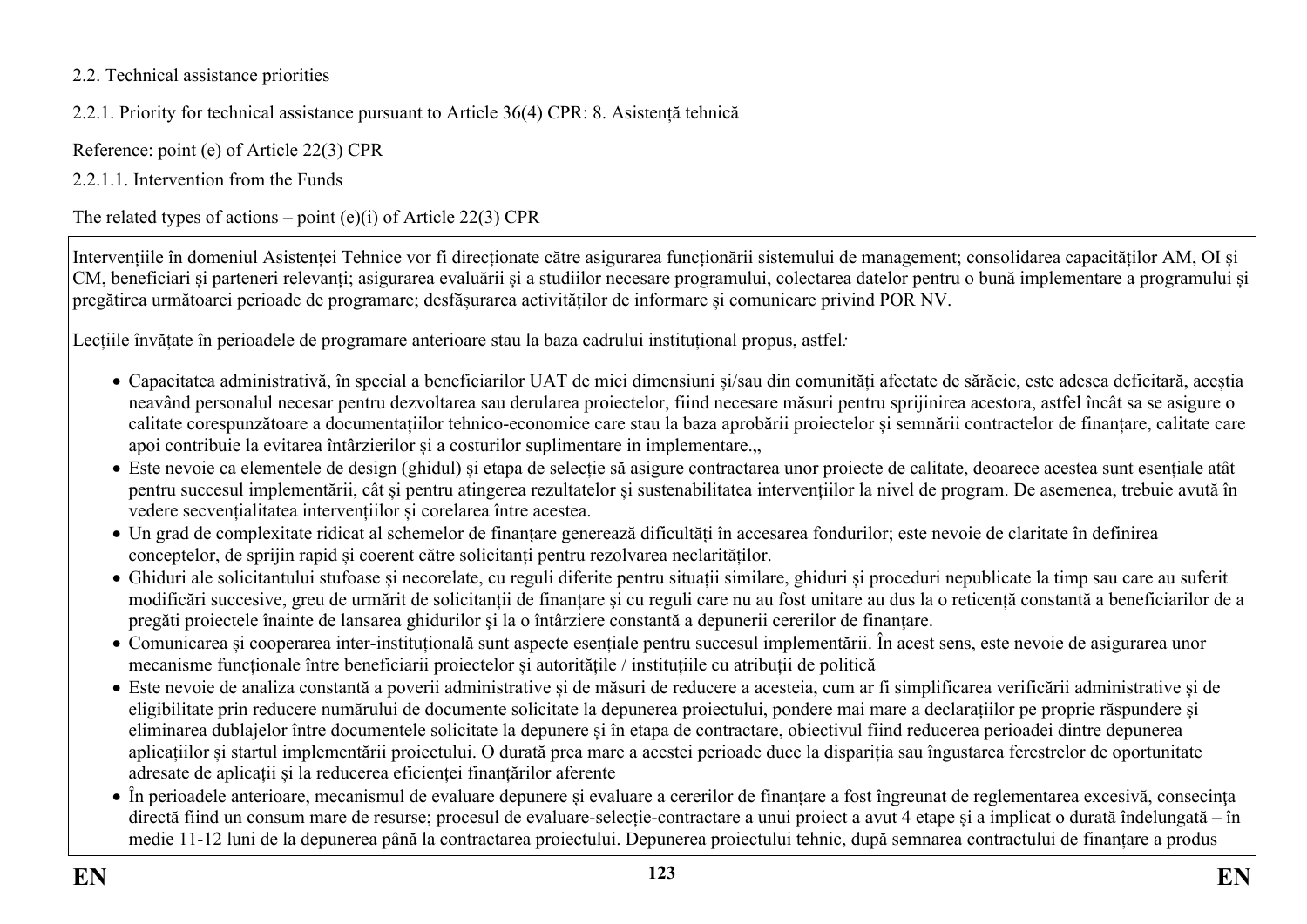întârzieri suplimentare în procesul de absorbție a fondurilor. De unde concluzia că depunerea unor cereri de finanțare care să conțină și documentații tehnice cu nivel de maturitate ridicat (finalizate și aprobate la nivelul beneficiarului) este esenţială pentru a se finaliza proiectele în timpul preconizat.

 Domeniul achizițiile publice a produs blocaje în finalizarea proiectelor, din cauza întârzierilor în aprobarea documentațiilor de atribuire sau finalizarea procedurilor de achiziții publice.

Astfel, pentru perioada 2021-2027, capacitatea administrativă a beneficiarilor publici (atât urbani cât şi rurali) în a pregăti proiecte mature, bine planificate, și a le implementa eficient, va fi sustinută constant, având în vedere ponderea acestei categorii de beneficiari la nivelul alocarii POR NV. Aceeasi atentie va fi acordată şi altor categorii de beneficiari (mediul de afaceri, mediul academic şi de cercetare)..

Sistemul de raportare și comunicare între autoritățile programului și în relația cu beneficiarii trebuie simplificat și digitalizat; integrarea bazelor de date pentru extragerea automată a informațiilor și a rapoartelor, atât la nivel de proiect, în relația directă cu beneficiarul, cât și la nivel de program, în relaţia cu ministerul de resort, ar avea ca rezultat simplificarea şi eficientizarea monitorizării şi evaluării POR NV 2021-2027.

Capacitatea administrativă a beneficiarilor publici (atât urbani cât şi rurali) în a pregăti proiecte mature, bine planificate, și a le implementa eficient, va fi sustinută constant, având în vedere ponderea acestei categorii de beneficiari la nivelul alocarii POR NV. Aceeasi atentie va fi acordată și altor categorii de beneficiari (mediul de afaceri, mediul academic şi de cercetare).

Tipuri orientative de activități (fără a se limita la)::

- Asigurarea sprijinului necesar pentru **pregătirea, implementarea, monitorizarea și controlul POR NV**
	- o Sprijinirea AM POR NV pentru implementarea diferitelor etape ale POR NV, respectiv pregătire, selecție, verificare și monitorizare, evaluare, control și audit, achiziția de bunuri și servicii necesare desfășurării activităților specifice implementării POR NV
	- o Consolidarea capacității instituționale și administrative, a ADR NV pentru a face față provocărilor privind gestionarea și implementarea POR
	- o Sprijinirea acțiunilor necesare pentru elaborarea și implementarea unei foi de parcurs pentru creșterea capacității administrative necesare în gestionarea și implementarea eficace a fondurilor europene (ACB Roadmap) care se adresează atât AM POR NV cât și beneficiarilor publici și privați
	- o Sprijinirea organizatorică și logistică a CM POR NV și a altor comitete/ grupuri de lucru implicate în implementarea POR NV
	- o Dezvoltarea capacitații administrative a actorilor implicați în elaborarea, implementarea, monitorizarea, evaluarea, actualizarea și revizuirea planurilor și strategiilor regionale, inclusiv a strategiilor de specializare inteligentă
- Creșterea **capacității administrative a beneficiarilor** POR NV de a accesa fonduri europene în vederea pregătirii și implementării proiectelor, precum și consolidarea capacităților administrațiilor teritoriale în procesul de pregătire a cererilor de proiecte (instruiri, help-desk, asistența pentru promotorii de proiecte, etc)
- Elaborarea de **evaluări, studii și analize** specifice POR NV, PDR NV, RIS3 NV pentru sprijinirea activităților legate de închiderea perioadei de programare 2014-2020 și pregătirea perioadei de programare post 2027 ;
- Sprijinirea activităților de **informare și comunicare** specifice POR NV (dezvoltarea și gestionarea instrumentelor de comunicare, inclusiv pagina web dedicata programului, realizarea și distribuirea materialelor informative și promovare, organizarea de evenimente de informare și promovare, implementarea de campanii de promovare, organizarea activității de helpdesk etc). Activitățile de comunicare și informare vor fi realizate conform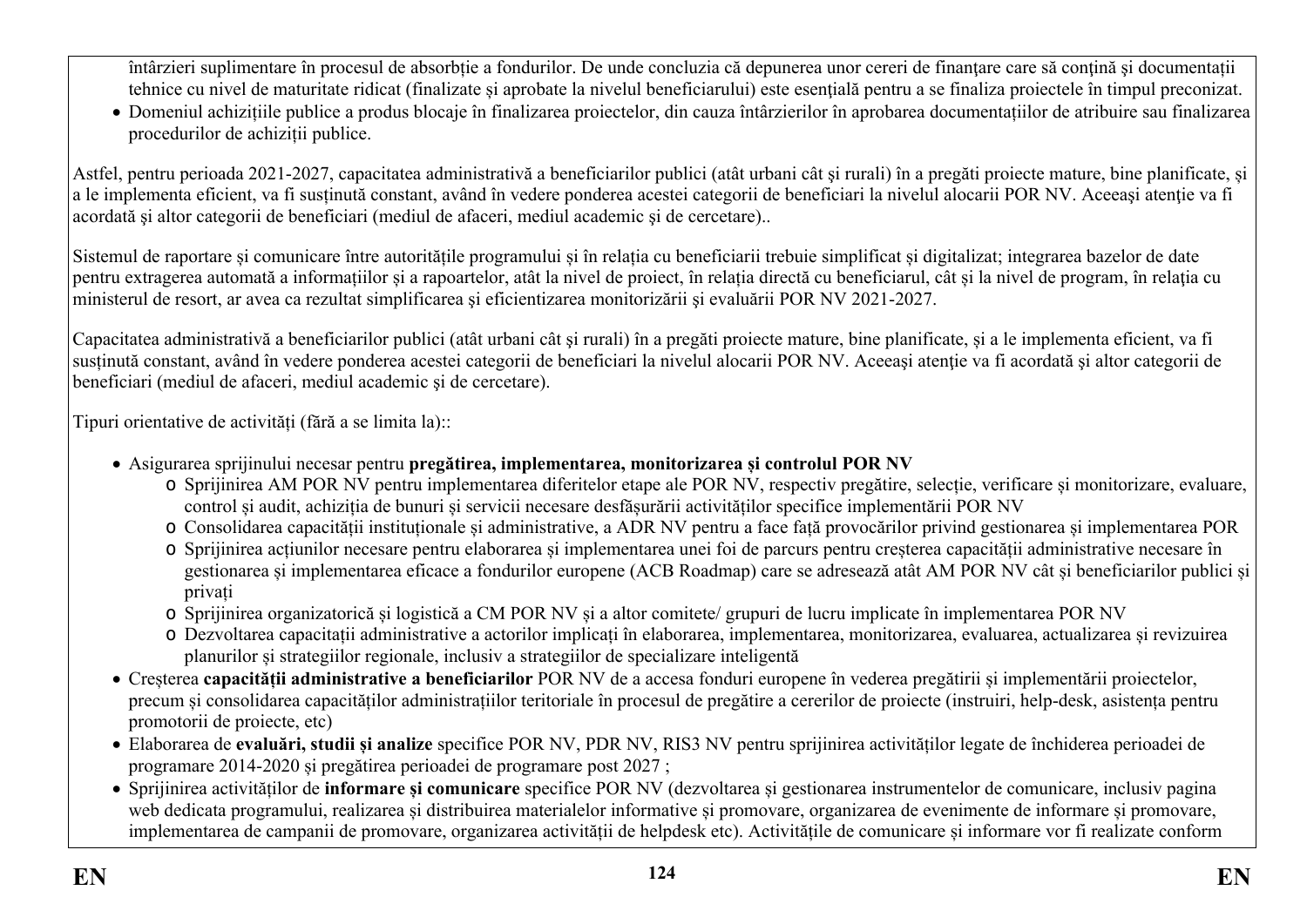planului de comunicare AMPOR NV.

Acțiunile preconizate a se realiza prin intermediul acestei axe vor fi corelate cu acțiunile din cadrul Programului Operațional Asistență Tehnică (POAT) astfel încât să se asigure complementaritatea intervențiilor din punctul de vedere al destinației finanțărilor nerambursabile.

Confom prevederilor cap.9 din Acordul de Partneriat, o importanță majoră este acordată consolidării sistemului de management și control, având în vedere atât lecțiile învățate, cât și noile responsabilități și structuri instituționale stabilite pentru perioada 2021-2027, se vor promova acțiuni orizontale și acțiuni specifice, privind pregătirea și evaluarea proiectelor, ajutor de stat, instrumente financiare, evaluare și indicatori, achiziții publice, sistem informatic, prevenirea și gestionarea neregulilor, anti-fraudă și prevenirea conflictului de interese etc. Pentru a asigura o mai bună transparență și responsabilitate în derularea procedurilor de achizție publică, se are în vedere aplicarea unui pact de integritate pentru una dintre operațiunile finanțate prin program.

Pentru asigurarea unor condiții optime de funcționare, POR NV va include în cadrul Priorității de AT măsuri de simplificare prin utilizarea unei rate forfetare de 15% aplicată la cheltuielile directe de personal.

The main target groups - point (d)(iii) of Article 22(3) CPR:

Sunt avute în vedere următoarele categorii de grupuri țintă:

- Personalul AM POR NV.
- Beneficiarii POR NV
- Potențialii beneficiari ai POR NV
- Populația regiunii NV
- Reprezentanți ai societății civile

#### 2.2.1.2. Indicators

Reference: point (e)(ii) of Article 22(3) CPR

Table 2: Output indicators

| Fund        | Category of region | ID    | Indicator                                      | Measurement unit | Milestone (2024) | Target (2029) |
|-------------|--------------------|-------|------------------------------------------------|------------------|------------------|---------------|
| <b>ERDF</b> | Less developed     | 12S9  | Actiuni de informare și publicitate<br>Actiuni |                  | 7.00             | 70.00         |
| ERDF        | Less developed     | 12S10 | Personal finantat de FEDR                      | <b>FTE</b>       | 140.00           | 140.00        |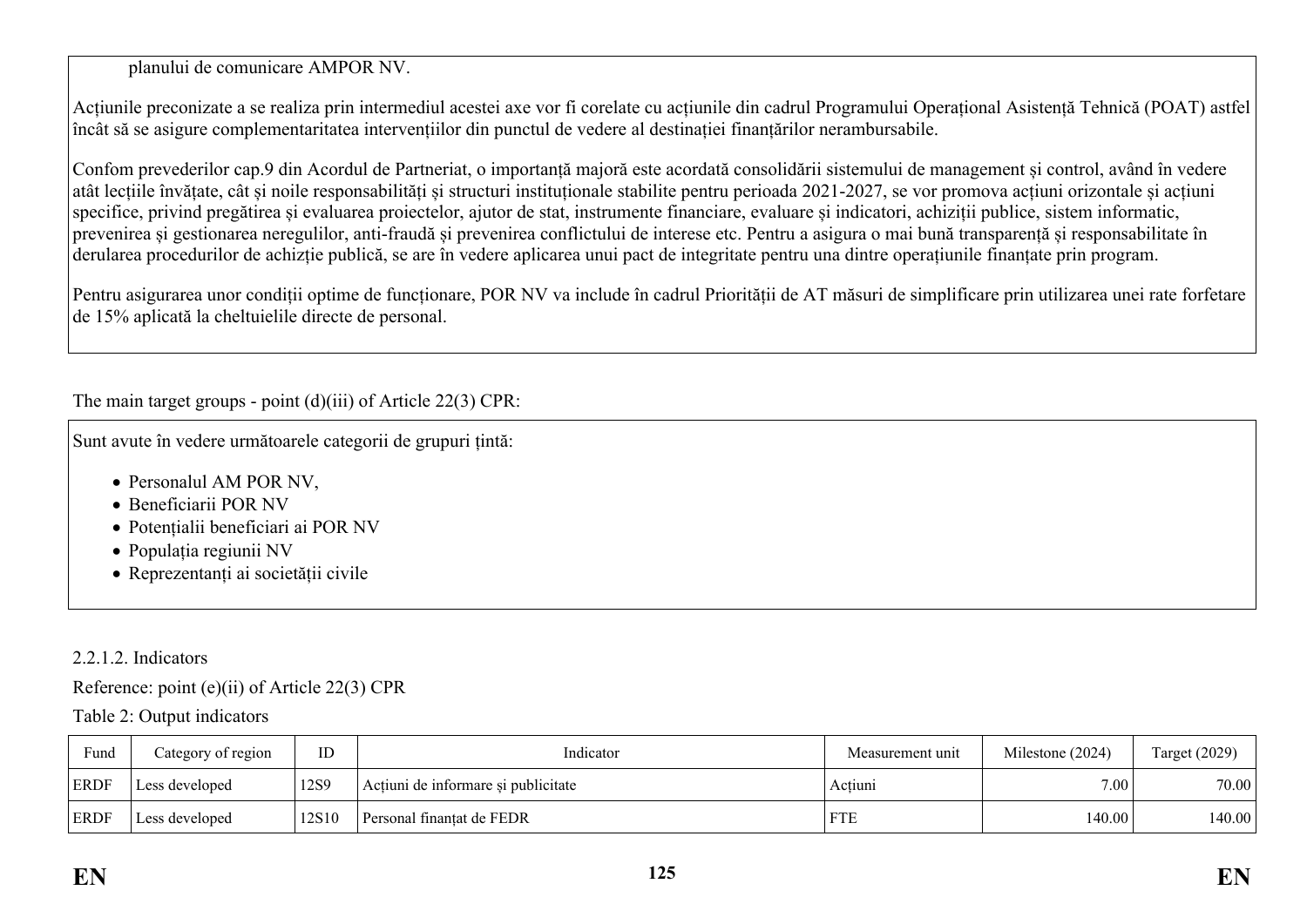| <b>ERDF</b> | $\Delta$<br>nean י<br>u | 'S + | .<br>ж<br>aru<br>…emert<br>1mpl<br>ontc<br>Studii.<br>19. LES<br>anoa<br>anz.<br>. | $\sim$<br>,tudu t<br>/ana | v.v.<br>. | $\cdots$<br>,,,, |
|-------------|-------------------------|------|------------------------------------------------------------------------------------|---------------------------|-----------|------------------|
|-------------|-------------------------|------|------------------------------------------------------------------------------------|---------------------------|-----------|------------------|

### 2.2.1.3. Indicative breakdown of the programmed resources (EU) by type of intervention

Reference point (e)(iv) of Article 22(3) CPR

Table 4: Dimension 1 - intervention field

| Priority | Fund        | Category of region | Code                                                                                                | Amount (EUR)  |
|----------|-------------|--------------------|-----------------------------------------------------------------------------------------------------|---------------|
|          | <b>ERDF</b> | Less developed     | 179. Information and communication                                                                  | 4,000,000.00  |
|          | <b>ERDF</b> | Less developed     | 180. Preparation, implementation, monitoring and control                                            | 41,395,111.00 |
|          | <b>ERDF</b> | Less developed     | 181. Evaluation and studies, data collection                                                        | 3,000,000.00  |
|          | ERDF        | Less developed     | 182. Reinforcement of the capacity of Member State authorities, beneficiaries and relevant partners | 3,000,000.00  |
|          | Total       |                    |                                                                                                     | 51,395,111.00 |

#### Table 7: Dimension 6 – ESF+ secondary themes

| Priority<br>∙und | t region<br>ategory<br>aw<br>. . | Code | $\sqrt{T}$ UR)<br>Amount |
|------------------|----------------------------------|------|--------------------------|
|------------------|----------------------------------|------|--------------------------|

#### Table 8: Dimension 7 – ESF+\*, ERDF, Cohesion Fund and JTF gender equality dimension

| Priority | Fund  | Category of region | Code               | Amount (EUR)  |
|----------|-------|--------------------|--------------------|---------------|
|          | ERDF  | Less developed     | 03. Gender neutral | 51,395,111.00 |
|          | Total |                    |                    | 51,395,111.00 |

\* In principle, 40 % for the ESF+ contributes to gender tracking. 100 % is applicable when Member State chooses to use Article 6 ESF+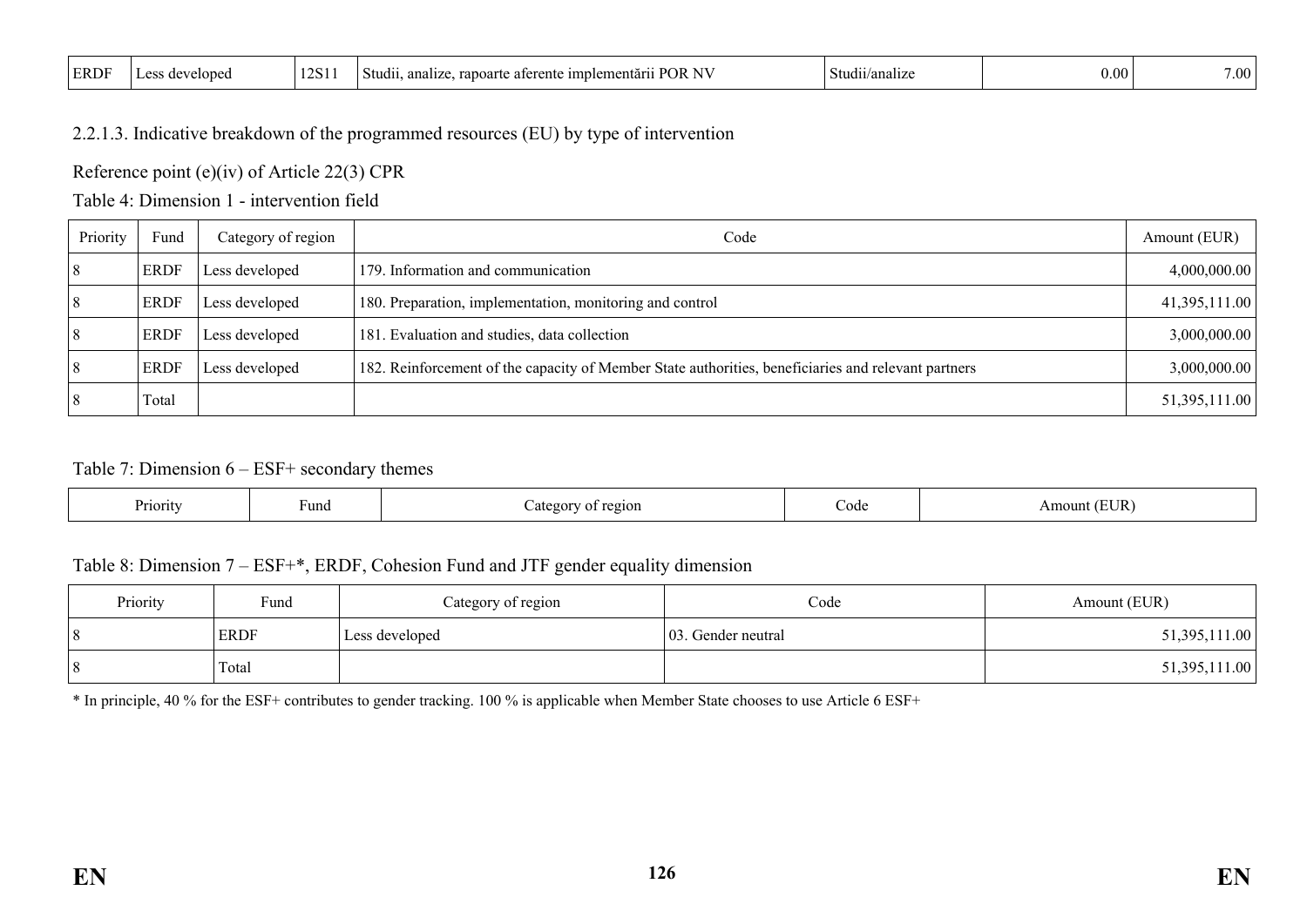#### 3. Financing plan

Reference: points (g)(i), (ii) and (iii) of Article 22(3), Article 112(1), (2) and (3), and Articles 14 and 26 CPR

3.1. Transfers and contributions (1)

Reference: Articles 14, 26 and 27 CPR

|                                | $\Box$ contribution to InvestEU                                               |
|--------------------------------|-------------------------------------------------------------------------------|
| Programme amendment related to | $\Box$ transfer to instruments under direct or indirect management            |
|                                | $\Box$ transfer between ERDF, ESF+, Cohesion Fund or to another Fund or Funds |

(1) Applicable only to programme amendments in accordance with Articles 14 and 26 except complementary transfers to the JTF in accordance with Article 27 CPR. Transfers shall not affect the annual breakdown of financial appropriations at the MFF level for a Member State.

Table 15A: Contributions to InvestEU\* (breakdown by year)

| Contribution from |                    | Contribution to                 |      |      |      |      | Breakdown by year |      |      |       |
|-------------------|--------------------|---------------------------------|------|------|------|------|-------------------|------|------|-------|
| Fund              | Category of region | $    -$<br>∪ window<br>InvestEU | 2021 | 2022 | 2023 | 2024 | 2025              | 2026 | 202' | Total |

\* For each new request for contribution, a programme amendment shall set out the total amounts for each year by Fund and by category of region.

Table 15B: Contributions to InvestEU\* (summary)

| Fund  | Category of region | Sustainable Infrastructure (a) | Innovation and Digitisation (b) | SME(c) | Social Investment and Skills (d) | Total (e)=(a)+(b)+(c)+(d) |
|-------|--------------------|--------------------------------|---------------------------------|--------|----------------------------------|---------------------------|
| Total |                    |                                |                                 |        |                                  |                           |

\* Cumulative amounts for all contributions done through programme amendments during the programming period. With each new request for contribution, a programme amendment shall set out the total amounts for each year by Fund and by category of region.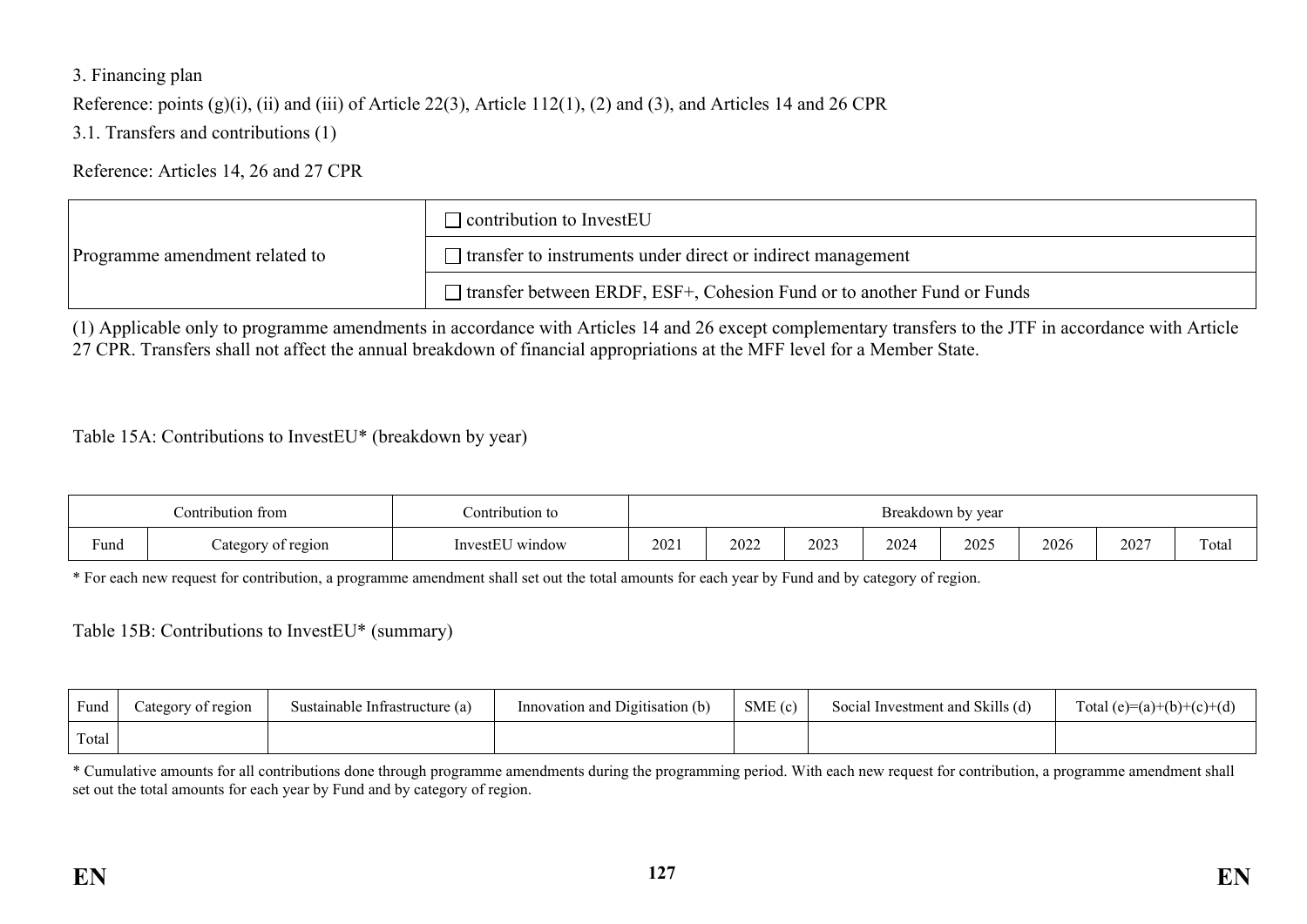#### Table 16A: Transfers to instruments under direct or indirect management (breakdown by year)

|      | $\sim$<br>Fransfers from | ransters to |      |      |      |      | Breakdown by year |      |      |       |
|------|--------------------------|-------------|------|------|------|------|-------------------|------|------|-------|
| Fund | Category of region       | Instrument  | 2021 | 2022 | 2023 | 2024 | 2025              | 2026 | 2027 | Total |

#### Table 16B: Transfers to instruments under direct or indirect management\* (summary)

| Fund  | ategory<br>of region | $\mathbf{r}$<br>Total |
|-------|----------------------|-----------------------|
| Total |                      |                       |

\* Cumulative amounts for all transfers done through programme amendments during programming period. With each new request for transfer, a programme amendment shall set out the total amounts transferred for each year by Fund and by category of region.

#### Transfers to instruments under direct or indirect management - Justification

#### Table 17A: Transfers between ERDF, ESF+ and Cohesion Fund or to another Fund or Funds\* (breakdown by year)

|      | <b>CONTRACTOR</b><br>Transfers from |                       | Transfers to       | Breakdown by year |      |      |      |      |      |      |       |
|------|-------------------------------------|-----------------------|--------------------|-------------------|------|------|------|------|------|------|-------|
| Fund | Category of region                  | Fund<br>$\sim$ $\sim$ | Category of region | 202               | 2022 | 2023 | 2024 | 2025 | 2026 | 2027 | Total |

\* Transfer to other programmes. Transfers between ERDF and ESF+ can only be done within the same category of region.

#### Table 17B: Transfers between ERDF, ESF+ and Cohesion Fund or to another Fund or Funds (summary)

| <b>ERDF</b> | ESF- | $-$ | EMFAF | AMIF | $\sim$ $\sim$ $\sim$<br>- 15 | <b>BMVI</b> | $\overline{\phantom{a}}$<br>1 ota |
|-------------|------|-----|-------|------|------------------------------|-------------|-----------------------------------|
|-------------|------|-----|-------|------|------------------------------|-------------|-----------------------------------|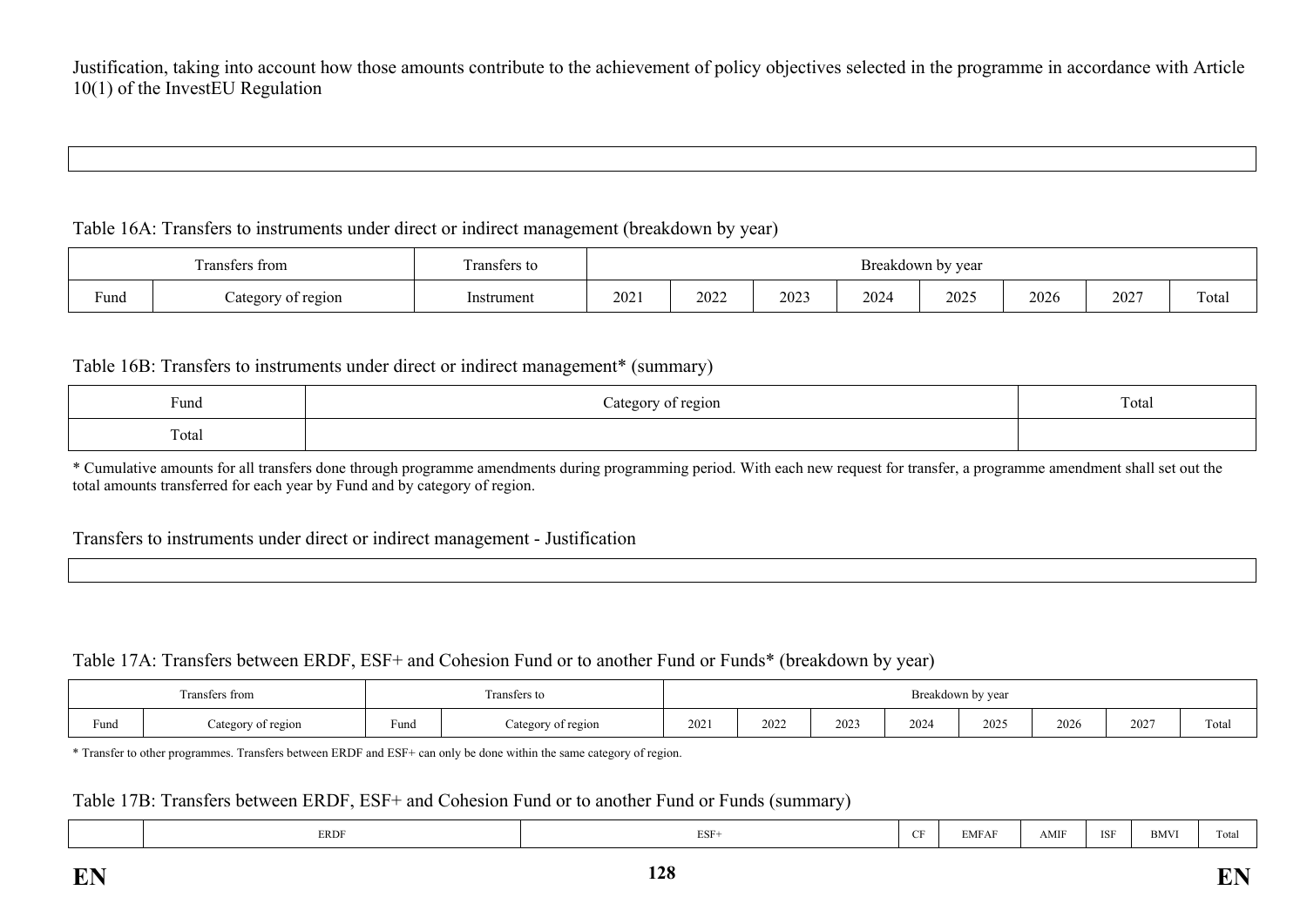|                                    | More developed | Fransition | Less developed | More developed<br>$\cdots$ | $\sim$<br>Fransition | Less developed |  |  |  |
|------------------------------------|----------------|------------|----------------|----------------------------|----------------------|----------------|--|--|--|
| $\overline{\phantom{a}}$<br>l otal |                |            |                |                            |                      |                |  |  |  |

\* Cumulative amounts for all transfers done through programme amendments during the programming period. With each new request for transfer, a programme amendment shall set out the total amounts transferred for each year by and category of region.

Transfers between shared management funds, including between cohesion policy funds - Justification

#### 3.2. JTF: allocation in the programme and transfers (1)

#### 3.3. Transfers between categories of region resulting from the mid-term review

Table 19A: Transfers between categories of region resulting from the mid-term review within the programme (breakdown by year)

| Fransfers from                 | Breakdown by vear |      |      |      |       |  |  |
|--------------------------------|-------------------|------|------|------|-------|--|--|
| ategory of region <sup>s</sup> | region<br>20.023  | 2025 | 2026 | 202' | Total |  |  |

\* Applicable to ERDF and ESF+ only

Table 19B: Transfers between categories of region resulting from the mid-term review, to other programmes (breakdown by year)

| sters from                             | Fransters to               | Breakdown by year<br>. |      |      |                                   |  |  |  |
|----------------------------------------|----------------------------|------------------------|------|------|-----------------------------------|--|--|--|
| of region*<br>$t$ agaru<br><b>Cure</b> | of region<br>$\alpha$<br>ັ | 2025                   | 2026 | 2027 | $\overline{\phantom{a}}$<br>Total |  |  |  |

\* Applicable to ERDF and ESF+ only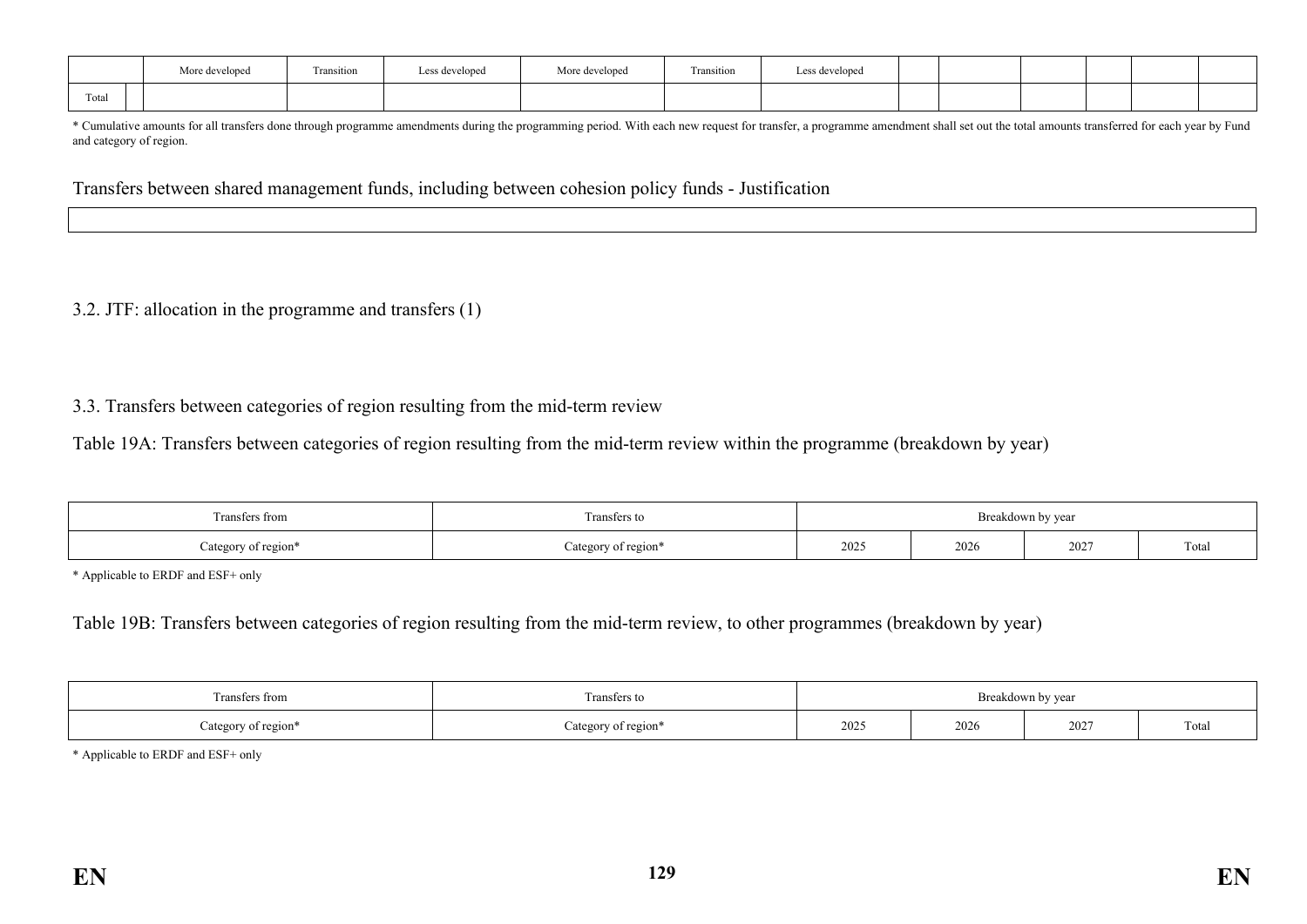### 3.4. Transfers back (1)

#### Table 20A: Transfers back (breakdown by year)

| Transfers from                     |                        | Transfers to       | Breakdown by year |      |              |      |      |      |      |       |
|------------------------------------|------------------------|--------------------|-------------------|------|--------------|------|------|------|------|-------|
| InvestEU or other Union instrument | <b>Service</b><br>Fund | Category of region | 2021              | 2022 | າດາະ<br>ZUZ. | 2024 | 202. | 2026 | 2027 | Total |

(1) Applicable only to programme amendments for resources transferred back from other Union instruments, including elements of AMIF, ISF and BMVI, under direct or indirect management, or from InvestEU.

#### Table 20B: Transfers back\* (summary)

| From                  |                | 10         |           |                |            |           |               |  |  |  |  |  |
|-----------------------|----------------|------------|-----------|----------------|------------|-----------|---------------|--|--|--|--|--|
| InvestEU / Instrument |                | ERDF       |           |                |            |           |               |  |  |  |  |  |
|                       | More developed | Transition | Developed | More developed | Transition | Developed | Cohesion Fund |  |  |  |  |  |

\* Cumulative amounts for all transfers done through programme amendments during programming period. With each new request for transfer, a programme amendment shall set out the total amounts transferred for each year by Fund and by category of region.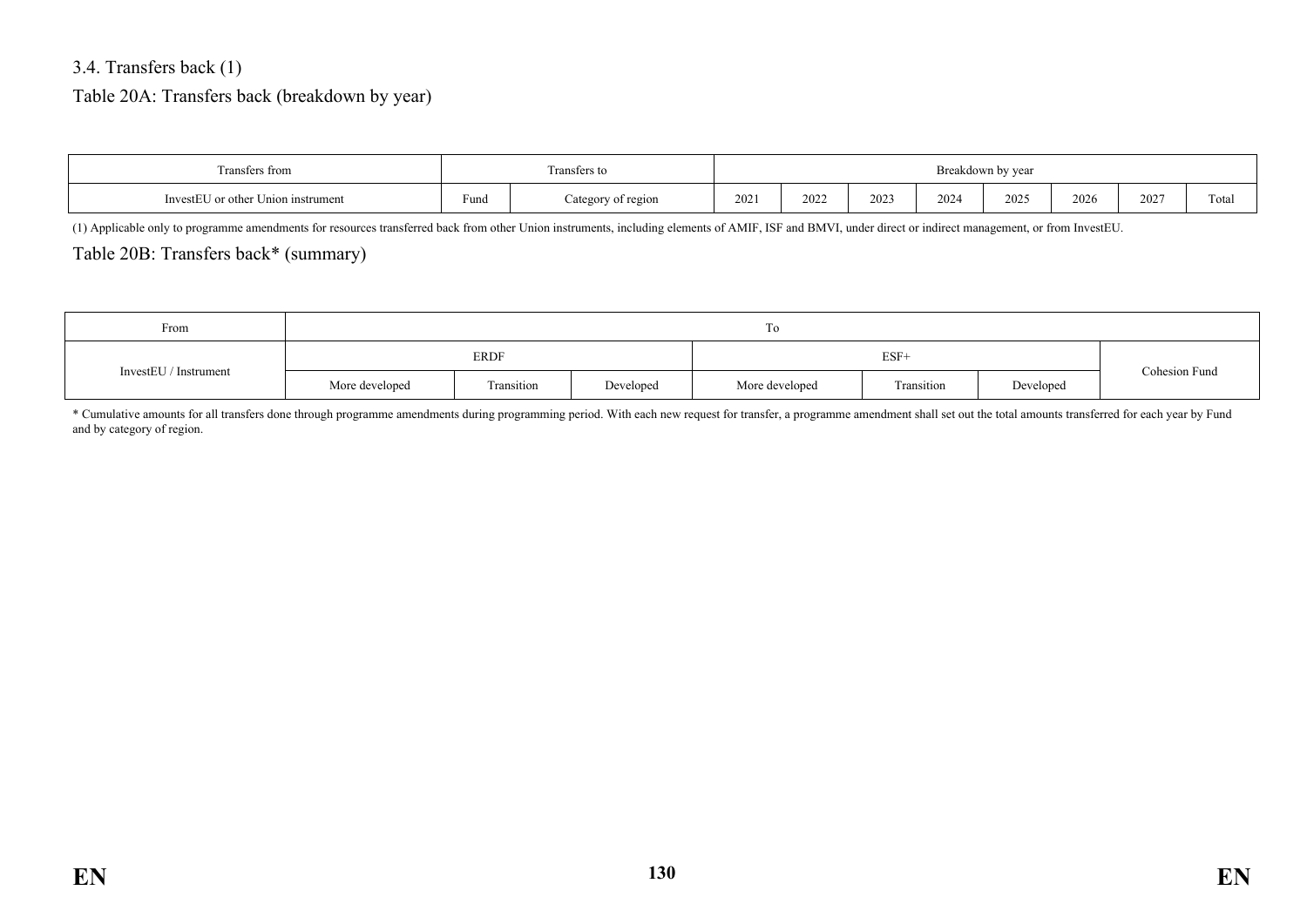## 3.5. Financial appropriations by year

### Reference: point (g)(i) of Article 22(3) CPR and Article 3, 4 and 7 JTF Regulation

Table 10: Financial appropriations by year

|                      |                       |             |      |      |                                                                                                |      | 2026                                                  |                       | 2027                                                  |                       |                                        |
|----------------------|-----------------------|-------------|------|------|------------------------------------------------------------------------------------------------|------|-------------------------------------------------------|-----------------------|-------------------------------------------------------|-----------------------|----------------------------------------|
| Fund                 | Category of<br>region | 2021        | 2022 | 2023 | 2024                                                                                           | 2025 | Financial appropriation without flexibility<br>amount | Flexibility<br>amount | Financial appropriation without flexibility<br>amount | Flexibility<br>amount | Total                                  |
| <b>ERDF*</b>         | Less developed        |             |      |      | $0.00$   157, 142, 557.00   166, 640, 817.00   219, 543, 611.00   229, 784, 286.00             |      | 102.569.299.00                                        | 102,569,298.00        | 108,164,796.00                                        |                       | 108, 164, 797.00   1, 194, 579, 461.00 |
| Total<br><b>ERDF</b> |                       | $0.00\vert$ |      |      | $\mid$ 157,142,557.00   166,640,817.00   219,543,611.00   229,784,286.00                       |      | 102.569.299.00                                        | 102,569,298.00        | 108,164,796.00                                        |                       | 108, 164, 797.00   1, 194, 579, 461.00 |
| Total                |                       | $0.00\vert$ |      |      | $\mid$ 157,142,557.00 $\mid$ 166,640,817.00 $\mid$ 219,543,611.00 $\mid$ 229,784,286.00 $\mid$ |      | 102,569,299.00                                        | 102,569,298.00        | 108, 164, 796.00                                      |                       | 108, 164, 797.00   1, 194, 579, 461.00 |

\* Amounts after the complementary transfer to the JTF.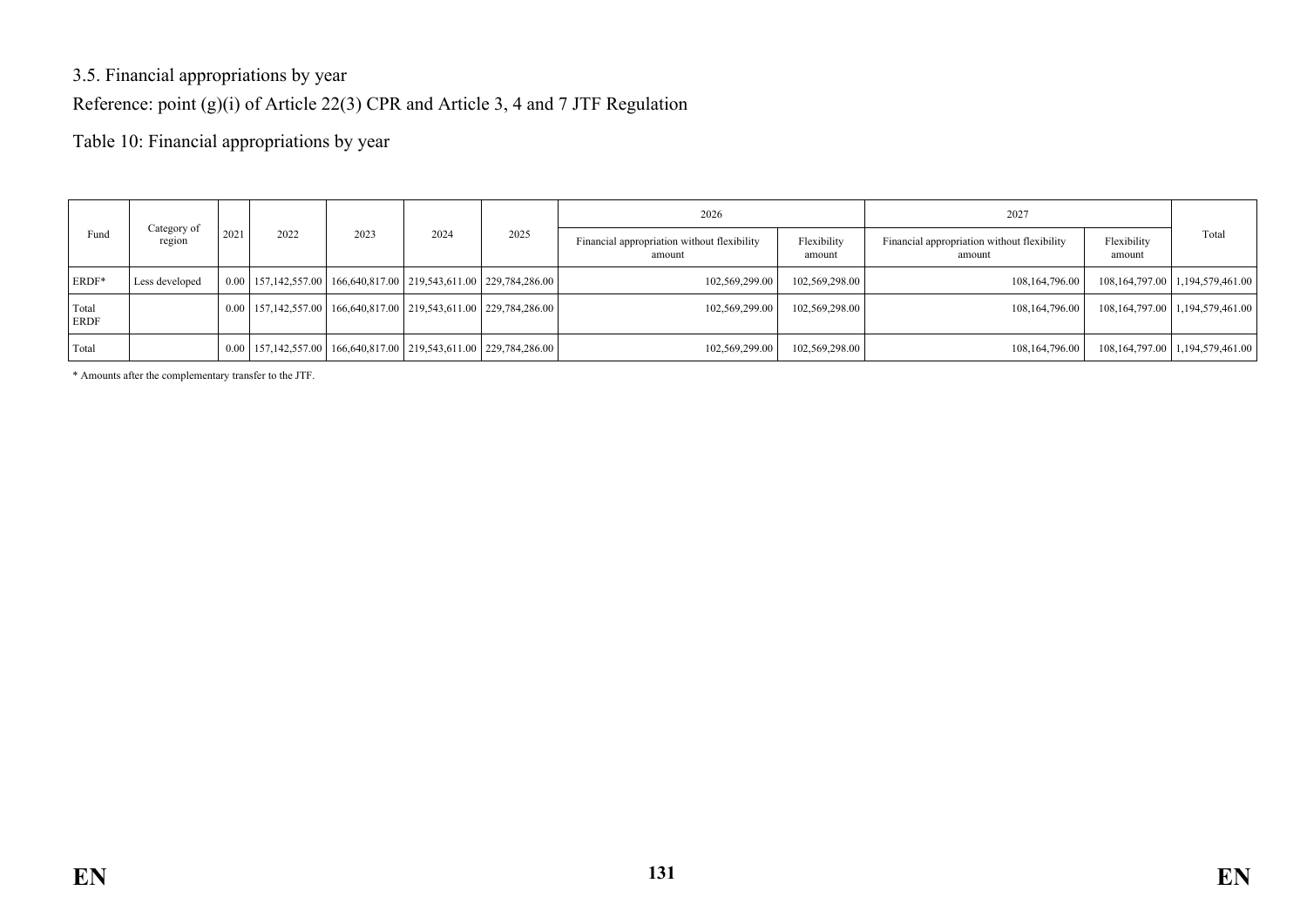#### 3.6. Total financial appropriations by fund and national co-financing

Reference: point (g)(ii) of Article 22(3), Article 22(6) and Article 36 CPR

For programmes under the Investment for jobs and growth goal where technical assistance in accordance with Article 36(4) CPR was chosen in the Partnership Agreement

Table 11: Total financial appropriations by fund and national co-financing

| Policy / JTF specific objective number or technical |           | Basis for calculation Union | Fund        | Category of<br>Union contribution |                  | Breakdown of Union contribution  |                           | National contribution | Indicative breakdown of national<br>contribution |                  |                     | Co-financing rate |
|-----------------------------------------------------|-----------|-----------------------------|-------------|-----------------------------------|------------------|----------------------------------|---------------------------|-----------------------|--------------------------------------------------|------------------|---------------------|-------------------|
| assistance                                          | Priority  | support                     |             | region*                           | $(a)=(g)+(h)$    | Less flexibility<br>amount $(g)$ | Flexibility amount<br>(h) | $(b)=(c)+(d)$         | Public (c)                                       | Private (d)      | Total $(e)=(a)+(b)$ | $(f)=(a)/(e)$     |
|                                                     |           | Total                       | <b>ERDF</b> | Less developed                    | 278,719,212.00   | 229,550,745.00                   | 49,168,467.00             | 49,185,744.00         | 49,185,744.00                                    | 0.00             | 327,904,956.00      | 84.9999998170%    |
|                                                     | P2        | Total                       | <b>ERDF</b> | Less developed                    | 34,282,941.00    | 28,235,135.00                    | 6,047,806.00              | 6,049,931.00          | 6,049,931.00                                     | 0.00             | 40,332,872.00       | 84.9999995041%    |
|                                                     | P3        | Total                       | <b>ERDF</b> | Less developed                    | 196,066,195.00   | 161,478,432.00                   | 34,587,763.00             | 34,599,917.00         | 34,599,917.00                                    | 0.00             | 230,666,112.00      | 84.9999999133%    |
|                                                     | <b>P4</b> | Total                       | <b>ERDF</b> | Less developed                    | 259,382,388.00   | 213,625,103.00                   | 45,757,285.00             | 45,773,363.00         | 45,773,363.00                                    | 0.00             | 305, 155, 751.00    | 84.9999998853%    |
|                                                     | P5        | Total                       | <b>ERDF</b> | Less developed                    | 157,231,901.00   | 129,494,841.00                   | 27,737,060.00             | 27,746,807.00         | 27,746,807.00                                    | 0.00             | 184,978,708.00      | 84.9999995675%    |
|                                                     | P6        | Total                       | <b>ERDF</b> | Less developed                    | 38,693,050.00    | 31,867,263.00                    | 6,825,787.00              | 38,693,050.00         | 38,693,050.00                                    | 0.00             | 77,386,100.00       | 50.0000000000%    |
|                                                     | P7        | Total                       | <b>ERDF</b> | Less developed                    | 178,808,663.00   | 147,265,276.00                   | 31,543,387.00             | 31,554,471.00         | 31,554,471.00                                    | 0.00             | 210,363,134.00      | 84.9999995722%    |
| TA36(4)                                             |           | Total                       | <b>ERDF</b> | Less developed                    | 51,395,111.00    | 42,328,571.00                    | 9,066,540.00              | 9,069,722.00          | 9,069,722.00                                     | 0.00             | 60,464,833.00       | 85.0000048789%    |
| Total                                               |           |                             | <b>ERDF</b> | Less developed                    | 1,194,579,461.00 | 983, 845, 366.00                 | 210,734,095.00            | 242,673,005.00        | 242,673,005.00                                   | $0.00\downarrow$ | 1,437,252,466.00    | 83.1154921810%    |
| Grand total                                         |           |                             |             |                                   | 1,194,579,461.00 | 983, 845, 366.00                 | 210,734,095.00            | 242,673,005.00        | 242,673,005.00                                   | $0.00\downarrow$ | 1,437,252,466.00    | 83.1154921810%    |

\* For ERDF: less developed transition, more developed, and where applicable, special allocation for outermost and morthenly sparsely populated regions. For ESF+, less developed, transition, more developed and, where applic technical assistance, application of categories of region depends on selection of a fund.

\*\* Indicate the total JTF resources, including the complementary support transferred from the ERDF and the ESF+. The table shall not include the amounts in accordance to Article 7 JTF Regulation. In case of technical assis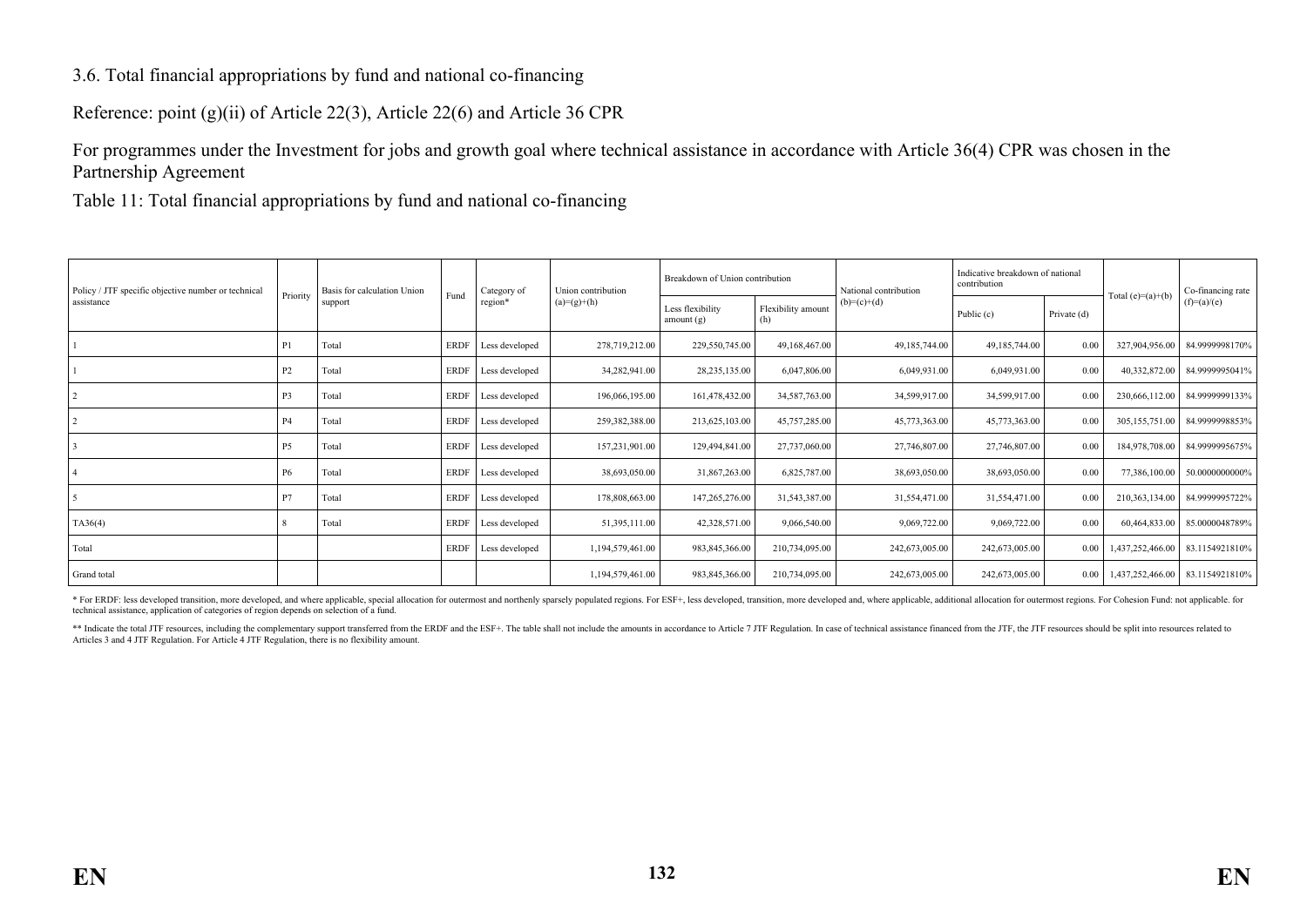# 4. Enabling conditions

## Reference: point (i) of Article 22(3) CPR

Table 12: Enabling conditions

| Enabling<br>condition                                                              | Fund | Specific objective | Fulfilment<br>of<br>enabling<br>condition | Criteria                                                                                                                                                                                                                                                                                                                                                                                                                                                                                                 | Fulfilment<br>of criteria | Reference to relevant documents                                                                                                                 | Justification                                                                                                                                                                                                                                                                                                                                                                                                                                                                                                                                                                                                                                                                                                                                                                                                                                                                                                             |
|------------------------------------------------------------------------------------|------|--------------------|-------------------------------------------|----------------------------------------------------------------------------------------------------------------------------------------------------------------------------------------------------------------------------------------------------------------------------------------------------------------------------------------------------------------------------------------------------------------------------------------------------------------------------------------------------------|---------------------------|-------------------------------------------------------------------------------------------------------------------------------------------------|---------------------------------------------------------------------------------------------------------------------------------------------------------------------------------------------------------------------------------------------------------------------------------------------------------------------------------------------------------------------------------------------------------------------------------------------------------------------------------------------------------------------------------------------------------------------------------------------------------------------------------------------------------------------------------------------------------------------------------------------------------------------------------------------------------------------------------------------------------------------------------------------------------------------------|
| 1. Effective<br>monitoring<br>mechanisms of<br>the public<br>procurement<br>market |      |                    | Yes                                       | Monitoring mechanisms are in<br>place that cover all public<br>contracts and their procurement<br>under the Funds in line with<br>Union procurement legislation.<br>That requirement includes:<br>1. Arrangements to ensure<br>compilation of effective and<br>reliable data on public<br>procurement procedures above<br>the Union thresholds in<br>accordance with reporting<br>obligations under Articles 83 and<br>84 of Directive 2014/24/EU and<br>Articles 99 and 100 of Directive<br>2014/25/EU. | Yes                       | HG nr. 901/2015<br>OUG nr. 13/2015<br>HG 634/2015<br>OUG nr. 68/2019<br>http://anap.gov.ro/web/analize-si-<br>rapoarte-statistice/?future=false | Funcția de monitorizare este exercitată<br>de ANAP în baza art. 2 și art. 3 lit. e)<br>din OUG nr. 13/2015, respectiv art. 3<br>alin. (1) lit. d), alin. (3) lit. e) și f) din<br>HG 634/2015, prin:<br>-prelucrarea periodică a datelor și<br>informațiilor cu privire la toate<br>procedurile de achiziții din SEAP<br>-prelucrarea datelor privind deciziile<br>CNSC și ale curților de apel<br>-calcularea indicatorilor de performanță<br>relevanți și măsurabili<br>- pregătirea rapoartelor și declarațiilor,<br>în conformitate cu obligațiile de<br>raportare stabilite în directive și<br>legislația națională.<br>Datele și informațiile monitorizate sunt<br>publicate periodic pe site-ul instituției și<br>vizează: dimensiunea și caracteristicile<br>pieței, intensitatea concurenței,<br>activitatea economică, eficiența<br>achizițiilor publice, posibile situații de<br>comportament necorespunzător. |
|                                                                                    |      |                    |                                           | 2. Arrangements to ensure the<br>data cover at least the following<br>elements:                                                                                                                                                                                                                                                                                                                                                                                                                          | Yes                       | art.232(1) Legea 98/2016<br>art. 252 (1) Legea nr 99/2016<br>HG nr 394/2016, art. 170, 171, 172                                                 | Toți indicatorii pot fi obținuți din SEAP.<br>a) Conform Legii nr. 98/2016 (art. 142,<br>145, 146) și Legii nr. 99/2016 (art. 151,                                                                                                                                                                                                                                                                                                                                                                                                                                                                                                                                                                                                                                                                                                                                                                                        |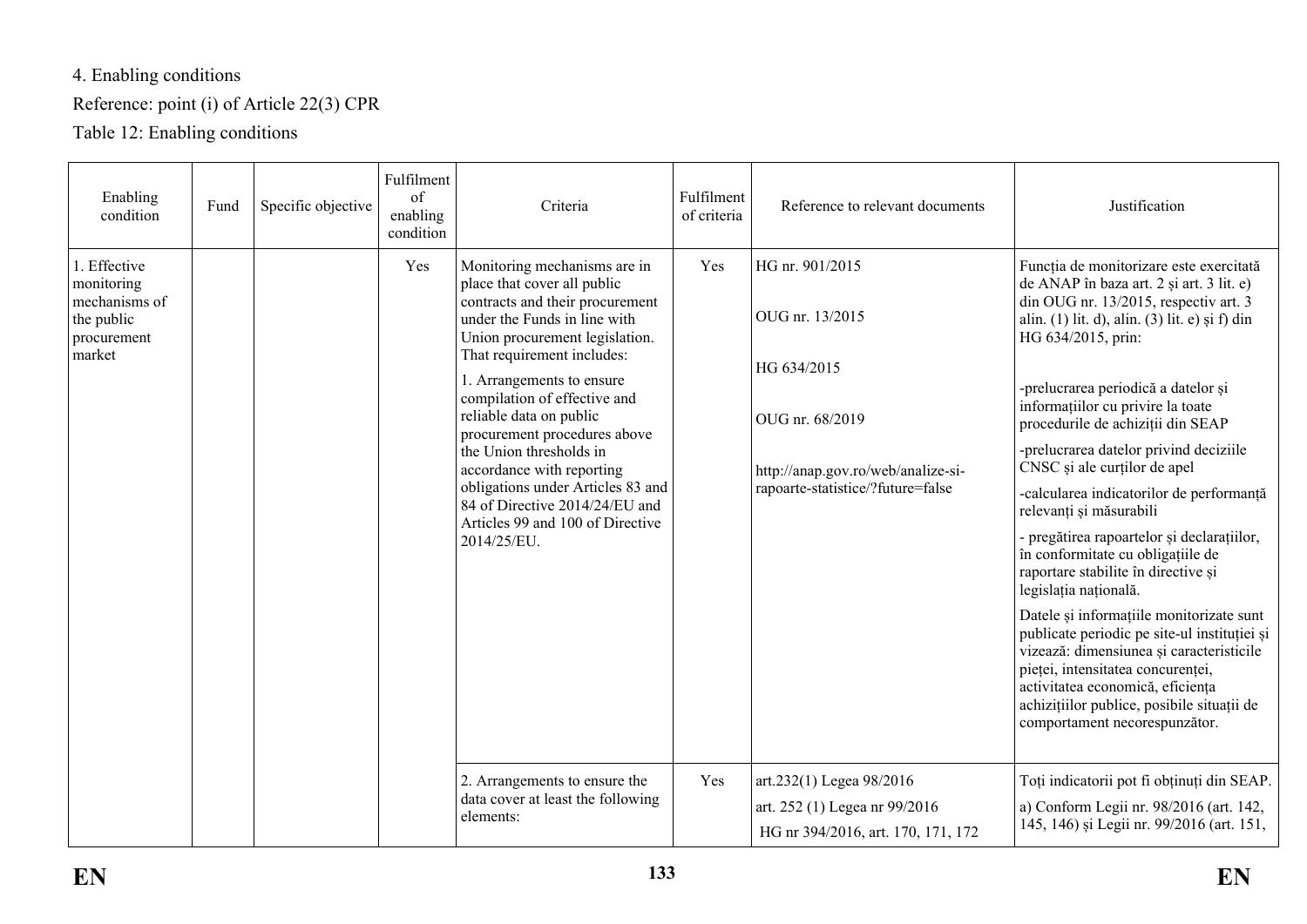| Enabling<br>condition | Fund | Specific objective | Fulfilment<br>of<br>enabling<br>condition | Criteria                                                                                                                                                                                                                                                                                   | Fulfilment<br>of criteria | Reference to relevant documents                                                                                                                                                                                                                                                                                                                                                                                                                                                                                                           | Justification                                                                                                                                                                                                                                                                                                                                                                                                                                                                                                                                                                                                                                                                                                                                                                                                                                                                                                                                                                                                                                  |
|-----------------------|------|--------------------|-------------------------------------------|--------------------------------------------------------------------------------------------------------------------------------------------------------------------------------------------------------------------------------------------------------------------------------------------|---------------------------|-------------------------------------------------------------------------------------------------------------------------------------------------------------------------------------------------------------------------------------------------------------------------------------------------------------------------------------------------------------------------------------------------------------------------------------------------------------------------------------------------------------------------------------------|------------------------------------------------------------------------------------------------------------------------------------------------------------------------------------------------------------------------------------------------------------------------------------------------------------------------------------------------------------------------------------------------------------------------------------------------------------------------------------------------------------------------------------------------------------------------------------------------------------------------------------------------------------------------------------------------------------------------------------------------------------------------------------------------------------------------------------------------------------------------------------------------------------------------------------------------------------------------------------------------------------------------------------------------|
|                       |      |                    |                                           | a. Quality and intensity of<br>competition: names of winning<br>bidder, number of initial bidders<br>and contractual value;<br>b. Information on final price<br>after completion and on<br>participation of SMEs as direct<br>bidders, where national systems<br>provide such information. |                           | HG nr 395/2016 art. 167, 168, 169<br>b) Legea nr 98/2016, art. 221 (6), 222 $^{\wedge}$ 1<br>Legea nr 99/2016, art. 239, 239^1<br>OUG nr 114/2020<br>http://anap.gov.ro/web/wp-<br>content/uploads/2020/07/ORDONANT<br>A-de-URGENTA-nr.-114-<br>09.07.2020.pdf<br>http://anap.gov.ro/web/wp-<br>content/uploads/2021/01/Notificare-<br>extindere-anunt-de-modificare-<br>contract_FINAL_19Ian2021_de-<br>publicat-1.pdf<br>Instrucțiunea nr 1/2021<br>http://anap.gov.ro/web/wp-<br>content/uploads/2021/01/Instructiune-<br>MO-final.pdf | 155, 156), autoritățile contractante (AC)<br>au obligația de a publica un anunț de<br>atribuire, incluzând cel puțin elementele<br>solicitate.<br>b) Conform legislatiei achizițiilor, AC<br>are obligația de a include în anunțul de<br>atribuire valoarea și celelalte modificări<br>ale contractului.<br>Au fost implementate următoarele<br>măsuri:<br>-anunț de modificare a contractului,<br>respectând formularul 20<br>-modificarea legislației (OUG nr.<br>114/2020) prin introducerea obligației<br>de a publica toate modificările la<br>contract<br>- dezvoltarea SEAP pentru a permite<br>publicarea modificărilor contractului,<br>inclusiv o notificare în acest sens<br>- instrucțiunea nr. 1/2021 privind<br>modificarea contractului (Monitorul<br>Oficial nr. 56/2021)<br>În ceea ce privește participarea IMM-<br>urilor ca ofertanți direcți, tipul de<br>entitate este selectat din SEAP: mediu,<br>mic, mare, aceste informații regăsindu-<br>se în profilul SEAP, DUAE și declarația<br>cu participanții la procedură. |
|                       |      |                    |                                           | 3. Arrangements to ensure<br>monitoring and analysis of the<br>data by the competent national<br>authorities in accordance with<br>article $83(2)$ of directive<br>$2014/24/EU$ and article 99 (2) of                                                                                      | Yes                       |                                                                                                                                                                                                                                                                                                                                                                                                                                                                                                                                           | ANAP exercită funcția de monitorizare<br>conform art. 2 și art. 3 lit. e) din OUG<br>nr. 13/2015, respectiv art. 3 alin. (1) lit.<br>d), alin. (3) lit. e) și f) din HG 634/2015.                                                                                                                                                                                                                                                                                                                                                                                                                                                                                                                                                                                                                                                                                                                                                                                                                                                              |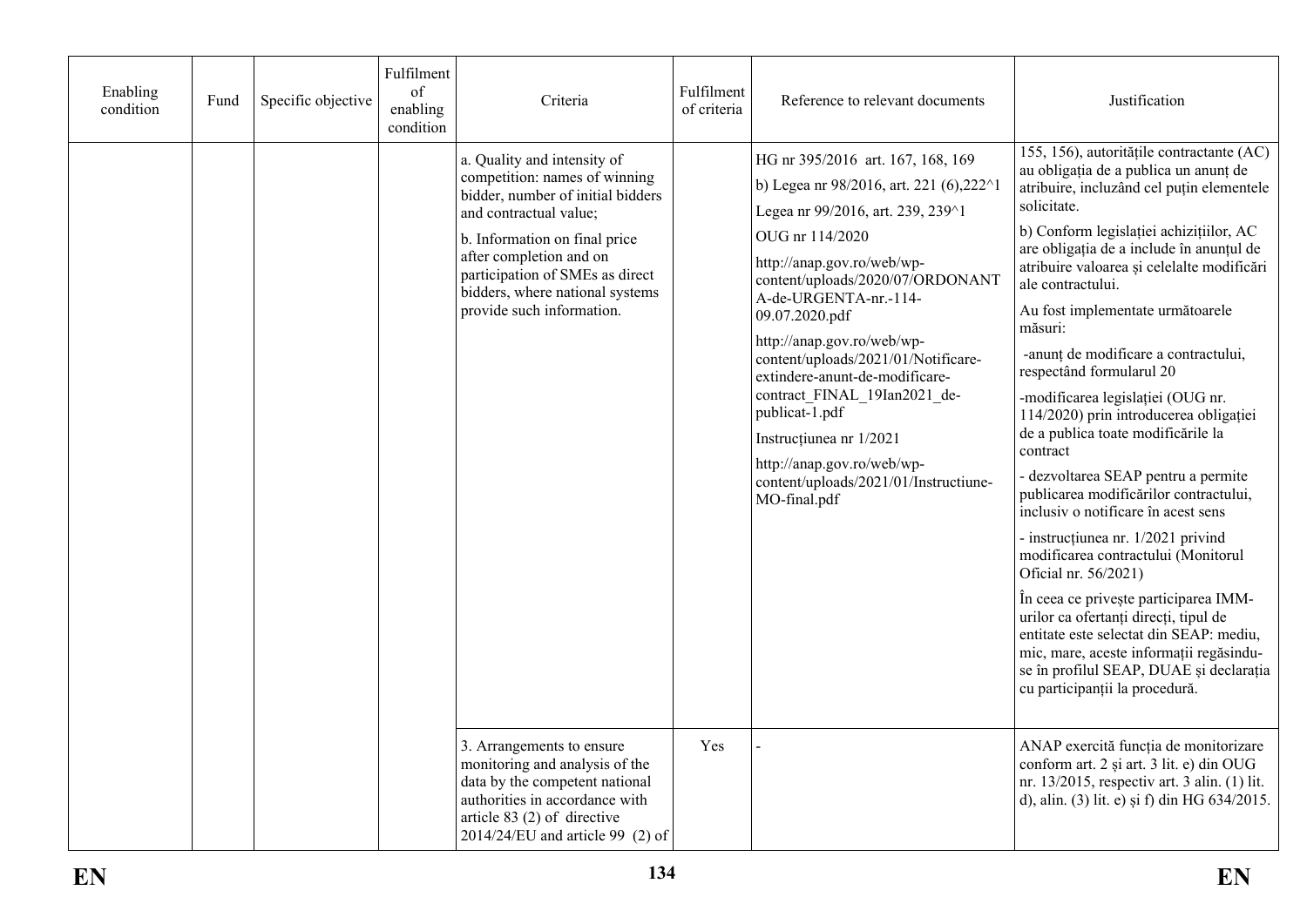| Enabling<br>condition                     | Fund | Specific objective | Fulfilment<br>of<br>enabling<br>condition                                                         | Criteria                                                                                                                                                                                      | Fulfilment<br>of criteria | Reference to relevant documents                                                                                 | Justification                                                                                                                                                                                |
|-------------------------------------------|------|--------------------|---------------------------------------------------------------------------------------------------|-----------------------------------------------------------------------------------------------------------------------------------------------------------------------------------------------|---------------------------|-----------------------------------------------------------------------------------------------------------------|----------------------------------------------------------------------------------------------------------------------------------------------------------------------------------------------|
|                                           |      |                    |                                                                                                   | directive 2014/25/EU.                                                                                                                                                                         |                           |                                                                                                                 |                                                                                                                                                                                              |
|                                           |      |                    |                                                                                                   | 4. Arrangements to make the<br>results of the analysis available<br>to the public in accordance with<br>article 83 (3) of directive<br>2014/24/EU and article 99 (3)<br>directive 2014/25/EU. | Yes                       | http://anap.gov.ro/web/analize-si-<br>rapoarte-statistice/?future=false                                         | Rezultatele activității de monitorizare<br>sun publicate și disponibile pe site-ul<br>ANAP.                                                                                                  |
|                                           |      |                    | 5. Arrangements to ensure that<br>all information pointing to<br>suspected bid-rigging situations | Yes                                                                                                                                                                                           |                           | Legislația națională conține reglementări<br>specifice care răspund situațiilor de<br>denaturare a concurenței: |                                                                                                                                                                                              |
|                                           |      |                    |                                                                                                   | is communicated to the<br>competent national bodies in<br>accordance with Article 83(2) of<br>Directive 2014/24/EU and<br>Article 99(2) of Directive                                          |                           |                                                                                                                 | - Legea nr. 98/2016: art. 167 alin. (1) lit.<br>d), alin. $(6)$ și alin. $(7)$                                                                                                               |
|                                           |      |                    |                                                                                                   |                                                                                                                                                                                               |                           |                                                                                                                 | - Legea nr. 99/2016: art. 180 alin. (1) lit.<br>$d$ ), alin. $(4)$                                                                                                                           |
|                                           |      |                    |                                                                                                   | 2014/25/EU.                                                                                                                                                                                   |                           |                                                                                                                 | și alin. (5)                                                                                                                                                                                 |
|                                           |      |                    |                                                                                                   |                                                                                                                                                                                               |                           |                                                                                                                 | Consiliul Concurenței, instituție cu<br>atribuții specifice, transmite puncte de<br>vedere la solicitarea AC urmare a unei<br>suspiciuni de denaturare a concurenței.                        |
| 2. Tools and<br>capacity for<br>effective |      |                    | Yes                                                                                               | Managing authorities have the<br>tools and capacity to verify<br>compliance with State aid rules:                                                                                             | Yes                       | http://www.ajutordestat.ro/?pag=206                                                                             | AM verifică dacă beneficiarul intră sau<br>nu în categoria de întreprindere în<br>dificultate:                                                                                               |
| application of<br>State aid rules         |      |                    |                                                                                                   | 1. For undertakings in difficulty<br>and undertakings under a<br>recovery requirement.                                                                                                        |                           |                                                                                                                 | este verificată existența<br>declarației pe propria răspundere a<br>beneficiarului,                                                                                                          |
|                                           |      |                    |                                                                                                   |                                                                                                                                                                                               |                           |                                                                                                                 | este aplicată metodologia<br>pentru verificarea încadrării în categoria<br>de întreprindere în dificultate așa cum<br>aceasta este definită de legislația în<br>domeniul ajutorului de stat. |
|                                           |      |                    |                                                                                                   |                                                                                                                                                                                               |                           |                                                                                                                 | Pentru întreprinderile supuse aplicării<br>unei decizii de recuperare Registrul<br>ajutoarelor de stat (RegAS) permite<br>verificarea ex-ante a eligibilității                               |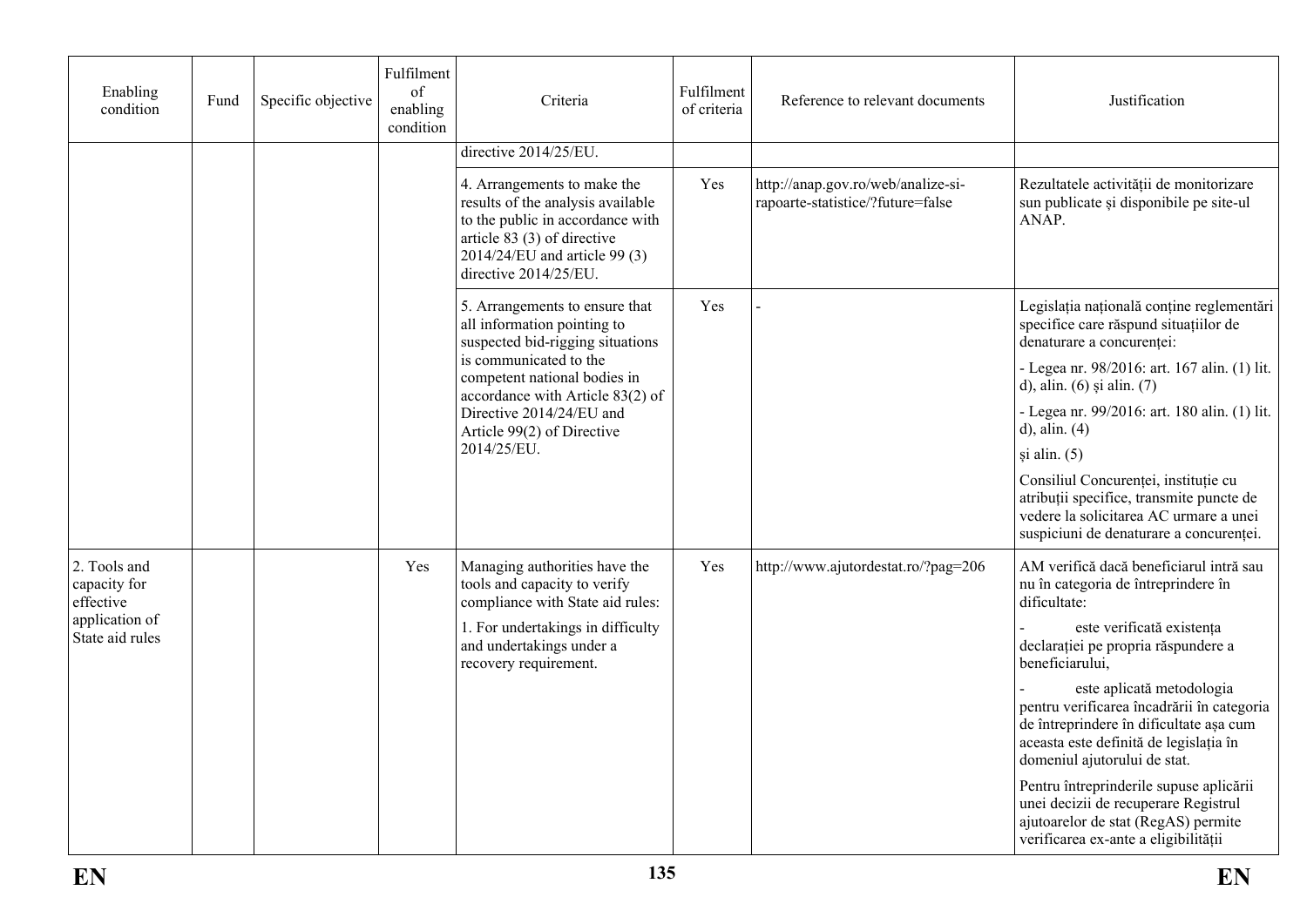| Enabling<br>condition                                                                           | Fund | Specific objective | Fulfilment<br>of<br>enabling<br>condition | Criteria                                                                                                                                                                                                                                                                                                                          | Fulfilment<br>of criteria | Reference to relevant documents                                                                                                                                                                                                                     | Justification                                                                                                                                                                                                                                                                                                                                                                                                                                                                                                                                                                                       |
|-------------------------------------------------------------------------------------------------|------|--------------------|-------------------------------------------|-----------------------------------------------------------------------------------------------------------------------------------------------------------------------------------------------------------------------------------------------------------------------------------------------------------------------------------|---------------------------|-----------------------------------------------------------------------------------------------------------------------------------------------------------------------------------------------------------------------------------------------------|-----------------------------------------------------------------------------------------------------------------------------------------------------------------------------------------------------------------------------------------------------------------------------------------------------------------------------------------------------------------------------------------------------------------------------------------------------------------------------------------------------------------------------------------------------------------------------------------------------|
|                                                                                                 |      |                    |                                           |                                                                                                                                                                                                                                                                                                                                   |                           |                                                                                                                                                                                                                                                     | beneficiarului de a primi ajutor de stat-<br>de minimis. Aplicația RegAS este<br>gestionată de Consiliul Concurenței în<br>colaborare cu Serviciul de<br>telecomunicații speciale.                                                                                                                                                                                                                                                                                                                                                                                                                  |
|                                                                                                 |      |                    |                                           | 2. Through access to expert<br>advice and guidance on State aid<br>matters, provided by State aid<br>experts of local or national<br>bodies.                                                                                                                                                                                      | Yes                       |                                                                                                                                                                                                                                                     | Potrivit para. (2), art. 6 din OUG nr.<br>77/2014 Consiliul Concurenței<br>furnizează la nivel național asistență de<br>specialitate privind aplicarea legislației<br>ajutorului de stat furnizorilor și<br>beneficiarilor de ajutor de stat/de<br>minimis pentru a asigura îndeplinirea<br>obligațiilor RO în acest domeniu în<br>calitatea sa de stat membru al UE,<br>inclusive în ceea ce privește elaborarea<br>de acte normative sau administrative<br>prin care se instituie măsuri de natura<br>ajutorului. În același timp AM au acces<br>prin Consiliul Concurenței la platforma<br>wiki. |
| 3. Effective<br>application and<br>implementation of<br>the Charter of<br>Fundamental<br>Rights |      |                    | Yes                                       | Effective mechanisms are in<br>place to ensure compliance with<br>the Charter of Fundamental<br>Rights of the European Union<br>('the Charter') which include:<br>1. Arrangements to ensure<br>compliance of the programmes<br>supported by the Funds and their<br>implementation with the relevant<br>provisions of the Charter. | Yes                       | Guide to the application of the Charter<br>of Fundamental Rights of the European<br>Union in the implementation of the<br>European structural and investment<br>funds<br>https://mfe.gov.ro/minister/perioade-de-<br>programare/perioada-2021-2027/ | MIPE a elaborat Ghidul pentru aplicarea<br>Cartei Drepturilor Fundamentale a<br>Uniunii Europene în implementarea<br>fondurilor europene structurale și de<br>investiții.<br>Demersurile pentru a asigura<br>conformitatea programelor sprijinite de<br>fonduri și implementarea cu respectarea<br>dispozițiilor Cartei sunt incluse în Ghid<br>in cadrul capitolului VI Obligations of<br>managing authorities and other<br>institutions involved in managing<br>European funds, capitolul IV Legal<br>status. Obligation to respect the Charter.                                                  |
|                                                                                                 |      |                    |                                           | 2. Reporting arrangements to the<br>monitoring committee regarding                                                                                                                                                                                                                                                                | Yes                       | Guide to the application of the Charter<br>of Fundamental Rights of the European                                                                                                                                                                    | Modalitatile de raportare către comitetul<br>de monitorizare a cazurilor de                                                                                                                                                                                                                                                                                                                                                                                                                                                                                                                         |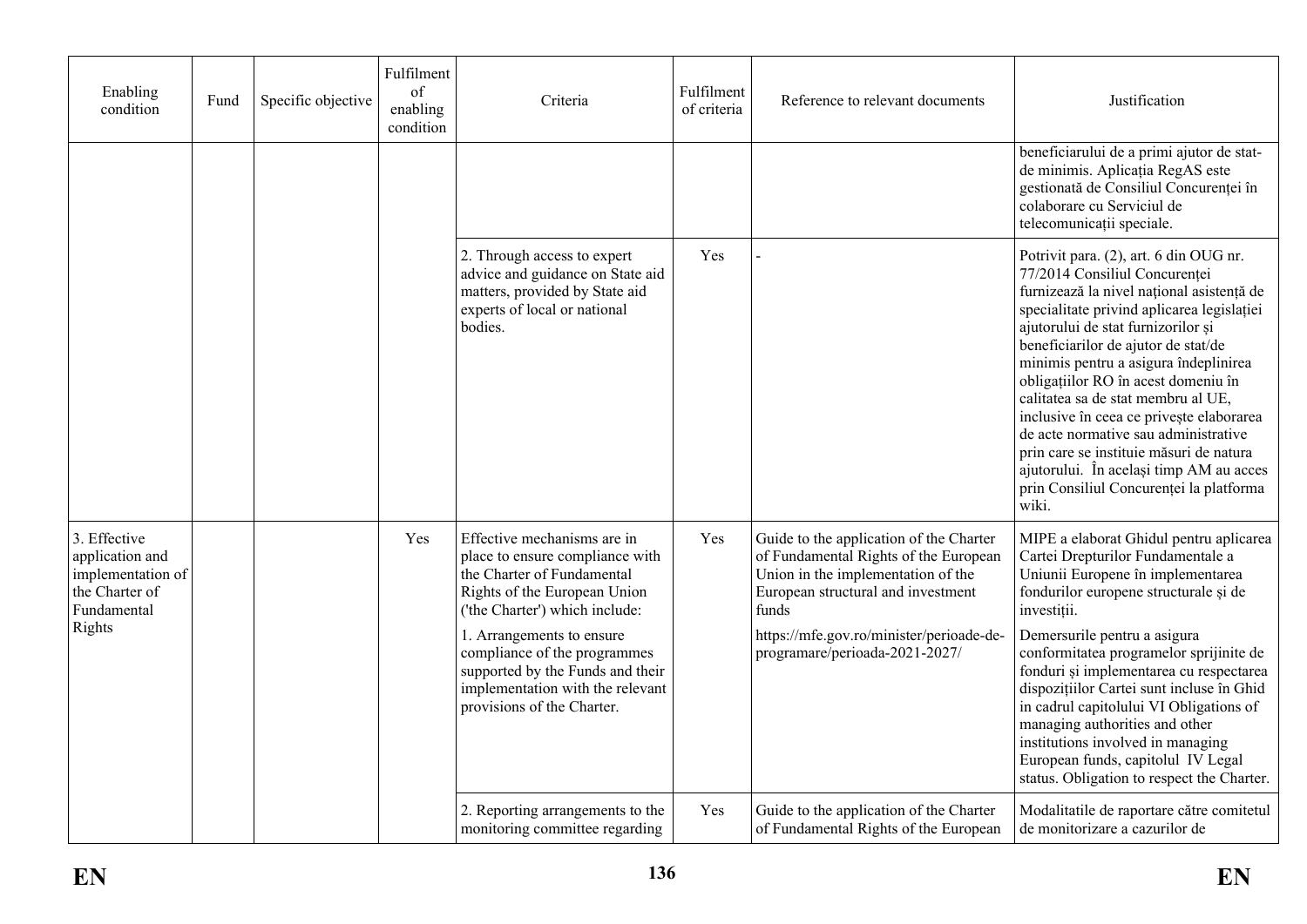| Enabling<br>condition                                                                                                                                                                                      | Fund | Specific objective | Fulfilment<br>of<br>enabling<br>condition | Criteria                                                                                                                                                                                                              | Fulfilment<br>of criteria | Reference to relevant documents                                                                                                                                                                                                                                                                                                                                                                                                                                                                                                                                                                              | Justification                                                                                                                                                                                                                                                                                                                                                                                                                                                                                                                                                                                                                                                                                                                                                                                                                                                                                                                                                                                                                                                                                                                   |
|------------------------------------------------------------------------------------------------------------------------------------------------------------------------------------------------------------|------|--------------------|-------------------------------------------|-----------------------------------------------------------------------------------------------------------------------------------------------------------------------------------------------------------------------|---------------------------|--------------------------------------------------------------------------------------------------------------------------------------------------------------------------------------------------------------------------------------------------------------------------------------------------------------------------------------------------------------------------------------------------------------------------------------------------------------------------------------------------------------------------------------------------------------------------------------------------------------|---------------------------------------------------------------------------------------------------------------------------------------------------------------------------------------------------------------------------------------------------------------------------------------------------------------------------------------------------------------------------------------------------------------------------------------------------------------------------------------------------------------------------------------------------------------------------------------------------------------------------------------------------------------------------------------------------------------------------------------------------------------------------------------------------------------------------------------------------------------------------------------------------------------------------------------------------------------------------------------------------------------------------------------------------------------------------------------------------------------------------------|
|                                                                                                                                                                                                            |      |                    |                                           | cases of non-compliance of<br>operations supported by the<br>Funds with the Charter and<br>complaints regarding the Charter<br>submitted in accordance with the<br>arrangements made pursuant to<br>Article $69(7)$ . |                           | Union in the implementation of the<br>European structural and investment<br>funds<br>https://mfe.gov.ro/minister/perioade-de-<br>programare/perioada-2021-2027/                                                                                                                                                                                                                                                                                                                                                                                                                                              | nerespectare a prevederilor cartei in<br>implementarea operațiunilor sprijinite<br>de fonduri sunt incluse în Ghid,<br>capitolul VI Obligații ale autorităților de<br>management și alte instituții implicate în<br>gestionarea fondurilor europene (punctul<br>4. Verificarea conformitatii cu Carta in<br>perioada de monitorizare)                                                                                                                                                                                                                                                                                                                                                                                                                                                                                                                                                                                                                                                                                                                                                                                           |
| 4. Implementation<br>and application of<br>the United<br><b>Nations</b><br>Convention on the<br>rights of persons<br>with disabilities<br>(UNCRPD) in<br>accordance with<br>Council Decision<br>2010/48/EC |      |                    | Yes                                       | A national framework to ensure<br>implementation of the UNCRPD<br>is in place that includes:<br>1. Objectives with measurable<br>goals, data collection and<br>monitoring mechanisms.                                 | Yes                       | HG 234/2022 privind atribuțiile,<br>organizarea și funcționarea ANPDPD<br>https://legislatie.just.ro/Public/DetaliiDo<br>cument/251762<br>Legea 221/2010 pentru ratificarea<br><b>CDPD</b><br>http://legislatie.just.ro/Public/DetaliiDoc<br>umentAfis/123949<br>Legea 448/2006 privind protecția și<br>promovarea drepturilor persoanelor cu<br>handicap<br>http://legislatie.just.ro/Public/DetaliiDoc<br>ument/236311<br>HG 490/2022 pentru aprobarea<br>Strategiei naționale privind drepturile<br>persoanelor cu dizabilități 2022-2027<br>https://legislatie.just.ro/Public/DetaliiDo<br>cument/254203 | Autoritatea Națională pentru Protecția<br>Drepturilor Persoanelor cu Dizabilități<br>(ANPDPD) a elaborat Strategia<br>națională privind drepturile persoanelor<br>cu dizabilități 2022-2027, ce are ca<br>obiectiv general asigurarea accesului<br>fizic, informational și comunicațional al<br>persoanelor cu dizabilități la produsele,<br>serviciile și programele pe care<br>societatea le pune la dispoziția<br>membrilor săi.<br>Strategia continuă și dezvoltă demersul<br>de implementare a Convenției ONU<br>privind drepturile persoanelor cu<br>dizabilități în vederea asigurării cadrului<br>pentru exercitarea deplină și în condiții<br>de egalitate a tuturor drepturilor și<br>libertăților fundamentale ale omului de<br>către toate persoanele cu dizabilități.<br>Monitorizarea implementării Strategiei<br>va fi realizată de către ANPDPD, pe<br>baza unei metodologii și a unor<br>instrumente de lucru.<br>Obiectivele și țintele măsurabile,<br>sistemul de colectare de date și<br>mecanismul de monitorizare devin<br>pachetul complet pentru asigurarea<br>implementării Strategiei naționale 2022- |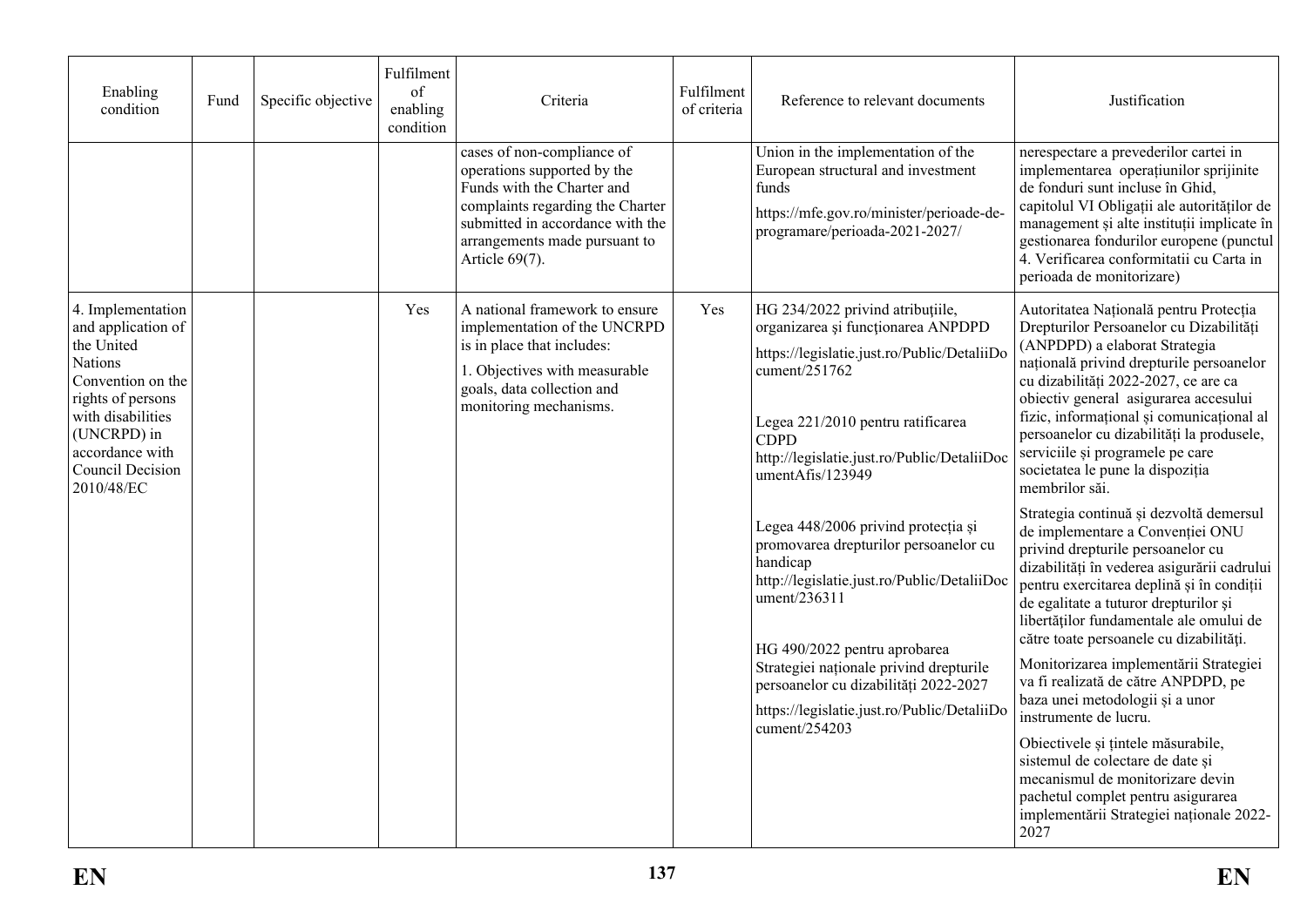| Enabling<br>condition | Fund | Specific objective | Fulfilment<br>of<br>enabling<br>condition | Criteria                                                                                                                                                                                                                                                                                  | Fulfilment<br>of criteria | Reference to relevant documents                                                                                                                                                                                                                                                                                                                                                                                                                                                                                                                                                             | Justification                                                                                                                                                                                                                                                                                                                                                                                                                                                                                                                                                                                                                                                                                                                                                                                                                                                                                                                                                                                                                                          |
|-----------------------|------|--------------------|-------------------------------------------|-------------------------------------------------------------------------------------------------------------------------------------------------------------------------------------------------------------------------------------------------------------------------------------------|---------------------------|---------------------------------------------------------------------------------------------------------------------------------------------------------------------------------------------------------------------------------------------------------------------------------------------------------------------------------------------------------------------------------------------------------------------------------------------------------------------------------------------------------------------------------------------------------------------------------------------|--------------------------------------------------------------------------------------------------------------------------------------------------------------------------------------------------------------------------------------------------------------------------------------------------------------------------------------------------------------------------------------------------------------------------------------------------------------------------------------------------------------------------------------------------------------------------------------------------------------------------------------------------------------------------------------------------------------------------------------------------------------------------------------------------------------------------------------------------------------------------------------------------------------------------------------------------------------------------------------------------------------------------------------------------------|
|                       |      |                    |                                           | 2. Arrangements to ensure that<br>accessibility policy, legislation<br>and standards are properly<br>reflected in the preparation and<br>implementation of the<br>programmes.                                                                                                             | Yes                       | Legea nr. 8/2016 privind înființarea<br>mecanismelor prevăzute de Convenția<br>privind drepturile persoanelor cu<br>dizabilități<br>http://legislatie.just.ro/Public/DetaliiDoc<br>ument/175197<br>Ghidul pentru reflectarea Convenției<br>ONU (CDPD) privind drepturile<br>persoanelor cu dizabilități în pregătirea<br>și implementarea programelor și<br>proiectelor cu finanțare nerambursabilă<br>alocată României în perioada 2021-2027<br>https://mfe.gov.ro/minister/punctul-de-<br>contact-pentru-implementarea-<br>conventiei-privind-drepturile-<br>persoanelor-cu-dizabilitati/ | La nivelul MIPE a fost elaborat Ghidul<br>privind reflectarea Convenției ONU<br>(CDPD) privind drepturile persoanelor<br>cu dizabilități în pregătirea și<br>implementarea programelor și<br>proiectelor cu finanțare nerambursabilă<br>alocată României în perioada 2021-<br>2027. Ghidul sprijină implementarea și<br>aplicarea prevederilor Convenției prin<br>reflectarea politicilor, legislației și<br>standardelor în materie de accesibilitate<br>în pregătirea AP și PO,<br>Documentul prezintă cadrul legal și<br>instituțional aplicabil, principalele<br>dispoziții ale CDPD de care se va ține<br>cont în etapele de programare și de<br>implementare, precum și mecanismele<br>de asigurare și verificare a respectării<br>condiției favorizante.<br>Ghidul urmărește promovarea de acțiuni<br>privind accesibilitatea, adaptarea<br>rezonabilă, designul universal,<br>cercetarea în domeniul noilor tehnologii<br>și utilizarea lor de către persoanele cu<br>dizabilități în vederea facilitării<br>integrării acestora în societate. |
|                       |      |                    |                                           | 3. Reporting arrangements to the<br>monitoring committee regarding<br>cases of non-compliance of<br>operations supported by the<br>Funds with the UNCRPD and<br>complaints regarding the<br>UNCRPD submitted in<br>accordance with the<br>arrangements made pursuant to<br>Article 69(7). | Yes                       | Ghidul pentru reflectarea Convenției<br>ONU (CDPD) privind drepturile<br>persoanelor cu dizabilități în pregătirea<br>și implementarea programelor și<br>proiectelor cu finanțare nerambursabilă<br>alocată României în perioada 2021-2027<br>https://mfe.gov.ro/minister/punctul-de-<br>contact-pentru-implementarea-<br>conventiei-privind-drepturile-                                                                                                                                                                                                                                    | Raportarea către CM a cazurilor de<br>neconformitate a operațiunilor sprijinite<br>din fonduri se va realiza în conformitate<br>cu dispozițiile art. 40(1)(h) din RDC, cel<br>puțin o dată pe an. Pentru îndeplinirea<br>atribuțiilor de raportare, reprezentanții<br>PCPD vor fi membri în CM-urile<br>programelor.<br>PCPD ocupă o poziție cheie în cadrul<br>arhitecturii instituționale ce vizează<br>asigurarea faptului că politica, legislația                                                                                                                                                                                                                                                                                                                                                                                                                                                                                                                                                                                                  |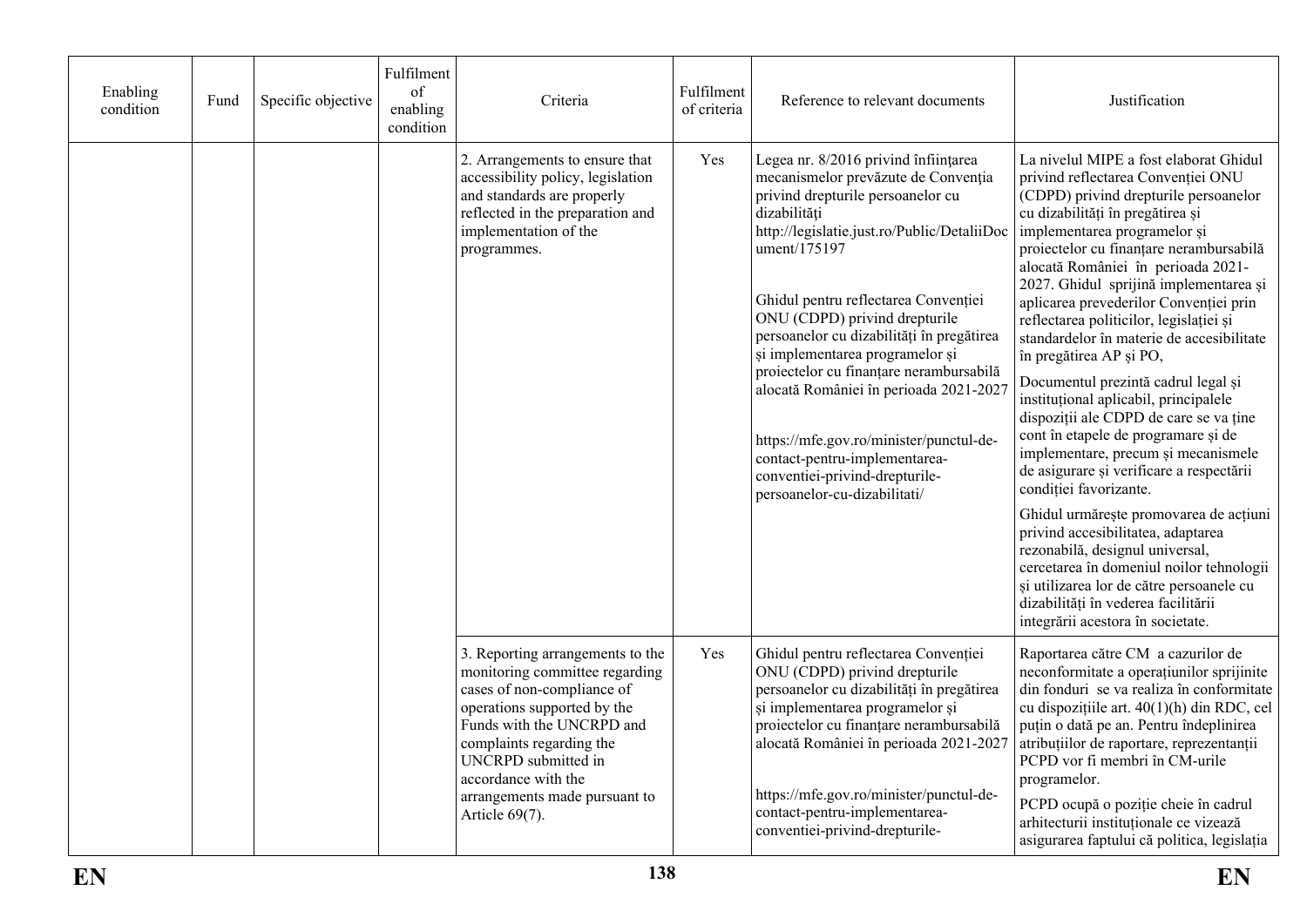| Enabling<br>condition                                                                     | Fund        | Specific objective                                                                                                                                                                                                                  | Fulfilment<br>of<br>enabling<br>condition | Criteria                                                                                                                                                         | Fulfilment<br>of criteria | Reference to relevant documents                                                                                                                                                                                              | Justification                                                                                                                                                                                                                                                                                                                                                                                                                                                                                                                                    |
|-------------------------------------------------------------------------------------------|-------------|-------------------------------------------------------------------------------------------------------------------------------------------------------------------------------------------------------------------------------------|-------------------------------------------|------------------------------------------------------------------------------------------------------------------------------------------------------------------|---------------------------|------------------------------------------------------------------------------------------------------------------------------------------------------------------------------------------------------------------------------|--------------------------------------------------------------------------------------------------------------------------------------------------------------------------------------------------------------------------------------------------------------------------------------------------------------------------------------------------------------------------------------------------------------------------------------------------------------------------------------------------------------------------------------------------|
|                                                                                           |             |                                                                                                                                                                                                                                     |                                           |                                                                                                                                                                  |                           | persoanelor-cu-dizabilitati/                                                                                                                                                                                                 | și standardele în materie de<br>accesibilitate sunt reflectate în mod<br>corespunzător în pregătirea și<br>implementarea programelor.                                                                                                                                                                                                                                                                                                                                                                                                            |
|                                                                                           |             |                                                                                                                                                                                                                                     |                                           |                                                                                                                                                                  |                           |                                                                                                                                                                                                                              | Prin colaborarea cu ANPDPD, Consiliul<br>de Monitorizare, rețeaua punctelor de<br>contact, CNCD, Avocatul Poporului<br>etc., reprezentanții PCPD vor putea<br>prezenta în cadrul reuniunilor CM<br>situatiile de neconformitate privind<br>CFO4, înregistrate la nivelul<br>autorităților naționale și/sau înaintate<br>COM, sesizările soluționate, precum și<br>propunerile de remediere înaintate spre<br>examinare. PCPD va urmări<br>implementarea măsurilor adoptate și va<br>comunica, după caz, COM remedierea<br>situatiilor semnalate. |
| 1.1. Good<br>governance of<br>national or<br>regional smart<br>specialisation<br>strategy | <b>ERDF</b> | RSO1.1.<br>Developing and<br>enhancing<br>research and<br>innovation<br>capacities and the<br>uptake of<br>advanced<br>technologies<br>RSO1.4.<br>Developing skills<br>for smart<br>specialisation,<br>industrial<br>transition and | Yes                                       | Smart specialisation strategy or<br>strategies shall be supported by:<br>1. Up-to-date analysis of<br>challenges for innovation<br>diffusion and digitalisation. | Yes                       | https://www.poc.research.gov.ro/upload<br>s/2021-2027/conditie-<br>favorizanta/bariere-diseminare-<br>inovare.pdf<br>https://www.poc.research.gov.ro/upload<br>s/2021-2027/conditie-<br>favorizanta/bariere-digitalizare.pdf | Criteriul este îndeplinit pe baza a două<br>documente:<br>Analiza factorilor care blochează<br>difuzarea inovării - Ministerul<br>cercetării, Inovării și Digitalizării<br>(MCID)<br>Bariere în calea digitalizării<br>Autoritatea pentru digitalizarea<br>României.<br>La nivel regional, s-a realizat RIS3 NV,<br>aprobată în Consiliul de Dezvoltare<br>Regională Nord-Vest.                                                                                                                                                                  |
|                                                                                           |             | entrepreneurship                                                                                                                                                                                                                    |                                           | 2. Existence of competent<br>regional or national institution or<br>body, responsible for the                                                                    | Yes                       | https://www.poc.research.gov.ro/upload<br>s/2021-2027/conditie-favorizanta/ordin-<br>ccsi-infiintare.pdf                                                                                                                     | MCID este instituția responsabilă cu<br>managementul Strategiei Naționale de<br>Cercetare, Inovare și Specializare                                                                                                                                                                                                                                                                                                                                                                                                                               |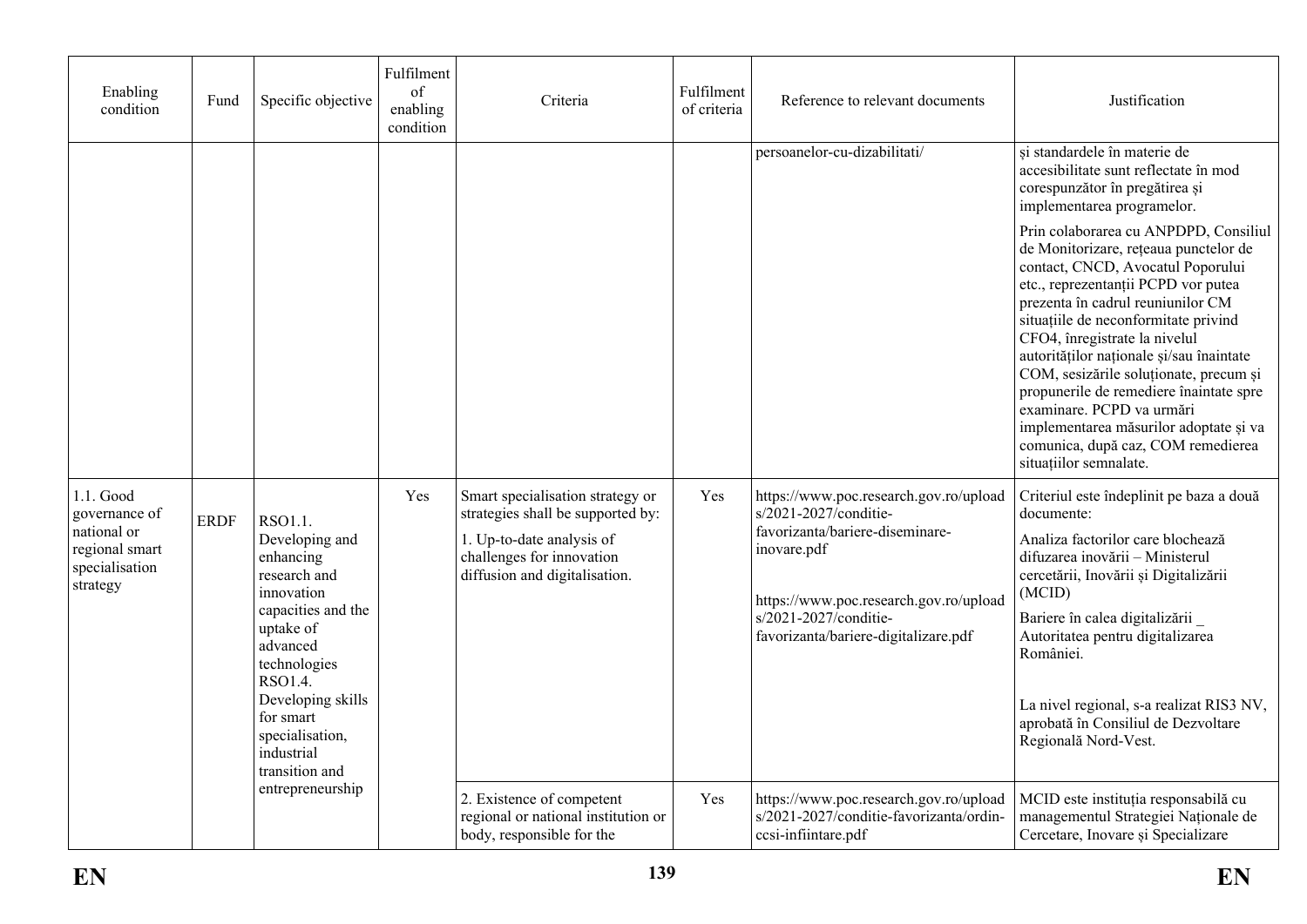| Enabling<br>condition | Fund | Specific objective | Fulfilment<br>of<br>enabling<br>condition | Criteria                                                                                                   | Fulfilment<br>of criteria | Reference to relevant documents                                                                         | Justification                                                                                                                                                                                                                                                                                                                                                   |
|-----------------------|------|--------------------|-------------------------------------------|------------------------------------------------------------------------------------------------------------|---------------------------|---------------------------------------------------------------------------------------------------------|-----------------------------------------------------------------------------------------------------------------------------------------------------------------------------------------------------------------------------------------------------------------------------------------------------------------------------------------------------------------|
|                       |      |                    |                                           | management of the smart<br>specialisation strategy.                                                        |                           | https://www.poc.research.gov.ro/upload<br>s/2021-2027/conditie-favorizanta/ordin-<br>ccsi-modificat.pdf | Inteligentă 2021-2027 (SNCISI). MCID<br>coordoneaza CCSI ca autoritate<br>responsabila cu politicile publice de<br>cercetare din România. CCSI este<br>Comitetul de Coordonare pentru<br>Strategia de Specializare Inteligenta.<br>Comitetul are in compență reprezentanți<br>ai entităților cu responsabilități în<br>domeniu de la nivel central și regional. |
|                       |      |                    |                                           |                                                                                                            |                           |                                                                                                         | La nivel regional există un Comitet                                                                                                                                                                                                                                                                                                                             |
|                       |      |                    |                                           |                                                                                                            |                           |                                                                                                         | Director pentru RIS3 NV care<br>colaboreaza cu CCSI.                                                                                                                                                                                                                                                                                                            |
|                       |      |                    |                                           | 3. Monitoring and evaluation<br>tools to measure performance<br>towards the objectives of the<br>strategy. | Yes                       | https://www.poc.research.gov.ro/upload<br>s/2021-2027/conditie-favorizanta/sncisi-<br>draft.pdf         | SNCISI conține o secțiune dedicată<br>monitorizării și evaluării acestui<br>document strategic. O platformă IT va<br>facilita colectarea de date și un<br>compartiment dedicate din cadrul MCID<br>va asigura analiza datelor colectate<br>legate de specializare inteligentă.                                                                                  |
|                       |      |                    |                                           |                                                                                                            |                           |                                                                                                         | Sistemul de monitorizare al SNCISI va<br>asigura interconectarea și<br>interoperabilitatea tuturor sistemelor<br>informationale primare cu Sistemul<br>Registrelor Naționale CDI. Acesta va<br>avea următoarele componente:                                                                                                                                     |
|                       |      |                    |                                           |                                                                                                            |                           |                                                                                                         | - Nomenclatorul indicatorilor SNCISI,<br>care asigură colectarea coerentă a<br>datelor privind programele de finanțare<br><b>CDI</b>                                                                                                                                                                                                                            |
|                       |      |                    |                                           |                                                                                                            |                           |                                                                                                         | - Sistemul de registre naționale CDI -<br>asigură integrarea datelor colectate de<br>diverse sisteme informationale primare,<br>oferă un tablou de bord, permite<br>interogări ad-hoc pentru toate părțile<br>interesate                                                                                                                                        |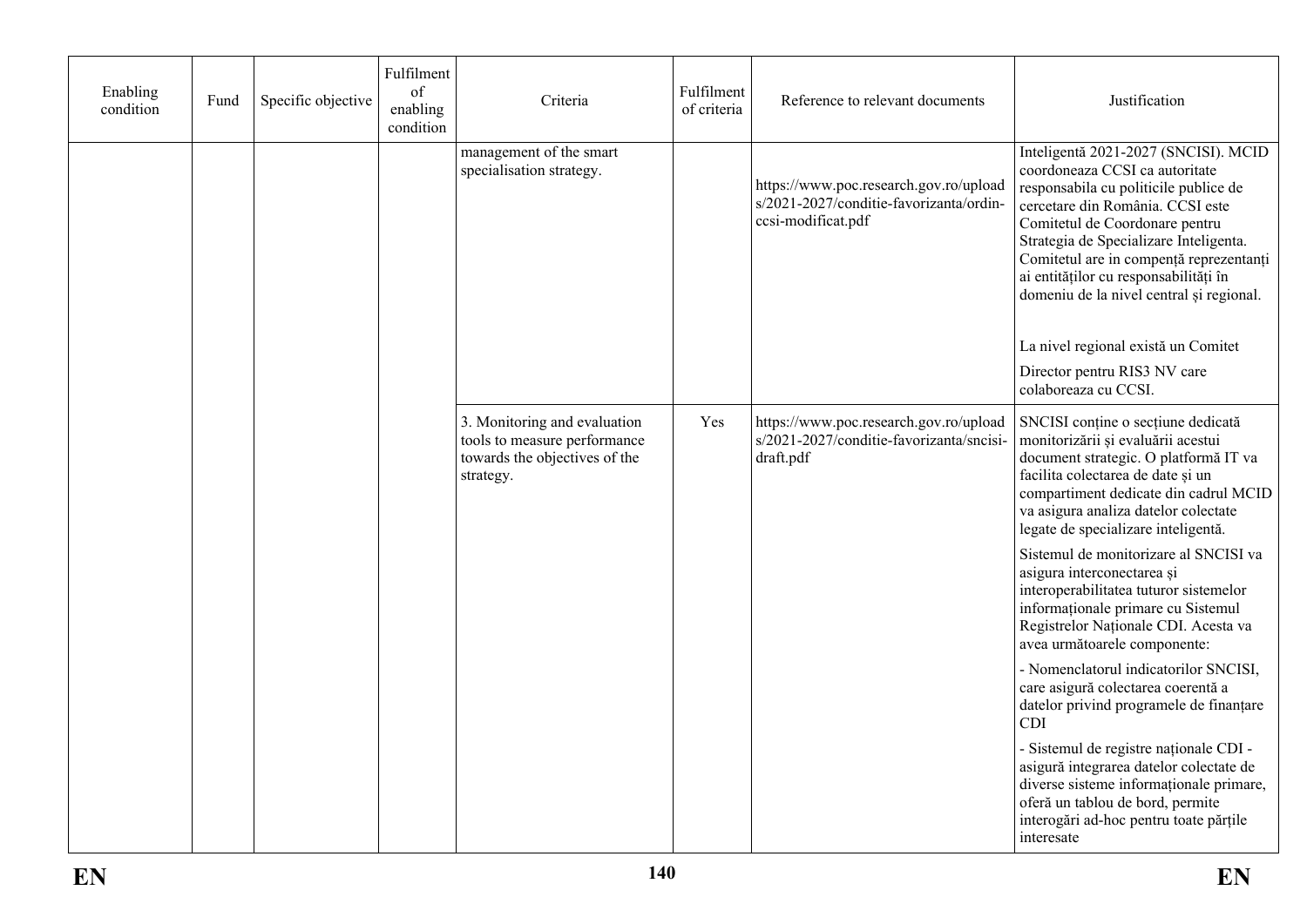| Enabling<br>condition | Fund | Specific objective | Fulfilment<br>of<br>enabling<br>condition | Criteria                                                                                                                                                       | Fulfilment<br>of criteria | Reference to relevant documents                                                                                                          | Justification                                                                                                                                                                                                                                      |
|-----------------------|------|--------------------|-------------------------------------------|----------------------------------------------------------------------------------------------------------------------------------------------------------------|---------------------------|------------------------------------------------------------------------------------------------------------------------------------------|----------------------------------------------------------------------------------------------------------------------------------------------------------------------------------------------------------------------------------------------------|
|                       |      |                    |                                           |                                                                                                                                                                |                           |                                                                                                                                          | - Date calitative și cantitative privind<br>dinamica ecosistemelor CDI - includ,<br>dar nu se limitează la:<br>anchete/chestionare, studii privind<br>resursele umane CDI și întreprinderi<br>inovatoare                                           |
|                       |      |                    |                                           | 4. Functioning of stakeholder co-<br>operation ("entrepreneurial<br>discovery process").                                                                       | Yes                       | https://www.poc.research.gov.ro/upload<br>s/2021-2027/conditie-<br>favorizanta/metodologie-descoperire-<br>antreprenoriala-2021-2027.pdf | A fost elaborată o metodologie pentru<br>procesul de descoperire antreprenorială<br>care a fost utilizată pentru identificarea<br>domeniilor și subdomeniilor naționale<br>de specializare inteligentă și acestea sunt<br>reflectate în SNCISI.    |
|                       |      |                    |                                           |                                                                                                                                                                |                           |                                                                                                                                          | A fost un proces amplu de consultare și<br>cooperare cu părțile interesate relevante<br>din domeniul CDI. Din acest proces au<br>fost identificate 7 domenii de<br>specializare inteligentă, precum și<br>subdomeniile aferente la nivel național. |
|                       |      |                    |                                           | 5. Actions necessary to improve<br>national or regional research and<br>innovation systems, where<br>relevant.                                                 | Yes                       | https://www.poc.research.gov.ro/upload<br>s/2021-2027/conditie-favorizanta/sncisi-<br>draft.pdf                                          | Acțiunile necesare pentru îmbunătățirea<br>sistemelor naționale de cercetare și<br>inovare sunt incluse în SNCISI. Detalii<br>se regasesc in autoevaluarea realizata de<br>MCID.                                                                   |
|                       |      |                    |                                           | 6. Where relevant, actions to<br>support industrial transition.                                                                                                | Yes                       | http://www.economie.gov.ro/domenii/ec<br>onomie/politici-industriale                                                                     | Ministerul Economiei, Turismului și<br>Antreprenoriatului a elaborate Planul de<br>măsuri privind managementul tranziției<br>industrial în România în perioada 2021-<br>2027 și colaborează cu MCID pentru<br>implementarea acestuia.              |
|                       |      |                    |                                           | 7. Measures for enhancing<br>cooperation with partners outside<br>a given Member State in priority<br>areas supported by the smart<br>specialisation strategy. | Yes                       | https://www.poc.research.gov.ro/upload<br>s/2021-2027/conditie-favorizanta/sncisi-<br>draft.pdf                                          | SNCISI conține un Obiectiv General<br>dedicat pentru colaborarea europeană și<br>internațională, OG 4. Obiectivul<br>urmărește creșterea competitivității<br>sistemului CDI prin consolidarea<br>integrării europene a comunității                 |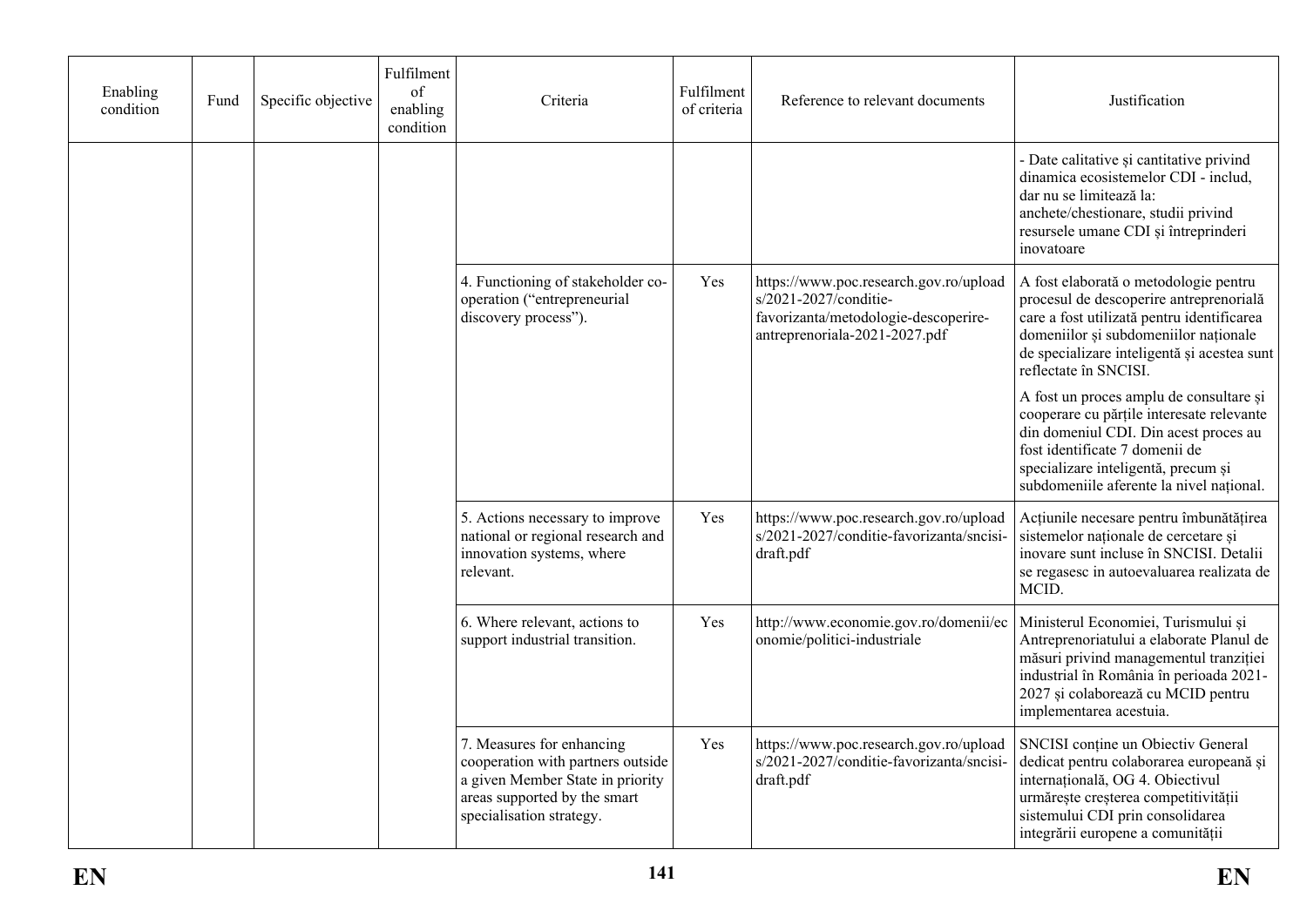| Enabling<br>condition                                                                                                                     | Fund        | Specific objective                                                                       | Fulfilment<br>of<br>enabling<br>condition | Criteria                                                                                                                                                                                                                                                                                                                                                                                                                                                                                                                                                                         | Fulfilment<br>of criteria | Reference to relevant documents                                                                                                                                                | Justification                                                                                                                                                                                                                                                                                                                                                                                                                                                                                                                                                                                                                                                                                                                                                                                                                                                                                                                                                                                                                                                                                   |
|-------------------------------------------------------------------------------------------------------------------------------------------|-------------|------------------------------------------------------------------------------------------|-------------------------------------------|----------------------------------------------------------------------------------------------------------------------------------------------------------------------------------------------------------------------------------------------------------------------------------------------------------------------------------------------------------------------------------------------------------------------------------------------------------------------------------------------------------------------------------------------------------------------------------|---------------------------|--------------------------------------------------------------------------------------------------------------------------------------------------------------------------------|-------------------------------------------------------------------------------------------------------------------------------------------------------------------------------------------------------------------------------------------------------------------------------------------------------------------------------------------------------------------------------------------------------------------------------------------------------------------------------------------------------------------------------------------------------------------------------------------------------------------------------------------------------------------------------------------------------------------------------------------------------------------------------------------------------------------------------------------------------------------------------------------------------------------------------------------------------------------------------------------------------------------------------------------------------------------------------------------------|
|                                                                                                                                           |             |                                                                                          |                                           |                                                                                                                                                                                                                                                                                                                                                                                                                                                                                                                                                                                  |                           |                                                                                                                                                                                | științifice românești, atragerea de<br>resurse din străinătate (nb resurse<br>umane, financiare,                                                                                                                                                                                                                                                                                                                                                                                                                                                                                                                                                                                                                                                                                                                                                                                                                                                                                                                                                                                                |
| 2.1. Strategic<br>policy framework<br>to support energy<br>efficiency<br>renovation of<br>residential and<br>non-residential<br>buildings | <b>ERDF</b> | RSO2.1.<br>Promoting energy<br>efficiency and<br>reducing<br>greenhouse gas<br>emissions | No                                        | 1. A national long term<br>renovation strategy to support<br>the renovation of the national<br>stock of residential and non-<br>residential buildings is adopted,<br>in line with the requirements of<br>Directive (EU) 2010/31/EU of<br>the European Parliament and of<br>the Council, which:<br>(a) entails indicative milestones<br>for 2030, 2040 and 2050;<br>(b) provides an indicative outline<br>of financial resources to support<br>the implementation of the<br>strategy;<br>(c) defines effective mechanisms<br>for promoting investments in<br>building renovation. | Yes                       | HG nr. 1034/2020 în 27.11.2020.<br>SRTL poate fi consultat accesând<br>următorul link:<br>https://www.mlpda.ro/uploads/articole/a<br>ttachments/60096d5354394459864321.p<br>df | Strategia națională de renovare pe<br>termen lung (SRTL) cuprinde, în<br>Capitolul IX Indicatori, o foaie de<br>parcurs cu măsuri și indicatori de<br>progres măsurabili, ce vizează întreg<br>parcul național de clădiri rezidențiale și<br>nerezidențiale, publice și private, cu<br>valori țintă orientative pentru 2030,<br>2040 și 2050 care indică modul în care<br>aceștia contribuie la atingerea<br>obiectivului de eficiență energetică de<br>32,5%, stabilit de Uniunea Europeană<br>pentru 2030, prin Directiva 2012/27/UE.<br>Capitolul X Implicații bugetare cuprinde<br>resurselor financiare necesare pentru<br>implementarea strategiei si opțiunile de<br>implementare pentru promovarea<br>investițiilor în renovarea clădirilor (pct.<br>$1 - 4$ ), cu recomandări privind<br>mecanismele financiare pentru<br>sprijinirea mobilizării investițiilor,<br>opțiuni instituționale propuse pentru<br>gestionarea și implementarea<br>mecanismelor financiare publice, opțiuni<br>și scheme de finanțare în vederea<br>renovării clădirilor pentru fiecare<br>segment de piață. |
|                                                                                                                                           |             |                                                                                          |                                           | 2. Energy efficiency<br>improvement measures to<br>achieve required energy savings                                                                                                                                                                                                                                                                                                                                                                                                                                                                                               | N <sub>0</sub>            | Nu se aplică                                                                                                                                                                   | Reprezentanții COM consideră că acest<br>subcriteriu nu se referă doar la eficiența<br>energetică a clădirilor rezidențiale și<br>nerezidențiale, ci trebuie demonstrat<br>prin alte acte normative/strategii care<br>vizează punerea în aplicare a<br>prevederilor cuprinse în art. 7 din                                                                                                                                                                                                                                                                                                                                                                                                                                                                                                                                                                                                                                                                                                                                                                                                      |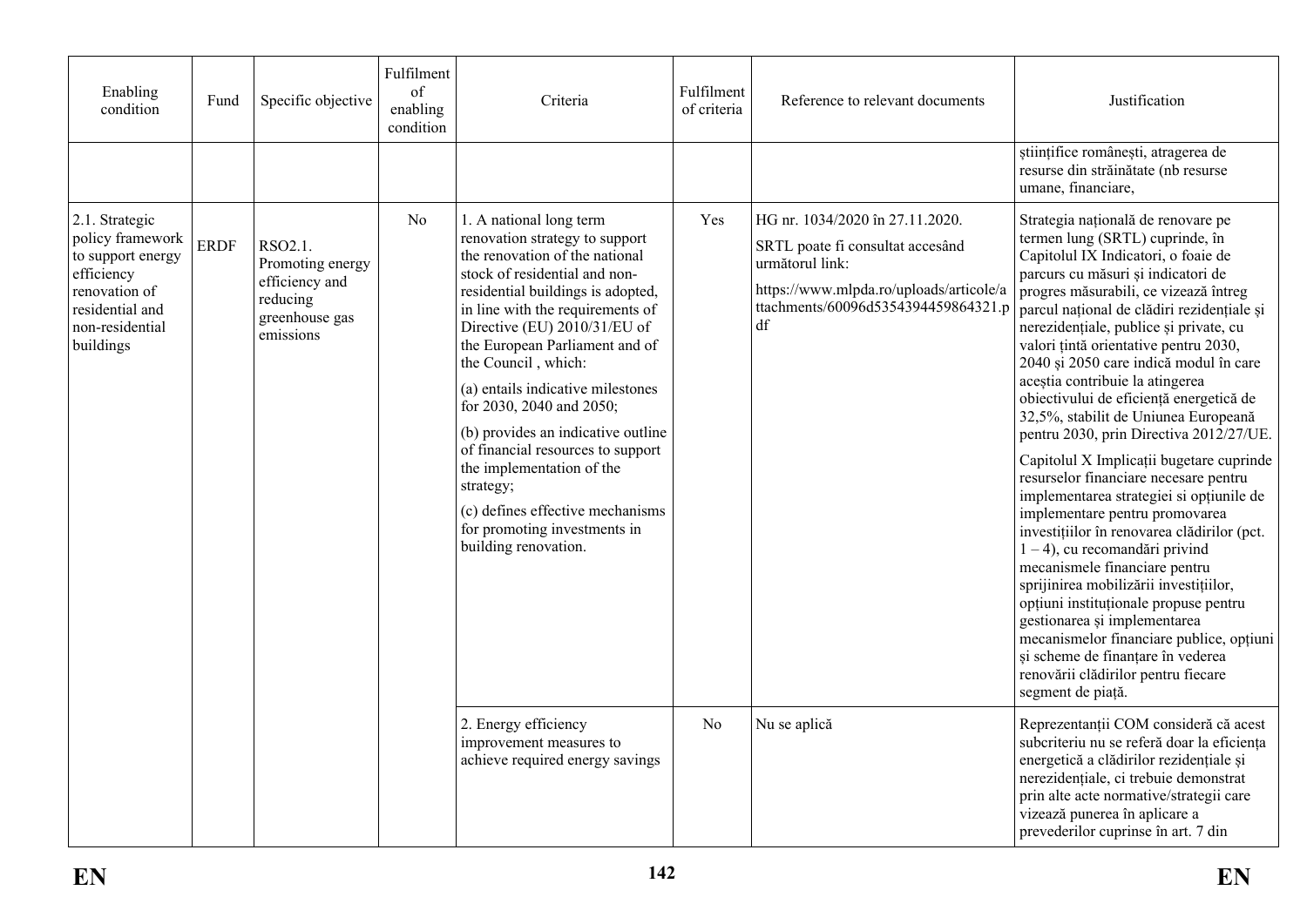| Enabling<br>condition                      | Fund                                                                                                                                                        | Specific objective                                                                                                 | Fulfilment<br>of<br>enabling<br>condition | Criteria                                                                                                                                                                                                                                                                                                                                                                                      | Fulfilment<br>of criteria | Reference to relevant documents | Justification                                                                                                                                                                                                                                                                                                                                                                                                                                                                                                                                   |
|--------------------------------------------|-------------------------------------------------------------------------------------------------------------------------------------------------------------|--------------------------------------------------------------------------------------------------------------------|-------------------------------------------|-----------------------------------------------------------------------------------------------------------------------------------------------------------------------------------------------------------------------------------------------------------------------------------------------------------------------------------------------------------------------------------------------|---------------------------|---------------------------------|-------------------------------------------------------------------------------------------------------------------------------------------------------------------------------------------------------------------------------------------------------------------------------------------------------------------------------------------------------------------------------------------------------------------------------------------------------------------------------------------------------------------------------------------------|
|                                            |                                                                                                                                                             |                                                                                                                    |                                           |                                                                                                                                                                                                                                                                                                                                                                                               |                           |                                 | Directiva (UE) 2018/2002din 11<br>decembrie 2018 de modificare a<br>Directivei 2012/27/UE privind eficiența<br>energetică.                                                                                                                                                                                                                                                                                                                                                                                                                      |
|                                            |                                                                                                                                                             |                                                                                                                    |                                           |                                                                                                                                                                                                                                                                                                                                                                                               |                           |                                 | În acest sens, MIPE a solicitat<br>Ministerului Energiei (prin adresele<br>788/DV/10.03.2022 și<br>1081/DV/28.03.2022) elaborarea<br>autoevaluării naționale corespunzătoare<br>acestui subcriteriu al condiției<br>favorizante, având în vedere măsurile de<br>îmbunătățire a eficienței energetice<br>prevăzute în PNIESC (secțiunea 3.2<br>eficiență energetică), precum și, după<br>caz, în propunerea de LEGE pentru<br>modificarea și completarea Legii<br>nr, 121/2014 privind eficiența energetică,<br>inițiată de Ministerul Energiei. |
| 2.2. Governance<br>of the energy<br>sector | RSO <sub>2.1</sub> .<br><b>ERDF</b><br>efficiency and<br>reducing<br>greenhouse gas<br>emissions<br>RSO2.2.<br>Promoting<br>in accordance<br>with Renewable | Promoting energy<br>renewable energy                                                                               | No                                        | The integrated national energy<br>and climate plan is notified to the<br>Commission, in accordance with<br>Article 3 of Regulation (EU)<br>2018/1999 and consistent with<br>the long-term greenhouse gas<br>emission reduction objectives<br>under the Paris Agreement,<br>which includes:<br>1. All elements required by the<br>template set out in Annex I to<br>Regulation (EU) 2018/1999. | N <sub>o</sub>            | Nu se aplică                    | Prin POR-uri se finanțează eficiența<br>energetică în clădiri, pentru acest<br>domeniu aplicându-se condiția 2.1 Un<br>cadru de politică strategic pentru<br>sprijinirea renovărilor destinate să<br>îmbunătățească eficiența energetică a<br>clădirilor rezidențiale și nerezidențiale                                                                                                                                                                                                                                                         |
|                                            |                                                                                                                                                             | <b>Energy Directive</b><br>(EU)<br>2018/2001[1],<br>including the<br>sustainability<br>criteria set out<br>therein |                                           | 2. An outline of envisaged<br>financial resources and<br>mechanisms for measures<br>promoting low-carbon energy.                                                                                                                                                                                                                                                                              | N <sub>0</sub>            | Nu se aplică                    | Nu se aplică                                                                                                                                                                                                                                                                                                                                                                                                                                                                                                                                    |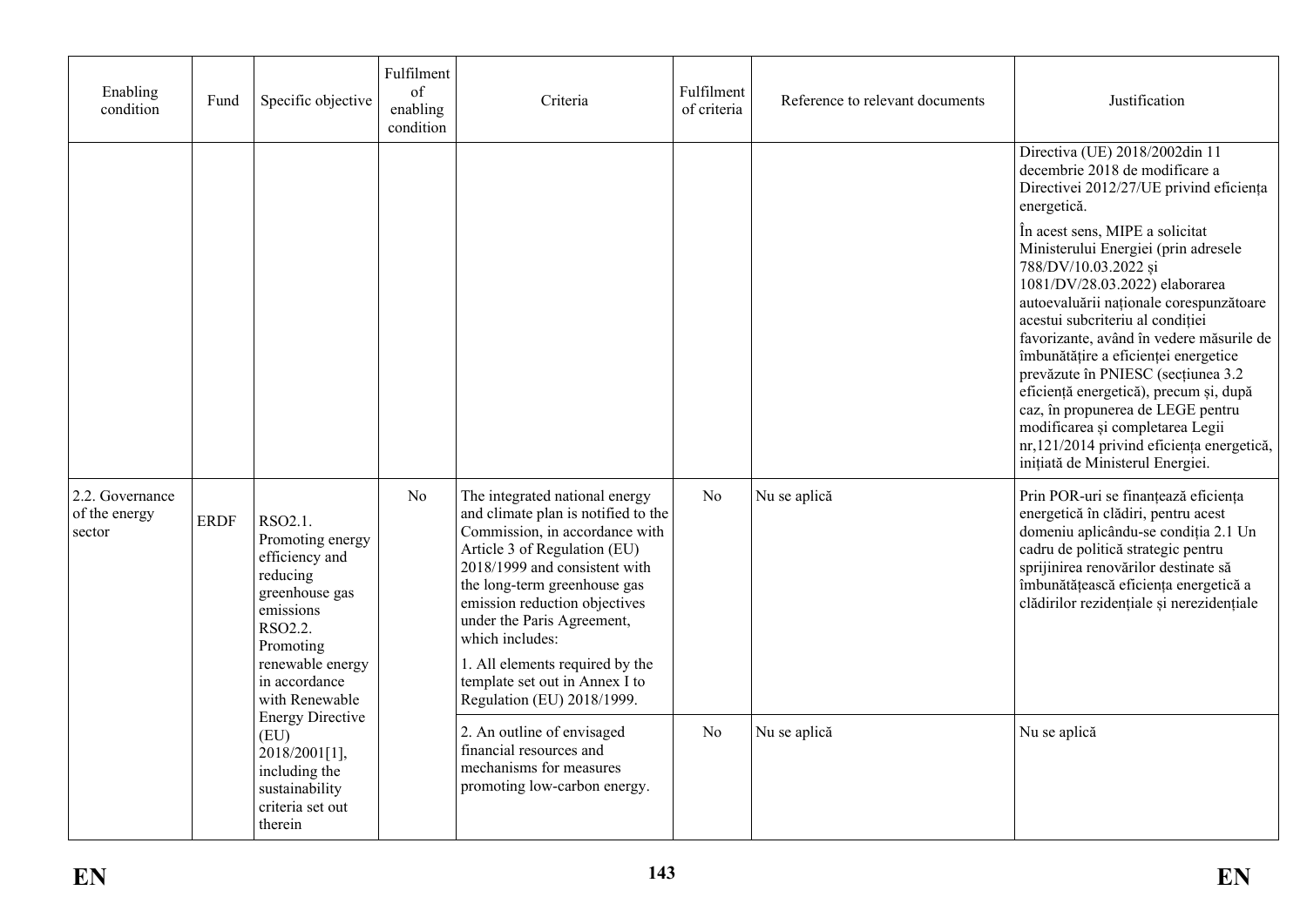| Enabling<br>condition                                                                                                    | Fund                           | Specific objective                                                                                                                                                                             | Fulfilment<br>of<br>enabling<br>condition | Criteria                                                                                                                                                                                                                                                                                                                                                                                                                                   | Fulfilment<br>of criteria | Reference to relevant documents                                                                  | Justification                                                                                                                                                                                                                                                                |
|--------------------------------------------------------------------------------------------------------------------------|--------------------------------|------------------------------------------------------------------------------------------------------------------------------------------------------------------------------------------------|-------------------------------------------|--------------------------------------------------------------------------------------------------------------------------------------------------------------------------------------------------------------------------------------------------------------------------------------------------------------------------------------------------------------------------------------------------------------------------------------------|---------------------------|--------------------------------------------------------------------------------------------------|------------------------------------------------------------------------------------------------------------------------------------------------------------------------------------------------------------------------------------------------------------------------------|
|                                                                                                                          |                                |                                                                                                                                                                                                |                                           |                                                                                                                                                                                                                                                                                                                                                                                                                                            |                           |                                                                                                  |                                                                                                                                                                                                                                                                              |
| 2.3. Effective<br>promotion of the<br>use of renewable<br>energy across<br>sectors and across<br>the EU                  | <b>ERDF</b><br>(EU)<br>therein | RSO2.2.<br>Promoting<br>renewable energy<br>in accordance<br>with Renewable<br><b>Energy Directive</b><br>2018/2001[1],<br>including the<br>sustainability<br>criteria set out                 | No                                        | Measures are in place which<br>ensure:<br>1. Compliance with the 2020<br>binding national renewable<br>energy target and with this share<br>of renewable energy as a<br>baseline up to 2030 or having<br>taken additional measures in case<br>the baseline is not maintained<br>over any one-year period in<br>accordance with the Directive<br>(EU) 2018/2001 and Regulation<br>(EU) 2018/1999.                                           | N <sub>0</sub>            | Planul Național Integrat în domeniul<br>Energiei și Schimbărilor Climatice<br>2021-2030 (PNIESC) | Statul român îți asumă obligația<br>transpunerii Directivei (UE) 2018/2001<br>în legislația națională, conform<br>reglementărilor europene.                                                                                                                                  |
|                                                                                                                          |                                |                                                                                                                                                                                                |                                           | 2. In accordance with the<br>requirements of Directive (EU)<br>2018/2001 and Regulation (EU)<br>2018/1999, an increase of the<br>share of renewable energy in the<br>heating and cooling sector in line<br>with Article 23 of Directive (EU)<br>2018/2001.                                                                                                                                                                                 | N <sub>0</sub>            | Planul Național Integrat în domeniul<br>Energiei și Schimbărilor Climatice<br>2021-2030 (PNIESC) | Statul român îți asumă obligația<br>transpunerii Directivei (UE) 2018/200,<br>în legislația națională, conform<br>reglementărilor europene.                                                                                                                                  |
| 2.7. Prioritised<br>action framework<br>for the necessary<br>conversation<br>measures<br>involving Union<br>co-financing | <b>ERDF</b>                    | RSO2.7.<br>Enhancing<br>protection and<br>preservation of<br>nature,<br>biodiversity and<br>green<br>infrastructure,<br>including in urban<br>areas, and<br>reducing all forms<br>of pollution | No                                        | For interventions supporting<br>nature conservation measures in<br>connection with Natura 2000<br>areas within the scope of Council<br>Directive 92/43/EEC :<br>A priority action framework<br>pursuant to Article 8 of Directive<br>92/43/EEC is in place and<br>includes all elements required by<br>the template for the priority<br>action framework for 2021-2027<br>agreed by the Commission and<br>the Member States, including the | N <sub>0</sub>            | Nu se aplică                                                                                     | Condiția favorizantă se referă la<br>existența Cadrului de acțiune prioritară<br>pentru măsurile de conservare a naturii<br>care au legătură cu ariile Natura 2000<br>care fac objectul Directivei 92/43/CEE a<br>Consiliului, iar POR nu finanțează acest<br>tip de măsuri. |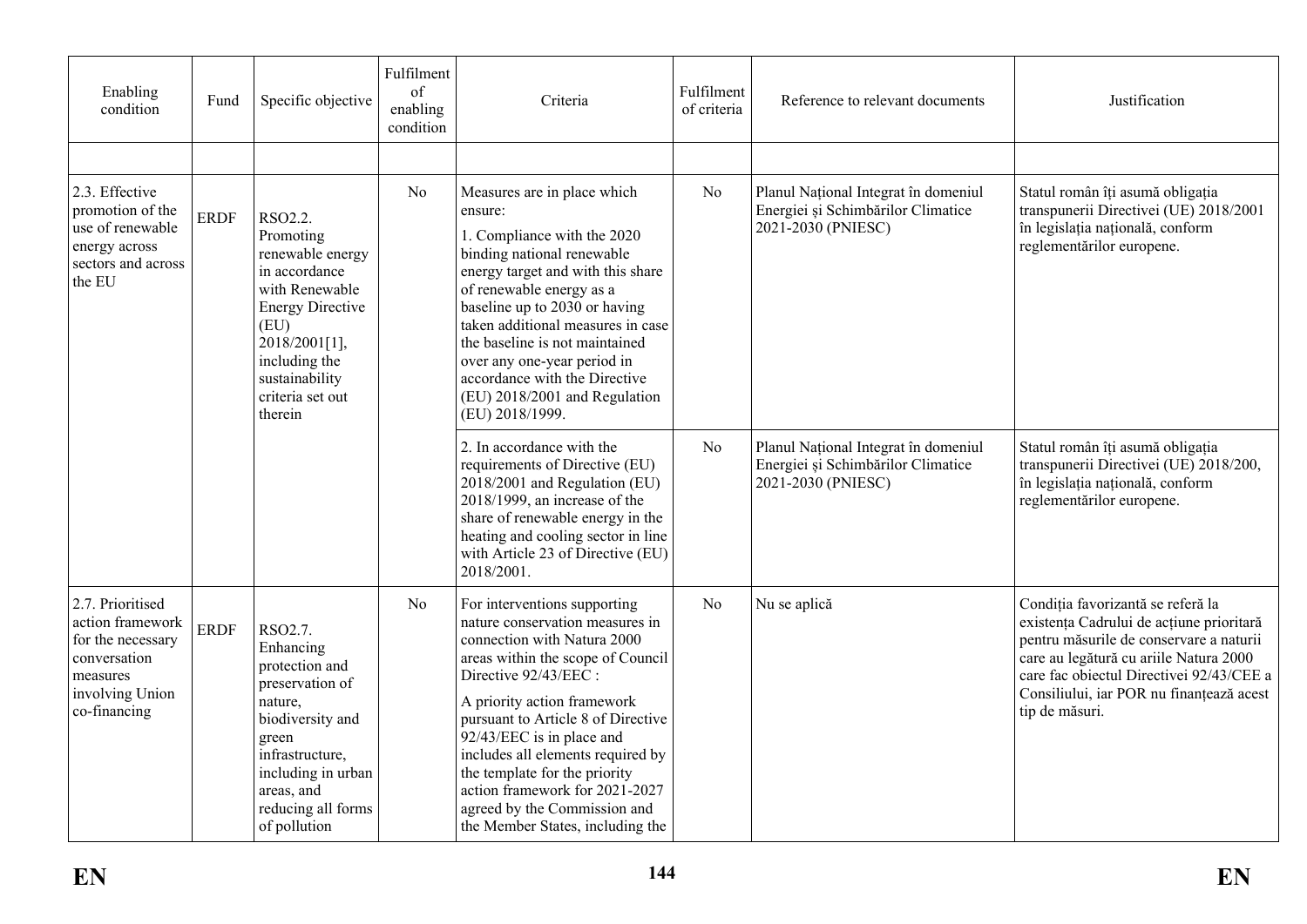| Enabling<br>condition                                                      | Fund        | Specific objective                                                                                                                                                                                                                        | Fulfilment<br>of<br>enabling<br>condition | Criteria                                                                                                                                                                                                                                                                                                                                                            | Fulfilment<br>of criteria | Reference to relevant documents | Justification                                                                                                                                                                                                                                                                                                                                                                                                                                                                                                                                                                                                                                                                                                                                                                                                                                                                                                                                                                                                                                                                                                                                                                                                                                                                      |
|----------------------------------------------------------------------------|-------------|-------------------------------------------------------------------------------------------------------------------------------------------------------------------------------------------------------------------------------------------|-------------------------------------------|---------------------------------------------------------------------------------------------------------------------------------------------------------------------------------------------------------------------------------------------------------------------------------------------------------------------------------------------------------------------|---------------------------|---------------------------------|------------------------------------------------------------------------------------------------------------------------------------------------------------------------------------------------------------------------------------------------------------------------------------------------------------------------------------------------------------------------------------------------------------------------------------------------------------------------------------------------------------------------------------------------------------------------------------------------------------------------------------------------------------------------------------------------------------------------------------------------------------------------------------------------------------------------------------------------------------------------------------------------------------------------------------------------------------------------------------------------------------------------------------------------------------------------------------------------------------------------------------------------------------------------------------------------------------------------------------------------------------------------------------|
|                                                                            |             |                                                                                                                                                                                                                                           |                                           | identification of the priority<br>measures and an estimate of<br>financing needs.                                                                                                                                                                                                                                                                                   |                           |                                 |                                                                                                                                                                                                                                                                                                                                                                                                                                                                                                                                                                                                                                                                                                                                                                                                                                                                                                                                                                                                                                                                                                                                                                                                                                                                                    |
| 3.1.<br>Comprehensive<br>transport planning<br>at the appropriate<br>level | <b>ERDF</b> | RSO3.2.<br>Developing and<br>enhancing<br>sustainable,<br>climate resilient,<br>intelligent and<br>intermodal<br>national, regional<br>and local<br>mobility,<br>including<br>improved access<br>to TEN-T and<br>cross-border<br>mobility | N <sub>o</sub>                            | Multimodal mapping of existing<br>and planned infrastructures,<br>except at local level, until 2030<br>is in place which:<br>1. Includes economic assessment<br>of the planned investments,<br>underpinned by demand analysis<br>and traffic modelling, which<br>should take into account the<br>anticipated impact of the opening<br>of the rail services markets. | N <sub>o</sub>            | Nu se aplică                    | În perioada 2014-2020 condiționalitatea<br>ex-ante aferentă sectorului transporturi<br>nu s-a aplicat POR.<br>Criteriile privind din condiționalitatea<br>ex-ante 2014-2020 sunt similare cu<br>criteriile conditiei favorizante 2021-<br>2027. De asemenea, tipurile de<br>intervenții privind drumurile județene<br>sunt similare în cele 2 perioade de<br>finanțare.<br>De precizat este faptul că Master Planul<br>General de Transport (care acopera<br>conditia favorizanta privind<br>transporturile) analizează obiectivele<br>majore ale sistemului național de<br>transport. Prin urmare, acesta constituie<br>un instrument strategic de planificare a<br>intervențiilor majore (proiecte și alte<br>acțiuni - autostrăzi, drumuri expres,<br>drumuri naționale) ce sunt semnificative<br>pentru obiectivele de transport la scară<br>națională.<br>Acest lucru implică faptul că o serie de<br>intervenții la scară redusă nu fac<br>obiectul Master Planului, acesta nefiind<br>un instrument adecvat pentru<br>planificarea acestor tipuri de investiții.<br>Conform Master Planului General de<br>Transport, măsurile specifice pentru<br>intervenții la scară redusă trebuie să facă<br>obiectul unui proces distinct de definire,<br>planificare și prioritizare. |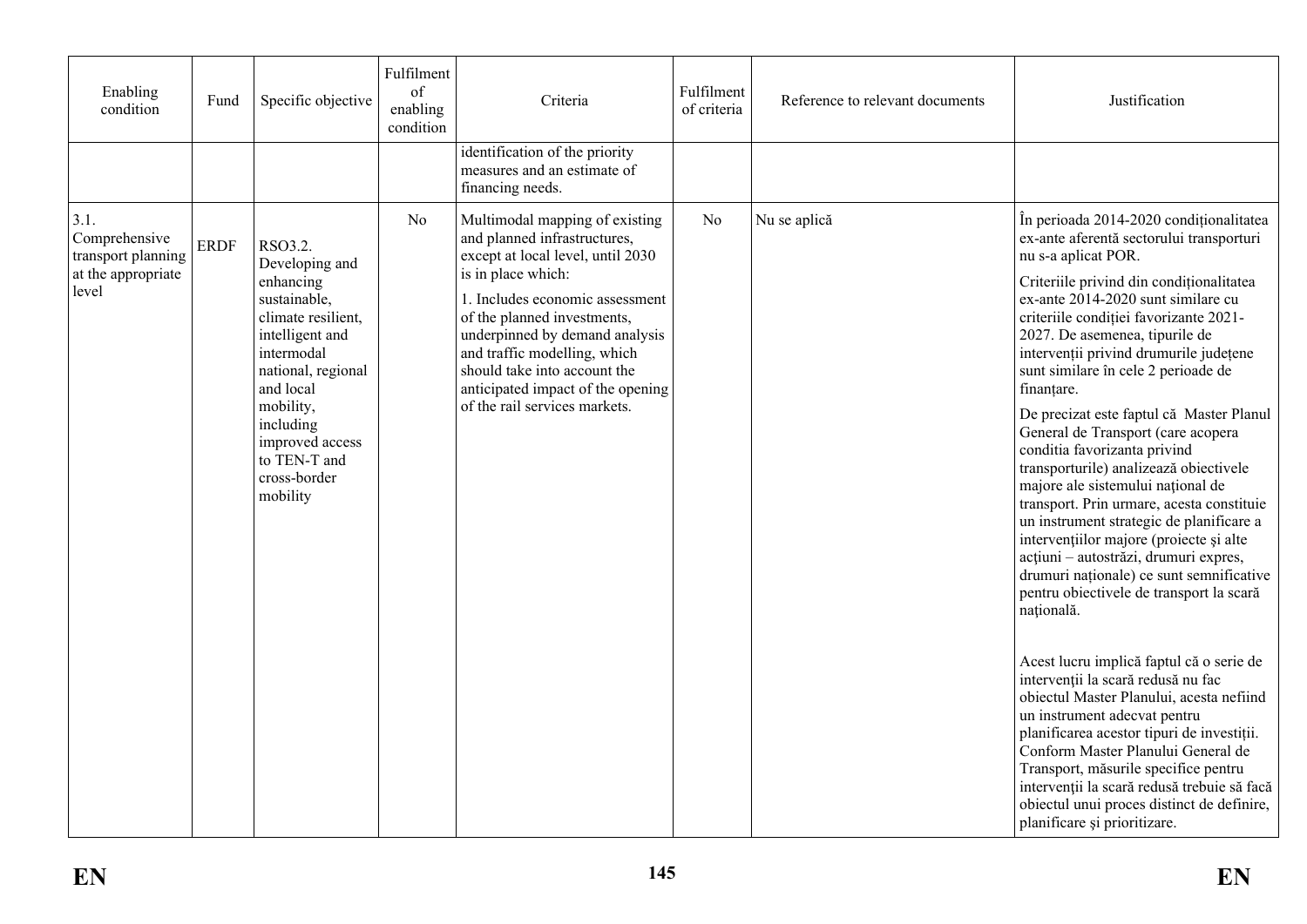| Enabling<br>condition | Fund                                                                                                                                                                                                                                                                                              | Specific objective | Fulfilment<br>of<br>enabling<br>condition | Criteria                                                                                                                                                                                               | Fulfilment<br>of criteria | Reference to relevant documents | Justification                                                                                                                                                                                                                                                                                                                                                                                                                           |
|-----------------------|---------------------------------------------------------------------------------------------------------------------------------------------------------------------------------------------------------------------------------------------------------------------------------------------------|--------------------|-------------------------------------------|--------------------------------------------------------------------------------------------------------------------------------------------------------------------------------------------------------|---------------------------|---------------------------------|-----------------------------------------------------------------------------------------------------------------------------------------------------------------------------------------------------------------------------------------------------------------------------------------------------------------------------------------------------------------------------------------------------------------------------------------|
|                       |                                                                                                                                                                                                                                                                                                   |                    |                                           | 2. Is consistent with the transport<br>related elements of the integrated<br>national energy and climate plan.                                                                                         | No                        | Nu se aplică                    | Având în vedere cele de mai sus, în<br>special faptul că obiectivul condiției<br>favorizante se adresează investițiilor în<br>coridoarele rețelei centrale TEN-T,<br>precum și faptul că Master Planul<br>General de Transport acoperă numai<br>rețeaua națională de transport,<br>considerăm că această condiție<br>favorizantă nu se aplică POR-urilor<br>2021-2027, așa cum este situația și în<br>perioada de programare 2014-2020. |
|                       |                                                                                                                                                                                                                                                                                                   |                    |                                           | 3. Includes investments in TEN-<br>No<br>Nu se aplică<br>T core network corridors, as<br>defined by the CEF Regulation,<br>in line with the respective TEN-<br>T core network corridors work<br>plans. |                           | Nu se aplică                    |                                                                                                                                                                                                                                                                                                                                                                                                                                         |
|                       | 4. For investments outside the<br>Nu se aplică<br>No<br>TEN-T core network corridors,<br>including in cross-border<br>sections, ensures<br>complementarity by providing<br>sufficient connectivity of the<br>urban networks, regions and<br>local communities to the core<br>TEN-T and its nodes. |                    |                                           | Nu se aplică                                                                                                                                                                                           |                           |                                 |                                                                                                                                                                                                                                                                                                                                                                                                                                         |
|                       |                                                                                                                                                                                                                                                                                                   |                    |                                           | 5. Ensures interoperability of the<br>rail network, and, where<br>relevant, reports on the<br>deployment of ERTMS<br>according to Commission<br>Implementing Regulation (EU)<br>$2017/6$ .             | No                        | Nu se aplică                    | Nu se aplică                                                                                                                                                                                                                                                                                                                                                                                                                            |
|                       |                                                                                                                                                                                                                                                                                                   |                    |                                           | 6. Promotes multimodality,<br>identifying needs for multimodal                                                                                                                                         | No                        | Nu se aplică                    | Nu se aplică                                                                                                                                                                                                                                                                                                                                                                                                                            |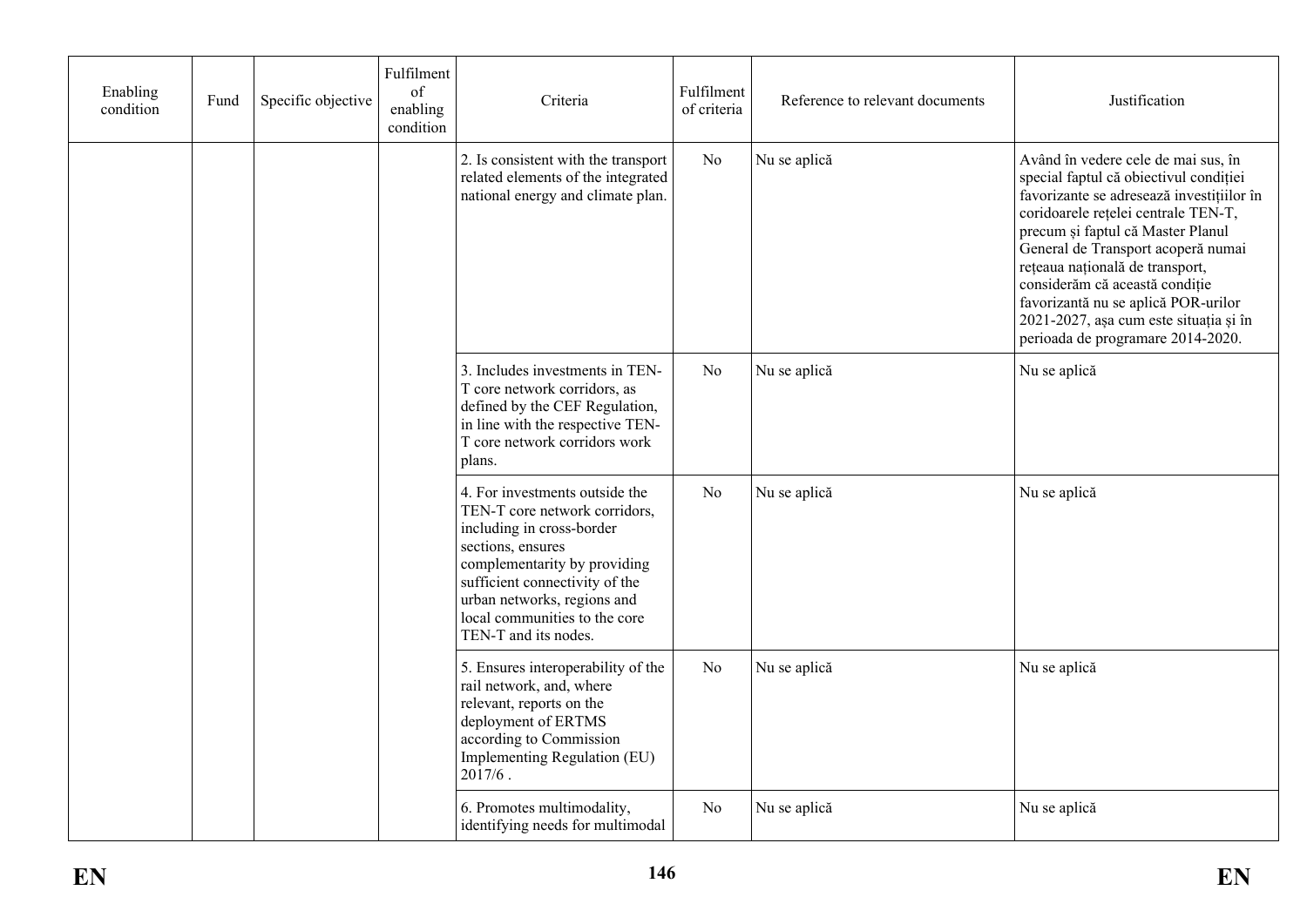| Enabling<br>condition                                                                              | Fund                                                                                                                                           | Specific objective                                       | Fulfilment<br>of<br>enabling<br>condition                                                                                                                                                              | Criteria                                                                                                                                                                                                                                                                    | Fulfilment<br>of criteria | Reference to relevant documents                                                                                                                                                                                                 | Justification |
|----------------------------------------------------------------------------------------------------|------------------------------------------------------------------------------------------------------------------------------------------------|----------------------------------------------------------|--------------------------------------------------------------------------------------------------------------------------------------------------------------------------------------------------------|-----------------------------------------------------------------------------------------------------------------------------------------------------------------------------------------------------------------------------------------------------------------------------|---------------------------|---------------------------------------------------------------------------------------------------------------------------------------------------------------------------------------------------------------------------------|---------------|
|                                                                                                    |                                                                                                                                                |                                                          |                                                                                                                                                                                                        | or transhipment freight and<br>passengers terminals.                                                                                                                                                                                                                        |                           |                                                                                                                                                                                                                                 |               |
|                                                                                                    |                                                                                                                                                |                                                          |                                                                                                                                                                                                        | 7. Includes measures relevant for<br>infrastructure planning aiming at<br>promoting alternative fuels, in<br>line with the relevant national<br>policy frameworks.                                                                                                          | No                        | Nu se aplică                                                                                                                                                                                                                    | Nu se aplică  |
|                                                                                                    |                                                                                                                                                |                                                          |                                                                                                                                                                                                        | 8. Presents the results of the<br>assessment of road safety risks in<br>line with existing national road<br>safety strategies, together with a<br>mapping of the affected roads<br>and sections and providing with<br>a prioritisation of the<br>corresponding investments. | N <sub>o</sub>            | Nu se aplică                                                                                                                                                                                                                    | Nu se aplică  |
|                                                                                                    |                                                                                                                                                |                                                          |                                                                                                                                                                                                        | 9. Provides information on<br>financing resources<br>corresponding to the planned<br>investments and required to<br>cover operation and maintenance<br>costs of the existing and planned<br>infrastructures.                                                                | N <sub>o</sub>            | Nu se aplică                                                                                                                                                                                                                    | Nu se aplică  |
| 4.3. Strategic<br>policy framework<br>for the education<br>and training<br>system at all<br>levels | N <sub>o</sub><br><b>ERDF</b><br>RSO4.2.<br>Improving equal<br>access to<br>inclusive and<br>quality services in<br>education,<br>training and |                                                          | A national or regional strategic<br>policy framework for the<br>education and training system is<br>in place and includes:<br>1. Evidence-based systems for<br>skills anticipation and<br>forecasting. | N <sub>o</sub>                                                                                                                                                                                                                                                              | Nu se aplică              | Dupa cum se poate observa, criteriile 1-<br>8 nu au legatură cu infrastructura.<br>Investițiile din POR-uri vizează strict<br>infrastructura prin care se asigură<br>accesul la educație si nu sistemul de<br>educatie in sine. |               |
|                                                                                                    |                                                                                                                                                | lifelong learning<br>through<br>developing<br>accessible |                                                                                                                                                                                                        | 2. Graduate tracking mechanisms<br>and services for quality and<br>effective guidance for learners of<br>all ages.                                                                                                                                                          | N <sub>o</sub>            | Nu se aplică                                                                                                                                                                                                                    | Nu se aplică  |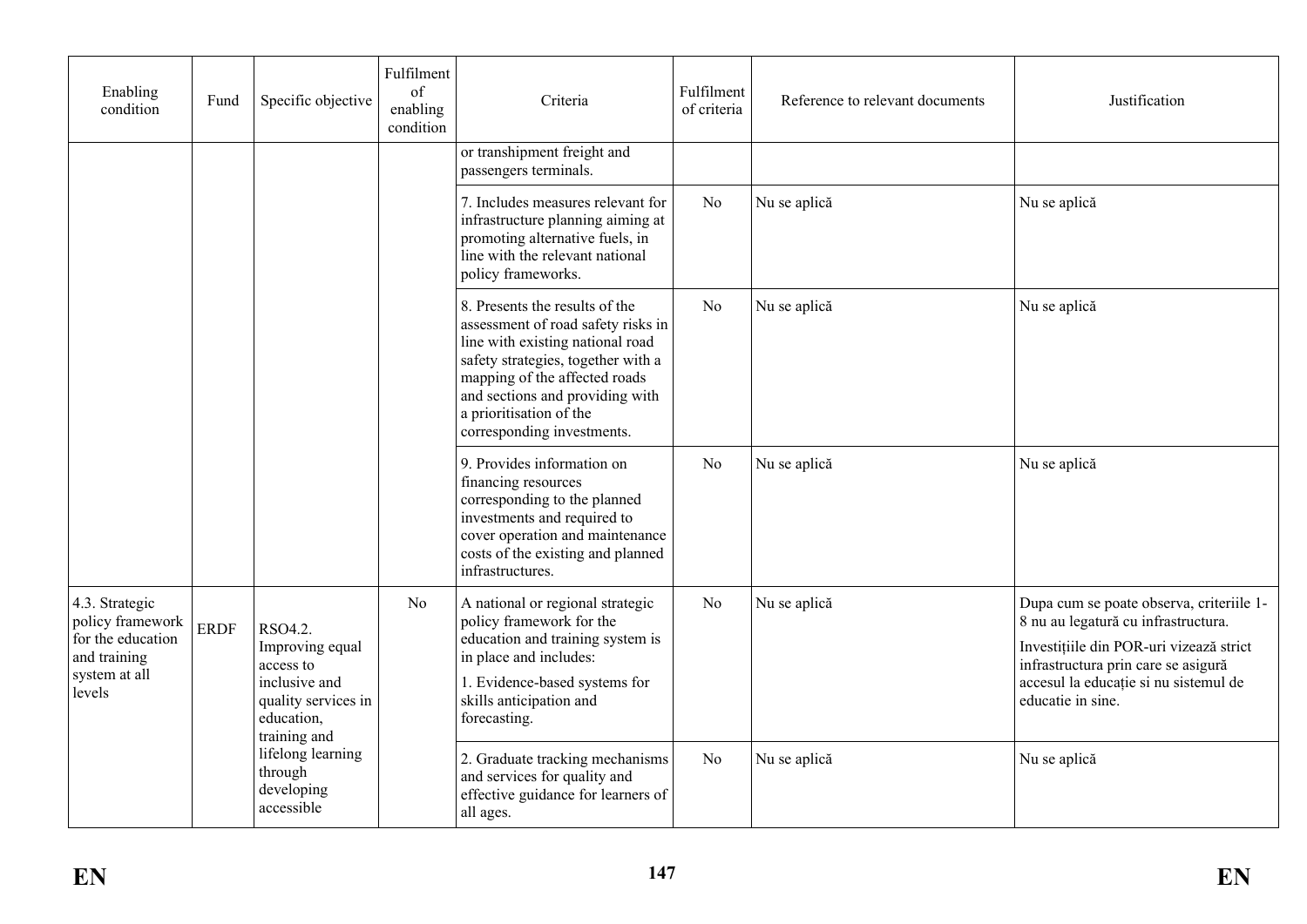| Enabling<br>condition | Fund                                                                                                                 | Specific objective | Fulfilment<br>of<br>enabling<br>condition                                                                                                                                                                                                                           | Criteria                                                                                                                                                                                                                  | Fulfilment<br>of criteria | Reference to relevant documents | Justification |
|-----------------------|----------------------------------------------------------------------------------------------------------------------|--------------------|---------------------------------------------------------------------------------------------------------------------------------------------------------------------------------------------------------------------------------------------------------------------|---------------------------------------------------------------------------------------------------------------------------------------------------------------------------------------------------------------------------|---------------------------|---------------------------------|---------------|
|                       | infrastructure,<br>including by<br>fostering<br>resilience for<br>distance and on-<br>line education and<br>training |                    | 3. Measures to ensure equal<br>access to, participation in and<br>completion of quality,<br>affordable, relevant, non-<br>segregated and inclusive<br>education and training, and<br>acquisition of key competences<br>at all levels including higher<br>education. | N <sub>o</sub>                                                                                                                                                                                                            | Nu se aplică              | Nu se aplică                    |               |
|                       |                                                                                                                      |                    |                                                                                                                                                                                                                                                                     | 4. A coordination mechanism<br>covering all levels of education<br>and training, including higher<br>education, and a clear<br>assignment of responsibilities<br>between the relevant national<br>and/or regional bodies. | No                        | Nu se aplică                    | Nu se aplică  |
|                       |                                                                                                                      |                    |                                                                                                                                                                                                                                                                     | 5. Arrangements for monitoring,<br>evaluation and review of the<br>strategic policy framework.                                                                                                                            | N <sub>0</sub>            | Nu se aplică                    | Nu se aplică  |
|                       |                                                                                                                      |                    |                                                                                                                                                                                                                                                                     | 6. Measures to target low-skilled,<br>low-qualified adults and those<br>with disadvantaged socio-<br>economic backgrounds and<br>upskilling pathways.                                                                     | N <sub>0</sub>            | Nu se aplică                    | Nu se aplică  |
|                       |                                                                                                                      |                    |                                                                                                                                                                                                                                                                     | 7. Measures to support teachers,<br>trainers and academic staff as<br>regards appropriate learning<br>methods, assessment and<br>validation of key competences.                                                           | N <sub>0</sub>            | Nu se aplică                    | Nu se aplică  |
|                       |                                                                                                                      |                    |                                                                                                                                                                                                                                                                     | 8. Measures to promote mobility<br>of learners and staff and<br>transnational collaboration of<br>education and training providers,<br>including through recognition of<br>learning outcomes and                          | No                        | Nu se aplică                    | Nu se aplică  |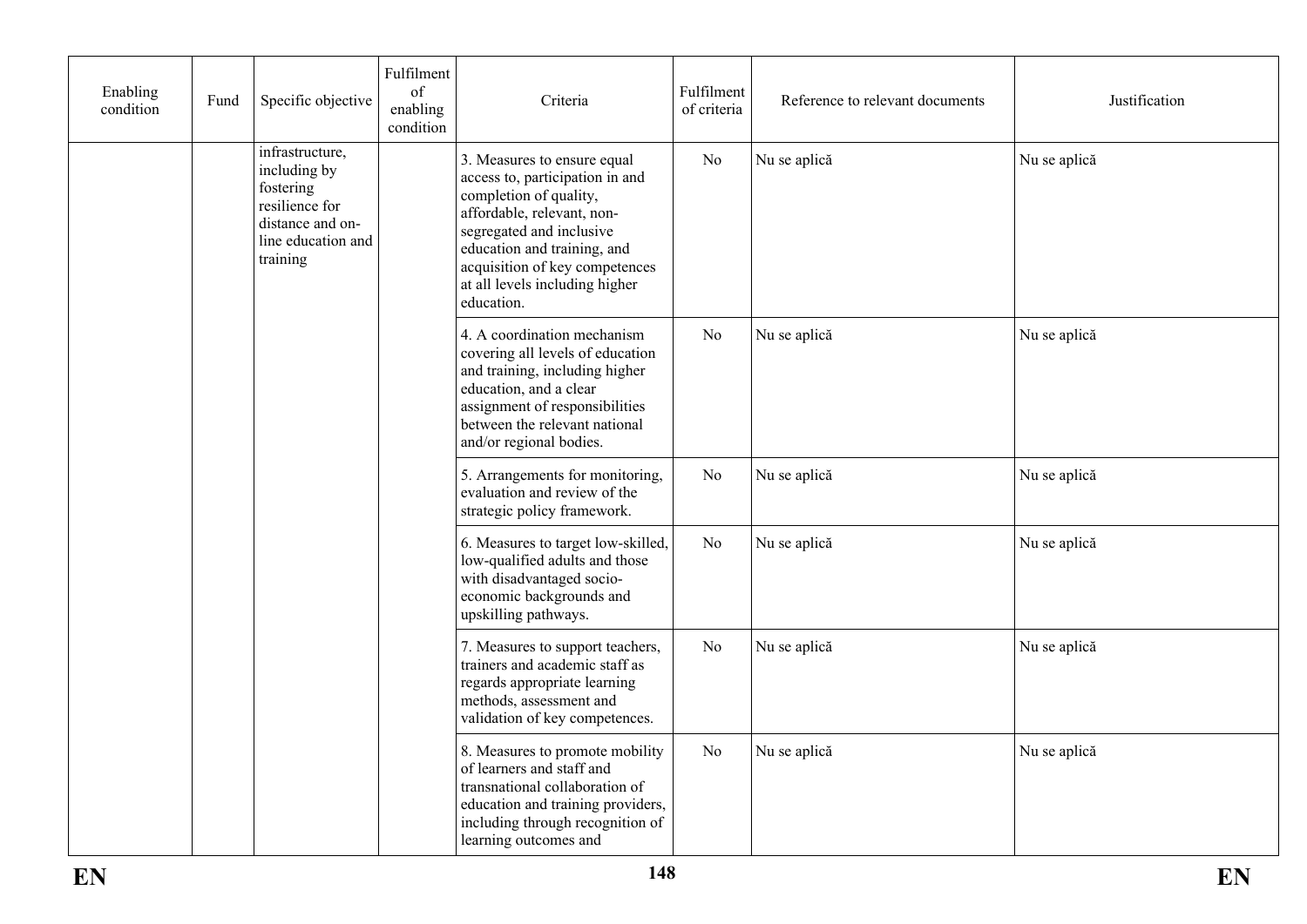| Enabling<br>condition | Fund | Specific objective | Fulfilment<br>0İ<br>enabling<br>condition | Criteria        | Fulfilment<br>of criteria | Reference to relevant documents | Justification |
|-----------------------|------|--------------------|-------------------------------------------|-----------------|---------------------------|---------------------------------|---------------|
|                       |      |                    |                                           | qualifications. |                           |                                 |               |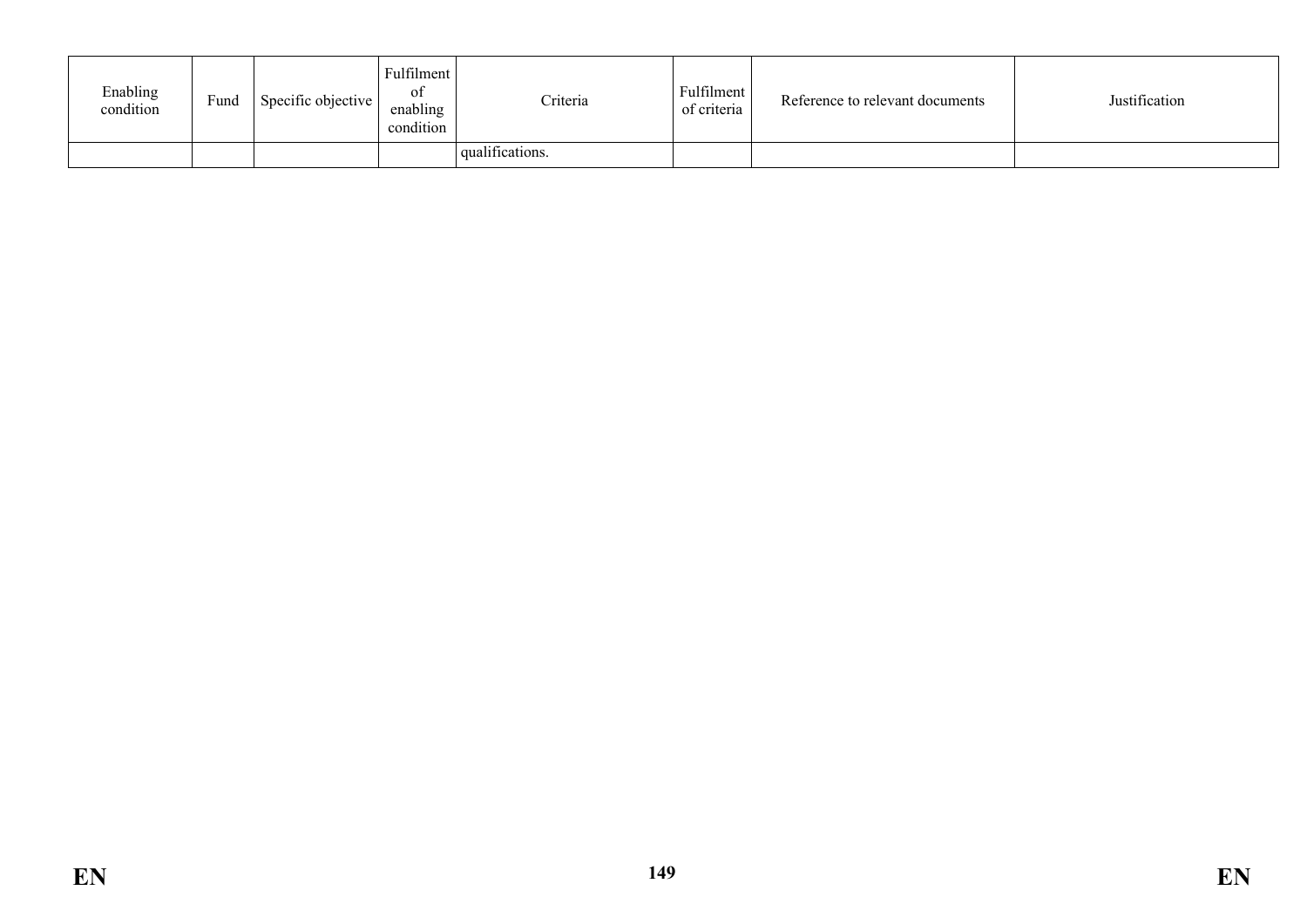# 5. Programme authorities Reference: point (k) of Article 22(3) and Articles 71 and 84 CPR

Table 13: Programme authorities

| Programme authorities                                                                                 | Name of the institution                                                              | Contact name                     | Position Email |                                |
|-------------------------------------------------------------------------------------------------------|--------------------------------------------------------------------------------------|----------------------------------|----------------|--------------------------------|
| Managing authority                                                                                    | Agenția de Dezvoltare Regională Nord-Vest                                            | Bogdan-Vasile<br><b>RUSU</b>     |                | $bogdan.rusu@nord-vest-ro$     |
| Audit authority                                                                                       | Autoritatea de Audit - Organism independent pe lângă<br>Curtea de Conturi a României | Florina MUNTEANU                 |                | florina.munteanu@rcc.ro        |
| Body which receives payments from the Commission                                                      | Ministerul Finanțelor prin Autoritatea de Certificare și<br>Plată                    | Lucia Marilena<br><b>CRĂCIUN</b> |                | lucica.craciun@mfinante.gov.ro |
| Accounting function in case this function is entrusted to a body<br>other than the managing authority | Ministerul Finanțelor prin Autoritatea de Certificare și<br>Plată                    | Lucia Marilena<br><b>CRĂCIUN</b> |                | lucica.craciun@mfinante.gov.ro |

The repartition of the reimbursed amounts for technical assistance pursuant to Article 36(5) CPR if more bodies are identified to receive payments from the Commission

#### Reference: Article 22(3) CPR

Table 13A: The portion of the percentages set out in point (b) of Article 36(5) CPR that would be reimbursed to the bodies which receive payments from the Commission in case of technical assistance pursuant to Article 36(5) CPR (in percentage points)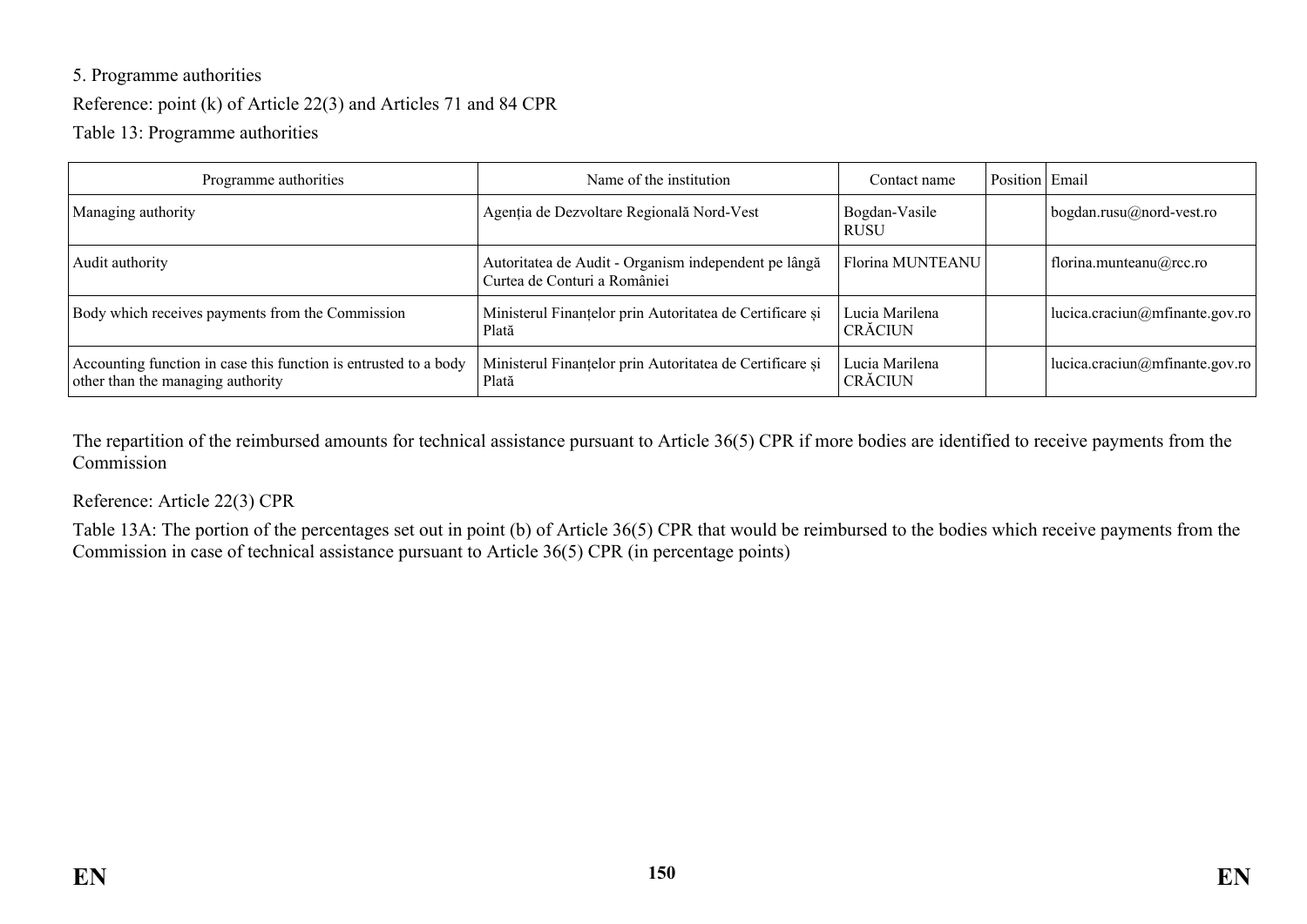### 6. Partnership

### Reference: point (h) of Article 22(3) CPR

În conformitate cu prevederile Art.8 din RDC pentru ciclul de programare 2021-2027, precum și cu orientările și recomandările CE în ceea ce privește aplicarea principiului parteneriatului, consultarea diferitelor categorii de părți interesate în implementarea POR NV trebuie să se regăsească într-o manieră adecvată atât în faza pregătitoare, cât și în cea de implementare propriu-zisă.

Cadrul general privind aplicarea principiului parteneriatului este asigurat de către Ministerul Investițiilor și Proiectelor Europene (MIPE), iar la nivelul regiunii au fost preluate principiile și mecanismele instituite la nivel național. Parteneriatul include autorități publice, parteneri economici și sociali, organisme relevante care reprezintă societatea civilă (precum organizațiile neguvernamentale), organizații de cercetare și universități.

Codul Național de conduită privind organizarea parteneriatului:

- are ca punct de pornire Codul European de Conduită privind parteneriatul instituit prin Regulamentul Delegat nr 240 / 2014 referitor la parteneriat, în cadrul fondurilor europene structurale și de investiții
- se dorește a fi un îndrumar destinat partenerilor implicați în procesul de programare și gestionare a fondurilor europene pentru derularea unor procese de consultare eficiente
- include valorile, principiile de bază și regulile care ghidează funcționarea structurilor parteneriale implicate în procesul de programare și gestionare a fondurilor europene
- instituie un cadru comun de derulare a consultărilor parteneriale, în scopul omogenizării modului de funcționare a acestora și creșterii capacității operaționale a acestora de a genera rezultate cu impact pentru procesul de programare și gestionare a fondurilor europene
- transpune în funcționarea structurilor parteneriale și o serie de principii de bază ale UE (tratamentul egal, protecția datelor cu caracter personal, confidențialitatea, reprezentativitatea etc.

*Parteneriat în vederea pregătirii POR NV 2021-2027*

Împărtășind abordarea comunitară a unei construcții participative, ADR Nord-Vest, în calitate de Autoritate de Management însărcinată cu elaborarea POR NV, a implicat o paletă largă de factori interesați încă din etapa inițială, de pregătire a cadrului strategic.

În linie cu bunele practici privind parteneriatului, ADR Nord-Vest a urmărit o implicare activă și reală, nu doar formală a factorilor interesați, care să responsabilizeze partenerii și să determine asumarea priorităților de către aceștia. Mai mult decât atât, pornind de la lecțiile învățate în perioadele anterioare de implementare a POR în regiune, ADR Nord-Vest a urmărit ca, încă din etapa de pregătire, potențialii beneficiari să fie implicați pe deplin în proces, astfel încât programul să fie cât mai bine adaptat nevoilor, dar și capacității acestora, și să poată fi avute în vedere măsuri de sprijin potrivite.

Nu în ultimul rând, prin implicarea partenerilor regionali, ADR Nord-Vest a avut în vedere valorificarea know-how-ului și a experienței acestora atât în sectoarele lor de activitate, cât și în implementarea fondurilor.

Astfel, în perioada dinainte de criza medicală, au fost purtate discuții preliminare cu reprezentanți ai partenerilor din mediul privat, asociativ, autorități locale, organizații din mediul academic și de cercetare și cu reprezentanți ai societății civile, în special din domeniul dezvoltării teritoriale și regionale. Reprezentanții ADR Nord-Vest au avut întâlniri de lucru în toate județele regiunii, atât cu reprezentanții autorităților publice, cât și cu cei ai mediului privat,. În condițiile speciale ale crizei medicale, ADR Nord-Vest a coordonat organizarea unor consultări publice articulate mai ales pe o serie de întâlniri în mediul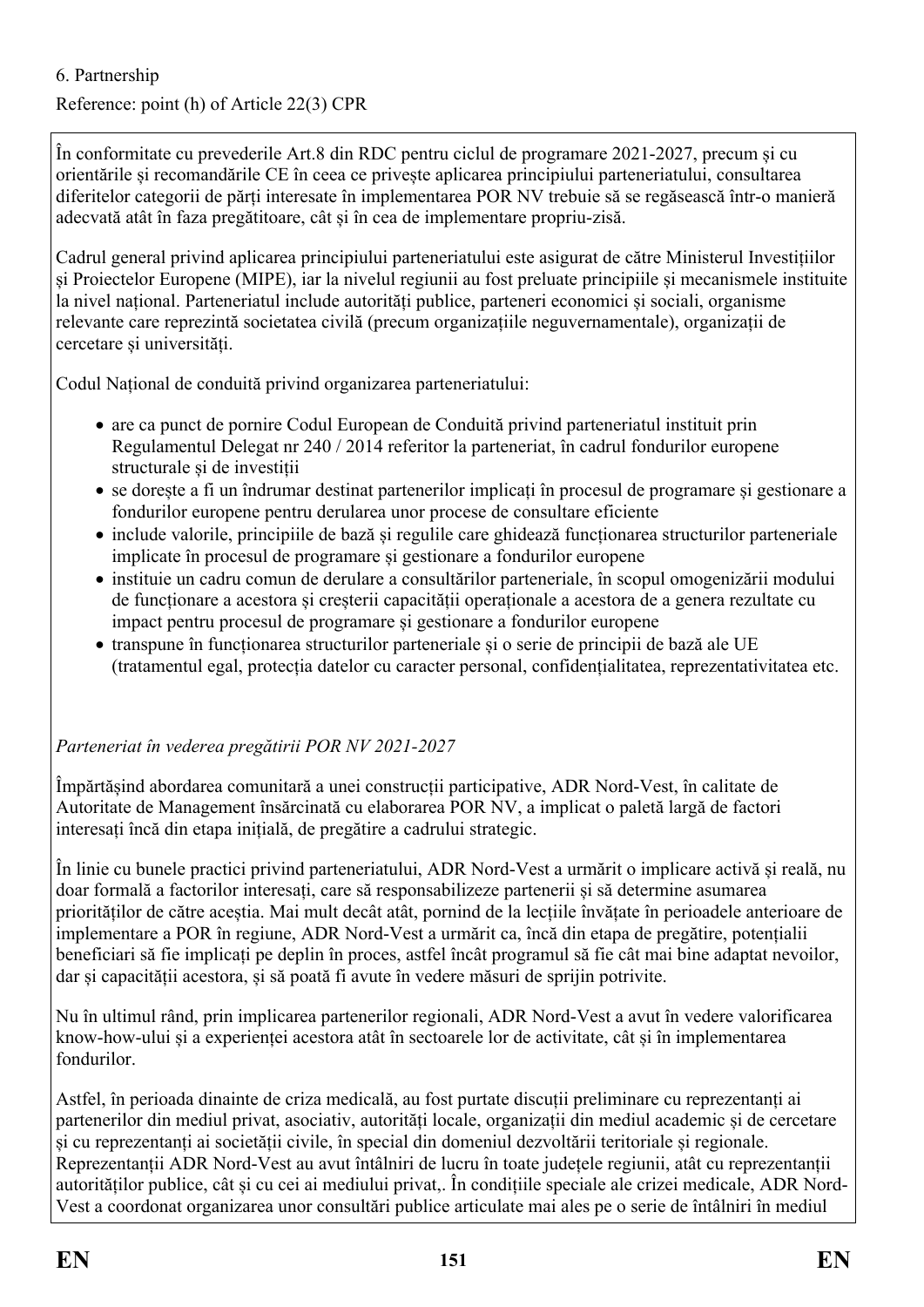online și consultări scrise, care să faciliteze identificarea nevoilor, maparea proiectelor prioritare și înțelegerea stadiului lor de maturitate, schimbul de idei și atingerea unui consens în ceea ce privește prioritățile de finanțare pentru perioada de programare 2021-2027.

Întâlnirile s-au derulat în contextul pregătirii Strategiei de Dezvoltare Regională din cadrul Planului de Dezvoltare Regională Nord-Vest (PDR NV) 2021-2027, a Strategiei Regionale de Mobilitate Urbană Durabilă și Orașe Inteligente, a Strategiei de Specializare Inteligentă Nord-Vest și au avut o contribuție puternică în ceea ce privește împărtășirea liniilor directoare strategice ale noii programări, permițând, de asemenea, încadrarea POR NV într-un cadru mai larg, în care sunt plasate și politicile obișnuite derulate în diferite contexte instituționale.

La nivel regional, pentru realizarea PDR NV 2021-2027, s-au re-activat Comitetul Regional de Planificare (CRP), Grupurile Tematice Regionale (GTR) și optional Grupurile Locale Sub-Regionale (GLSR), organisme cu rol consultativ.

CRP avizează analizele economice și sociale elaborate în scopul fundamentării strategiei de dezvoltare regionale a PDR NV, programarea financiară orientativă a obiectivelor prioritare de dezvoltare; rapoartele strategice de monitorizare a PDR NV, care vor fi supuse aprobării CDR; lista orientativă a proiectelor strategice din PDR NV identificate la nivelul regiunii.

S-au stabilit șase GTR-uri pe următoarele tematici: Specializare inteligentă, digitalizare și competitivitate economică, Mobilitate și infrastructură de transport, Dezvoltare teritorială integrată și agricultură, Forța de muncă, incluziune socială, educație și sănătate, Eficiență energetică și tranziția către o economie circulară, Dezvoltare urbană durabilă și orașe inteligente.

De asemenea, la nivel tematic, consultările cu privire la prioritățile de finanțare pentru POR NV au fost derulate ca parte a pregătirii cadrului strategic pentru diferite sectoare, după cum urmează:

- Cercetare, dezvoltare și inovare nevoile și prioritățile de finanțare pentru POR NV au fost identificate și agreate ca parte a procesului de elaborare a Strategiei Regionale pentru Specializare Inteligentă a regiunii.
- Mobilitate și Orașe Inteligente nevoile și prioritățile de finanțare pentru POR NV au fost identificate și agreate ca parte a procesului de elaborare a Strategiei Regionale de Mobilitate Urbană Durabilă și Orașe Inteligente.

Pentru a da posibilitatea oricăror factori interesați de a-și exprima opinia cu privire la viitorul cadru strategic și operațional, a fost activată și o consultare online pe portalul ADR Nord-Vest, cei interesați putând transmite puncte de vedere cu privire la conținutul programului.

*Parteneriat în vederea implementării POR NV 2021-2027*

Cadrul partenerial dezvoltat în perioada de pregătire a POR NV va rămâne operațional și pe durata implementării programului. Coordonarea instituțională implică atât nivelul național, cât și nivelul regional și local.

Partenerii vor fi selectați în mod transparent, ținând cont de experiența acestora în perioada de programare 2014-2020 și de implicarea lor în procesul de programare 2021-2027, în linie cu principiile stabilite la nivel național privind funcționarea structurilor parteneriale, și anume:

 Principiul reprezentativității – sunt implicați membrii cei mai reprezentativi din perspectiva ariei geografice, astfel încât să existe o reprezentare corectă și echilibrată a județelor, municipiilor și orașelor din regiune; Partenerii implicați se remarcă prin realizările notabile din domeniile lor de expertiză, experiența și know-how-ul personalului, experiența și vizibilitatea regională și națională etc.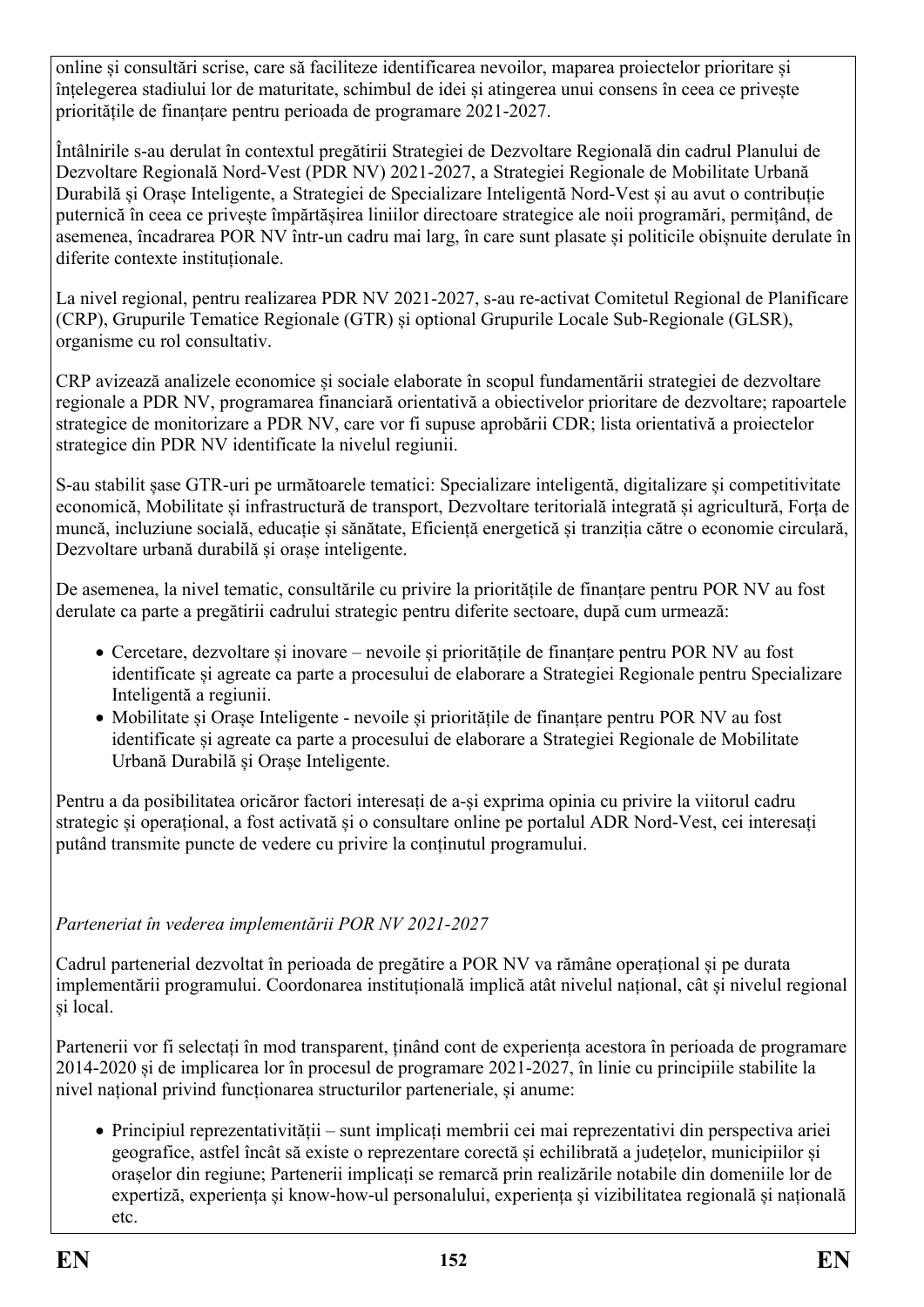- Principiul simetriei sunt implicați reprezentanți ai diferitelor categorii de părți interesate, din mediul public, privat, academic și asociativ. Principiul simetriei nu presupune ca numărul partenerilor aparținând fiecărei categorii de entități să fie egal (ponderile fiind dictate de specificul domeniului ex sectorul competitivitate poate avea mai mulți agenți economici, iar sectorul orașe smart mai multe autorități publice), ci ca interesele tuturor potențialilor beneficiari direcți sau indirecți să fie reprezentate
- Principiul consensualității în cadrul fiecărei structuri parteneriale se vor depune toate eforturile pentru atingerea consensului între parteneri; se prezumă faptul că atingerea consensului reprezintă punctul de echilibru în care interesele tuturor părților reprezentate în structura partenerială sunt satisfăcute în mod rezonabil
- Principiul implicării active fiecare partener are obligația de a participa la reuniunile grupurilor de lucru din care face parte și de a face toate eforturile ca reprezentantul/reprezentanții săi desemnați să aibă continuitate în participări (evitarea înlocuirii experților în mod regulat și frecvent); în cadrul reuniunilor, reprezentanții entităților participante se vor implica activ în dezbateri, exprimând puncte de vedere, idei, sugestii, propuneri etc
- Principiul responsabilității partenerii au obligația de a depune toate eforturile pentru a adopta o conduită responsabilă în raport cu celelalte părți participante la lucrările structurilor parteneriale din care fac parte

ADR Nord-Vest, în calitate de AM POR NV, va implica partenerii în monitorizarea, evaluarea performanțelor, evaluarea și pregătirea implementării anuale a rapoartelor programelor, sub responsabilitatea CM și, după caz, prin grupuri de lucru specifice înființate de comitetele de monitorizare în acest scop. Autoritatea de Management are o metodologie de selectare a partenerilor în CM, aceasta respectă prevederile articolului 8 din RDC.

Fondurile de asistență tehnică vor fi utilizate pentru a asigura formarea necesară a partenerilor pentru a participa la elaborarea, implementarea, monitorizarea și evaluarea programelor. Sprijinul va lua forma unor ateliere specifice, unor sesiuni de formare, pregătire și sprijin.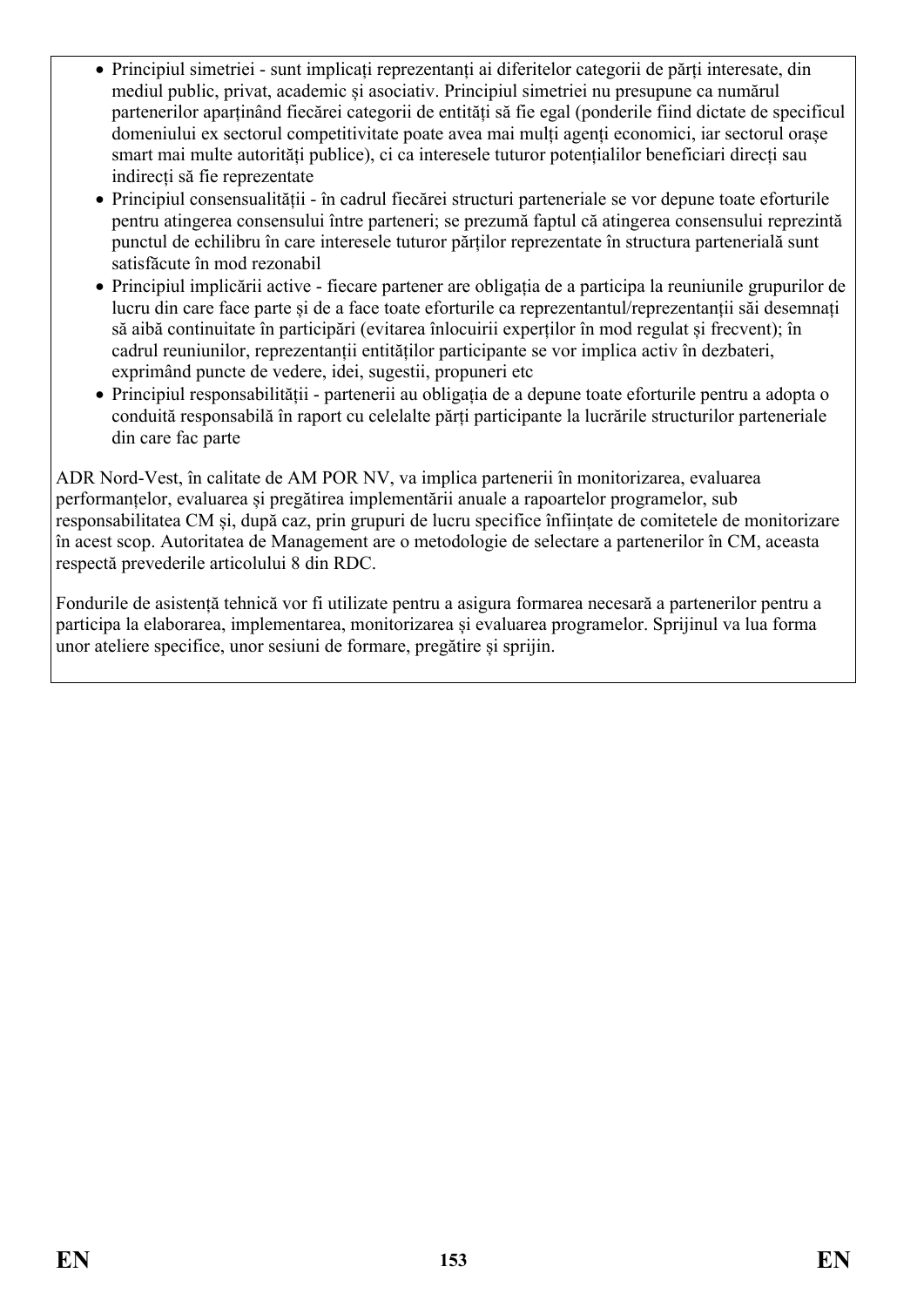### Reference: point (j) of Article 22(3) CPR

Conform Art. 46 RDC, ADR Nord-Vest, în calitate de Autoritate de Management (AM), va asigura vizibilitatea Programului Operaţional Regional (POR) Nord-Vest 2021-2027 şi a tuturor operațiunilor sprijinite prin acesta, cu o atenție deosebită pentru operațiunile de importanță strategică.

Pentru proiectele de importanță strategică și cele cu valoarea totală mai mare de 10 milioane Euro, beneficiarul proiectului va pregăti un plan de comunicare în care va include cel puțin: un eveniment de lansare cu implicarea CE și AM, campanie de promovare (presă și online), website dedicat, realizarea de materiale foto-video, instalare billboard sau placă permanentă.

Conform Art. 48 RDC, AM POR NV 2021-2027 va numi în cel mai scurt timp posibil, după aprobarea programului, un coordonator pentru comunicare (ofiţer/expert comunicare). Acesta va asigura atât organizarea activităţilor de comunicare şi vizibilitate ale programului, cât și promovarea programului şi a altor parteneri.

Publicul țintă al activităților de comunicare este reprezentat de antreprenori, reprezentanții instituțiilor publice și locuitorii din regiune.

Strategia de comunicare va fi adaptată domeniilor specifice din regiune. Vor fi create campanii de informare pentru publicul general și campanii dedicate în mod special potențialilor beneficiari și asociațiilor profesionale din spectrul acțiunilor eligibile. Planul multianual de comunicare va conține indicatori pentru fiecare instrument/canal de comunicare selectat, iar la un interval de 3 ani se va realiza un studiu sociologic dedicat impactului POR NV 2021-2027 asupra publicului țintă din regiune.

Obiective generale:

- Promovarea rolului și contribuției programului la dezvoltarea regiunii, cunoașterea destinației fondurilor şi a impactului proiectelor
- Prezentarea oportunităților de finanțare și a rezultatelor obținute în cadrul programului
- Sprijinirea potențialilor beneficiari cu informații utile pentru elaborarea și implementarea proiectelor

Obiective specifice:

- Creșterea notorietății programului în rândul publicului țintă din regiune, cu până la 65% până în anul 2029
- Informarea publicului țintă cu privire la apeluri, lansări de proiecte, stadiul implementării
- Explicarea regulilor și a mecanismului de acordare a finanțărilor
- Crearea și/sau sustinerea unei bune relații cu mass-media și cu parteneri instituționali.

Canale de comunicare către publicul țintă vor fi mass-media, platformele de social media, portalul unic național, website-ul programului, evenimentele în format fizic și online (instruiri, conferințe, seminarii, infotrip-uri și site visits), materiale de promovare, biroul de helpdesk prin care vor fi oferite răspunsuri pentru solicitările recepționate. Acțiunile de comunicare vor fi detaliate în Planul Multianual de Comunicare.

Pagina web a programului va permite interconectarea cu portalul național realizat de Ministerul Investițiilor și Proiectelor Europene.

În termen de 6 luni de la aprobarea programului vor fi publicate pe website-ul AM POR NV toate informațiile prevăzute în Art. 49 RDC.

Website-ul programului va facilita accesibilitatea persoanelor cu dizabilități. Materialele de informare vor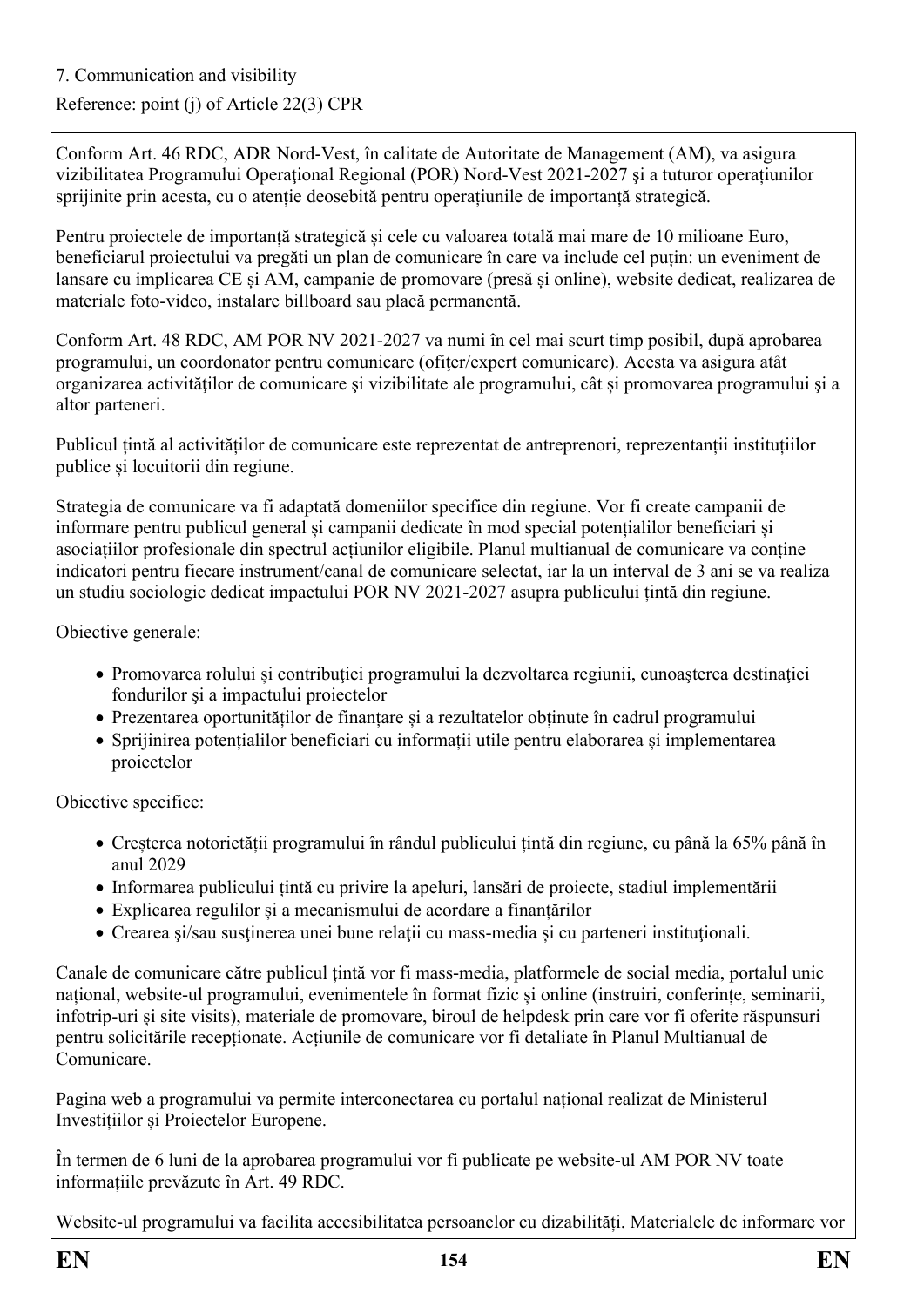fi publicate în formate accesibile acestora pentru respectarea principiului nediscriminării. Pentru persoanele cu deficiențe de auz, clipurile video vor conține subtitrări, iar în cadrul evenimentelor, dacă este necesar, se va asigura interpretarea în limbaj mimico-gestual.

ADR Nord-Vest se va asigura că obiectivele și oportunitățile de finanțare ale POR NV 2021-2027 sunt difuzate la scară largă către toate părțile interesate, însoțite de detalii privind contribuția financiară din partea UE. Publicul țintă va avea acces la informații relevante și actualizate constant, conform regulamentului.

Pentru aplicarea prevederilor art. 47, 49 și 50 din regulament, va fi elaborat un ghid de identitate vizuală. Acesta va integra elementele vizuale obligatorii pentru toate materialele de comunicare și va fi armonizat cu prevederile din ghidul național.

Pentru a asigura transparența implementării POR NV 2021-2027, ADR Nord-Vest va publica datele cu privire la progresul fizic și financiar al programului. Vor fi disponibile în formate deschise și editabile automat pentru a permite sortarea, căutarea, extragerea, compararea și reutilizarea datelor.

Pentru evaluare se vor face monitorizări de presă, online și social media; cercetări sociologice/sondaje de opinie, realizate odată 3 ani, privind conștientizarea și percepțiile referitoare la POR NV 2021-2027; rapoarte semestriale și anuale. Evaluarea va putea fi realizată de către un evaluator independent prin contractarea de servicii specializate.

Se vor lua în considerare indicatori precum**:** 

- nr. participanți la dezbaterile publice și evenimentele organizate
- nr. evenimentelor organizate pentru promovarea operațiunilor de importanță strategică
- nr. vizitatorilor de pe website și followers pentru social media
- nr. materiale de promovare pentru proiectele relevante și din cadrul operațiunilor de importanță strategică

În cadrul întâlnirii anuale de analiză a progresului programului, AM POR NV va furniza informații detaliate cu privire la acțiunile de comunicare realizate.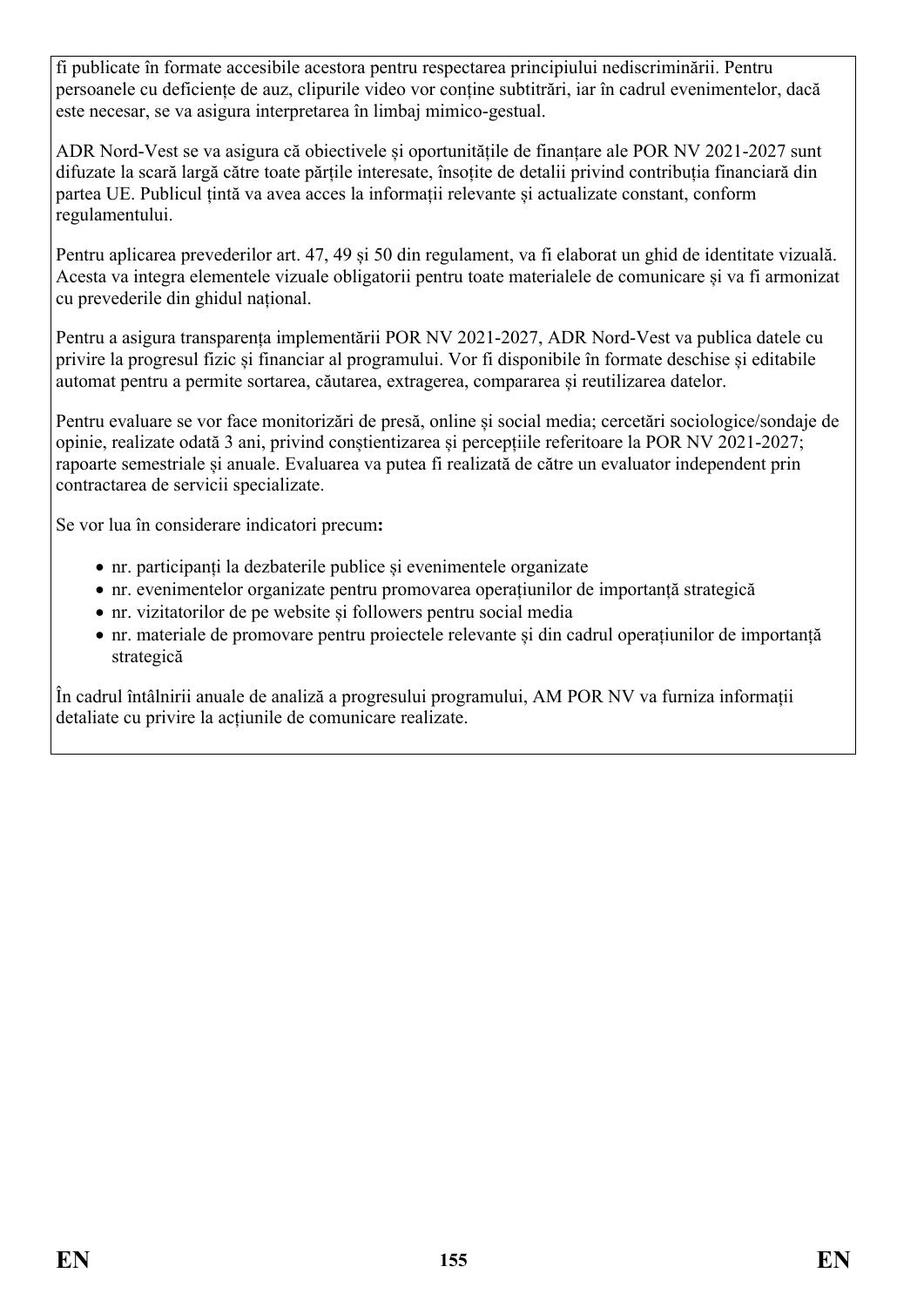8. Use of unit costs, lump sums, flat rates and financing not linked to costs

Reference: Articles 94 and 95 CPR

Table 14: Use of unit costs, lump sums, flat rates and financing not linked to costs

| Intended use of Articles 94 and 95 CPR                                                                                                                                                    | Yes No    |   |
|-------------------------------------------------------------------------------------------------------------------------------------------------------------------------------------------|-----------|---|
| From the adoption, the programme will make use of reimbursement of the Union contribution based on unit costs,<br>lump sums and flat rates under the priority according to Article 94 CPR | $\bowtie$ |   |
| From the adoption, the programme will make use of reimbursement of the Union contribution based on financing not<br>linked to costs according to Article 95 CPR                           |           | ⊠ |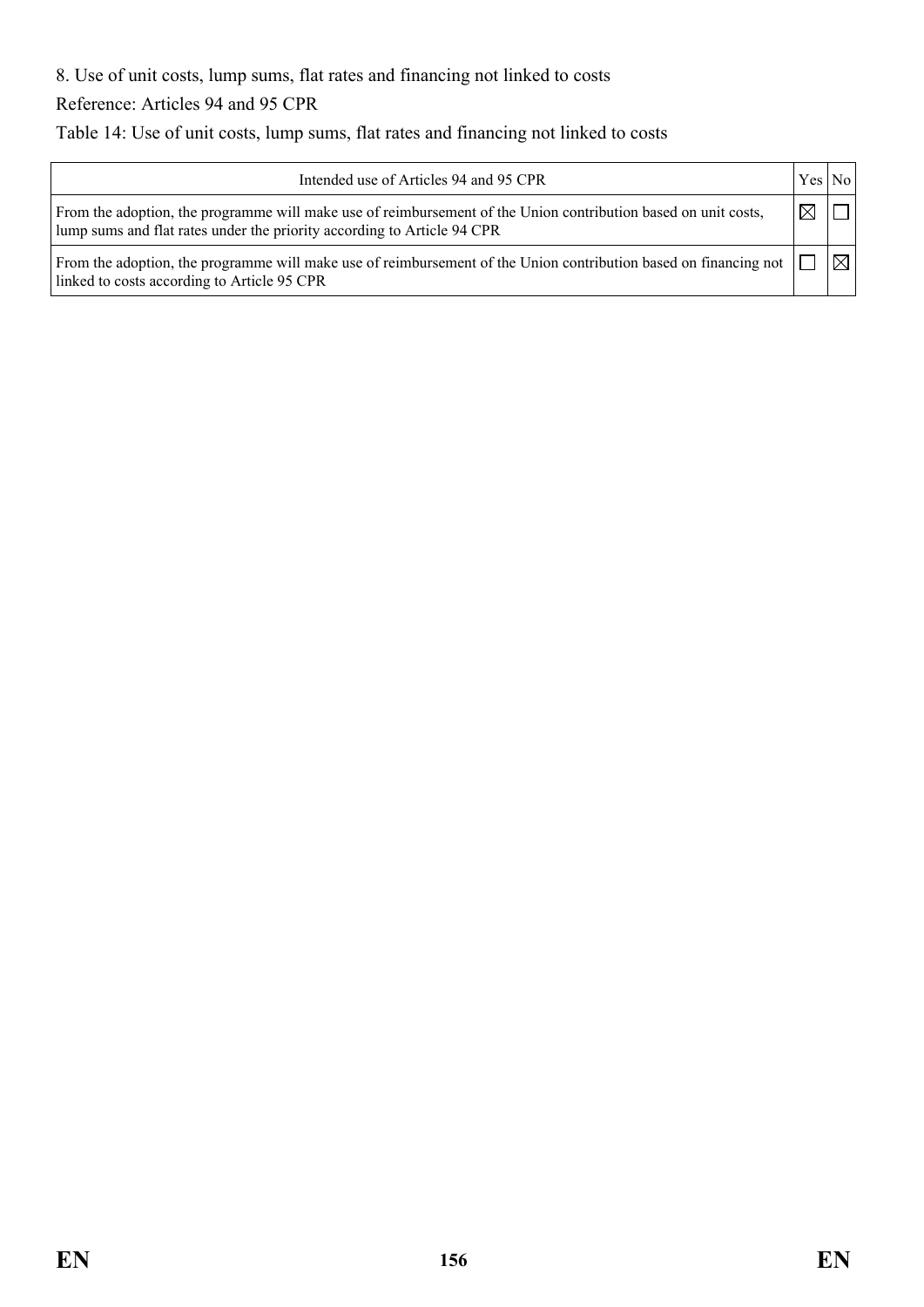#### Appendix 1: Union contribution based on unit costs, lump sums and flat rates

#### A. Summary of the main elements

| Priority Fund  |             | Specific objective                                                                                                                   | Category          | Estimated proportion of the total<br>financial allocation within the priority to | Type(s) of operation covered                                                                                                                                                                             |                             | Indicator triggering<br>reimbursement                                         | Unit of measurement<br>for the indicator triggering                                                                   | Type of SCO<br>(standard scale of       | Amount (in EUR)<br>or percentage (in<br>case of flat rates) |
|----------------|-------------|--------------------------------------------------------------------------------------------------------------------------------------|-------------------|----------------------------------------------------------------------------------|----------------------------------------------------------------------------------------------------------------------------------------------------------------------------------------------------------|-----------------------------|-------------------------------------------------------------------------------|-----------------------------------------------------------------------------------------------------------------------|-----------------------------------------|-------------------------------------------------------------|
|                |             |                                                                                                                                      | of region         | which the SCO will be applied in %                                               | Code(1)                                                                                                                                                                                                  | Description $\vert$ Code(2) | Description                                                                   | reimbursement                                                                                                         | unit costs, lump<br>sums or flat rates) | of the SCO                                                  |
| P <sub>1</sub> | <b>ERDF</b> | RSO1.3. Enhancing sustainable growth and<br>competitiveness of SMEs and job creation in<br>SMEs, including by productive investments | Less<br>developed |                                                                                  | 8.94%   021. SME business development and internationalisation,<br>including productive investments                                                                                                      | OCS1                        | Total cheltuieli<br>eligibile de<br>investitii autorizate                     | N/A                                                                                                                   | Flat rate                               | 5.17%                                                       |
| P <sub>1</sub> | <b>ERDF</b> | RSO1.3. Enhancing sustainable growth and<br>competitiveness of SMEs and job creation in<br>SMEs, including by productive investments | Less<br>developed | 24 92%                                                                           | 021. SME business development and internationalisation,<br>including productive investments                                                                                                              | OCS <sub>2</sub>            | Total cheltuieli<br>eligibile de<br>investitii autorizate                     | N/A                                                                                                                   | Flat rate                               | 2%                                                          |
| P <sub>1</sub> | <b>ERDF</b> | RSO1.3. Enhancing sustainable growth and<br>competitiveness of SMEs and job creation in<br>SMEs, including by productive investments | Less<br>developed |                                                                                  | 0.90%   021. SME business development and internationalisation,<br>including productive investments                                                                                                      | OCS3                        | Total cheltuieli<br>eligibile de<br>investitii autorizate                     | N/A                                                                                                                   | Flat rate                               | 5.17%                                                       |
| P <sub>1</sub> | <b>ERDF</b> | RSO1.3. Enhancing sustainable growth and<br>competitiveness of SMEs and job creation in<br>SMEs, including by productive investments | Less<br>developed |                                                                                  | 13.12%   021. SME business development and internationalisation,<br>including productive investments                                                                                                     | OCS4                        | Total cheltuieli<br>eligibile de<br>investitii autorizate                     | N/A                                                                                                                   | Flat rate                               | 2%                                                          |
| P <sub>1</sub> | <b>ERDF</b> | RSO1.4. Developing skills for smart<br>specialisation, industrial transition and<br>entrepreneurship                                 | Less<br>developed |                                                                                  | 0.61%   023. Skills development for smart specialisation, industrial<br>transition, entrepreneurship and adaptability of enterprises to<br>change                                                        | OCS5                        | Angajati ai IMM.<br>formati, cu<br>certificarea<br>competentelor<br>dobândite | Număr de angajati,<br>participanti la formare<br>profesională continuă<br>finalizată cu certificarea<br>competentelor | Unit cost                               | 373                                                         |
| P <sub>3</sub> | <b>ERDF</b> | RSO2.1. Promoting energy efficiency and<br>reducing greenhouse gas emissions                                                         | Less<br>developed |                                                                                  | 24.35%   042. Energy efficiency renovation of existing housing stock,<br>demonstration projects and supporting measures compliant with<br>energy efficiency criteria                                     | OCS <sub>6</sub>            | Total cheltuieli<br>eligibile de<br>investitii autorizate                     | N/A                                                                                                                   | Flat rate                               | 3.59%                                                       |
| P <sub>3</sub> | <b>ERDF</b> | RSO2.1. Promoting energy efficiency and<br>reducing greenhouse gas emissions                                                         | Less<br>developed |                                                                                  | 27.70%   045. Energy efficiency renovation or energy efficiency measures<br>regarding public infrastructure, demonstration projects and<br>supporting measures compliant with energy efficiency criteria | OCS7                        | Total cheltuieli<br>eligibile de<br>investitii autorizate                     | N/A                                                                                                                   | Flat rate                               | 8.12%                                                       |

(1) This refers to the code for the intervention field dimension in Table 1 of Annex I to the CPR and the Annex IV to the EMFAF regulation

(2) This refers to the code of a common indicator, if applicable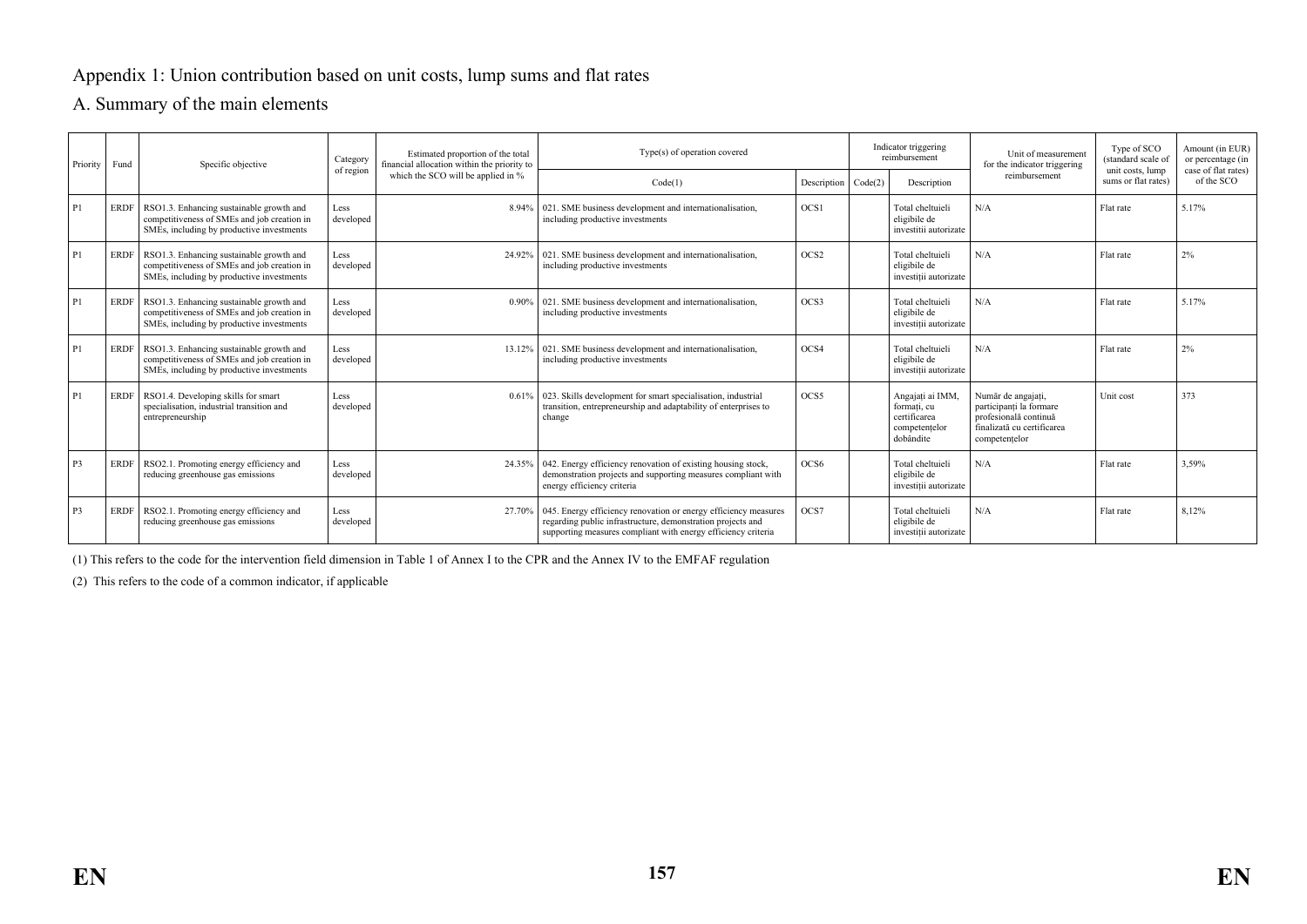| Operation type short title                                                                          | OCS1                                                                                                                                                                                                                                                                                                                                                                                                                                                                              |
|-----------------------------------------------------------------------------------------------------|-----------------------------------------------------------------------------------------------------------------------------------------------------------------------------------------------------------------------------------------------------------------------------------------------------------------------------------------------------------------------------------------------------------------------------------------------------------------------------------|
| The managing authority received support from an<br>external company to set out the simplified costs | $\boxtimes$                                                                                                                                                                                                                                                                                                                                                                                                                                                                       |
| Name of external company                                                                            | CIVITTA Strategy & Consulting                                                                                                                                                                                                                                                                                                                                                                                                                                                     |
| 1. Description of the operation type including the<br>timeline for implementation (1)               | Operațiunea privind creșterea competitivității IMM-<br>urilor va finanța, în principal:                                                                                                                                                                                                                                                                                                                                                                                           |
|                                                                                                     | achiziția de echipamente, tehnologii, utilaje<br>inovative, precum și investiții în spațiile de<br>producție/prestare servicii aferente;                                                                                                                                                                                                                                                                                                                                          |
|                                                                                                     | investiții în noi tehnologii în domenii precum<br>IoT, automatizare, robotică, inteligență artificială,<br>micro/nanoelectronică, nanotehnologii, fotonică,<br>materialele avansate, biotehnologia industrială și<br>tehnologiile de fabricare avansate, etc;                                                                                                                                                                                                                     |
|                                                                                                     | investiții în noi tehnologii în scopul<br>îmbunătățirii serviciilor medicale, de turism medical<br>și turism de agrement; investiții în tehnici avansate<br>de producție - investiții în active corporale și<br>necorporale în legătură cu modernizarea industrială<br>pentru sectoarele de specializare inteligentă, design<br>industrial, inclusiv inovare bazată pe design,<br>customizare de masă (imprimare 3D, manufacturare<br>digitală directă), activități de marketing; |
|                                                                                                     | suport în achiziționarea de către IMM-uri a<br>unor brevete, licențe sau soluții tehnice ne-brevetate                                                                                                                                                                                                                                                                                                                                                                             |
|                                                                                                     | valorificarea de către IMM-uri a rezultatelor<br>cercetării;                                                                                                                                                                                                                                                                                                                                                                                                                      |
|                                                                                                     | valorificarea unor rezultate de cercetare<br>(inițiativa de continuare a acțiunii Research<br>Valorization Programme – dezvoltată în cadrul<br>acțiunii cu Banca Mondială "Supporting catching up<br>regions in Romania"                                                                                                                                                                                                                                                          |
|                                                                                                     | suport pentru activitatea de internaționalizare<br>a produselor și serviciilor IMM-urilor regionale;                                                                                                                                                                                                                                                                                                                                                                              |
|                                                                                                     | Pentru finanțările disponibile în cadrul acestei<br>operațiuni vor aplica microîntreprinderilor.<br>Finanțarea maximă / proiect va fi de 200.000 Eur (de<br>minimis).                                                                                                                                                                                                                                                                                                             |
|                                                                                                     | Se urmărește finanțarea a 146 de beneficiari.                                                                                                                                                                                                                                                                                                                                                                                                                                     |
|                                                                                                     | Operațiunea va fi lansată în anul 2022, luna<br>octombrie, și va fi deschisă până la terminarea<br>fondurilor. Se estimează ca primele contracte să fie<br>semnate în anul 2023, luna ianuarie, implementarea<br>proiectelor urmând să dureze până la finalul                                                                                                                                                                                                                     |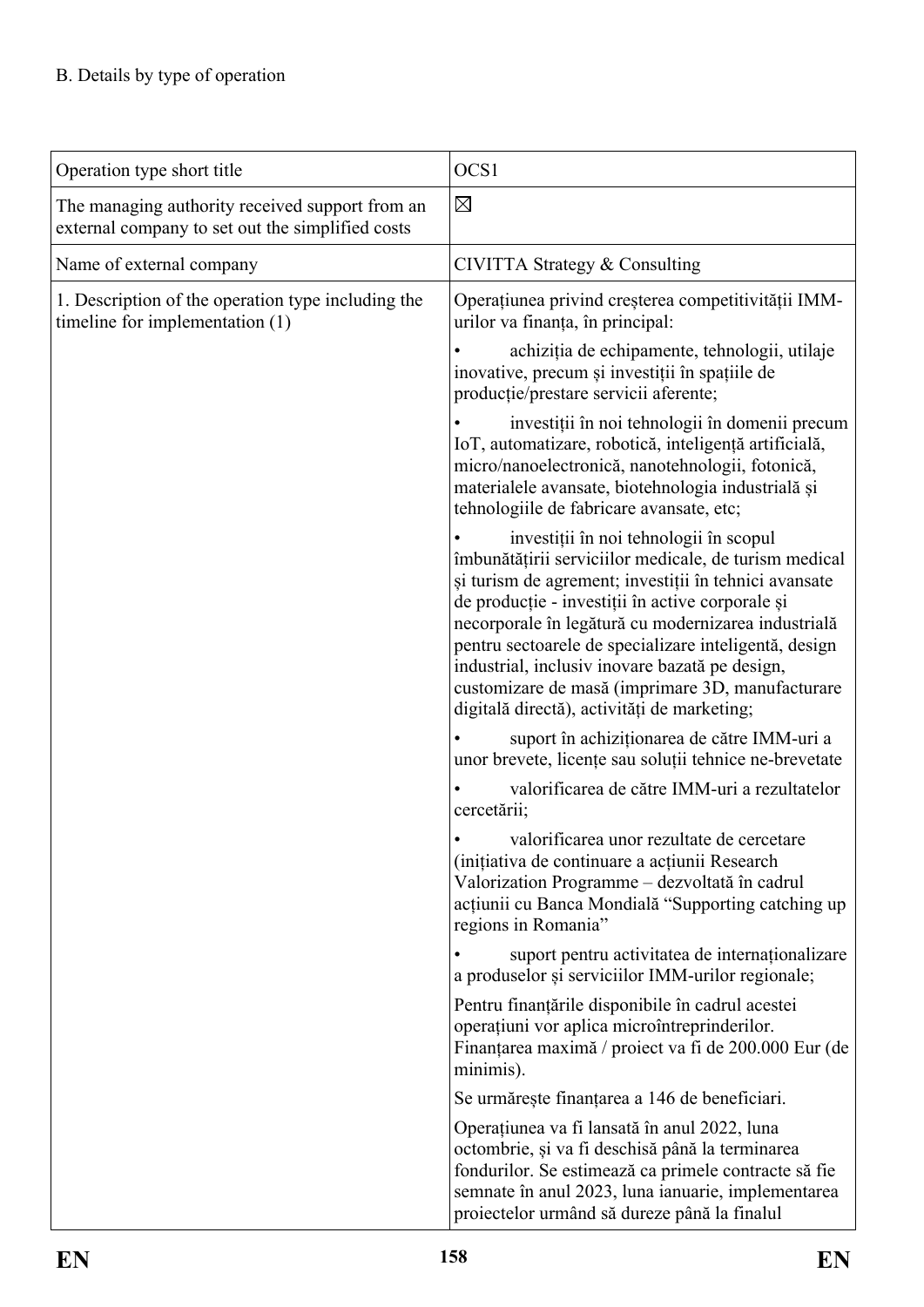|                                                                                                    | perioadei de programare.                                                                                                             |
|----------------------------------------------------------------------------------------------------|--------------------------------------------------------------------------------------------------------------------------------------|
| $ 2$ . Specific objective(s)                                                                       | RSO1.3. Enhancing sustainable growth and<br>competitiveness of SMEs and job creation in SMEs,<br>including by productive investments |
| 12. Total amount (national and Union) expected to<br>be reimbursed by the Commission on this basis | 1,224,552.31                                                                                                                         |

| 3. Indicator triggering reimbursement (2)                                      | Total cheltuieli eligibile de investitii autorizate                                                                                                                                                                                                                                                                                                                                                                                                                                                                                                                                                                                                                   |
|--------------------------------------------------------------------------------|-----------------------------------------------------------------------------------------------------------------------------------------------------------------------------------------------------------------------------------------------------------------------------------------------------------------------------------------------------------------------------------------------------------------------------------------------------------------------------------------------------------------------------------------------------------------------------------------------------------------------------------------------------------------------|
| 4. Unit of measurement for the indicator triggering<br>reimbursement           | N/A                                                                                                                                                                                                                                                                                                                                                                                                                                                                                                                                                                                                                                                                   |
| 5. Standard scale of unit cost, lump sum or flat rate                          | Flat rate                                                                                                                                                                                                                                                                                                                                                                                                                                                                                                                                                                                                                                                             |
| 6. Amount per unit of measurement or percentage<br>(for flat rates) of the SCO | 5.17%                                                                                                                                                                                                                                                                                                                                                                                                                                                                                                                                                                                                                                                                 |
| 7. Categories of costs covered by the unit cost,<br>lump sum or flat rate      | Rata forfetară acoperă următoarele tipuri de<br>cheltuieli:                                                                                                                                                                                                                                                                                                                                                                                                                                                                                                                                                                                                           |
|                                                                                | Cheltuieli pregătitoare, care cuprind<br>a.<br>următoarele categorii de cheltuieli: Cap.3 - 3.1 Studii<br>(Studii de teren; Raport privind impactul asupra<br>mediului; Alte studii specifice); 3.2 Documentații-<br>suport și cheltuieli pentru obținere de avize, acorduri<br>și autorizații; 3.3 Expertizare tehnica; 3.5 Proiectare.<br>Acestea cuprind următoarele linii de buget, așa cum<br>sunt definite în baza de date MySMIS: 42 - studii cf<br>HG 907/studii de teren; 43 - cheltuieli pentru<br>(documentații suport) și obținere avize, acorduri,<br>autorizații; 44 - proiectare și inginerie.<br>Cheltuielile privind activitatea de audit-Cap.<br>b. |
|                                                                                | 3 - 3.7.2 Audit financiar. În baza de date MySMIS:<br>15 - cheltuieli cu auditul achiziționat de beneficiar<br>pentru proiect.                                                                                                                                                                                                                                                                                                                                                                                                                                                                                                                                        |
|                                                                                | Cheltuielile privind informarea și publicitatea<br>$\mathbf{c}$ .<br>- Cap.5 Alte cheltuieli - 5.4 Cheltuieli pentru<br>informare și publicitate; cu alocarea în baza de date<br>MySMIS: 17 - cheltuieli de informare și publicitate<br>pentru proiect, care rezultă din obligațiile<br>beneficiarului                                                                                                                                                                                                                                                                                                                                                                |
|                                                                                | Cheltuielile pentru implementare care au<br>d.<br>următoarele componente: (a) Cheltuieli privind<br>managementul de proiect (cu subcomponentele<br>management de proiect și organizare proceduri de<br>achiziție), (b) asistență tehnică, (c) comisioane, cote,<br>taxe, costul creditului, (d) dirigentie de santier,<br>respectiv Cap. 3 - 3.7.1 Managementul de proiect                                                                                                                                                                                                                                                                                            |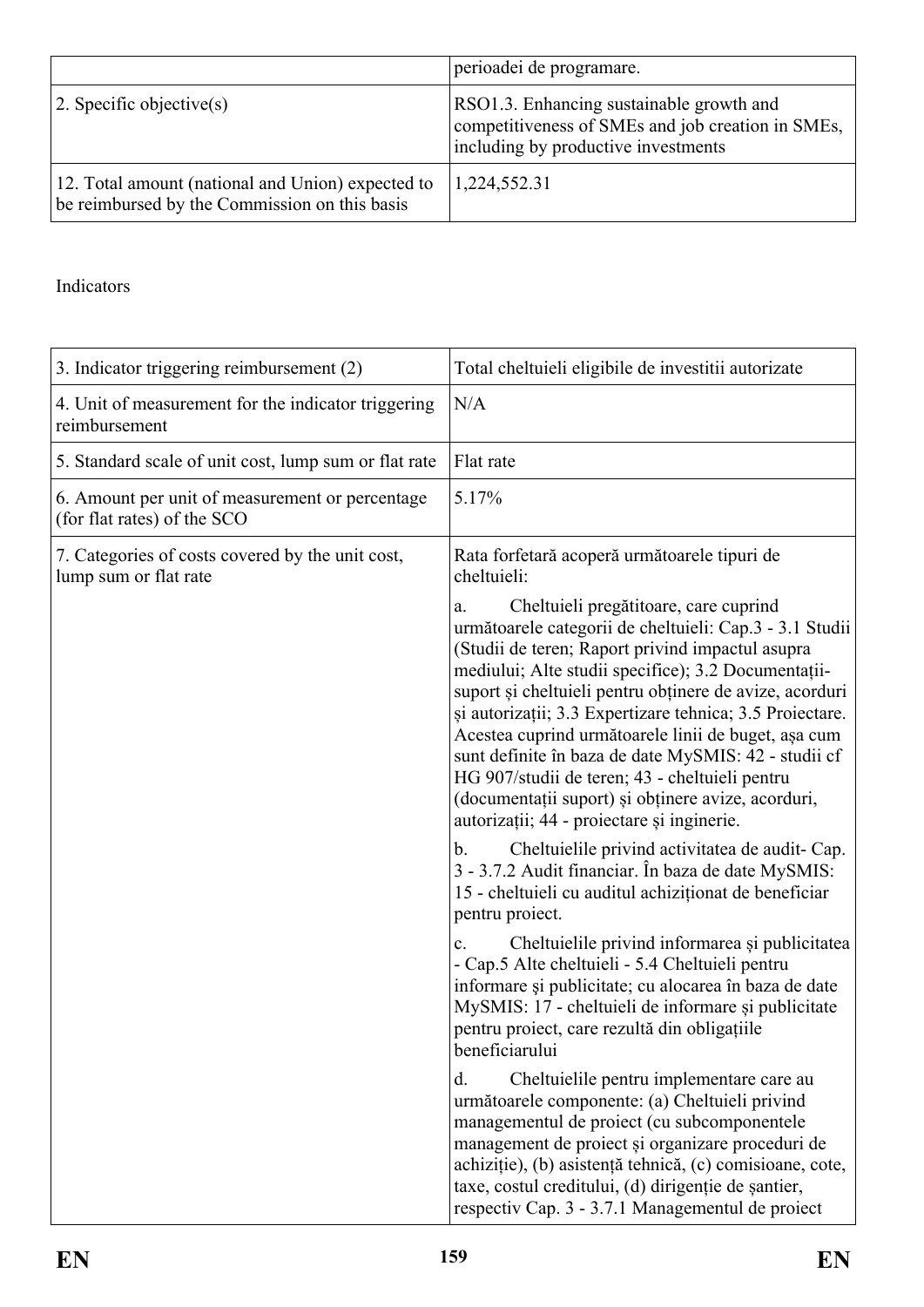|                                                                                      | pentru obiectivul de investiții; Cap. 3 - 3.6<br>Organizarea procedurilor de achiziție; Cap. 3 - 3.8.1<br>Asistenta tehnică; Cap. 3 - 3.8.2 Dirigenție de<br>santier; Cap.5 - 5.2 Comisioane, cote, taxe, costul<br>creditului. Din punct de vedere al datelor înscrise în<br>MySMIS, intrările din baza de date care au fost luate<br>în calcul sunt; 29 - cheltuieli cu servicii de<br>management de proiect; 45 - cheltuieli pentru<br>consultanță; 46 - cheltuieli pentru asistență tehnică;<br>59 - cheltuieli pentru comisioane, cote, taxe.                                                                                                                                                                                                                                                                                                                                                                                                                                                                                                                                                                                                                                                                                                                                                                                                                                                                                              |
|--------------------------------------------------------------------------------------|-------------------------------------------------------------------------------------------------------------------------------------------------------------------------------------------------------------------------------------------------------------------------------------------------------------------------------------------------------------------------------------------------------------------------------------------------------------------------------------------------------------------------------------------------------------------------------------------------------------------------------------------------------------------------------------------------------------------------------------------------------------------------------------------------------------------------------------------------------------------------------------------------------------------------------------------------------------------------------------------------------------------------------------------------------------------------------------------------------------------------------------------------------------------------------------------------------------------------------------------------------------------------------------------------------------------------------------------------------------------------------------------------------------------------------------------------|
|                                                                                      | Rata forfetară a fost calculată raportat la cheltuielile<br>de investiții.                                                                                                                                                                                                                                                                                                                                                                                                                                                                                                                                                                                                                                                                                                                                                                                                                                                                                                                                                                                                                                                                                                                                                                                                                                                                                                                                                                      |
|                                                                                      | In a fară de tipurile de cheltuieli identificate mai sus,<br>ce vor fi acoperite de rata forfetara, vor fi solicitate<br>la rambursare cheltuielile realizate pentru investiția<br>de bază, acestea fiind rambursate pe baza verificării<br>cheltuielilor efectiv realizate, si care includ<br>următoarele categorii de cheltuieli:                                                                                                                                                                                                                                                                                                                                                                                                                                                                                                                                                                                                                                                                                                                                                                                                                                                                                                                                                                                                                                                                                                             |
|                                                                                      | Cap. 4 Cheltuieli pentru investiția de baza - 4.6<br>Active necorporale; Cap. 4 Cheltuieli pentru<br>investiția de baza - 4.5 Dotări; și: Cap. 1 Cheltuieli<br>pentru obținerea și amenajarea terenului - 1.2<br>Amenajarea terenului; Cap. 1 Cheltuieli pentru<br>obținerea si amenajarea terenului - 1.3 Amenajări<br>pentru protecția mediului si aducerea terenului la<br>starea inițială; Cap. 1 Cheltuieli pentru obținerea si<br>amenajarea terenului - 1.4 Cheltuieli pentru<br>relocarea / protecția utilităților; Cap. 2 Cheltuieli<br>pentru asigurarea utilităților necesare obiectivului de<br>investiții; Cap. 4 Cheltuieli pentru investiția de baza<br>- 4.1 Construcții și instalații; Cap. 4 Cheltuieli pentru<br>investiția de baza - 4.2 Montaj utilaje, echipamente<br>tehnologice și funcționale; Cap. 4 Cheltuieli pentru<br>investiția de baza - 4.3 Utilaje, echipamente<br>tehnologice și funcționale care necesită montaj; Cap.<br>4 Cheltuieli pentru investiția de baza - 4.4 Utilaje,<br>echipamente tehnologice și funcționale care nu<br>necesită montaj și echipamente de transport; Cap.5<br>Alte cheltuieli - 5.1 Organizare de șantier - 5.1.1 -<br>Lucrări de construcții si instalații aferente organizării<br>de santier; Cap.5 Alte cheltuieli - 5.1 Organizare de<br>șantier - 5.1.2 - Cheltuieli conexe organizării<br>șantierului; Cap.5 Alte cheltuieli - 5.3 Cheltuieli<br>diverse și neprevăzute. |
|                                                                                      | A se vedea documentul ataşat. (Appendix 1, OCS1,<br>7)                                                                                                                                                                                                                                                                                                                                                                                                                                                                                                                                                                                                                                                                                                                                                                                                                                                                                                                                                                                                                                                                                                                                                                                                                                                                                                                                                                                          |
| 8. Do these categories of costs cover all eligible<br>expenditure for the operation? | N <sub>o</sub>                                                                                                                                                                                                                                                                                                                                                                                                                                                                                                                                                                                                                                                                                                                                                                                                                                                                                                                                                                                                                                                                                                                                                                                                                                                                                                                                                                                                                                  |
| 9. Adjustment(s) method $(3)$                                                        | Fiind o rată forfetară, nu este cazul de ajustări la<br>inflatie, calculul ei fiind dependent de cheltuielile de                                                                                                                                                                                                                                                                                                                                                                                                                                                                                                                                                                                                                                                                                                                                                                                                                                                                                                                                                                                                                                                                                                                                                                                                                                                                                                                                |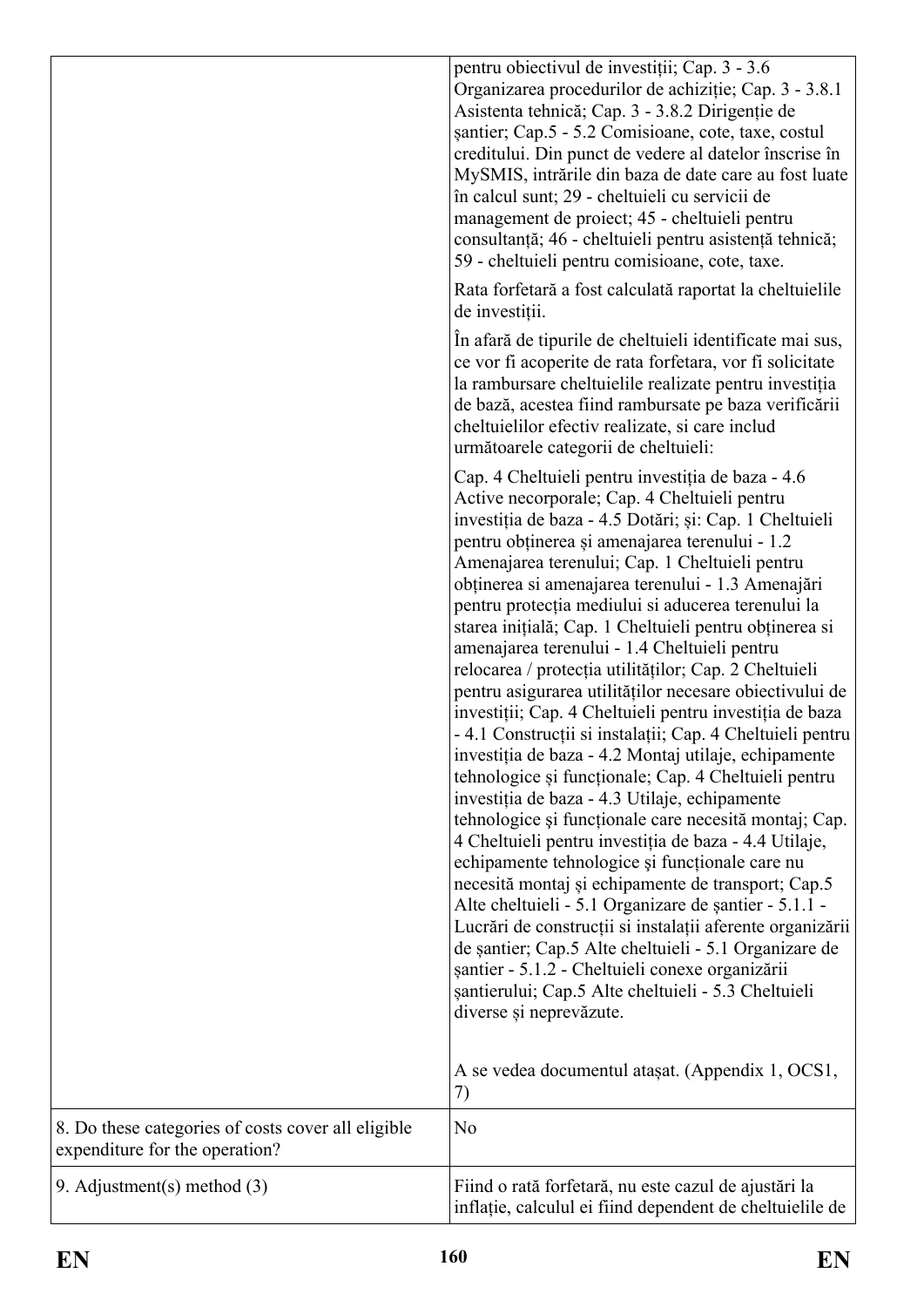|                                                                                                                                                                                                                                                                                                                                                     | investiții efectuate și certificate spre rambursare.                                                                                                                                                                                                                                                                                                                                                                                                                                                                                                                                                                                                           |
|-----------------------------------------------------------------------------------------------------------------------------------------------------------------------------------------------------------------------------------------------------------------------------------------------------------------------------------------------------|----------------------------------------------------------------------------------------------------------------------------------------------------------------------------------------------------------------------------------------------------------------------------------------------------------------------------------------------------------------------------------------------------------------------------------------------------------------------------------------------------------------------------------------------------------------------------------------------------------------------------------------------------------------|
| 10. Verification of the achievement of the units<br>delivered<br>- describe what document(s)/system will be used to<br>verify the achievement of the units delivered<br>- describe what will be checked and by whom<br>during management verifications<br>- describe what arrangements will be made to<br>collect and store relevant data/documents | Rata forfetară este autorizată la plată doar după ce<br>verificările administrative au fost derulate asupra<br>cheltuielilor de investiții (costuri reale pe baza cărora<br>se calculează procentual rata forfetară), iar acestea<br>vor fi supuse verificărilor administrative pentru<br>100% din cheltuieli pe o perioadă de cel puțin 2 ani<br>de la înregistrarea primei cereri de plată/rambursare<br>din partea beneficiarilor în cadrul POR Nord-Vest<br>2021-2027.                                                                                                                                                                                     |
|                                                                                                                                                                                                                                                                                                                                                     | Amploarea verificărilor administrative va fi pentru<br>100% din cererile de rambursare depuse de<br>beneficiari, cu verificarea fiecărei cheltuieli<br>individuale în raport cu documentele justificative<br>aferente și cu documentele justificative care atesta<br>livrarea produselor/serviciilor și execuția lucrărilor.                                                                                                                                                                                                                                                                                                                                   |
|                                                                                                                                                                                                                                                                                                                                                     | Ulterior acestei perioade, în funcție de rezultatul<br>activității de verificare realizate de AM POR NV<br>2021-2027, dacă există asigurări că programul a<br>funcționat cu eficacitate în ultimii doi ani<br>consecutivi, ceea ce ar demonstra că fondurile au<br>fost executate în mod efectiv și eficace pe parcursul<br>unei perioade îndelungate, se va avea în vedere o<br>posibilă reducere a verificărilor și posibilitatea de a<br>efectua verificări administrative pe baza unei analize<br>de risc, proportional cu riscurile identificate în acest<br>interval de timp.                                                                            |
|                                                                                                                                                                                                                                                                                                                                                     | Verificările la fața locului se vor realiza o dată (cel<br>puțin) la momentul solicitării la rambursare a cel<br>puțin 50% din valoarea eligibilă a contractului de<br>finanțare și încă o vizită la cererea de rambursare<br>finală.                                                                                                                                                                                                                                                                                                                                                                                                                          |
|                                                                                                                                                                                                                                                                                                                                                     | Dubla finanțare se va verifica prin verificarea<br>înscrierii mențiunilor speciale pe documente.                                                                                                                                                                                                                                                                                                                                                                                                                                                                                                                                                               |
|                                                                                                                                                                                                                                                                                                                                                     | Procedura Operațională Recuperare Debite prevede<br>recuperarea valorii aferente ratei forfetare aplicata<br>unor cheltuieli declarate neeligibile ulterior plății.                                                                                                                                                                                                                                                                                                                                                                                                                                                                                            |
|                                                                                                                                                                                                                                                                                                                                                     | Mecanismul de recuperare a debitelor este același<br>pentru toate tipurile de cheltuieli fie ele costuri reale,<br>fie că sunt plătite ca rată forfetară aplicata asupra<br>unor cheltuieli. Prevederea suplimentară care se face<br>în cadrul procedurii este aceea că valoarea ratei<br>forfetară plătită aferentă unor costuri reale declarate<br>neeligibile si/sau unor valori stabilite in urma<br>aplicării unor corecții financiare, ulterior plătii<br>valorii ratei forfetare se recuperează după același<br>mecanism ca si în cazul recuperării unor costuri<br>reale aplicând rata forfetară la valoarea totală<br>eligibilă finală a proiectului. |
|                                                                                                                                                                                                                                                                                                                                                     | A se vedea doumentul ataşat. (Appendix 1, OCS1,                                                                                                                                                                                                                                                                                                                                                                                                                                                                                                                                                                                                                |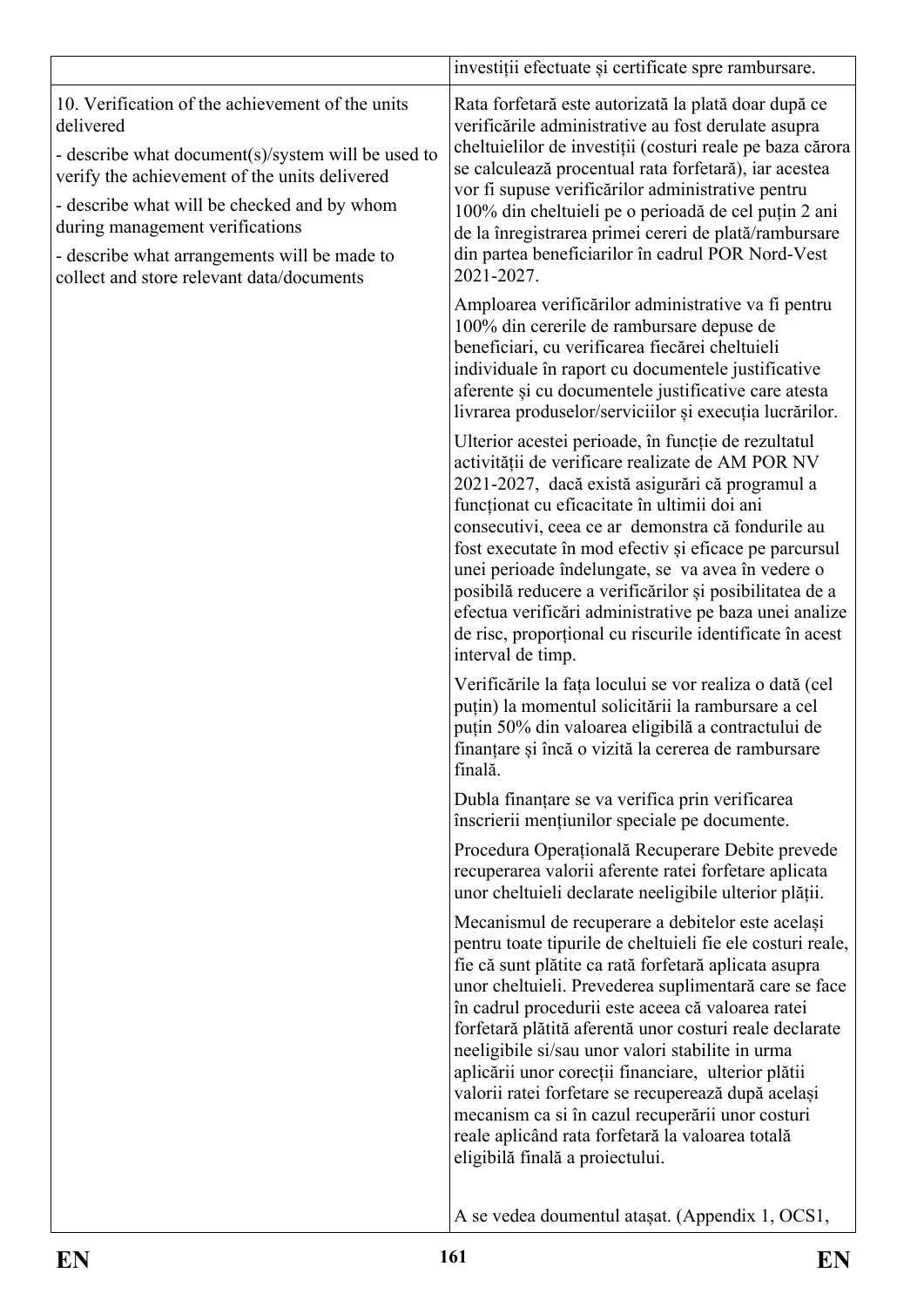|                                                                                                                    | 10)                                                                                                                                                                                                                                                                                                                                                                                                                                                                                                           |
|--------------------------------------------------------------------------------------------------------------------|---------------------------------------------------------------------------------------------------------------------------------------------------------------------------------------------------------------------------------------------------------------------------------------------------------------------------------------------------------------------------------------------------------------------------------------------------------------------------------------------------------------|
| 11. Possible perverse incentives, mitigating<br>$measures(4)$ and the estimated level of risk<br>(high/medium/low) | Utilizarea acestui tip de rata forfetara este<br>considerate a avea riscuri minore, întrucât:                                                                                                                                                                                                                                                                                                                                                                                                                 |
|                                                                                                                    | A fost calculată în baza unor cheltuieli<br>certificate din proiecte similare                                                                                                                                                                                                                                                                                                                                                                                                                                 |
|                                                                                                                    | Rata forfetară se aplică la costurile legate de<br>investiție, odată ce acestea din urmă sunt verificate si<br>certificate, astfel ca in cazul in care anumite<br>cheltuieli din cheltuielile ce formează baza de calcul<br>(costurile de investiție) nu sunt certificate, sunt<br>excluse din baza de calcul. Astfel rata forfetara va fi<br>diminuata corespunzător.                                                                                                                                        |
|                                                                                                                    | Fiecare cerere de rambursare depusa de<br>beneficiari va trece prin verificarea cheltuielilor<br>solicitate la rambursare dar si a stadiului fizic al<br>realizării investițiilor, astfel, rata forfetara va fi<br>aplicata relative la suma cheltuielilor certificate spre<br>rambursare.                                                                                                                                                                                                                    |
|                                                                                                                    | Un posibil stimulent cu caracter negativ (perverse<br>incentive) ar putea fi dezvoltarea intenției de a<br>include in costurile de investiții cheltuieli neeligibile<br>sau care ar putea fi incluse mai degrabă in categoria<br>cheltuielilor de tip suport, cu scopul de a mari baza<br>de calcul la care se aplica rata forfetara. Însă,<br>consideram acesta a fi un risc minor, având in vedere<br>verificarea riguroasa a cererilor de rambursare din<br>perspectiva tipurilor de cheltuieli realizate. |
|                                                                                                                    | In cazul in care ar fi identificate nereguli cu privire<br>la costurile de investiții, suma ce va face obiectul<br>acestora va fi recuperată conform procedurilor,<br>împreună cu procentul corespunzător din valoarea<br>rambursată în baza ratei forfetare.                                                                                                                                                                                                                                                 |

| Operation type short title                                                                          | OCS <sub>2</sub>                                                                                                                               |
|-----------------------------------------------------------------------------------------------------|------------------------------------------------------------------------------------------------------------------------------------------------|
| The managing authority received support from an<br>external company to set out the simplified costs | $\boxtimes$                                                                                                                                    |
| Name of external company                                                                            | CIVITTA Strategy & Consulting                                                                                                                  |
| 1. Description of the operation type including the<br>timeline for implementation (1)               | Operațiunea privind creșterea competitivității IMM-<br>urilor va finanța, în principal:                                                        |
|                                                                                                     | achiziția de echipamente, tehnologii, utilaje<br>b)<br>inovative, precum și investiții în spațiile de<br>producție/prestare servicii aferente; |
|                                                                                                     | investiții în noi tehnologii în domenii precum<br>$\mathbf{c})$<br>IoT, automatizare, robotică, inteligență artificială,                       |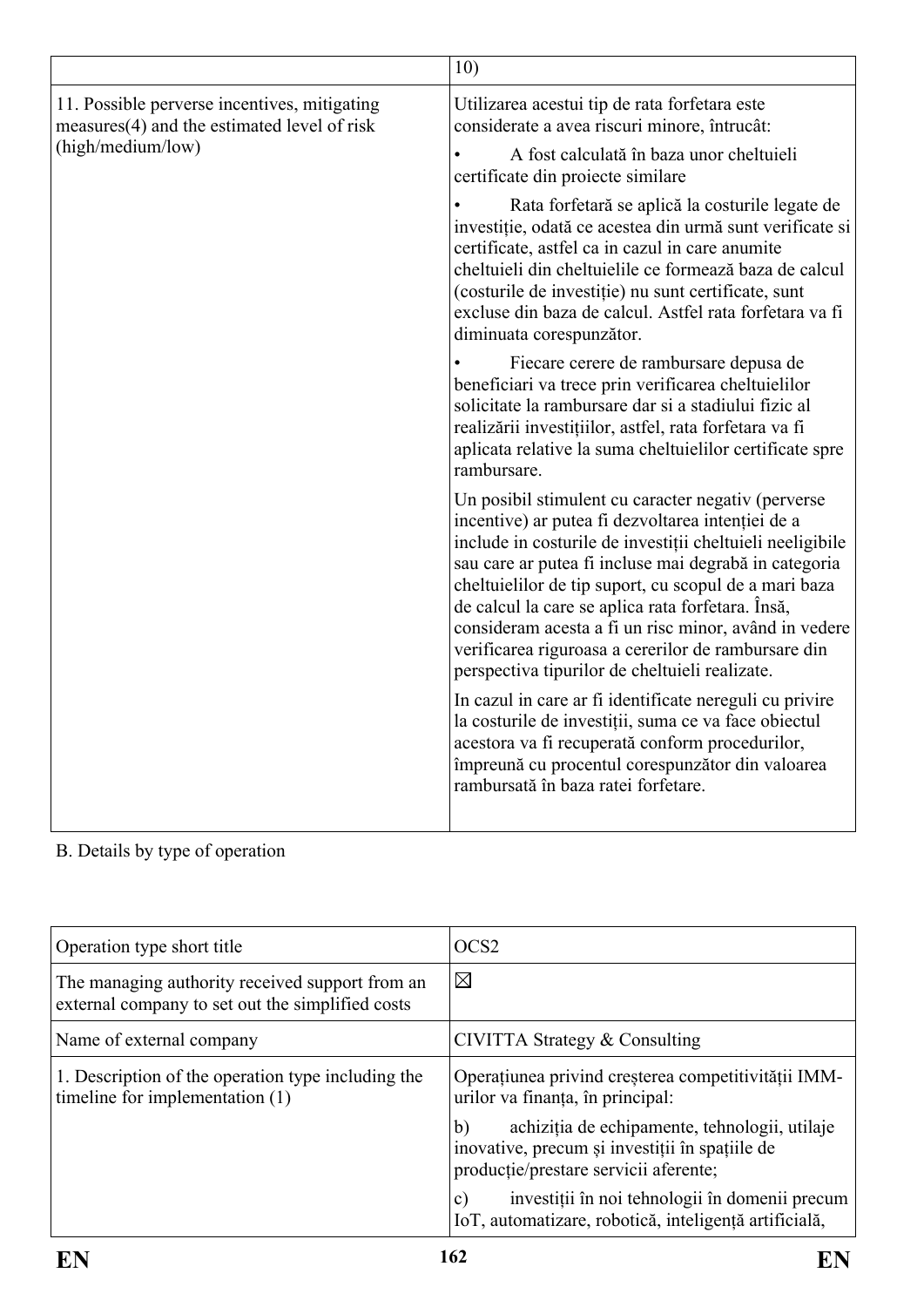|                                                                                                    | micro/nanoelectronică, nanotehnologii, fotonică,<br>materialele avansate, biotehnologia industrială și<br>tehnologiile de fabricare avansate, etc;                                                                                                                                                                                                                                                                                                                                                |
|----------------------------------------------------------------------------------------------------|---------------------------------------------------------------------------------------------------------------------------------------------------------------------------------------------------------------------------------------------------------------------------------------------------------------------------------------------------------------------------------------------------------------------------------------------------------------------------------------------------|
|                                                                                                    | investiții în noi tehnologii în scopul<br>$\mathbf{d}$<br>îmbunătățirii serviciilor medicale, de turism medical<br>și turism de agrement; investiții în tehnici avansate<br>de producție - investiții în active corporale și<br>necorporale în legătură cu modernizarea industrială<br>pentru sectoarele de specializare inteligentă, design<br>industrial, inclusiv inovare bazată pe design,<br>customizare de masă (imprimare 3D, manufacturare<br>digitală directă), activități de marketing; |
|                                                                                                    | suport în achiziționarea de către IMM-uri a<br>e)<br>unor brevete, licențe sau soluții tehnice ne-brevetate                                                                                                                                                                                                                                                                                                                                                                                       |
|                                                                                                    | valorificarea de către IMM-uri a rezultatelor<br>f)<br>cercetării;                                                                                                                                                                                                                                                                                                                                                                                                                                |
|                                                                                                    | valorificarea unor rezultate de cercetare<br>g)<br>(inițiativa de continuare a acțiunii Research<br>Valorization Programme - dezvoltată în cadrul<br>acțiunii cu Banca Mondială "Supporting catching up<br>regions in Romania"                                                                                                                                                                                                                                                                    |
|                                                                                                    | h)<br>suport pentru activitatea de internaționalizare<br>a produselor și serviciilor IMM-urilor regionale;                                                                                                                                                                                                                                                                                                                                                                                        |
|                                                                                                    | Pentru finanțările disponibile în cadrul acestei<br>operațiuni vor aplica microîntreprinderi și<br>întreprinderi mici și mijlocii. Finanțarea minimă /<br>proiect va fi de minim 200.000 Eur și de maxim<br>1.5000.000 EUR. în conformitate cu regulile<br>aplicabile ajutorului regional pentru investiții și de<br>minimis                                                                                                                                                                      |
|                                                                                                    | Se urmărește finanțarea a 73 de beneficiari.                                                                                                                                                                                                                                                                                                                                                                                                                                                      |
|                                                                                                    | Operațiunea va fi lansată în anul 2022, luna<br>octombrie, și va fi deschisă până la terminarea<br>fondurilor. Se estimează ca primele contracte să fie<br>semnate în anul 2023, luna ianuarie, implementarea<br>proiectelor urmând să dureze până la finalul<br>perioadei de programare.                                                                                                                                                                                                         |
| 2. Specific objective $(s)$                                                                        | RSO1.3. Enhancing sustainable growth and<br>competitiveness of SMEs and job creation in SMEs,<br>including by productive investments                                                                                                                                                                                                                                                                                                                                                              |
| 12. Total amount (national and Union) expected to<br>be reimbursed by the Commission on this basis | 1,361,908.40                                                                                                                                                                                                                                                                                                                                                                                                                                                                                      |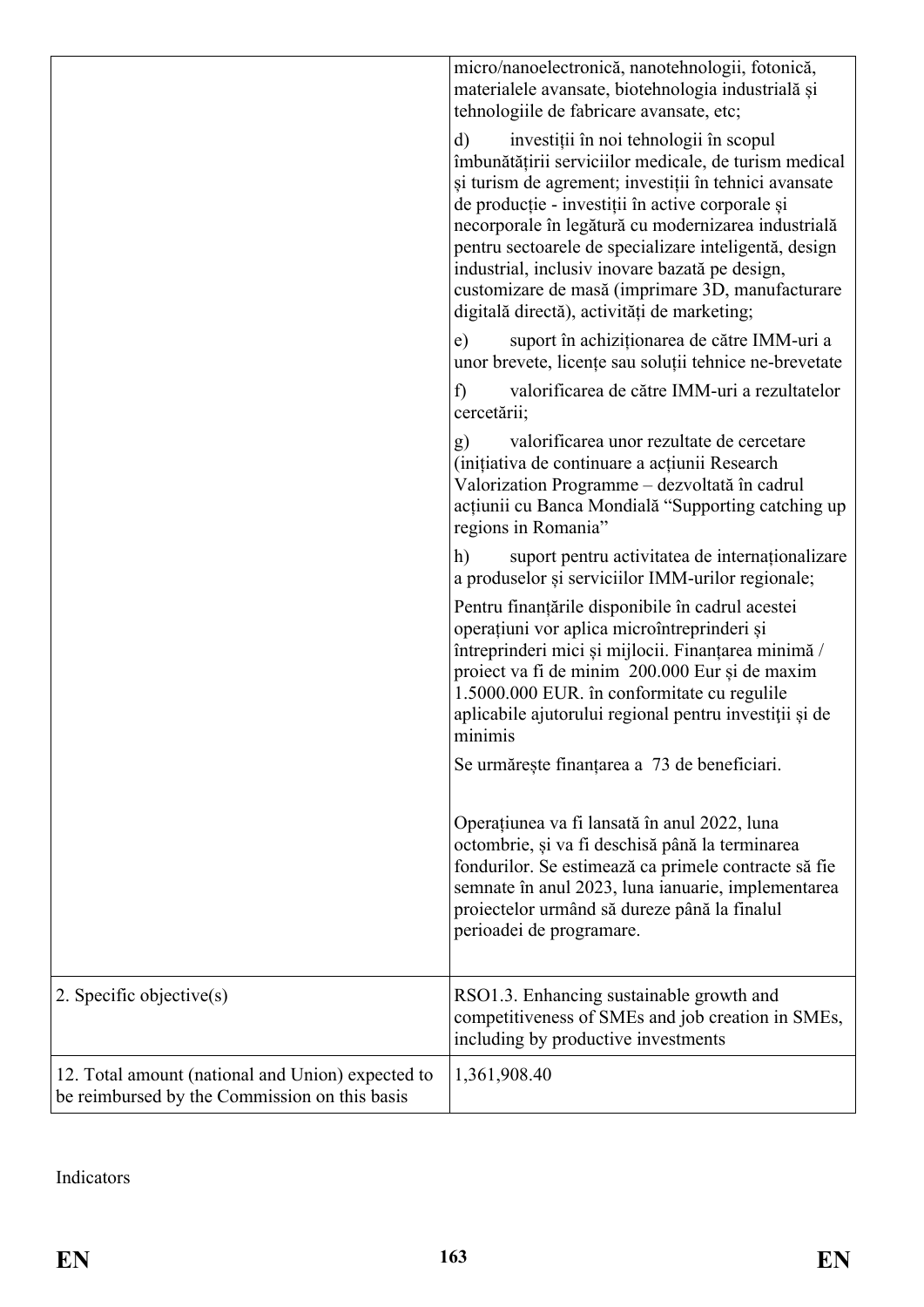| 3. Indicator triggering reimbursement (2)                                      | Total cheltuieli eligibile de investiții autorizate                                                                                                                                                                                                                                                                                                                                                                                                                                                                                                                                                                                                                                                                                                                       |
|--------------------------------------------------------------------------------|---------------------------------------------------------------------------------------------------------------------------------------------------------------------------------------------------------------------------------------------------------------------------------------------------------------------------------------------------------------------------------------------------------------------------------------------------------------------------------------------------------------------------------------------------------------------------------------------------------------------------------------------------------------------------------------------------------------------------------------------------------------------------|
| 4. Unit of measurement for the indicator triggering<br>reimbursement           | N/A                                                                                                                                                                                                                                                                                                                                                                                                                                                                                                                                                                                                                                                                                                                                                                       |
| 5. Standard scale of unit cost, lump sum or flat rate                          | Flat rate                                                                                                                                                                                                                                                                                                                                                                                                                                                                                                                                                                                                                                                                                                                                                                 |
| 6. Amount per unit of measurement or percentage<br>(for flat rates) of the SCO | $2\%$                                                                                                                                                                                                                                                                                                                                                                                                                                                                                                                                                                                                                                                                                                                                                                     |
| 7. Categories of costs covered by the unit cost,<br>lump sum or flat rate      | Rata forfetară acoperă următoarele tipuri de<br>cheltuieli:                                                                                                                                                                                                                                                                                                                                                                                                                                                                                                                                                                                                                                                                                                               |
|                                                                                | Cheltuieli pregătitoare se referă la realizarea<br>a.<br>studiilor de fezabilitate, proiectării tehnice, a<br>planului de afaceri, ș.a.m.d Conform HG 907/16,<br>acestea ar cuprinde următoarele categorii de<br>cheltuieli: Cap.3 - 3.1 Studii (Studii de teren; Raport<br>privind impactul asupra mediului; Alte studii<br>specifice); 3.2 Documentații-suport și cheltuieli<br>pentru obținere de avize, acorduri și autorizații; 3.3<br>Expertizare tehnica; 3.5 Proiectare. Acestea cuprind<br>următoarele linii de buget, așa cum sunt definite în<br>baza de date MySMIS: 42 - studii cf HG 907/studii<br>de teren; 43 - cheltuieli pentru (documentații suport)<br>și obținere avize, acorduri, autorizații; 44 - proiectare<br>și inginerie.                     |
|                                                                                | Cheltuielile de informare și publicitate.<br>b.<br>Conform HG 907/16, acestea ar fi: Cap.5 Alte<br>cheltuieli - 5.4 Cheltuieli pentru informare și<br>publicitate; cu alocarea în baza de date MySMIS: 17<br>- cheltuieli de informare și publicitate pentru proiect,<br>care rezultă din obligațiile beneficiarului.                                                                                                                                                                                                                                                                                                                                                                                                                                                     |
|                                                                                | Cheltuielile pentru audit (în baza de date<br>$\mathbf{c}$ .<br>exista doar pentru cheltuieli pentru audit financiar)<br>Conform HG 907/16, acestea ar fi: Cap. 3 - 3.7.2<br>Audit financiar. În baza de date MySMIS: 15 -<br>cheltuieli cu auditul achiziționat de beneficiar pentru<br>proiect.                                                                                                                                                                                                                                                                                                                                                                                                                                                                         |
|                                                                                | d.<br>Cheltuieli pentru implementare, care includ:<br>a) Managementul de proiect pentru obiectivul de<br>investiții; b) Asistența tehnică; c) Dirigenție de<br>șantier și d) Comisioane, cote, taxe, costul creditului.<br>Corespunzător prevederilor HG 907/16, sunt<br>acoperite următoarele: Cap. 3 - 3.6 Organizarea<br>procedurilor de achiziție; Cap. 3 - 3.7.1<br>Managementul de proiect pentru obiectivul de<br>investiții; Cap. 3 - 3.8.1 Asistenta tehnică; Cap. 3 -<br>3.8.2 Dirigenție de șantier; Cap.5 - 5.2 Comisioane,<br>cote, taxe, costul creditului. Din punct de vedere al<br>datelor înscrise în MySMIS, intrările din baza de<br>date care au fost luate în calcul sunt; 29 - cheltuieli<br>cu servicii de management de proiect; 45 - cheltuieli |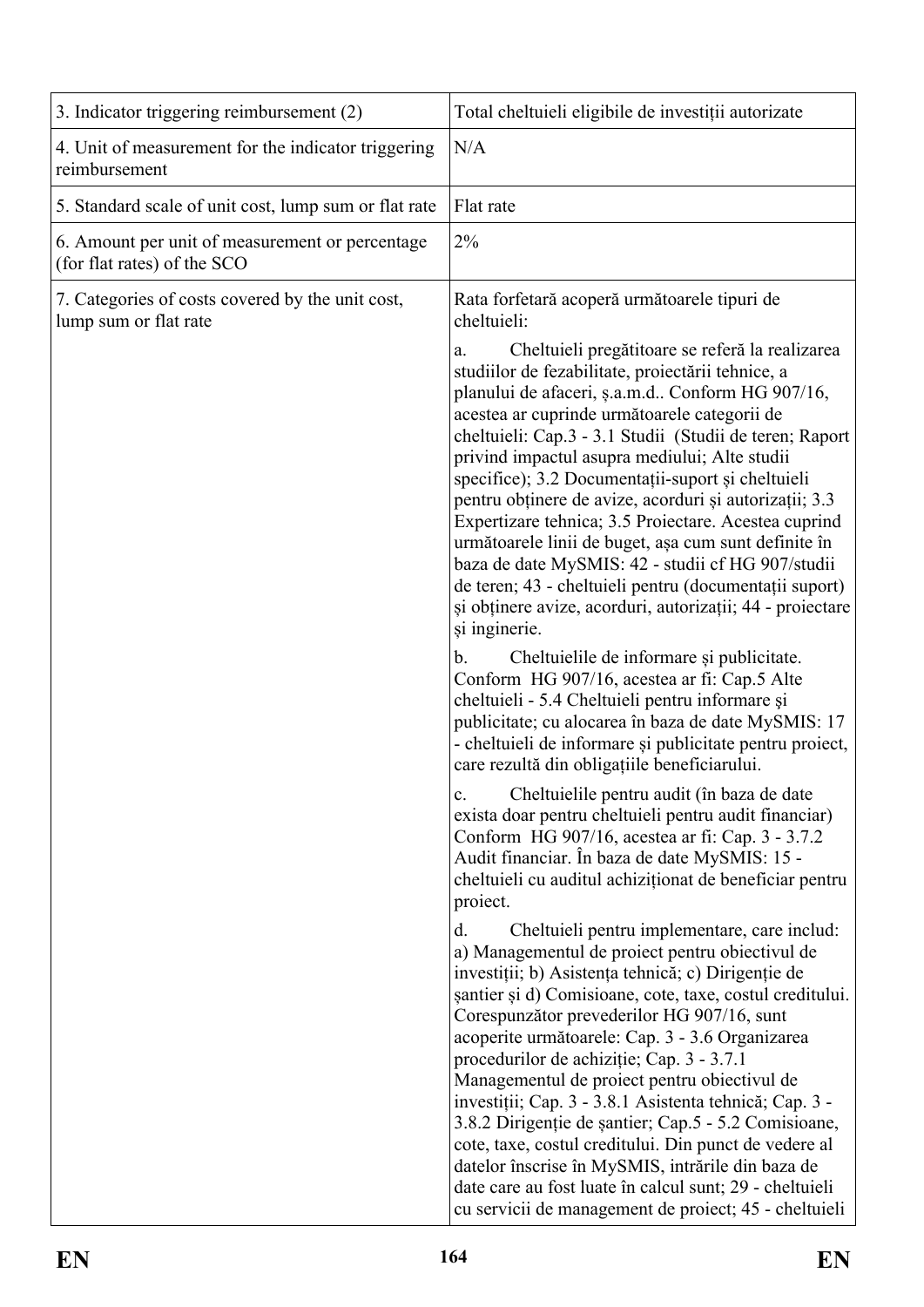|                                                                                                                                                                                                                                                        | pentru consultanță; 46 - cheltuieli pentru asistență<br>tehnică; 59 - cheltuieli pentru comisioane, cote, taxe.                                                                                                                                                                                                                                                                                                                                                                                                                                                                                                                                                                                                                                                                                                                                                                                                                                                                                                                                                                                                                                                                                                                                                                                                                                                                                                                          |
|--------------------------------------------------------------------------------------------------------------------------------------------------------------------------------------------------------------------------------------------------------|------------------------------------------------------------------------------------------------------------------------------------------------------------------------------------------------------------------------------------------------------------------------------------------------------------------------------------------------------------------------------------------------------------------------------------------------------------------------------------------------------------------------------------------------------------------------------------------------------------------------------------------------------------------------------------------------------------------------------------------------------------------------------------------------------------------------------------------------------------------------------------------------------------------------------------------------------------------------------------------------------------------------------------------------------------------------------------------------------------------------------------------------------------------------------------------------------------------------------------------------------------------------------------------------------------------------------------------------------------------------------------------------------------------------------------------|
|                                                                                                                                                                                                                                                        | Rata forfetară a fost calculată raportat la cheltuielile<br>de investiții.                                                                                                                                                                                                                                                                                                                                                                                                                                                                                                                                                                                                                                                                                                                                                                                                                                                                                                                                                                                                                                                                                                                                                                                                                                                                                                                                                               |
|                                                                                                                                                                                                                                                        | In afară de tipurile de cheltuieli identificate mai sus,<br>ce vor fi acoperite de rata forfetara, vor fi solicitate<br>la rambursare cheltuielile pentru investiția de bază,<br>acestea fiind rambursate pe baza verificării<br>cheltuielilor efectiv realizate, si care includ<br>următoarele categorii de cheltuieli:                                                                                                                                                                                                                                                                                                                                                                                                                                                                                                                                                                                                                                                                                                                                                                                                                                                                                                                                                                                                                                                                                                                 |
|                                                                                                                                                                                                                                                        | Cap. 1 Cheltuieli pentru obținerea și amenajarea<br>terenului - 1.2 Amenajarea terenului; Cap. 1<br>Cheltuieli pentru obținerea si amenajarea terenului -<br>1.3 Amenajări pentru protecția mediului si aducerea<br>terenului la starea inițială; Cap. 1 Cheltuieli pentru<br>obținerea si amenajarea terenului - 1.4 Cheltuieli<br>pentru relocarea / protecția utilităților; Cap. 2<br>Cheltuieli pentru asigurarea utilităților necesare<br>obiectivului de investiții; Cap. 4 Cheltuieli pentru<br>investiția de baza - 4.1 Construcții și instalații; Cap.<br>4 Cheltuieli pentru investiția de baza - 4.2 Montaj<br>utilaje, echipamente tehnologice și funcționale; Cap.<br>4 Cheltuieli pentru investiția de baza - 4.3 Utilaje,<br>echipamente tehnologice și funcționale care necesită<br>montaj; Cap. 4 Cheltuieli pentru investiția de baza -<br>4.4 Utilaje, echipamente tehnologice și funcționale<br>care nu necesită montaj și echipamente de transport;<br>Cap. 4 Cheltuieli pentru investiția de baza - 4.5<br>Dotări; Cap. 4 Cheltuieli pentru investiția de baza -<br>4.6 Active necorporale; Cap.5 Alte cheltuieli - 5.1<br>Organizare de șantier - 5.1.1 - Lucrări de construcții<br>si instalații aferente organizării de șantier; Cap.5<br>Alte cheltuieli - 5.1 Organizare de șantier - 5.1.2 -<br>Cheltuieli conexe organizării șantierului; Cap.5 Alte<br>cheltuieli - 5.3 Cheltuieli diverse și neprevăzute. |
|                                                                                                                                                                                                                                                        | A se vedea documentul ataşat. (Appendix 1, OCS2,<br>7)                                                                                                                                                                                                                                                                                                                                                                                                                                                                                                                                                                                                                                                                                                                                                                                                                                                                                                                                                                                                                                                                                                                                                                                                                                                                                                                                                                                   |
| 8. Do these categories of costs cover all eligible<br>expenditure for the operation?                                                                                                                                                                   | N <sub>0</sub>                                                                                                                                                                                                                                                                                                                                                                                                                                                                                                                                                                                                                                                                                                                                                                                                                                                                                                                                                                                                                                                                                                                                                                                                                                                                                                                                                                                                                           |
| 9. Adjustment(s) method $(3)$                                                                                                                                                                                                                          | Fiind o rată forfetară, nu este cazul de ajustări la<br>inflație, calculul ei fiind dependent de cheltuielile de<br>investiții efectuate și rambursate.                                                                                                                                                                                                                                                                                                                                                                                                                                                                                                                                                                                                                                                                                                                                                                                                                                                                                                                                                                                                                                                                                                                                                                                                                                                                                  |
| 10. Verification of the achievement of the units<br>delivered<br>- describe what document(s)/system will be used to<br>verify the achievement of the units delivered<br>- describe what will be checked and by whom<br>during management verifications | Rata forfetară este autorizată la plată doar după ce<br>verificările administrative au fost derulate asupra<br>cheltuielilor de investiții (costuri reale pe baza cărora<br>se calculează procentual rata forfetară), iar acestea<br>vor fi supuse verificărilor administrative pentru<br>100% din cheltuieli pe o perioadă de cel puțin 2 ani<br>de la înregistrarea primei cereri de plată/rambursare<br>din partea beneficiarilor în cadrul POR Nord-Vest                                                                                                                                                                                                                                                                                                                                                                                                                                                                                                                                                                                                                                                                                                                                                                                                                                                                                                                                                                             |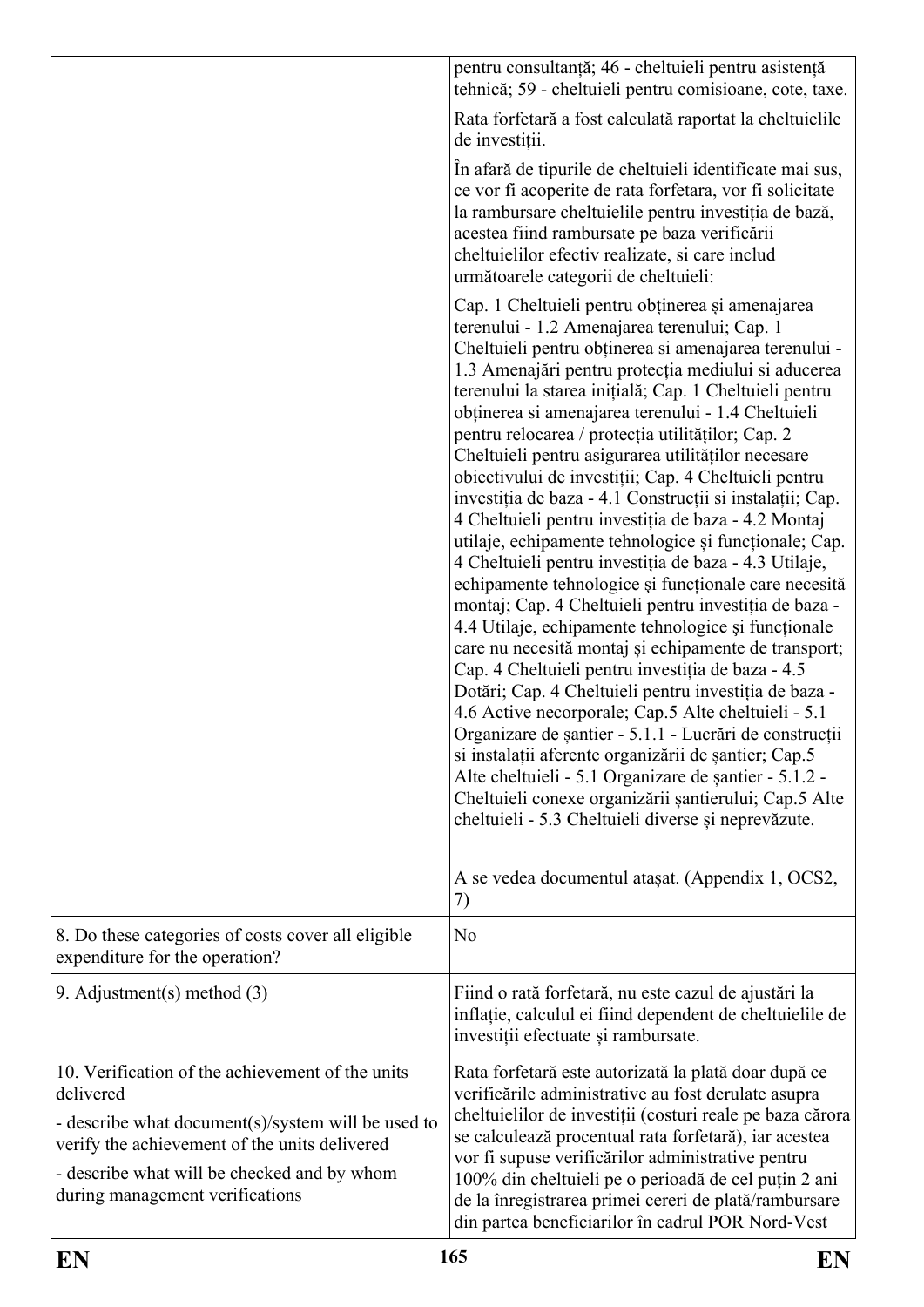| - describe what arrangements will be made to                                                  | 2021-2027.                                                                                                                                                                                                                                                                                                                                                                                                                                                                                                                                                                                                                                                     |
|-----------------------------------------------------------------------------------------------|----------------------------------------------------------------------------------------------------------------------------------------------------------------------------------------------------------------------------------------------------------------------------------------------------------------------------------------------------------------------------------------------------------------------------------------------------------------------------------------------------------------------------------------------------------------------------------------------------------------------------------------------------------------|
| collect and store relevant data/documents                                                     |                                                                                                                                                                                                                                                                                                                                                                                                                                                                                                                                                                                                                                                                |
|                                                                                               | Amploarea verificărilor administrative va fi pentru<br>100% din cererile de rambursare depuse de<br>beneficiari, cu verificarea fiecărei cheltuieli                                                                                                                                                                                                                                                                                                                                                                                                                                                                                                            |
|                                                                                               | individuale în raport cu documentele justificative<br>aferente și cu documentele justificative care atesta<br>livrarea produselor/serviciilor și execuția lucrărilor.                                                                                                                                                                                                                                                                                                                                                                                                                                                                                          |
|                                                                                               | Ulterior acestei perioade, în funcție de rezultatul<br>activității de verificare realizate de AM POR NV<br>2021-2027, dacă există asigurări că programul a<br>funcționat cu eficacitate în ultimii doi ani<br>consecutivi, ceea ce ar demonstra că fondurile au<br>fost executate în mod efectiv și eficace pe parcursul<br>unei perioade îndelungate, se va avea în vedere o<br>posibilă reducere a verificărilor și posibilitatea de a<br>efectua verificări administrative pe baza unei analize<br>de risc, proporțional cu riscurile identificate în acest<br>interval de timp.                                                                            |
|                                                                                               | Verificările la fața locului se vor realiza o dată (cel<br>puțin) la momentul solicitării la rambursare a cel<br>puțin 50% din valoarea eligibilă a contractului de<br>finanțare și încă o vizită la cererea de rambursare<br>finală.                                                                                                                                                                                                                                                                                                                                                                                                                          |
|                                                                                               | Dubla finanțare se va verifica prin verificarea<br>înscrierii mențiunilor speciale pe documente.                                                                                                                                                                                                                                                                                                                                                                                                                                                                                                                                                               |
|                                                                                               | Procedura Operațională Recuperare Debite prevede<br>recuperarea valorii aferente ratei forfetare aplicata<br>unor cheltuieli declarate neeligibile ulterior plății.                                                                                                                                                                                                                                                                                                                                                                                                                                                                                            |
|                                                                                               | Mecanismul de recuperare a debitelor este același<br>pentru toate tipurile de cheltuieli fie ele costuri reale,<br>fie că sunt plătite ca rată forfetară aplicata asupra<br>unor cheltuieli. Prevederea suplimentară care se face<br>în cadrul procedurii este aceea că valoarea ratei<br>forfetară plătită aferentă unor costuri reale declarate<br>neeligibile si/sau unor valori stabilite in urma<br>aplicării unor corecții financiare, ulterior plătii<br>valorii ratei forfetare se recuperează după același<br>mecanism ca si în cazul recuperării unor costuri<br>reale aplicând rata forfetară la valoarea totală<br>eligibilă finală a proiectului. |
|                                                                                               | Sumele aferente ratei forfetare decontate către<br>beneficiari se restituie/recuperează de AM NV, în<br>funcție de diminuarea valorii eligibile finale a<br>proiectului.                                                                                                                                                                                                                                                                                                                                                                                                                                                                                       |
| 11. Possible perverse incentives, mitigating<br>$measures(4)$ and the estimated level of risk | Utilizarea acestui tip de rata forfetara este<br>considerate a avea riscuri minore, întrucât:                                                                                                                                                                                                                                                                                                                                                                                                                                                                                                                                                                  |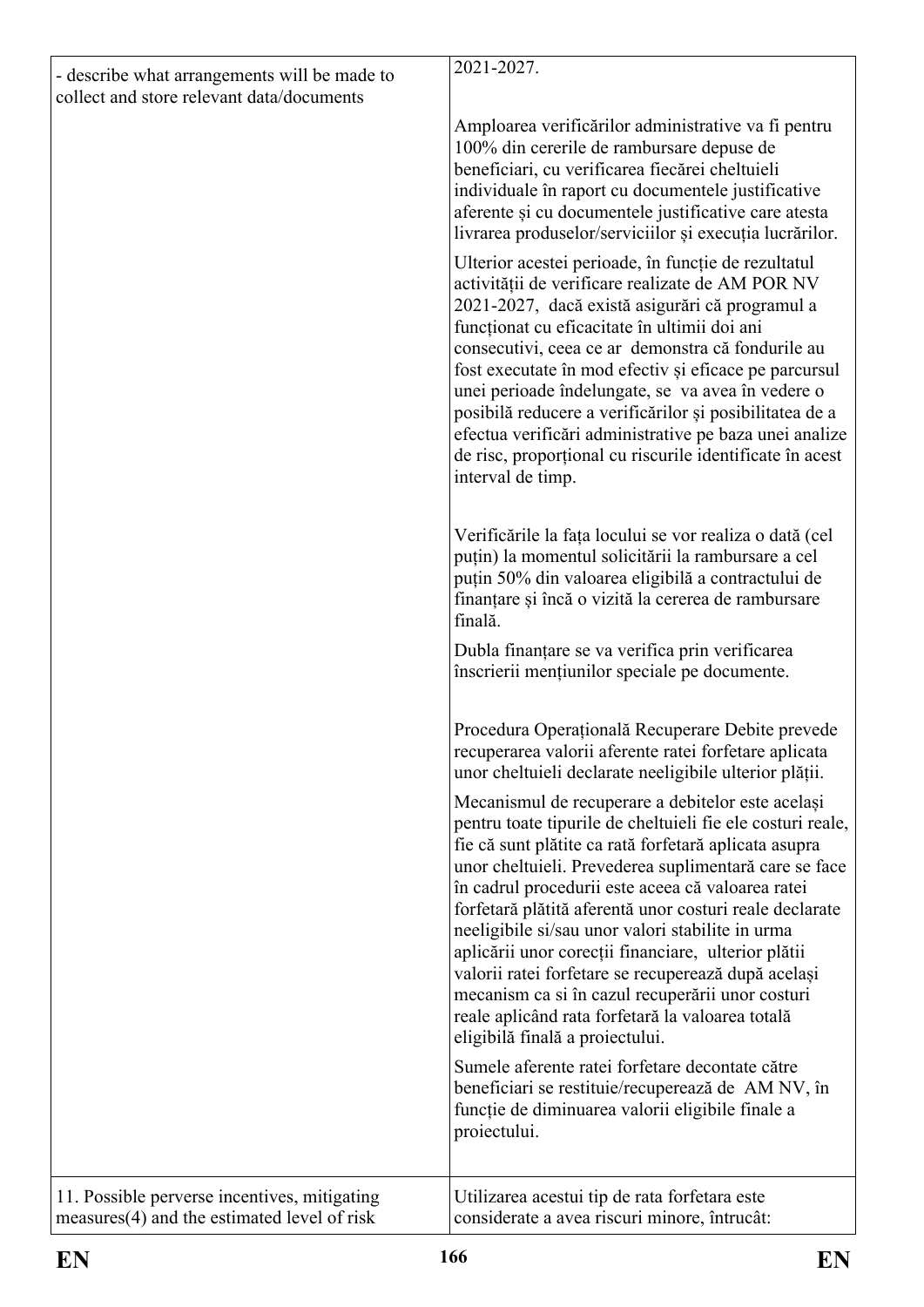| (high/medium/low) | A fost calculată in baza unor cheltuieli<br>certificate din projecte similare                                                                                                                                                                                                                                                                                                                                                                                                                                 |
|-------------------|---------------------------------------------------------------------------------------------------------------------------------------------------------------------------------------------------------------------------------------------------------------------------------------------------------------------------------------------------------------------------------------------------------------------------------------------------------------------------------------------------------------|
|                   | Rata forfetara se aplica la costurile legate de<br>investitie, odata ce acestea din urma sunt verificate si<br>certificate, astfel ca in cazul in care anumite<br>cheltuieli din cheltuielile ce formează baza de calcul<br>(costurile de investiție) nu sunt certificate, sunt<br>excluse din baza de calcul. Astfel rata forfetara va fi<br>diminuata corespunzător.                                                                                                                                        |
|                   | Fiecare cerere de rambursare depusa de<br>beneficiari va trece prin verificarea cheltuielilor<br>solicitate la rambursare dar si a stadiului fizic al<br>realizării investițiilor, astfel, rata forfetara va fi<br>aplicata relativ la suma cheltuielilor certificate spre<br>rambursare.                                                                                                                                                                                                                     |
|                   | Un posibil stimulent cu caracter negativ (perverse<br>incentive) ar putea fi dezvoltarea intenției de a<br>include in costurile de investiții cheltuieli neeligibile<br>sau care ar putea fi incluse mai degrabă in categoria<br>cheltuielilor de tip suport, cu scopul de a mari baza<br>de calcul la care se aplica rata forfetara. Însă,<br>consideram acesta a fi un risc minor, având in vedere<br>verificarea riguroasa a cererilor de rambursare din<br>perspectiva tipurilor de cheltuieli realizate. |
|                   | In cazul in care ar fi identificate nereguli cu privire<br>la costurile de investiții, suma ce va face obiectul<br>acestora va fi recuperată conform procedurilor,<br>împreună cu procentul corespunzător din valoarea<br>rambursata in baza ratei forfetare.                                                                                                                                                                                                                                                 |

| Operation type short title                                                                          | OCS <sub>3</sub>                                                                                                                                                                                                                                              |
|-----------------------------------------------------------------------------------------------------|---------------------------------------------------------------------------------------------------------------------------------------------------------------------------------------------------------------------------------------------------------------|
| The managing authority received support from an<br>external company to set out the simplified costs | $\boxtimes$                                                                                                                                                                                                                                                   |
| Name of external company                                                                            | CIVITTA Strategy & Consulting                                                                                                                                                                                                                                 |
| 1. Description of the operation type including the<br>timeline for implementation (1)               | Operatiunea va finanța, în principal acordarea de<br>granturi în favoarea IMM-urilor / start-up-urilor din<br>cadrul incubatoarelor și acceleratoarelor de afaceri<br>sprijinite, pentru a asigura sustenabilitatea și<br>reziliență ecosistemului sprijinit. |
|                                                                                                     | Pentru finanțările disponibile în cadrul acestei<br>operațiuni vor aplica microîntreprinderi și<br>întreprinderi mici și mijlocii, acestea fiind selectate<br>printr-o procedură transparentă. Finanțarea maximă /                                            |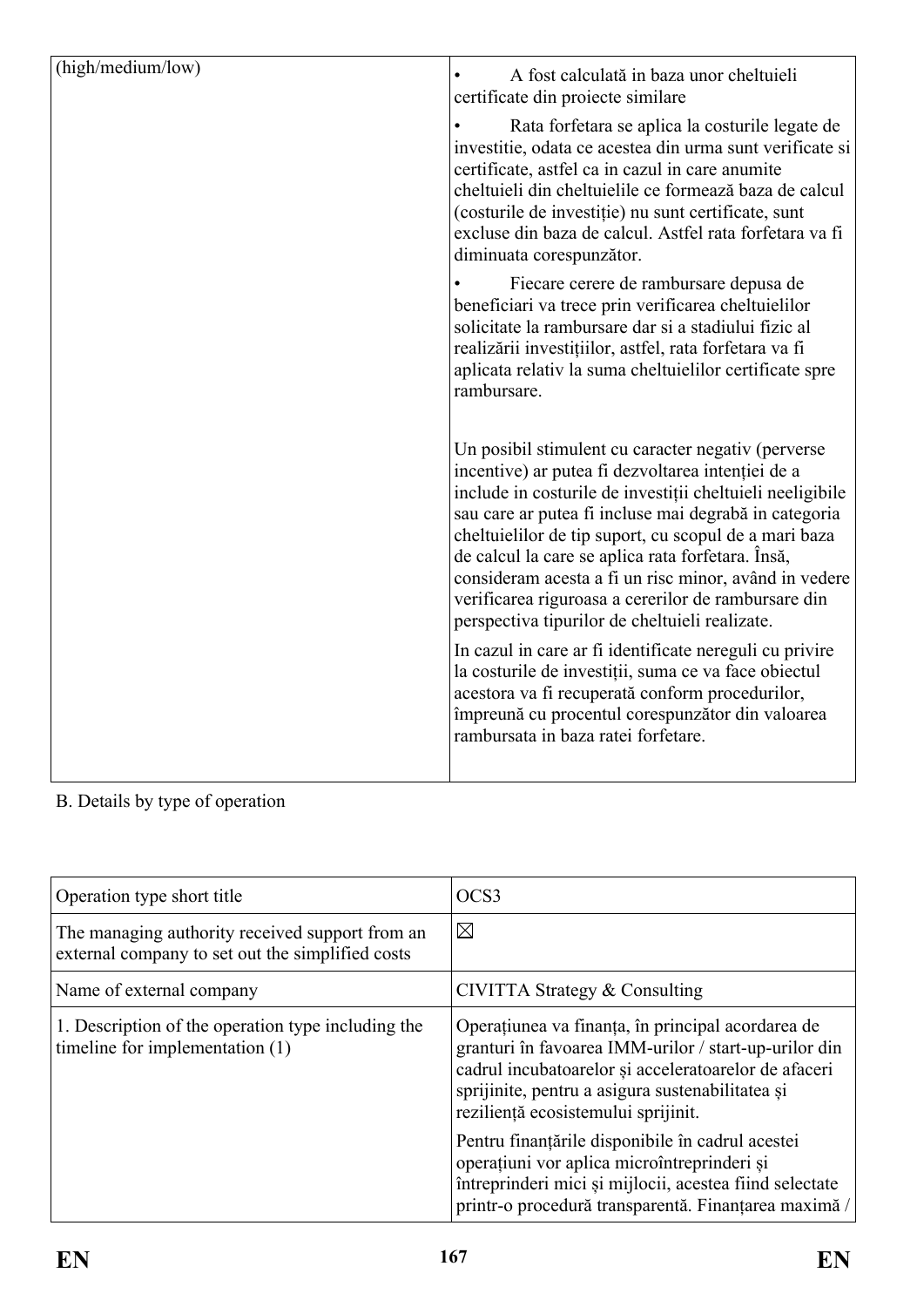|                                                                                                    | proiect va fi de maxim 100.000 Eur (ajutor de stat<br>pentru întreprinderi nou înființate).                                                                                                                                                                                                                                             |
|----------------------------------------------------------------------------------------------------|-----------------------------------------------------------------------------------------------------------------------------------------------------------------------------------------------------------------------------------------------------------------------------------------------------------------------------------------|
|                                                                                                    | Se urmărește finanțarea a 42 de beneficiari.<br>Operațiunea va fi lansată în anul 2022, luna<br>decembrie, și va fi deschisă până la terminarea<br>fondurilor. Se estimează că primele contracte să fie<br>semnate în anul 2022, luna martie, implementarea<br>proiectelor urmând să dureze până la finalul<br>perioadei de programare. |
| 2. Specific objective(s)                                                                           | RSO1.3. Enhancing sustainable growth and<br>competitiveness of SMEs and job creation in SMEs,<br>including by productive investments                                                                                                                                                                                                    |
| 12. Total amount (national and Union) expected to<br>be reimbursed by the Commission on this basis | 122,896.26                                                                                                                                                                                                                                                                                                                              |

| 3. Indicator triggering reimbursement (2)                                      | Total cheltuieli eligibile de investiții autorizate                                                                                                                                                                                                                                                                                                                                                                                                                                                                                                                                                                                                                                                                                                                                                                                                                                                                                                                                                    |
|--------------------------------------------------------------------------------|--------------------------------------------------------------------------------------------------------------------------------------------------------------------------------------------------------------------------------------------------------------------------------------------------------------------------------------------------------------------------------------------------------------------------------------------------------------------------------------------------------------------------------------------------------------------------------------------------------------------------------------------------------------------------------------------------------------------------------------------------------------------------------------------------------------------------------------------------------------------------------------------------------------------------------------------------------------------------------------------------------|
| 4. Unit of measurement for the indicator triggering<br>reimbursement           | N/A                                                                                                                                                                                                                                                                                                                                                                                                                                                                                                                                                                                                                                                                                                                                                                                                                                                                                                                                                                                                    |
| 5. Standard scale of unit cost, lump sum or flat rate                          | Flat rate                                                                                                                                                                                                                                                                                                                                                                                                                                                                                                                                                                                                                                                                                                                                                                                                                                                                                                                                                                                              |
| 6. Amount per unit of measurement or percentage<br>(for flat rates) of the SCO | 5.17%                                                                                                                                                                                                                                                                                                                                                                                                                                                                                                                                                                                                                                                                                                                                                                                                                                                                                                                                                                                                  |
| 7. Categories of costs covered by the unit cost, lump<br>sum or flat rate      | Rata forfetară acoperă următoarele tipuri de<br>cheltuieli:                                                                                                                                                                                                                                                                                                                                                                                                                                                                                                                                                                                                                                                                                                                                                                                                                                                                                                                                            |
|                                                                                | Cheltuieli pregătitoare, care se referă la<br>a.<br>realizarea studiilor de fezabilitate, proiectării<br>tehnice, a planului de afaceri, ș.a.m.d Conform HG<br>907/16, acestea ar cuprinde următoarele categorii de<br>cheltuieli: (a) Studii, (b) Expertizare tehnică: Cap.3 -<br>3.1 Studii (Studii de teren; Raport privind impactul<br>asupra mediului; Alte studii specifice); 3.2<br>Documentații-suport și cheltuieli pentru obținere de<br>avize, acorduri și autorizații; 3.3 Expertizare<br>tehnica; 3.5 Proiectare. Acestea cuprind următoarele<br>linii de buget, așa cum sunt definite în baza de date<br>MySMIS: 42 - studii cf HG 907/studii de teren; 43 -<br>cheltuieli pentru (documentații suport) și obținere<br>avize, acorduri, autorizații; 44 - proiectare și<br>inginerie<br>Cheltuielile privind activitatea de audit-Cap.<br>$\mathbf b$ .<br>3 - 3.7.2 Audit financiar. În baza de date MySMIS:<br>15 - cheltuieli cu auditul achiziționat de beneficiar<br>pentru proiect |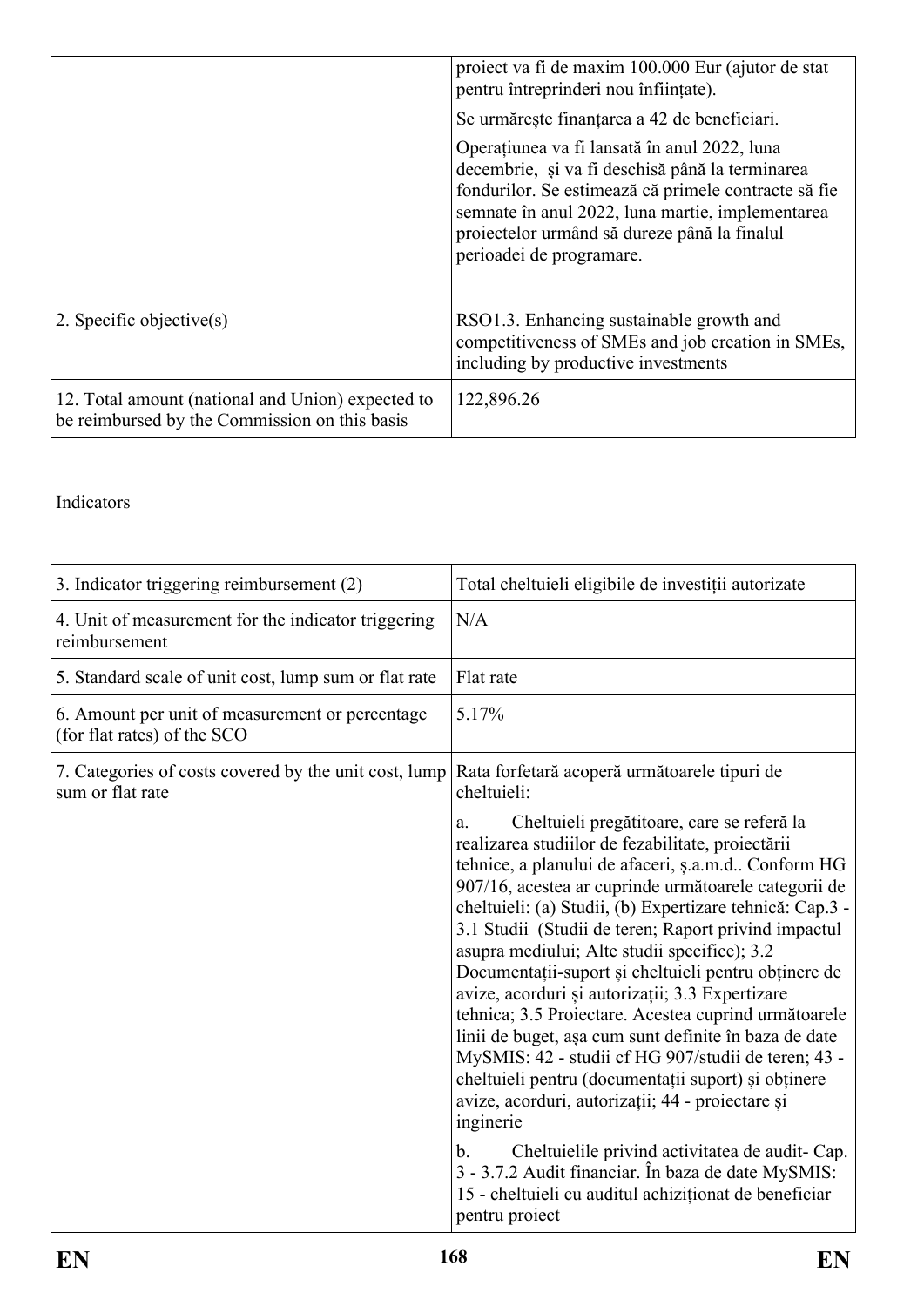c. Cheltuielile privind informarea și publicitatea- Cap.5 Alte cheltuieli - 5.4 Cheltuieli pentru informare şi publicitate; cu alocarea în baza de date MySMIS: 17 - cheltuieli de informare și publicitate pentru proiect, care rezultă din obligațiile beneficiarului

d. Cheltuielile pentru implementare care au următoarele componente: (a) Cheltuieli privind managementul de proiect (cu subcomponentele management de proiect și organizare proceduri de achiziție), (b) asistență tehnică, c) comisioane, cote, taxe, costul creditului, (d) dirigenție de șantier, respectiv Cap. 3 - 3.7.1 Managementul de proiect pentru obiectivul de investiții; Cap. 3 - 3.6 Organizarea procedurilor de achiziție; Cap. 3 - 3.8.1 Asistenta tehnică; Cap. 3 - 3.8.2 Dirigenție de șantier; Cap.5 - 5.2 Comisioane, cote, taxe, costul creditului. Din punct de vedere al datelor înscrise în MySMIS, intrările din baza de date care au fost luate în calcul sunt; 29 - cheltuieli cu servicii de management de proiect; 45 - cheltuieli pentru consultanță; 46 - cheltuieli pentru asistență tehnică; 59 - cheltuieli pentru comisioane, cote, taxe.

Rata forfetară a fost calculată raportat la cheltuielile de investiții certificate pentru rambursare.

În afară de tipurile de cheltuieli identificate mai sus, ce vor fi acoperite de rata forfetară, vor fi solicitate la rambursare cheltuielile realizate pentru investiția de bază, acestea fiind rambursate pe baza verificării cheltuielilor efectiv realizate, si care includ următoarele categorii de cheltuieli:

Cap. 4 Cheltuieli pentru investiția de baza - 4.6 Active necorporale; Cap. 4 Cheltuieli pentru investiția de baza - 4.5 Dotări; și: Cap. 1 Cheltuieli pentru obținerea și amenajarea terenului - 1.2 Amenajarea terenului; Cap. 1 Cheltuieli pentru obținerea si amenajarea terenului - 1.3 Amenajări pentru protecția mediului si aducerea terenului la starea inițială; Cap. 1 Cheltuieli pentru obținerea si amenajarea terenului - 1.4 Cheltuieli pentru relocarea / protecția utilităților; Cap. 2 Cheltuieli pentru asigurarea utilităților necesare obiectivului de investiții; Cap. 4 Cheltuieli pentru investiția de baza - 4.1 Construcții si instalații; Cap. 4 Cheltuieli pentru investiția de baza - 4.2 Montaj utilaje, echipamente tehnologice și funcționale; Cap. 4 Cheltuieli pentru investiția de baza - 4.3 Utilaje, echipamente tehnologice şi funcționale care necesită montaj; Cap. 4 Cheltuieli pentru investiția de baza - 4.4 Utilaje, echipamente tehnologice şi funcționale care nu necesită montaj și echipamente de transport;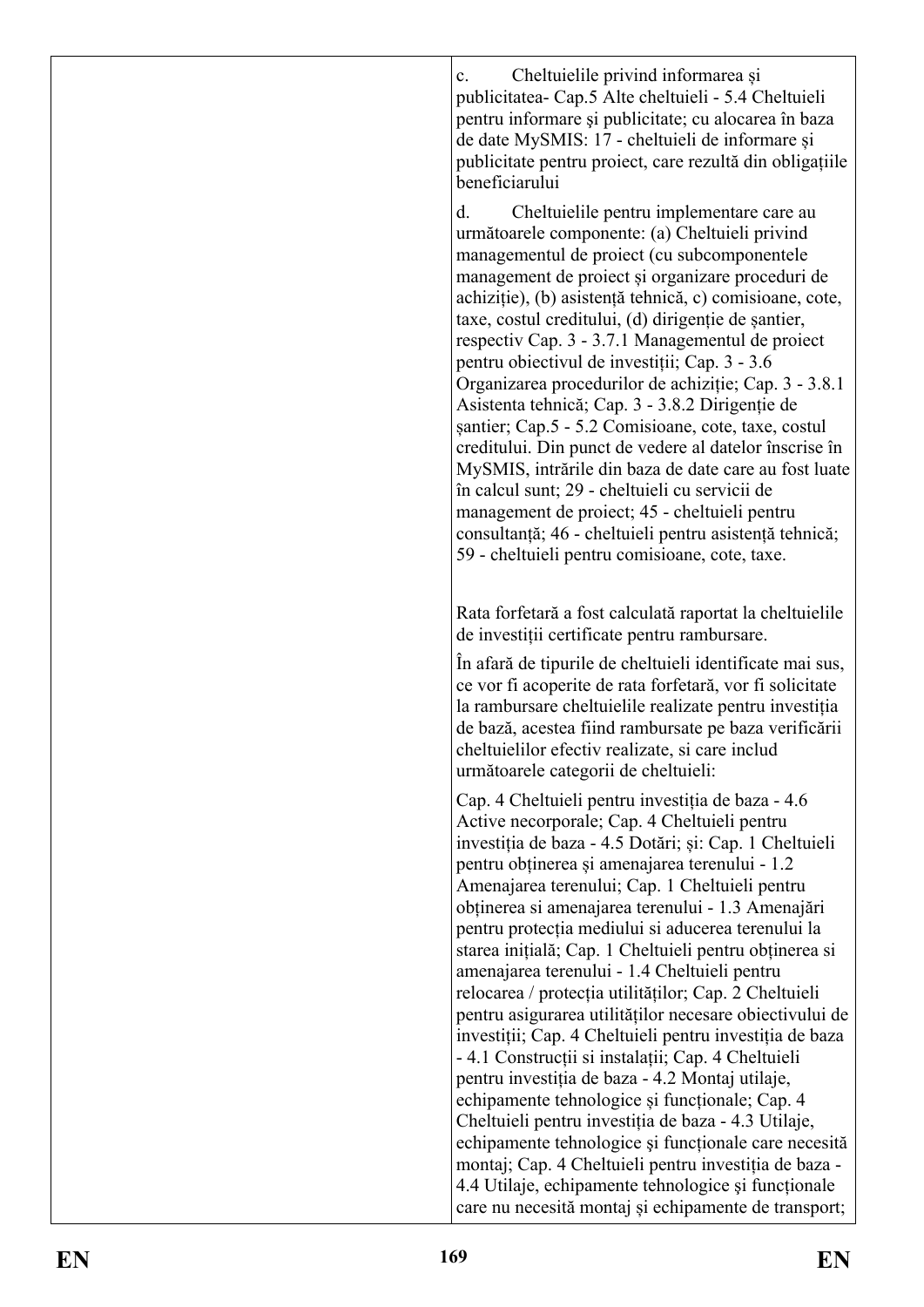|                                                                                                                                                                                                                                                                                                                                                     | Cap.5 Alte cheltuieli - 5.1 Organizare de santier -<br>5.1.1 - Lucrări de construcții si instalații aferente<br>organizării de șantier; Cap.5 Alte cheltuieli - 5.1<br>Organizare de șantier - 5.1.2 - Cheltuieli conexe<br>organizării șantierului; Cap.5 Alte cheltuieli - 5.3<br>Cheltuieli diverse și neprevăzute.<br>A se vedea documentul ataşat. (Appendix 1, OCS3,<br>7)                                                                                                                                                                                                    |
|-----------------------------------------------------------------------------------------------------------------------------------------------------------------------------------------------------------------------------------------------------------------------------------------------------------------------------------------------------|-------------------------------------------------------------------------------------------------------------------------------------------------------------------------------------------------------------------------------------------------------------------------------------------------------------------------------------------------------------------------------------------------------------------------------------------------------------------------------------------------------------------------------------------------------------------------------------|
| 8. Do these categories of costs cover all eligible<br>expenditure for the operation?                                                                                                                                                                                                                                                                | N <sub>o</sub>                                                                                                                                                                                                                                                                                                                                                                                                                                                                                                                                                                      |
| 9. Adjustment(s) method $(3)$                                                                                                                                                                                                                                                                                                                       | Fiind o rată forfetară, nu este cazul de ajustări la<br>inflatie, calculul ei fiind dependent de cheltuielile de<br>investiții efectuate și certificate spre rambursare.                                                                                                                                                                                                                                                                                                                                                                                                            |
| 10. Verification of the achievement of the units<br>delivered<br>- describe what document(s)/system will be used to<br>verify the achievement of the units delivered<br>- describe what will be checked and by whom<br>during management verifications<br>- describe what arrangements will be made to<br>collect and store relevant data/documents | Rata forfetară este autorizată la plată doar după ce<br>verificările administrative au fost derulate asupra<br>cheltuielilor de investiții (costuri reale pe baza<br>cărora se calculează procentual rata forfetară), iar<br>acestea vor fi supuse verificărilor administrative<br>pentru 100% din cheltuieli pe o perioadă de cel puțin<br>2 ani de la înregistrarea primei cereri de<br>plată/rambursare din partea beneficiarilor în cadrul<br>POR Nord-Vest 2021-2027.                                                                                                          |
|                                                                                                                                                                                                                                                                                                                                                     | Amploarea verificărilor administrative va fi pentru<br>100% din cererile de rambursare depuse de<br>beneficiari, cu verificarea fiecărei cheltuieli<br>individuale în raport cu documentele justificative<br>aferente și cu documentele justificative care atesta<br>livrarea produselor/serviciilor și execuția lucrărilor.                                                                                                                                                                                                                                                        |
|                                                                                                                                                                                                                                                                                                                                                     | Ulterior acestei perioade, în funcție de rezultatul<br>activității de verificare realizate de AM POR NV<br>2021-2027, dacă există asigurări că programul a<br>funcționat cu eficacitate în ultimii doi ani<br>consecutivi, ceea ce ar demonstra că fondurile au<br>fost executate în mod efectiv și eficace pe parcursul<br>unei perioade îndelungate, se va avea în vedere o<br>posibilă reducere a verificărilor și posibilitatea de a<br>efectua verificări administrative pe baza unei analize<br>de risc, proportional cu riscurile identificate în acest<br>interval de timp. |
|                                                                                                                                                                                                                                                                                                                                                     | Verificările la fața locului se vor realiza o dată (cel<br>puțin) la momentul solicitării la rambursare a cel<br>puțin 50% din valoarea eligibilă a contractului de<br>finanțare și încă o vizită la cererea de rambursare<br>finală.                                                                                                                                                                                                                                                                                                                                               |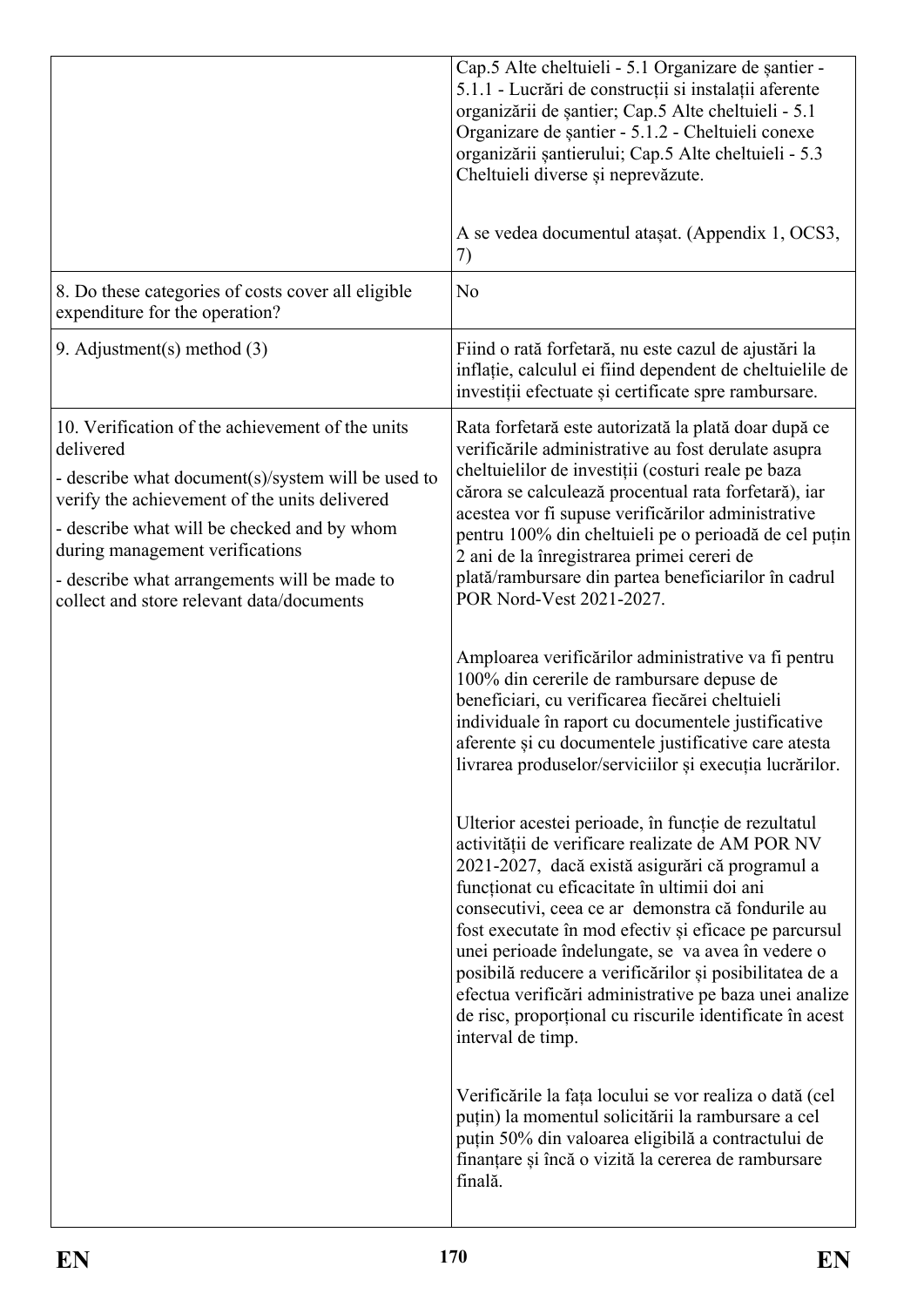|                                                                                               | Dubla finanțare se va verifica prin verificarea<br>înscrierii mențiunilor speciale pe documente.                                                                                                                                                                                                                                                                                                                                                                                                                                                                                                                                                               |
|-----------------------------------------------------------------------------------------------|----------------------------------------------------------------------------------------------------------------------------------------------------------------------------------------------------------------------------------------------------------------------------------------------------------------------------------------------------------------------------------------------------------------------------------------------------------------------------------------------------------------------------------------------------------------------------------------------------------------------------------------------------------------|
|                                                                                               | Procedura Operațională Recuperare Debite prevede<br>recuperarea valorii aferente ratei forfetare aplicata<br>unor cheltuieli declarate neeligibile ulterior plății.                                                                                                                                                                                                                                                                                                                                                                                                                                                                                            |
|                                                                                               | Mecanismul de recuperare a debitelor este același<br>pentru toate tipurile de cheltuieli fie ele costuri reale,<br>fie că sunt plătite ca rată forfetară aplicata asupra<br>unor cheltuieli. Prevederea suplimentară care se face<br>în cadrul procedurii este aceea că valoarea ratei<br>forfetară plătită aferentă unor costuri reale declarate<br>neeligibile si/sau unor valori stabilite in urma<br>aplicării unor corecții financiare, ulterior plătii<br>valorii ratei forfetare se recuperează după același<br>mecanism ca si în cazul recuperării unor costuri<br>reale aplicând rata forfetară la valoarea totală<br>eligibilă finală a proiectului. |
|                                                                                               | Sumele aferente ratei forfetare decontate către<br>beneficiari se restituie/recuperează de AM NV, în<br>funcție de diminuarea valorii eligibile finale a<br>proiectului.                                                                                                                                                                                                                                                                                                                                                                                                                                                                                       |
| 11. Possible perverse incentives, mitigating<br>$measures(4)$ and the estimated level of risk | Utilizarea acestui tip de rata forfetara este<br>considerate a avea riscuri minore, întrucât:                                                                                                                                                                                                                                                                                                                                                                                                                                                                                                                                                                  |
| (high/medium/low)                                                                             | A fost calculată in baza unor cheltuieli<br>certificate din projecte similare                                                                                                                                                                                                                                                                                                                                                                                                                                                                                                                                                                                  |
|                                                                                               | Rata forfetara se aplica la costurile legate de<br>investitie, odata ce acestea din urma sunt verificate<br>si certificate, astfel ca in cazul in care anumite<br>cheltuieli din cheltuielile ce formează baza de calcul<br>(costurile de investiție) nu sunt certificate, sunt<br>excluse din baza de calcul. Astfel rata forfetara va fi<br>diminuata corespunzător.                                                                                                                                                                                                                                                                                         |
|                                                                                               | Fiecare cerere de rambursare depusa de<br>beneficiari va trece prin verificarea cheltuielilor<br>solicitate la rambursare dar si a stadiului fizic al<br>realizării investițiilor, astfel, rata forfetara va fi<br>aplicata relativ la suma cheltuielilor certificate spre<br>rambursare.                                                                                                                                                                                                                                                                                                                                                                      |
|                                                                                               | Un posibil stimulent cu caracter negativ (perverse<br>incentive) ar putea fi dezvoltarea intenției de a<br>include in costurile de investiții cheltuieli neeligibile<br>sau care ar putea fi incluse mai degrabă in categoria<br>cheltuielilor de tip suport, cu scopul de a mari baza<br>de calcul la care se aplica rata forfetara. Însă,<br>consideram acesta a fi un risc minor, având in<br>vedere verificarea riguroasa a cererilor de<br>rambursare din perspectiva tipurilor de cheltuieli                                                                                                                                                             |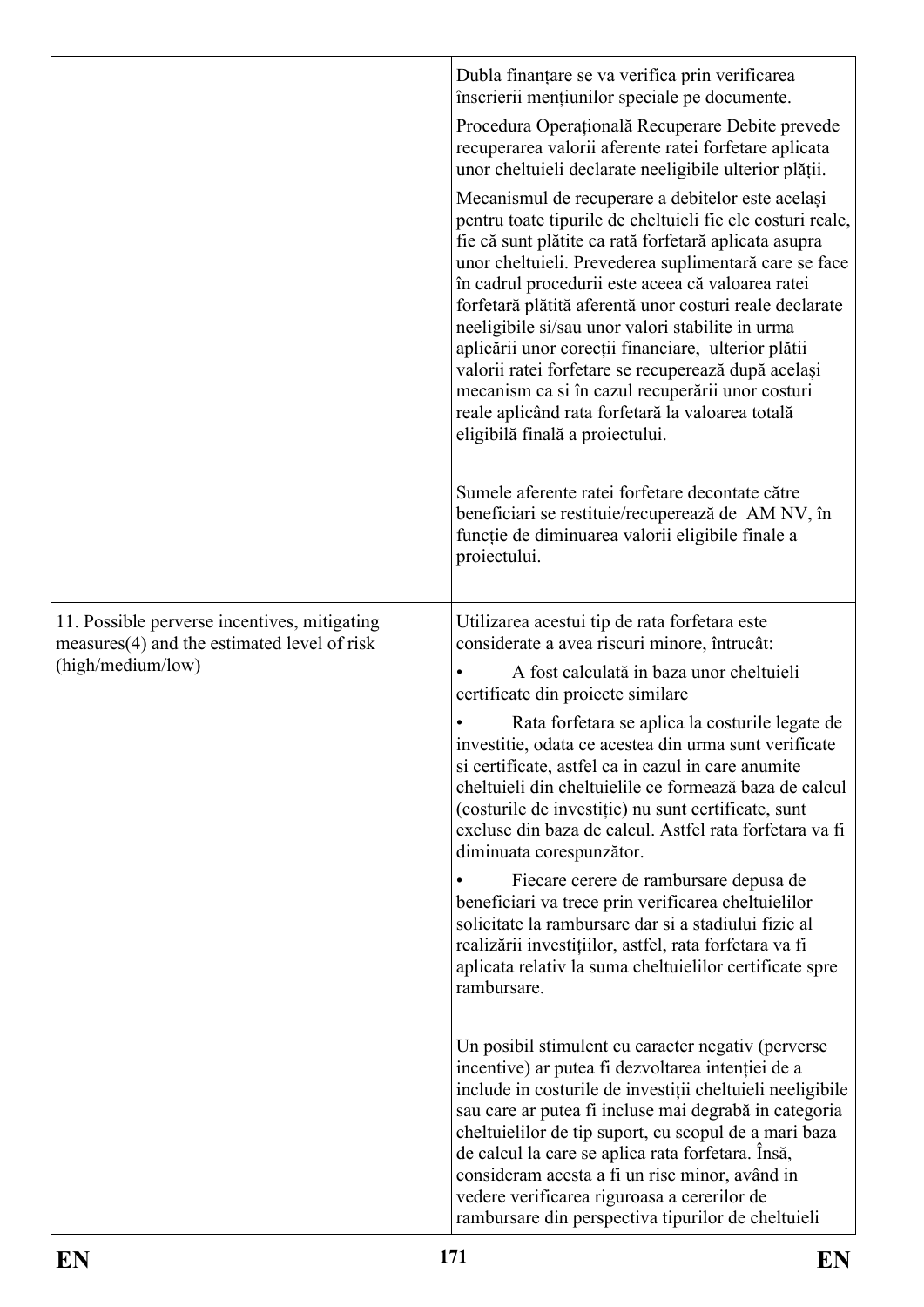| realizate.                                                                                                                                                                                                                                                    |
|---------------------------------------------------------------------------------------------------------------------------------------------------------------------------------------------------------------------------------------------------------------|
|                                                                                                                                                                                                                                                               |
| In cazul in care ar fi identificate nereguli cu privire<br>la costurile de investiții, suma ce va face obiectul<br>acestora va fi recuperată conform procedurilor,<br>împreună cu procentul corespunzător din valoarea<br>rambursata in baza ratei forfetare. |

| Operation type short title                                                                          | OCS4                                                                                                                                                                                                                                                                                                                                                                                                                                                                              |
|-----------------------------------------------------------------------------------------------------|-----------------------------------------------------------------------------------------------------------------------------------------------------------------------------------------------------------------------------------------------------------------------------------------------------------------------------------------------------------------------------------------------------------------------------------------------------------------------------------|
| The managing authority received support from an<br>external company to set out the simplified costs | $\boxtimes$                                                                                                                                                                                                                                                                                                                                                                                                                                                                       |
| Name of external company                                                                            | CIVITTA Strategy & Consulting                                                                                                                                                                                                                                                                                                                                                                                                                                                     |
| 1. Description of the operation type including the<br>timeline for implementation (1)               | Operațiunea va finanța, în principal acordarea de<br>granturi în favoarea IMM-urilor / start-up-urilor din<br>cadrul parcurilor industriale sau a parcurilor de<br>specializare inteligentă sprijinite, pentru a asigura<br>sustenabilitatea și reziliență ecosistemului sprijinit,<br>prin:                                                                                                                                                                                      |
|                                                                                                     | achiziția de echipamente, tehnologii, utilaje<br>inovative, precum și investiții în spațiile de<br>producție/prestare servicii aferente;                                                                                                                                                                                                                                                                                                                                          |
|                                                                                                     | investiții în noi tehnologii în domenii precum<br>IoT, automatizare, robotică, inteligență artificială,<br>micro/nanoelectronică, nanotehnologii, fotonică,<br>materialele avansate, biotehnologia industrială și<br>tehnologiile de fabricare avansate, etc;                                                                                                                                                                                                                     |
|                                                                                                     | investiții în noi tehnologii în scopul<br>îmbunătățirii serviciilor medicale, de turism medical<br>și turism de agrement; investiții în tehnici avansate<br>de producție - investiții în active corporale și<br>necorporale în legătură cu modernizarea industrială<br>pentru sectoarele de specializare inteligentă, design<br>industrial, inclusiv inovare bazată pe design,<br>customizare de masă (imprimare 3D, manufacturare<br>digitală directă), activități de marketing; |
|                                                                                                     | suport în achiziționarea de către IMM-uri a<br>unor brevete, licențe sau soluții tehnice ne-brevetate                                                                                                                                                                                                                                                                                                                                                                             |
|                                                                                                     | valorificarea de către IMM-uri a rezultatelor<br>cercetării;                                                                                                                                                                                                                                                                                                                                                                                                                      |
|                                                                                                     | valorificarea unor rezultate de cercetare<br>(initiativa de continuare a acțiunii Research<br>Valorization Programme – dezvoltată în cadrul<br>acțiunii cu Banca Mondială "Supporting catching up<br>regions in Romania"                                                                                                                                                                                                                                                          |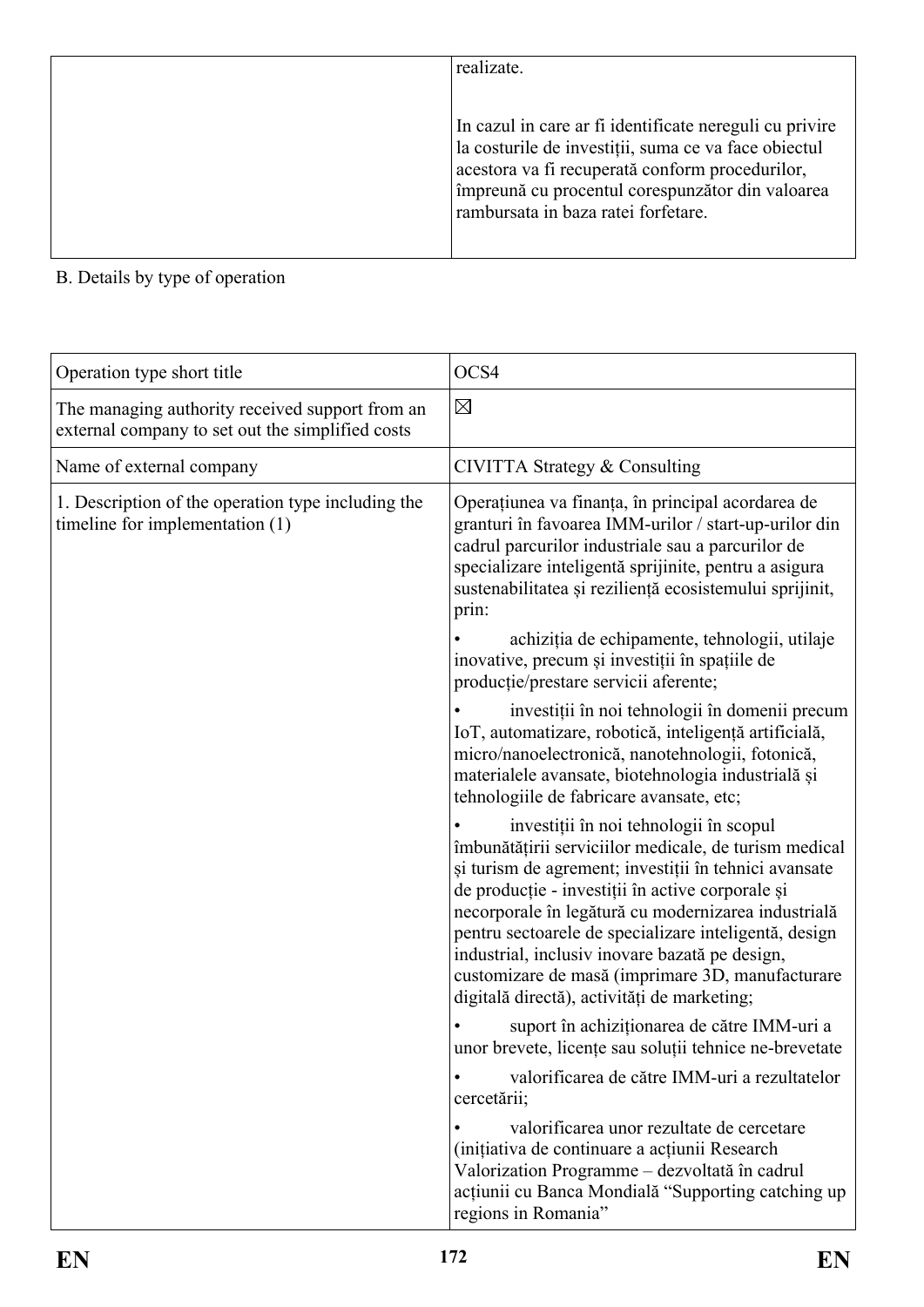|                                                                                                    | suport pentru activitatea de internaționalizare<br>a produselor și serviciilor IMM-urilor regionale;                                                                                                                                                                                    |
|----------------------------------------------------------------------------------------------------|-----------------------------------------------------------------------------------------------------------------------------------------------------------------------------------------------------------------------------------------------------------------------------------------|
|                                                                                                    | Pentru finanțările disponibile în cadrul acestei<br>operațiuni vor aplica întreprinderile mici și mijlocii,<br>acestea fiind selectate printr-o procedură<br>transparentă.                                                                                                              |
|                                                                                                    | Finanțarea minimă / proiect va fi de minim 200.000<br>EUR și maxim 1.500.000 EUR cu regulile europene<br>aplicabile.                                                                                                                                                                    |
|                                                                                                    | Se urmărește finanțarea a 29 beneficiari.                                                                                                                                                                                                                                               |
|                                                                                                    | Operațiunea va fi lansată în anul 2022, luna<br>decembrie, și va fi deschisă până la terminarea<br>fondurilor. Se estimează că primele contracte să fie<br>semnate în anul 2022, luna martie, implementarea<br>proiectelor urmând să dureze până la finalul<br>perioadei de programare. |
| 2. Specific objective $(s)$                                                                        | RSO1.3. Enhancing sustainable growth and<br>competitiveness of SMEs and job creation in SMEs,<br>including by productive investments                                                                                                                                                    |
| 12. Total amount (national and Union) expected to<br>be reimbursed by the Commission on this basis | 717,274.41                                                                                                                                                                                                                                                                              |

| 3. Indicator triggering reimbursement (2)                                      | Total cheltuieli eligibile de investiții autorizate                                                                                                                                                                                                                                                                                                                                                                                                                                                                                                       |
|--------------------------------------------------------------------------------|-----------------------------------------------------------------------------------------------------------------------------------------------------------------------------------------------------------------------------------------------------------------------------------------------------------------------------------------------------------------------------------------------------------------------------------------------------------------------------------------------------------------------------------------------------------|
| 4. Unit of measurement for the indicator triggering<br>reimbursement           | N/A                                                                                                                                                                                                                                                                                                                                                                                                                                                                                                                                                       |
| 5. Standard scale of unit cost, lump sum or flat rate                          | Flat rate                                                                                                                                                                                                                                                                                                                                                                                                                                                                                                                                                 |
| 6. Amount per unit of measurement or percentage<br>(for flat rates) of the SCO | 2%                                                                                                                                                                                                                                                                                                                                                                                                                                                                                                                                                        |
| 7. Categories of costs covered by the unit cost,<br>lump sum or flat rate      | Rata forfetară acoperă următoarele tipuri de<br>cheltuieli:                                                                                                                                                                                                                                                                                                                                                                                                                                                                                               |
|                                                                                | Cheltuieli pregătitoare se referă la<br>a.<br>realizarea studiilor de fezabilitate, proiectării<br>tehnice, a planului de afaceri, ș.a.m.d Conform HG<br>907/16, acestea ar cuprinde următoarele categorii de<br>cheltuieli: Cap.3 - 3.1 Studii (Studii de teren; Raport)<br>privind impactul asupra mediului; Alte studii<br>specifice); 3.2 Documentații-suport și cheltuieli<br>pentru obținere de avize, acorduri și autorizații; 3.3<br>Expertizare tehnica; 3.5 Proiectare. Acestea cuprind<br>următoarele linii de buget, așa cum sunt definite în |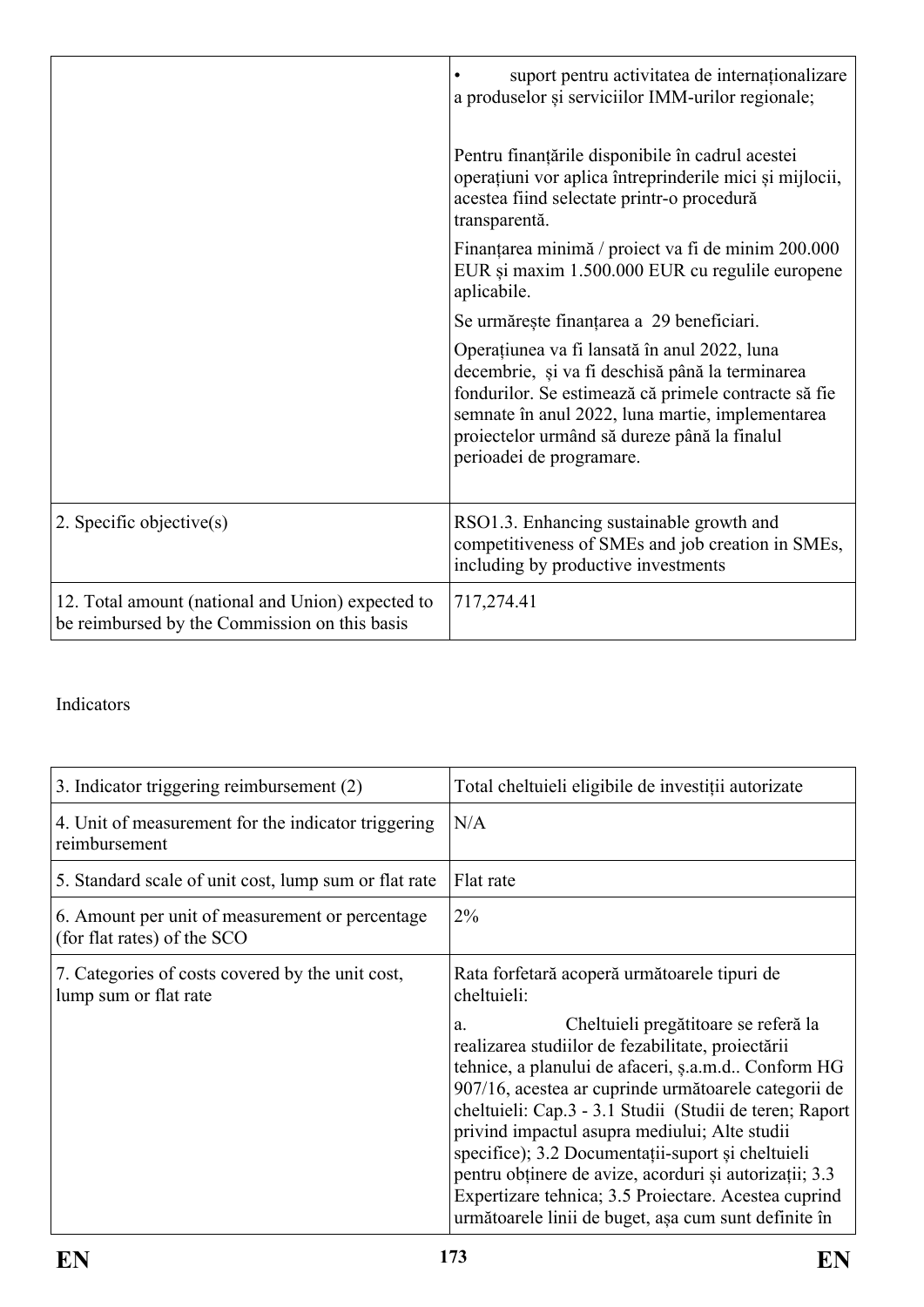|                                                                                                                     | baza de date MySMIS: 42 - studii cf HG 907/studii<br>de teren; 43 - cheltuieli pentru (documentații suport)<br>și obținere avize, acorduri, autorizații; 44 - proiectare<br>și inginerie.                                                                                                                                                                                                                                                                                                                                                                                                                                                                                                                                                                                                                                                                                                    |
|---------------------------------------------------------------------------------------------------------------------|----------------------------------------------------------------------------------------------------------------------------------------------------------------------------------------------------------------------------------------------------------------------------------------------------------------------------------------------------------------------------------------------------------------------------------------------------------------------------------------------------------------------------------------------------------------------------------------------------------------------------------------------------------------------------------------------------------------------------------------------------------------------------------------------------------------------------------------------------------------------------------------------|
|                                                                                                                     | Cheltuielile de informare și publicitate.<br>b.<br>Conform HG 907/16, acestea ar fi: Cap.5 Alte<br>cheltuieli - 5.4 Cheltuieli pentru informare și<br>publicitate; cu alocarea în baza de date MySMIS: 17<br>- cheltuieli de informare și publicitate pentru proiect,<br>care rezultă din obligațiile beneficiarului.                                                                                                                                                                                                                                                                                                                                                                                                                                                                                                                                                                        |
|                                                                                                                     | Cheltuielile pentru audit (în baza de date<br>$c_{\cdot}$<br>exista doar pentru cheltuieli pentru audit financiar)<br>Conform HG 907/16, acestea ar fi: Cap. 3 - 3.7.2<br>Audit financiar. În baza de date MySMIS: 15 -<br>cheltuieli cu auditul achiziționat de beneficiar pentru<br>project.                                                                                                                                                                                                                                                                                                                                                                                                                                                                                                                                                                                               |
|                                                                                                                     | Cheltuieli pentru implementare, care includ:<br>d.<br>a) Managementul de proiect pentru obiectivul de<br>investiții; b) Asistența tehnică; c) Dirigenție de<br>santier și d) Comisioane, cote, taxe, costul creditului.<br>Corespunzător prevederilor HG 907/16, sunt<br>acoperite următoarele: Cap. 3 - 3.6 Organizarea<br>procedurilor de achiziție; Cap. 3 - 3.7.1<br>Managementul de proiect pentru obiectivul de<br>investiții; Cap. 3 - 3.8.1 Asistenta tehnică; Cap. 3 -<br>3.8.2 Dirigenție de șantier; Cap.5 - 5.2 Comisioane,<br>cote, taxe, costul creditului. Din punct de vedere al<br>datelor înscrise în MySMIS, intrările din baza de<br>date care au fost luate în calcul sunt; 29 - cheltuieli<br>cu servicii de management de proiect; 45 - cheltuieli<br>pentru consultanță; 46 - cheltuieli pentru asistență<br>tehnică; 59 - cheltuieli pentru comisioane, cote, taxe. |
|                                                                                                                     | Rata forfetară a fost calculată raportat la cheltuielile<br>de investiții.<br>In afară de tipurile de cheltuieli identificate mai sus,<br>ce vor fi acoperite de rata forfetară, vor fi solicitate<br>la rambursare cheltuielile realizate pentru investiția<br>de bază, acestea fiind rambursate pe baza verificării<br>cheltuielilor efectiv realizate, si care includ<br>următoarele categorii de cheltuieli:                                                                                                                                                                                                                                                                                                                                                                                                                                                                             |
|                                                                                                                     | A se vedea documentul ataşat. (Appendix 1, OCS4,<br>7)                                                                                                                                                                                                                                                                                                                                                                                                                                                                                                                                                                                                                                                                                                                                                                                                                                       |
| 8. Do these categories of costs cover all eligible<br>expenditure for the operation?                                | No                                                                                                                                                                                                                                                                                                                                                                                                                                                                                                                                                                                                                                                                                                                                                                                                                                                                                           |
| 9. Adjustment(s) method $(3)$                                                                                       | Fiind o rată forfetară, nu este cazul de ajustări la<br>inflație, calculul ei fiind dependent de cheltuielile de<br>investiții efectuate și rambursate.                                                                                                                                                                                                                                                                                                                                                                                                                                                                                                                                                                                                                                                                                                                                      |
| 10. Verification of the achievement of the units<br>delivered<br>- describe what document(s)/system will be used to | Rata forfetară este autorizată la plată doar după ce<br>verificările administrative au fost derulate asupra<br>cheltuielilor de investiții (costuri reale pe baza cărora                                                                                                                                                                                                                                                                                                                                                                                                                                                                                                                                                                                                                                                                                                                     |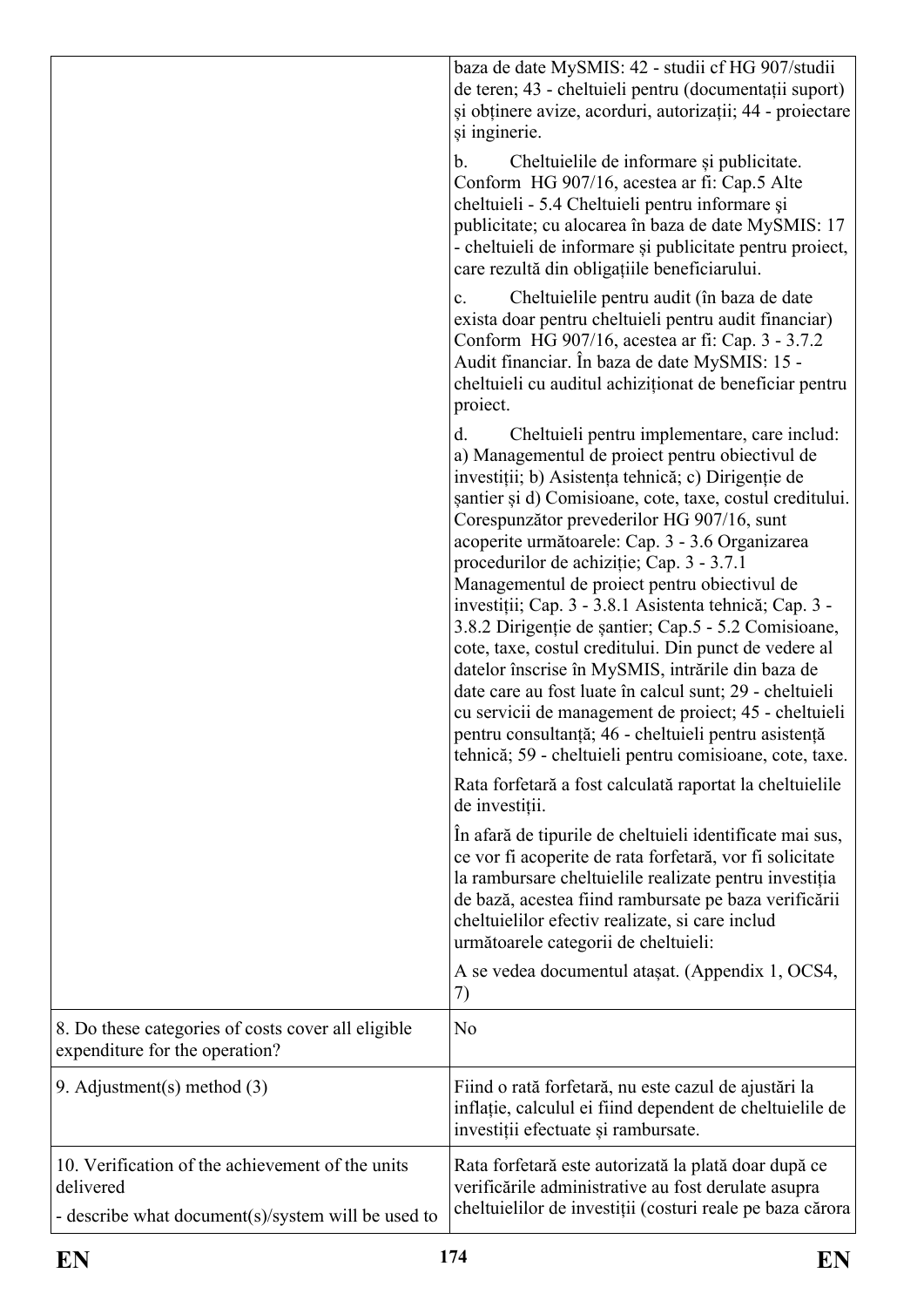| verify the achievement of the units delivered<br>- describe what will be checked and by whom<br>during management verifications<br>- describe what arrangements will be made to<br>collect and store relevant data/documents | se calculează procentual rata forfetară), iar acestea<br>vor fi supuse verificărilor administrative pentru<br>100% din cheltuieli pe o perioadă de cel puțin 2 ani<br>de la înregistrarea primei cereri de plată/rambursare<br>din partea beneficiarilor în cadrul POR Nord-Vest<br>2021-2027.                                                                                                                                                                                                                                                                                                                                                                 |
|------------------------------------------------------------------------------------------------------------------------------------------------------------------------------------------------------------------------------|----------------------------------------------------------------------------------------------------------------------------------------------------------------------------------------------------------------------------------------------------------------------------------------------------------------------------------------------------------------------------------------------------------------------------------------------------------------------------------------------------------------------------------------------------------------------------------------------------------------------------------------------------------------|
|                                                                                                                                                                                                                              | Amploarea verificărilor administrative va fi pentru<br>100% din cererile de rambursare depuse de<br>beneficiari, cu verificarea fiecărei cheltuieli<br>individuale în raport cu documentele justificative<br>aferente și cu documentele justificative care atesta<br>livrarea produselor/serviciilor și execuția lucrărilor.                                                                                                                                                                                                                                                                                                                                   |
|                                                                                                                                                                                                                              | Ulterior acestei perioade, în funcție de rezultatul<br>activității de verificare realizate de AM POR NV<br>2021-2027, dacă există asigurări că programul a<br>funcționat cu eficacitate în ultimii doi ani<br>consecutivi, ceea ce ar demonstra că fondurile au<br>fost executate în mod efectiv și eficace pe parcursul<br>unei perioade îndelungate, se va avea în vedere o<br>posibilă reducere a verificărilor și posibilitatea de a<br>efectua verificări administrative pe baza unei analize<br>de risc, proportional cu riscurile identificate în acest<br>interval de timp.                                                                            |
|                                                                                                                                                                                                                              | Verificările la fața locului se vor realiza o dată (cel<br>puțin) la momentul solicitării la rambursare a cel<br>puțin 50% din valoarea eligibilă a contractului de<br>finanțare și încă o vizită la cererea de rambursare<br>finală.                                                                                                                                                                                                                                                                                                                                                                                                                          |
|                                                                                                                                                                                                                              | Dubla finanțare se va verifica prin verificarea<br>înscrierii mențiunilor speciale pe documente.                                                                                                                                                                                                                                                                                                                                                                                                                                                                                                                                                               |
|                                                                                                                                                                                                                              | Procedura Operațională Recuperare Debite prevede<br>recuperarea valorii aferente ratei forfetare aplicata<br>unor cheltuieli declarate neeligibile ulterior plății.                                                                                                                                                                                                                                                                                                                                                                                                                                                                                            |
|                                                                                                                                                                                                                              | Mecanismul de recuperare a debitelor este același<br>pentru toate tipurile de cheltuieli fie ele costuri reale,<br>fie că sunt plătite ca rată forfetară aplicata asupra<br>unor cheltuieli. Prevederea suplimentară care se face<br>în cadrul procedurii este aceea că valoarea ratei<br>forfetară plătită aferentă unor costuri reale declarate<br>neeligibile si/sau unor valori stabilite in urma<br>aplicării unor corecții financiare, ulterior plătii<br>valorii ratei forfetare se recuperează după același<br>mecanism ca si în cazul recuperării unor costuri<br>reale aplicând rata forfetară la valoarea totală<br>eligibilă finală a proiectului. |
|                                                                                                                                                                                                                              | Sumele aferente ratei forfetare decontate către                                                                                                                                                                                                                                                                                                                                                                                                                                                                                                                                                                                                                |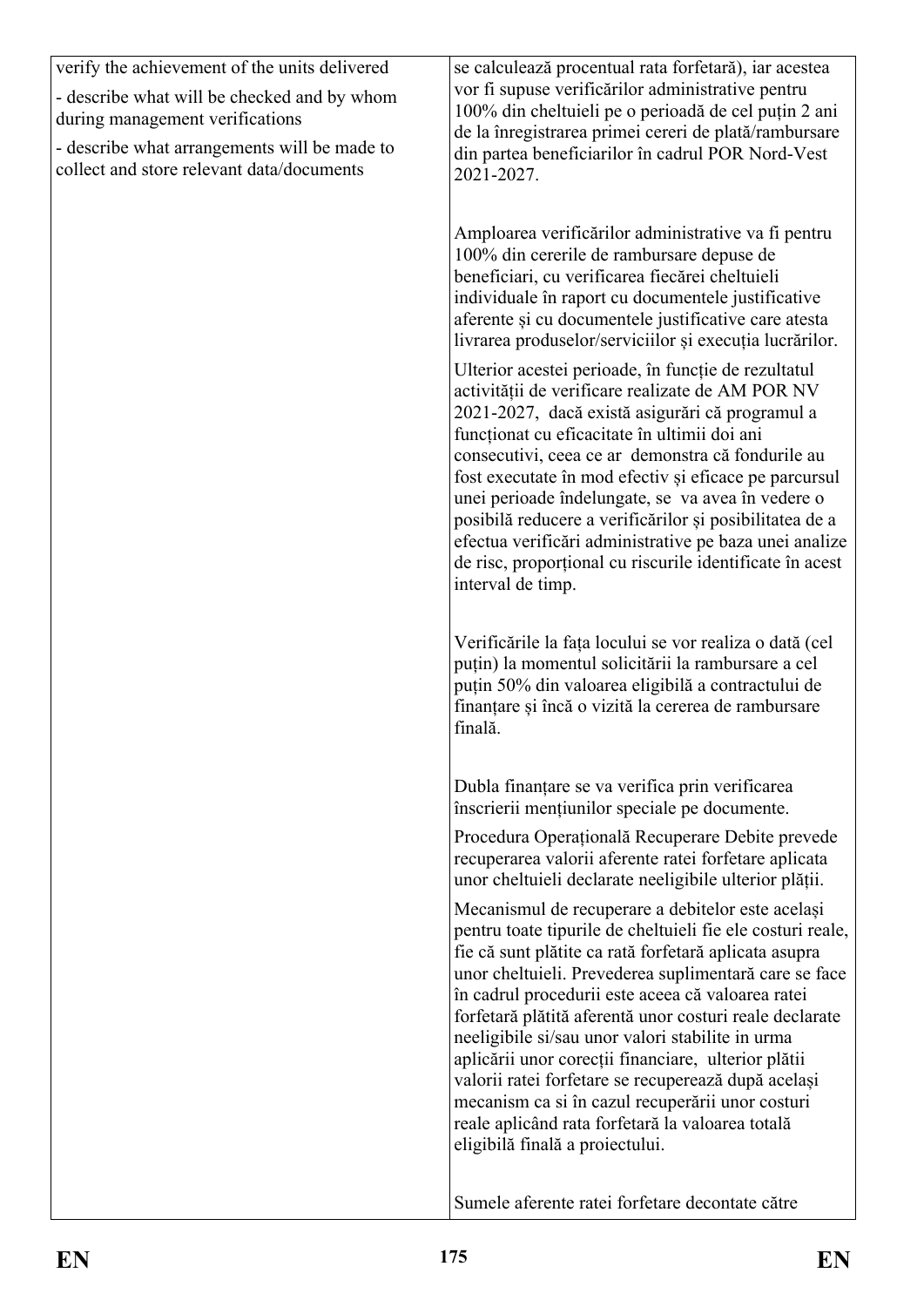|                                                                                             | beneficiari se restituie/recuperează de AM NV, în<br>funcție de diminuarea valorii eligibile finale a<br>proiectului.                                                                                                                                                                                                                                                                                                                                                                                         |
|---------------------------------------------------------------------------------------------|---------------------------------------------------------------------------------------------------------------------------------------------------------------------------------------------------------------------------------------------------------------------------------------------------------------------------------------------------------------------------------------------------------------------------------------------------------------------------------------------------------------|
| 11. Possible perverse incentives, mitigating<br>measures(4) and the estimated level of risk | Utilizarea acestui tip de rata forfetara este<br>considerate a avea riscuri minore, întrucât:                                                                                                                                                                                                                                                                                                                                                                                                                 |
| (high/medium/low)                                                                           | A fost calculată in baza unor cheltuieli<br>certificate din projecte similare                                                                                                                                                                                                                                                                                                                                                                                                                                 |
|                                                                                             | Rata forfetara se aplica la costurile legate de<br>investiție, odată ce acestea din urma sunt verificate si<br>certificate, astfel ca in cazul in care anumite<br>cheltuieli din cheltuielile ce formează baza de calcul<br>(costurile de investiție) nu sunt certificate, sunt<br>excluse din baza de calcul. Astfel rata forfetara va fi<br>diminuata corespunzător.                                                                                                                                        |
|                                                                                             | Fiecare cerere de rambursare depusa de<br>beneficiari va trece prin verificarea cheltuielilor<br>solicitate la rambursare dar si a stadiului fizic al<br>realizării investițiilor, astfel, rata forfetara va fi<br>aplicata relativ la suma cheltuielilor certificate spre<br>rambursare.                                                                                                                                                                                                                     |
|                                                                                             | Un posibil stimulent cu caracter negativ (perverse<br>incentive) ar putea fi dezvoltarea intenției de a<br>include in costurile de investiții cheltuieli neeligibile<br>sau care ar putea fi incluse mai degrabă in categoria<br>cheltuielilor de tip suport, cu scopul de a mari baza<br>de calcul la care se aplica rata forfetara. Insă,<br>consideram acesta a fi un risc minor, având in vedere<br>verificarea riguroasa a cererilor de rambursare din<br>perspectiva tipurilor de cheltuieli realizate. |
|                                                                                             | In cazul in care ar fi identificate nereguli cu privire<br>la costurile de investiții, suma ce va face obiectul<br>acestora va fi recuperată conform procedurilor,<br>împreună cu procentul corespunzător din valoarea<br>rambursata in baza ratei forfetare.                                                                                                                                                                                                                                                 |

B. Details by type of operation

| Operation type short title                                                                                             | OCS <sub>5</sub>                                                                                                                                       |
|------------------------------------------------------------------------------------------------------------------------|--------------------------------------------------------------------------------------------------------------------------------------------------------|
| The managing authority received $ \triangle$<br>support from an external<br>company to set out the simplified<br>costs |                                                                                                                                                        |
| Name of external company                                                                                               | CIVITTA Strategy & Consulting                                                                                                                          |
| 1. Description of the operation<br>type including the timeline for                                                     | Pentru a veni în ajutorul entităților implicate în procesul de descoperire<br>antreprenorială în vederea dezvoltării competențelor pentru specializare |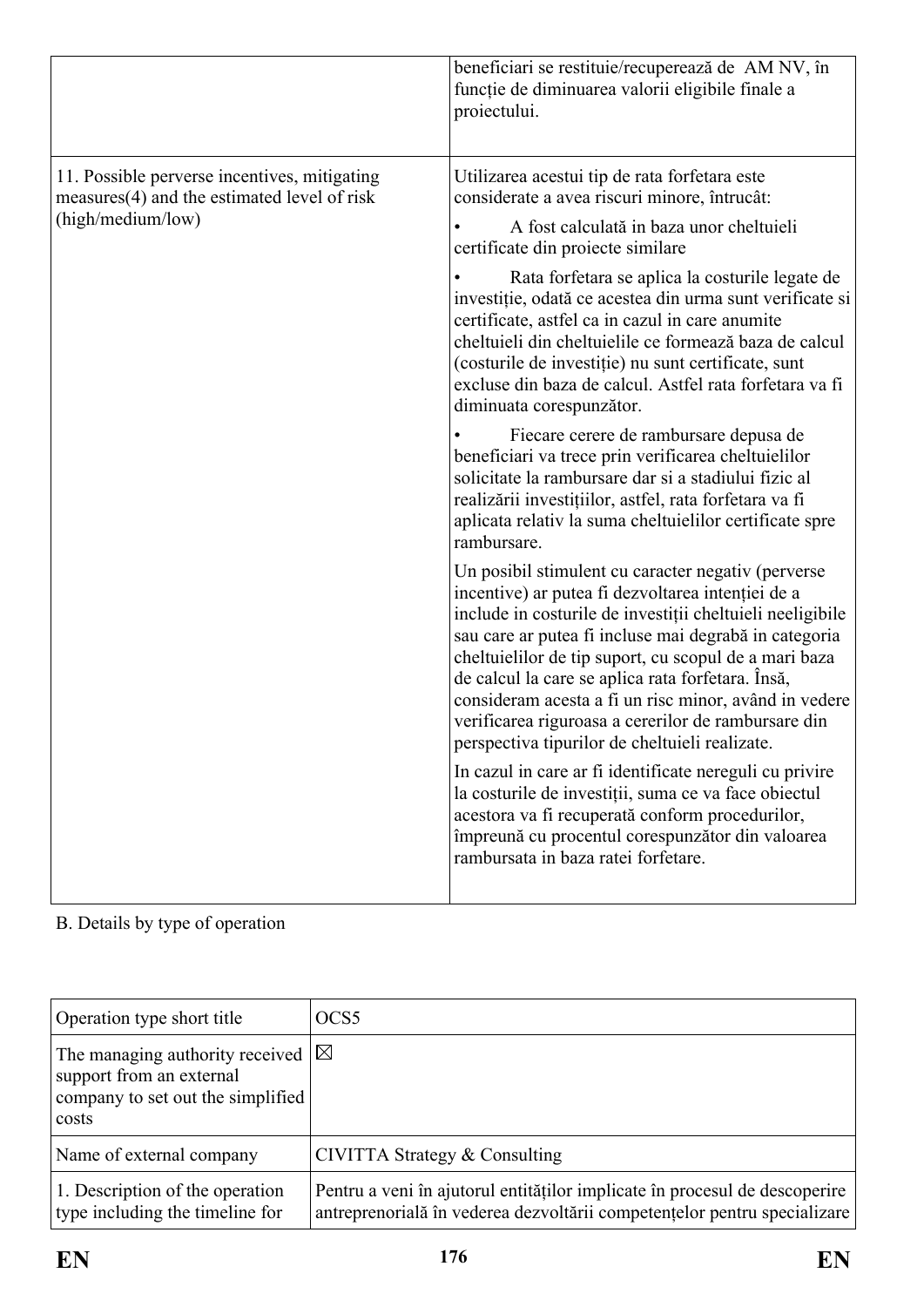| implementation (1)                                                                                       | inteligentă, tranziție industrială și antreprenoriat, sunt vizate acțiuni<br>orientate spre creșterea capacității actorilor regionali:                                                                                                                                               |
|----------------------------------------------------------------------------------------------------------|--------------------------------------------------------------------------------------------------------------------------------------------------------------------------------------------------------------------------------------------------------------------------------------|
|                                                                                                          | Dezvoltarea competentelor la nivelul entităților implicate în procesul de<br>descoperire antreprenorială, în special IMM-uri și formarea de<br>competențe cheie a angajaților IMM-urilor.                                                                                            |
|                                                                                                          | Se urmărește finanțarea a 250 de beneficiari IMM.                                                                                                                                                                                                                                    |
|                                                                                                          | Operațiunea va fi lansată în anul 2022, luna septembrie și va fi deschisă<br>până la terminarea fondurilor. Se estimeaza ca primele contracte să fie<br>semnate în anul 2022, luna decembrie, implementarea proiectelor<br>urmând să dureze până la finalul perioadei de programare. |
| 2. Specific objective $(s)$                                                                              | RSO1.4. Developing skills for smart specialisation, industrial transition<br>and entrepreneurship                                                                                                                                                                                    |
| 12. Total amount (national and<br>Union) expected to be<br>reimbursed by the Commission<br>on this basis | 373,000.00                                                                                                                                                                                                                                                                           |

| 3. Indicator triggering<br>reimbursement (2)                                      | Angajați ai IMM, formați, cu certificarea competențelor dobândite                                                                                                                                                                                                                                         |
|-----------------------------------------------------------------------------------|-----------------------------------------------------------------------------------------------------------------------------------------------------------------------------------------------------------------------------------------------------------------------------------------------------------|
| 4. Unit of measurement for the<br>indicator triggering<br>reimbursement           | Număr de angajați, participanți la formare profesională continuă<br>finalizată cu certificarea competențelor                                                                                                                                                                                              |
| 5. Standard scale of unit cost,<br>lump sum or flat rate                          | Unit cost                                                                                                                                                                                                                                                                                                 |
| 6. Amount per unit of<br>measurement or percentage (for<br>flat rates) of the SCO | 373                                                                                                                                                                                                                                                                                                       |
| 7. Categories of costs covered by<br>the unit cost, lump sum or flat<br>rate      | Costul formării profesionale include tipurile de costuri relevante<br>operațiunilor din program si anume: toate costurile legate de<br>dobândirea competențelor necesare beneficiarilor prin participarea la<br>programe de formare, inclusiv costul forței de muncă pe durata<br>formării. Acestea sunt: |
|                                                                                   | Taxe și plăți către unitățile care au furnizat cursuri de FPC<br>inclusiv taxa de curs, plata examinatorilor precum și plata instructorilor<br>externi care au susținut cursurile intern.                                                                                                                 |
|                                                                                   | Plăti efectuate pentru participanți la cursurile de FPC pentru<br>transport, diurna și cazare.                                                                                                                                                                                                            |
|                                                                                   | Costul forței de munca al instructorilor și personalului centrului<br>de pregătire, precum și al altor persoane implicate exclusiv sau parțial<br>în coordonarea și susținerea cursurilor de FPC.                                                                                                         |
|                                                                                   | Costul spațiului de pregătire (sălile de curs), al echipamentelor                                                                                                                                                                                                                                         |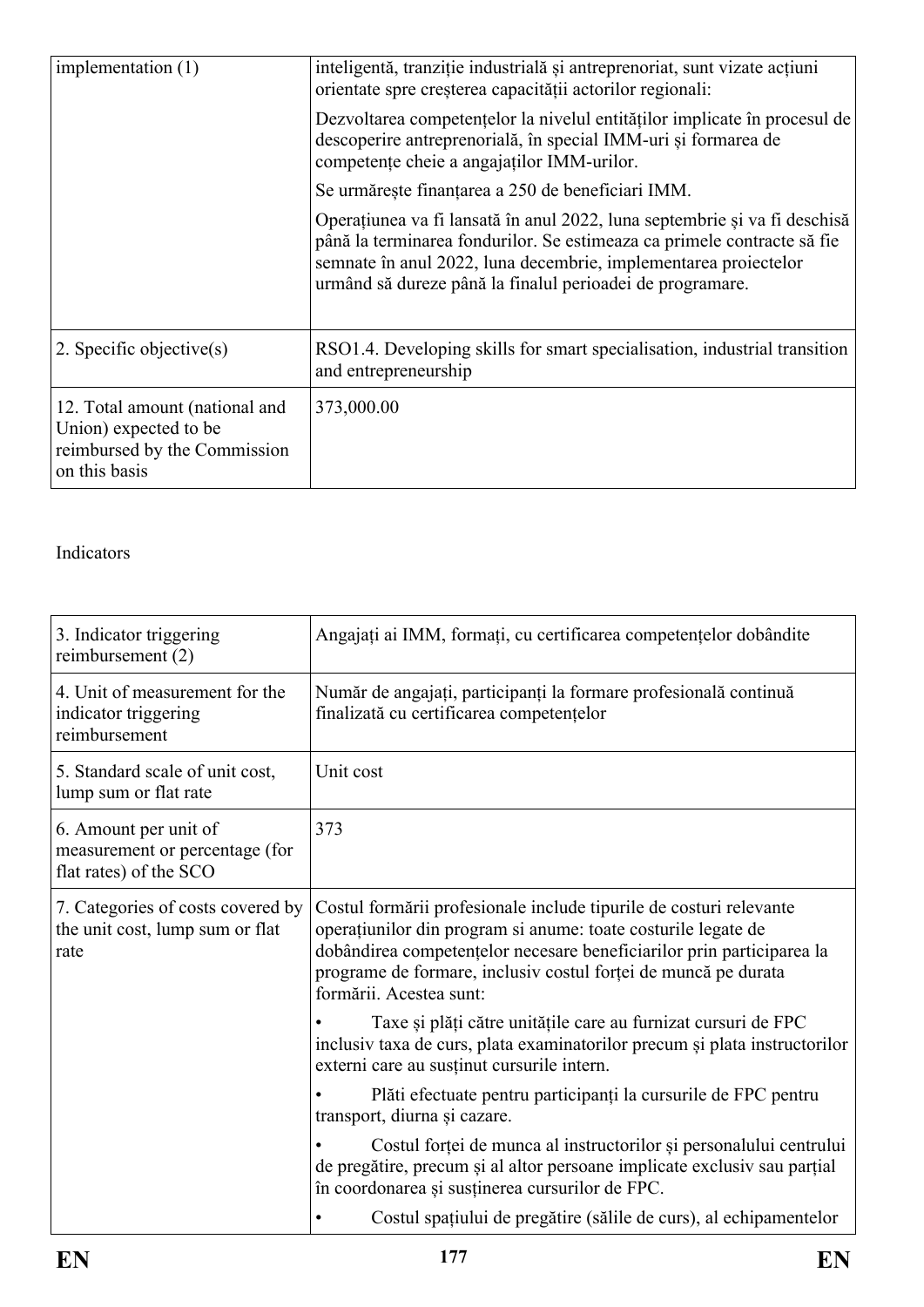|                                                                                                                                                                                                                                                                                                | și materialelor didactice, inclusiv consumabilele folosite pentru<br>cursurile de formare profesionala continuă.                                                                                                                                                                                                                                                                                                                                                                                                                                                                                                                                                                                                                                                                                                                                                                                                                                                                               |
|------------------------------------------------------------------------------------------------------------------------------------------------------------------------------------------------------------------------------------------------------------------------------------------------|------------------------------------------------------------------------------------------------------------------------------------------------------------------------------------------------------------------------------------------------------------------------------------------------------------------------------------------------------------------------------------------------------------------------------------------------------------------------------------------------------------------------------------------------------------------------------------------------------------------------------------------------------------------------------------------------------------------------------------------------------------------------------------------------------------------------------------------------------------------------------------------------------------------------------------------------------------------------------------------------|
| 8. Do these categories of costs<br>cover all eligible expenditure for<br>the operation?                                                                                                                                                                                                        | Yes                                                                                                                                                                                                                                                                                                                                                                                                                                                                                                                                                                                                                                                                                                                                                                                                                                                                                                                                                                                            |
| 9. Adjustment(s) method $(3)$                                                                                                                                                                                                                                                                  | Ajustarea acestui cost unitar va fi făcută o data pe an, având în vedere<br>ca reper inițial suma propusă acum, înmulțită cu rata inflației<br>(https://insse.ro/cms/ro/content/ipc%E2%80%93serie-de-date-anuala)<br>pe anul precedent celui pentru care se calculează (de ex., pentru anul<br>2023 se va lua rata din 2022,, anul precedent= 100%), înmulțită cu rata<br>medie anuală a evoluției (Câștigul salarial nominal mediu brut lunar<br>din Administrație Publica și Apărare; Asigurări Sociale Din Sistemul<br>Public; http://statistici.insse.ro:8077/tempo-online/#/pages/tables/insse-<br>table). In cazul în care analizele EUROSTAT Labour costs annual data<br>- NACE Rev. 2<br>(https://ec.europa.eu/eurostat/databrowser/view/TPS00173/default/table<br>) privind evoluția cu costul de muncă vor fi aduse la zi pentru anul în<br>care se face ajustarea, atunci si suma poate fi înmulțită și cu indicele<br>descris în rapoartele respective (anul precedent $=100\%$ ), |
|                                                                                                                                                                                                                                                                                                | Pentru suma propusă aici, s-a luat în considerare o rată medie anuală<br>pentru ultimii 3 ani pentru care există date EUROSTAT. Am propus o<br>perioadă de 3 ani care să fie suficient de lungă încât să se amelioreze<br>ponderea unor variații intense (situații de criză temporare), dar și<br>suficient de scurtă încât să mai fie de actualitate. Totuși, această rată a<br>fost folosita doar pentru o estimare a creșterii în perioada analizată, și<br>nu pentru un calcul anual al BSCU și nu o propunem ca indice pentru<br>calcule de ajustare viitoare, cu atât mai mult cu cât nu există o<br>predictibilitate a valabilității datelor pentru anii viitori (Rapoartele<br>EUROSTAT au ultima intrare în 2020).                                                                                                                                                                                                                                                                    |
|                                                                                                                                                                                                                                                                                                | Cu alte cuvinte: BSCU=BSCU(an precedent)*rata inflației (anul<br>precedent=100%)*rata creșterii anuale a salariului mediu brut lunar din<br>Administrație Publica și Apărare; Asigurări Sociale Din Sistemul<br>Public (anul precedent=100%).                                                                                                                                                                                                                                                                                                                                                                                                                                                                                                                                                                                                                                                                                                                                                  |
| 10. Verification of the<br>achievement of the units<br>delivered                                                                                                                                                                                                                               | Documentele suport care trebuie adăugate la solicitările de rambursare<br>pentru a dovedi realizarea unităților respectiv numărul de participanți la<br>formare certificați:                                                                                                                                                                                                                                                                                                                                                                                                                                                                                                                                                                                                                                                                                                                                                                                                                   |
| - describe what<br>document(s)/system will be used<br>to verify the achievement of the<br>units delivered<br>- describe what will be checked<br>and by whom during<br>management verifications<br>- describe what arrangements<br>will be made to collect and store<br>relevant data/documents | • Certificat de absolvire și competențe emis de furnizorul de formare<br>profesională conform propriului sistem de evaluare a<br>competențelor dobândite prin programe de formare profesională.<br>Programul de formare poate avea recunoaștere națională prin<br>autorizarea furnizorului conform legislației în vigoare (privind<br>formarea profesională a adulților, Ordonanța 129/2000 republicată cu<br>modificări și completări) sau poate avea doar recunoașterea<br>furnizorului de formare și a beneficiarului formării. Certificatul de<br>absolvire este însoțit de o anexă în care sunt precizate competențele<br>dobândite prin programul de formare. În cazul în care unul sau mai<br>mulți cursanți nu obțin certificatul de absolvire, costurile aferente<br>acestuia/acestora nu decontează.                                                                                                                                                                                 |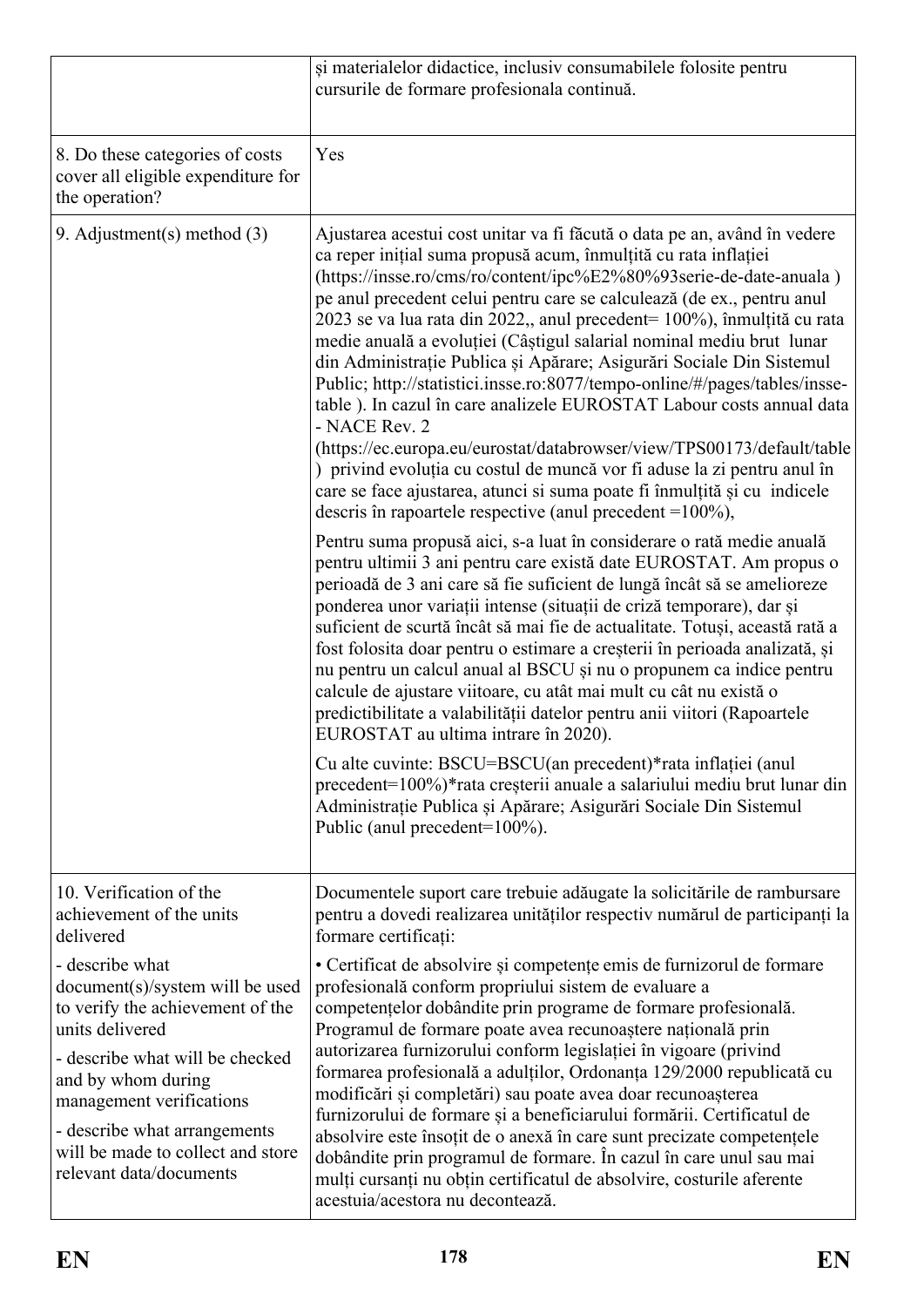|                                                                                                                     | • Documente care dovedesc statutul de angajat eligibil al participantului<br>la programul de formare. Suma eligibilă pentru rambursare se<br>calculează prin înmulțirea numărului de participanți pentru care<br>participarea și certificarea competențelor este dovedită, cu baremul<br>costului unitar. Valoarea eligibilă pentru rambursare nu poate depăși<br>plafoanele stabilite pentru categoria de cheltuieli respectivă prin apelul<br>de propuneri. Beneficiarul finanțării trebuie să asigure disponibilitatea<br>dovezilor privind realitatea operațiunilor participarea angajaților la<br>formare, după caz: Pentru formare internă organizată de beneficiar                                                                                                                                                                                                                                                                                                                                                                                                                                                                                                                                                                                                                                                                                                                                                                                                                                                                                                                                                                                                                                                                                                                                                                                                                                                                                                                                                                                                                                                                                                                                                                                                                                                                                                                                                        |
|---------------------------------------------------------------------------------------------------------------------|----------------------------------------------------------------------------------------------------------------------------------------------------------------------------------------------------------------------------------------------------------------------------------------------------------------------------------------------------------------------------------------------------------------------------------------------------------------------------------------------------------------------------------------------------------------------------------------------------------------------------------------------------------------------------------------------------------------------------------------------------------------------------------------------------------------------------------------------------------------------------------------------------------------------------------------------------------------------------------------------------------------------------------------------------------------------------------------------------------------------------------------------------------------------------------------------------------------------------------------------------------------------------------------------------------------------------------------------------------------------------------------------------------------------------------------------------------------------------------------------------------------------------------------------------------------------------------------------------------------------------------------------------------------------------------------------------------------------------------------------------------------------------------------------------------------------------------------------------------------------------------------------------------------------------------------------------------------------------------------------------------------------------------------------------------------------------------------------------------------------------------------------------------------------------------------------------------------------------------------------------------------------------------------------------------------------------------------------------------------------------------------------------------------------------------|
|                                                                                                                     | I pregătirea procesului de formare (programe de formare liste<br>participanți eligibili, locații de instruire teoretică și practică etc),<br>II furnizarea formării (fișe de prezență, proiecte și activități realizate de<br>cursanți, aspecte de monitorizare a formării), III examinarea și<br>certificarea competențelor dobândite (procedura, componența comisiei<br>de examinare, testele, lucrările examinate, rezultatele examinării, etc).<br>Pentru formare externă (cu furnizor de formare profesională) •<br>Delegații ale angajaților pentru participarea la formare • Înscrierea<br>participanților la curs • Contract, alte documente (după caz) Pentru<br>membrii echipei de proiect decontarea participării la programe de<br>formare profesională se poate face doar dacă participarea se face în<br>afara normei de timp de lucru aferentă responsabilităților de<br>implementare a programului, pentru a se evita dubla finanțare a<br>costului cu forța de muncă. Beneficiarii trebuie să arhiveze toate<br>documentele legate de implementarea proiectului, inclusiv rezultatele,<br>în conformitate cu acordul financiar semnat de autoritatea de<br>management. Arhivele vor fi disponibile, în cazul în care vor fi<br>solicitate, pentru eventuale controale tematice ale finanțatorului sau ale<br>altor organe de control prevăzute de lege. Controlul respectării<br>obligațiilor contractuale se efectuează de către serviciile specializate ale<br>Autorității de Management. Verificările se vor face pe bază de<br>eșantion, iar dacă rezultatul nu este satisfăcător eșantionul poate fi<br>mărit. Colectarea și stocarea datelor se va face prin sistemul de<br>management al informației SMIS și MySMIS. Documentele care atestă<br>realizarea unităților vor fi încărcate de beneficiari în sistemul electronic<br>MySMIS. Serviciile autorizate ale Autorității de management<br>accesează prin aplicațiile sistemului MySMIS, verifică și prelucrează<br>datele și documentele încărcate de beneficiari. Datele colectate în<br>cursul verificărilor vor fi încărcate în sistemul MySMIS, unde vor fi<br>stocate și accesibile pentru prelucrări în scopuri legate de<br>managementul programului. Toate datele vor fi prelucrate cu<br>respectarea prevederile în vigoare privind protecția datelor cu caracter<br>personal conform politicii și procedurilor Autorității de management. |
| 11. Possible perverse incentives,<br>mitigating measures(4) and the<br>estimated level of risk<br>(high/medium/low) | Risc scăzut                                                                                                                                                                                                                                                                                                                                                                                                                                                                                                                                                                                                                                                                                                                                                                                                                                                                                                                                                                                                                                                                                                                                                                                                                                                                                                                                                                                                                                                                                                                                                                                                                                                                                                                                                                                                                                                                                                                                                                                                                                                                                                                                                                                                                                                                                                                                                                                                                      |
|                                                                                                                     | Posibile efecte negative ale aplicării costului unitar:                                                                                                                                                                                                                                                                                                                                                                                                                                                                                                                                                                                                                                                                                                                                                                                                                                                                                                                                                                                                                                                                                                                                                                                                                                                                                                                                                                                                                                                                                                                                                                                                                                                                                                                                                                                                                                                                                                                                                                                                                                                                                                                                                                                                                                                                                                                                                                          |
|                                                                                                                     | 1. Condiționarea plății de certificarea competențelor poate reduce<br>nivelul de exigență a examinărilor procesului de certificare. Pentru<br>diminuarea acestui risc programa și documentele privind examinarea<br>pot fi obiectul unor verificări de management și trebuie arhivate și<br>făcute disponibile de către beneficiarul de finanțare.                                                                                                                                                                                                                                                                                                                                                                                                                                                                                                                                                                                                                                                                                                                                                                                                                                                                                                                                                                                                                                                                                                                                                                                                                                                                                                                                                                                                                                                                                                                                                                                                                                                                                                                                                                                                                                                                                                                                                                                                                                                                               |
|                                                                                                                     | 2. Pentru formare internă cerințele de raportare pot fi percepute excesiv<br>de birocratice și pot determina beneficiarii sa nu includă formarea în                                                                                                                                                                                                                                                                                                                                                                                                                                                                                                                                                                                                                                                                                                                                                                                                                                                                                                                                                                                                                                                                                                                                                                                                                                                                                                                                                                                                                                                                                                                                                                                                                                                                                                                                                                                                                                                                                                                                                                                                                                                                                                                                                                                                                                                                              |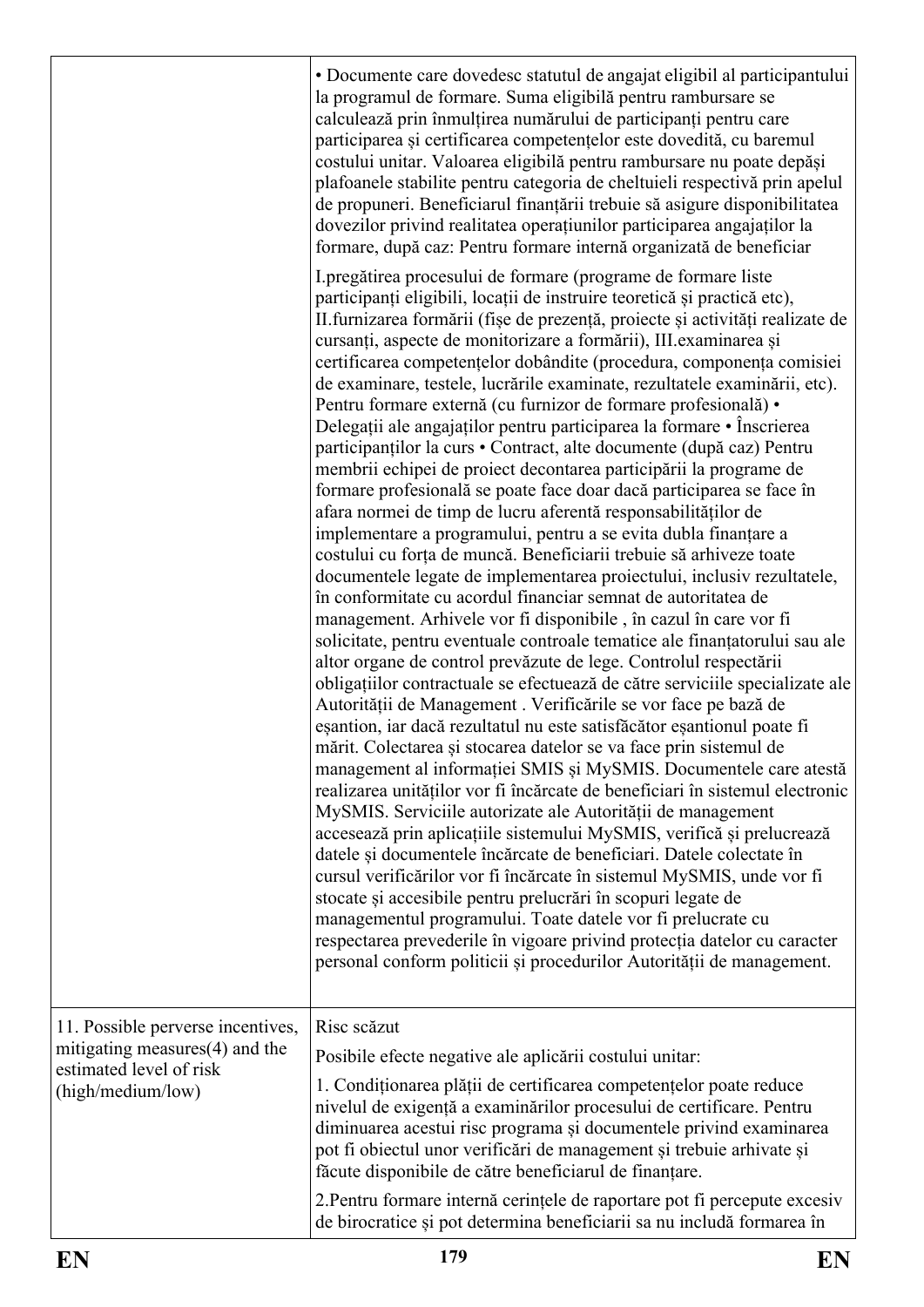| proiect. Acest risc este diminuat prin opțiunea formării externe. În plus |
|---------------------------------------------------------------------------|
| Autoritatea de management prin măsurile de informare va contribui la      |
| constientizarea beneficiarilor privind buna practică a extinderii         |
| utilizării competențelor în programele de formare ca modalitate de a      |
| crește eficacitatea și impactul formării în IMMuri                        |
|                                                                           |
|                                                                           |

| Operation type short title                                                                          | OCS <sub>6</sub>                                                                                                                                                                                                                                                                                                                                                                                                                                                                                                                                                                                                             |
|-----------------------------------------------------------------------------------------------------|------------------------------------------------------------------------------------------------------------------------------------------------------------------------------------------------------------------------------------------------------------------------------------------------------------------------------------------------------------------------------------------------------------------------------------------------------------------------------------------------------------------------------------------------------------------------------------------------------------------------------|
| The managing authority received support from an<br>external company to set out the simplified costs | $\boxtimes$                                                                                                                                                                                                                                                                                                                                                                                                                                                                                                                                                                                                                  |
| Name of external company                                                                            | CIVITTA Strategy & Consulting                                                                                                                                                                                                                                                                                                                                                                                                                                                                                                                                                                                                |
| 1. Description of the operation type including the<br>timeline for implementation (1)               | Operațiunea privind creșterea eficienței energetice în<br>regiune ca parte a investițiilor în sectorul locuințelor,<br>va avea în vedere:                                                                                                                                                                                                                                                                                                                                                                                                                                                                                    |
|                                                                                                     | Reabilitarea termică a elementelor de<br>anvelopă, inclusiv măsuri de consolidare a<br>elementelor de construcție;                                                                                                                                                                                                                                                                                                                                                                                                                                                                                                           |
|                                                                                                     | Reabilitarea termică a sistemului de încălzire/<br>a sistemului de furnizare a apei calde de consum;                                                                                                                                                                                                                                                                                                                                                                                                                                                                                                                         |
|                                                                                                     | Instalarea unor sisteme alternative de<br>producere a energiei din surse regenerabile (pompe<br>de căldură, panouri solare, panouri fotovoltaice);                                                                                                                                                                                                                                                                                                                                                                                                                                                                           |
|                                                                                                     | Sisteme de management energetic integrat<br>pentru clădiri;                                                                                                                                                                                                                                                                                                                                                                                                                                                                                                                                                                  |
|                                                                                                     | De asemenea, se vor include următoarele acțiuni<br>complementare:                                                                                                                                                                                                                                                                                                                                                                                                                                                                                                                                                            |
|                                                                                                     | Activități care conduc la îmbunătățirea<br>performanței energetice (ex: instalare/înlocuire lift<br>sau componente ale acestuia; realizarea lucrărilor de<br>branșare /rebranșare a blocului de<br>locuințe/apartamentului la sistemul centralizat de<br>producere și furnizare a energiei termice;<br>procurarea/montarea echipamentelor de măsurare<br>individuală a consumurilor de energie pentru<br>încălzire și apă caldă de consum; înlocuirea<br>corpurilor de iluminat fluorescent și incandescent din<br>spațiile comune cu corpuri de iluminat cu eficiență<br>energetică ridicată și durată mare de viață, etc); |
|                                                                                                     | Măsurile conexe care contribuie la<br>implementarea componentei care nu conduc la<br>creșterea eficienței energetice și includ lucrări de<br>intervenție/activități aferente investiției de bază (de<br>ex: repararea trotuarelor de protecție, crearea de<br>facilități pentru persoanele cu dizabilități; refacerea                                                                                                                                                                                                                                                                                                        |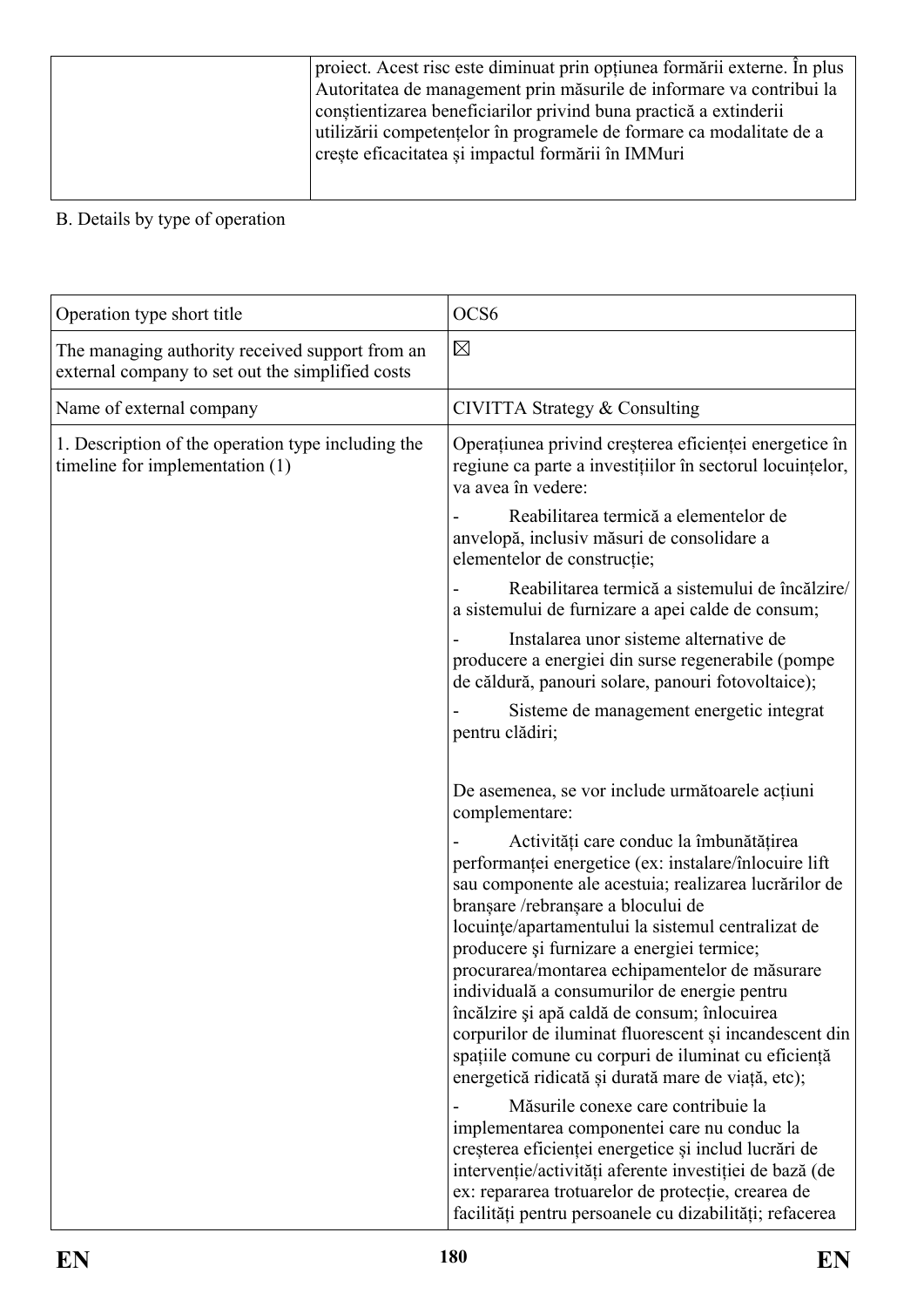|                                                                                                    | finisajelor interioare în zonele de intervenție;<br>construirea/ demolarea/ înlocuirea/ repararea<br>acoperișului sau alte activități similare;                                                                                                                                                                                                                                                                                                          |
|----------------------------------------------------------------------------------------------------|----------------------------------------------------------------------------------------------------------------------------------------------------------------------------------------------------------------------------------------------------------------------------------------------------------------------------------------------------------------------------------------------------------------------------------------------------------|
|                                                                                                    | Realizarea de strategii pentru eficiență<br>energetică (ex. strategii de reducere a emisiilor de<br>GES) cu proiecte implementate prin POR 2021 –<br>2027.                                                                                                                                                                                                                                                                                               |
|                                                                                                    | În perioada 2021-2027 se au în vedere intervenții<br>care vizează îmbunătățirea performanței energetice a<br>clădirilor rezidențiale multifamiliale, printre<br>modalitățile de prioritizare a accesului la finanțare<br>luate în calcul fiind: dimensiunea clădirii (nr. de<br>apartamente), performanță energetică a clădirii,<br>complexitatea projectelor propuse, ponderea de<br>locatari aflați în sărăcie energetică, locuințele<br>sociale, etc. |
|                                                                                                    | Se are în vedere atingerea unui nivel de performanță<br>crescut, astfel cum va reieși din Certificatul de<br>Performanta Energetică. Conform SRTL, pentru<br>majoritatea categoriilor de clădiri, analiza pachetelor<br>de renovare medii și maximale arată că ambele ar<br>putea fi considerate renovări aprofundate, deoarece<br>punerea în aplicare a acestora poate conduce la o<br>reducere a consumului de energie cu mai mult de<br>$60%$ .       |
|                                                                                                    | Operațiunea va fi lansată în anul 2023 luna august și<br>va fi deschisă până la terminarea fondurilor. Se<br>estimeaza ca primele contracte să fie semnate în anul<br>2024, luna ianuarie, implementarea proiectelor<br>urmând să dureze până la finalul perioadei de<br>programare.                                                                                                                                                                     |
|                                                                                                    | Ca beneficiari, aceștia sunt autoritați publice locale<br>pentru locuinte și autorități publice locale/ institutii<br>publice pt renovari publice.                                                                                                                                                                                                                                                                                                       |
|                                                                                                    | Numărul maxim de locuinte vizate este de 10.031.                                                                                                                                                                                                                                                                                                                                                                                                         |
| $\vert$ 2. Specific objective(s)                                                                   | RSO2.1. Promoting energy efficiency and reducing<br>greenhouse gas emissions                                                                                                                                                                                                                                                                                                                                                                             |
| 12. Total amount (national and Union) expected to<br>be reimbursed by the Commission on this basis | 1,654,817.07                                                                                                                                                                                                                                                                                                                                                                                                                                             |

Indicators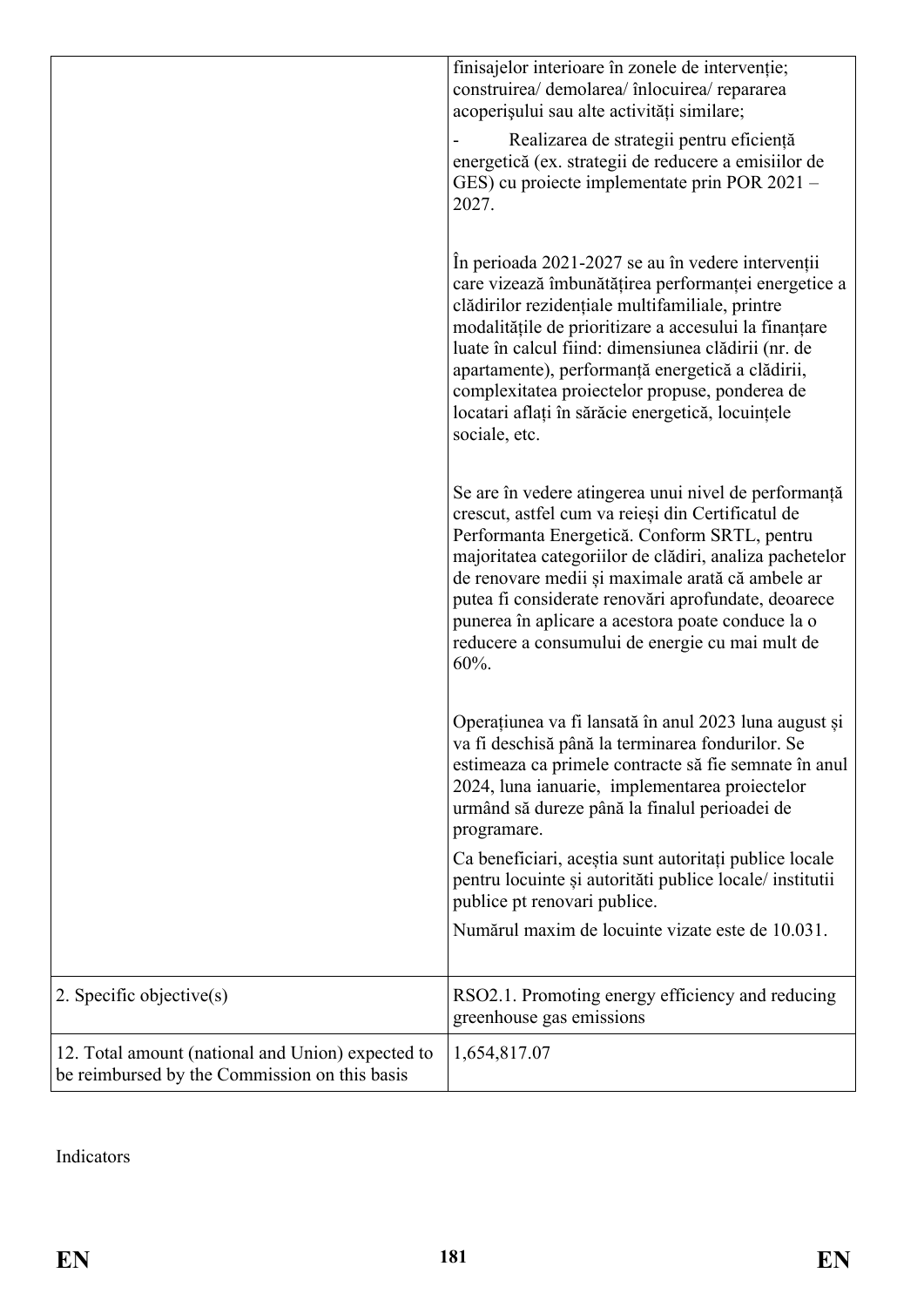| 3. Indicator triggering reimbursement (2)                                      | Total cheltuieli eligibile de investiții autorizate                                                                                                                                                                                                                                                                                                                                                                                                                                                                                                                                                                                                                                                                                                                                                                                                                                           |
|--------------------------------------------------------------------------------|-----------------------------------------------------------------------------------------------------------------------------------------------------------------------------------------------------------------------------------------------------------------------------------------------------------------------------------------------------------------------------------------------------------------------------------------------------------------------------------------------------------------------------------------------------------------------------------------------------------------------------------------------------------------------------------------------------------------------------------------------------------------------------------------------------------------------------------------------------------------------------------------------|
| 4. Unit of measurement for the indicator triggering<br>reimbursement           | N/A                                                                                                                                                                                                                                                                                                                                                                                                                                                                                                                                                                                                                                                                                                                                                                                                                                                                                           |
| 5. Standard scale of unit cost, lump sum or flat rate                          | Flat rate                                                                                                                                                                                                                                                                                                                                                                                                                                                                                                                                                                                                                                                                                                                                                                                                                                                                                     |
| 6. Amount per unit of measurement or percentage<br>(for flat rates) of the SCO | 3,59%                                                                                                                                                                                                                                                                                                                                                                                                                                                                                                                                                                                                                                                                                                                                                                                                                                                                                         |
| 7. Categories of costs covered by the unit cost,<br>lump sum or flat rate      | Rata forfetară acoperă următoarele tipuri de<br>cheltuieli:                                                                                                                                                                                                                                                                                                                                                                                                                                                                                                                                                                                                                                                                                                                                                                                                                                   |
|                                                                                | Cheltuieli pregătitoare se referă la realizarea<br>(1)<br>studiilor de fezabilitate, proiectării tehnice, a<br>planului de afaceri, ș.a.m.d Conform HG 907/16,<br>acestea ar cuprinde următoarele categorii de<br>cheltuieli: Cap.3 - 3.1 Studii (Studii de teren; Raport<br>privind impactul asupra mediului; Alte studii<br>specifice); 3.2 Documentații-suport și cheltuieli<br>pentru obținere de avize, acorduri și autorizații; 3.3<br>Expertizare tehnica; 3.4 Certificarea performanței<br>energetice și auditul energetic al clădirilor; 3.5<br>Proiectare. Acestea cuprind următoarele linii de<br>buget, așa cum sunt definite în baza de date<br>MySMIS: 42 - studii cf HG 907/studii de teren; 43 -<br>cheltuieli pentru (documentații suport) și obținere<br>avize, acorduri, autorizații; 44 - proiectare și<br>inginerie.<br>(2)<br>Cheltuielile de informare și publicitate. |
|                                                                                | Conform HG 907/16, acestea ar fi: Cap.5 Alte<br>cheltuieli - 5.4 Cheltuieli pentru informare și<br>publicitate; cu alocarea în baza de date MySMIS: 17<br>- cheltuieli de informare și publicitate pentru proiect,<br>care rezultă din obligațiile beneficiarului.                                                                                                                                                                                                                                                                                                                                                                                                                                                                                                                                                                                                                            |
|                                                                                | (3)<br>Cheltuielile pentru audit (în baza de date<br>exista doar pentru cheltuieli pentru audit financiar)<br>Conform HG 907/16, acestea ar fi: Cap. 3 - 3.7.2<br>Audit financiar. În baza de date MySMIS: 15 -<br>cheltuieli cu auditul achiziționat de beneficiar pentru<br>project.                                                                                                                                                                                                                                                                                                                                                                                                                                                                                                                                                                                                        |
|                                                                                | Cheltuieli pentru implementare, care includ:<br>(4)<br>a) Managementul de proiect pentru obiectivul de<br>investiții; b) Asistența tehnică; c) Dirigenție de<br>santier și d) Comisioane, cote, taxe, costul creditului.<br>Corespunzător prevederilor HG 907/16, sunt<br>acoperite următoarele: Cap. 3 - 3.7.1 Managementul<br>de proiect pentru obiectivul de investiții; Cap. 3 - 3.6<br>Organizarea procedurilor de achiziție; Cap. 3 - 3.8.1<br>Asistenta tehnică; Cap. 3 - 3.8.2 Dirigenție de<br>șantier; Cap.5 - 5.2 Comisioane, cote, taxe, costul<br>creditului. Din punct de vedere al datelor înscrise în<br>MySMIS, intrările din baza de date care au fost luate<br>în calcul sunt; 29 - cheltuieli cu servicii de<br>management de proiect; 45 - cheltuieli pentru                                                                                                             |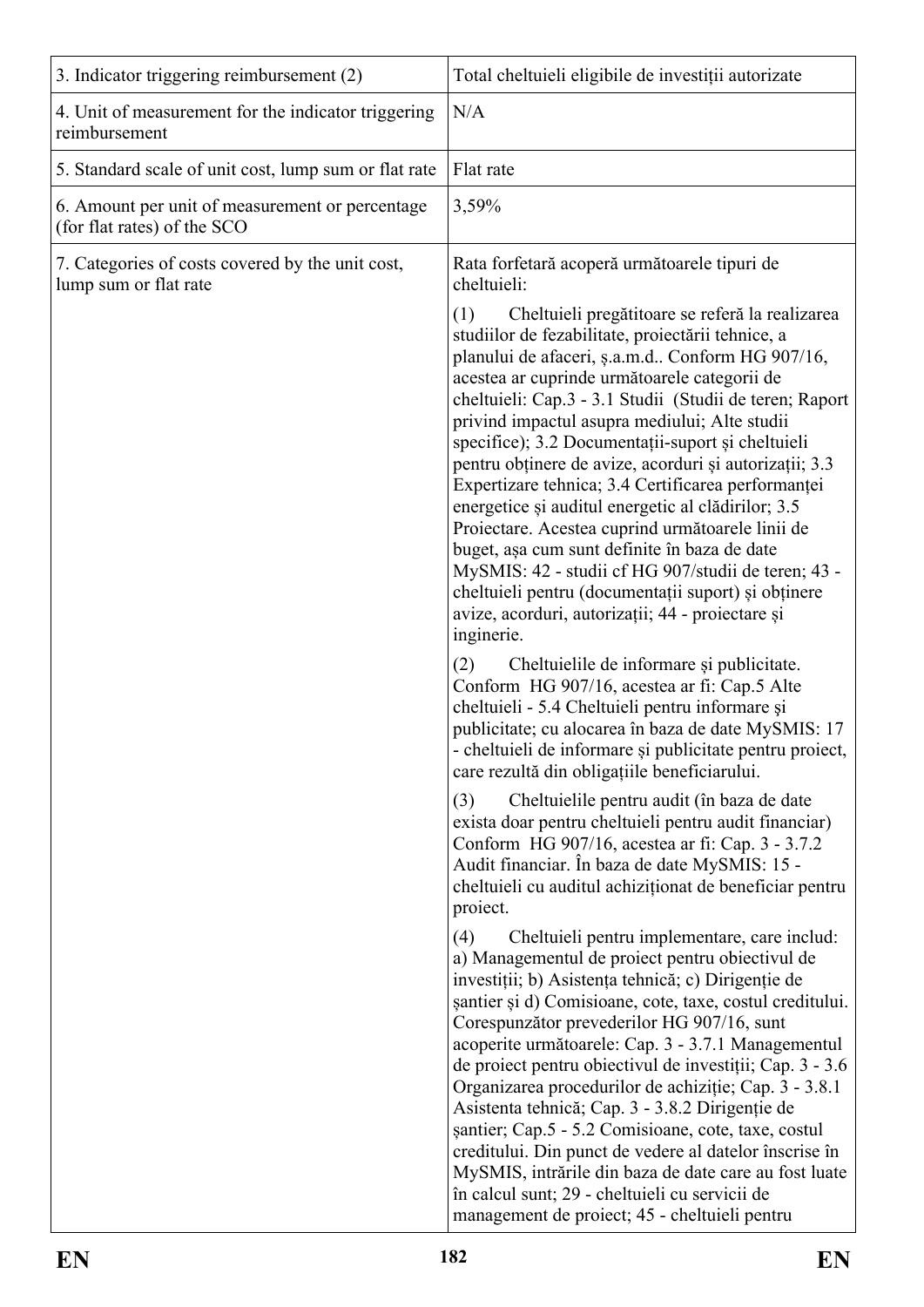|                                                                                                                                                                                                                                                                                                                                                     | consultanță; 46 - cheltuieli pentru asistență tehnică;<br>59 - cheltuieli pentru comisioane, cote, taxe.                                                                                                                                                                                                                                                                                                                                                                                                                                                                            |
|-----------------------------------------------------------------------------------------------------------------------------------------------------------------------------------------------------------------------------------------------------------------------------------------------------------------------------------------------------|-------------------------------------------------------------------------------------------------------------------------------------------------------------------------------------------------------------------------------------------------------------------------------------------------------------------------------------------------------------------------------------------------------------------------------------------------------------------------------------------------------------------------------------------------------------------------------------|
|                                                                                                                                                                                                                                                                                                                                                     |                                                                                                                                                                                                                                                                                                                                                                                                                                                                                                                                                                                     |
|                                                                                                                                                                                                                                                                                                                                                     | Rata forfetară a fost calculată raportat la cheltuielile<br>de investiții.                                                                                                                                                                                                                                                                                                                                                                                                                                                                                                          |
|                                                                                                                                                                                                                                                                                                                                                     | In afară de tipurile de cheltuieli identificate mai sus,<br>ce vor fi acoperite de rata forfetară, vor fi solicitate<br>la rambursare cheltuielile realizate pentru investiția<br>de bază, ce sunt cuprinse în următoarele categorii de<br>cheltuieli:                                                                                                                                                                                                                                                                                                                              |
|                                                                                                                                                                                                                                                                                                                                                     | A se vedea documentul ataşat. (Appendix 1, OCS6,<br>7)                                                                                                                                                                                                                                                                                                                                                                                                                                                                                                                              |
| 8. Do these categories of costs cover all eligible<br>expenditure for the operation?                                                                                                                                                                                                                                                                | N <sub>o</sub>                                                                                                                                                                                                                                                                                                                                                                                                                                                                                                                                                                      |
| 9. Adjustment(s) method $(3)$                                                                                                                                                                                                                                                                                                                       | Fiind o rată forfetară, nu este cazul de ajustări la<br>inflatie, calculul ei fiind dependent de cheltuielile de<br>investiții efectuate și rambursate.                                                                                                                                                                                                                                                                                                                                                                                                                             |
| 10. Verification of the achievement of the units<br>delivered<br>- describe what document(s)/system will be used to<br>verify the achievement of the units delivered<br>- describe what will be checked and by whom<br>during management verifications<br>- describe what arrangements will be made to<br>collect and store relevant data/documents | Rata forfetară este autorizată la plată doar după ce<br>verificările administrative au fost derulate asupra<br>cheltuielilor de investiții (costuri reale pe baza cărora<br>se calculează procentual rata forfetară), iar acestea<br>vor fi supuse verificărilor administrative pentru<br>100% din cheltuieli pe o perioadă de cel puțin 2 ani<br>de la înregistrarea primei cereri de plată/rambursare<br>din partea beneficiarilor în cadrul POR Nord-Vest<br>2021-2027.                                                                                                          |
|                                                                                                                                                                                                                                                                                                                                                     | Amploarea verificărilor administrative va fi pentru<br>100% din cererile de rambursare depuse de<br>beneficiari, cu verificarea fiecărei cheltuieli<br>individuale în raport cu documentele justificative<br>aferente și cu documentele justificative care atesta<br>livrarea produselor/serviciilor și execuția lucrărilor.                                                                                                                                                                                                                                                        |
|                                                                                                                                                                                                                                                                                                                                                     | Ulterior acestei perioade, în funcție de rezultatul<br>activității de verificare realizate de AM POR NV<br>2021-2027, dacă există asigurări că programul a<br>funcționat cu eficacitate în ultimii doi ani<br>consecutivi, ceea ce ar demonstra că fondurile au<br>fost executate în mod efectiv și eficace pe parcursul<br>unei perioade îndelungate, se va avea în vedere o<br>posibilă reducere a verificărilor și posibilitatea de a<br>efectua verificări administrative pe baza unei analize<br>de risc, proporțional cu riscurile identificate în acest<br>interval de timp. |
|                                                                                                                                                                                                                                                                                                                                                     | Verificările la fața locului se vor realiza o dată (cel                                                                                                                                                                                                                                                                                                                                                                                                                                                                                                                             |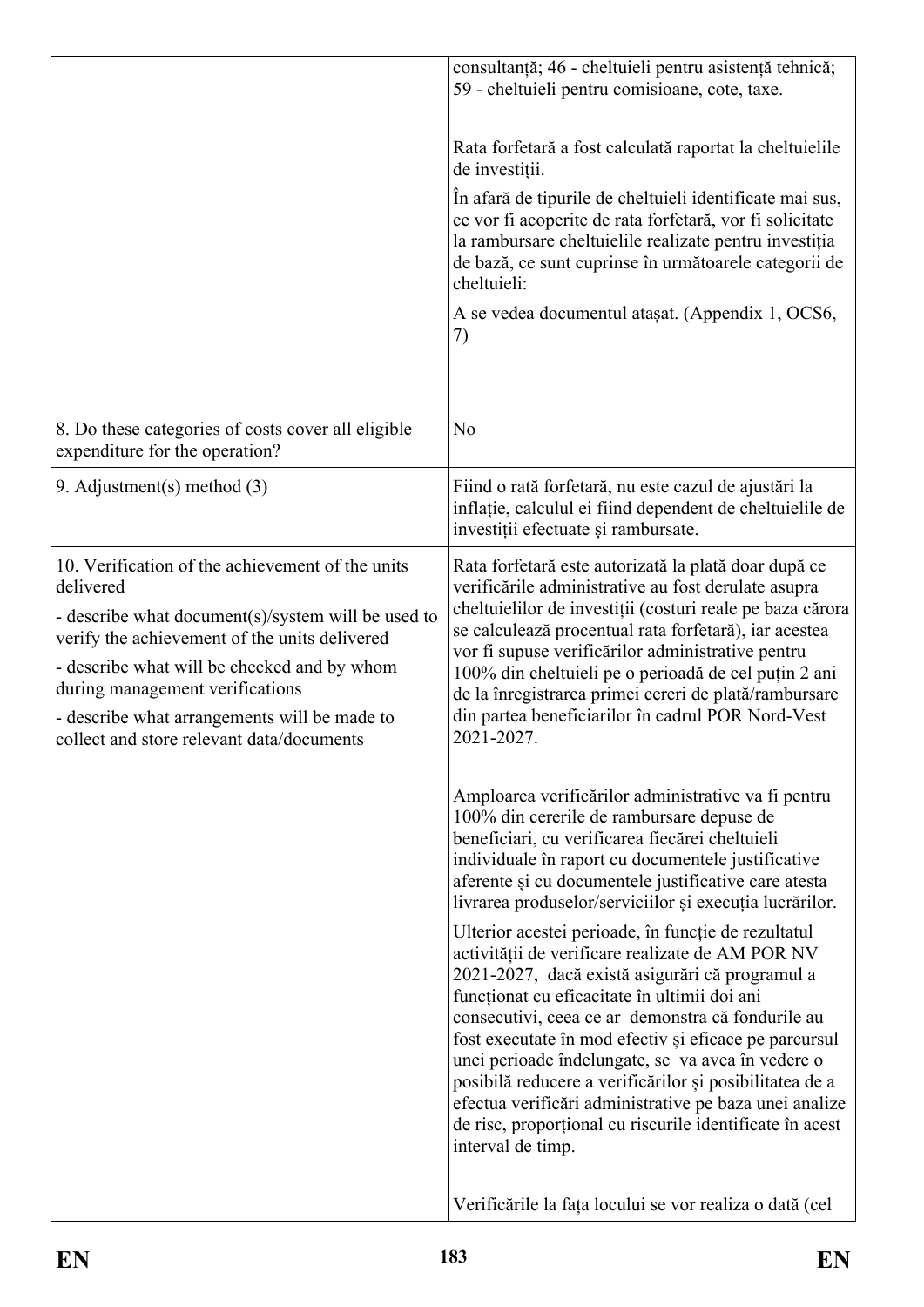|                                                                                             | puțin) la momentul solicitării la rambursare a cel<br>puțin 50% din valoarea eligibilă a contractului de<br>finanțare și încă o vizită la cererea de rambursare<br>finală.                                                                                                                                                                                                                                                                                                                                                                                                                                                                                     |
|---------------------------------------------------------------------------------------------|----------------------------------------------------------------------------------------------------------------------------------------------------------------------------------------------------------------------------------------------------------------------------------------------------------------------------------------------------------------------------------------------------------------------------------------------------------------------------------------------------------------------------------------------------------------------------------------------------------------------------------------------------------------|
|                                                                                             | Dubla finanțare se va verifica prin verificarea<br>înscrierii mențiunilor speciale pe documente.                                                                                                                                                                                                                                                                                                                                                                                                                                                                                                                                                               |
|                                                                                             | Procedura Operațională Recuperare Debite prevede<br>recuperarea valorii aferente ratei forfetare aplicata<br>unor cheltuieli declarate neeligibile ulterior plății.                                                                                                                                                                                                                                                                                                                                                                                                                                                                                            |
|                                                                                             | Mecanismul de recuperare a debitelor este același<br>pentru toate tipurile de cheltuieli fie ele costuri reale,<br>fie că sunt plătite ca rată forfetară aplicata asupra<br>unor cheltuieli. Prevederea suplimentară care se face<br>în cadrul procedurii este aceea că valoarea ratei<br>forfetară plătită aferentă unor costuri reale declarate<br>neeligibile si/sau unor valori stabilite in urma<br>aplicării unor corecții financiare, ulterior plătii<br>valorii ratei forfetare se recuperează după același<br>mecanism ca si în cazul recuperării unor costuri reale<br>aplicând rata forfetară la valoarea totală eligibilă<br>finală a proiectului. |
|                                                                                             | Sumele aferente ratei forfetare decontate către<br>beneficiari se restituie/recuperează de AM NV, în<br>funcție de diminuarea valorii eligibile finale a<br>proiectului.                                                                                                                                                                                                                                                                                                                                                                                                                                                                                       |
| 11. Possible perverse incentives, mitigating<br>measures(4) and the estimated level of risk | Utilizarea acestui tip de rata forfetara este<br>considerate a avea riscuri minore, întrucât:                                                                                                                                                                                                                                                                                                                                                                                                                                                                                                                                                                  |
| (high/medium/low)                                                                           | A fost calculată in baza unor cheltuieli<br>certificate din projecte similare                                                                                                                                                                                                                                                                                                                                                                                                                                                                                                                                                                                  |
|                                                                                             | Rata forfetara se aplica la costurile legate de<br>investiție, odată ce acestea din urma sunt verificate si<br>certificate, astfel ca in cazul in care anumite<br>cheltuieli din cheltuielile ce formează baza de calcul<br>(costurile de investiție) nu sunt certificate, sunt<br>excluse din baza de calcul. Astfel rata forfetara va fi<br>diminuata corespunzător.                                                                                                                                                                                                                                                                                         |
|                                                                                             | Fiecare cerere de rambursare depusa de<br>beneficiari va trece prin verificarea cheltuielilor<br>solicitate la rambursare dar si a stadiului fizic al<br>realizării investițiilor, astfel, rata forfetara va fi<br>aplicata relativ la suma cheltuielilor certificate spre<br>rambursare.                                                                                                                                                                                                                                                                                                                                                                      |
|                                                                                             | Un posibil stimulent cu caracter negativ (perverse<br>incentive) ar putea fi dezvoltarea intenției de a<br>include in costurile de investiții cheltuieli neeligibile                                                                                                                                                                                                                                                                                                                                                                                                                                                                                           |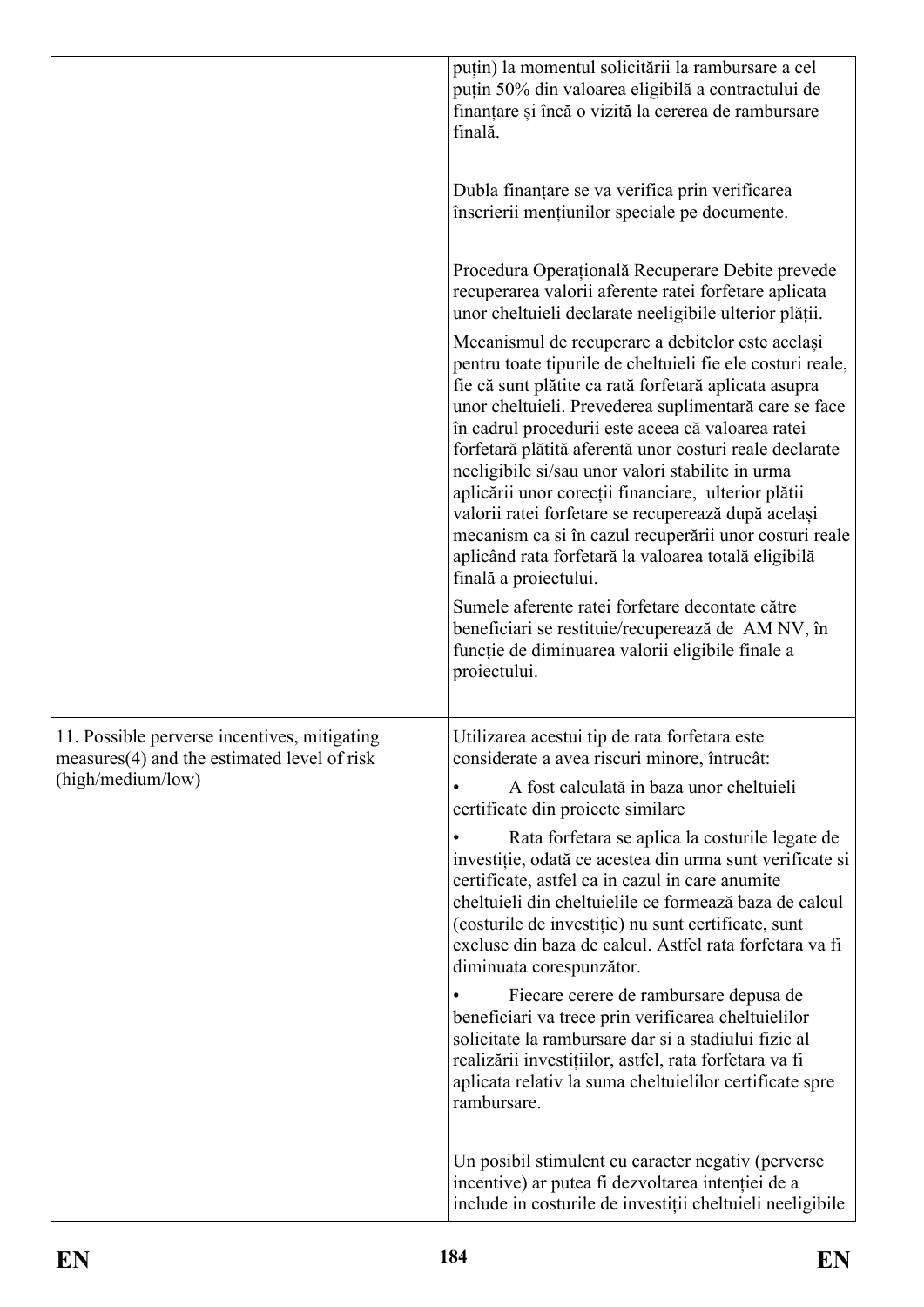| sau care ar putea fi incluse mai degrabă in categoria<br>cheltuielilor de tip suport, cu scopul de a mari baza<br>de calcul la care se aplica rata forfetara. Însă,<br>consideram acesta a fi un risc minor, având in vedere<br>verificarea riguroasa a cererilor de rambursare din<br>perspectiva tipurilor de cheltuieli realizate. |
|---------------------------------------------------------------------------------------------------------------------------------------------------------------------------------------------------------------------------------------------------------------------------------------------------------------------------------------|
| In cazul in care ar fi identificate nereguli cu privire la<br>costurile de investiții, suma ce va face obiectul<br>acestora va fi recuperată conform procedurilor,<br>împreună cu procentul corespunzător din valoarea<br>rambursata in baza ratei forfetare.                                                                         |

# B. Details by type of operation

| Operation type short title                                                                          | OCS7                                                                                                                                                                                                                                                                                                                                                                                                                    |
|-----------------------------------------------------------------------------------------------------|-------------------------------------------------------------------------------------------------------------------------------------------------------------------------------------------------------------------------------------------------------------------------------------------------------------------------------------------------------------------------------------------------------------------------|
| The managing authority received support from an<br>external company to set out the simplified costs | $\boxtimes$                                                                                                                                                                                                                                                                                                                                                                                                             |
| Name of external company                                                                            | CIVITTA Strategy & Consulting                                                                                                                                                                                                                                                                                                                                                                                           |
| 1. Description of the operation type including the<br>timeline for implementation $(1)$             | Operațiunea privind creșterea eficienței energetice în<br>regiune ca parte a investițiilor în sectorul clădirilor<br>publice, inclusiv al clădirilor de patrimoniu, va avea<br>în vedere:                                                                                                                                                                                                                               |
|                                                                                                     | Reabilitarea termică a elementelor de<br>anvelopă a clădirii, inclusiv măsuri de consolidare a<br>elementelor de construcție și reabilitare termică a<br>sistemului de încălzire/ și de furnizare a apei calde<br>de consum;                                                                                                                                                                                            |
|                                                                                                     | Sisteme alternative de producere a energiei<br>electrice și/sau termice pentru consum propriu ;                                                                                                                                                                                                                                                                                                                         |
|                                                                                                     | Sisteme de climatizare și/sau ventilare<br>mecanică pentru asigurarea calității aerului interior;                                                                                                                                                                                                                                                                                                                       |
|                                                                                                     | Reabilitarea/ modernizarea instalațiilor de<br>iluminat în clădiri;                                                                                                                                                                                                                                                                                                                                                     |
|                                                                                                     | Sisteme de management energetic integrat<br>pentru clădiri;                                                                                                                                                                                                                                                                                                                                                             |
|                                                                                                     | De asemenea, se vor include următoarele acțiuni<br>complementare:                                                                                                                                                                                                                                                                                                                                                       |
|                                                                                                     | Activități care conduc la îmbunătățirea<br>performanței energetice (ex: instalare/înlocuire lift<br>sau componente ale acestuia; realizarea lucrărilor de<br>branșare /rebranșare a clădirii la sistemul centralizat<br>de producere și furnizare a energiei termice;<br>procurarea/montarea echipamentelor de măsurare<br>individuală a consumurilor de energie pentru<br>încălzire și apă caldă de consum; înlocuirea |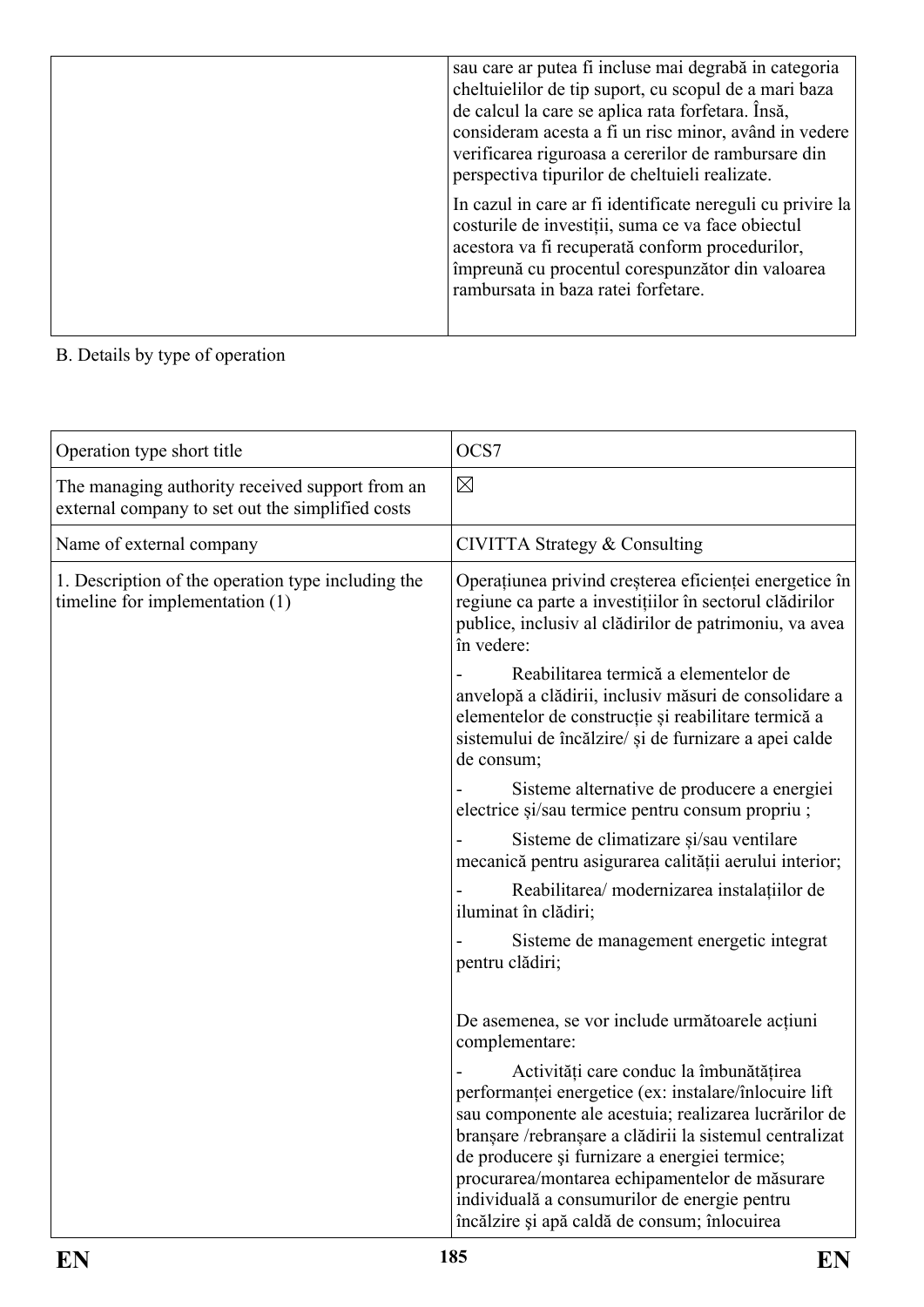corpurilor de iluminat fluorescent și incandescent din spațiile comune cu corpuri de iluminat cu eficiență energetică ridicată și durată mare de viață,

etc); - Măsurile conexe care contribuie la implementarea componentei care nu conduc la creșterea eficienței energetice și includ lucrări de intervenție/activități aferente investiției de bază (de ex: repararea trotuarelor de protecție, crearea de facilități pentru persoanele cu dizabilități; refacerea finisajelor interioare în zonele de intervenție; construirea/ demolarea/ înlocuirea/ repararea acoperișului sau alte activități similare;

Realizarea de strategii pentru eficiență energetică (ex. strategii de reducere a emisiilor de GES) cu proiecte implementate prin POR 2021 – 2027.

Vor fi susținute măsurile de eficiență energetică a clădirilor publice având ca scop reabilitarea energetică profundă (deep renovation), care vor reduce substanțial consumul de energie.

Vor fi eligibile pentru finanțare clădiri publice ale autorităților și instituțiilor de la nivel local cum ar fi: clădiri de învățământ, clădiri administrative, etc., inclusiv spatii anexă de păstrare și stocare care au un regim de încălzire /răcire pentru funcționare.

Se au în vedere criterii de prioritizare la finanțare a proiectelor, dintre care amintim funcția socială (educație, sănătate, activități sociale), suprafață utilă a clădirii, intensitatea utilizării și regimul de ocupare al clădirii, reducerea emisiilor anuale echivalent CO2 (kgCO2/m2/an) sub anumite praguri stabilite, reducerea consumului anual de energie primară (kWh/an) sub anumite procente stabilite, gradul de creștere a performanței energetice, etc. Intervențiile vor fi orientate cu precădere spre investițiile care au cel mai mare impact asupra mediului, luându-se în considerare utilizarea unei cofinanțări diferențiate în funcție de tipul intervențiilor, reducerea consumului de energie sau creșterea performanței energetice. Se are în vedere atingerea unui nivel de performanță energetica crescut, astfel cum va reieși din Certificatul de Performanta Energetică.

Conform SRTL, pentru majoritatea categoriilor de clădiri, analiza pachetelor de renovare medii și maximale arată că ambele ar putea fi considerate renovări aprofundate, deoarece punerea în aplicare a acestora poate conduce la o reducere a consumului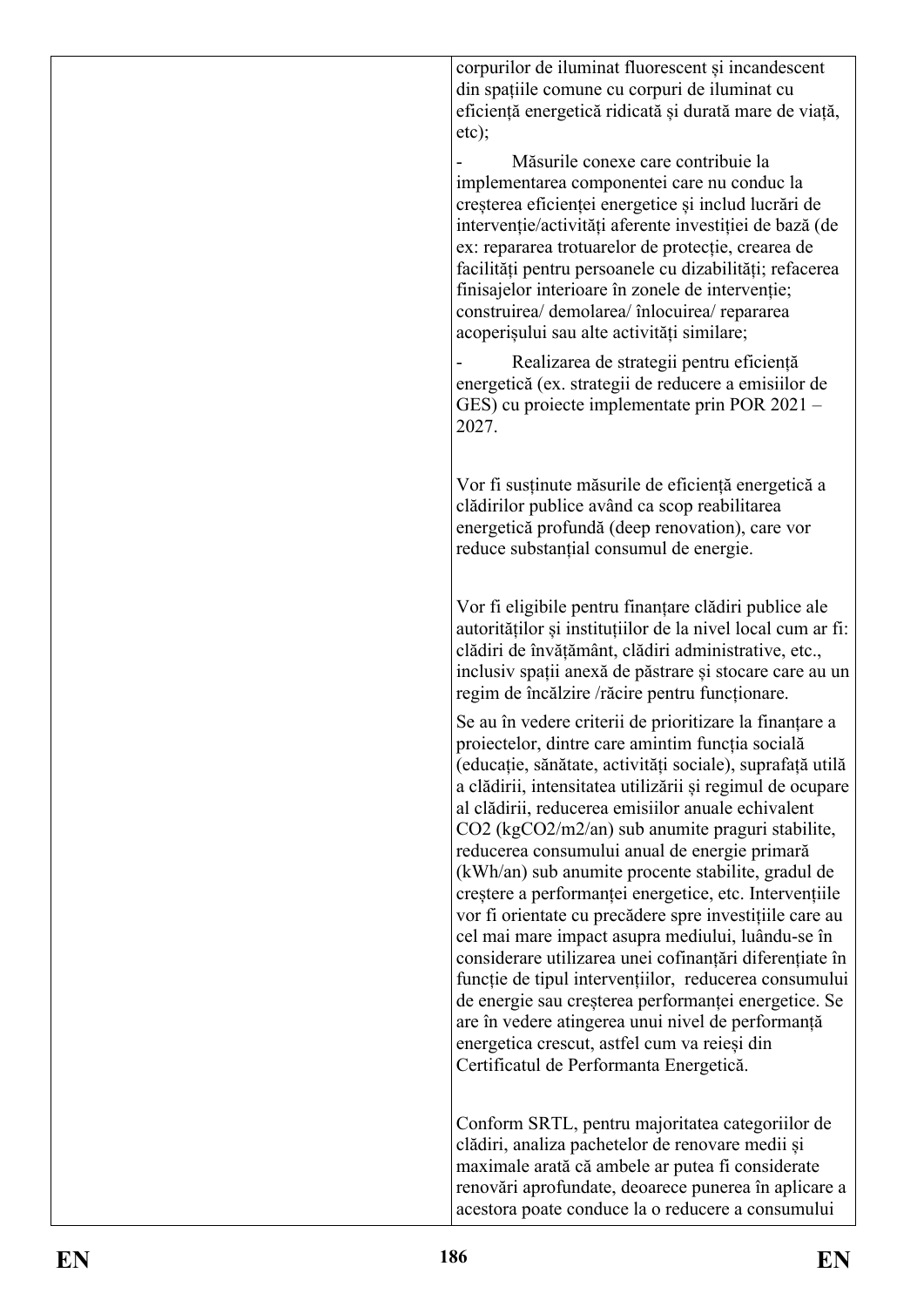|                                                                                                    | de energie cu mai mult de 60%.                                                                                                                                                                                                                                                        |
|----------------------------------------------------------------------------------------------------|---------------------------------------------------------------------------------------------------------------------------------------------------------------------------------------------------------------------------------------------------------------------------------------|
|                                                                                                    | Operațiunea va fi lansată în anul 2023, luna ianuarie,<br>și va fi deschisă până la terminarea fondurilor. Se<br>estimează ca primele contracte să fie semnate anul<br>2024, luna ianuarie, implementarea proiectelor<br>urmând să dureze până la finalul perioadei de<br>programare. |
|                                                                                                    | Ca beneficiari, aceștia sunt autorități publice locale<br>pentru locuințe și autorități publice locale/ instituții<br>publice pentru renovări publice.                                                                                                                                |
|                                                                                                    | Suprafața totală vizată este de 50.280 metri pătrați.                                                                                                                                                                                                                                 |
| 2. Specific objective $(s)$                                                                        | RSO2.1. Promoting energy efficiency and reducing<br>greenhouse gas emissions                                                                                                                                                                                                          |
| 12. Total amount (national and Union) expected to<br>be reimbursed by the Commission on this basis | 4,079,240.69                                                                                                                                                                                                                                                                          |

### Indicators

| 3. Indicator triggering reimbursement (2)                                      | Total cheltuieli eligibile de investiții autorizate                                                                                                                                                                                                                                                                                                                                                                                                                                                                                                                                                                                                                                                                                                                                                                                      |  |  |
|--------------------------------------------------------------------------------|------------------------------------------------------------------------------------------------------------------------------------------------------------------------------------------------------------------------------------------------------------------------------------------------------------------------------------------------------------------------------------------------------------------------------------------------------------------------------------------------------------------------------------------------------------------------------------------------------------------------------------------------------------------------------------------------------------------------------------------------------------------------------------------------------------------------------------------|--|--|
| 4. Unit of measurement for the indicator triggering<br>reimbursement           | N/A                                                                                                                                                                                                                                                                                                                                                                                                                                                                                                                                                                                                                                                                                                                                                                                                                                      |  |  |
| 5. Standard scale of unit cost, lump sum or flat rate                          | Flat rate                                                                                                                                                                                                                                                                                                                                                                                                                                                                                                                                                                                                                                                                                                                                                                                                                                |  |  |
| 6. Amount per unit of measurement or percentage<br>(for flat rates) of the SCO | 8,12%                                                                                                                                                                                                                                                                                                                                                                                                                                                                                                                                                                                                                                                                                                                                                                                                                                    |  |  |
| 7. Categories of costs covered by the unit cost, lump<br>sum or flat rate      | Rata forfetară acoperă următoarele tipuri de<br>cheltuieli:                                                                                                                                                                                                                                                                                                                                                                                                                                                                                                                                                                                                                                                                                                                                                                              |  |  |
|                                                                                | Cheltuieli pregătitoare se referă la realizarea<br>(1)<br>studiilor de fezabilitate, proiectării tehnice, a<br>planului de afaceri, ș.a.m.d Conform HG 907/16,<br>acestea ar cuprinde următoarele categorii de<br>cheltuieli: Cap.3 - 3.1 Studii (Studii de teren;<br>Raport privind impactul asupra mediului; Alte studii<br>specifice); 3.2 Documentații-suport și cheltuieli<br>pentru obținere de avize, acorduri și autorizații; 3.3<br>Expertizare tehnica; 3.4 Certificarea performanței<br>energetice și auditul energetic al clădirilor 3.5<br>Proiectare. Acestea cuprind următoarele linii de<br>buget, așa cum sunt definite în baza de date<br>MySMIS: 42 - studii cf HG 907/studii de teren; 43 -<br>cheltuieli pentru (documentații suport) și obținere<br>avize, acorduri, autorizații; 44 - proiectare și<br>inginerie. |  |  |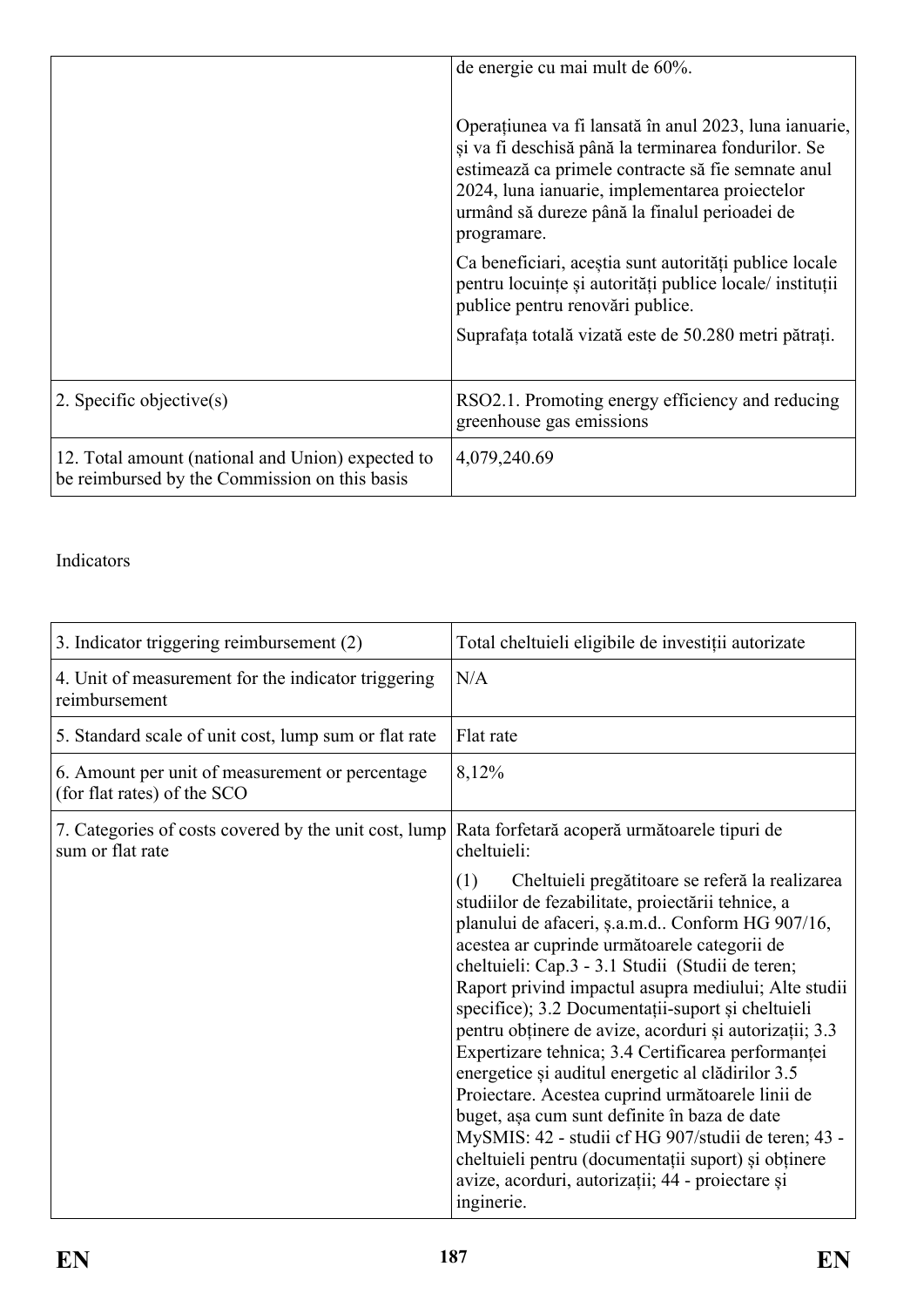|                                                                                                                                                                                                                                                                                                        | (2)<br>Cheltuielile de informare și publicitate.<br>Conform HG 907/16, acestea ar fi: Cap.5 Alte<br>cheltuieli - 5.4 Cheltuieli pentru informare și<br>publicitate; cu alocarea în baza de date MySMIS: 17<br>- cheltuieli de informare și publicitate pentru proiect,<br>care rezultă din obligațiile beneficiarului.                                                                                                                                                                                                                                                                                                                                                                                                                                                                                                                                                                        |
|--------------------------------------------------------------------------------------------------------------------------------------------------------------------------------------------------------------------------------------------------------------------------------------------------------|-----------------------------------------------------------------------------------------------------------------------------------------------------------------------------------------------------------------------------------------------------------------------------------------------------------------------------------------------------------------------------------------------------------------------------------------------------------------------------------------------------------------------------------------------------------------------------------------------------------------------------------------------------------------------------------------------------------------------------------------------------------------------------------------------------------------------------------------------------------------------------------------------|
|                                                                                                                                                                                                                                                                                                        | (3)<br>Cheltuielile pentru audit (în baza de date<br>exista doar pentru cheltuieli pentru audit financiar)<br>Conform HG 907/16, acestea ar fi: Cap. 3 - 3.7.2<br>Audit financiar. În baza de date MySMIS: 15 -<br>cheltuieli cu auditul achiziționat de beneficiar pentru<br>proiect.                                                                                                                                                                                                                                                                                                                                                                                                                                                                                                                                                                                                        |
|                                                                                                                                                                                                                                                                                                        | (4)<br>Cheltuieli pentru implementare, care includ:<br>a) Managementul de proiect pentru obiectivul de<br>investiții; b) Asistența tehnică; c) Dirigenție de<br>santier și d) Comisioane, cote, taxe, costul<br>creditului. Corespunzător prevederilor HG 907/16,<br>sunt acoperite următoarele: Cap. 3 - 3.7.1<br>Managementul de proiect pentru obiectivul de<br>investiții; Cap. 3 - 3.6 Organizarea procedurilor de<br>achiziție; Cap. 3 - 3.8.1 Asistenta tehnică; Cap. 3 -<br>3.8.2 Dirigenție de șantier; Cap.5 - 5.2 Comisioane,<br>cote, taxe, costul creditului. Din punct de vedere al<br>datelor înscrise în MySMIS, intrările din baza de<br>date care au fost luate în calcul sunt; 29 - cheltuieli<br>cu servicii de management de proiect; 45 - cheltuieli<br>pentru consultanță; 46 - cheltuieli pentru asistență<br>tehnică; 59 - cheltuieli pentru comisioane, cote, taxe. |
|                                                                                                                                                                                                                                                                                                        | Rata forfetară a fost calculată raportat la cheltuielile<br>de investiții.                                                                                                                                                                                                                                                                                                                                                                                                                                                                                                                                                                                                                                                                                                                                                                                                                    |
|                                                                                                                                                                                                                                                                                                        | În afară de tipurile de cheltuieli identificate mai sus,<br>ce vor fi acoperite de rata forfetară, vor fi solicitate<br>la rambursare cheltuielile realizate pentru investiția<br>de bază, ce sunt cuprinse în următoarele categorii de<br>cheltuieli:                                                                                                                                                                                                                                                                                                                                                                                                                                                                                                                                                                                                                                        |
|                                                                                                                                                                                                                                                                                                        | A se vedea documentul ataşat. (Appendix 1, OCS7,<br>7)                                                                                                                                                                                                                                                                                                                                                                                                                                                                                                                                                                                                                                                                                                                                                                                                                                        |
| 8. Do these categories of costs cover all eligible<br>expenditure for the operation?                                                                                                                                                                                                                   | N <sub>o</sub>                                                                                                                                                                                                                                                                                                                                                                                                                                                                                                                                                                                                                                                                                                                                                                                                                                                                                |
| 9. Adjustment(s) method (3)                                                                                                                                                                                                                                                                            | Fiind o rată forfetară, nu este cazul de ajustări la<br>inflatie, calculul ei fiind dependent de cheltuielile de<br>investiții efectuate și rambursate.                                                                                                                                                                                                                                                                                                                                                                                                                                                                                                                                                                                                                                                                                                                                       |
| 10. Verification of the achievement of the units<br>delivered<br>- describe what document(s)/system will be used to<br>verify the achievement of the units delivered<br>- describe what will be checked and by whom<br>during management verifications<br>- describe what arrangements will be made to | Rata forfetară este autorizată la plată doar după ce<br>verificările administrative au fost derulate asupra<br>cheltuielilor de investiții (costuri reale pe baza<br>cărora se calculează procentual rata forfetară), iar<br>acestea vor fi supuse verificărilor administrative<br>pentru 100% din cheltuieli pe o perioadă de cel puțin<br>2 ani de la înregistrarea primei cereri de<br>plată/rambursare din partea beneficiarilor în cadrul                                                                                                                                                                                                                                                                                                                                                                                                                                                |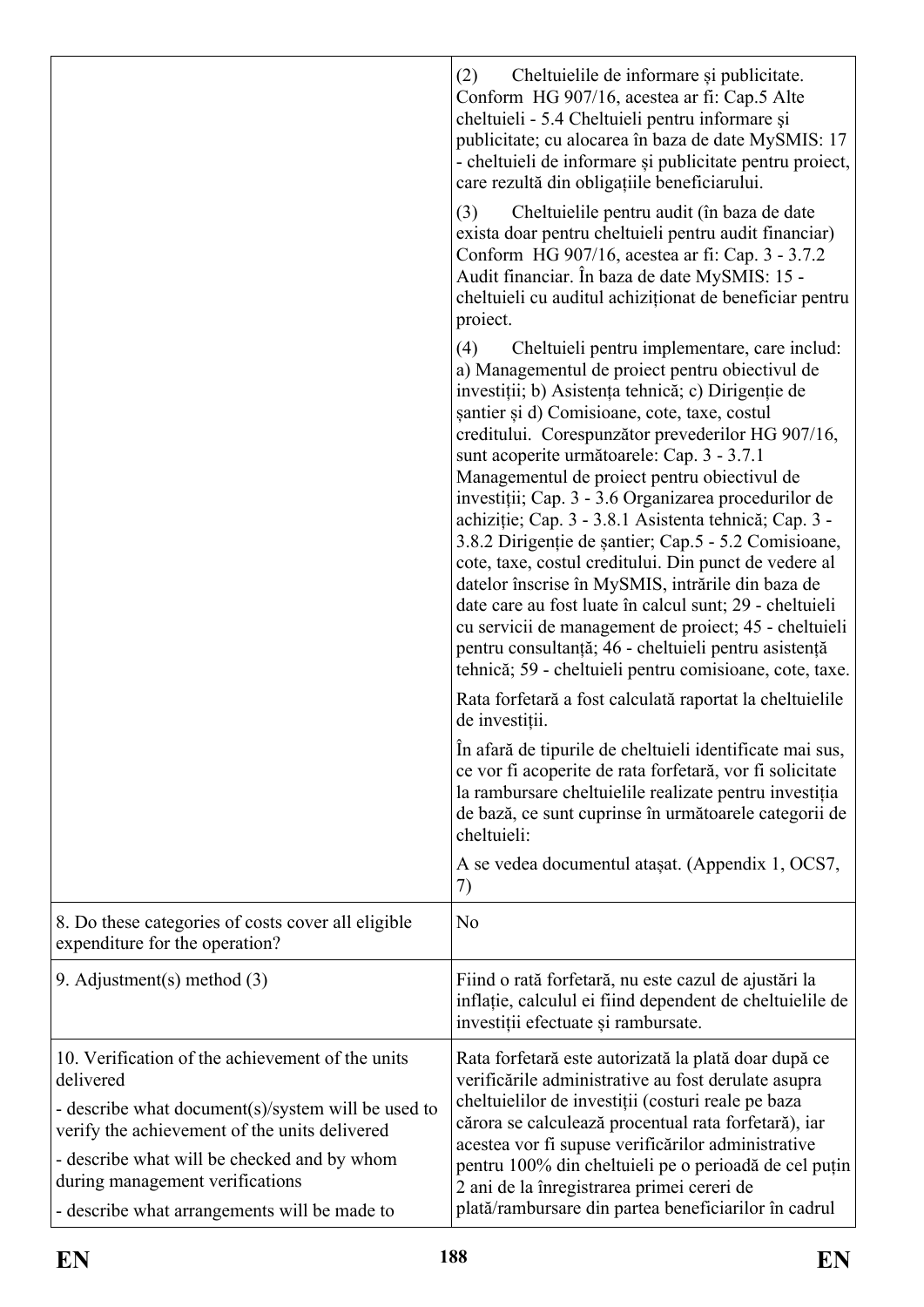| collect and store relevant data/documents                                                                        | POR Nord-Vest 2021-2027.                                                                                                                                                                                                                                                                                                                                                                                                                                                                                                                                                                                                                                                                                                                                                 |
|------------------------------------------------------------------------------------------------------------------|--------------------------------------------------------------------------------------------------------------------------------------------------------------------------------------------------------------------------------------------------------------------------------------------------------------------------------------------------------------------------------------------------------------------------------------------------------------------------------------------------------------------------------------------------------------------------------------------------------------------------------------------------------------------------------------------------------------------------------------------------------------------------|
|                                                                                                                  | Amploarea verificărilor administrative va fi pentru<br>100% din cererile de rambursare depuse de<br>beneficiari, cu verificarea fiecărei cheltuieli<br>individuale în raport cu documentele justificative<br>aferente și cu documentele justificative care atesta<br>livrarea produselor/serviciilor și execuția lucrărilor.<br>Ulterior acestei perioade, în funcție de rezultatul<br>activității de verificare realizate de AM POR NV<br>2021-2027, dacă există asigurări că programul a<br>funcționat cu eficacitate în ultimii doi ani<br>consecutivi, ceea ce ar demonstra că fondurile au<br>fost executate în mod efectiv și eficace pe parcursul<br>unei perioade îndelungate, se va avea în vedere o<br>posibilă reducere a verificărilor și posibilitatea de a |
|                                                                                                                  | efectua verificări administrative pe baza unei analize<br>de risc, proporțional cu riscurile identificate în acest<br>interval de timp.<br>Verificările la fața locului se vor realiza o dată (cel<br>puțin) la momentul solicitării la rambursare a cel<br>puțin 50% din valoarea eligibilă a contractului de<br>finanțare și încă o vizită la cererea de rambursare                                                                                                                                                                                                                                                                                                                                                                                                    |
|                                                                                                                  | finală.<br>Dubla finanțare se va verifica prin verificarea<br>înscrierii mențiunilor speciale pe documente.<br>Procedura Operațională Recuperare Debite prevede<br>recuperarea valorii aferente ratei forfetare aplicata                                                                                                                                                                                                                                                                                                                                                                                                                                                                                                                                                 |
|                                                                                                                  | unor cheltuieli declarate neeligibile ulterior plății.<br>Mecanismul de recuperare a debitelor este același<br>pentru toate tipurile de cheltuieli fie ele costuri reale,<br>fie că sunt plătite ca rată forfetară aplicata asupra<br>unor cheltuieli. Prevederea suplimentară care se face<br>în cadrul procedurii este aceea că valoarea ratei<br>forfetară plătită aferentă unor costuri reale declarate<br>neeligibile si/sau unor valori stabilite in urma<br>aplicării unor corecții financiare, ulterior plătii<br>valorii ratei forfetare se recuperează după același<br>mecanism ca si în cazul recuperării unor costuri<br>reale aplicând rata forfetară la valoarea totală<br>eligibilă finală a proiectului.                                                 |
|                                                                                                                  | Sumele aferente ratei forfetare decontate către<br>beneficiari se restituie/recuperează de AM NV, în<br>funcție de diminuarea valorii eligibile finale a<br>proiectului.                                                                                                                                                                                                                                                                                                                                                                                                                                                                                                                                                                                                 |
| 11. Possible perverse incentives, mitigating<br>measures(4) and the estimated level of risk<br>(high/medium/low) | Utilizarea acestui tip de rata forfetara este<br>considerate a avea riscuri minore, întrucât:<br>A fost calculată in baza unor cheltuieli                                                                                                                                                                                                                                                                                                                                                                                                                                                                                                                                                                                                                                |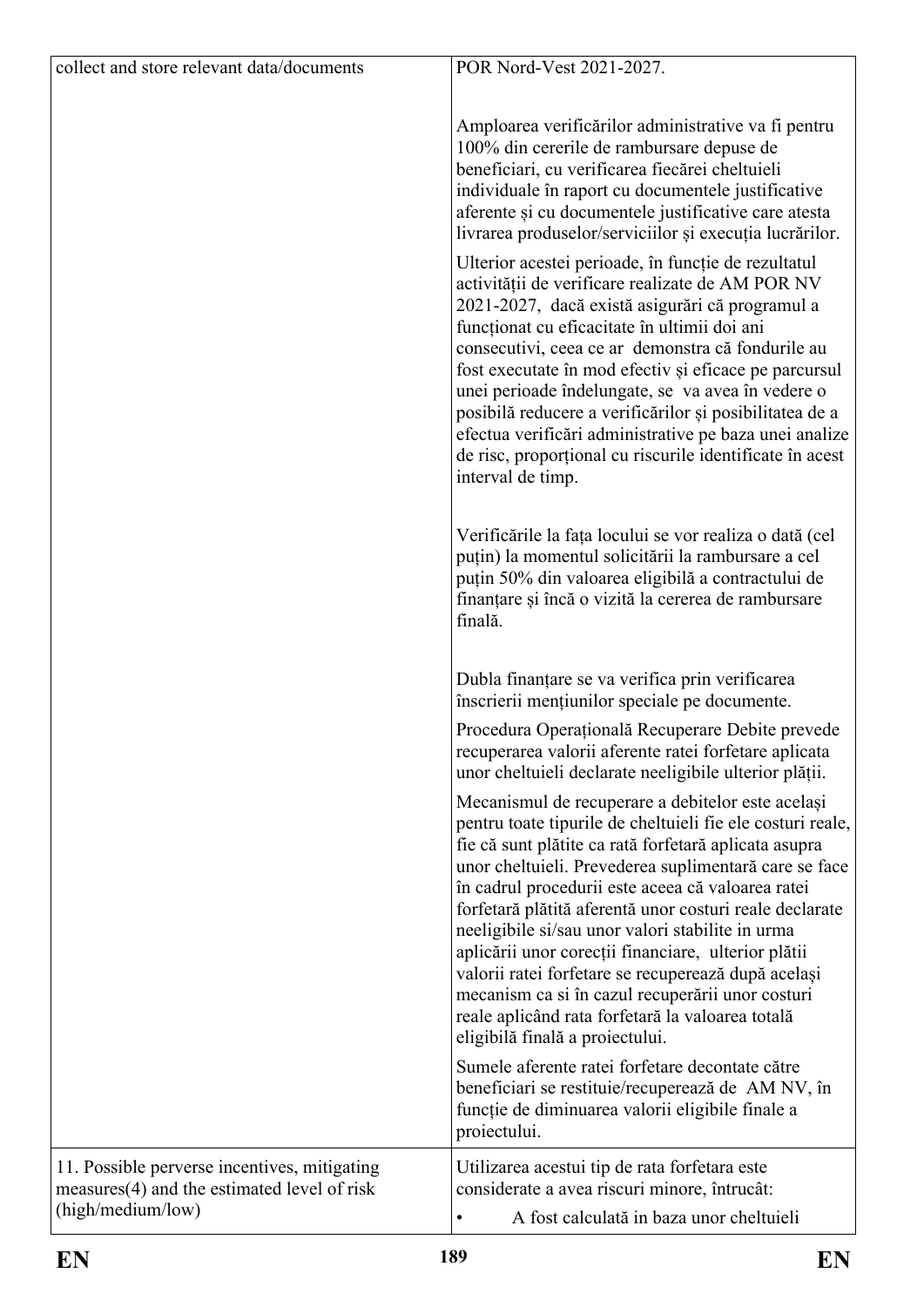| certificate din proiecte similare                                                                                                                                                                                                                                                                                                                                                                                                                                                                                |
|------------------------------------------------------------------------------------------------------------------------------------------------------------------------------------------------------------------------------------------------------------------------------------------------------------------------------------------------------------------------------------------------------------------------------------------------------------------------------------------------------------------|
| Rata forfetara se aplica la costurile legate de<br>investiție, odată ce acestea din urma sunt verificate<br>si certificate, astfel ca in cazul in care anumite<br>cheltuieli din cheltuielile ce formează baza de calcul<br>(costurile de investiție) nu sunt certificate, sunt<br>excluse din baza de calcul. Astfel rata forfetara va fi<br>diminuata corespunzător.                                                                                                                                           |
| Fiecare cerere de rambursare depusa de<br>beneficiari va trece prin verificarea cheltuielilor<br>solicitate la rambursare dar si a stadiului fizic al<br>realizării investițiilor, astfel, rata forfetara va fi<br>aplicata relativ la suma cheltuielilor certificate spre<br>rambursare.                                                                                                                                                                                                                        |
| Un posibil stimulent cu caracter negativ (perverse<br>incentive) ar putea fi dezvoltarea intenției de a<br>include in costurile de investiții cheltuieli neeligibile<br>sau care ar putea fi incluse mai degrabă in categoria<br>cheltuielilor de tip suport, cu scopul de a mari baza<br>de calcul la care se aplica rata forfetara. Însă,<br>consideram acesta a fi un risc minor, având in<br>vedere verificarea riguroasa a cererilor de<br>rambursare din perspectiva tipurilor de cheltuieli<br>realizate. |
| In cazul in care ar fi identificate nereguli cu privire<br>la costurile de investiții, suma ce va face obiectul<br>acestora va fi recuperată conform procedurilor,<br>împreună cu procentul corespunzător din valoarea<br>rambursata in baza ratei forfetare.                                                                                                                                                                                                                                                    |
|                                                                                                                                                                                                                                                                                                                                                                                                                                                                                                                  |

(1) Envisaged starting date of the selection of operations and envisaged final date of their completion (ref Article 63(5) CPR).

(2) For operations encompassing several simplified cost options covering different categories of costs, different projects or sucessive phases of an operation, the fields 3 to 11 need to be filled in for each indicator triggering reimbursement.

(3) If applicable, indicate the frequency and timing of the adjustments and a clear reference to a specific indicator (including a link to the website where the indicator is published, if applicable).

(4) Are there any potential negative implications on the quality of the supported operations and, if so, what measures (e.g. quality assurance) will be taken to offset this risk?

C. Calculation of the standard scale of unit costs, lump sums or flat rates

1. Source of data used to calculate the standard scale of unit costs, lump sums or flat rates (who produced, collected and recorded the data, where the data is stored, cut-off dates, validation, etc.)

Analizele au fost efectuate având ca date de intrare sumele certificate pentru rambursare aferente POR 2014 – 2020 astfel:

**OCS 1, 2, 3, 4, 6, 7- rate forfetară pentru cheltuieli suport**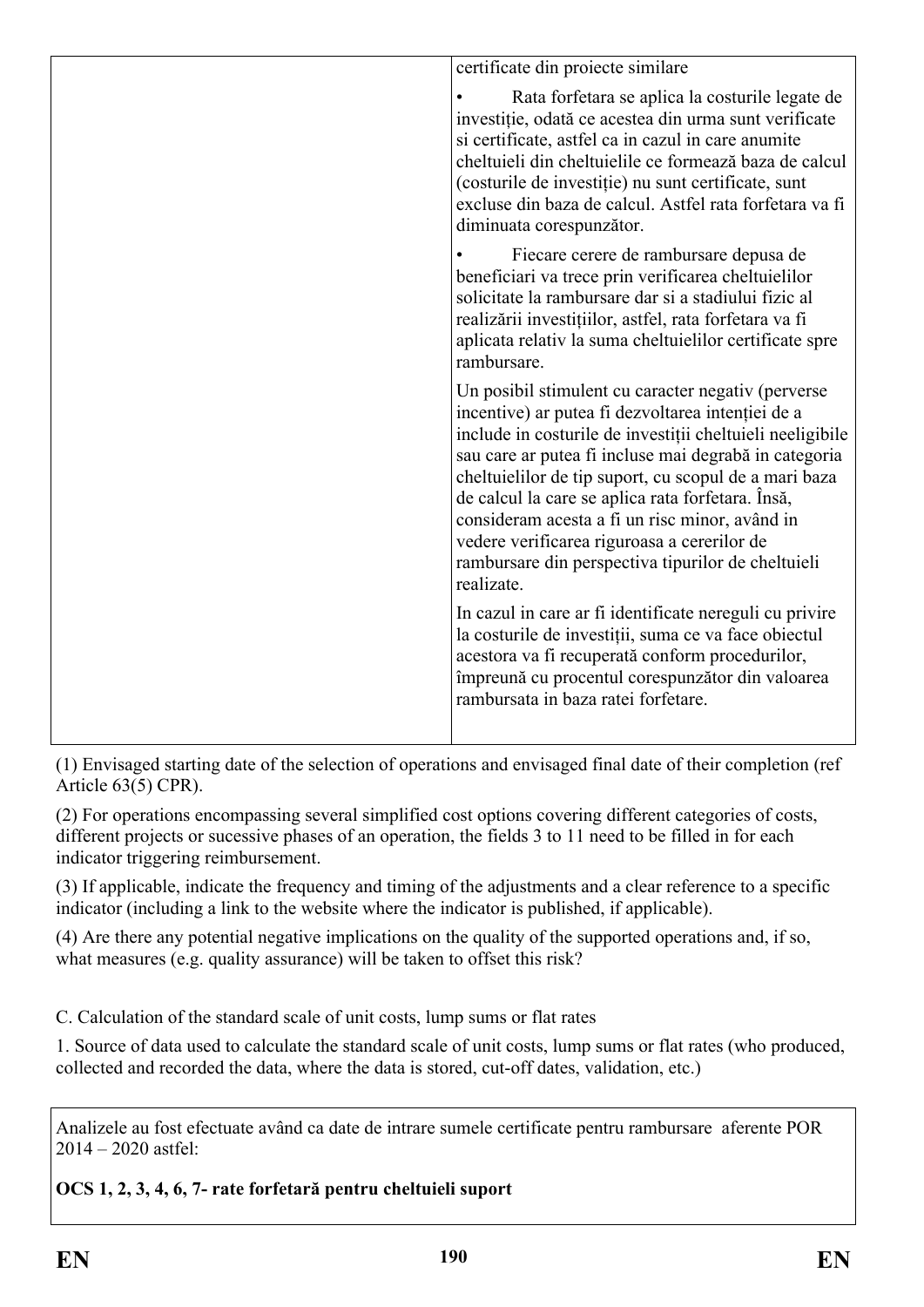Pentru calcularea ratelor forfetare, au fost utilizate datele colectate de Autoritatea de Management pentru Programul Operațional Regional 2014 – 2020. Datele referitoare la costurile înregistrate în cadrul proiectelor au fost introduse de beneficiarii POR 2014 - 2020 în platforma MySMIS, gestionată de MIPE, pe durata sau la finalul implementării proiectelor.

Au fost luate în seamă toate proiectele la nivel național cu lucrări finalizate și cheltuieli certificate până la data de 17 februarie 2022. Astfel. Au fost selectate din MySMIS, modulul Implementare, la nivel național, toate proiectele care au fost finanțate prin apelurile corespondente fieac[rui OCS (vezi mai jos). Din meniul Aplicații de plată V2 au fost selectate proiectele care au cerere de plată finală autorizată, deci au trecut prin certificare, incluzând proiectele corespunzătoare. Astfel, s-au identificat proiectele cu cerere finală/ autorizată pentru fiecare proiect implementat pentru care s-a realizat analiza. S-a generat cate un tabel de contingență (pivot) cu cheltuielile eligibile declarate / sub-categoriile de cheltuieli cuprinse în cererile de plata autorizate și proiectele extrase din modulul Implementare, pentru fiecare operațiune. Ambele baze de date au fost unite și filtrate, încrucișat, cu codurile SMIS, în funcție de apel, rezultând, în final, pentru fiecare axă prioritară, proiectele care au cereri de plată finalizate cu cheltuielile declarate/certificate la codurile MySMIS aferente. Datele care nu erau consistente, conținând sume peste limite sau care nu permiteau calculul din erori de înregistrare, au fost eliminate.

Corespondența agreată dintre operațiunile vizate de OCS și cele similare din POR 2014-2021 este următoarea:

·Pentru OCS 1, s-a analizat baza de date MySMIS a cheltuielilor certificate din cadrul Programului Operațional Regional 2014-2020, Axa Prioritară 2- Îmbunățățirea competitivității întreprinderilor mici și mijlocii, Prioritatea de investiții 2.1 – Promovarea spiritului antreprenorial, în special prin facilitarea exploatării economice a ideilor noi și prin încurajarea creării de noi întreprinderi, inclusiv prin incubatoare de afaceri (1796 proiecte)

·Pentru OCS 2, s-a analizat baza de date MySMIS a cheltuielilor certificate din cadrul Programului Operațional Regional 2014-2020, Axa Prioritară 2- Îmbunătățirea competitivității întreprinderilor mici și mijlocii, Prioritatea de investiții 2.2 – Sprijinirea creării și extinderea capacităților avansate de producție și dezvoltarea serviciilor (633 proiecte)

·Pentru OCS 3, s-a analizat baza de date MySMIS a cheltuielilor certificate din cadrul Programului Operațional Regional 2014-2020, Axa Prioritară 2- Îmbunătățirea competitivității întreprinderilor mici și mijlocii, Prioritatea de investiții 2.1 – Promovarea spiritului antreprenorial, în special prin facilitarea exploatării economice a ideilor noi și prin încurajarea creării de noi întreprinderi, inclusiv prin incubatoare de afaceri (1796 proiecte)

·Pentru OCS 4 s-a analizat baza de date MySMIS a cheltuielilor certificate din cadrul Programului Operațional Regional 2014-2020, Axa Prioritară 2- Îmbunătățirea competitivității întreprinderilor mici și mijlocii, Prioritatea de investiții 2.2 – Sprijinirea creării și extinderea capacităților avansate de producție și dezvoltarea serviciilor (633 proiecte)

·Pentru OCS 6, s-a analizat baza de date MySMIS a cheltuielilor certificate din cadrul Programului Operațional Regional 2014-2020, Axa Prioritară 3, Prioritatea de investiții 3.1, Operațiunea A- Clădiri rezidențiale (131 proiecte)

·Pentru OCS 7, -a analizat baza de date MySMIS a cheltuielilor certificate din cadrul Programului Operațional Regional 2014-2020, Axa Prioritară 3, Prioritatea de investiții 3.1, Operațiunea B- Clădiri publice (82 proiecte)

Operațiunea de colectare a fost realizată de personalul ADR N-V din cadrul OI POR NV 2014-2020 și sunt stocate pe serverul securizat al ADR N-V. Acestea vor fi păstrate pentru o perioadă de minim 10 ani.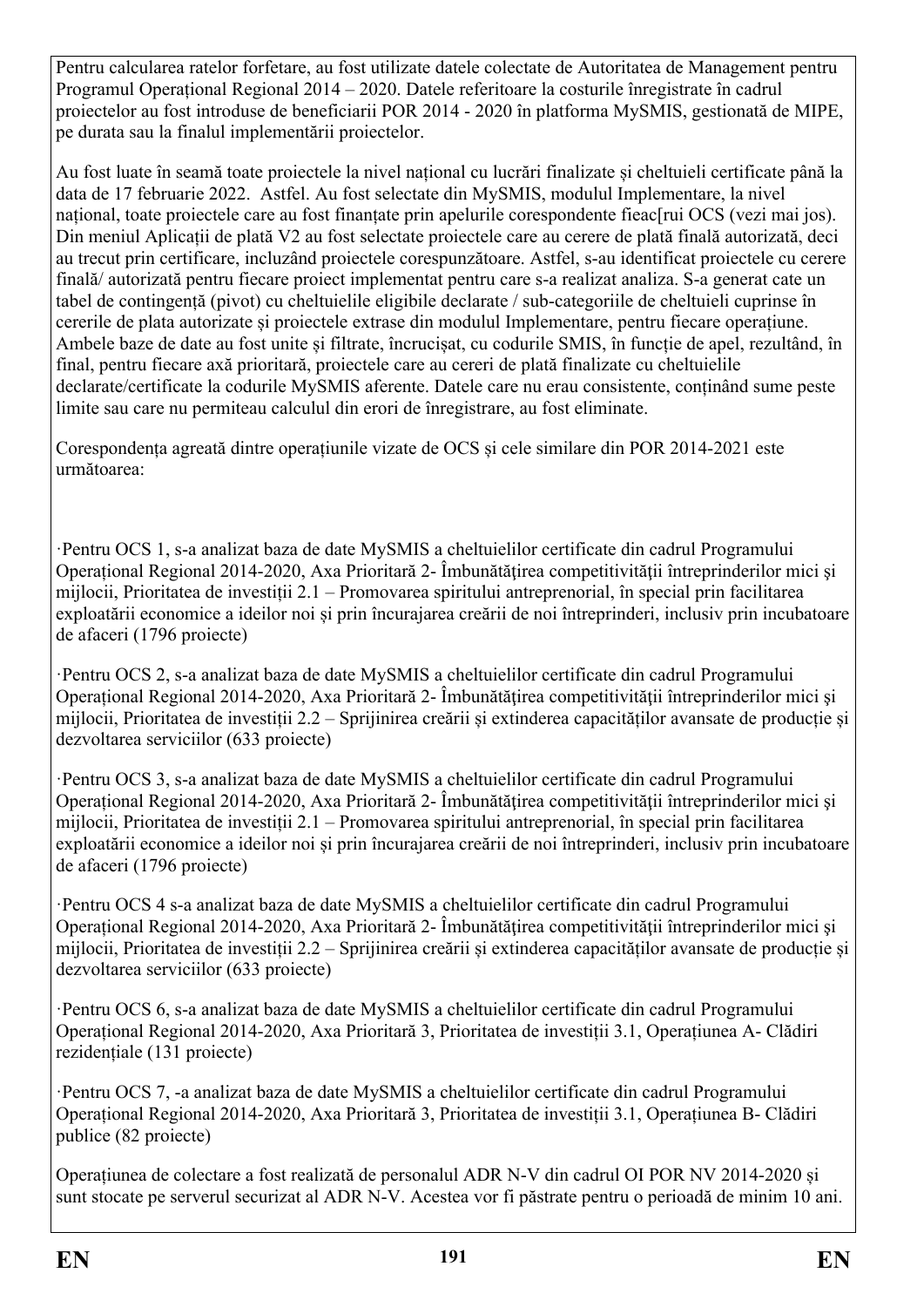#### **OCS 5- cost unitar standard pentru formare**

· Pentru OCS 5, sursa datelor utilizate este Institutul Național de Statistică,

http://statistici.insse.ro:8077/tempo-online/#/pages/tables/insse-table , sectiunea A4. Forta de munca, 14. Formare profesională continua. Au fost extrase date pentru trei indicatori, date colectate prin "Ancheta privind formarea profesională în România (FORPRO)". Indicatorii și sursele cu link la INS Tempo online in Studiul de fundamentare atașat.

Această anchetă se desfășoară cu o periodicitate de 5 ani, în conformitate cu recomandările și standardele Uniunii Europene prevăzute în Regulamentul Consiliului și Parlamentului European nr.1552/2005 privind statisticile formării profesionale în întreprinderi și în Regulamentul Comisiei Europenenr.1153/2014 privind datele care trebuie colectate și cerințele referitoare la eșantionare, precizie și calitate.

Calculul baremului s-a făcut pe baza anchetei FORPRO 2015, și actualizat la nivelul anului 2021.

Pentru actualizare s-a folosit indicele anual al prețurilor de consum, sursa INS https://insse.ro/cms/ro/content/ipc%E2%80%93serie-de-date-anuala.

Pentru conversia în Euro s-a folosit Curs valutar mediu lunar - Curs mediu BNR - 2021 | CVBNR (cursvalutar-bnr.ro), (https://www.curs-valutar-bnr.ro/curs-valutar-mediu-lunar)

 Ancheta FORPRO din 2020 va avea rezultatele publicate in septembrie 2022, aceste rezultate vor fi folosite pentru actualizarea baremului cu aceeași metoda de calcul.

**Rata inflației a fost calculată folosind Indicele anual al preturilor de consum** conform INS (https://insse.ro/cms/ro/content/ipc%E2%80%93serie-de-date-anuala).

**Totodată, Indicele anual al preturilor de consum a fost generat folosind aceeași sursă menționată anterior. (\*2015=100)**

**Câștigul salarial nominal mediu brut lunar pe activități ale economiei naționale** a fost extras tot din surse INS (http://statistici.insse.ro:8077/tempo-online/#/pages/tables/insse-table). La fel s-a procedat și pentru **Câștigul salarial nominal mediu brut lunar din Administrație Publica și Apărare; Asigurări Sociale Din Sistemul Public.** 

**Costul cu forța de muncă a fost stabilit având ca sursă statisticile EUROSTAT de la Labour costs annual data - NACE Rev. 2** 

**(https://ec.europa.eu/eurostat/databrowser/view/TPS00173/default/table).** Pentru anul 2021 a reieșit o estimare, luând ca reper rata medie a creșterii anuale din ultimii 3 ani.

Valabilitatea acestor date a fost verificată ultima dată la 02.03.2022.

2. Please specify why the proposed method and calculation based on Article 94(2) CPR is relevant to the type of operation.

Toate OCS de tip rată forfetară prezentate au la bază date istorice verificate, respectiv cheltuieli certificate preluate din MySMIS pentru operațiuni similare ( asa cum au fost enuntate in sectiunea C, punctul 1) celor pentru care se vor aplica OCS descrise.

În baza datelor disponibile pentru OCS 1 și OCS 3, OCS 2 și 4, OCS 6 și OCS7, a fost analizată oportunitatea de a utiliza fie o sumă forfetară, fie o rată forfetară drept opțiune de cost simplificat pentru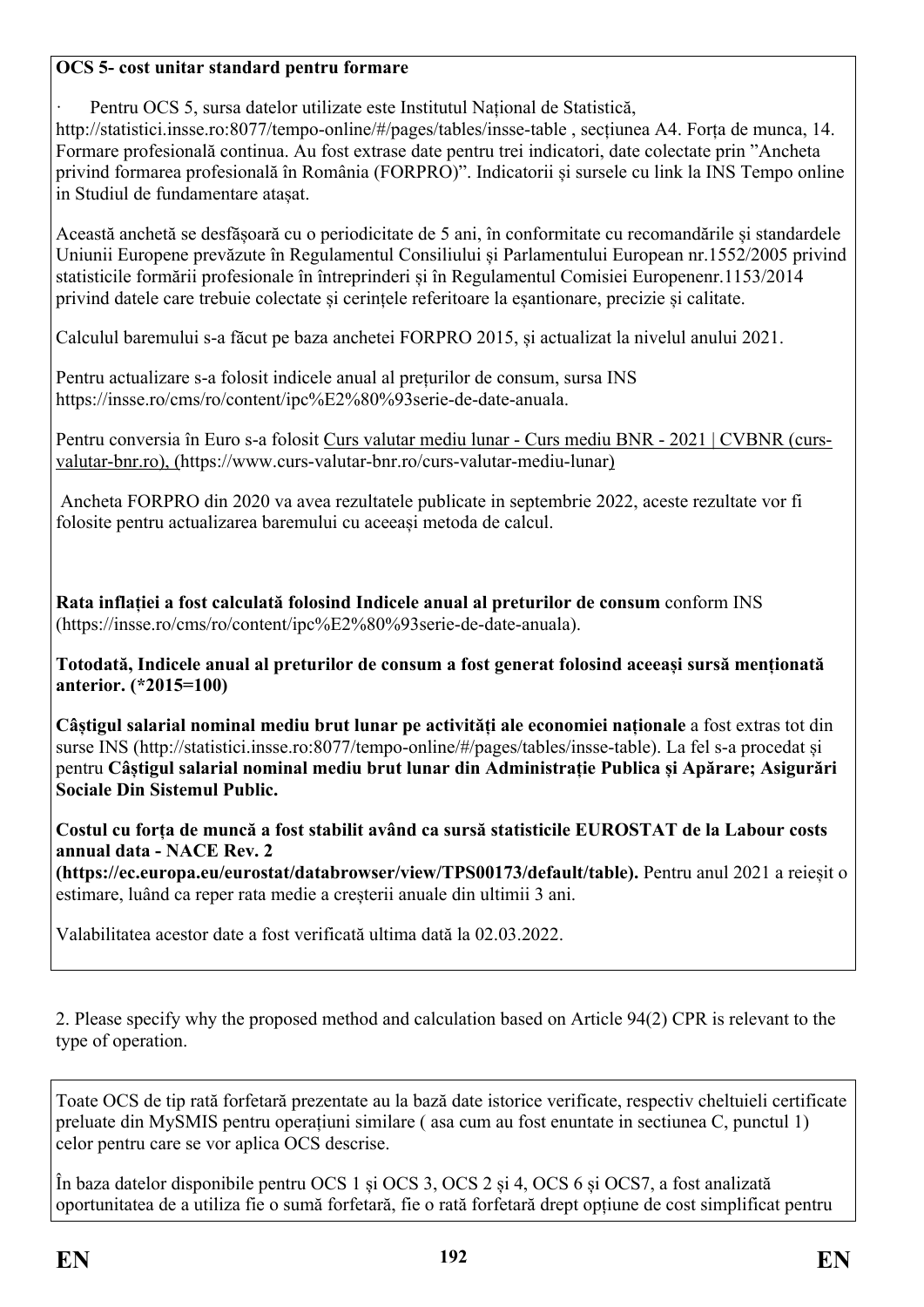**categoria (2) – cheltuieli suport.** S-a realizat o analiză statistică a distribuției cheltuielilor efectuate și certificate, atât pentru cele incluse în categoria suport, cât și cele în categoriile investiții, aceasta arătând o variație semnificativă de la un proiect la altul.

Astfel, s-a impus o analiză care să indice dacă o sumă forfetară a cheltuielilor suport ar fi o opțiune de cost simplificat mai potrivita decât rata forfetară.

(a)Un prim pas al analizei a urmărit a clarifica dacă distribuția sumelor cheltuite este asemănătoare cu distribuția ratelor forfetare (respectiv, a ponderii de cheltuieli suport din total cheltuieli investiții pentru *fiecare* proiect). O analiză de covarianță (vezi fișierul Excel atașat) validată apoi de o analiză de varianța (ANOVA) a arătat că ambele distribuții (sume cheltuieli suport și rate forfetare) au evoluții, variații relativ asemănătoare. Cu alte cuvinte, variabilitatea sumelor nominale este aproximativ aceeași cu cea a ratelor forfetare. Putem deduce de aici că suma cheltuită pentru activități de "suport" tinde să crească proporțional cu suma cheltuită pentru investiții de la un proiect la altul.

(b)Un al doilea pas a fost reprezentat de analize de regresie, unde predictorul (variabila cauză) a fost suma cheltuită pentru investiții, iar variabila explicată a fost suma cheltuită pentru "Suport". Din model rezultă că exista o cauzalitate semnificativă din punct de vedere statistic între cele doua sume. Cu alte cuvinte, se poate spune cu o probabilitate mare că suma cheltuită pentru suport crește (sau scade) odată cu suma cheltuită pentru investiții.

Analize ale variabilității distribuțiilor valorilor au arătat similarități mai mari între modul în care variază ratele forfetare și cheltuielile pentru investiții decât între sumele forfetare și cheltuielile pentru investiții, ceea ce arată că ratele forfetare ar reflecta mai bine nevoia de cheltuială a proiectelor decât o sumă forfetară. Analizele de varianța și de covarianța au semnificație statistică mare (p,0,05).

*Suma forfetara este o "medie a sumelor" alocate pentru fiecare din cheltuielile indirecte și directe (cu rafinările corespunzătoare axei prioritare) iar rata forfetară este o medie a "rapoartelor individuale" între cele două tipuri de cheltuieli, oferind o precizie mai mare pentru fiecare caz/proiect, deci, fiind mai "sensibilă" la variabilitatea din distribuția statistică a întregii populații de proiecte.*

*Având în vedere aceste premise,* **alegerea rațională pentru OCS 1, 2,3,4,6, și 7 este rata forfetară calculată pentru categoria (2) -cheltuieli suport, aceasta fiind raportată la totalul cheltuielilor de investiții.**

### **OCS 5 – Barem standard pentru costuri unitare (formare profesională)**

*În absența unor date istorice în operațiuni similare disponibile, sau a unor bareme standard de cost unitar reglementate prin legislația națională, cea mai potrivită metodă disponibilă pentru definirea costurilor simplificate și calculul cuantumului baremului este metoda justă echitabila si verificabilă, pe baza de date statistice.*

*Datele anchetei FORPRO sunt relevante operațiunii:*

-reflectă nivelul costului formării pe piața privată, beneficiarii formării în această operațiune fiind IMMuri. De altfel piața privată este cea care reflectă cel mai bine costul real, fiind o piața competitivă

-costul formării profesionale include tipurile de costuri relevante operațiunilor din program si anume: toate costurile legate de dobândirea competențelor necesare beneficiarilor prin participarea la programe de formare, inclusiv costul forței de muncă pe durata formării.

-datele FORPRO acoperă o gamă largă de domenii de activitate, motiv pentru care au fost folosiți indicatori agregați pentru toate activitățile conform clasificării activităților din economia națională.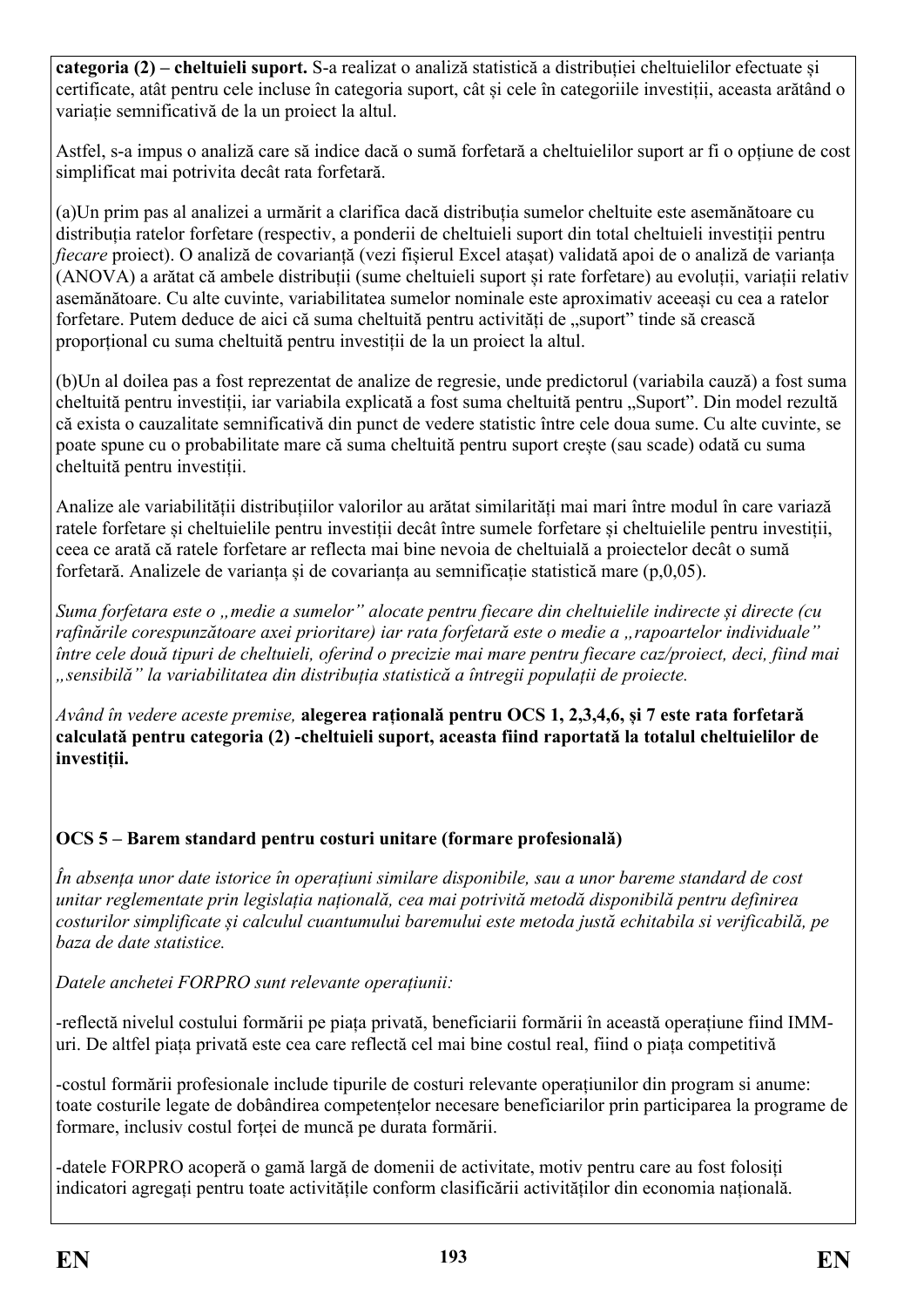sursele au permis extragerea datelor pentru IMM-uri excluzând întreprinderile mari; deoarece finanțarea POR se va adresa doar IMM-urilor au fost excluse din calcul datele pentru întreprinderile peste 250 de angajați

3. Please specify how the calculations were made, in particular including any assumptions made in terms of quality or quantities. Where relevant, statistical evidence and benchmarks should be used and, if requested, provided in a format that is usable by the Commission.

A se vedea documentul atașat (Appendix 1), secțiunea C, punctul 3

4. Please explain how you have ensured that only eligible expenditure was included in the calculation of the standard scale of unit cost, lump sum or flat rate.

Date despre sumele din cadrul proiectelor POR care pot fi luate în calcul (defalcate pe categorii / subcategorii de cheltuieli) au fost disponibile după cum urmează:

·Au fost selectate din MySMIS, modulul Implementare, la nivel național, toate proiectele care au fost finanțate prin apelurile aferente *Programul Operațional Regional 2014 – 2020 (pentru fiecare OCS, au fost selectate acele operațiuni similare așa cum au fost ele definite in secțiunea C1)*, care au avut la momentul selecției (17 februarie 2022) cheltuieli care să corespundă categoriilor explicitate în capitolul următor.

·Din meniul Aplicații de plată V2 au fost selectate proiectele care au cerere finală autorizată, deci au trecut prin certificare, incluzând proiectele corespunzătoare. Astfel, s-au identificat proiectele cu cerere finală/ autorizată pentru fiecare proiect implementat pentru care s-a realizat analiza.

·S-a generat un table de contingență (pivot) cu cheltuielile eligibile declarate / sub-categoriile de cheltuieli cuprinse în cererile de plata autorizate și proiectele extrase din modulul Implementare.

·Ambele baze de date au fost unite și filtrate, încrucișat, cu codurile SMIS, în funcție de apel, rezultând, în final, pentru fiecare axă prioritară, proiectele care au cereri de plata finalizate cu cheltuielile declarate/certificate la codurile MySMIS aferente.

Astfel, s-a asigurat ca analizat pentru OCS1,2,3,4,6,7 s-a realizat doar pe baza cheltuielilor eligibile certificate.

Pentru OCS 5, elementele de cost incluse au fost

· Taxe și plăți către unitățile care au furnizat cursuri de FPC inclusiv taxa de curs, plata examinatorilor precum și plata instructorilor externi care au susținut cursurile. Acestea cuprind: costul cursurilor externe, respectiv plățile/taxele către furnizorul de FPC; când cursul este organizat și desfășurat de altă unitate decât cea respondentă (curs extern); acesteia i se percepe o taxă de curs(pe persoana sau în suma globala), indiferent de locul de desfășurare al cursului (în incinta sau în afara întreprinderii intervievate); plățile efectuate instructorilor externi (care nu fac parte din personalul angajat al întreprinderii respondente) care au ținut instruirile, indiferent de tipul cursului, intern sau extern; plățile efectuate consultanților, specialiștilor, examinatorilor externi (care nu fac parte din personalul angajat al întreprinderii respondente) și care și-au adus aportul, cât de mic, la organizarea, planificarea cursului sau la elaborarea materialului și documentației ce au constituit suportul de curs, indiferent de tipul cursului, intern sau extern; orice plată efectuata de întreprindere pentru cursuri, interne sau externe, chiar daca angajatul sau angajații au participat la cursurile respective exclusiv în timpul lor liber. Nu s-au inclus taxele pentru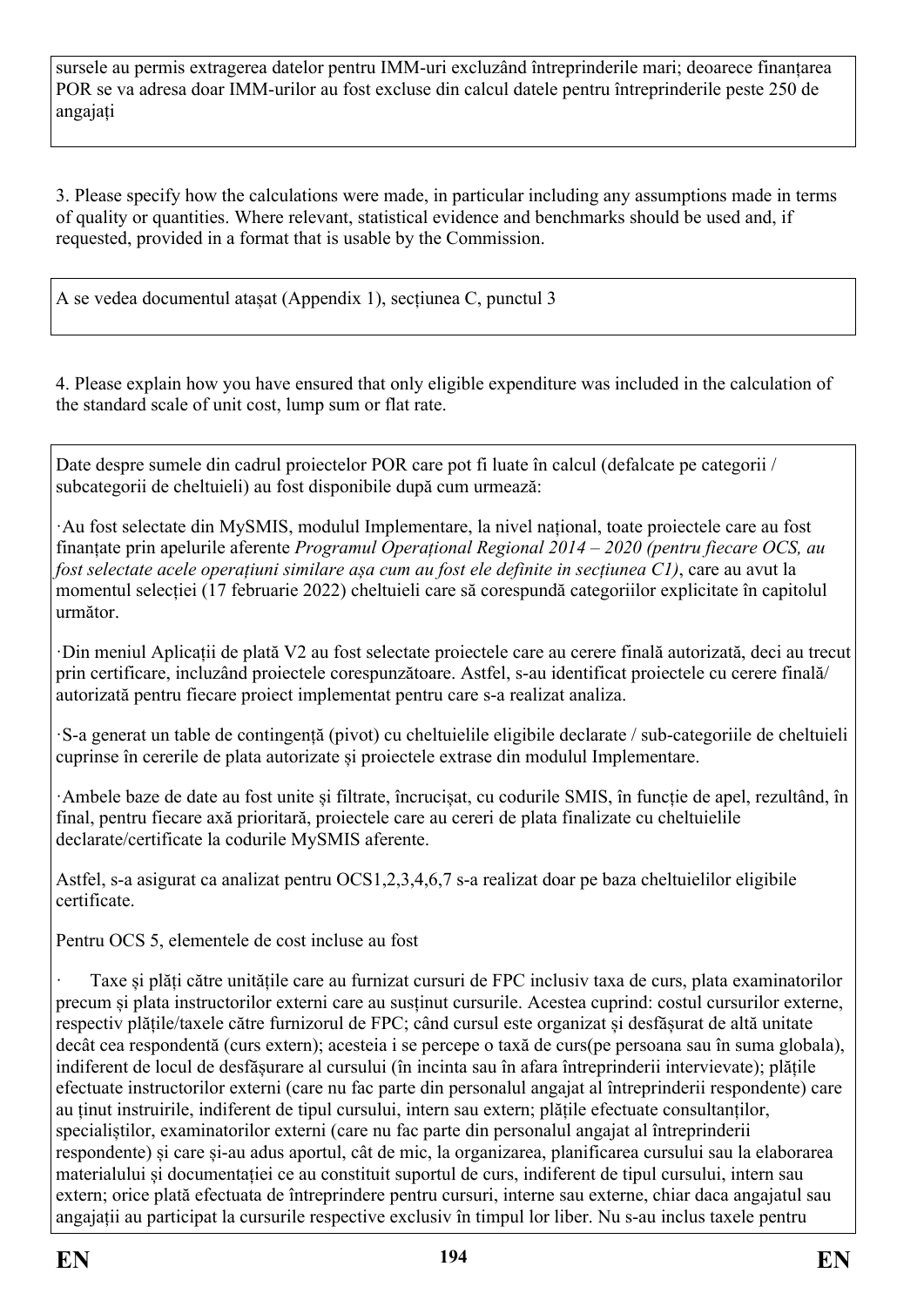cursurile de pregătire destinate ucenicilor și stagiarilor.

·**Plăti efectuate pentru participanți la cursurile de FPC pentru transport, diurna și cazare**. Se includ sumele aferente cursurilor de FPC (interne si externe), respectiv: plățile suportate de întreprindere pentru plata transportului local al participanților la cursuri, pentru cursurile desfășurate în localitate; plățile suportate de întreprindere pentru plata transportului între localități (în țară sau în afara țării) pentru cursurile desfășurate în afara localității; cazarea și diurna aferente participanților la cursuri, suportate de întreprindere; orice plăți suplimentare suportate de întreprindere aferente călătoriei către și de la locul de desfășurare a cursurilor.

· Costul forței de munca al instructorilor interni și personalului propriu al centrului de pregătire, precum și al altor persoane implicate exclusiv sau parțial în coordonarea și susținerea cursurilor de FPC. Se includ plățile efectuate personalului implicat exclusiv și/sau parțial în planificarea, organizarea și desfășurarea cursurilor de FPC. Se cuprind următoarele categorii de personal: instructorii interni (angajați ai întreprinderii) care au susținut cursurile de FPC, indiferent dacă în aceasta perioada au desfășurat sau nu o alta activitate profesionala; directorii sau alte cadre superioare de conducere care se ocupă de pregătirea și elaborarea programelor de pregătire a personalului angajat; funcționarii și personalul administrativ care deservesc programele și activitățile de pregătire a personalului întreprinderii. Tot aici se includ și sumele luate în calculul costului forței de muncă corespunzătoare managerului, liderului de sindicat și altui tip de personal implicat parțial în activitatea de desfășurare a FPC (în studierea și aprobarea programului de FPC, al modului de desfășurare etc.) care se estimează corespunzător timpului aproximat de lucru în acest domeniu

· **Costul spațiului de pregătire** (sălile de curs), al echipamentelor și materialelor didactice, inclusiv consumabilele folosite pentru cursurile de formare profesionala continuă. Se includ: cheltuielile de funcționare a spațiului de pregătire (exclusiv costurile personalului angajat), inclusiv cheltuielile de întreținere, folosit pentru desfășurarea cursurilor de FPC; cheltuielile de întreținere ale centrului de pregătire (apa, electricitate, serviciile de salubritate, reparații etc.); se include numai cota-parte aferenta cursurilor desfășurate (de exemplu: una, doua săli, 30% din spațiul centrului etc.); cheltuielile cu achiziționarea echipamentelor și materialelor destinate exclusiv desfășurării cursurilor de FPC; cheltuielile materiale de utilizare exclusiv pentru desfășurarea cursurilor de FPC a echipamentelor și materialelor aflate în dotarea întreprinderii. Costul cursurilor de FPC este calculat atât în varianta dependenta de valoarea contribuțiilor și încasărilor, cât și independent de aceste doua componente de cost

Pentru aceste operațiuni au fost analizate elementele de cost și au fost clar definite elementele de cost ce intră în componența fiecărui cost simplificat. Acest lucru a permis verificare eligibilității pe baza definiției din RDC 2021/1060, art. 64 și evidențierea distincției intre costurile incluse in fiecare cost simplificat și costurile rămase obiect al decontării la costuri reale sau alte costuri simplificate. Analiza a confirmat faptul că:

**Toate costurile incluse in costurile simplificate sunt eligibile și nu fac parte din lista costurilor neeligibile conform RDC 2021/1060 art. 64**.

Cheltuielile eligibile vor fi specificate și explicate beneficiarilor în documentele fiecărui apel de proiecte.

5. Assessment of the audit authority(ies) of the calculation methodology and amounts and the arrangements to ensure the verification, quality, collection and storage of data.

Documentația a fost transmisă autorirății de audit și este în analiză.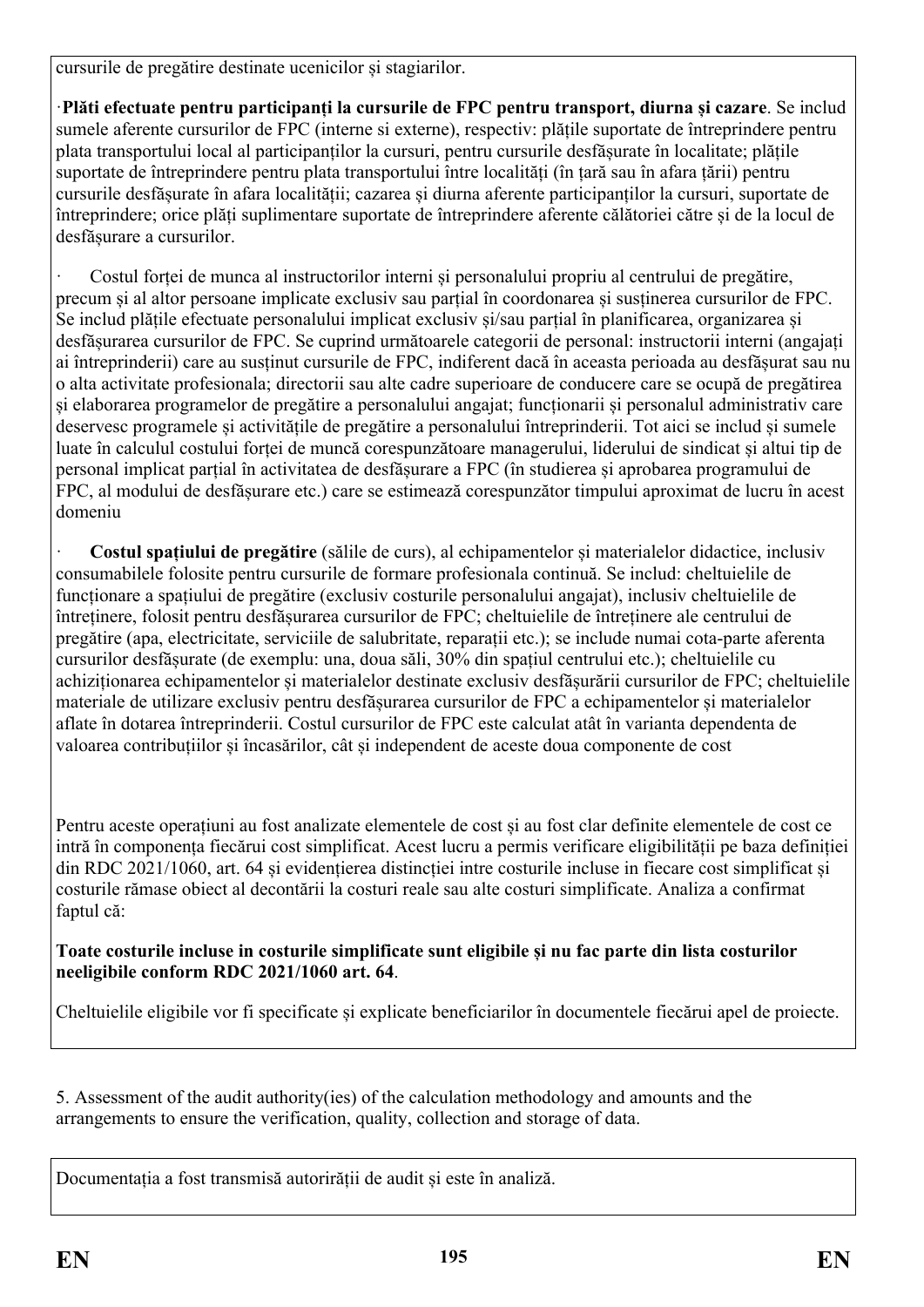## Appendix 2: Union contribution based on financing not linked to costs

#### A. Summary of the main elements

| Priority Fund | Specific<br>objective | Category<br>of region | The amount covered by the<br>financing not linked to cost | $Type(s)$ of operation<br>covered<br>Code<br>Description | Conditions to be fulfilled/results to be achieved triggering<br>reimbursement by the Commission | Indicator<br>Code<br>Description | Unit of measurement for the conditions to be fulfilled/results to be<br>achieved triggering reimbursement by the Commission | Envisaged type of reimbursement method used<br>to reimburse the beneficiary (ies) |
|---------------|-----------------------|-----------------------|-----------------------------------------------------------|----------------------------------------------------------|-------------------------------------------------------------------------------------------------|----------------------------------|-----------------------------------------------------------------------------------------------------------------------------|-----------------------------------------------------------------------------------|
|               |                       |                       |                                                           |                                                          |                                                                                                 |                                  |                                                                                                                             |                                                                                   |

(1) This refers to the code for the intervention field dimension in Table 1 of Annex I to the CPR and the Annex IV to the EMFAF regulation

(2) This refers to the code of a common indicator, if applicable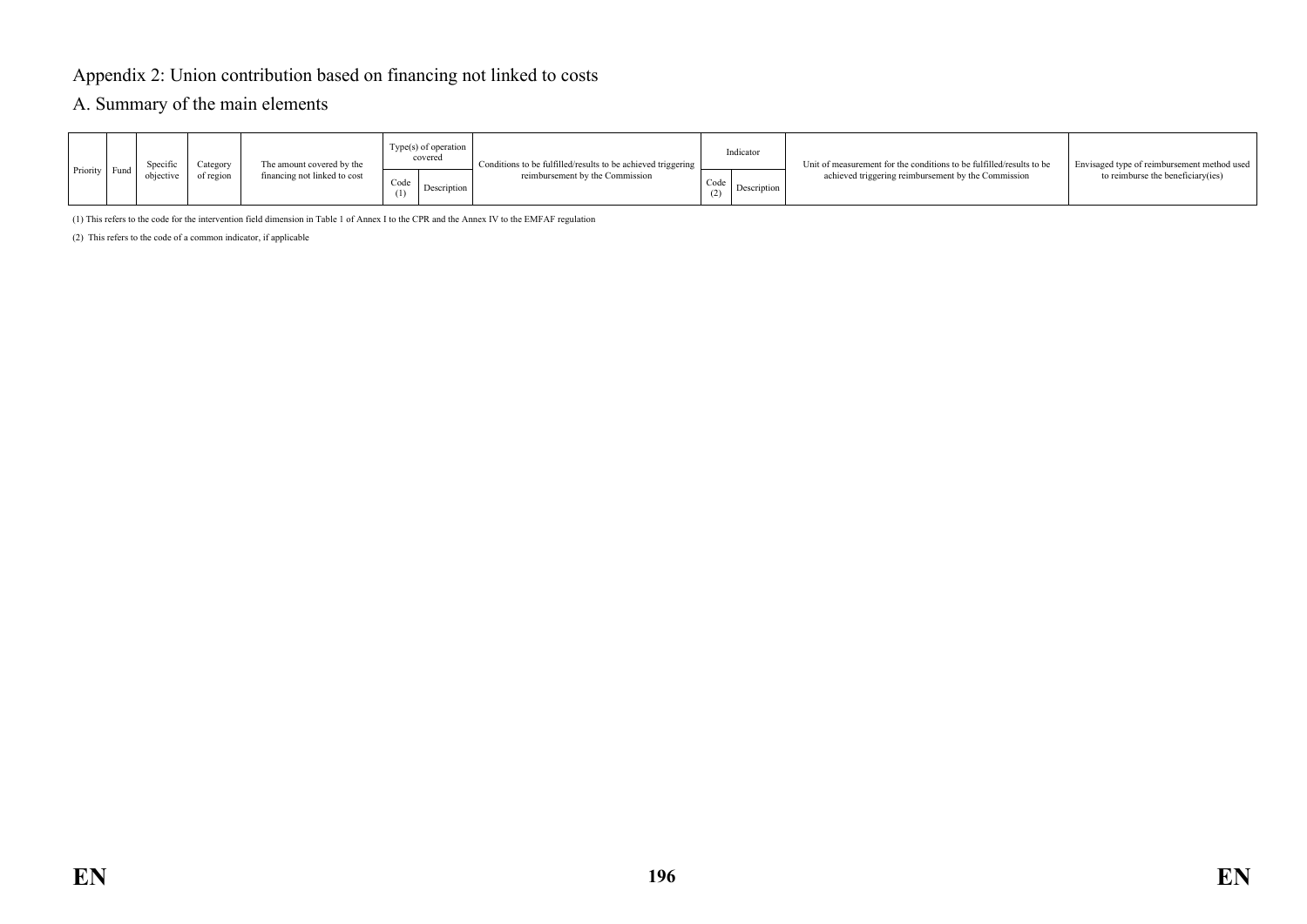B. Details by type of operation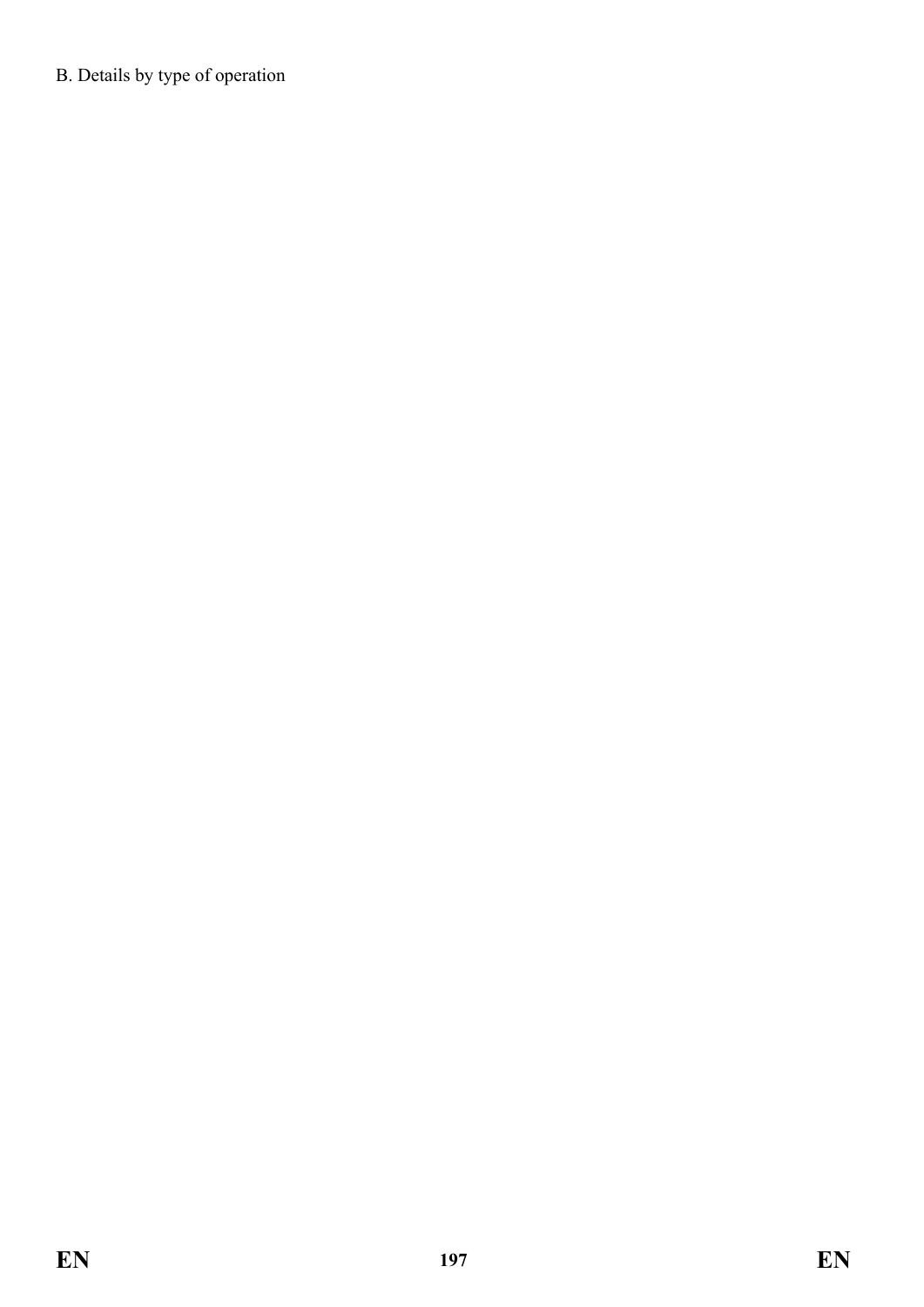Appendix 3: List of planned operations of strategic importance with a timetable

### Article 22(3) CPR

La nivelul Regiunii de Dezvoltare Nord-Vest se propune o operațiune de importanță strategică, care să aducă o contribuție esențială la realizarea obiectivelor programului și care va face obiectul unei monitorizări și al unor măsuri de comunicare speciale:

### **OS a(iii) – Susținerea ecosistemelor antreprenoriale – aprox. 88,3 mil euro (FEDR+BS)**

Având la bază dialogul cu actorii din ecosistemul regional de inovare, cu companiile cu profil de activitate în domenii cu înaltă valoare adăugată, precum și din experiența acumulată cu proiectele care urmează a fi finanțate în cadrul operațiunii pilot 1.2 din POR 2014-2020, s-a identificat o operațiune fundamentală ce ar trebui susținută pentru a putea oferi sprijin IMM-urilor din domeniile de specializare inteligentă pentru o creșterea sustenabilă și competitivitate pe piața internațională. Este vorba despre crearea unor infrastructuri dedicate sub forma unor parcuri industriale sau parcuri de specializare inteligentă, precum și acordarea de granturi IMM-urilor cu activitate în domenii înalt tehnologizare. Această operațiune ar urma să satisfacă simultan trei nevoi ale IMM-urilor:

- nevoia de acces facil la utilități de bază
- nevoia de efect de clusterizare
- nevoia de sprijin prin acces la granturi a domeniilor de activitate cu valoare adăugată ridicată, conform RIS3 NV.

Pentru a veni în ajutorul IMM-urilor, pentru a asigura durabilitatea investițiilor anterioare și pentru a promova pe piețe externe IMM-uri, prin POR NV a fost identificată și selectată ca operațiune de importanță strategică operațiunea denumită generic "susținerea ecosistemelor antreprenoriale".

Calendar estimativ:

2023 – 2024 : lansare apel, evaluare și contractare proiecte

2023 – 2027 : implementare proiecte